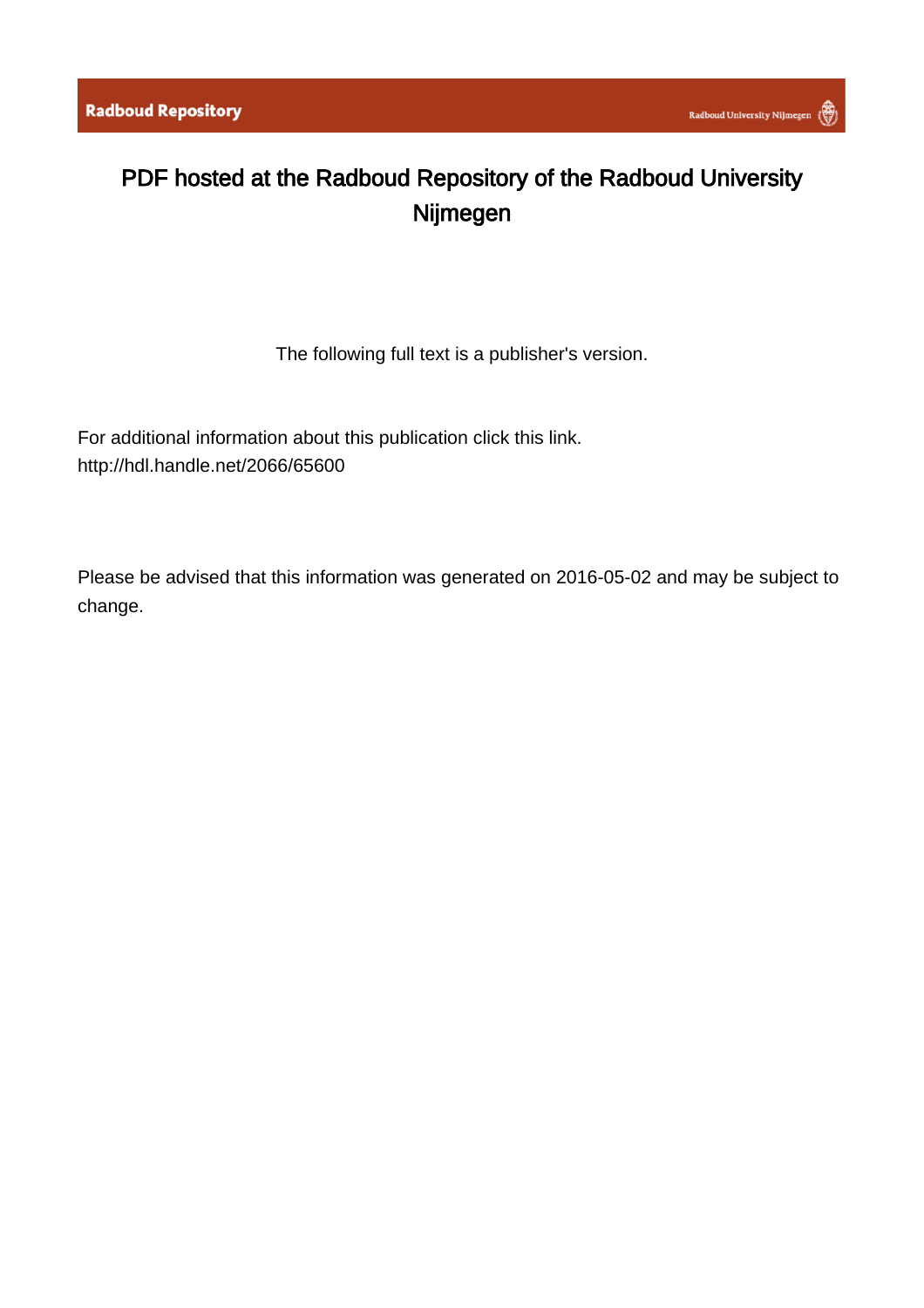## Lexical Processing of Morphologically Complex Words

An information-theoretical perspective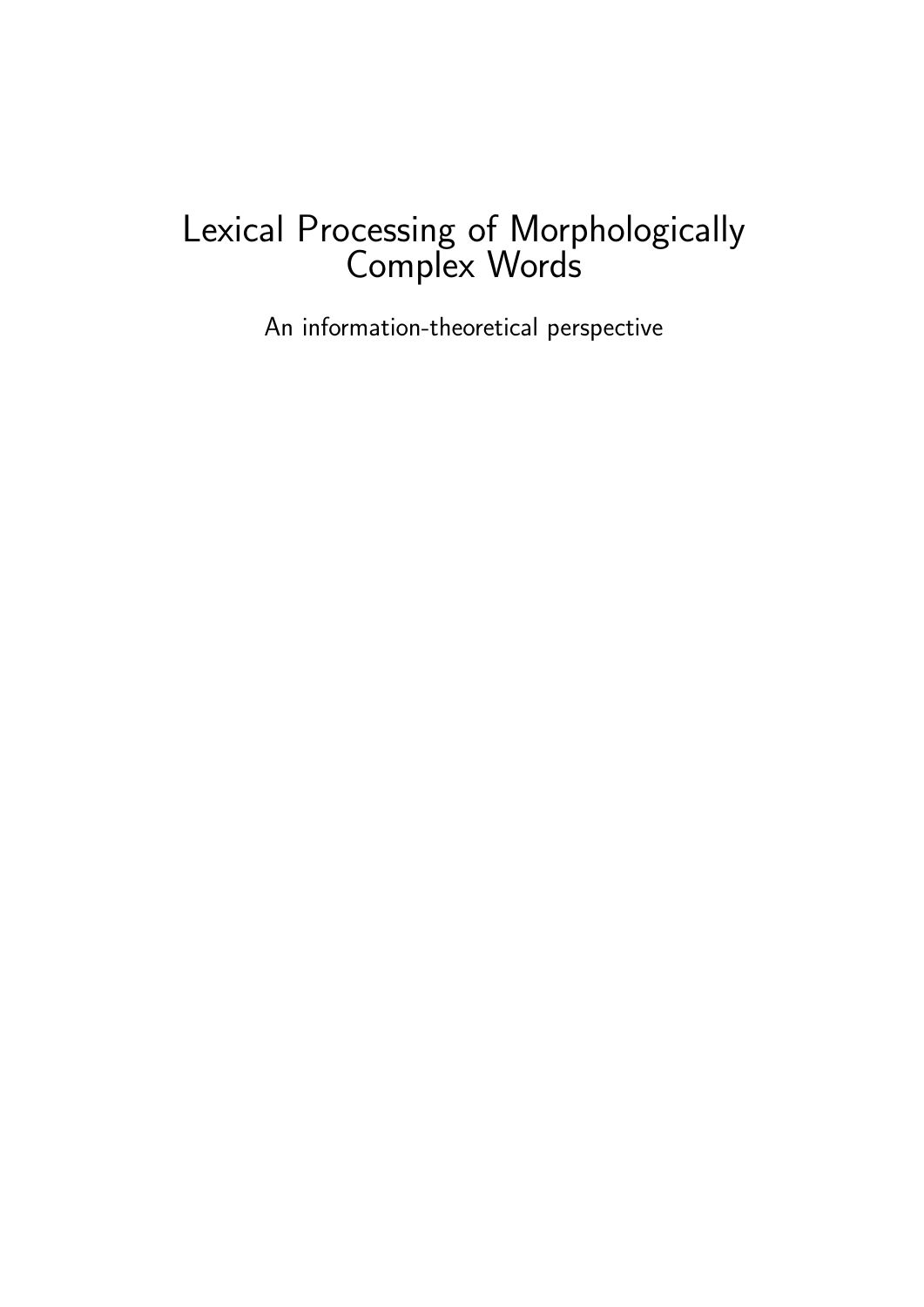©2008, Victor Kuperman ISBN: 978-90-76203-32-4 Cover design: Olga Goldovskaya Printed and bound by Ponsen & Looijen bv, Wageningen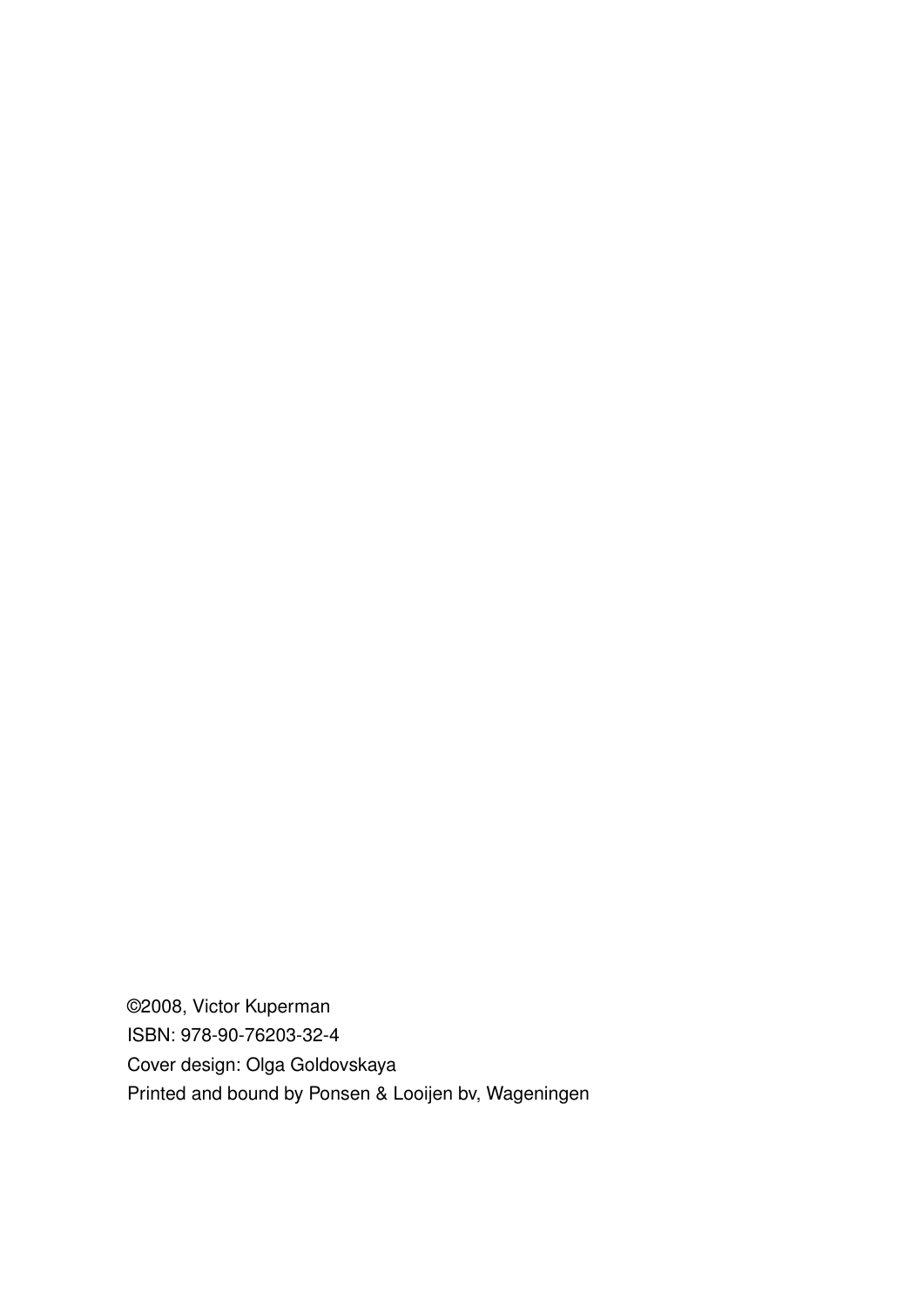## Lexical Processing of Morphologically Complex Words

An information-theoretical perspective

een wetenschappelijke proeve op het gebied van de Letteren

#### **Proefschrift**

ter verkrijging van de graad van doctor aan de Radboud Universiteit Nijmegen op gezag van de rector magnificus prof. mr. S.C.J.J. Kortmann, volgens besluit van het College van Decanen in het openbaar te verdedigen op donderdag 30 oktober 2008 om 15.30 uur precies

door

#### **Victor Kuperman**

geboren op 29 juli 1973 te Sint-Petersburg, Rusland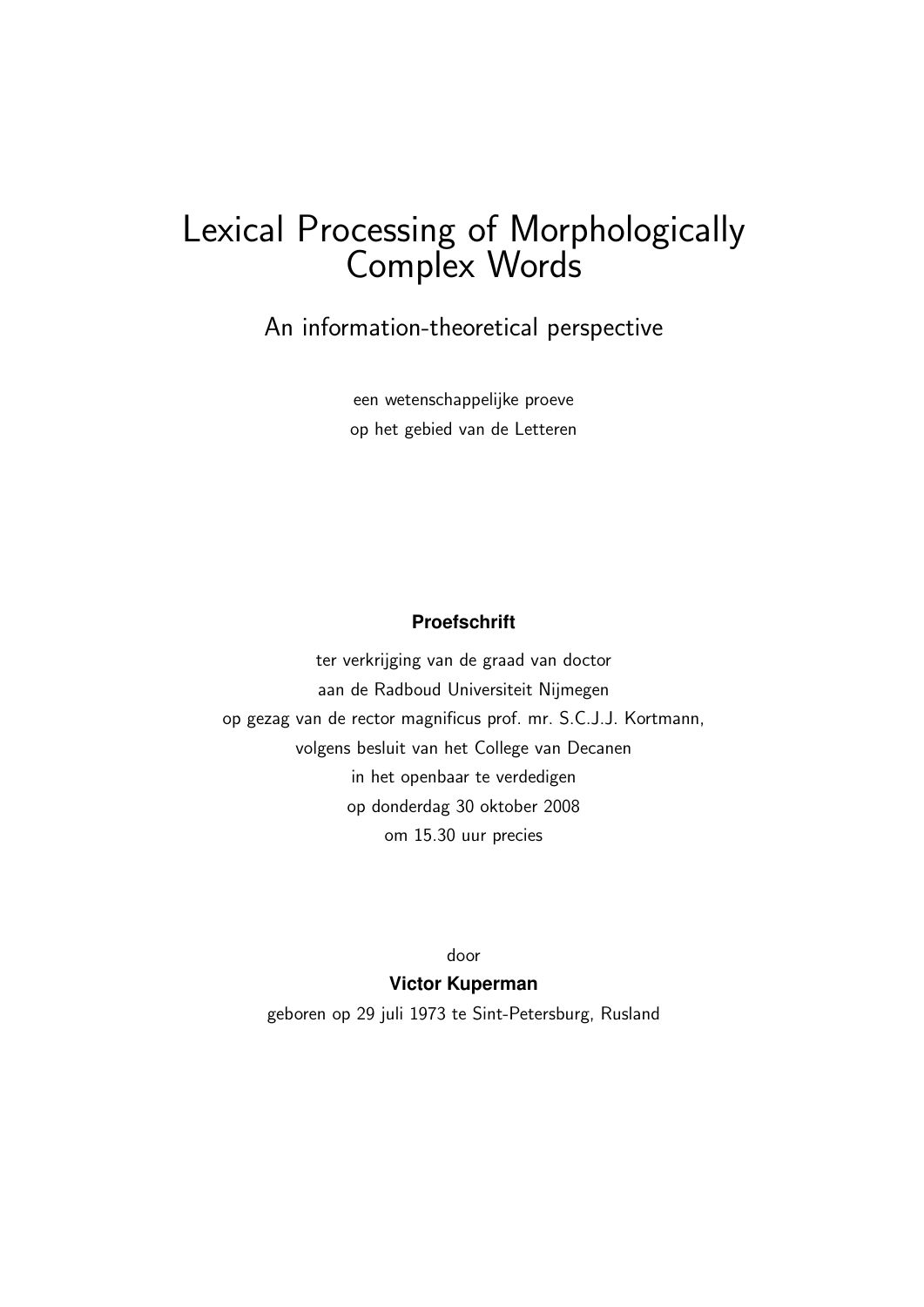| Promotor:            | Prof. dr. R. Schreuder                        |
|----------------------|-----------------------------------------------|
| Copromotores:        | Prof. dr. R.H. Baayen (University of Alberta) |
|                      | Dr. M.T.C. Ernestus                           |
| Manuscriptcommissie: | Prof. dr. L.W.J. Boves                        |
|                      | Prof. dr. R. Kliegl (University of Potsdam)   |
|                      | Prof. dr. H.J. Schriefers                     |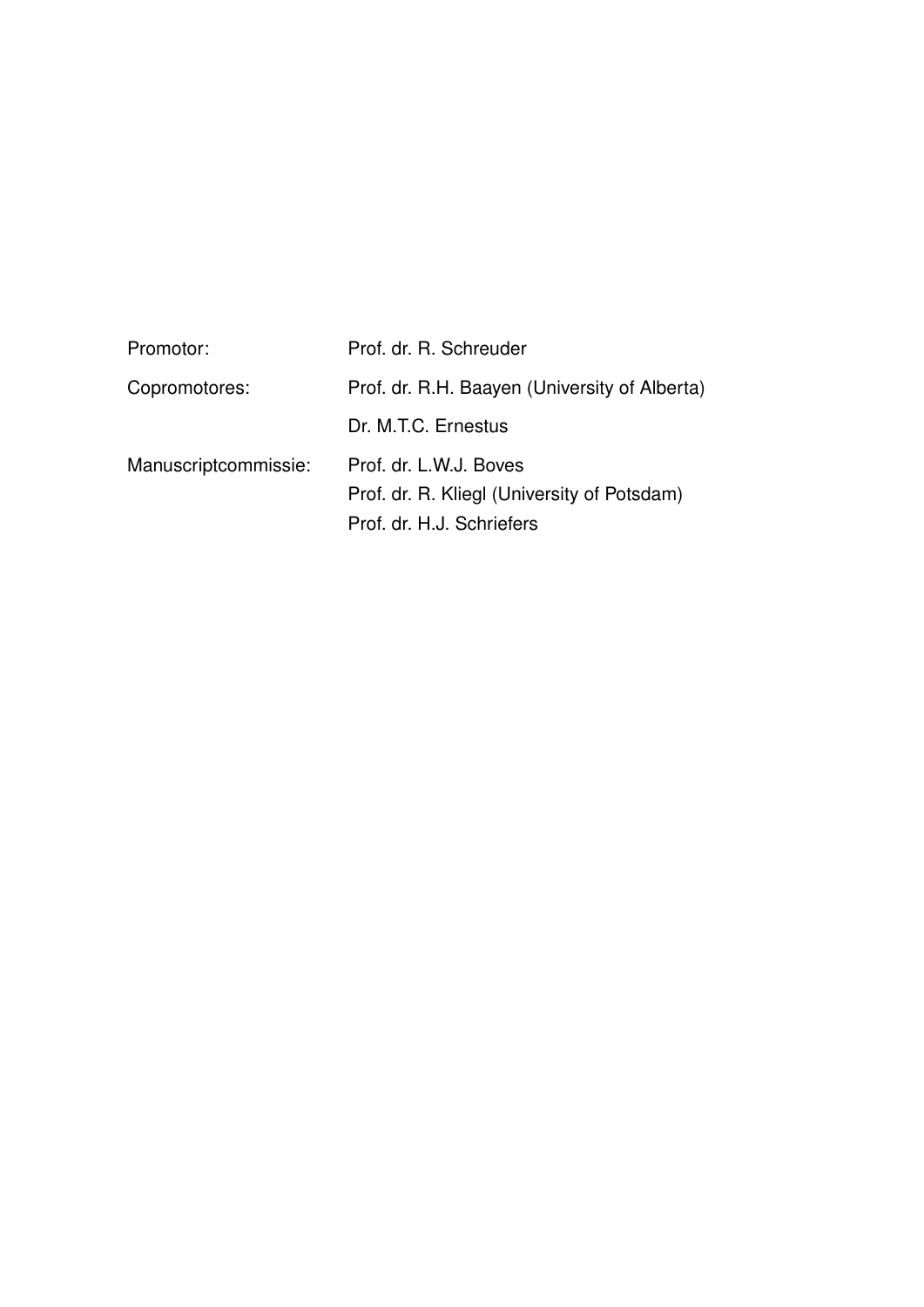# **Contents**

| 1            | <b>Introduction</b>                                                 | 9  |
|--------------|---------------------------------------------------------------------|----|
|              |                                                                     | 12 |
|              |                                                                     | 14 |
| $\mathbf{2}$ | Morphological predictability and acoustic salience of interfixes in |    |
|              | <b>Dutch compounds</b>                                              | 17 |
|              |                                                                     | 18 |
|              |                                                                     | 20 |
|              |                                                                     | 20 |
|              |                                                                     | 21 |
|              |                                                                     | 22 |
|              |                                                                     | 24 |
|              |                                                                     | 24 |
|              | Phonetic, phonological and sociolinguistic variables                | 27 |
|              |                                                                     | 29 |
|              |                                                                     | 29 |
|              | <b>Discussion</b>                                                   | 30 |
|              |                                                                     | 32 |
|              |                                                                     | 33 |
|              |                                                                     | 35 |
|              |                                                                     | 39 |
| 3            | Reading Polymorphemic Dutch Compounds: Towards a Multiple Route     |    |
|              | <b>Model of Lexical Processing</b>                                  | 45 |
|              |                                                                     | 46 |
|              |                                                                     | 49 |
|              |                                                                     | 55 |
|              |                                                                     | 55 |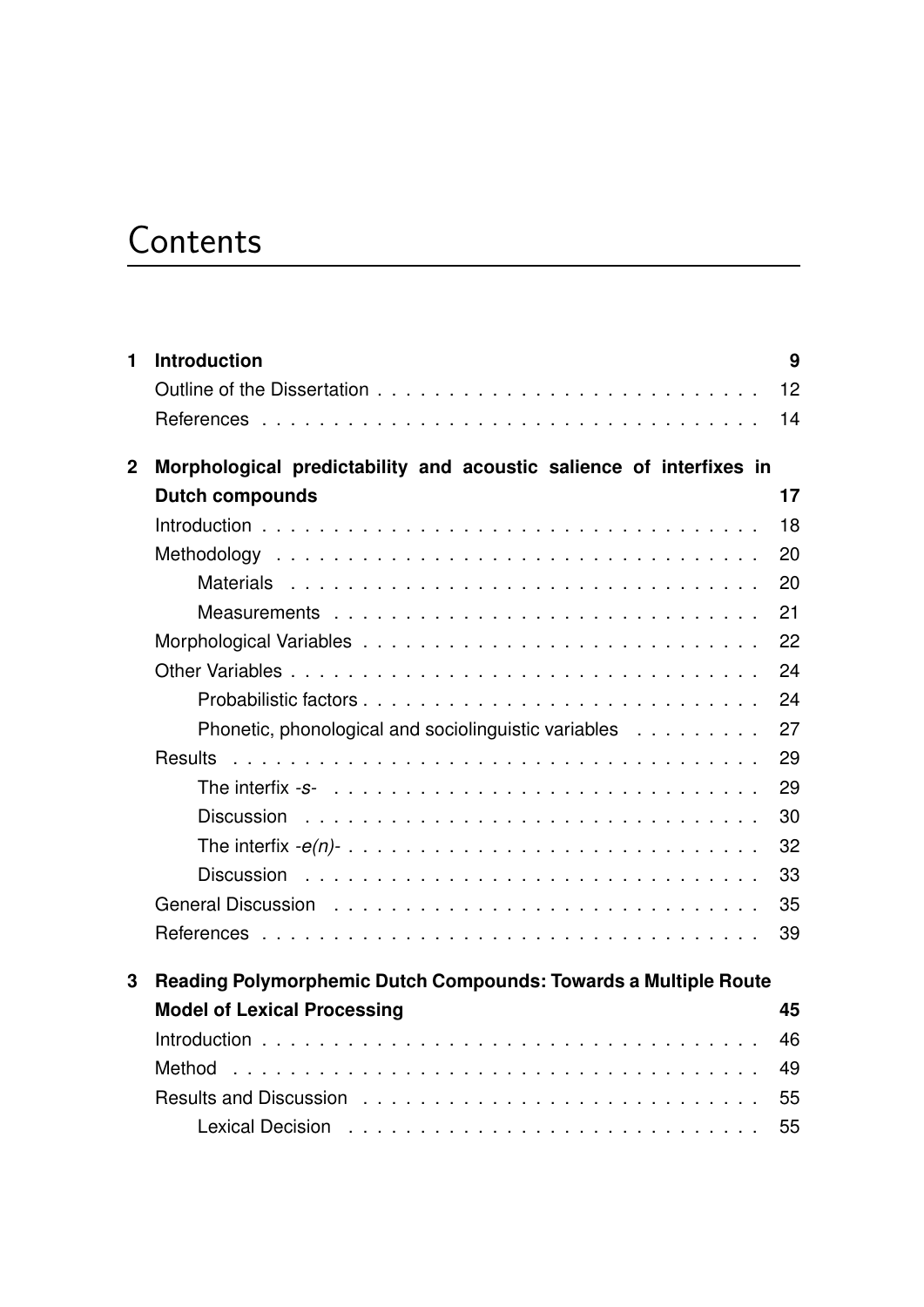|   | Eye movements $\ldots \ldots \ldots \ldots \ldots \ldots \ldots \ldots \ldots \ldots$ | 60  |  |
|---|---------------------------------------------------------------------------------------|-----|--|
|   |                                                                                       | 67  |  |
|   | Towards a theory of compound processing                                               | 71  |  |
|   |                                                                                       | 75  |  |
|   |                                                                                       | 82  |  |
|   |                                                                                       | 87  |  |
| 4 | <b>Morphological Dynamics in Compound Processing</b>                                  | 91  |  |
|   |                                                                                       | 92  |  |
|   |                                                                                       | 96  |  |
|   |                                                                                       | 101 |  |
|   |                                                                                       | 102 |  |
|   | Differences across types of compounds 105                                             |     |  |
|   |                                                                                       |     |  |
|   | Towards a Probabilistic Model of Information Sources 116                              |     |  |
|   |                                                                                       |     |  |
|   |                                                                                       |     |  |
| 5 | Affixal Salience at Work: Morphological Processing of Derived Words                   |     |  |
|   | in Dutch                                                                              | 141 |  |
|   |                                                                                       |     |  |
|   |                                                                                       |     |  |
|   |                                                                                       |     |  |
|   |                                                                                       |     |  |
|   |                                                                                       | 156 |  |
|   |                                                                                       |     |  |
|   |                                                                                       |     |  |
|   |                                                                                       |     |  |
| 6 | Words and paradigms bit by bit:                                                       |     |  |
|   | An information-theoretic approach                                                     |     |  |
|   | to the processing of inflection and derivation                                        | 179 |  |
|   |                                                                                       |     |  |
|   |                                                                                       |     |  |
|   |                                                                                       |     |  |
|   |                                                                                       |     |  |
|   |                                                                                       |     |  |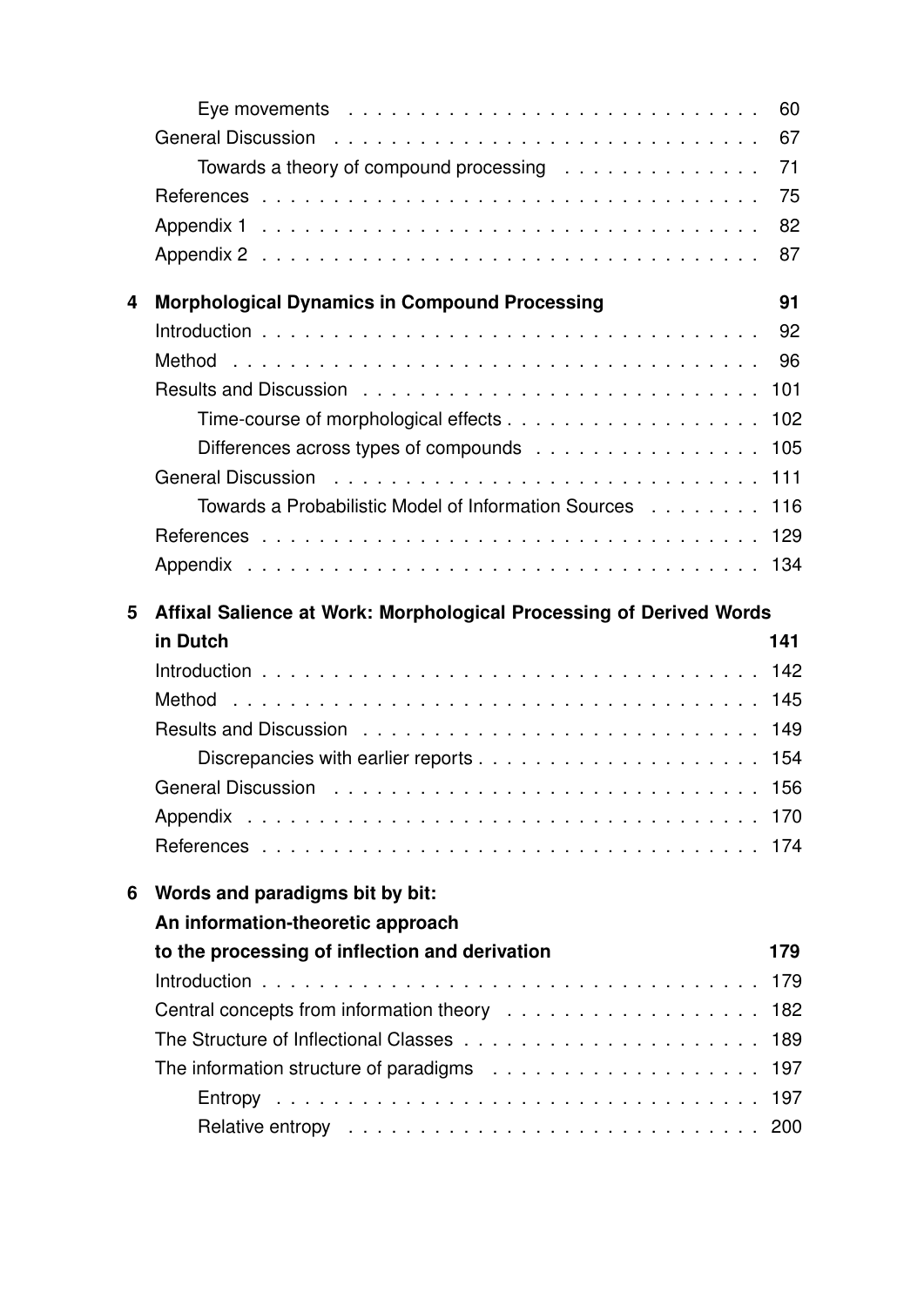|   | <b>Materials</b>                                                 |     |
|---|------------------------------------------------------------------|-----|
|   |                                                                  |     |
|   |                                                                  |     |
|   |                                                                  |     |
|   |                                                                  |     |
| 7 | <b>Summary and Conclusions</b>                                   | 225 |
|   | The time-course of morphological processing 225                  |     |
|   |                                                                  |     |
|   | Morphemes at lower hierarchical levels 231                       |     |
|   | Interdependent contributions of morphological structure 232      |     |
|   | Modeling morphological processing in visual word recognition 234 |     |
|   |                                                                  |     |
|   |                                                                  |     |
|   |                                                                  |     |
| 8 | <b>Samenvatting en conclusies</b>                                | 243 |
|   | Het tijdsverloop van morfologische verwerking 244                |     |
|   |                                                                  |     |
|   | Morfemen op lagere hiërarchische niveaus 250                     |     |
|   | Onderling afhankelijke bijdragen van morfologische structuur 251 |     |
|   | Het<br>modelleren van morfologische verwerking<br>bij<br>visuele |     |
|   |                                                                  |     |
|   |                                                                  | 256 |
|   |                                                                  |     |
|   | <b>Acknowledgments</b>                                           | 259 |
|   | <b>Curriculum Vitae</b>                                          |     |
|   | <b>Publications</b>                                              | 265 |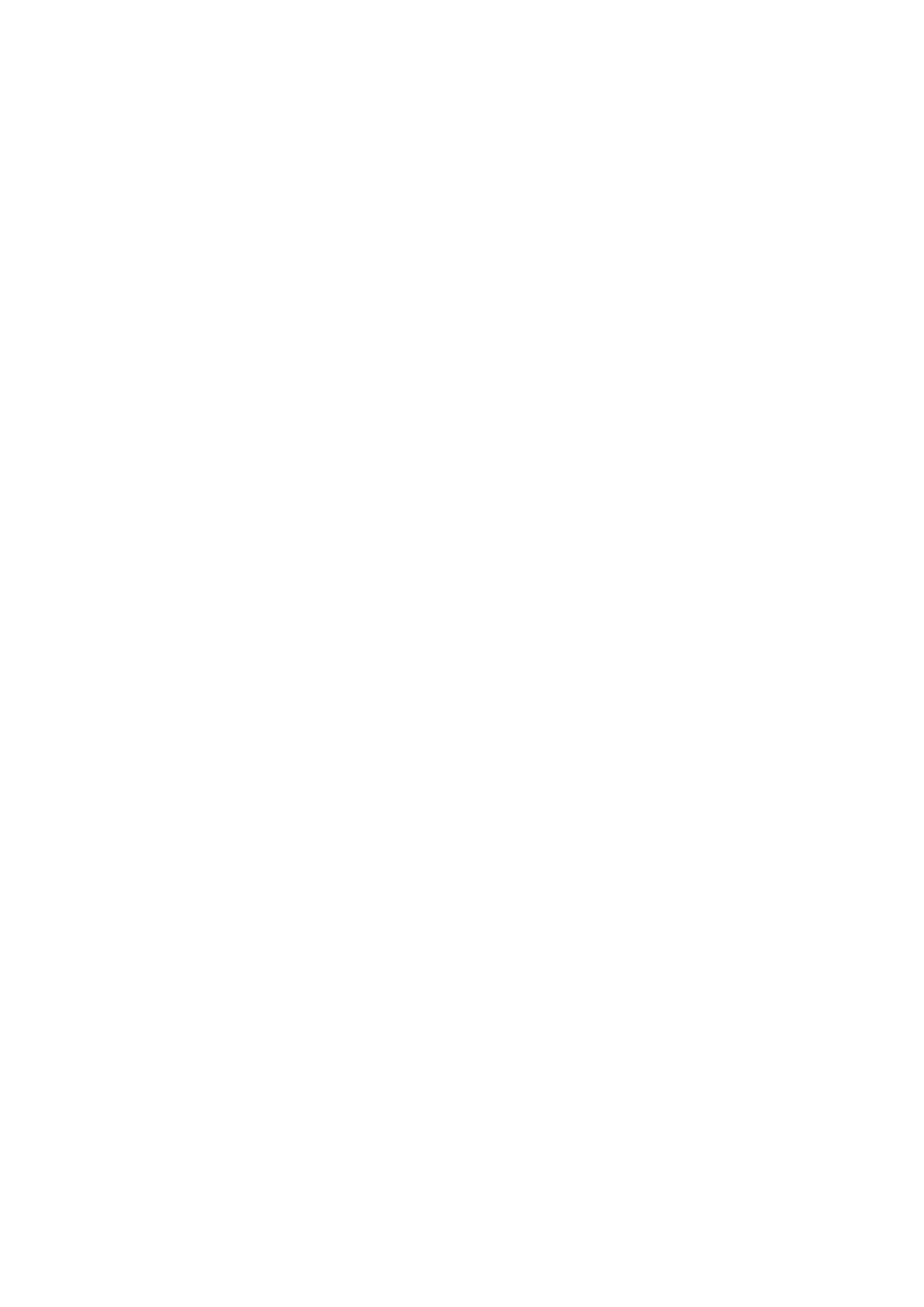## Introduction

#### Chapter 1

One of the central questions of psycholinguistics is how people store words in their memory, and how they retrieve those words from memory when speaking, listening, reading or writing. This question is especially challenging for morphologically complex words, that is, words that are composed of two or more meaningful linguistic units, or morphemes (e.g., *un-reach-able*, *air-port*, or *talk-ed*). The main goal of this dissertation is to expand our knowledge about the role that morphological structure plays in speech production, as well as in reading. On the basis of experimental studies in languages with very different morphological systems, we aim to shed light on several areas of morphological inquiry that are either under-researched or controversial and to propose a new model of morphological processing. Specifically, we aim to address the following topics, which are hotly debated in current research on the role of morphology in lexical processing.

• Are (all) complex words stored in our memory along with their morphemes? The combinatorial dual-route model of Pinker (1999) claims that regular words (e.g., past-tense verb *talked*) do not necessarily have representations in our lexical memory (mental lexicon). Instead, the mental lexicon stores their morphemes, *talk* and *ed*. A deterministic rule is claimed to combine these morphemes into a complex word, while the meaning of that word is computed from the meanings of its morphemes. Irregular forms like *sang* cannot be rule-driven and hence are stored in memory. An alternative approach claims that our experience with using words and morphemes invariably leaves traces in memory, regardless of whether the words are regular or not. This approach suggests that morphological processing is best explained by probabilistic regularities between forms and meanings in language, rather than deterministic rules (cf., Hay & Baayen, 2005; Seidenberg & Gonnerman, 2000).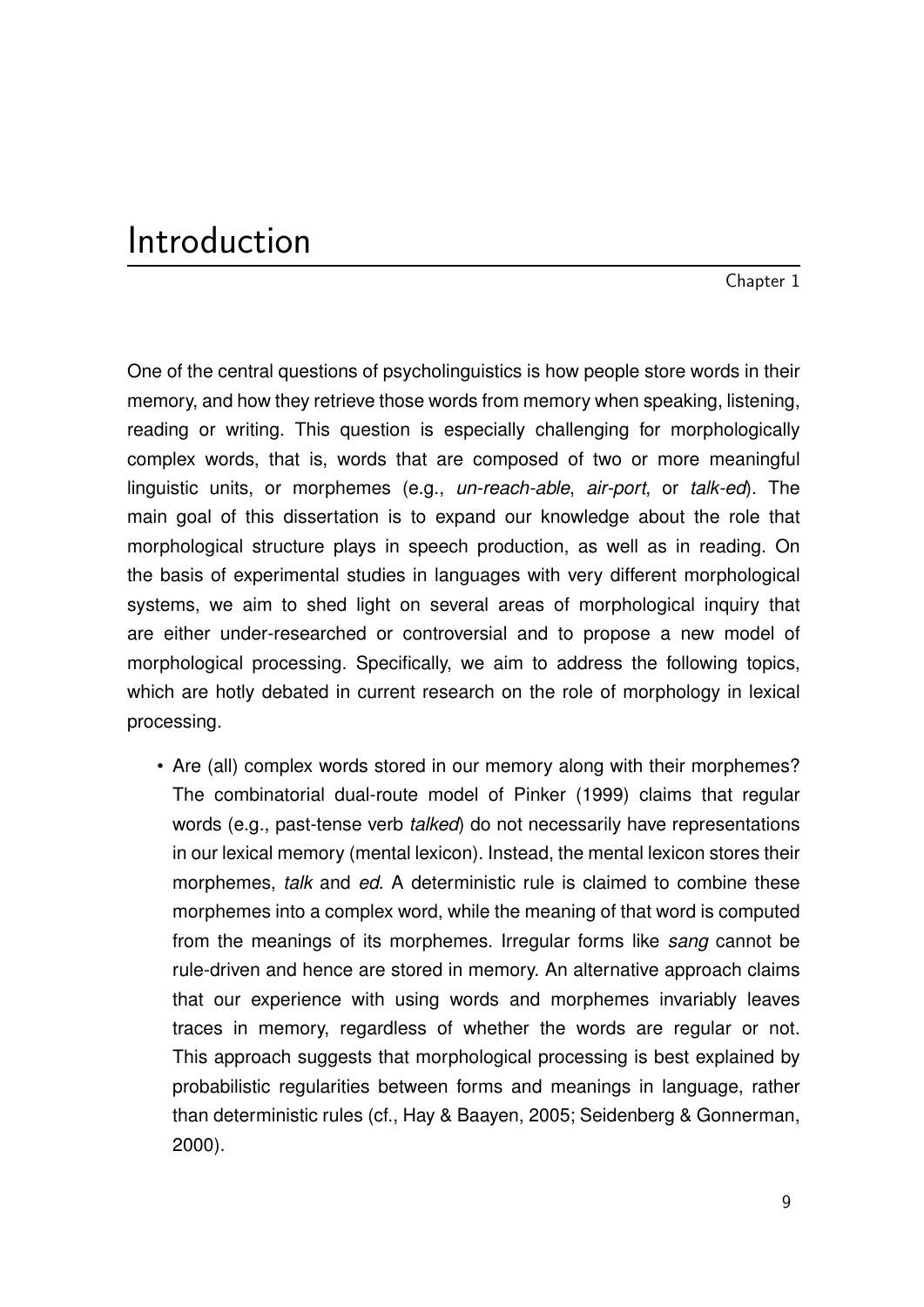- In what order do morphemes and whole words become available in the production or comprehension of complex words? To illustrate this issue for visual word recognition, current psycholinguistic models differ widely in their predictions about what parts of morphological structure (full-forms, e.g., *dishwasher*, or morphological constituents, e.g., *dish* and *washer*) are activated during lexical processing of complex words, and in what order this activation proceeds. The class of connectionist models, such as the influential triangle model (Seidenberg & McClelland, 1989), make no explicit predictions as to the time-course of morphological effects. Sublexical and supralexical models advocate obligatory sequentiality in the activation of full-forms and morphological constituents. The former class of models posits that full-forms can only be accessed via morphological constituents (e.g., Pinker, 1999; Taft & Forster, 1975; Taft, 1979; Taft, 2004), and as a consequence, the properties of a word's morphological constituents are expected to influence processing times at an earlier stage than the properties of the word's full-form. The class of supralexical models makes the opposite claim that the activation of the full-form *precedes* the activation of constituents (e.g., Giraudo & Grainger, 2001). Yet another class of models, the dual route models, hypothesize that full-form based processing goes in parallel (simultaneously) with decomposition of complex words into their morphemes and the subsequent by-morpheme lexical access (cf., Allen & Badecker, 2002; Baayen & Schreuder, 1999; Baayen & Schreuder, 2000; Frauenfelder & Schreuder, 1992; Hay & Baayen, 2005; Laudanna & Burani, 1995; Schreuder & Baayen, 1995). In conclusion, the time-course of effects shown by morphemes and polymorphemic words on the lexical recognition of complex words is far from being a resolved issue. Yet it is important since such time-course may adjudicate between several competing models of morphological processing.
- Are words organized in the mental lexicon in hierarchical sets (i.e., paradigms) based on similarity of their morphemes in form or meaning, and if there is such a paradigmatic organization, how do those paradigms affect recognition or production of morphemes and complex words? Research of the last decade showed strong evidence that the size, the frequency-based characteristics and the internal structure of morphological families (i.e., paradigms of complex words sharing a morpheme, e.g., *dishcloth*, *dish soap*, *dish rack* or *talk*, *talked*, *talking*, or *happily*, *sadly*, *possibly*, etc.)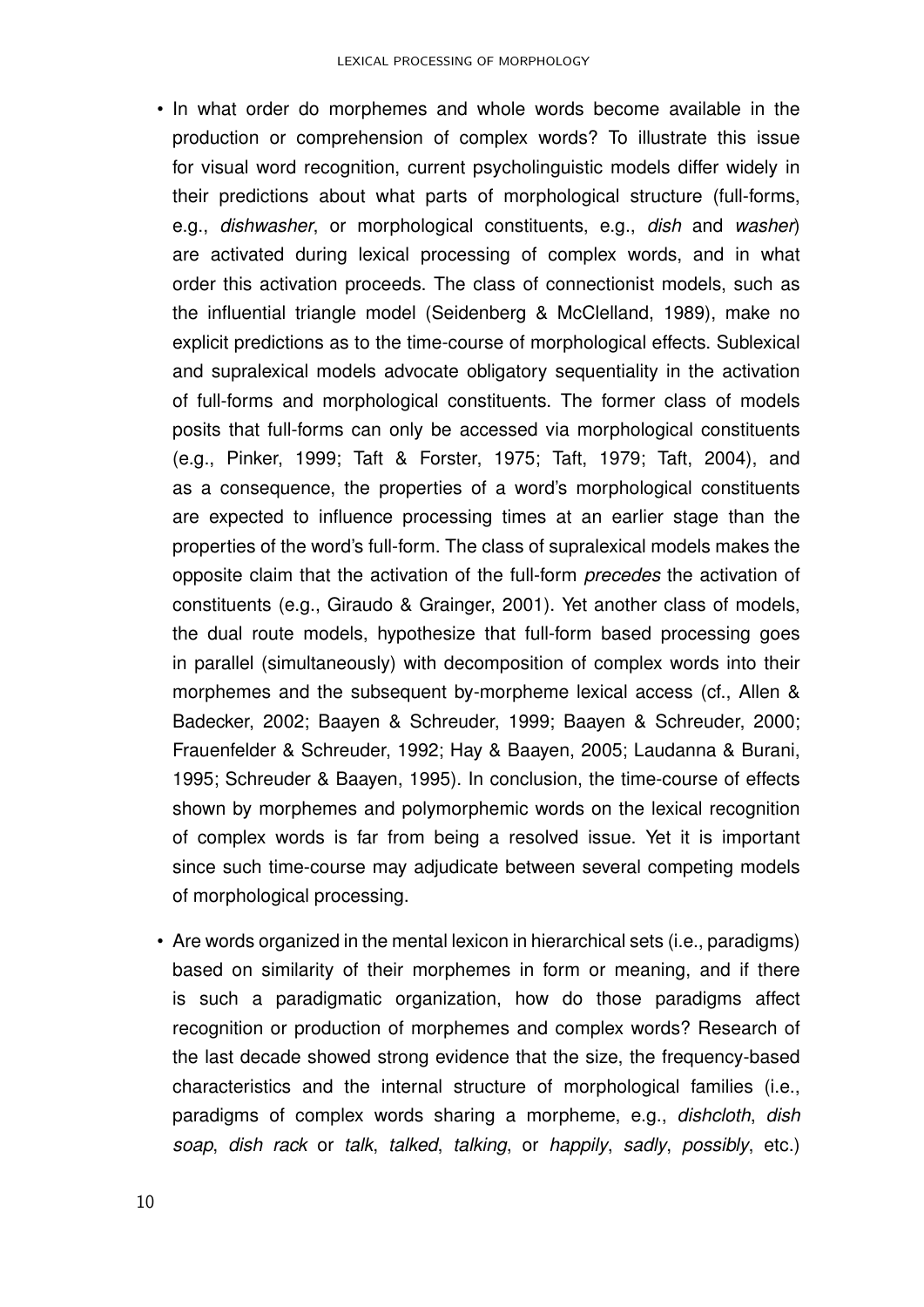in codetermining the lexical processing of complex words (cf., De Jong, 2002; Krott, 2001; Moscoso del Prado Martín, 2003). Importantly, however, morphological families present only one of many possible organizations of complex words into paradigms, and the exploration of alternative hierarchical structures in the mental lexicon is still underway.

- What statistical, formal or semantic properties of morphemes and whole words can shift the balance between retrieving words from long-term memory as a whole versus online computing meanings of words from the constituent morphemes? The literature that assumes mental storage of both complex words and morphemes has proposed a wide range of factors that may bias lexical processing towards recognition of the whole word or towards parsing the complex word into its morphological constituents: These include orthographic properties of morphemes and whole words (e.g., length in characters, or transitional probabilities of n-grams, e.g., Andrews & Davis, 1999; Laudanna & Burani, 1995), their phonological and phonotactic properties (e.g., co-occurrence probabilities of n-phones and of other patterns across the morphemic boundary, e.g., Bertram, Pollatsek & Hyönä, 2004), their lexical properties (e.g., word formation type, homonymy or allomorphy, cf., Bertram, Schreuder & Baayen, 2000; Bertram, Laine, Karvinen, 1999; Järvikivi, Bertram & Niemi, 2006; Sereno & Jongman, 1997), and finally their distributional characteristics (e.g., Baayen, 1994; Hay, 2003). Importantly, many of these factors have been proposed on the basis of experiments that considered only a small number of predictors at a time (often experimenting on words differing in only one dimension). It is an open research question what the relative contributions of the proposed factors are to the processing costs of complex word recognition or production, when considered among many other factors.
- How does the lexical processing of morphologically complex words vary across languages, which show different morphological richness and different lexical-statistical patterns? For instance, the languages considered in the present dissertation – Dutch, English, Finnish and Serbian – differ in the size of their morphological paradigms, with Finnish being the morphologically richest language of the four (showing the largest derivational and compounding paradigms with up to 7000 members in compound families, and the richest inflectional system with 15 cases for nouns), and English being the language at the other extreme (with up to 200 family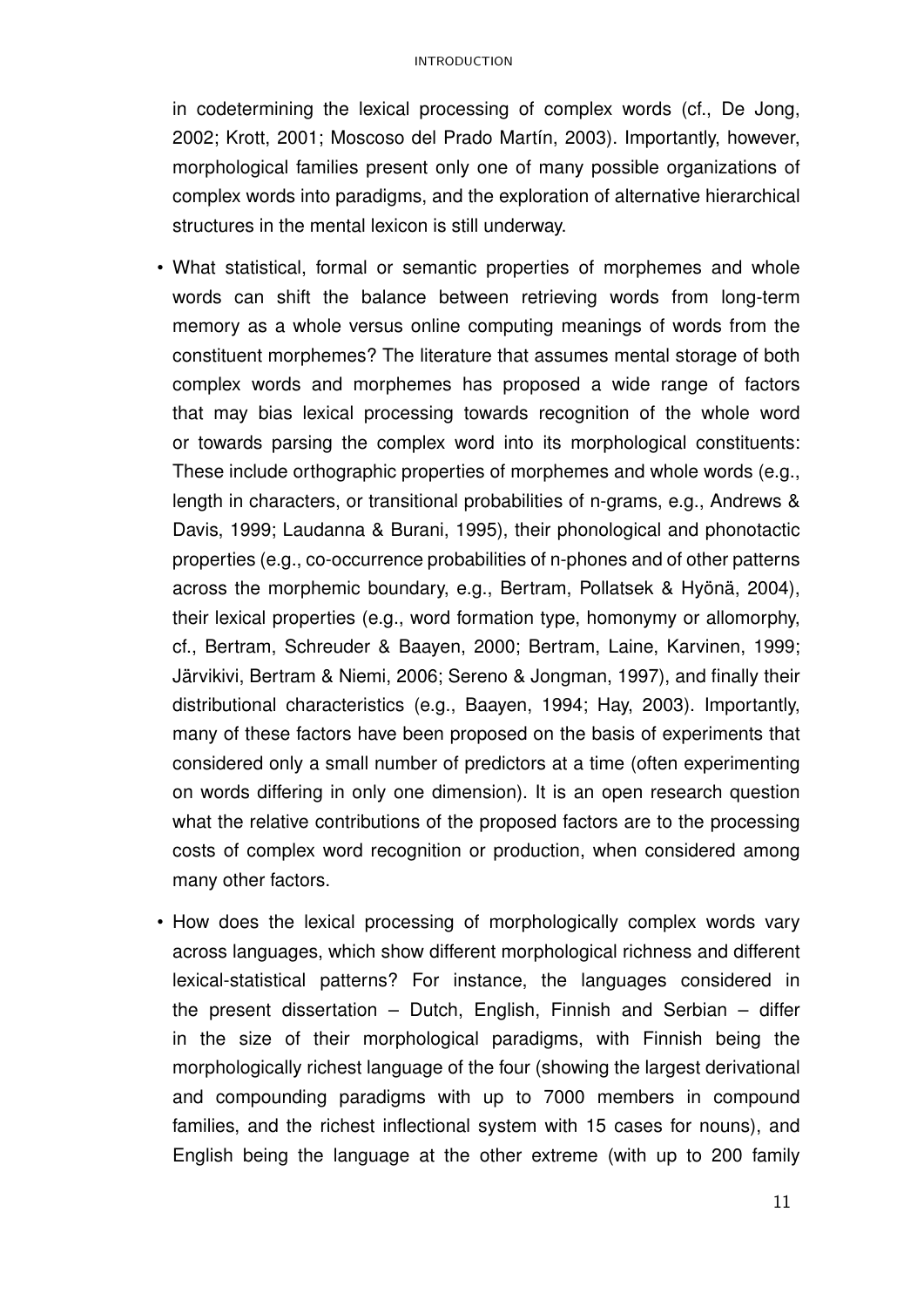members in the compound families and only the remnants of an inflectional system for pronouns), and Serbian and Dutch being in between in terms of their lexical-statistical properties (cf., Moscoso del Prado Martín, 2003). While recent cross-linguistic studies begin to probe how language-specific morphological structure and its distributional characteristics modulate the role of lexical memory and that of morphological paradigms in recognition and production of complex words (cf., De Jong *et al.*, 2002; Lehtonen & Laine, 2003), this issue requires further investigation.

• Are morphemes also used in lexical processing when they are structurally embedded in larger morphological units (e.g., *wash-* and *-er* embedded in *washer*, which in turn is embedded in *dishwasher*)? Most experimental studies on morphological complexity considered words with only two morphemes (*sadly*). Yet words with three or more morphemes (e.g., *dishwasher*) are very common in the languages studied in this dissertation, accounting, for instance, for over 50% of the word types in Dutch and Finnish. Yet it is not self-evident that people are able to parse such multi-level morphological structures down to the very lower hierarchical levels. Hence, if observed, the effects of deeply embedded morphemes will expand our knowledge about how fine-grained morphological processing is.

The present dissertation addresses the outlined topics for speech production and visual comprehension of polymorphemic words in Dutch, English, Finnish and Serbian, by discussing earlier research, presenting novel experimental data and proposing a new probabilistic model of morphological processing. This model describes in a unified, principled way the insights of existing models and the complex patterns of morphological effects observed in our experimental studies. Our model uses the framework of information theory, which proved its worth for morphological processing in earlier studies by Kostić (1991; 1995) and Moscoso del Prado Martín, Kostić & Baayen (2004).

### **Outline of the Dissertation**

Chapter 2 reports a study in speech production of Dutch compounds with linking elements, or interfixes. The focus of that chapter is on the probabilistic role of paradigms (morphological families) in codetermining the acoustic duration of the interfix, as realized in speech. Chapters 3-6 concentrate on visual recognition of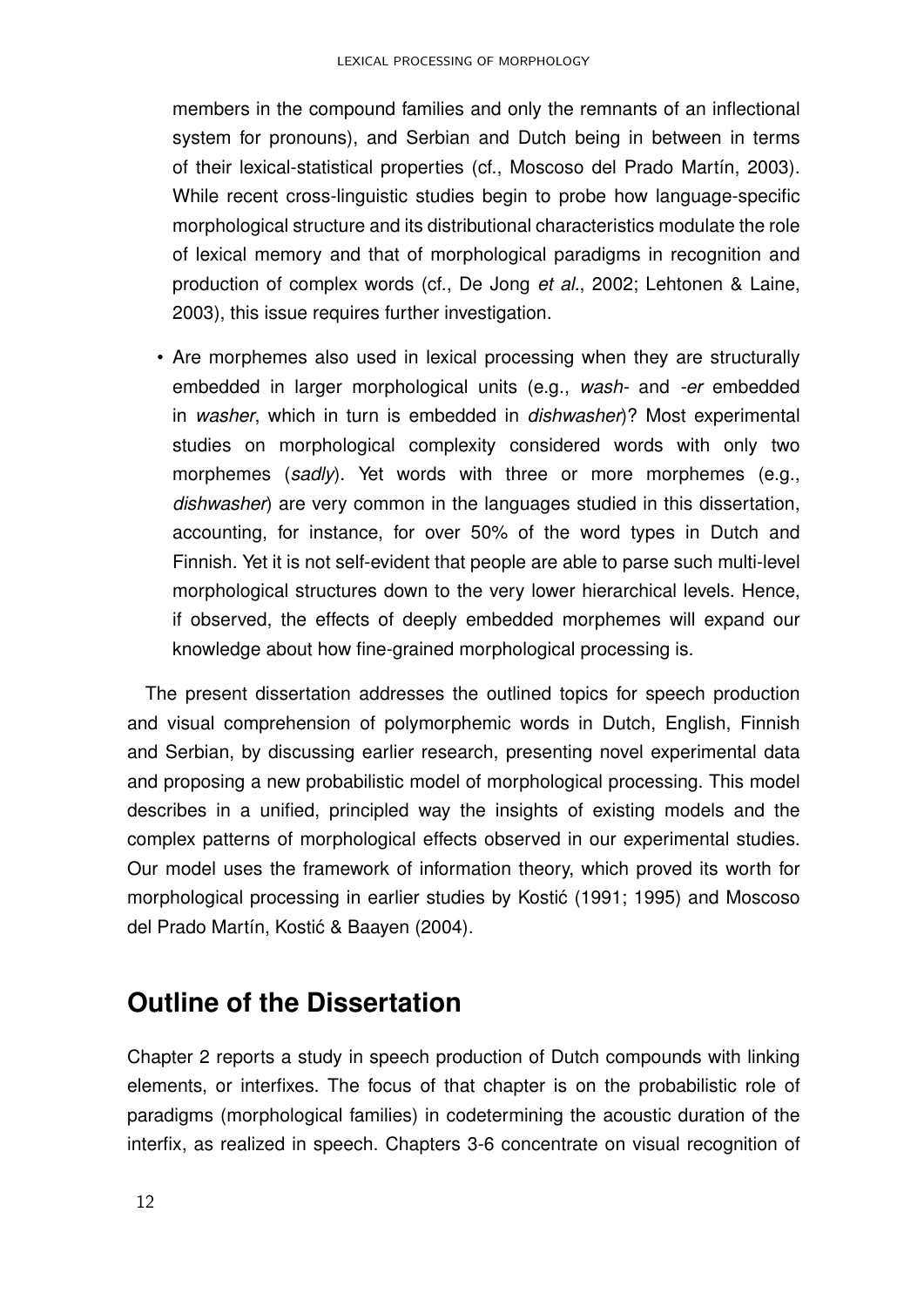morphologically complex words. Specifically, Chapter 3 combines eye-tracking and visual lexical decision as experimental techniques to investigate the time-course of morphological effects in the recognition of Dutch compounds. This chapter also offers specifications for a new model of morphological processing. The eye-tracking study in Chapter 4 has as its object Finnish trimorphemic compounds. Along with the time-course of morphological effects, it explores the role of derivational affixes as cues for the parsing of compounds into constituent morphemes, and formalizes our probabilistic model of morphological processing. Chapter 5 focuses on Dutch derived words and, using eye-tracking, examines further how the perceptual salience of affixes regulates the balance between storage and computation of complex words. The study in Chapter 6 considers the implications of our probabilistic model for the current body of research on the processing of inflectional paradigms in Serbian (e.g., Kostić, 1991), as well as for new experimental data on paradigmatic effects in the processing of English derived words. It specifically tackles the question of the paradigmatic organization of words in the mental lexicon. Chapter 7 summarizes the research presented in this dissertation and outlines topics for further investigation.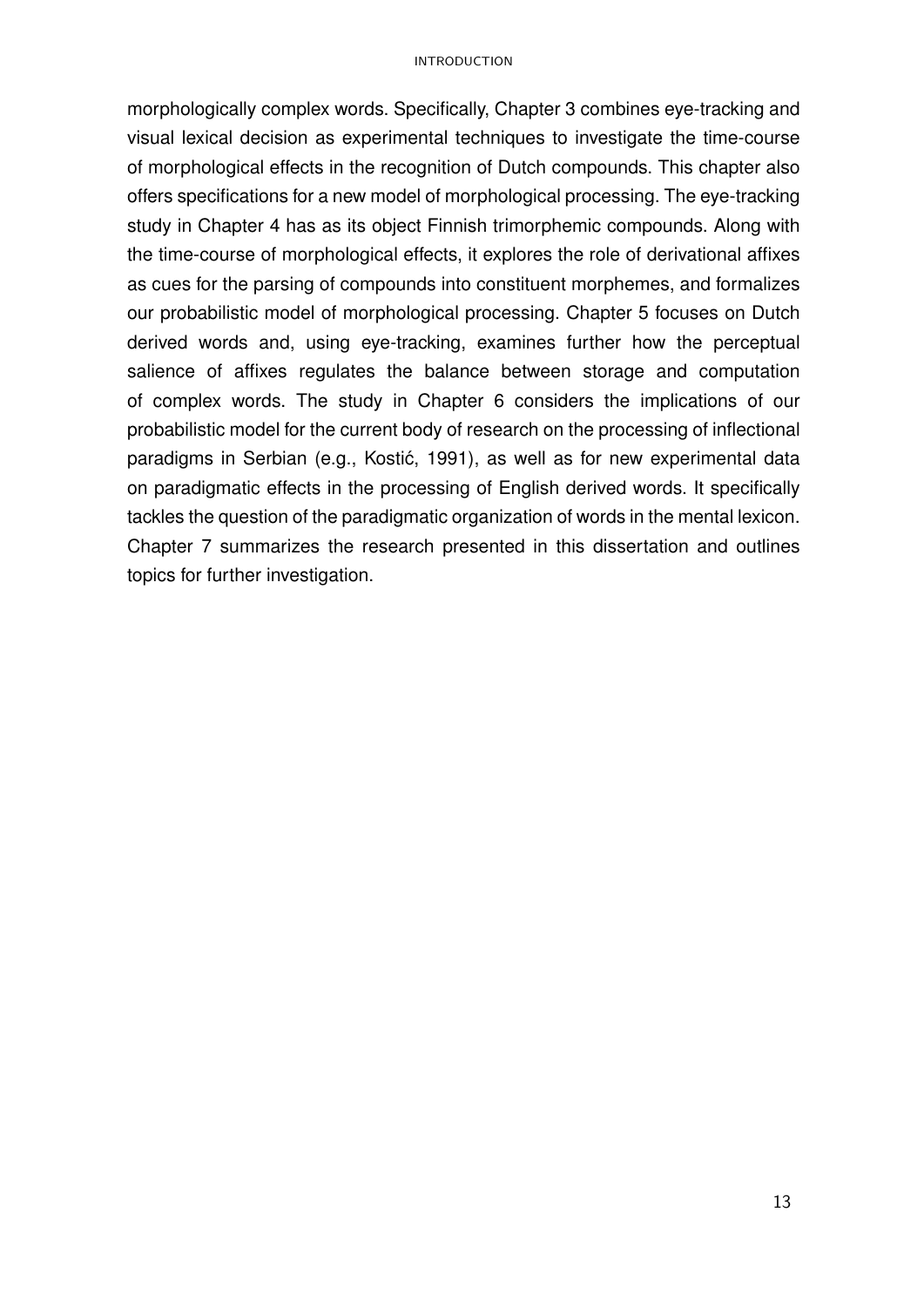### **References**

Allen, M. and Badecker, W. (2002). Inflectional regularity: Probing the nature of lexical representation in a cross-modal priming task. *Journal of Memory and Language*, 46:705–722.

Andrews, S., Miller, B., and Rayner, K. (2004). Eye movements and morphological segmentation of compound words: There is a mouse in mousetrap. *European Journal of Cognitive Psychology*, 16(1/2):285–311.

Baayen, R. H. (1994). Productivity in language production. *Language and Cognitive Processes*, 9:447–469.

Baayen, R. H. and Schreuder, R. (1999). War and peace: morphemes and full forms in a non-interactive activation parallel dual route model. *Brain and Language*, 68:27–32.

Baayen, R. H. and Schreuder, R. (2000). Towards a psycholinguistic computational model for morphological parsing. *Philosophical Transactions of the Royal Society (Series A: Mathematical, Physical and Engineering Sciences)*, 358:1–13.

Bertram, R., Laine, M., and Karvinen, K. (1999). The interplay of word formation type, affixal homonymy, and productivity in lexical processing: Evidence from a morphologically rich language. *Journal of Psycholinguistic Research*, 28:213–226.

Bertram, R., Pollatsek, A., and Hyönä, J. (2004). Morphological parsing and the use of segmentation cues in reading Finnish compounds. *Journal of Memory and Language*, 51:325–345.

Bertram, R., Schreuder, R., and Baayen, R. H. (2000). The balance of storage and computation in morphological processing: the role of word formation type, affixal homonymy, and productivity. *Journal of Experimental Psychology: Learning, Memory and Cognition*, 26:489–511.

De Jong, N. H. (2002). *Morphological Families in the Mental Lexicon*. MPI Series in Psycholinguistics. Max Planck Institute for Psycholinguistics, Nijmegen, The Netherlands.

De Jong, N. H., Feldman, L. B., Schreuder, R., Pastizzo, M., and Baayen, R. H. (2002). The processing and representation of Dutch and English compounds: Peripheral morphological, and central orthographic effects. *Brain and Language*, 81:555–567.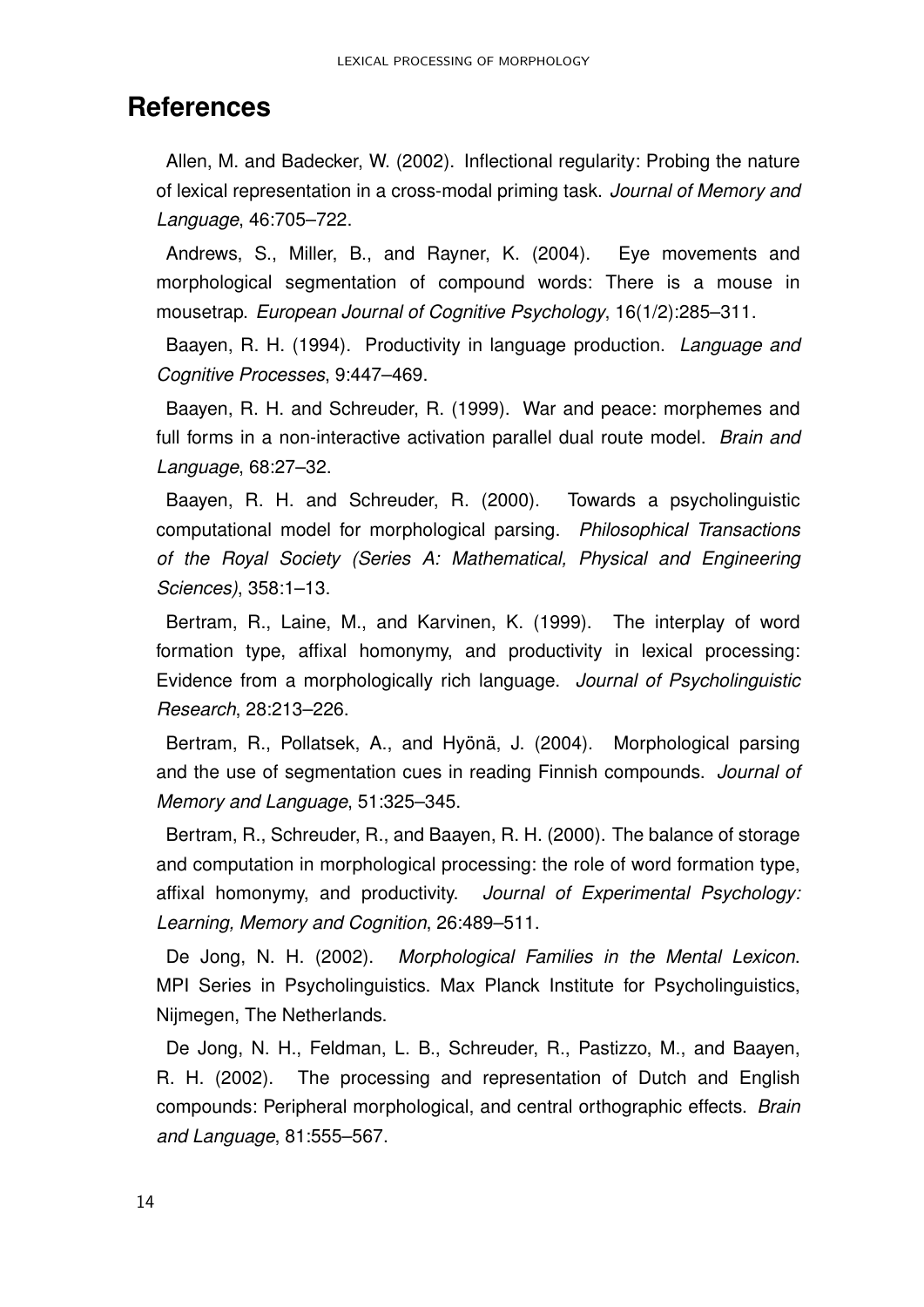Frauenfelder, U. H. and Schreuder, R. (1992). Constraining psycholinguistic models of morphological processing and representation: The role of productivity. In Booij, G. E. and Marle, J. v., editors, *Yearbook of Morphology 1991*, pages 165–183. Kluwer Academic Publishers, Dordrecht.

Giraudo, H. and Grainger, J. (2001). Priming complex words: Evidence for supralexical representation of morphology. *Psychonomic Bulletin and Review*, 8:127–131.

Hay, J. (2003). *Causes and Consequences of Word Structure*. Routledge, New York and London.

Hay, J. and Baayen, H. (2003). Phonotactics, parsing and productivity. *Italian Journal of Linguistics*, 1:99–130.

Hay, J. B. and Baayen, R. H. (2005). Shifting paradigms: gradient structure in morphology. *Trends in Cognitive Sciences*, 9:342–348.

Järvikivi, J., Bertram, R., and Niemi, R. (2006). Affixal salience and the processing of derivational morphology: The role of suffix allomorphy. *Language and Cognitive Processes*, 21:394–431.

Kostić, A. (1991). Informational approach to processing inflected morphology: Standard data reconsidered. *Psychological Research*, 53(1):62–70.

Kostić, A. (1995). Informational load constraints on processing inflected morphology. In Feldman, L. B., editor, *Morphological Aspects of Language Processing*. Lawrence Erlbaum Inc. Publishers, New Jersey.

Krott, A. (2001). *Analogy in morphology: The selection of linking elements in Dutch compounds*. MPI Series in Psycholinguistics. Max Planck Institute for Psycholinguistics, Nijmegen, The Netherlands.

Laudanna, A. and Burani, C. (1995). Distributional properties of derivational affixes: Implications for processing. In Feldman, L. B., editor, *Morphological Aspects of Language Processing*, pages 345–364. Lawrence Erlbaum Associates, Hillsdale, N. J.

Lehtonen, M. and Laine, M. (2003). How word frequency affects morphological processing in monolinguals and bilinguals. *Bilingualism: Language and Cognition*, 6:213–225.

Moscoso del Prado Martín, F., Kostić, A., and Baayen, R. H. (2004). Putting the bits together: An information theoretical perspective on morphological processing. *Cognition*, 94:1–18.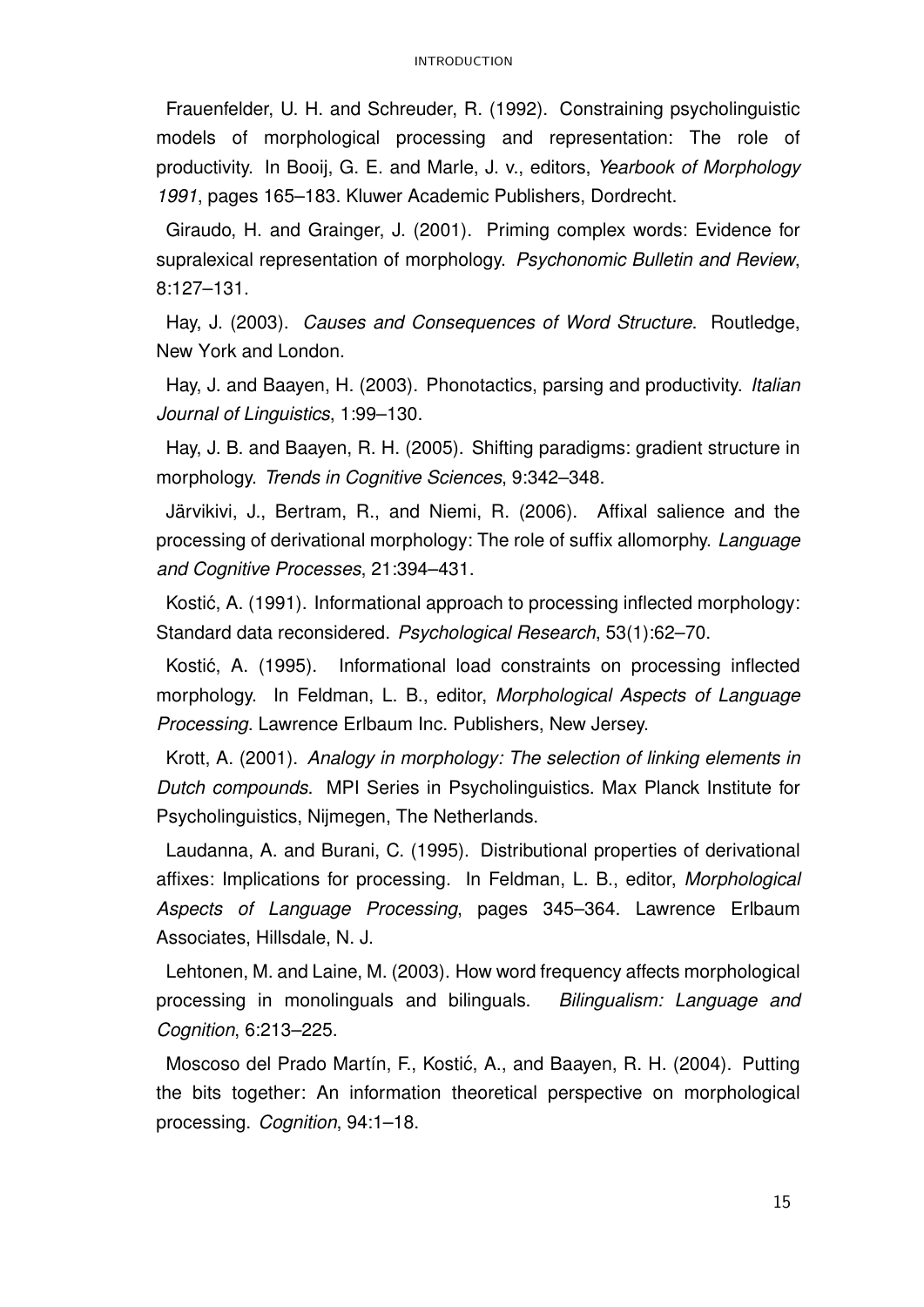Moscoso del Prado Martín, F. (2003). *Paradigmatic Structures in Morphological Processing: Computational and cross-linguistic experimental studies*. MPI Series in Psycholinguistics. Max Planck Institute for Psycholinguistics, Nijmegen, The Netherlands.

Pinker, S. (1999). *Words and Rules: The Ingredients of Language*. Weidenfeld and Nicolson, London.

Schreuder, R. and Baayen, R. H. (1995). Modeling morphological processing. In Feldman, L. B., editor, *Morphological Aspects of Language Processing*, pages 131–154. Lawrence Erlbaum, Hillsdale, New Jersey.

Seidenberg, M. S. and Gonnerman, L. M. (2000). Explaining derivational morphology as the convergence of codes. *Trends in Cognitive Sciences*, 4(9):353–361.

Seidenberg, M. S. and McClelland, J. L. (1989). A distributed, developmental model of word recognition and naming. *Psychological Review*, 96:523–568.

Sereno, J. and Jongman, A. (1997). Processing of English inflectional morphology. *Memory and Cognition*, 25:425–437.

Taft, M. (1979). Recognition of affixed words and the word frequency effect. *Memory and Cognition*, 7:263–272.

Taft, M. (2004). Morphological decomposition and the reverse base frequency effect. *The Quarterly Journal of Experimental Psychology*, 57A:745–765.

Taft, M. and Forster, K. I. (1975). Lexical storage and retrieval of prefixed words. *Journal of Verbal Learning and Verbal Behavior*, 14:638–647.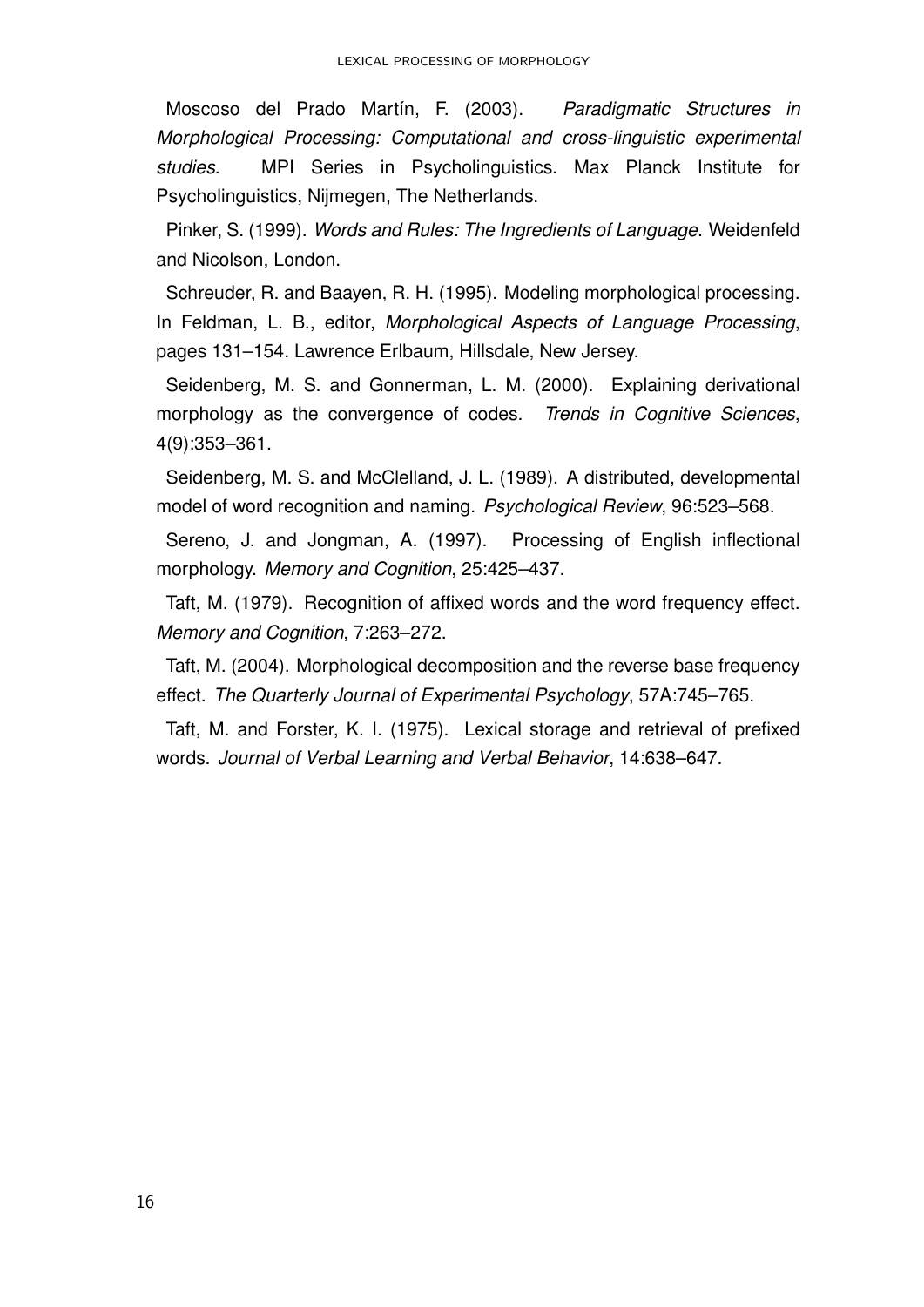# Morphological predictability and acoustic salience of interfixes in Dutch compounds

Chapter 2

This chapter is a slightly modified version of the paper published as Victor Kuperman, Mark Pluymaekers, Mirjam Ernestus, and R. Harald Baayen (2007). Morphological predictability and acoustic salience of interfixes in Dutch compounds. *Journal of the Acoustical Society of America* 121, 2261-2271.

### **Abstract**

This chapter explored the effects of morphological predictability on the acoustic durations of interfixes in Dutch compounds. Two data sets were investigated: One for the interfix *-s-* (1155 tokens) and one for the interfix *-e(n)-* (742 tokens). Both datasets show that the more probable the interfix is given the compound and its constituents, the *longer* it is realized. These findings run counter to the predictions of information-theoretical approaches and can be resolved by the Paradigmatic Signal Enhancement Hypothesis. This hypothesis argues that whenever selection of an element from alternatives is probabilistic, the element's realization is predicted by the amount of paradigmatic support for the element: The most likely alternative in the paradigm of selection is realized with greater acoustic salience.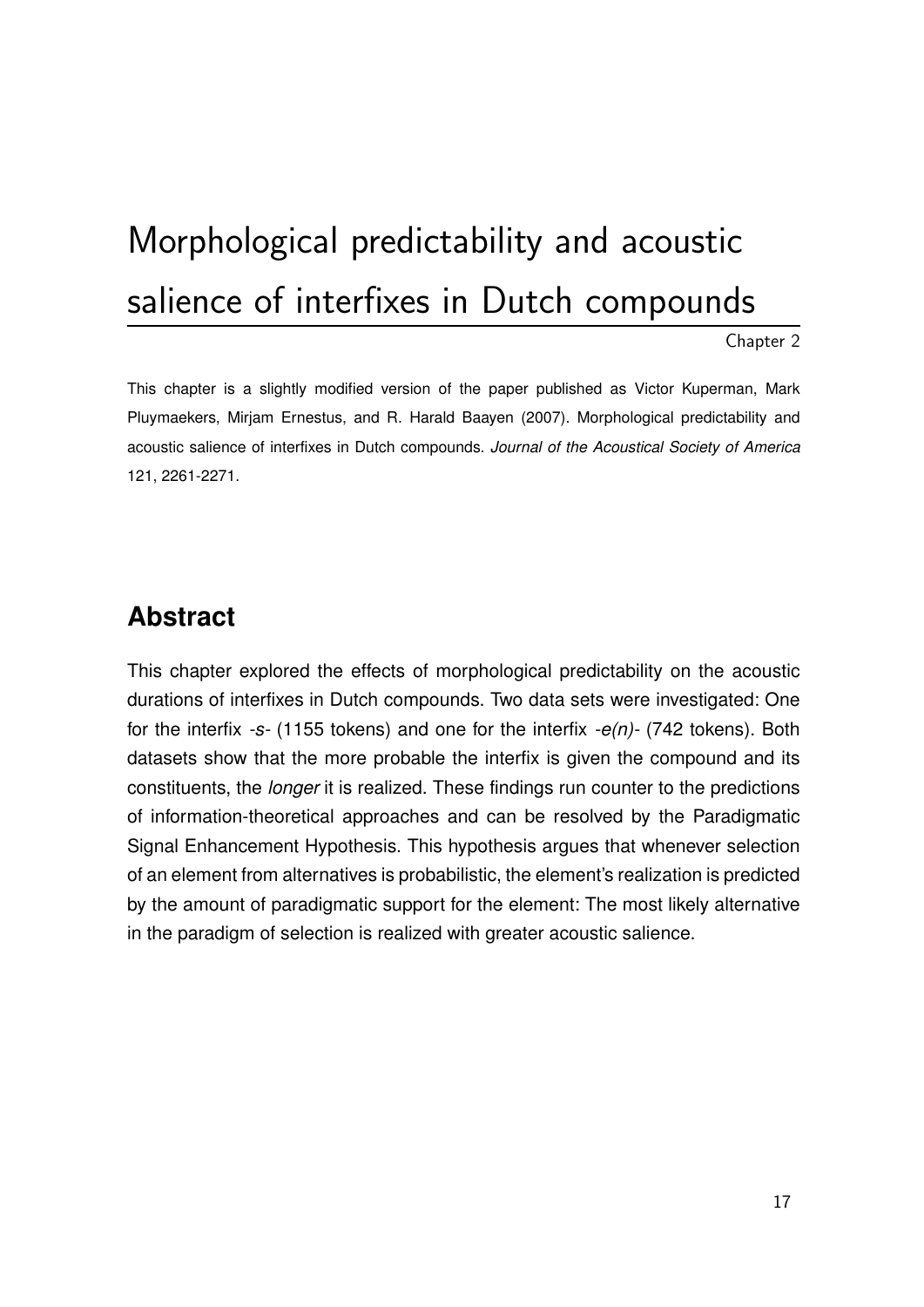### **Introduction**

One of the organizing principles of speech production is the trade-off between economy of articulatory effort and discriminability of the speech signal (Lindblom, 1990). Speech communication often takes place in noisy conditions. In order to ensure robust recognition of their acoustic output, speakers need to invest effort in articulation. Yet clear and careful articulation is costly and hence tends to be dispensed efficiently (cf., Aylett and Turk, 2004; Hunnicutt, 1985). As a consequence, elements with low information load (or high predictability) have shorter or otherwise less salient realizations than relatively more informative elements of an utterance.

The informational redundancy of speech elements is often operationalized in terms of the probability (relative frequency of occurrence) of a linguistic unit (e.g., phoneme, syllable, word, or phrase) in its context. High probability has been observed to correlate with acoustic reduction in a large variety of language domains: Syntactic, discourse-related, phonological and prosodic, and lexical (e.g., Aylett and Turk, 2004; Bard *et al.*. 2000; Fowler and Housum, 1987; Jurafsky *et al.*, 2001; Lieberman, 1963; McAllister *et al.*, 1994; Pluymaekers, Ernestus and Baayen, 2005a; Pluymaekers, Ernestus and Baayen, 2005b; Samuel and Troicki, 1998; Scarborough, 2004; Van Son and Pols, 2003; Van Son and Van Santen, 2005). The attested types of reduction include — apart from widely reported durational shortening of syllables and individual phonemes — deletion of phonemes and complete syllables (e.g., Ernestus, 2000; Johnson, 2004), decrease in spectral center of gravity (Van Son and Pols, 2003), decrease in mean amplitude (Shields and Balota, 1991), higher degree of centralization of vowels (Munson and Solomon, 2004), and lower degree of coarticulation (Scarborough, 2004). The informational redundancy associated with a particular unit is a juxtaposition of the unit's probabilities given all relevant contexts. For instance, a word can be predictable because it has a high frequency, but also because it is frequently used with the word that precedes it. Both factors diminish the word's informativeness and both are expected to correlate with durational shortening.

The information-theoretical framework developed by Shannon (1948) has been used to explain the association between acoustic salience and informational redundancy. The efficiency of information transmission is optimal if the information in the signal is distributed equally, or smoothly, per time unit (e.g., Aylett and Turk, 2004; Aylett and Turk, 2006). When an important element is transmitted for a longer time, the probability of losing this element to noise decreases and the probability of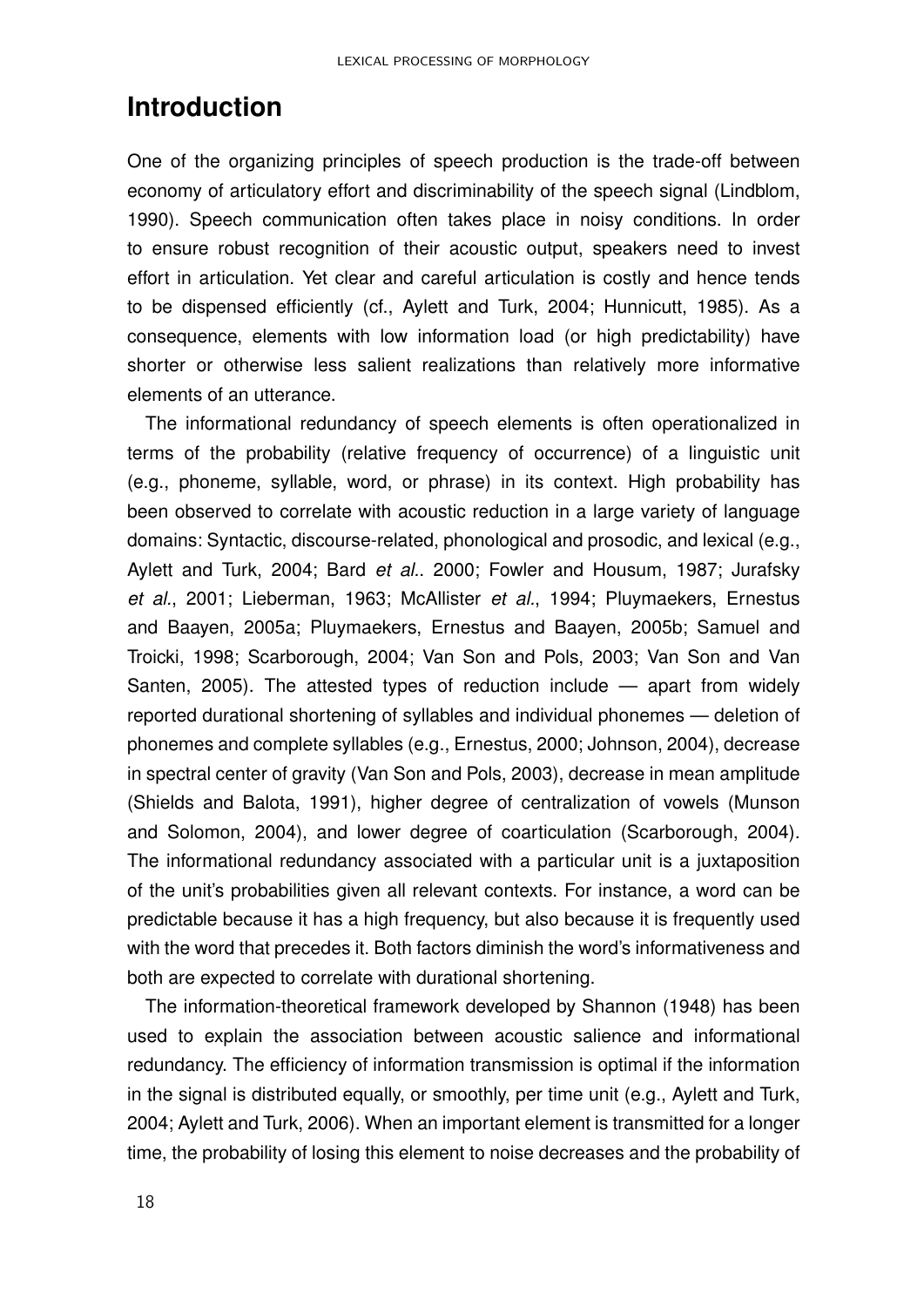the element being recognized correctly increases. This theoretical paradigm views acoustic duration as a means of smoothing the amount of information in the signal over time.

The present paper shows how the information carried by morphological paradigmatic structure modulates acoustic duration. Previous research (cf., Hay, 2003; Losiewicz, 1992) reported morphological effects on the acoustic duration of affixes in complex words. A related line of research demonstrated the influence of lexical neighborhood density on durational characteristics and coarticulation in speech production (e.g., Munson and Solomon, 2004, Scarborough, 2004, Vitevitch, 2002). The morphological objects that are central in the present study are interfixes in Dutch noun-noun compounds. We will show that the acoustic duration of these interfixes creates an apparent paradox for the proposed information-theoretical principle of "less information, more reduction", which underlies the Smooth Signal Redundancy Hypothesis (Aylett and Turk, 2004), the Probabilistic Redundancy Hypothesis (Jurafsky *et al.*, 2001), and research on speech efficiency (e.g., Van Son and Pols, 2003). In our data, the more predictable the interfix is, the *longer* its articulation.

The distributional characteristics of the interfixes in Dutch compounds provide a clear-cut example of probabilistic, non-categorical morphological structure. Compounding is very productive in Dutch and is defined as the combination of two or more lexemes (or constituents) into a new lexeme (cf. Booij, 2002). In this paper we based our decisions of whether a given word is a compound and what its constituents are on the morphological parsing provided in the CELEX lexical database (Baayen, Piepenbrock and Gulikers, 1995). Compounds in Dutch can be realized with the interfix *-s-* (e.g., *oorlog-s-verklaring*, "announcement of war"), or with the interfix *-en-* (or its variant *-e-*) (e.g., *dier-en-arts* "veterinary"). Most compounds in Dutch, however, have no interfix (e.g., *oog-arts* "ophthalmologist"): For ease of exposition, we will henceforth refer to these latter words as compounds with the zero-interfix, or  $-\theta$ -. In the frameworks that adopt deterministic rules, the distribution of interfixes in Dutch is enigmatic and inexplicable. Krott, Baayen and Schreuder (2001), however, have shown that the distribution of interfixes follows probabilistic principles defined over constituent families. The left (or right) constituent family of a compound is the set of all compounds which share the left (or right) constituent with this compound. For instance, the left constituent family of the compound *banknote* includes *bankbill*, *bankbook*, *bank-draft*, *bank-rate*, and *bankroll*. Krott, Baayen and Schreuder (2001), Krott *et al.* (2002) and Krott,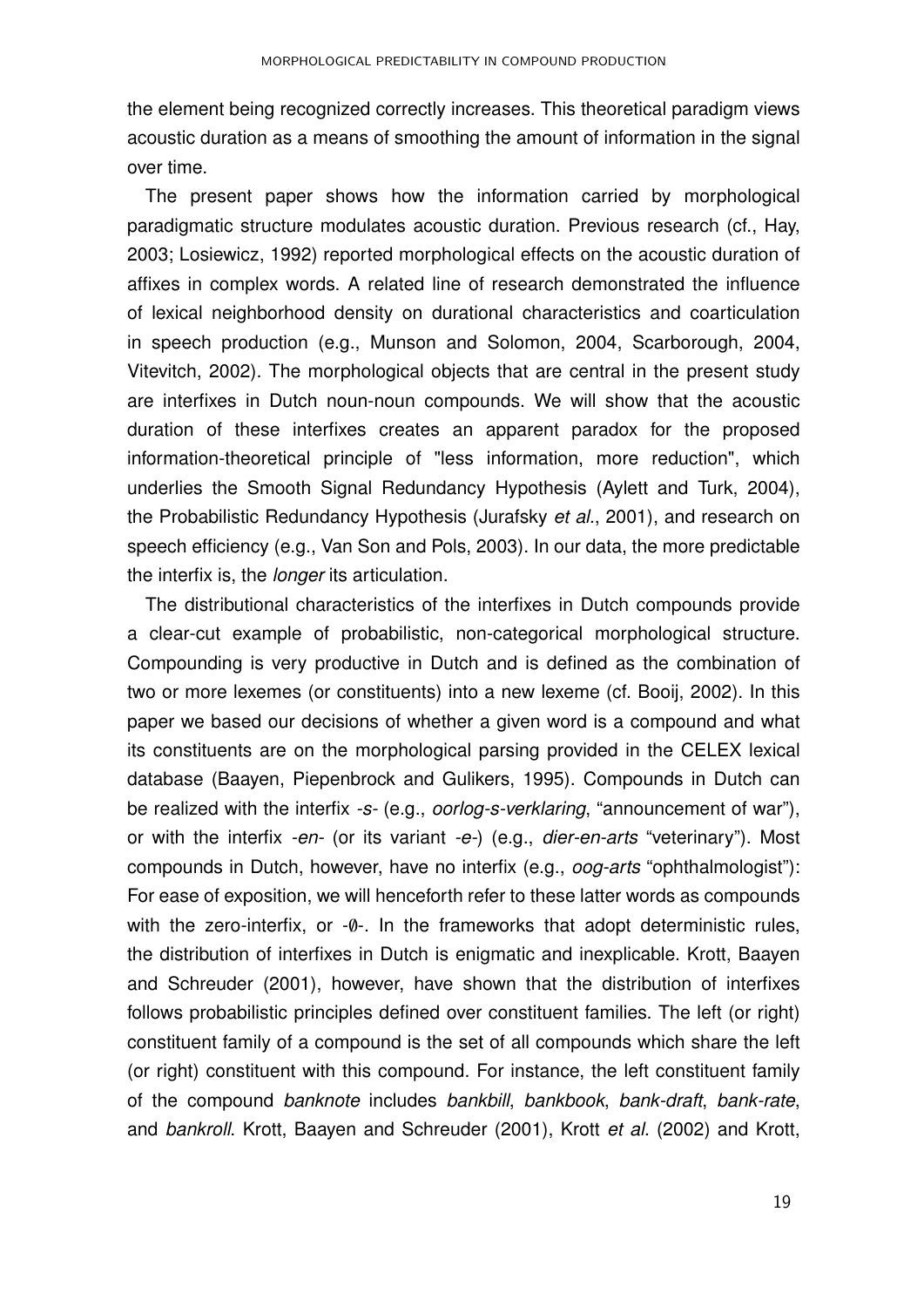Schreuder and Baayen (2002) show that the selection of the interfix is biased towards the interfix that is most commonly used with the given left constituent and, to a lesser extent, with the right constituent. Thus, besides having their own probability of occurrence, interfixes exhibit dependencies on larger morphological units both to the left and to the right. For this reason, interfixes serve as an appealing testing ground for studying the consequences of morphological predictability for acoustic realization.

The primary focus of the present study is the relationship between the predictability of the interfix given the morphological constituents of the compound, and its duration. We study the information-theoretical approach for two datasets with interfixed compounds and against the backdrop of multiple sources of redundancy, ranging from morphological to phonological and lexical information. Along the way, we replicate findings of laboratory studies of durational reduction for lively read-aloud speech.

### **Methodology**

#### **Materials**

Acoustic materials were obtained from the Read Speech (or the "Library for the Blind") component of the Spoken Dutch Corpus (Oostdijk, 2000). Within this corpus of approximately 800 hours of recorded speech, the Read Speech component comprises 100 hours of recordings of written texts read aloud by speakers of Northern Dutch from the Netherlands and Southern Dutch from the Flanders area of Belgium. In the preparation of the recordings, speakers were pre-screened for the quality of their voice and clarity of pronunciation, and texts were made available to the speakers beforehand for preparatory reading. We chose to concentrate on read speech primarily because of the low level of background noise of the recordings. Quality was essential, since Automatic Speech Recognition (henceforth, ASR) was used for obtaining the segmental durations (see below). It should be noted that since these texts of fiction were read for the collection of the Library for the Blind, the reading style was a lively, rather than monotonous recitation, especially in the dialogs, where readers often mimicked casual speech.

Two datasets of Dutch noun-noun compounds were compiled: One with tokens containing the interfix *-s-* and one with compounds containing the interfix *-e(n)-*. Tokens in which the interfix *-s-* was either preceded or followed by the phonemes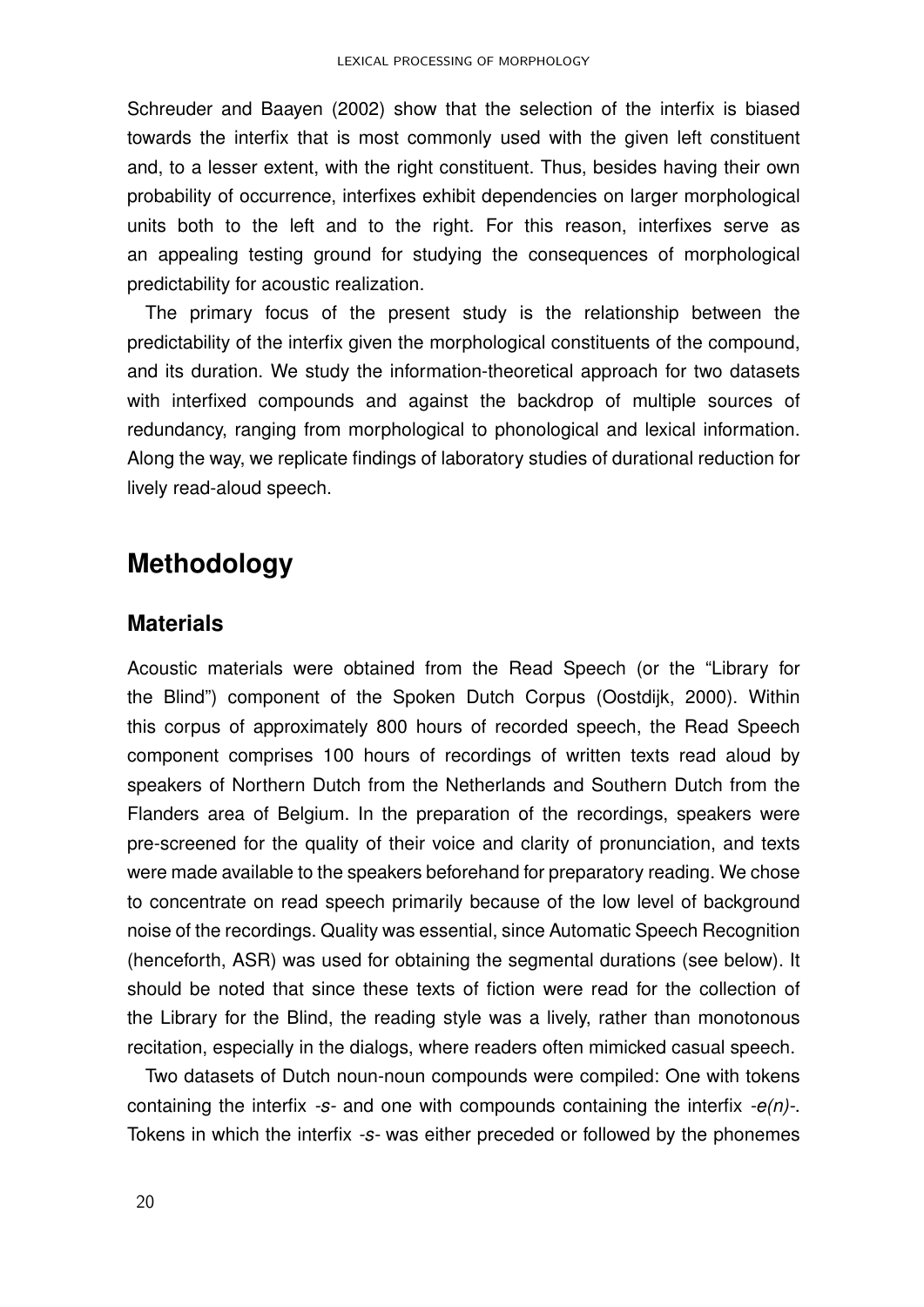$[s]$ ,  $[z]$  or  $[[]$  were excluded from the dataset, since such an environment makes it difficult to reliably segment the interfix from its neighboring segments. The final dataset for the interfix *-s-* consisted of 1155 tokens. Similarly, tokens in which the second constituent begins with the segments [n] or [m] were taken out off the dataset of *-e(n)-* interfixes, resulting in a dataset of 742 tokens.

#### **Measurements**

Acoustic analysis of the selected tokens was performed using ASR technology. This was done for several reasons. First of all, the ASR technology allows to process a large volume of data in a relatively short time, which was important given the size of datasets used in this study. Moreover, it is possible to train an ASR device that bases its decisions purely on the characteristics of the acoustic signal, without reference to general linguistic knowledge. This is very difficult for human transcribers, who are bound to be influenced by expectations based on their knowledge of spelling, phonotactics, and so on (Cucchiarini, 1993). Second, ASR devices are perfectly consistent: Multiple analyses of the same acoustic signal always yield exactly the same result. Finally, the reliability of segmentations generated by an ASR system is equal to that of segmentations made by human transcribers (Vorstermans, Martens and Van Coile, 1996), provided that a phonemic transcription of the signal is available to the ASR algorithm.

For the present analysis, we utilized a Hidden Markov Model (HMM) speech recognizer. This recognizer was trained using the software package HTK (Young *et al.*, 2002), comprises 37 phone models representing the 36 phonemes of Dutch and silence, and uses for each model 3-state HMMs with 32 gaussians per state (Kessens and Strik, 2004). The HTK recognizer operates in two modes: If it is provided with the transcription of the speech recording, it determines segmental temporal boundaries; if no such transcription is provided, it identifies both the phonemes and the positions of their temporal boundaries. The accuracy of segmentation is higher in the transcription-based mode. The sample rate of the HTK is 10ms. The reliability of the ASR's segmentation with predefined transcriptions was established in a test in which the positions of phoneme boundaries placed by the ASR were compared to the positions of the same boundaries placed by a trained phonetician. The materials used for this test consisted of 189 words spoken in isolation. Comparison between the ASR-generated and manual segmentations revealed that, after post-processing, 81% of the automatic boundaries were placed within 20 milliseconds of the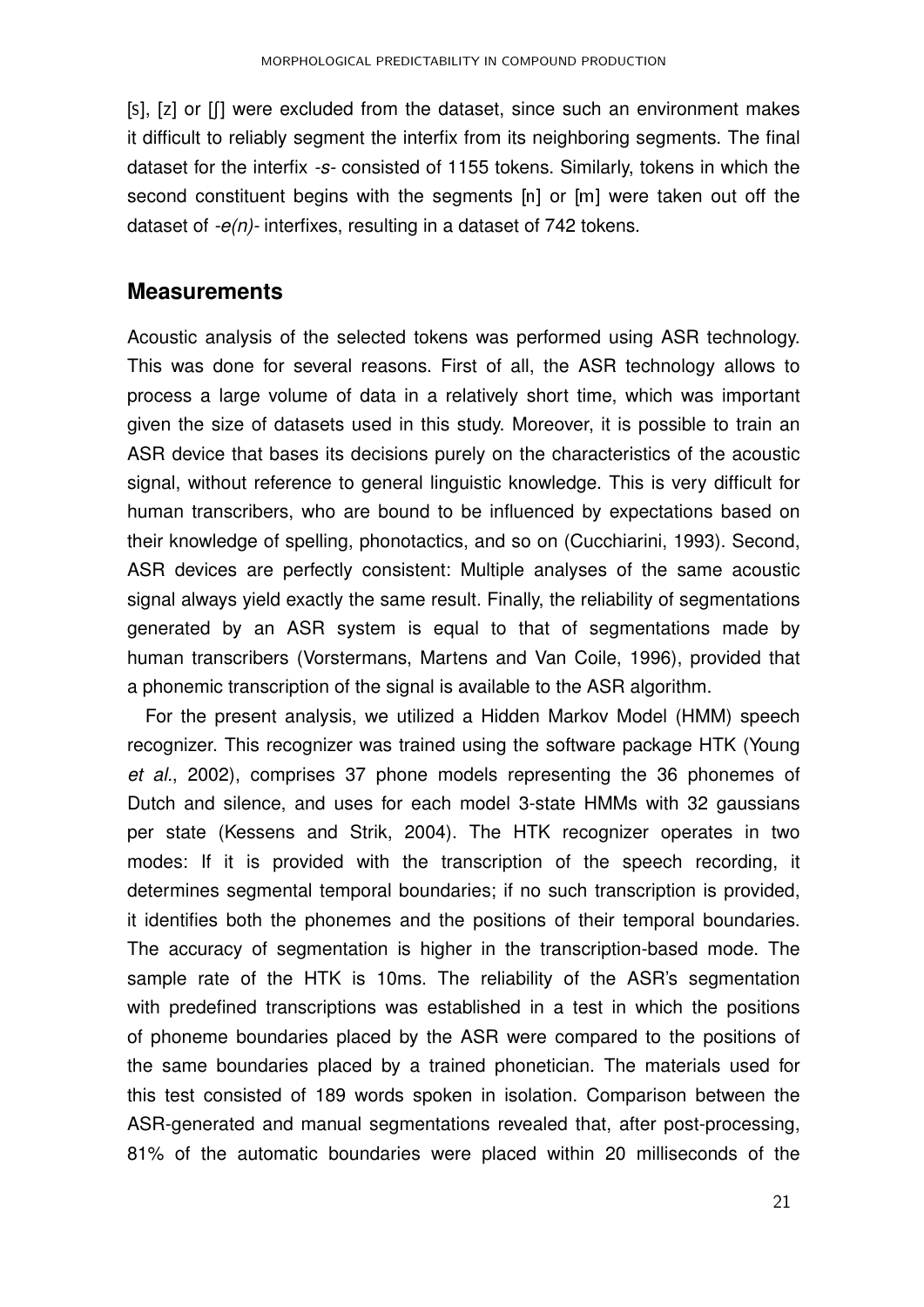corresponding hand-coded boundaries. This level of accuracy is in accordance with international standards (Vorstermans *et al.*, 1996), and we considered it sufficient for present purposes.

Acoustic analysis proceeded as follows. First, the speech signal corresponding to the target compound was manually excised from its utterance context and parameterized using Mel Frequency Cepstral Coefficients. The parameterized signal was then supplied to a Viterbi segmentation algorithm, along with a phonemic transcription of the word. This transcription was taken from the CELEX lexical database. However, for words with the interfix *-e(n)-*, a cursory inspection of sound files established that many instances of this interfix were not realized as [a] (the canonical pronunciation in CELEX), but rather as [an]. An inspection of the sound files from the dataset with the interfix *-s-* revealed cases where the interfix was realized as [s] instead of the CELEX transcription [z] due to the regressive voice assimilation. Therefore, two trained phoneticians independently transcribed the realization of interfixes in both datasets. Initially, they disagreed on 10% of tokens from the *en*-dataset and 13% of tokens from the *s*-dataset. In both cases, they subsequently carried out a joint examination of the problematic tokens and came up with consensus transcriptions. The resulting transcriptions were provided to the segmentation algorithm, which estimated the boundaries of the phonemes in the acoustic signal. In this way, we obtained information about the durations of all segments for all words.

The acoustic duration of the whole interfix (henceforth, *InterfixDuration*) was taken as the main dependent variable in this study.

### **Morphological Variables**

As shown in Krott *et al.* (2001), the more frequent an interfix is for the left constituent family of a compound, the more biased speakers are to use this interfix in that compound. The measures for this morphologically based bias will be at the center of our interest. They are defined as the ratio of the number of compounds where the left constituent is followed by *-s-*, *-e(n)-*, or *-*/0*-* respectively, and the total number of compounds with the given left constituent (henceforth, the left family size). To give an example, the Dutch noun *kandidaat* "candidate" appears as the left constituent in one compound with the interfix *-s-*, *kandidaat-s-examen* "bachelor's examination", in one compound with the interfix *-en-*, *kandidat-en-lijst* "list of candidates", and in one compound without an interfix *kandidaat-stelling* "nomination". The type-based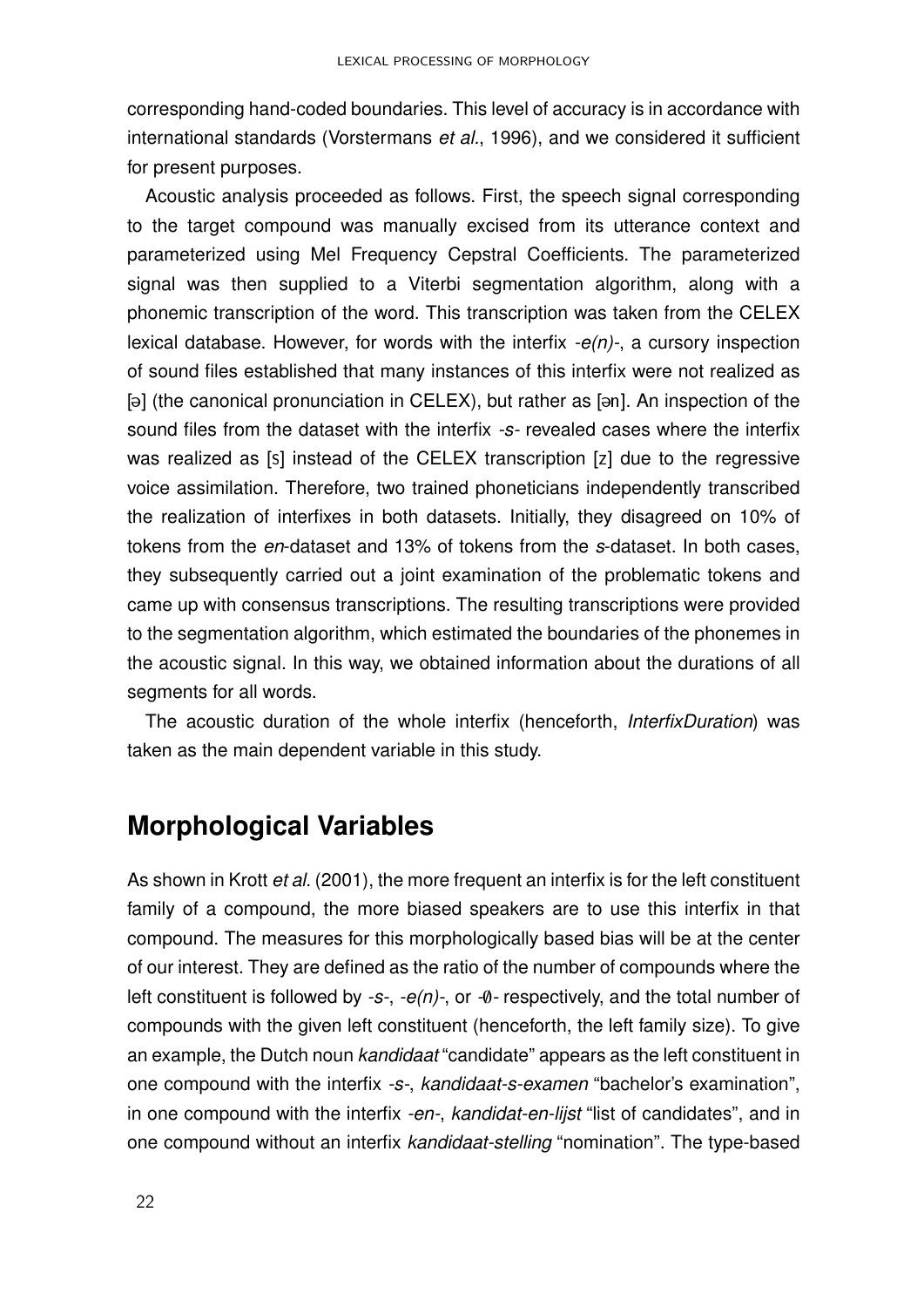bias of this left constituent family towards the interfix  $-s$ - is  $1/(1+2) = 0.33$ . The bias of the interfix *-e(n)*- has the value of  $1/(1+2) = 0.33$  as well, and so does the bias of the zero-interfix. The measures of bias are labeled *TypeSBias*, *TypeEnBias* and *TypeZeroBias*.

Alternative, token-based, estimates of the bias are defined in terms of the frequencies of occurrence, rather than the type count of the compounds. The performance of token-based measures is consistently worse in our models than that of the type-based ones. Therefore, the token-based measures are not reported here. Furthermore, we only consider left constituent families, since the effect of the right bias is reported as either weak or absent (Krott, Schreuder and Baayen, 2002; Krott *et al.*, 2004).

The predictivity of constituent families for the duration of the interfix may extend beyond the bias measures, which only estimate the ratio of variants in the constituent family, without taking the magnitude (size, frequency, or information load) of the constituent family into account. However, these magnitudes are expected to exhibit effects in our analysis, since they repeatedly emerged as significant predictors in both the comprehension and production of Dutch compounds (e.g., Bien, Levelt and Baayen, 2005; De Jong *et al.*, 2002; Krott *et al.*, 2004). To estimate the magnitude of constituent families, we incorporate in our study position-specific measures of entropy proposed by Moscoso del Prado Martín, Kostić and Baayen (2004). These measures employ the concept of Shannon's entropy (Shannon 1948), which estimates the average amount of information in a system on the basis of the probability distribution of the members of that system. The probability of each member (*psys*) is approximated as the frequency of that member divided by the sum of the frequencies of all members. The entropy of a system with *n* members is then the negative weighted sum of log-transformed (base 2) probabilities of individual members:

$$
H=-\sum_{i=1}^n p_{sys} * \log_2 p_{sys}
$$

Note that the entropy increases when the number of paradigm members is high (i.e. family size is large) and/or when the members are equiprobable.

Let us consider the positional entropy measure of the left constituent family of the Dutch noun *kandidaatstelling*. This family consists of three members: *kandidaatsexamen* has a lemma frequency of 22, *kandidaatstelling* has a lemma frequency of 15, and *kandidatenlijst* has a lemma frequency of 19 in the CELEX lexical database, which is based on a corpus of 42 million word forms. The cumulative frequency of this family is  $22+15+19=56$ , and the relative frequencies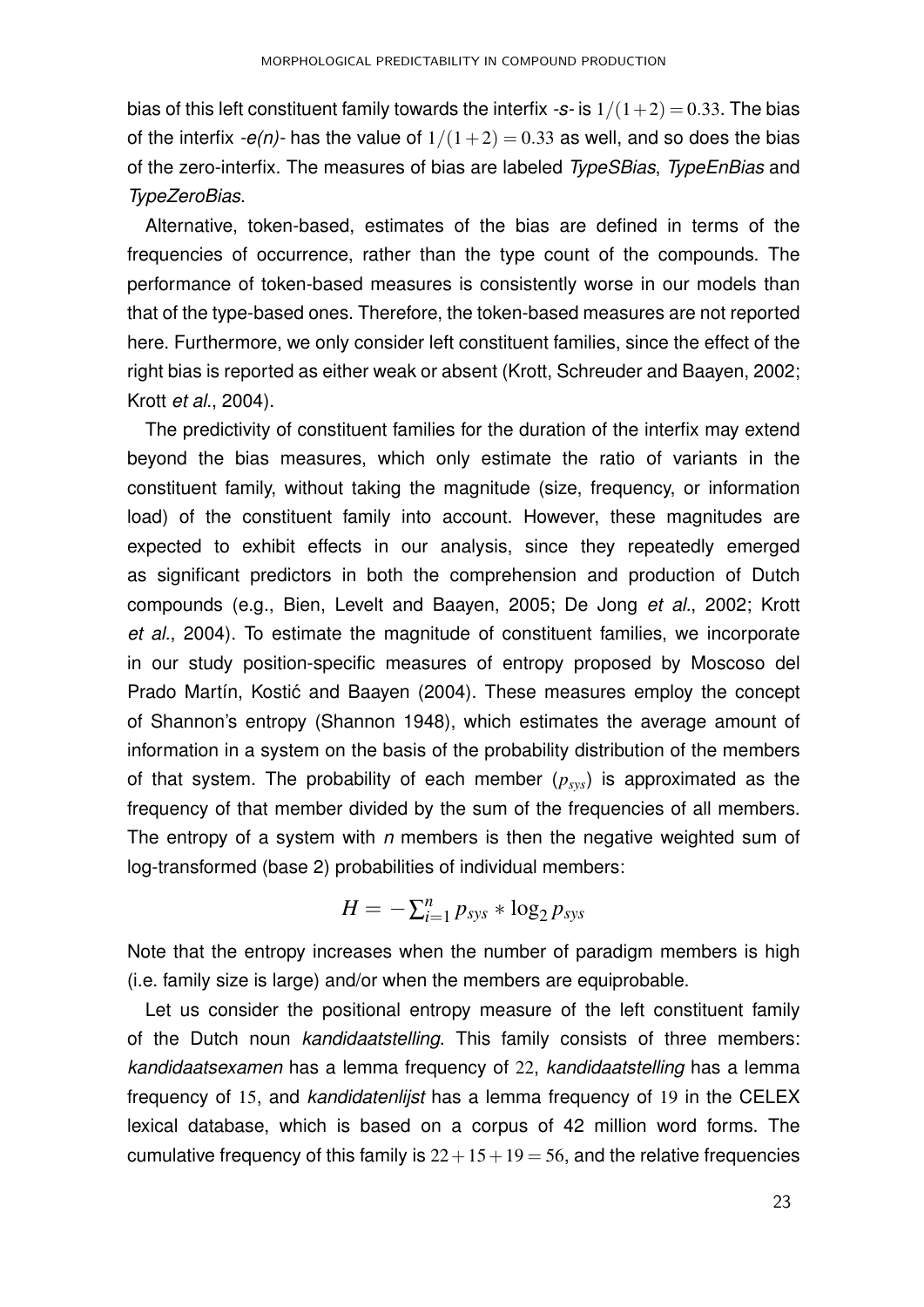of these three family members are 22/56 = 0.39 for *kandidaatsexamen*, 15/56 = 0.27 for *kandidaatstelling* and 19/56 = 0.34 for *kandidatenlijst*. The left positional entropy of this constituent family therefore equals  $-(0.39*\log_2 0.39~+0.27*\log_2 0.27~+0.34*$  $log_2(0.34) = 1.57$  bit.

We consider the positional entropy measures for both the left and the right constituent families, henceforth *LeftPositionalEntropy* and *RightPositionalEntropy* as potential predictors of the acoustic duration of the interfix. The informativeness of the right constituent family is meaningful as a measure of the cost of planning the right constituent: Planning upcoming elements with a low information load has been shown to predict reduction in the fine phonetic detail of the currently produced elements (Pluymaekers *et al.*, 2005a).

### **Other Variables**

Since acoustic duration is known to depend on a wide range of factors, we used stepwise multiple regression to bring these factors under statistical control. Two sets of factors were considered: Lexical frequency-based probabilities, and phonetic, phonological and sociolinguistic variables.

#### **Probabilistic factors**

*Phrasal level:* A higher likelihood of a word given its neighboring words has been shown to correlate with vowel reduction, segmental deletion, and durational shortening (Bell *et al.*, 2003; Jurafsky *et al.*, 2001; Pluymaekers *et al.*, 2005a). To quantify this likelihood, for each compound token in our data we calculated its mutual information with the preceding and the following word (*BackMutualInfo, FwdMutualInfo*) by using the following equation (*X* and *Y* denote either the previous word and the compound, or they denote the compound and the following word; *XY* denotes the combination of the two words):

$$
MI(X;Y) = -log \frac{Frequency(XY)}{Frequency(X) * Frequency(Y)}
$$

The measures were computed on the basis of the Spoken Dutch Corpus, which contains 9 million word tokens. All frequency measures were (natural) log-transformed. Obviously, the values could not be computed for the instances where the target word was utterance-initial or utterance-final, respectively.

For those words for which mutual information with the preceding or the following word could be computed, we checked whether it was a significant predictor of the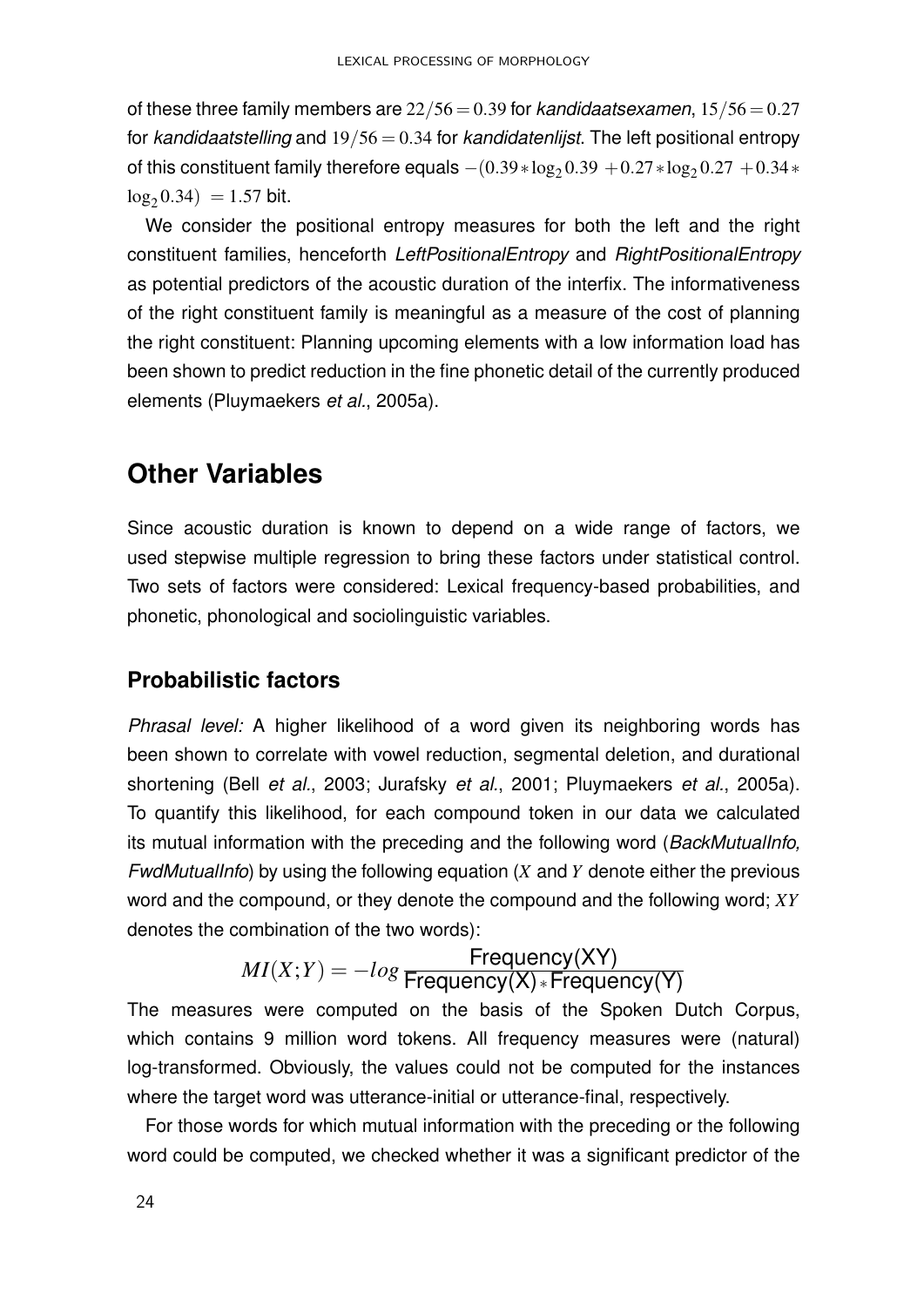duration of the interfix over and beyond other factors. Neither *BackMutualInfo* nor *FwdMutualInfo* reached significance in our datasets. This result may originate in the properties of the datasets which comprise relatively low-frequency compounds. Obviously, these low-frequency compounds have even lower frequencies of cooccurrence with their neighboring words. For instance, for the *s-*dataset the average frequency of cooccurrence of the compounds with the preceding word is a mere 1.63 ( $SD = 0.77$ ), and with the following word a mere 1.20 ( $SD = 0.30$ ). Another explanation may be that effects of contextual predictability do not extend to phonemes in the middle of long compounds. They may only emerge for segments at word boundaries (e.g., Jurafsky *et al.*, 2001; Pluymaekers *et al.*, 2005a).

*Word level:* The lexical frequency of a word is known to codetermine articulation and comprehension (e.g., Jurafsky *et al.*, 2001; Pluymaekers *et al.*, 2005a; Scarborough, Cortese and Scarborough, 1977; Zipf, 1929). Moreover, previous research has shown that whole word frequency robustly affects production and comprehension of compounds even in the low-frequency range (cf. e.g., Bertram and Hyönä, 2003, Bien *et al.*, 2005). Therefore we include the natural log-transformed compound frequency (*WordFrequency*) as a control variable in the analyses. Together with the measure of the bias and the left positional entropy, this variable forms a cluster of predictors that capture different aspects of the same phenomenon. The measure of the bias estimates the *proportion* of the positional family of compounds that supports the interfix. The corresponding entropy estimates the number and average information load of the members in this family, i.e., it gauges the reliability of the knowledge base for the bias. Finally, a high compound frequency quantifies the evidence for the cooccurrence of the left and right constituents with the interfix. We expect these variables to behave similarly in predicting the durational characteristics of the interfix.

*Segmental level:* Another dimension of predictability for segmental duration is the amount of lexical information in the individual segment given the preceding fragment of the word (i.e., given the "word onset"). Following Van Son and Pols (2003), we define an information-theoretic measure that quantifies segmental lexical information (*TokenSegmentalInfo*):

#### $I_L = -\log_2 \frac{Frequency([word onset] + target segment)}{Frequency([word onset] + any segment)}$ Frequency([word onset] + any segment)

Van Son and Pols (2003) interpret this measure as estimating the segment's incremental contribution to word recognition. The occurrence of a segment that is improbable given the preceding fragment of the word limits the cohort of matching words substantially and thus facilitates recognition. To give an example, the amount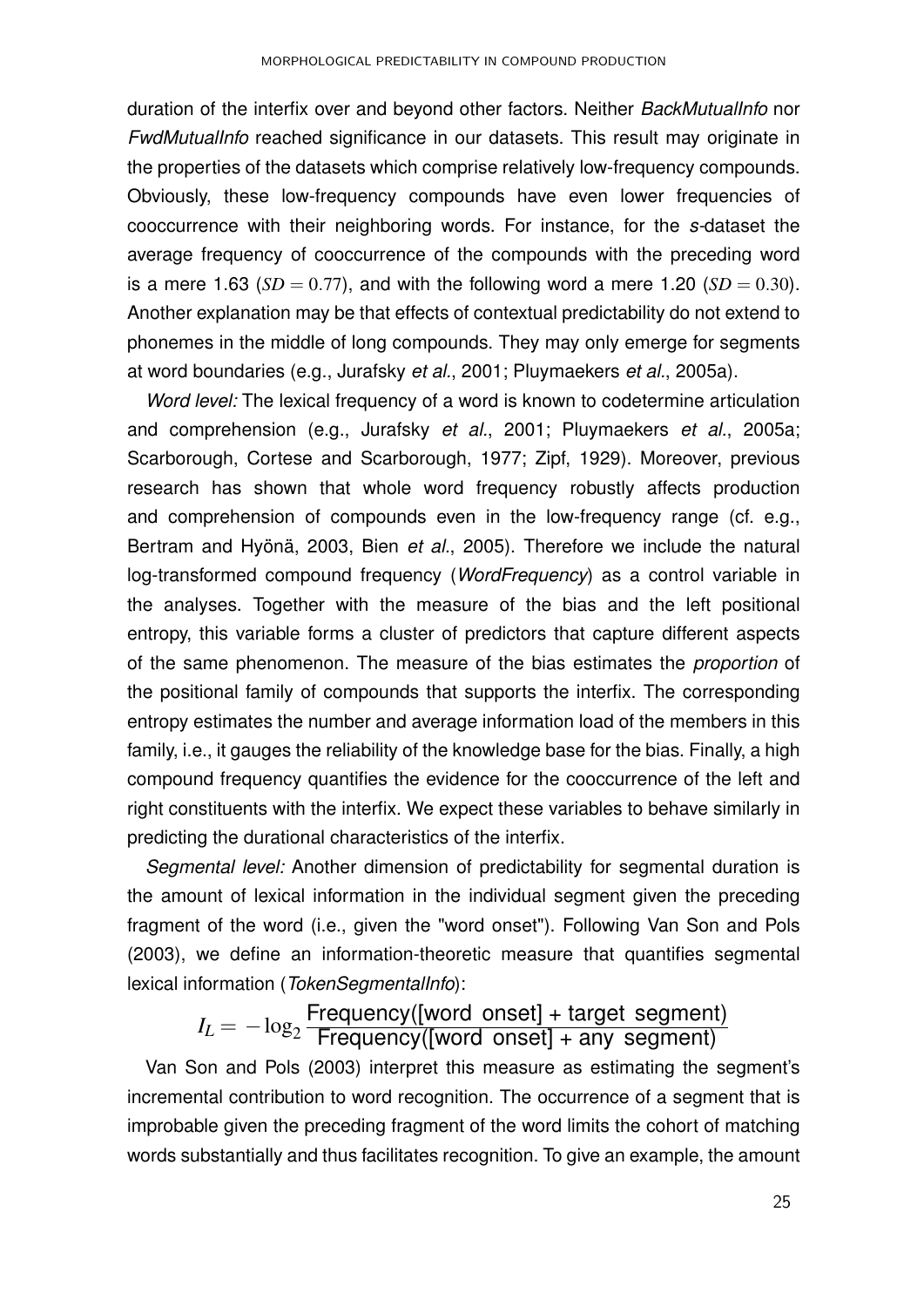of lexical information of the segment [s] given the preceding English word fragment [kav] is calculated as the negative log-transformed ratio of the cumulative frequency of words that begin with the string [kaus] (e.g., *cows, cowskin, cowslip, cowslips*) and the cumulative frequency of the words that begin with the string [kav] plus any segment (e.g., *cows, cowpat, cowshed, cowskin, cowslip, cowslips, etc.*). In the present study, segmental lexical information measures are based on the frequencies of single words, such as made available in CELEX, and do not account for combinations of words, even if those may acoustically be valid matches for the phonetic string. For instance, the combination *cow stopped* is not included in the calculation of the lexical information for the segment  $[s]$  in the string  $[k$ aus].

A positive correlation of this token-based segmental lexical information and segmental duration was reported in Van Son and Pols (2003) for different classes of phonemes grouped by manner of articulation: For read speech, the *r*-values of correlations that reached significance ranged between 0.11 and 0.18 (55811 df). If segmental lexical information indeed modulates fine phonetic detail, it is a potential predictor of the duration of the interfix.

To this token-based measure of segmental lexical information (*TokenSegmentalInfo*), we add a type-based measure, *TypeSegmentalInfo*, which is based on the *number* of words matching the relevant strings, rather than their cumulated frequencies:

#### $S_L = -\log_2 \frac{\text{Number([word onset]} + \text{target segment})}{\text{Number([word onset]} + \text{any segment)}}$ Number([word onset] + any segment)

We validated both the token-based and the type-based measures of segmental lexical information against our own dataset to establish how the performance of the type-based estimate  $S_L$  compares with that of the token-based measure  $I_L$ . Our approach differs from that of Van Son and Pols (2003) in that it considers the divergence of phonemes from their mean durations, rather than the raw durations of these phonemes. Different phonemes, even those that share manner of articulation, intrinsically differ in their durations. Therefore, pooling the durations of large classes of phonemes introduces unnecessary noise in the correlation analyses. We gauged the divergence of each instantiation of every phoneme from the mean duration of this phoneme and tested whether this divergence can be explained by the amount of lexical information carried by the phoneme. Our survey is based on *all* segments in the *s*-dataset and in the compounds of the *en*-dataset in which the interfix is realized as [a].

We collected the data on mean durations from the Read Text component of the IFA corpus, a hand-aligned phonemically segmented speech database of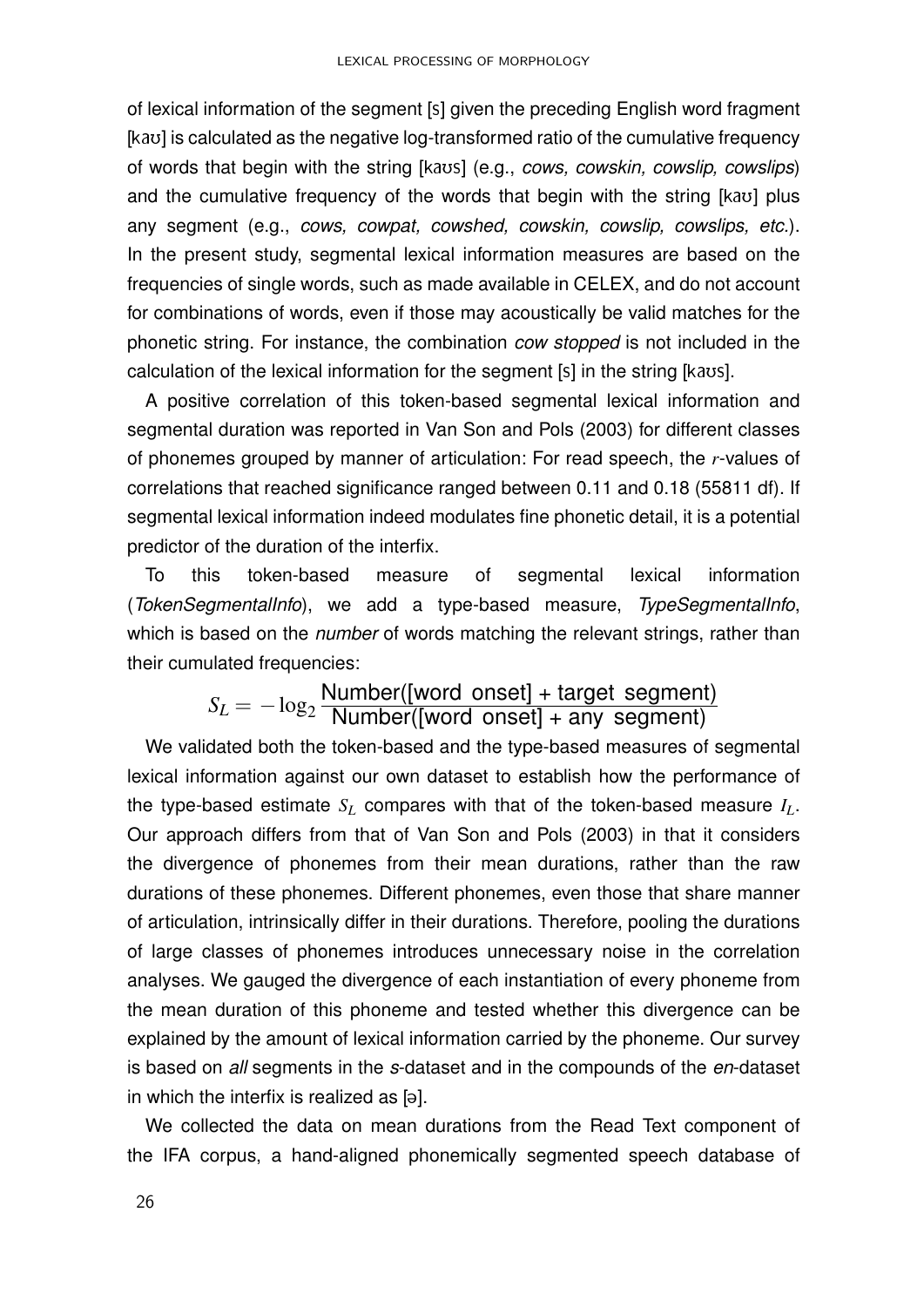Dutch (Van Son, Binnenpoorte, Van den Heuvel, Pols, 2001). We log-transformed the individual durations and computed the means and standard deviations of all tokens of each phoneme. Then, moving phoneme by phoneme through our compound dataset we calculated the z-score for each phoneme, that is, the difference between its actual log-transformed duration and its mean log duration, in units of standard deviation from the mean. The correlation between the observed durational difference and the corresponding amount of type-based segmental lexical information yields an *r*-value of  $0.06$   $(t(17694) = 7.41, p < 0.0001)$ . This order of magnitude is comparable with the results that Van Son and Pols (2003) obtained for the token-based measure of lexical information. The observed correlation is a rough estimate of the baseline effect that segmental lexical information may have on acoustic duration. The correlation is highly significant but the correlation coefficient is quite small. This is expected, given the multitude of phonetic, phonological, sociolinguistic and probabilistic factors that determine acoustic duration in speech production that are not taken into account here. As the type-based measure is predictive for durations of segments across the dataset, we decided to include it in our analyses of the interfix durations. Thus, we take as control variable the value of *TypeSegmentalInfo* for the (first) segment of the interfix.

Importantly, the durations show a weaker correlation with the token-based segmental lexical information, proposed by Van Son and Pols  $(2003)$  ( $r =$  $(0.03, t(17694) = 4.25, p < 0.0001)$ , than for its type-based counterpart ( $r = 0.06$ ). This measure also performs worse in the models reported below. Since the token- and type-based measures are highly correlated, we incorporated only *TypeSegmentalInfo* in our analysis.

#### **Phonetic, phonological and sociolinguistic variables**

Speech rate is an obvious predictor of acoustic duration (e.g., Crystal and House, 1990; Fosler-Lussier and Morgan, 1999; Pluymaekers *et al.*, 2005a). Two different measures estimating speech rate were included as control variables. First, we defined an utterance-based rate of speech, *SpeechRate*, as the number of syllables in the utterance divided by the acoustic duration of the utterance. Utterance is defined here as the longest stretch of speech containing the compound and not containing an audible pause.

Second, we defined a more local speech rate for the interfix *-s-*. In the *s-*dataset, the interfix *-s-* always belongs to the coda of the preceding syllable. We measured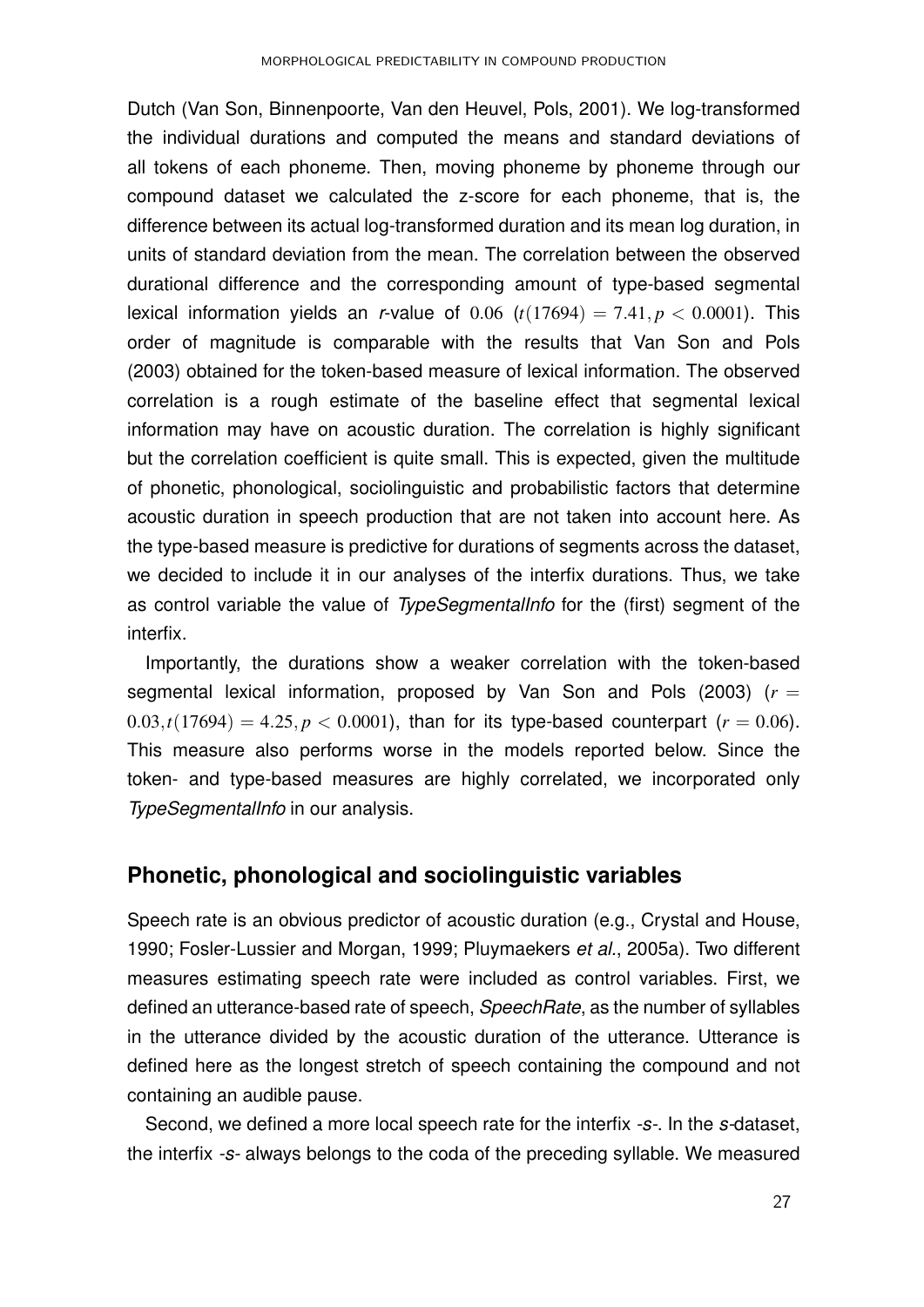the average segmental duration in the interfix-carrying syllable minus the *-s*interfix, and considered it as an estimate of the local speed of articulation in the part of the syllable that precedes the interfix *-s-*, henceforth *SyllableSpeed*. The syllable from which the final segment [s] was subtracted is structurally complete, with an onset, a vowel and (in 83% of tokens) a coda of one or more consonants. Note that for words with the interfix *-e(n)-* this measure of local speech rate is not meaningful. It would subtract the complete rhyme of the relevant syllable, leaving only the onset, the duration of which is above all determined by the number and types of its consonants.

Nooteboom (1972) observed that segments are shorter the greater the number of syllables or segments in the word. We therefore considered the total number of segments in the word, *NumberSegments*, and the number of segments following the interfix, *AfterSegments*.

We also took into account the sex, age and language variety of the speaker (cf., Keune, Ernestus, Van Hout and Baayen, 2005). The binary variable *SpeakerLanguage* encodes the speaker's variant as Southern Dutch or Northern Dutch. If the information about age was missing, we filled in the average age of our speakers' population.

Prosody may affect the duration of segments as well. For instance, words at the beginning and the end of utterances show articulatory strengthening (e.g., Bell *et al.*, 2003; Cambier-Langeveld, 2000; Fougeron and Keating, 1997). To control for the word's position in the utterance, we coded each token with two binary variables *UtteranceInitial* and *UtteranceFinal*.

Furthermore, stressed syllables are pronounced longer than unstressed ones (e.g., Ladefoged, 1982). We coded each compound with the interfix *-s-* for whether its interfix-containing syllable carries a (primary or secondary) stress (the binary variable *Stressed*).

The interfix *-e(n)-* is never stressed. The common stress pattern for compounds with the interfix *-e(n)*- is for the primary stress to fall on the syllable immediately preceding the interfix-containing syllable, and the secondary stress on the syllable immediately following the interfix-containing syllable: The insertion of *-e(n)* prevents a stress clash between the two constituents. The rhythmic structure of compounds has been proposed as a factor codetermining the selection of the interfix, in addition to lexical constituent families and several other factors (Neijt *et al.*, 2002). To test the acoustic consequences of the rhythmic pattern, we coded each compound in the *en-*dataset as to whether the interfix syllable intervenes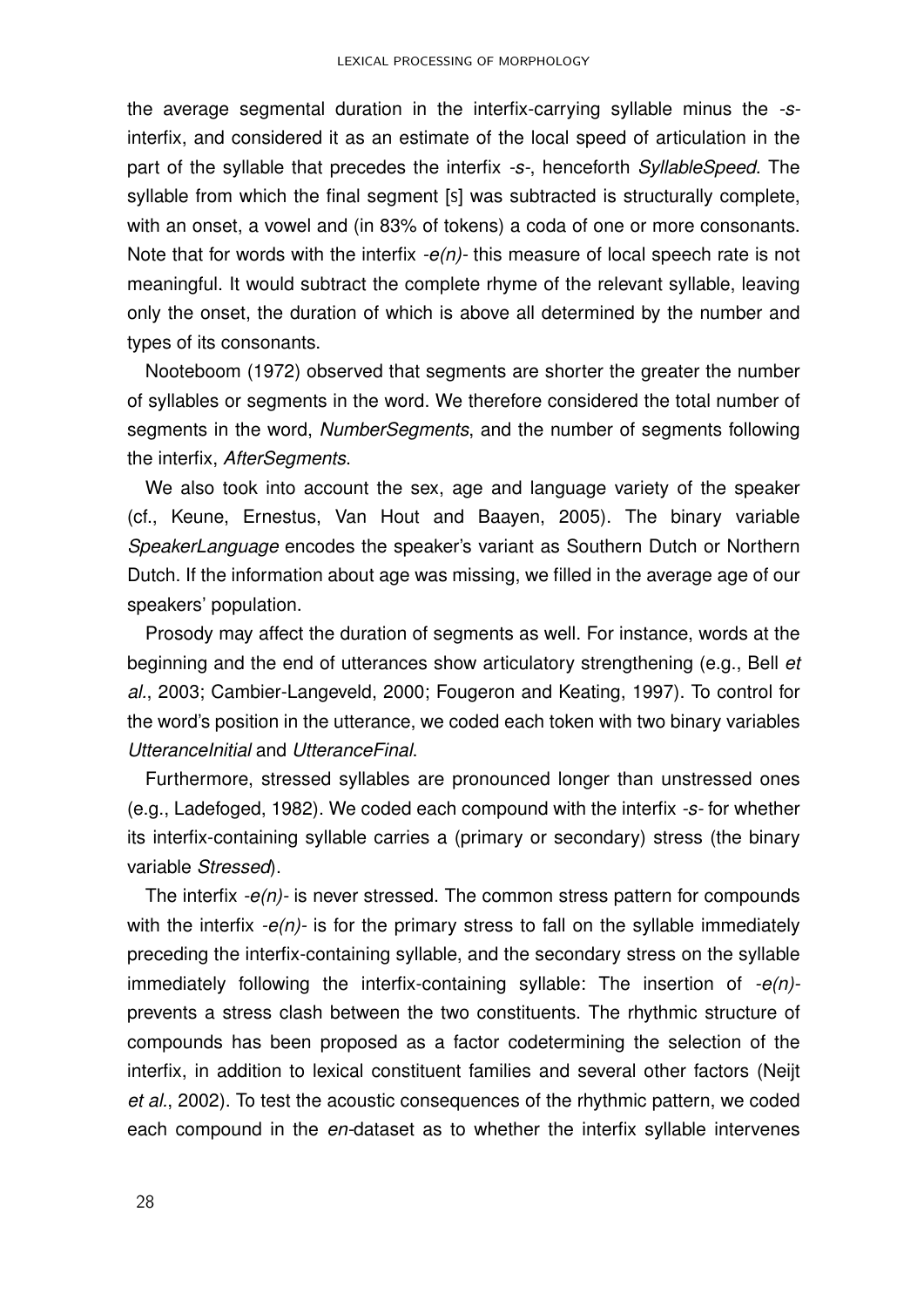between two immediately adjacent stressed syllables (the binary variable *Clash*).

Compounds with the interfix *-e(n)-* were coded for the presence or absence of [n] in the acoustic realization of the interfix (*NPresent*), as established by two phoneticians (see section Methodology). Similarly, compounds with the interfix *-s*were coded for whether the interfix was realized as [z], variable *PhonemeZ*.

Finally, the immediate phonetic environment can make a segment more or less prone to reduction. Unstressed vowels in Dutch tend to lengthen before oral stops (cf., Waals, 1999). Therefore, each compound in the dataset with the *-e(n)-* interfix was coded for the manner of articulation of the following segment (binary variable *FollowedbyStop*).

### **Results**

#### **The interfix** *-s-*

The dataset for the interfix *-s-* included 1155 tokens. The number of different word types was 680, and their token frequencies followed a Zipfian distribution ranging from 1 to 19. We fitted a stepwise multiple regression model with the acoustic duration of the interfix as the dependent variable. The values of this variable were (natural) log-transformed to remove skewness of the distribution. The resulting variable *InterfixDuration* has a mean of 4.37 of log units of duration ( $SD = 0.35$ ). The log-transformation in this model and the models reported below was applied purely for statistical reasons, such as reducing the likelihood that the estimates of the coefficients are distorted by atypically influential outliers. The coefficients of the regression models that are presented here in log units of duration can easily be converted back into milliseconds by applying the exponential function  $e^F$  to the fitted values  $(F)$  of the model.

We identified 21 data points that fell outside the range of -2.5 to 2.5 units of SD of the residual error, or had Cook's distances exceeding 0.2. These outliers were removed from the dataset and the model was refitted. Below we only report variables that reached significance in the final model.

The strength of the bias for the *-s-* interfix, *TypeSBias*, emerged as a main effect with a positive slope: Surprisingly, the duration of *-s-* was longer for compounds with a greater bias for this interfix  $\left[\hat{\beta} = 0.35, t(1125) = 5.20, p < 0.0001\right]$ , with a 33 ms lengthening of duration between the extreme values of the predictor. A positive correlation with duration was present for the predictor *RightPositionalEntropy* as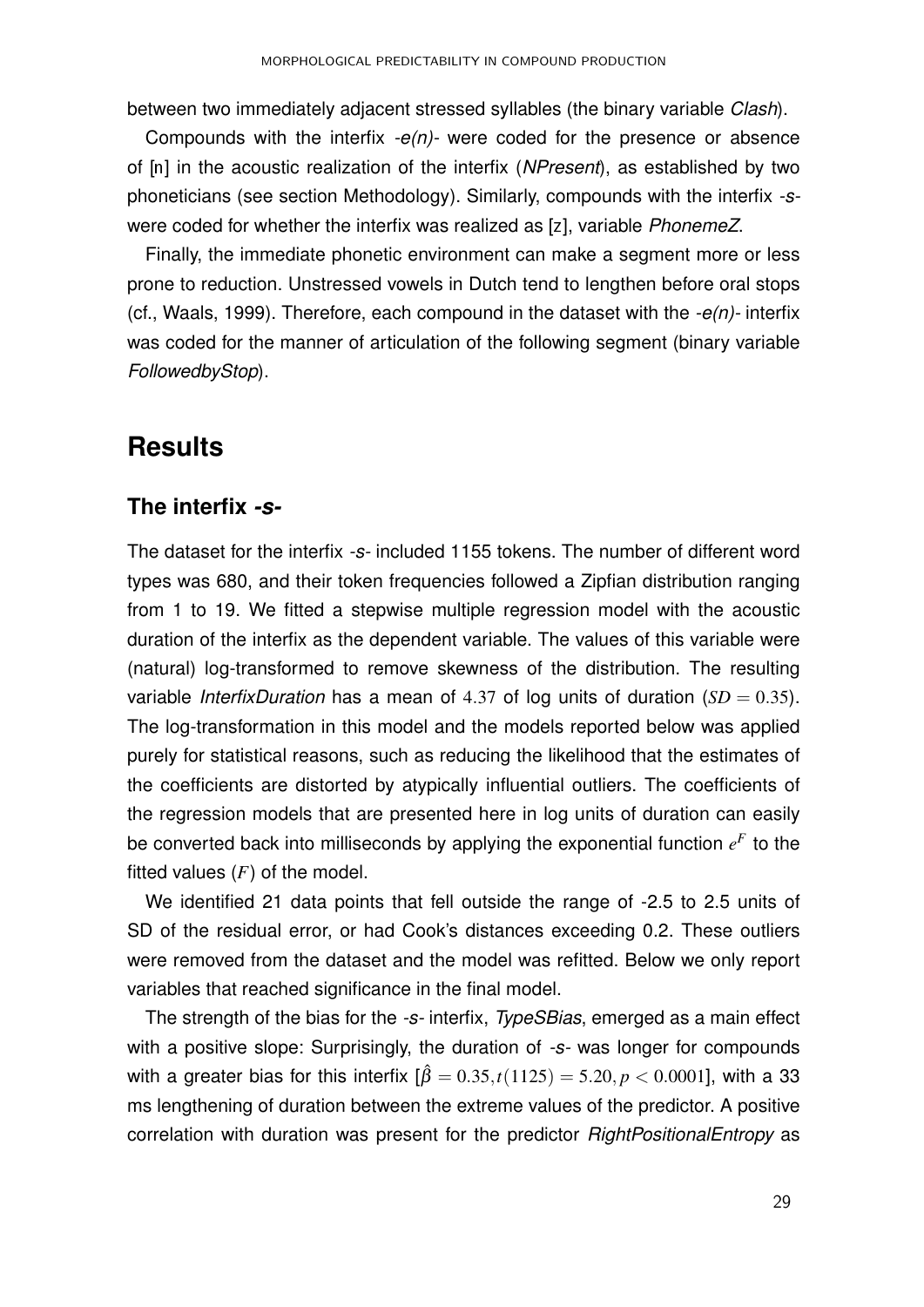well  $\left[\hat{\beta} = 0.07, t(1125) = 4.10, p < 0.0001\right]$ , indicating that the duration of the interfix increases with the informational complexity of the right constituent (with a 47 ms difference between compounds with the maximum right positional entropy and those with the minimal one). These main effects were modulated by an interaction between *TypeSBias* and *RightPositionalEntropy* [ $\hat{\beta} = -0.07, t(1125) = -3.67, p =$ 0.0003]. Inspection of conditioning plots revealed that the influence of the bias measure was greater when the value of the right positional entropy was low. In addition, *WordFrequency* had an unexpected positive slope that just failed to reach significance:  $[\hat{\beta} = 0.01, t(1125) = 1.95, p = 0.0510]$ . We found no effect of the *LeftPositionalEntropy*.

Importantly, the lexical segmental information of the interfix was predictive in the expected direction: Segments conveying more information tended to be longer [*TypeSegmentalInfo*:  $\hat{\beta}=0.12, t(1125)=3.86, p< 0.0001$ ], with a 75 ms lengthening of acoustic duration when comparing extreme values of *TypeSegmentalInfo*.

Among the phonological and phonetic variables, the measure of the speech rate also demonstrated the expected behavior. The greater the local speed of articulation, the shorter the realization of this interfix [*SyllableSpeed*:  $\hat{\beta} =$  $-0.51$ , $t(1125) = -5.27$ ,  $p < 0.0001$ . Whether the interfix-carrying syllable was stressed was a significant predictor as well, with stress predicting durational shortening of the interfix [*Stressed*:  $\hat{\beta} = -0.09, t(1125) = -3.96, p < 0.0001$ ]. Finally, interfixes realized as [z] were shorter than those realized as [s], as expected given the findings by, for instance, Slis and Cohen (1969) [PhonemeZ:  $\hat{\beta} =$  $-0.16$ ,  $t(1125) = -3.17$ ,  $p = 0.0016$ .

All significant predictors were tested for possible non-linearities; none reached significance. The bootstrap validated  $R^2$  of the model was 0.104. The unique contribution of the morpholexical factors *TypeSBias*, *PositionalEntropyRight*, and *WordFrequency* to the explained variance over and above the other predictors was 2.0%, as indicated by the drop in  $R^2$  when these variables were removed from the model.

#### **Discussion**

Three related morpholexical variables emerge as significant predictors of the duration of the interfix: *TypeSBias, RightPositionalEntropy* and (marginally) *WordFrequency*. The positive correlations of *TypeSBias* and *WordFrequency* with the duration of the interfix lead to the paradoxical conclusion that a greater likelihood for a linguistic unit may lead to a longer acoustic realization of that unit,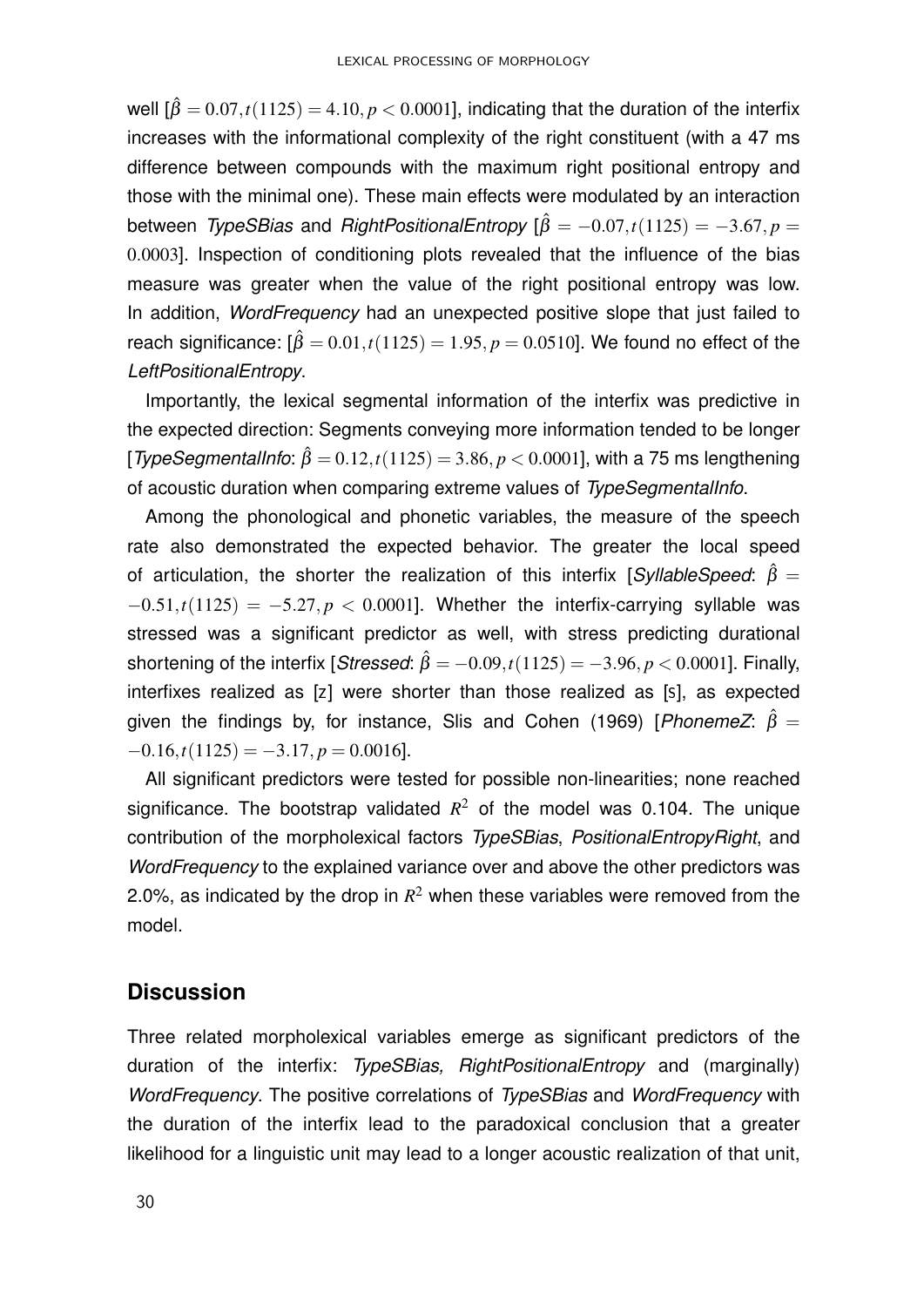contradicting the information-theoretical approach to the distribution of acoustic duration. We will address this issue in the General Discussion.

The interaction of the right positional entropy with the bias hints at planning processes at work. According to Pluymaekers *et al.* (2005b), the planning of upcoming linguistic elements may interfere with the planning and production of preceding elements. We interpret the right positional entropy measure as tapping into the costs of planning the right constituent. The observed interaction indicates that the bias allows greater durational lengthening of the interfix when planning the next constituent is easy.

In accordance with previous reports (e.g., Van Son and Pols, 2003), a high amount of lexical information carried by an individual segment (*TypeSegmentalInfo*) predicts the acoustic lengthening of this segment. In other words, segments with a larger contribution to the word's discriminability are produced with increased articulatory effort, and hence prolonged duration. This highlights the paradox with which we are confronted: Conventional measures, such as the segmental lexical information, behave as expected, while measures for the likelihood of the interfix exhibit exceptional behavior.

The effects of *TypeSegmentalInfo* and of *TypeSBias* may appear to contradict each other: For the same segment [s], the former variable predicts acoustic reduction, while the higher bias correlates with acoustic lengthening. Yet the two variables operate independently on different levels: The level of morphological word structure for the bias, and the segmental level for the lexical information. In the model, their (opposite) effects are simply additive.

The position of the compound in the utterance did not affect the durational characteristics of the interfix significantly, which is in line with observations by Cambier-Langeveld (2000). Cambier-Langeveld argues that final lengthening in Dutch only applies to the last syllable in the word or, if the vowel in this last syllable is [@], to the penultimate syllable. Thus, the interfix lies beyond the scope of this effect. Similarly, the interfix emerges as outside the domain of influence of initial lengthening.

Segments are typically longer in a stressed syllable. This may have gone hand in hand with compensatory shortening of the duration of the following *-s-*. Compensatory reduction of the *-s-* in the coda of a stressed syllable may therefore provide an explanation for the observed effect of *Stressed*. Alternatively, acoustic reduction of the interfix may have arisen from the fact that stress on the syllable preceding the interfix *-s-* correlates with a higher local speech rate, which we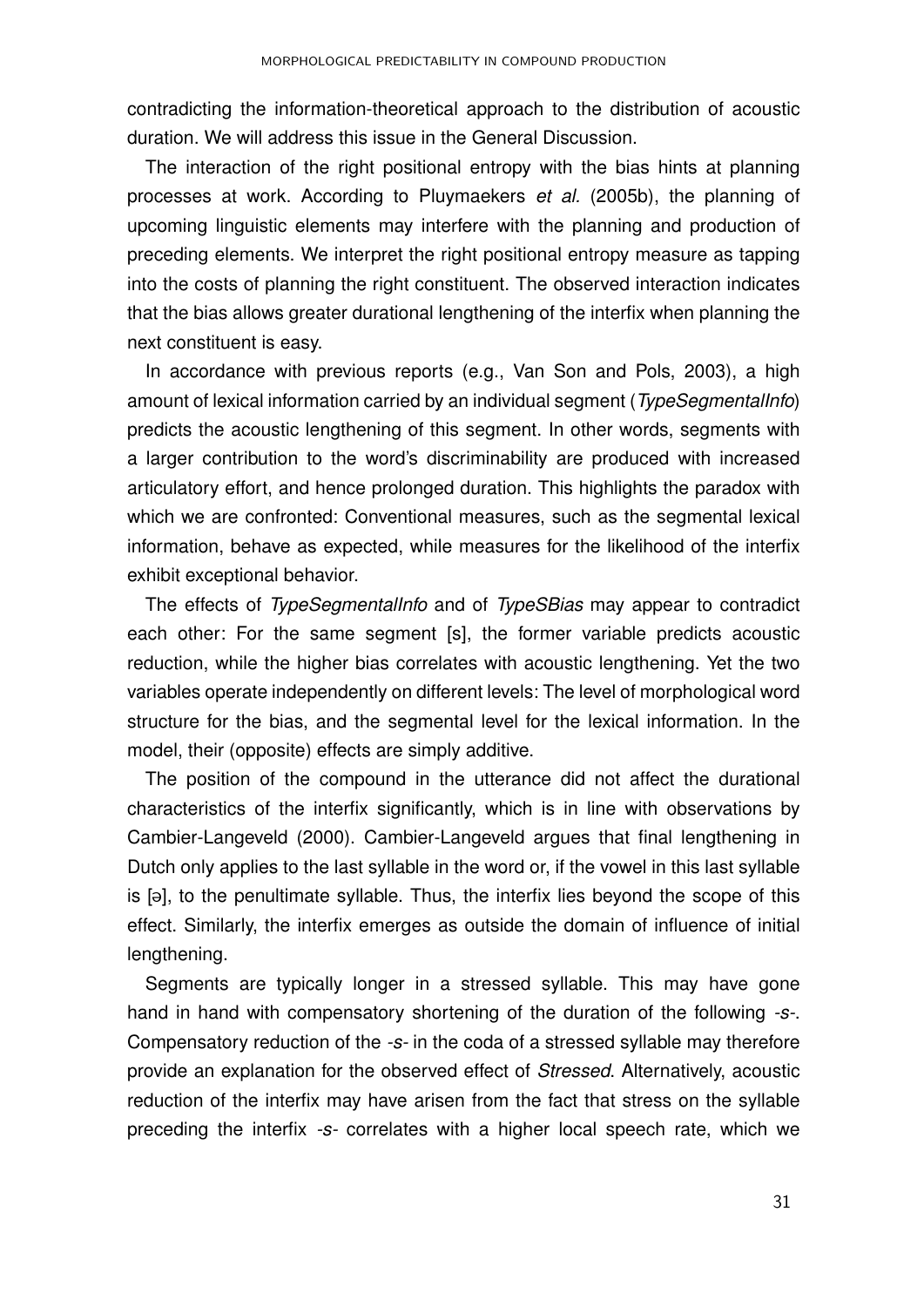calculated as the number of segments in the syllable (minus -s-) divided by the total duration of the syllable (minus -s-). This finding may appear counterintuitive, but it derives from the following observation. It is true that stressed syllables in our dataset have longer realizations than unstressed ones [two-tailed t-test:  $t(1097) = 30.0$ ,  $p < 0.0001$ , but more importantly, they consist of more segments [two-tailed t-test:  $t(1146) = 22$ ,  $p < 0.0001$ ]. The net effect is the greater speech rate at stressed syllables. To test whether the latter finding is idiosyncratic to our dataset, we computed the number of segments for each syllable in Dutch monomorphemic words using CELEX phonological transcriptions. Again, we found that stressed syllables contained more segments than unstressed ones (2.76 vs. 2.17 segments per syllable, two-tailed t-test:  $t(192546) = 208.8$ ,  $p < 0.0001$ ). This difference retained significance when the counts were corrected for ambisyllabicity. We conclude that a higher local speech rate may have contributed to the shortening of -s-interfixes that follow stressed syllables.

#### **The interfix** *-e(n)-*

The *en-*dataset contained 742 tokens of compounds. The number of different word types equalled 305, and the Zipfian distribution of tokens per type ranged from 1 to 74. We log-transformed the acoustic durations of the interfixes, which then had a mean of 4.065 log units of duration  $(SD = 0.420)$ . We fitted a stepwise multiple regression model to these durations. This time, 19 data points fell outside the range of -2.5 to 2.5 units of SD of the residual error or had Cook's distances exceeding 0.2. These outliers were removed from the dataset, and the model was refitted. Only predictors that reached significance are reported.

The morpholexical predictors performed as follows: A higher bias for the interfix *-e(n)-, TypeEnBias, correlated with longer interfixes:*  $[\hat{\beta} = 0.14, t(716) = 5.39, p <$ 0.0001], with an 11 ms lengthening of acoustic duration for the most supported interfixes as compared to least supported ones . The positional entropy of the right constituent family also had a positive main effect  $[\hat{\beta} = 0.08, t(716) = 4.56, p < 0.0001]$ , with a 42 ms difference between the extreme values of the positional entropy. The interaction of these two variables was not significant (*p* > 0.4). *LeftPositionalEntropy* and *WordFrequency* did not reach significance either  $(p > 0.1)$ .

As in the model for the interfix *-s-*, a higher amount of lexical information, as attested by *TypeSegmentalInfo* for the first segment of the interfix, correlated with longer articulation  $[\hat{\beta} = 0.07, t(716) = 3.09, p = 0.002]$ , with a 29 ms difference between the extreme values of *TypeSegmentalInfo*. This effect is again in line with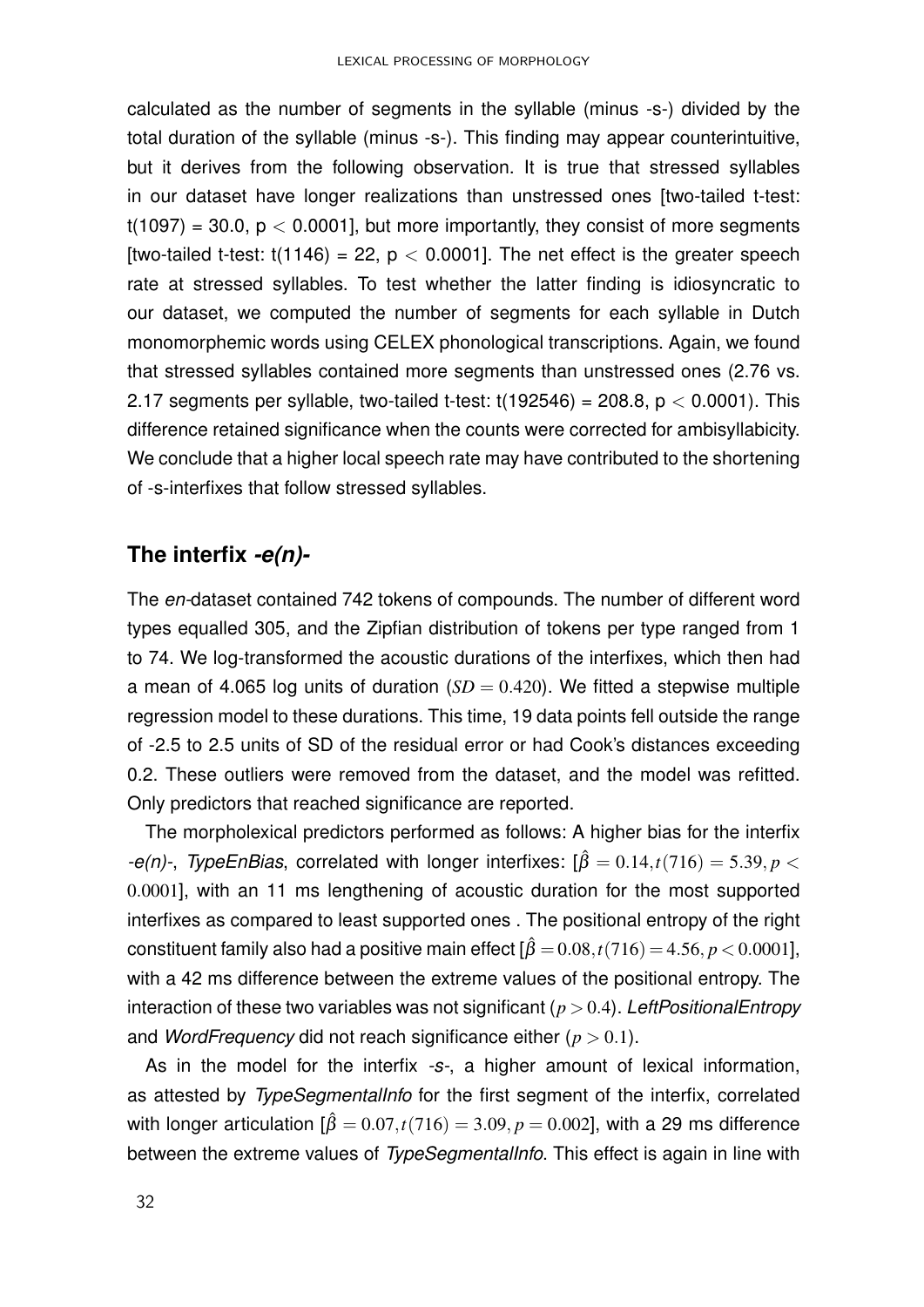predictions of the information-theoretical approach.

The interfixes of 226 tokens (29%) in the dataset were realized as [an], while 561 tokens were pronounced with  $\lceil \theta \rceil$ . As expected, the presence of  $\lceil n \rceil$  in the interfix implied a substantial increase in the total duration of the interfix. The factor *NPresent* was the most influential predictor  $[\hat{\beta} = 0.71, t(716) = 37.80, p < 0.0001]$ , and its unique contribution to the explained variance of this duration was 55%.

Two phonetic factors contributed to the duration of the interfix. Unsurprisingly, the interfix was shorter when the utterance-based speech rate was higher  $[SpechRate: \ \hat{\beta} = -0.04, t(716) = -4.17, p < 0.0001]$ . Factor *FollowedbyStop* also had an effect  $\left[\hat{\beta} = 0.23, t(716) = 13.10, p < 0.0001\right]$ , which supports the observation by Waals (1999) that an unstressed vowel is pronounced longer before oral stops. It is noteworthy that Waals' observation, which was made under thoroughly controlled laboratory conditions, is replicated here in more natural read aloud speech.

All significant predictors in the model were checked for non-linearities, none of which reached significance. The bootstrap validated *R* <sup>2</sup> value for the model was 0.72. The unique contribution of the morphological predictors *TypeEnBias* and *RightPositionalEntropy* to the variance explained by the model was 2.3%, as indicated by the drop in  $R^2$  after the removal of these variables from the model. This contribution is close to that provided by the morpholexical predictors in the *s-*dataset (2.0%).

#### **Discussion**

The analysis of the *en-*dataset replicates the unexpected direction of the influence of the morphologically-determined redundancy that we reported for the dataset with the interfix *-s-*: We found again that higher values for the bias estimates correlate with a longer duration of the interfix. We will return to this role of the bias in the General Discussion.

The positive simple main effect of the right positional entropy supports the hypothesis of continuous planning of articulation, according to which the planning complexity of upcoming elements may modulate acoustic characteristics of preceding elements.

Given the dominant contribution of the variable *NPresent* to the explained variance, we set out to establish what factors affected the selection of the variant [@n] versus [@]. The interfix *-e(n)-* is spelled as either *-e-* or *-en-*, depending on orthographic rules. Compounds spelled just with *-e-* are unlikely to be pronounced with [an]. The subset of compounds spelled with *-en-* contains 653 tokens. We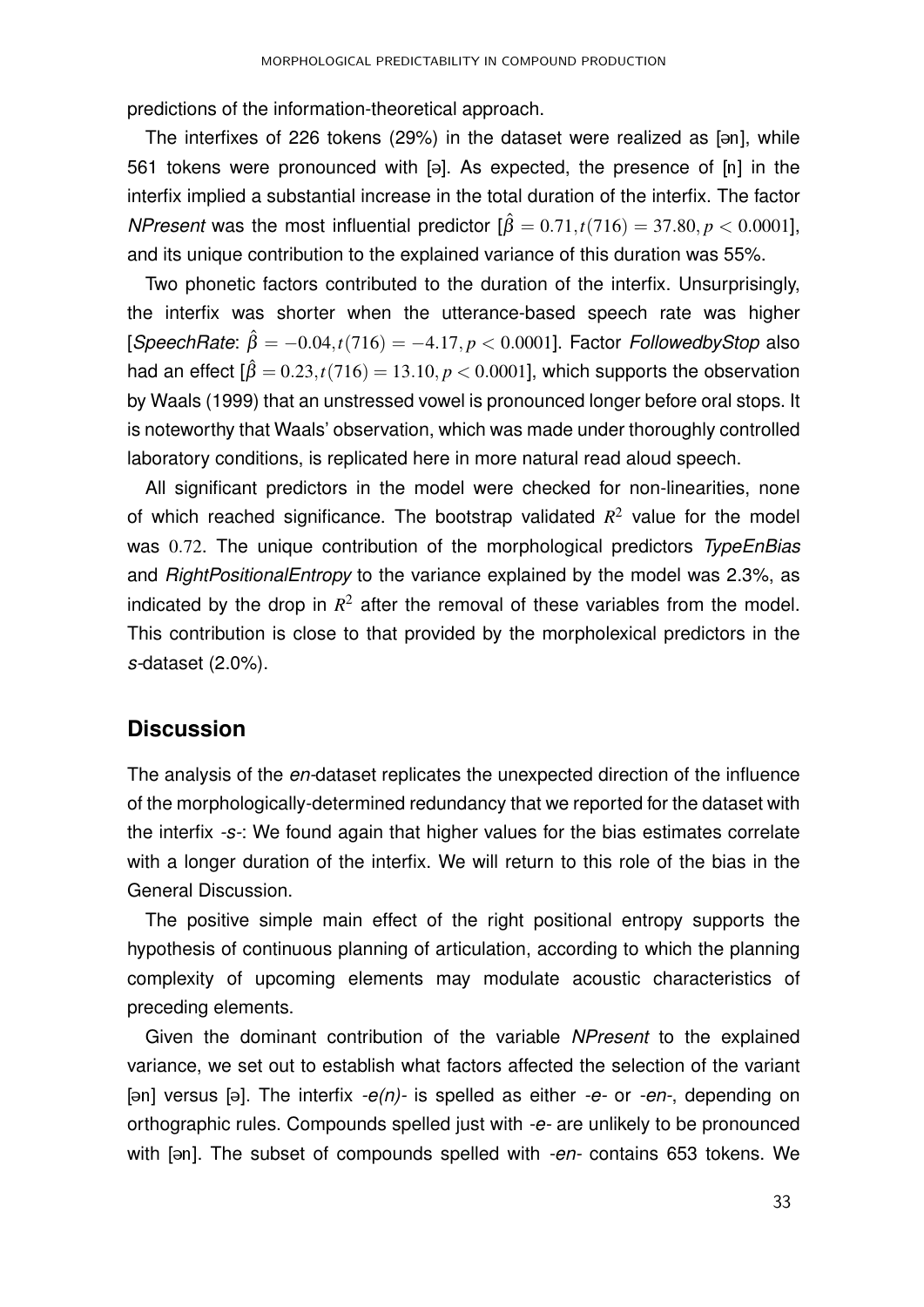fitted a logistic regression model that predicted the log odds of the selection of [an] versus [a] in this subset. The model uses the binomial link function and considers the presence of [n] in the realization of the interfix as a success, and its absence as a failure. The results demonstrate no effect of *TypeEnBias* on the selection of the phonetic variant ( $p > 0.5$ ). Apparently the realization of an extra phoneme in the interfix is independent of the morphological likelihood of the interfix. The presence of [n] was more likely when *WordFrequency* was high  $\hat{\beta} = 0.63, p < 0.0001$ ], *RightPositionalEntropy* was high  $\hat{\beta} = 2.11$ ,  $p < 0.0001$ , the speaker's language was Southern Dutch  $\left[\hat{\beta} = 1.37, p < 0.0001\right]$ , the number of segments after the interfix, *AfterSegments*, was high  $\hat{\beta} = 2.06, p < 0.0001$ , and a stress clash was attenuated  $[\hat{\beta}=$  4.19,  $p <$  0.001]. The likelihood of [n] was lower when *LeftPositionalEntropy* was high  $[\hat{\beta} = -0.60, p < 0.0001]$ .

In a second supplementary analysis, we investigated whether morpholexical factors are better predictors for acoustic duration if we consider the duration of [a] as the dependent variable, rather than the duration of the whole interfix. In such a model, we expect the presence of [n] to exercise less influence and the morpholexical predictors to have greater explanatory value than in the model for the duration of the interfix as a whole. We fitted a stepwise multiple regression model to the data with the (natural) log-transformed acoustic duration of the phoneme [a] in the interfix as the dependent variable. After removal of 25 outliers, the model was refitted against the remaining 717 datapoints.

In line with our expectations, we observe a decrease in the predictive power of *NPresent* to only 15% of the explained variance, while the share of morphological variables *TypeEnBias* and *RightPositionalEntropy*, which retain significance as predictors of acoustic lenghtening, increases to 4.3% of the explained variance. We conclude that morphological structure codetermines the acoustic characteristics of the interfix *-e(n)*- over and beyond major phonological and phonetic predictors<sup>1</sup>.

<sup>&</sup>lt;sup>1</sup> If a compound is spelled with  $-e(n)$ -, it can be realized as [an] or [a] in speech. We have shown that a higher word frequency favors the presence of [n] in the realization of the interfix. Might it be the case that the realization of the interfix as  $[\partial]$  is longer in a compound that is more often realized with [an]? To check this possibility, we computed the percentage of tokens realized as [an] for each *-e(n)*-compound. This percentage was not a significant predictor of acoustic duration of [a] ( $p >$ 0.05). Thus we rule out an impact of the relative frequency of [an]-realization (more probable in read speech) on [a]-realization (more probable in spontaneous speech).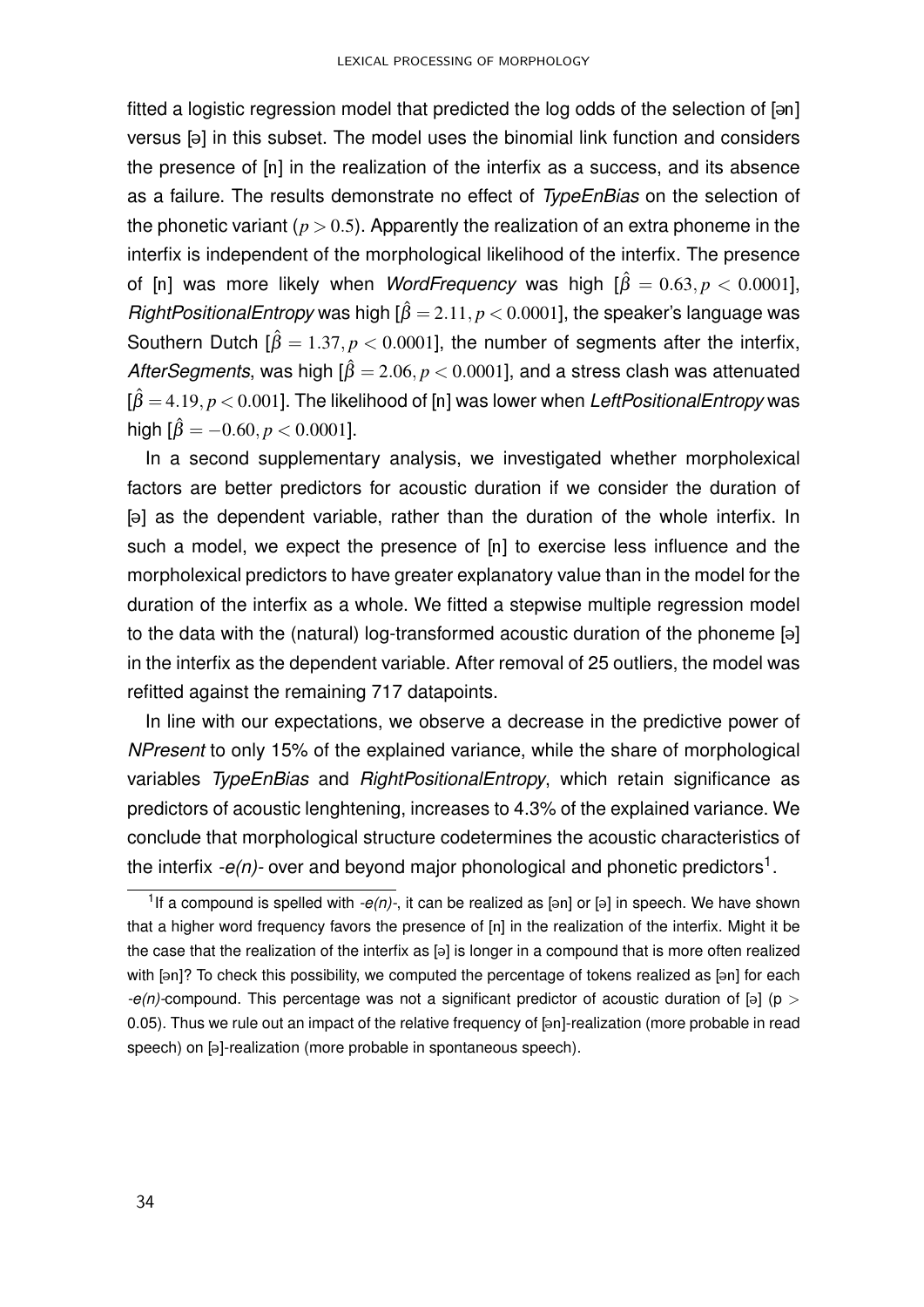### **General Discussion**

According to the information-theoretical approach to acoustic salience developed in the last decade, a higher likelihood of a linguistic unit is correlated with more acoustic reduction. The main finding of the present study is that the effect of morphologically-determined probability on the duration of interfixes in Dutch compounds runs counter to this prediction. This pattern of results is especially puzzling, since our data also provide evidence *in favor of* the information-theoretical approach in the form of an effect of segmental lexical information. Thus, we do find that a higher probability of a segment given the preceding word fragment leads to more acoustic reduction.

The speakers in the Spoken Dutch Corpus read the compounds and thus received unambiguous visual information about the correct interfix. It is therefore remarkable that we nevertheless observed effects of morpholexical factors on the planning and implementation of speech production. We note, however, that the bias of the interfix as determined by the left constituent family is known to predict the speed of reading comprehension of novel and existing compounds (Krott, Hagoort and Baayen, 2004). We therefore expect the acoustic consequences of the bias to have a larger scope when visual cues to the appropriate morphemes are absent, as in spontaneous speech genres.

What may be the solution for the problem that the present data appear to pose for the information-theoretical framework? One explanation might be that morphological information has a fundamentally different status from other types of linguistic information, and is typically associated with careful articulation. However, this line of reasoning is refuted by research on prefixes and suffixes in English (e.g., Hay, 2003) and Dutch (e.g., Pluymaekers *et al.*, 2005a, Pluymaekers *et al.*, 2005b).

Another solution might refer to the fact that interfixes are homophonous with plural markers in Dutch (cf., *boek-en* "books" and the compound *boek-en-kast* "bookshelf"). The frequency of the plural word forms might codetermine the duration of the interfix and be confounded with the bias. This explanation, however, can be discarded on the following grounds. First, there was no consistency in the correlation between the frequency of plural nouns and the bias of the interfix across datasets. For the *-s*-dataset the correlation was positive  $[r = 0.12, t(1154) =$ 4.24,  $p < 0.0001$ , while for the *-en-*dataset it was negative  $[r = -0.28, t(740) =$ −8.15, *p* < 0.0001]. Second, the frequency of the plural homophonous forms did not reach significance when included as a covariate in the regression models for both datasets. Finally, previous work on German compounds by Koester, Gunter,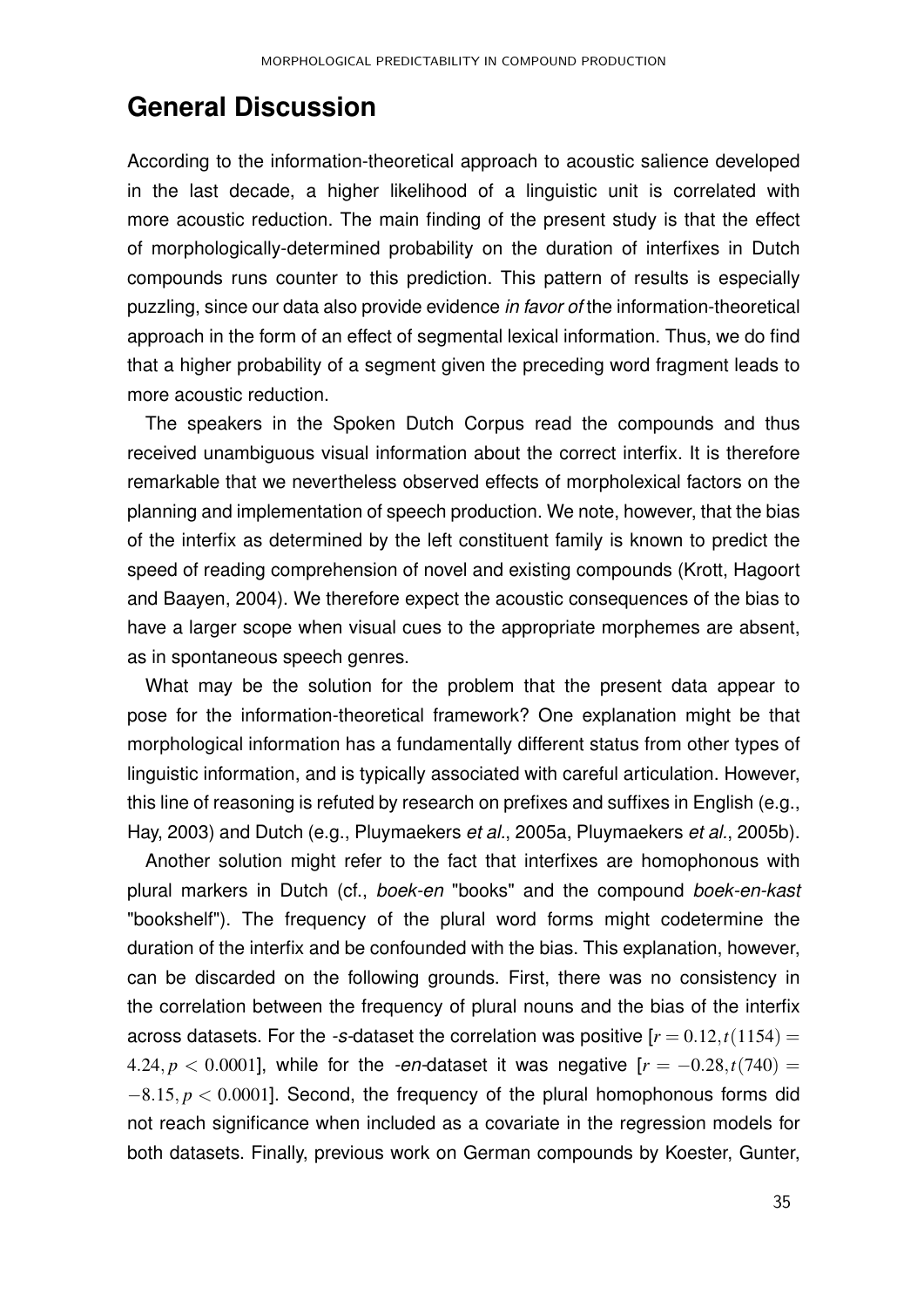Wagner and Friederici (2004) has shown that plural suffixes and interfixes may not be perfectly homophonous in terms of systematic fine phonetic detail: Compound constituents followed by an interfix are shorter and have a higher pitch than their stand-alone plural counterparts.

The hypothesis that we would like to offer as a solution for the present paradox is that fine phonetic detail in speech is governed by two orthogonal dimensions, a syntagmatic dimension and a paradigmatic dimension. The information-theoretical approach that underlies the Smooth Signal Redundancy Hypothesis (Aylett and Turk, 2004) and the Probabilistic Reduction Hypothesis (Jurafsky *et al.*, 2001), as well as research on speech efficiency (Van Son and Pols, 2003; Van Son and Van Santen, 2005), views information from the syntagmatic perspective by considering the probability of a linguistic unit in its phonetic, lexical, or syntactic context. These syntagmatic relationships are inherently sequential and govern the temporal distribution of information in the speech stream. For instance, the extent to which a segment contributes to the identification of the word *given the preceding word fragment* (Van Son and Pols, 2003) is a syntagmatic measure that is positively correlated with duration: The greater the contribution of the segment, the longer its acoustic implementation.

The syntagmatic measures proceed upon the premise that there is no (probabilistic) variation in the elements forming the word or the syntactic clause to be realized by the speaker. When the speaker wants to express the concept *book*, there is no doubt that the element following [bu] is [k].

However, the identity of the elements is not always known with such certainty: The interfix in Dutch compounds is one such example. We label such elements "pockets of indeterminacy". Paradigmatic relations, here defined over constituent families, provide the probabilistic basis for resolving this indeterminacy. The bias measures quantify the extent of support provided by paradigmatics for the different interfixes available for selection: A greater support increases the likelihood of a given interfix. Our experimental results indicate that such a greater likelihood is paired with a longer acoustic realization. Moreover, we have shown that a higher frequency of a compound correlates with an increased chance of a more salient realization of the interfix  $-e(n)$ - as [ $\theta$ n], rather than [ $\theta$ ].

Whereas the syntagmatic dynamics of lexical disambiguation are intrinsically temporal, paradigmatic inference is a-temporal in nature. In the a-temporal domain of paradigmatic inference for positions of choice, a greater probability implies a broader empirical basis for selection of a given alternative, and comes with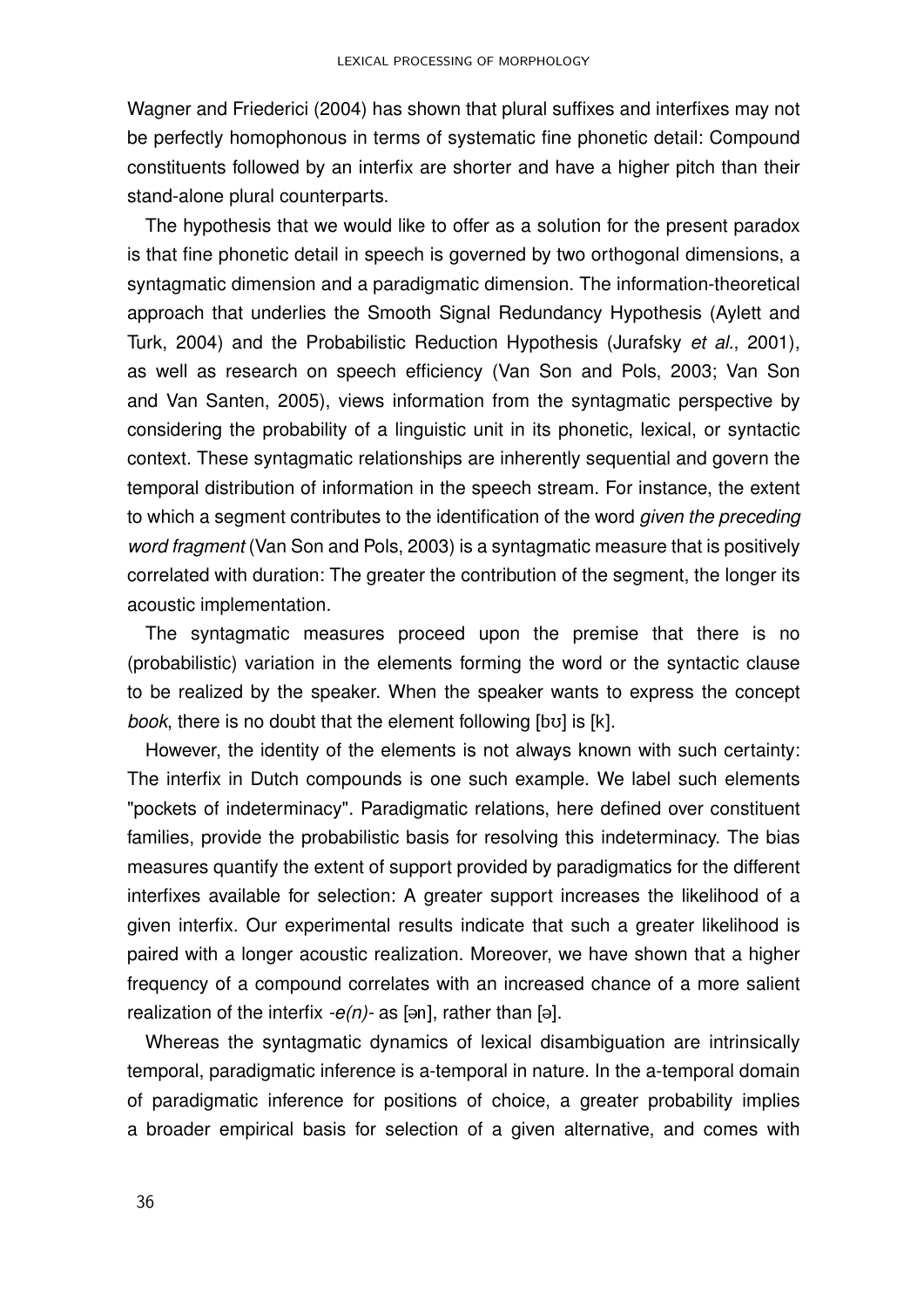increased acoustic duration.

Importantly, paradigms as a source of support for alternatives for selection are not restricted to morphological structure: We consider paradigms in a general Saussurean sense, as sets of linguistic elements over which the operation of selection is defined (de Saussure, 1966).

The amount of evidence for the alternatives apparently determines the confidence with which an interfix is selected. That a lack of confidence may lead to a decrease in acoustic duration may be illustrated by an analogy: When producing case endings of German nouns, non-native speakers of German may hush up their realizations if they have doubts about the appropriate morpheme, but articulate the endings carefully and clearly if they are certain about which ending to choose. This example serves as an analogy only, and there is no implication that speakers make deliberate, conscious choices based on the morphological bias. The support measured as the bias is rather an estimate of the "naturalness" of the association between the available interfixes and the constituents of the compound.

Our hypothesis that paradigmatic inference for pockets of indeterminacy leads to longer (or otherwise more salient) realizations, henceforth the Paradigmatic Signal Enhancement Hypothesis, offers straightforward, testable predictions at various levels of linguistic structure. First consider the level of morphology. It is well known that English irregular verbs cluster into sets according to the kind of vocalic alternation that they exhibit in the past tense form (*keep/kept*, *run/ran*). The Paradigmatic Signal Enhancement Hypothesis predicts that a past-tense vowel a pocket of indeterminacy — is realized with increased acoustic salience when the vocalic alternation is supported by a larger set of irregular verbs. Effects of paradigmatic gangs might even be found for the vowels of regular verbs (Albright and Hayes, 2003).

At the interface of morphology and phonology, we call attention to the phenomenon of final devoicing. In German and Dutch, a stem-final obstruent may alternate between voiced and voiceless, compare Dutch [hont] *hond* ('dog') with [honda] *honden* ('dogs'). Ernestus and Baayen (2003, 2004) have shown that this alternation, traditionally regarded as idiosyncratic, is affected by paradigmatic structures driven by the rhyme of the final syllable. In addition, they have shown that devoiced obstruents (e.g., the [t] of [hont]) may carry residual traces of voicing, and that listeners are sensitive to these residual traces (Ernestus and Baayen, 2006). The Paradigmatic Signal Enhancement Hypothesis builds on these findings by predicting that greater paradigmatic support for voicing will correlate with enhanced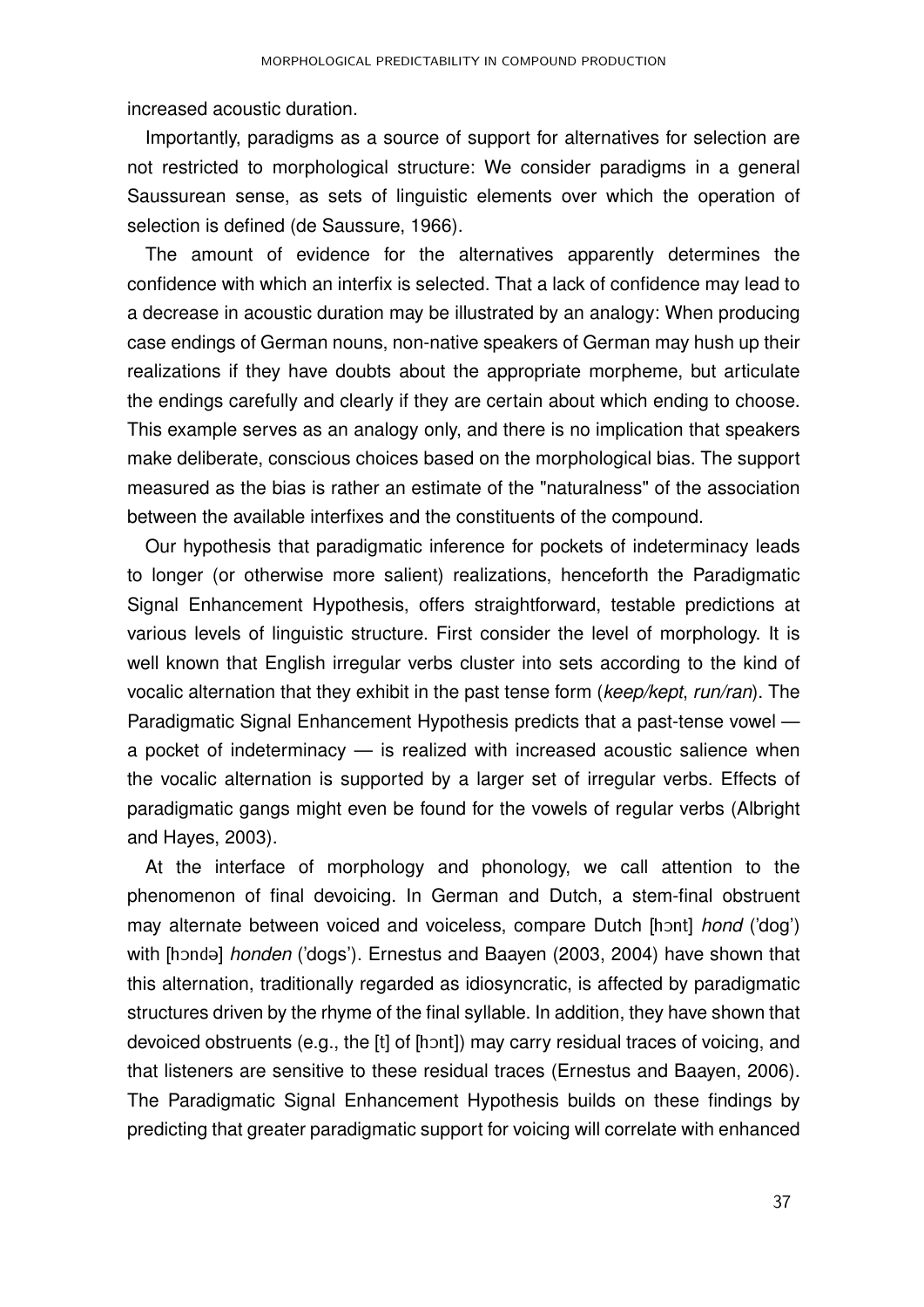acoustic salience of residual voicing in the devoiced obstruent.

Additional evidence for the Paradigmatic Signal Enhancement Hypothesis emerges from research on intrusive /r/ in New Zealand English (Hay and Maclagan, in press): The more likely speakers are to produce intrusive /r/ given a range of linguistic and sociolinguistic factors, the more salient its realization (as reflected in the degree of constriction).

Finally, the probabilistic dependencies between morphemes, such as exist between the interfix, the compound's left and right constituents, and the whole compound, challenge the fully decompositional theory of morphological encoding in speech production, developed by Levelt, Roelofs and Meyer (1999). According to this model, an abstract lemma representation provides access to a word's individual constituents. The planning for articulation of these individual constituents is fully encapsulated from all other morphemes and their paradigmatic relations. This model is challenged not only by the present findings, but also by those of Van Son and Pols (2003), Pluymaekers *et al.* (2005a), Pluymaekers *et al.* (2005b), Hay (2003), and Ernestus *et al.* (2006). What the present paper adds to this literature is the surprising observation that fine phonetic detail is not only determined by the properties of the word itself and its nearest phonological neighbors, but also by its morphological paradigmatic structure.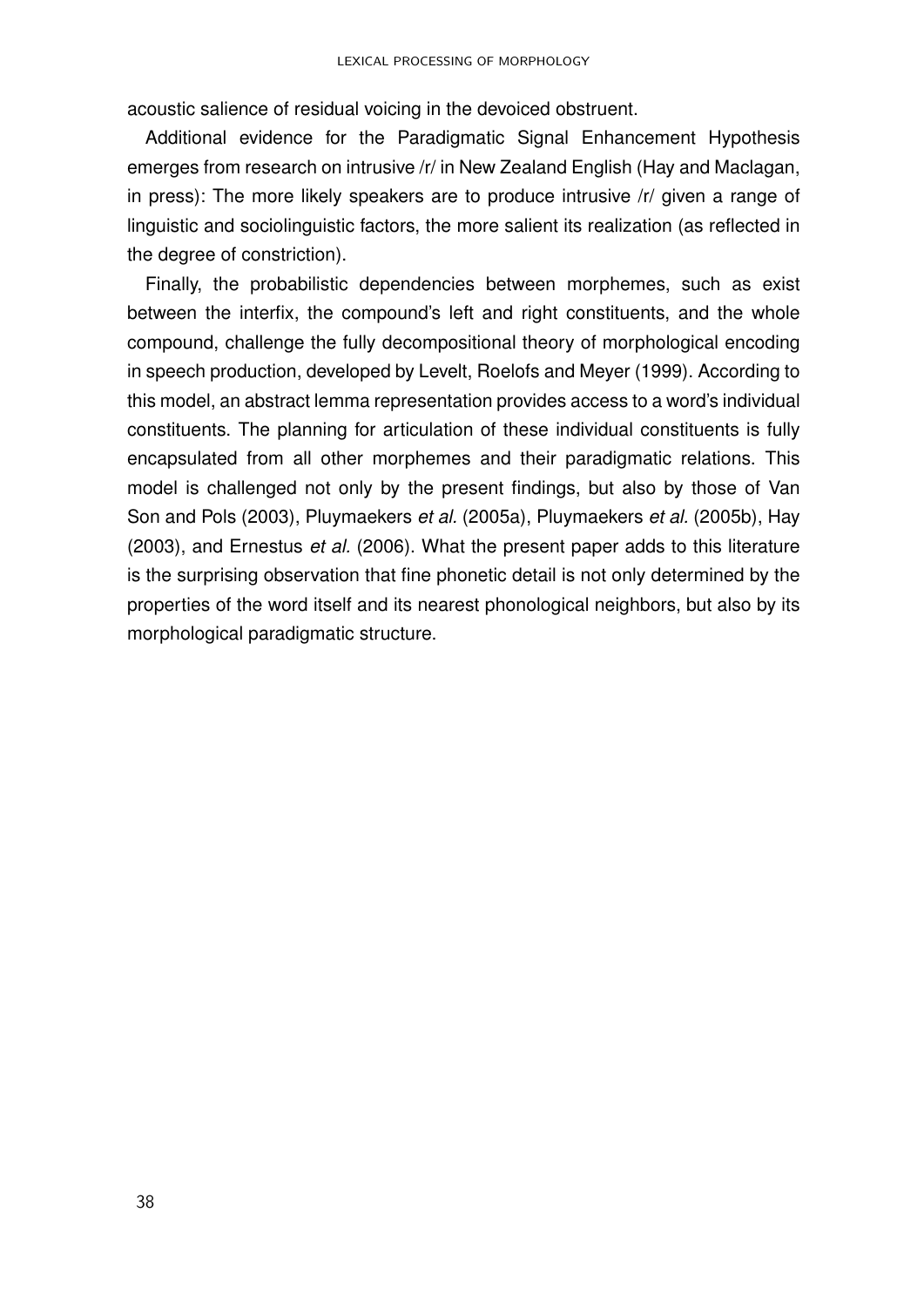## **References**

Albright, A. and Hayes, B. (2003). Rules vs. analogy in English past tenses: A computational/experimental study. *Cognition*, 90:119–161.

Aylett, M. and Turk, A. (2004). The smooth signal redundancy hypothesis: a functional explanation for relationships between redundancy, prosodic prominence, and duration in spontaneous speech. *Language and Speech*, 47:31–56.

Aylett, M. and Turk, A. (2006). Language redundancy predicts syllabic duration and the spectral characteristics of vocalic syllabic nuclei. *Journal of the Acoustic Society of America*, 119:3048–3058.

Baayen, R. H., Piepenbrock, R., and Gulikers, L. (1995). *The CELEX lexical database (CD-ROM)*. Linguistic Data Consortium, University of Pennsylvania, Philadelphia, PA.

Bard, E., Anderson, A., Sotillo, C., Aylett, M., Doherty-Sneddon, G., and Newlands, A. (2000). Controlling the Intelligibility of Referring Expressions in Dialogue. *Journal of Memory and Language*, 42:1–22.

Bell, A., Jurafsky, D., Fosler-Lussier, E., Girand, C., and Gildea, D. (2003). Effects of disfluencies, predictability, and utterance position on word form variation in English conversation. *Journal of the Acoustical society of America*, 113(2):1001–1024.

Bertram, R. and Hyönä, J. (2003). The length of a complex word modifies the role of morphological structure: Evidence from eye movements when reading short and long finnish compounds. *Journal of Memory and Language*, 48:615–634.

Bien, H., Levelt, W., and Baayen, R. (2005). Frequency effects in compound production. *PNAS*, 102:17876–17881.

Booij, G. (2002). *The Morphology of Dutch*. Oxford University Press, Oxford.

Cambier-Langeveld, T. (2000). *Temporal marking of accents and boundaries*. LOT, Amsterdam.

Crystal, T. and House, A. (1990). Articulation rate and the duration of syllables and stress groups in connected speech. *Journal of the Acoustical Society of America*, 88:101–112.

Cucchiarini, C. (1993). *Phonetic transcription: A methodological and empirical study*. University of Nijmegen, Nijmegen.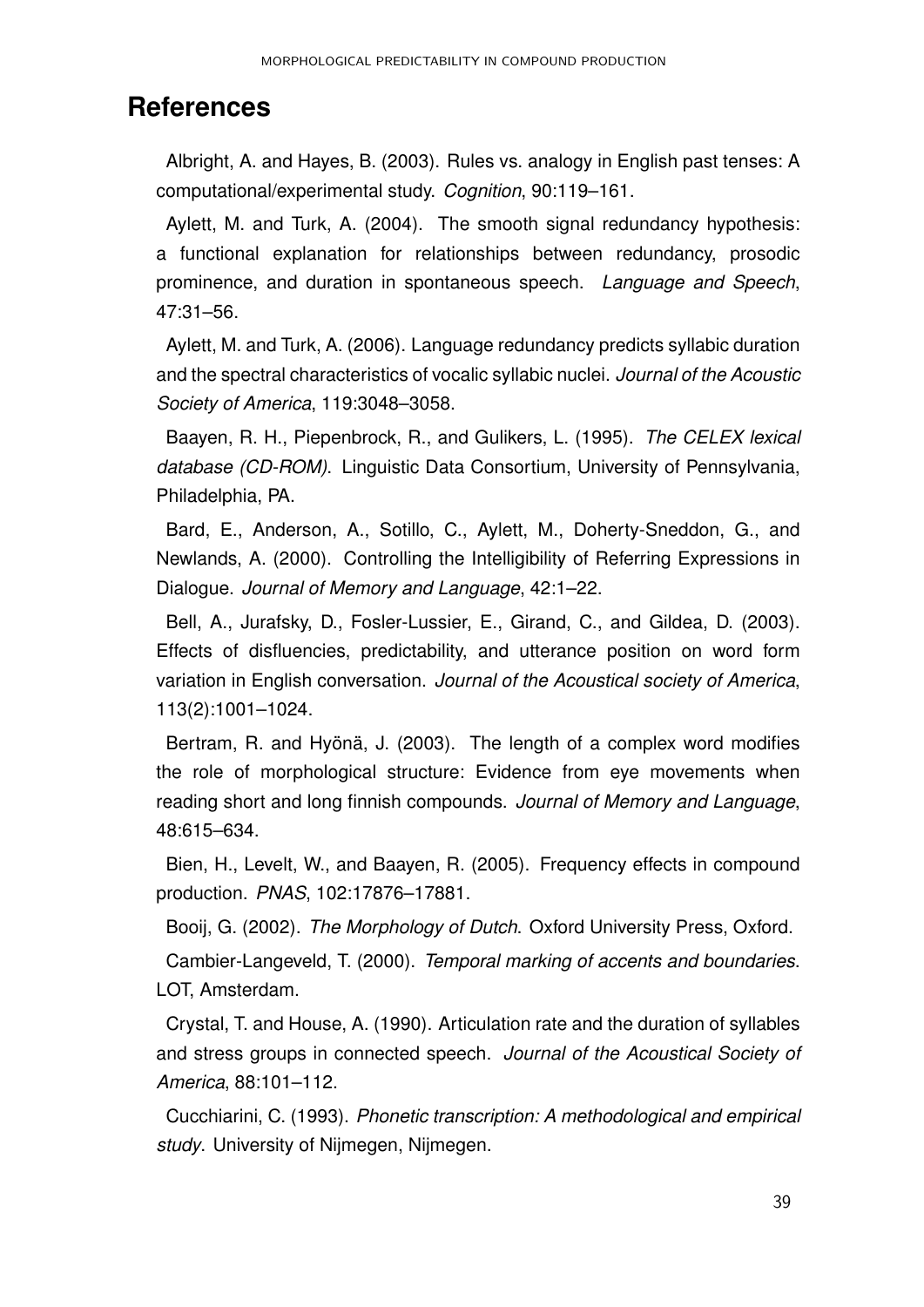De Jong, N. H., Feldman, L. B., Schreuder, R., Pastizzo, M., and Baayen, R. H. (2002). The processing and representation of Dutch and English compounds: Peripheral morphological, and central orthographic effects. *Brain and Language*, 81:555–567.

De Saussure, F. (1966). *Course in General Linguistics*. McGraw, New York.

Ernestus, M. (2000). *Voice assimilation and segment reduction in casual Dutch: A Corpus-Based Study of the Phonology-Phonetics Interface*. LOT, Utrecht.

Ernestus, M. and Baayen, R. (2006). The functionality of incomplete neutralization in Dutch: The case of past-tense formation. In Goldstein, L., Whalen, D., and Best, C., editors, *Laboratory Phonology 8*, pages 27–49. Mouton de Gruyter, Berlin.

Ernestus, M. and Baayen, R. H. (2003). Predicting the unpredictable: Interpreting neutralized segments in Dutch. *Language*, 79(1):5–38.

Ernestus, M. and Baayen, R. H. (2004). Analogical effects in regular past tense production in Dutch. *Linguistics*, 42:873–903.

Ernestus, M., Lahey, M., Verhees, F., and Baayen, R. H. (2006). Lexical frequency and voice assimilation. *Journal of the Acoustical Society of America*, 120:1040–1051.

Fosler-Lussier, E. and Morgan, N. (1999). Effects of speaking rate and word frequency on pronunciations in conversational speech. *Speech Communication*, 29:137–158.

Fougeron, C. and Keating, P. (1997). Articulatory strengthening at the edges of prosodic domains. *Journal of the Acoustical Society of America*, 101(6):3728–3740.

Fowler, C. and Housum, J. (1987). Talkers' Signalling of "New" and "Old" Words in Speech and Listeners' Perception and Use of the Distinction. *Journal of Memory and Language*, 26:489–504.

Hay, J. (2003). *Causes and Consequences of Word Structure*. Routledge, New York and London.

Hay, J. and Maclagan, M. (in press). Social and phonetic conditioners on the frequency and degree of "intrusive /r/" in New Zealand English. In Preston, D. and Niedzielski, N., editors, *Methods in Sociophonetics*.

Hunnicutt, S. (1985). Intelligibility versus redundancy - conditions of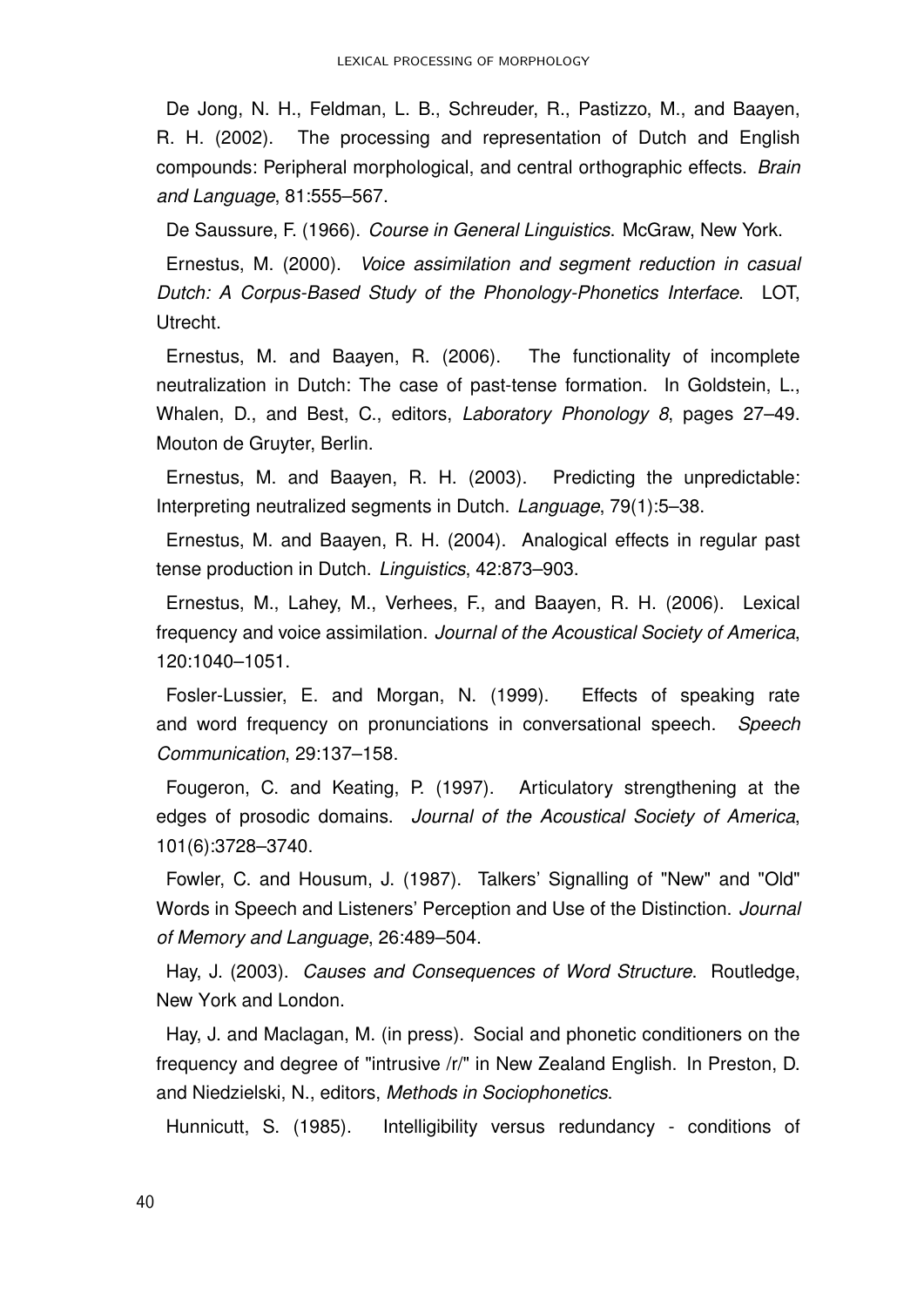dependency. *Language and Speech*, 28:47–56.

Johnson, K. (2004). Massive reduction in conversational American English. In *Spontaneous speech: data and analysis. Proceedings of the 1st session of the 10th international symposium*, pages 29–54, Tokyo, Japan. The National International Institute for Japanese Language.

Jurafsky, D., Bell, A., Gregory, M., and Raymond, W. (2001). Probabilistic relations between words: Evidence from reduction in lexical production. In Bybee, J. and Hopper, P., editors, *Frequency and the emergence of linguistic structure*, pages 229–254. Benjamins, Amsterdam.

Kessens, J. and Strik, H. (2001). Lower WERs do not guarantee better transcriptions. In *Proceedings of Eurospeech-2001*, pages 1721–1724, Aalborg, Denmark.

Keune, K., Ernestus, M., Van Hout, R., and Baayen, R. (2005). Social, geographical, and register variation in Dutch: From written 'mogelijk' to spoken 'mok'. *Corpus Linguistics and Linguistic Theory*, 1:183–223.

Koester, D., Gunter, T. C., Wagner, S., and Friederici, A. D. (2004). Morphosyntax, prosody, and linking elements: the auditory processing of German nominal compounds. *Journal of Cognitive Neuroscience*, 16:1647–1668.

Krott, A., Baayen, R. H., and Schreuder, R. (2001). Analogy in morphology: Modeling the choice of linking morphemes in Dutch. *Linguistics*, 39(1):51–93.

Krott, A., Hagoort, P., and Baayen, R. H. (2004). Sublexical units and supralexical combinatorics in the processing of interfixed Dutch compounds. *Language and Cognitive Processes*, 19:453–471.

Krott, A., Krebbers, L., Schreuder, R., and Baayen, R. H. (2002a). Semantic influence on linkers in Dutch noun-noun compounds. *Folia Linguistica*, 36(1-2):7–22.

Krott, A., Schreuder, R., and Baayen, H. (2002b). Linking elements in Dutch noun-noun compounds: Constituent families as predictors for response latencies. *Brain and Language*, 81(1-3):708–722.

Ladefoged, P. (1982). *A course in phonetics*. Hartcourt, Brace, Jovanovich, New York, 2 edition.

Levelt, W. J. M., Roelofs, A., and Meyer, A. S. (1999). A theory of lexical access in speech production. *Behavioral and Brain Sciences*, 22:1–38.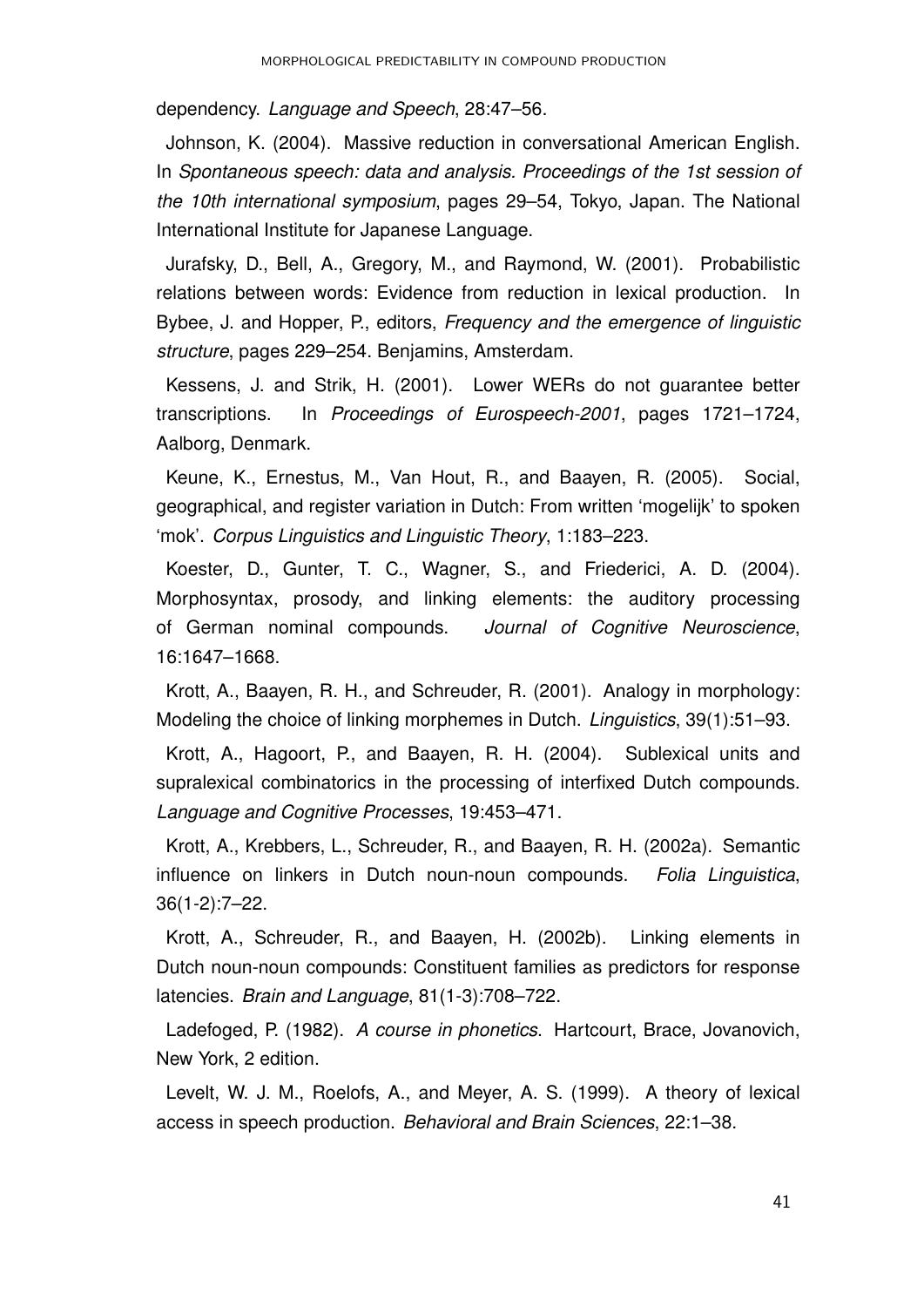Lieberman, P. (1963). Some effects of semantic and grammatical context on the production and perception of speech. *Language and Speech*, 6:172–187.

Lindblom, B. (1990). Explaining phonetic variation: A sketch of the H&H theory. In Hardcastle, W. and Marchal, A., editors, *Speech production and speech modeling*, pages 403–440. Kluwer, Dordrecht.

Losiewicz, B. (1992). *The effect of frequency on linguistic morphology*. PhD thesis, University of Texas.

McAllister, J., Potts, A., Mason, K., and Marchant, G. (1994). Word duration in monologue and dialog speech. *Language and Speech*, 37:393–405.

Moscoso del Prado Martín, F., Kostić, A., and Baayen, R. H. (2004). Putting the bits together: An information theoretical perspective on morphological processing. *Cognition*, 94:1–18.

Munson, B. and Solomon, N. (2004). The effect of phonological neighborhood density on vowel articulation. *Journal of Speech, Language and Hearing Research*, 47:1048–1058.

Neijt, A., Krebbers, R., and Fikkert, P. (2002). Rhythm and semantics in the selection of linking elements. In Broekhuis, H. and Fikkert, P., editors, *Linguistics in the Netherlands 2002*, pages 117–127. Benjamins, Amsterdam.

Nooteboom, S. G. (1972). *Production and perception of vowel duration: A study of the durational properties of vowels in Dutch*. University of Utrecht, Utrecht.

Oostdijk, N. (2000). The Spoken Dutch Corpus Project. *The ELRA Newsletter*, 5:4–8.

Pluymaekers, M., Ernestus, M., and Baayen, R. (2005a). Articulatory planning is continuous and sensitive to informational redundancy. *Phonetica*, 62:146–159.

Pluymaekers, M., Ernestus, M., and Baayen, R. (2005b). Lexical frequency and acoustic reduction in spoken Dutch. *The Journal of the Acoustical Society of America*, 118(4):2561–2569.

Samuel, A. and Troicki, M. (1998). Articulation quality is inversely related to redundancy when children or adults have verbal control. *Journal of Memory and Language*, 39:175–194.

Scarborough, D. L., Cortese, C., and Scarborough, H. S. (1977). Frequency and repetition effects in lexical memory. *Journal of Experimental Psychology:*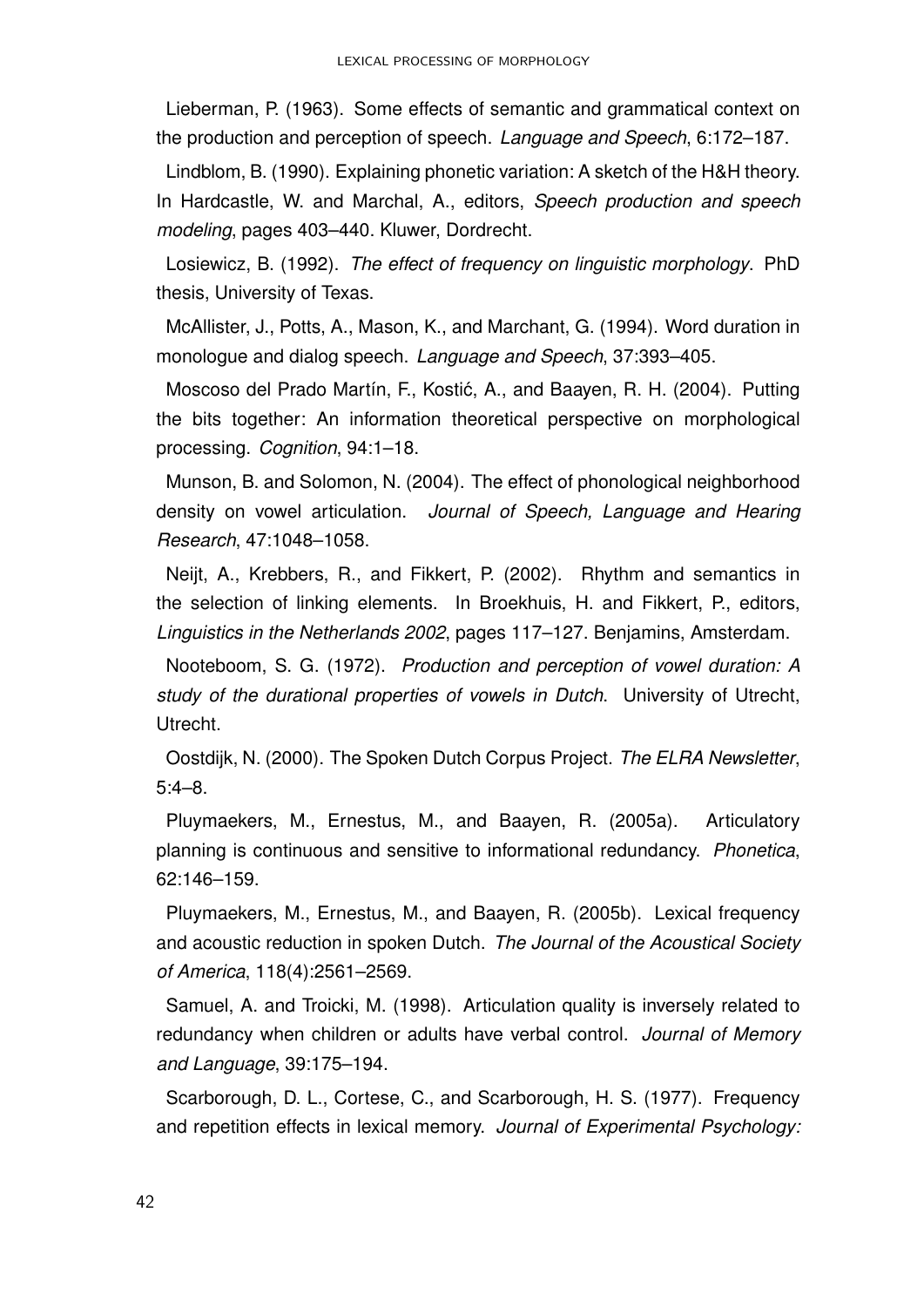*Human Perception and Performance*, 3:1–17.

Scarborough, R. (2004). Degree of Coarticulation and Lexical Confusability. In *Proceedings of the 29th Meeting of the Berkeley Linguistics Society, February 14-17, 2003*.

Shannon, C. E. (1948). A mathematical theory of communication. *Bell System Technical Journal*, 27:379–423.

Shields, L. and Balota, D. (1991). Repetition and associative context effects in speech production. *Language and Speech*, 34:47–55.

Slis, I. H. and Cohen, A. (1969). On the complex regulating the voiced-voiceless distinction ii. *Language and Speech*, 12:80–102; 137–155.

Van Son, R., Binnenpoorte, D., van den Heuvel, H., and Pols, L. (2001). The IFA Corpus: a phonemically segmented Dutch Open Source speech database. In *Proceedings of Eurospeech-2001*, Aalborg, Denmark.

Van Son, R. and Pols, L. (2003). Information Structure and Efficiency in Speech Production. In *Proceedings of Eurospeech-2003*, Geneva, Switzerland.

Van Son, R. and Van Santen, J. (2005). Duration and spectral balance of intervocalic consonants: A case for efficient communication. *Speech Communication*, 47:100–123.

Vitevitch, M. S. (2002). The influence of phonological similarity neighborhoods on speech production. *Journal of Experimental Psychology: Learning, Memory and Cognition*, 28(4):735–747.

Vorstermans, A., Martens, J., and Van Coile, B. (1996). Automatic segmentation and labelling of multi-lingual speech data. *Speech Communication*, 19:271–293.

Waals, J. (1999). *An experimental view of the Dutch syllable*. Holland Academic Graphics, The Hague.

Young, S., Evermann, G., Hain, T., Kershaw, D., Moore, G., Odell, J., Ollason, D., Povey, D., Valtchev, V., and Woodland, P. (2002). *The HTK Book 3.2*. Entropic, Cambridge.

Zipf, G. K. (1929). Relative frequency as a determinant of phonetic change. *Harvard Studies in Classical Philology*, 15:1–95.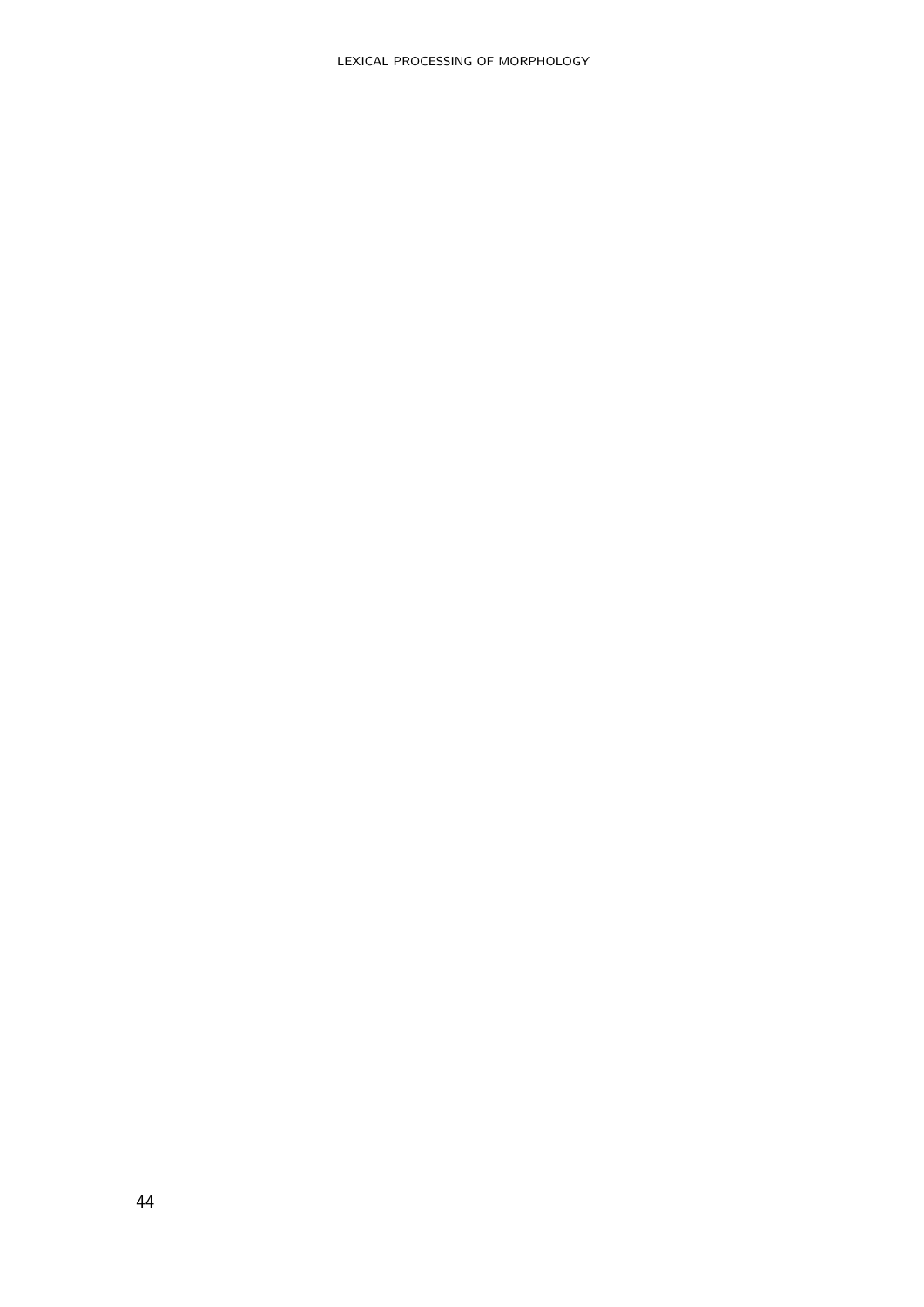# Reading Polymorphemic Dutch Compounds: Towards a Multiple Route Model of Lexical Processing

Chapter 3

This chapter is an article in press: Victor Kuperman, Robert Schreuder, Raymond Bertram, and R. Harald Baayen. Reading Polymorphemic Dutch Compounds: Towards a Multiple Route Model of Lexical Processing. *Journal of Experimental Psychology: Human Perception and Performance*

## **Abstract**

This paper reports an eye-tracking experiment with 2500 polymorpemic Dutch compounds presented in isolation for visual lexical decision, while readers' eye-movements were registered. We found evidence that both full-forms of compounds (*dishwasher*) and their constituent morphemes (e.g., *dish*, *washer*, *er*) and morphological families of constituents (sets of compounds with a shared constituent) played a role in compound processing. We observed simultaneous effects of compound frequency, left constituent frequency and family size early (i.e., before the whole compound has been scanned), and also effects of right constituent frequency and family size that emerged after the compound frequency effect. The temporal order of these and other effects that we observed goes against assumptions of many models of lexical processing. We propose specifications for a new multi-route model of polymorphemic compound processing, which is based on time-locked, parallel and interactive use of all morphological cues, as soon as they become (even partly) available to the visual uptake system.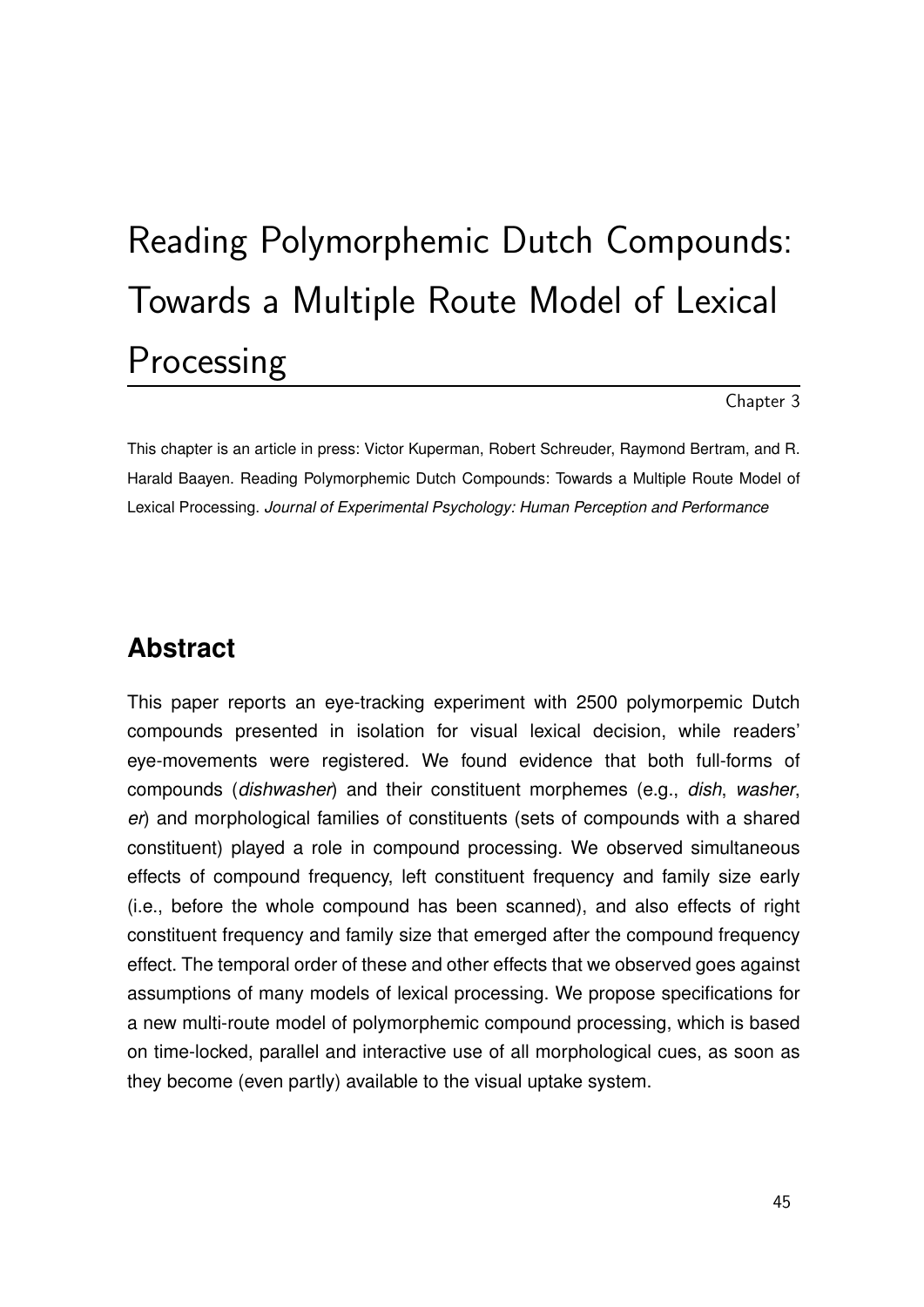## **Introduction**

Current models of morphological processing and representation in reading have explored a wide range of logically possible architectures. Sublexical models hold that complex words undergo obligatory parsing and that lexical access proceeds via their morphemes (cf., Taft, 1991; Taft & Forster, 1975, 1976). Supralexical models, by contrast, argue that morphemes are accessed only after the compound as a whole has been recognized (e.g., Giraudo & Grainger, 2001). Dual route models hypothesize that full-form based processing goes hand in hand with decompositional processing. The two access routes are usually assumed to be independent (Allen & Badecker, 2002; Baayen & Schreuder, 1999; Frauenfelder & Schreuder, 1992; Laudanna & Burani, 1995; Schreuder & Baayen, 1995), although an interactive dual route model has been proposed as well (Baayen & Schreuder, 2000). In connectionist models such as the triangle model (Seidenberg & McClelland, 1989), morphological effects are interpreted as arising due to the convergence of orthographic, phonological and semantic codes. What all these theories have in common is that they were developed to explain data obtained with chronometric measures for isolated reading of bimorphemic complex words. As a consequence, they tend to remain silent about the time-course of information uptake in the reading of complex words.

Establishing the temporal order of activation of full-forms (e.g., *dishwasher*) of complex words and of their morphological constituents (e.g., *dish* and *washer*) is critical for adjudicating between competing models of morphological processing. The present study addresses the time-course of morphological processing by considering the reading of long, polymorphemic Dutch compounds. Importantly, current models of morphological processing offer different predictions with regard to the visual recognition of such compounds. On supralexical models, one expects activation of the compound's full-form (diagnosed by the compound frequency effect) as the initial step of lexical access. After the full-form of the compound is activated, one expects to observe simultaneous activation of both the left and the right constituent (diagnosed by frequency-based properties of a constituent). On strict sublexical models, the predicted order of activation is as follows: first, the left constituent of a compound, second, its right constituent, and finally (either coinciding with activation of the right constituent, or following it) the full-form. The sublexical model of Taft and Forster (1976) argues that activation of the compound's left constituent is sufficient to trigger the retrieval of the compound's full-form. This model predicts sequential effects of the left constituent frequency and compound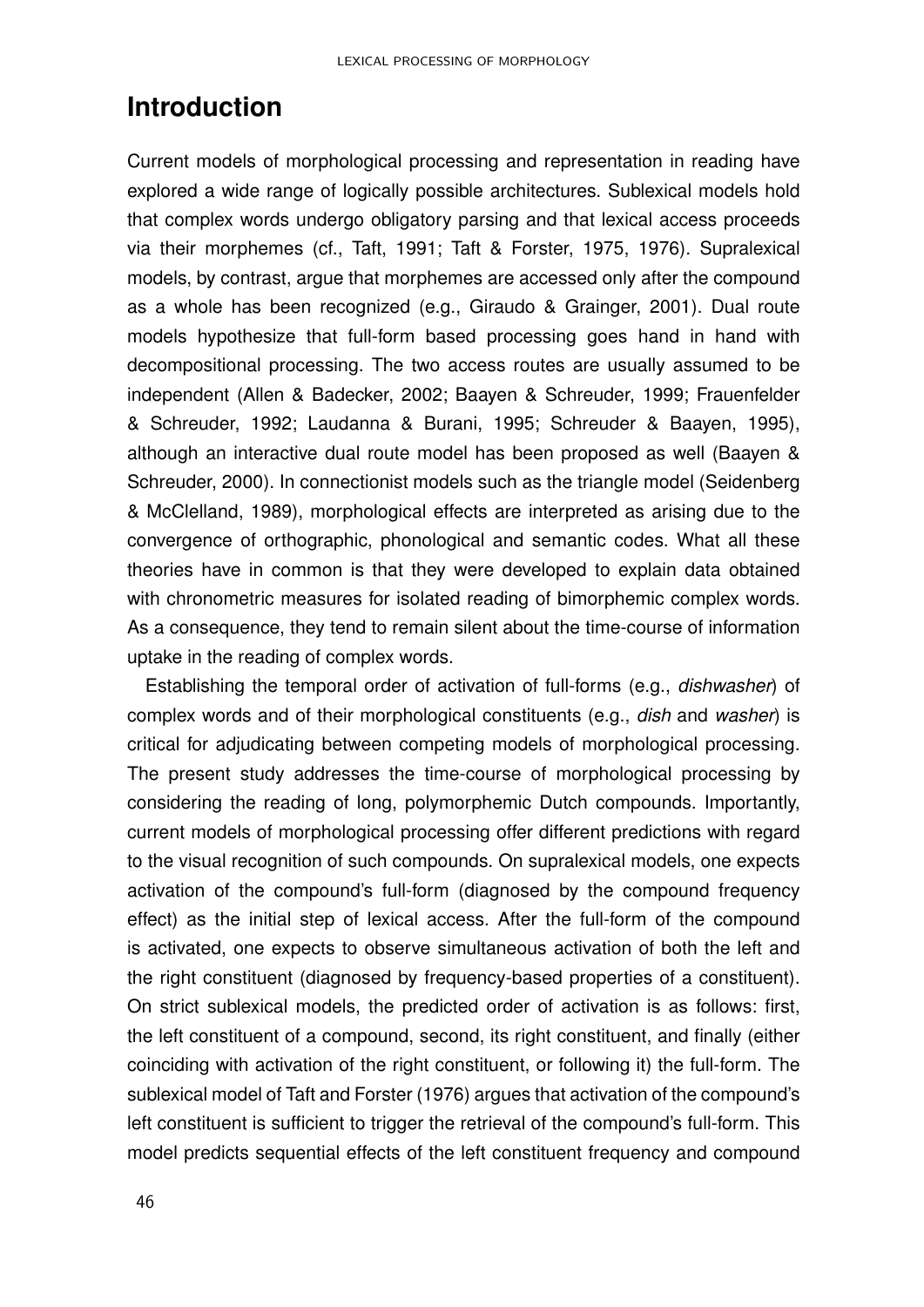frequency, and no effects of the right constituent. On some dual-route models of parallel processing, one expects roughly simultaneous effects of compound frequency and left constituent frequency, since both routes are argued to be pursued simultaneously and independently (e.g., Baayen & Schreuder, 1999). Bertram and Hyönä (2003) have also proposed a dual-route architecture with a headstart for the decomposition route in case of long compounds, which predicts early effects pertaining to the compound's left constituent followed by the compound frequency effect.

Earlier eye-tracking studies not only confirmed the joint relevance of both constituents and full-form representations for reading posited by dual route models (Andrews, Miller & Rayner, 2004; Hyönä, Bertram & Pollatsek, 2004, Zwitserlood, 1994), they have also made more precise information about the time-course of morphological processing available. For instance, Hyönä *et al.* (2004) found that for long compounds there is early activation of the left constituent (*dish*) and later activation of the right constituent (*washer*). However, two important questions about the time-course of morphological processing are as yet unresolved. First, the temporal locus of compound frequency effects remains unclear. Several eye-tracking studies of compounds (cf., Andrews *et al.*, 2004; Bertram & Hyönä, 2003; Pollatsek *et al.*, 2000) have observed effects of compound frequency for the very first fixation, but these effects failed to reach significance. ERP studies of reading (Hauk & Pulvermüller, 2004; Penolazzi, Hauk & Pulvermüller, 2007; Sereno, Rayner & Posner, 1998) have repeatedly shown early effects of whole word frequency  $( $150-200 \text{ ms}$ ), but they focused on relatively short (4-6)$ characters) and morphologically simplex words. An early locus for the compound frequency effect in long compounds would challenge strict sublexical accounts of morphological processing, according to which whole word frequency effects would reflect post-access combinatorial processes instead of tapping into early visual information uptake.

Second, it is unclear whether the activation of the compound's full-form precedes, follows or coincides with the activation of the compound's constituents. The present evidence is controversial. For instance, Juhasz, Starr, Inhoff and Placke (2003) argued – on the basis of eye-tracking, lexical decision and naming experiments – that it is the compound's head, the last constituent to be read (e.g., *washer* in *dishwasher*), that plays the decisive role in the late stages of compound recognition, while the effects of the initial constituent emerge early and are weak (see, however, Juhasz, 2007). A possible reason for the dominance of the right constituent is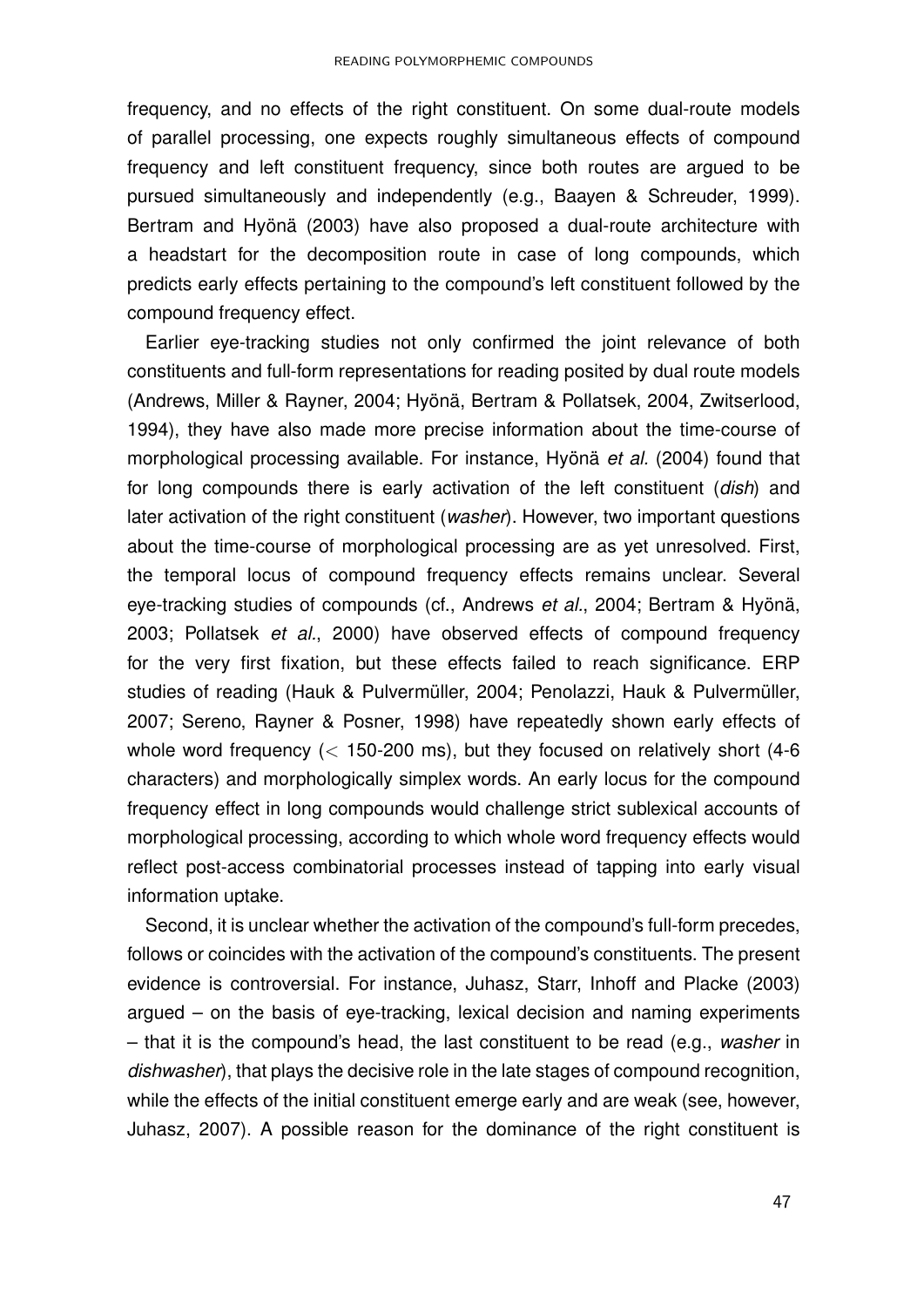its typical semantic convergence with the meaning of the whole compound (see also Duñabeitia, Perea & Carreiras, 2007). These results were argued to support models that argue for either co-activation of the right constituent and the full-form (Pollatsek, Hyönä & Bertram, 2000), or activation of the right constituent following activation of the full-form (Giraudo & Grainger, 2001). Their claim contrasts with chronometric studies by e.g., Taft and Forster (1976) who found evidence for the left constituent guiding lexical access to a compound's meaning. Taft and Forster (1976) saw these results as evidence that a compound's full-form gets activated *after* the left constituent of the compound receives activation.

The first aim of the present study is to address the temporal order of lexical access to the full-form and the morphological constituents of compounds. In other words, we explore how soon and in what order do the properties of the compound's full-form, and the properties of the compound's left and right constituents, emerge in the timeline of compound recognition. Second, we broaden the scope of constituent processing by probing whether morphological families of constituents (i.e., sets of compounds sharing a constituent, e.g., *ice pick*, *ice cube*, *ice box*) contribute to the speed of processing over and above properties of full-forms and those of constituents as isolated words. Lexical decision studies argued that the effects of constituent families are semantic in character, and hence emerge late, at the peripheral post-access stages of the complex word processing (e.g., De Jong, Schreuder & Baayen, 2000). In this study we tackle the temporal locus of the effects of constituent families using eye-tracking as a technique with a better temporal resolution than the one offered by lexical decision latencies. Third, we zoom in on the issue of independence of the full-form and decompositional processing routes claimed in some dual-route parallel processing models by considering the possibility that the effects elicited by the full-form properties might be modulated by constituent properties.

Instead of investigating bimorphemic compounds, we examined compounds with three to six morphemes. Type-wise, such polymorphemic compounds are more common in Dutch than the bimorphemic compounds that are traditionally studied in the experimental literature. For instance, perusal of CELEX (Baayen, Piepenbrock & Gulikers, 1995) shows that 54% of the nominal compounds has more than two morphemes. An additional dimension of morphological processing that we consider as the fourth goal of our study is the role of (free-standing and bound) morphemes deeply embedded in morphological structure (e.g., *wash-* and *-er* in *dishwasher*). Are morphemes at lower levels of morphological hierarchy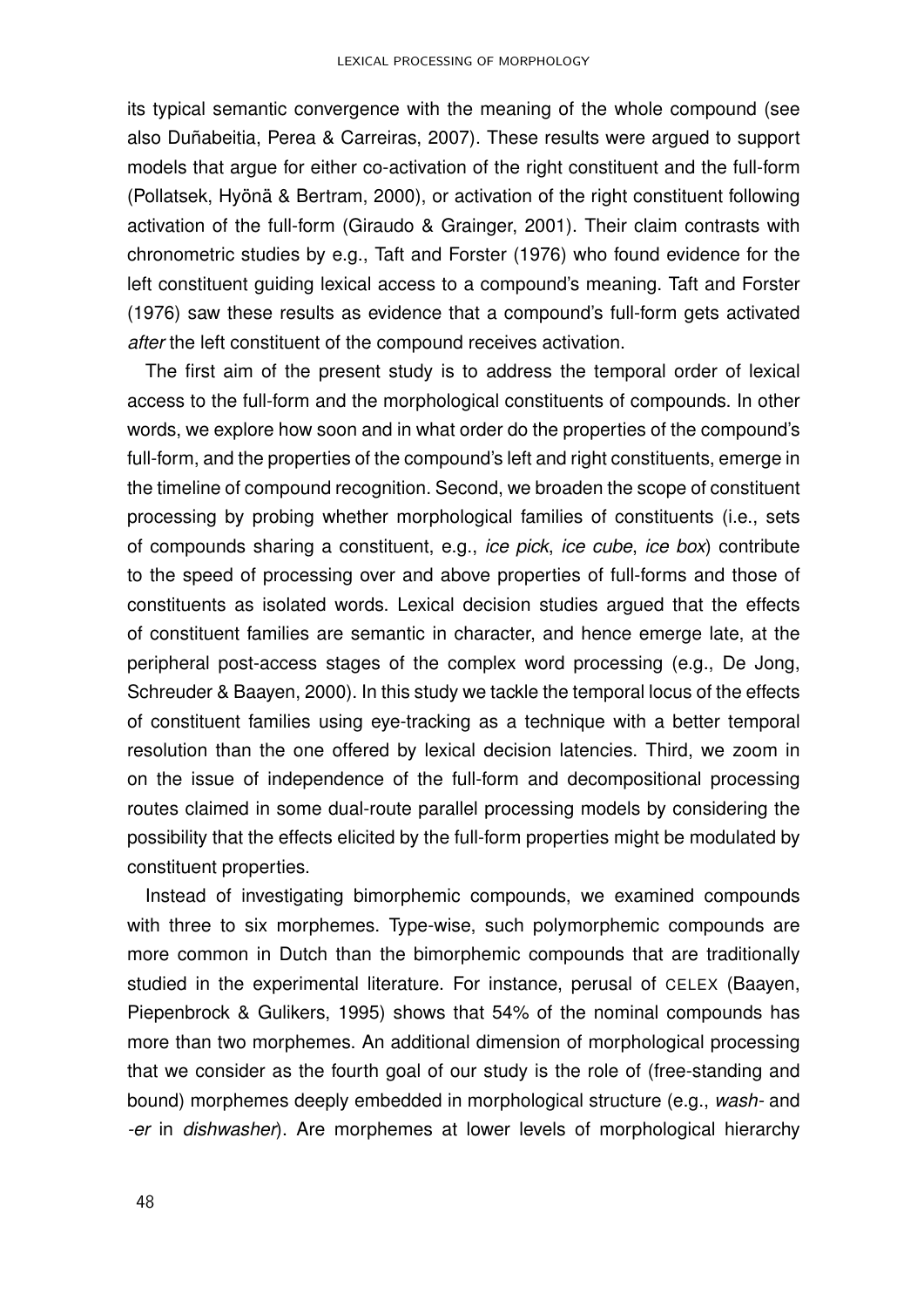recognized as independent units of meaning by the human lexical processor and used in compound identification, or are they invariably treated as parts of larger structural units (e.g., *washer*)? If, as we will argue, readers maximize their use of cues available for efficient compound identification, we may expect that the deeply embedded free and bound morphemes are used in the course of processing as well.

In what follows, we report a large regression experiment with 2500 target compounds that combined eye-tracking of isolated word reading with lexical decision as superimposed task to ensure sufficient depth of processing. We opted for this combination since it provides detailed insight into the time-course of morphological processing and it provides sufficient statistical power. In the General Discussion, we return in detail to the methodological consequences of our decision to make use of lexical decision rather than sentential reading. Here, we restrict ourselves to noting that a parallel study presenting Finnish compounds in sentential contexts reported in Chapter 4 of this dissertation (Kuperman, Bertram & Baayen, 2008) yielded a pattern of results that is highly consistent with the morphological effects reported below. Our present experiment provides evidence that current models of morphological processing are too restrictive in their architectures, and that a more flexible framework in which all opportunities for recognition are maximized (Libben, 2006) is called for.

## **Method**

#### *Participants*

Nineteen students of the Radboud University of Nijmegen (12 females and 7 males) were paid 20 euro for participation in the study. All were native speakers of Dutch and reported normal or corrected-to-normal vision and right-handedness.

#### *Apparatus*

Eye movements were monitored by the head-mounted video-based EYELINK II eye-tracking device produced by SR Research (Mississauga, Canada). The average gaze position error of EYELINK II is  $<$  0.5 $^o$ , while its resolution is 0.01 $^o$ . Recording of the eye movements was performed on the left eye only and in the pupil-only mode. The sampling rate of recording used in this study was 250 Hz. The 17-inch computer monitor used for the display of the stimuli had a 60 Hz refresh rate.

*Stimuli*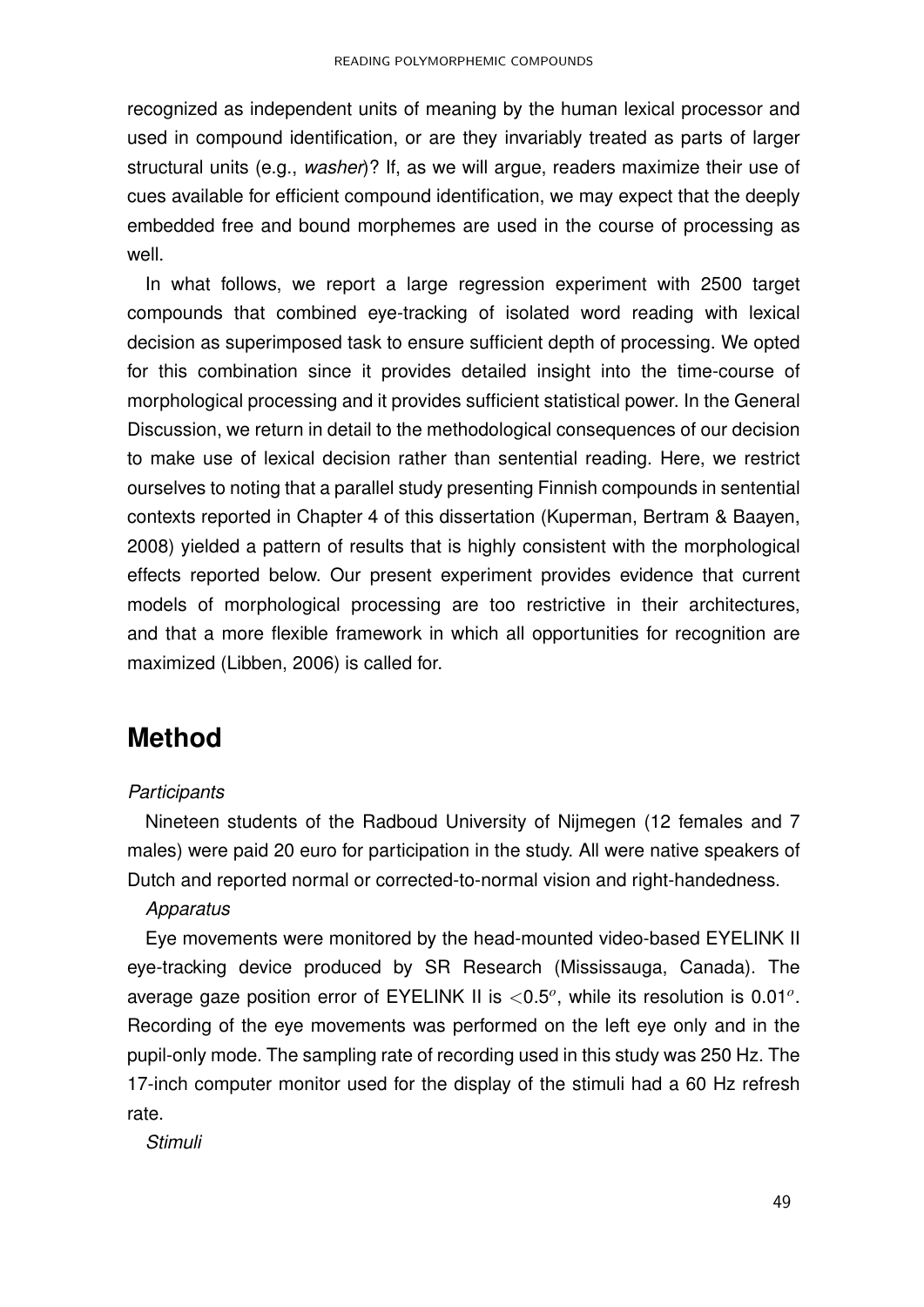In total, 2500 lexical items (1250 existing words and 1250 nonce compounds) were included as stimuli. A list of existing polymorphemic Dutch compounds (triconstituent compounds, or biconstituent compounds with at least one and at most four derivational affixes) was selected from the CELEX lexical database (Baayen, Piepenbrock & Gulikers, 1995), for instance, *werk+gev-er*, "work-giver", i.e., "employer". Additionally, a list of multiply complex nonce compounds was created by blending existing words into novel combinations (i.e., combinations that are not registered in the CELEX database), for instance, *alarmijsbaan*, composed of *alarm* "alarm" and the compound word *ijsbaan* "skating ring". At the level of immediate constituents, the resulting targets and fillers represented a mixture of noun-noun, adjective-noun and verb-noun compounds.

The average number of morphemes per stimulus was  $3.2$  (*SD* = 0.4). The maximum length of a stimulus was set at 12 characters. The resulting range of 8-12 characters (mean length = 11.62,  $SD = 0.74$ ) allowed for a tight experimental control of word length, and kept collinearity of such measures as word length and frequency, and left constituent length and frequency within reasonable bounds. Stimuli were displayed one at a time in a fixed-width font Courier New size 12. With a viewing distance of about 80 cm, one character space subtended approximately 0.36*<sup>o</sup>* of visual angle.

#### *Procedure*

Participants were instructed to read words at their own pace. They were also informed that nonce compounds were built of existing Dutch words and were asked to evaluate the *whole* stimulus as an existing word or a non-word by pressing the right button ("Yes" response) or the left button ("No" response) of a dual button box. Prior to the presentation of the stimuli, the eye-tracker was calibrated using a nine-point grid that extended over the entire computer screen. Prior to each stimulus, a fixation point was presented in the central position of the screen for 500 ms. After each third stimulus a drift correction was performed using the screen-central fixation point as a mark. After 500 ms or after the calibration was corrected, a stimulus was displayed in black lower-case characters on a white background. When one of the dual box buttons was pressed, the stimulus was removed from the screen and a fixation point appeared. If no response was registered after 5000 ms, a stimulus was removed from the screen and the next trial was initiated. Participants' responses and response times were recorded along with their eye movements.

Stimuli were displayed centralized vertically, and slightly off-center horizontally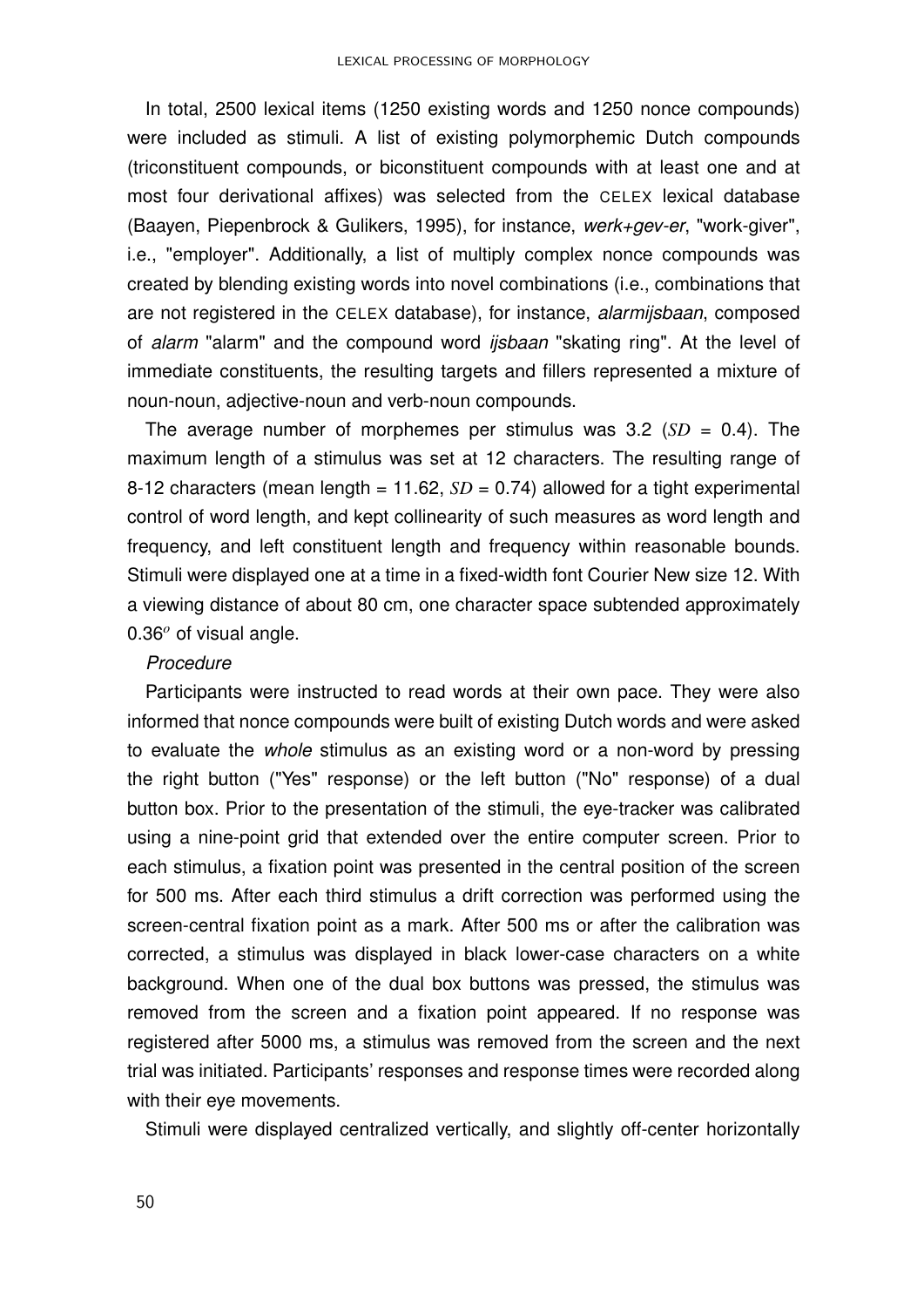such that the space between the fourth and the fifth characters of a stimulus was always at the center of the screen where the fixation point was shown. This position is closest to the preferred viewing position (the most frequent position where the eyes initially land) reported in eye movements studies for Finnish, English and French words with the lengths that we used, mostly 12 characters, (e.g., Bertram & Hyönä, 2003; McDonald & Shillcock, 2004; Vergilino-Perez, Collins & Doré-Mazars, 2004).

The presentation order of stimuli was randomized. Stimuli were presented in two separate sessions each consisting of three blocks. The order of presentation of the blocks and the order of the words within each block were the same for each participant (see Appendix 2 for the discussion of randomization procedures). For each participant, sessions were run on two different dates, while blocks within one session were separated by a five to ten minute break. After each break the eye-tracker was calibrated again. A single session lasted 70 minutes at most, and the total time of the experiment lasted a maximum of 130 minutes.

#### *Dependent variables*

For the analysis of the lexical decision data, we considered as dependent variables the (natural) log-transformed response times (*RT*), as well as the accuracy of responses (*Correct*).

In the eye-tracking data analysis, we selected as early measures of lexical processing the first fixation duration, *FirstDur*, and the subgaze duration on the compound's left constituent, *SubgazeLeft* (the summed duration of all fixations on the left constituent before exiting it). As measures that tap into later stages of compound recognition, we considered subgaze for the right immediate constituent, *SubgazeRight* (the summed duration of all fixations on the right constituent before exiting it). Gaze duration, *GazeDur*, served as the global measure of processing difficulty. In this study, gaze duration was defined as the summed duration of all fixations on the target word that were completed before one of two events took place: Either the reader fixated away from the word, or the lexical decision was made<sup>1</sup>. All durational measures were natural log-transformed to reduce

<sup>1</sup>Note that *SubgazeLeft* and *SubgazeRight* are not strictly additive in the measure of gaze duration. In the situation where fixation 1 is on the left constituent, fixation 2 on the right one and fixation 3 on the left one, *SubgazeLeft* is equal to the duration of fixation 1, and *SubgazeRight* to the duration of fixation 2. The measure of gaze duration, however, would be equal to the sum of 1, 2 and 3, and could show an effect that differs in size from the sum of effects found for both subgazes. Also we fitted the statistical models to the subgaze measures with the non-zero duration. There are words, however, in which all fixations fall on one constituent, and there is no subgaze duration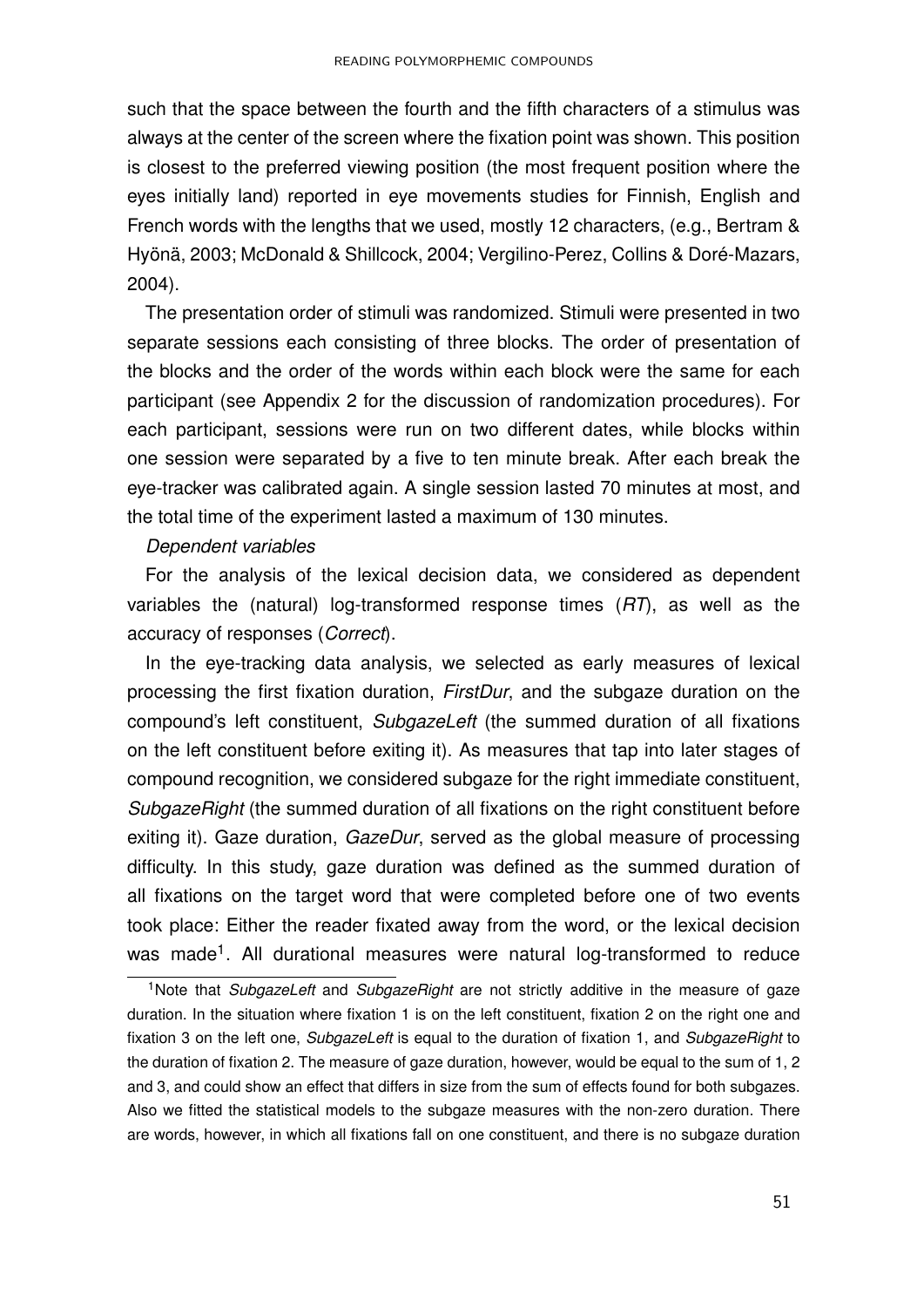the influence of atypical outliers. We considered several other eye-movement measures as well: These included single, second and third fixation durations; initial fixation position; the amplitude of the first within-word saccade; the probability of a given fixation being the last one on the word; the probability of a given fixation being to the left of the previous fixation; and the total number of fixations on a word. The data patterns for these measures were in line with the ones we reported, but did not offer substantial additional insight into our research questions.

#### *Predictors*

*Morphological variables.* The measures of morphological characteristics of stimuli included: whole word (compound) frequency, *WordFreq*; the word frequency of the left constituent as an isolated word, *LeftFreq*; and the word frequency for the right constituent as an isolated word, *RightFreq*. All these frequencies were lemma frequencies, i.e., summed frequencies of a compound word and of its inflectional variants (e.g., sum of frequencies of the singular form *newspaper*, the plural form *newspapers* and the singular and plural genitive forms *newspaper's* and *newspapers'*).

All frequency-based measures in this study, including the ones reported in the remainder of this section, were obtained from CELEX (counts based on a corpus of 42 million word forms) and log-transformed to reduce the influence of outliers.

We also considered measures of morphological connectivity for the constituents of our compounds. We refer to the set of compounds that share the left (right) constituent with the target as the left (right) morphological family of that constituent (e.g., the left constituent family of *ice cream* includes *ice pick*, *ice cube* and *ice box*). Words that appear as constituents in many compounds (i.e., have large morphological families) or in frequent compounds (i.e., have high family frequency) have been repeatedly shown across languages to elicit shorter lexical decision latencies, whether presented visually or auditorily (cf., e.g., De Jong, Schreuder & Baayen, 2000; De Jong, Feldman, Schreuder *et al.*, 2002; Dijkstra, Moscoso del Prado Martín, Schulpen *et al.*, 2005; Moscoso del Prado Martín, Bertram, Häikiö *et al.*, 2004). Left constituent family size is also known to modulate gaze duration in interaction with semantic opacity of Finnish compounds, cf., Pollatsek and Hyönä  $(2005)^2$ .

for the other constituent. In such cases there is only one subgaze component contributing to the composite measure of gaze duration.

<sup>&</sup>lt;sup>2</sup>For both the left and the right constituents, the alternative measure of family frequency (the summed token frequency of the members in the morphological family) consistently elicited weaker effects than family size of the respective constituents in all statistical models, in contrast to findings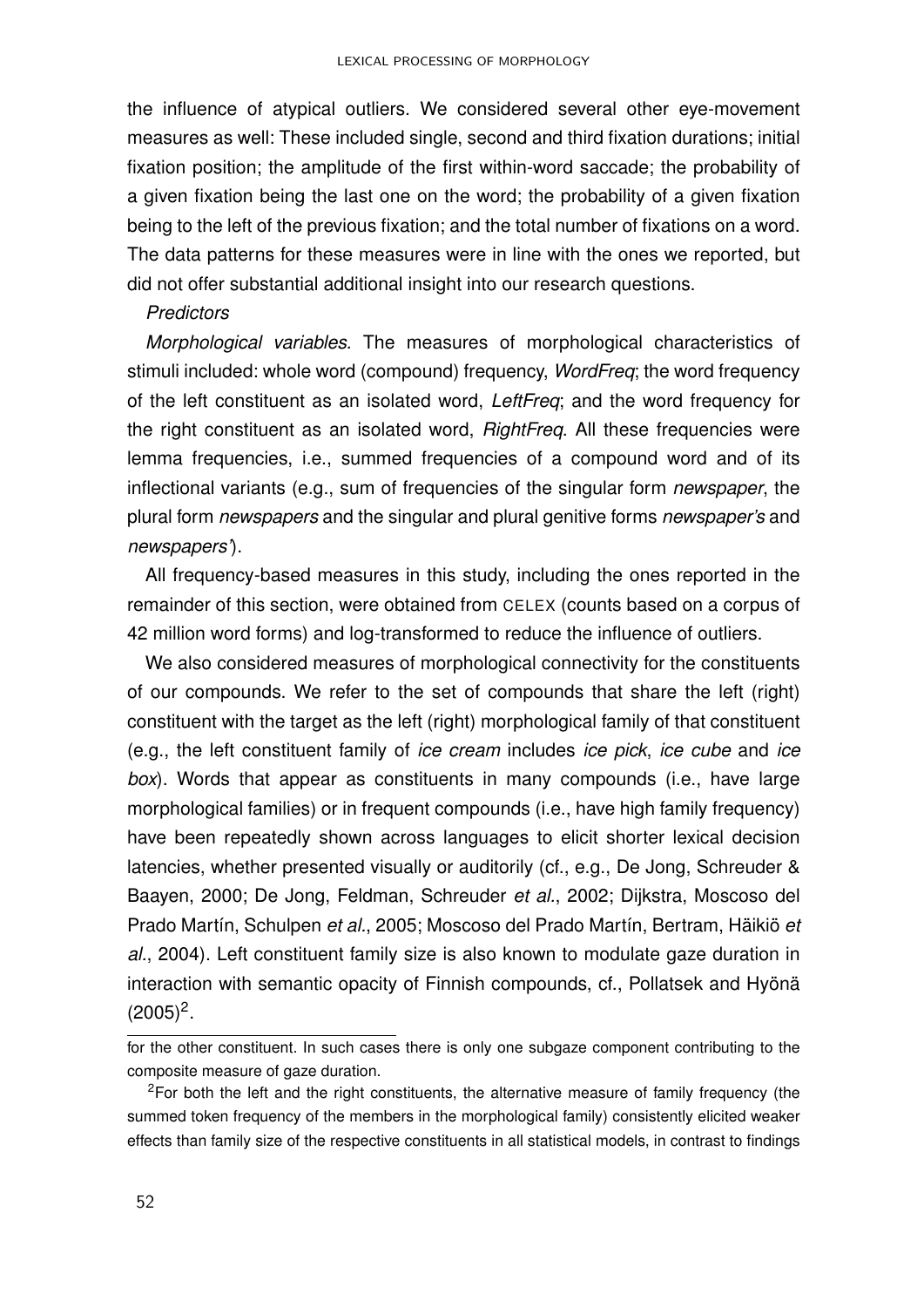Morphological family size for the left constituents in our compounds strongly correlated with the frequencies of these left constituents as isolated words. We orthogonalized these collinear measures by fitting a regression model where left constituent family size was predicted by left constituent frequency. We then considered the residuals of this model, *ResidLeftFamilySize*, as our new left family size measure. It was highly correlated with the original measure  $(r = 0.95, p <$ 0.0001), but the effects of constituent frequency were now partialled out. Using the same procedure for the right constituent family size and frequency we obtained *ResidRightFamilySize*, which again closely approximated right constituent family size  $(r = 0.93, p < 0.0001)$ , and was orthogonal to *RightFreg*. We decorrelated family size and frequency for analytical clarity, in order to be better able to assess the independent contributions of predictors (beta coefficients) to the model.

The presence of each subconstituent morpheme and its position in the morphological structure were coded by the multi-level factor *Affix* with the following levels: "Initial" (for compounds with prefixed left constituents), "Medial" (for compounds with a suffixed left constituent, an interfix, a prefixed right constituent, or with any combination of these affixes), "Final" (for compounds with suffixed right constituents), "Multiple" (for compounds with multiple affixes<sup>3</sup>) and "Tri" (for 'pure triconstituent' compounds with three word stems and no affixes; for the sake of analytical clarity, we excluded from our analyses 112 compounds with three word stems and further affixes). The resulting counts of stimuli representing each type of morphological complexity are summarized in Table 3.1.

We also considered affix productivity, *AffixProd* (the type count of derived words in which the affix occurs). The total number of morphemes in the compounds was included as an index of the compound's morphological *Complexity*.

of De Jong *et al.* (2002) for Dutch compounds. The difference in effect sizes was revealed in smaller regression (beta) coefficients for family frequencies, when constituent family frequencies and family sizes were included, separately, as predictors in our statistical models. For instance, in the model for gaze duration, the regression coefficient was −0.026 for left constituent family frequency and −0.036 for left constituent family size. As the distinction between family size and family frequency effects is not crucial for our research questions, we do not discuss this measure further. We rather note that the entropy measure proposed by Moscoso del Prado Martín *et al.* (2004) may be a possible resolution for the relative impacts of the family-based alternatives.

<sup>&</sup>lt;sup>3</sup>We classified compounds with more than one affix at the immediate constituent boundary, such as *rov-er-s-hol*, "robbers' den", as Medial rather than as Multiple. In other words, the category Medial comprises compounds with at least one medial affix, while the category Multiple comprises compounds with affixes at more than one position in the compound. We opted not to differentiate between compounds with different numbers of medial affixes, since the effects of these affixes considered separately were very similar across our analyses.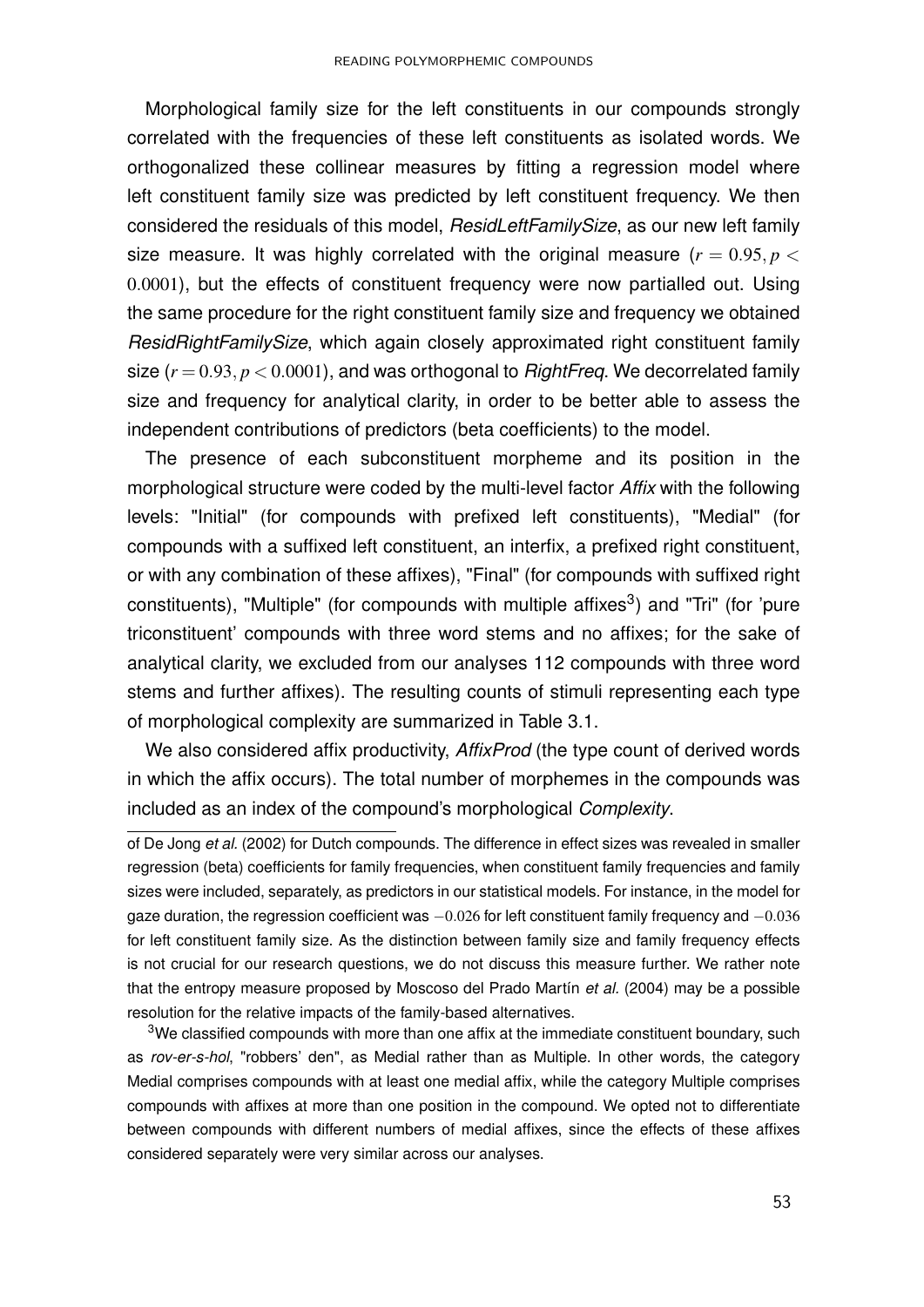|   | <b>Type of Complexity</b> | Number of stimuli |
|---|---------------------------|-------------------|
|   | Triconstituent            | 580               |
| 2 | Initial                   | 158               |
| З | Medial                    | 541               |
|   | Multiple                  | 407               |
| 5 | Final                     | 702               |
|   |                           |                   |

Table 3.1: Counts of compounds partitioned by type of morphological complexity.

*Other variables.* We also considered word length (*WordLength*) (in the range of 8-12 characters), as well as left constituent length (*LeftLength*). The longitudinal effect of the experimental task on the participants' behavior (e.g., fatigue or habituation as the participant works through the experiment) was estimated by means of the position of the stimilus in the experimental list, *TrialNum*. We also took into account the influence that carried over from trial  $N-1$  to trial  $N$  (see Baayen, Davidson & Bates, 2008; De Vaan *et al.*, 2007) by considering the log-transformed response time from the trials immediately preceding the current one (*RT1*). Other control predictors that reached significance in codetermining either the lexical decision latencies or reading times as revealed in eye-movements are presented in Appendix 1.

Table 3.3 in Appendix 1 lists the distributions of the continuous variables used in this study, including their ranges, and mean and median values.

#### *Statistical Considerations*

In this study we made use of mixed-effects multiple regression models with random intercepts for *Subject* and *Word* (and occasionally by-subject random slopes and contrasts for item-bound predictors), and the predictors introduced above as fixed effect factors and covariates (cf., Baayen, 2008; Bates & Sarkar, 2005; Pinheiro & Bates, 2000).

Unless noted otherwise, only those fixed effects are presented below that reached significance at the 5%-level in a backwards stepwise model selection procedure. All random effects included in our models significantly improved the explanatory value of those models, as indicated by significantly higher values of the maximum likelihood estimate of the model with a given random effect as compared to the model without that random effect (all *p*s < 0.0001 using likelihood ratio tests), for detailed treatment of random effects in mixed-effects models see Pinheiro and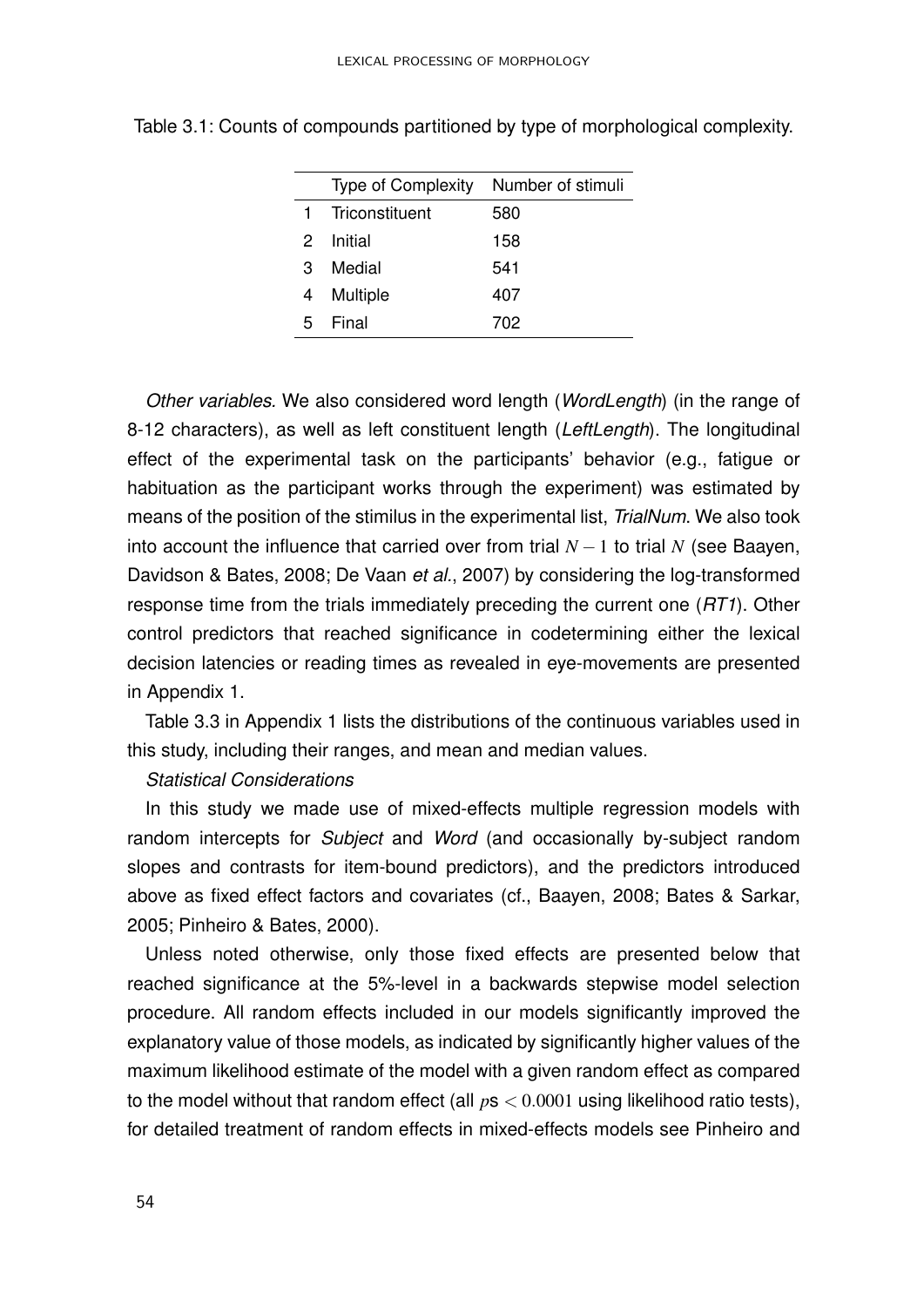Bates (2000). Below we report which predictors required random slopes in addition to the random intercepts for *Subject* and *Word*, see Table 3.9 in Appendix 1.

All models were fitted and atypical outliers were identified, i.e., points that fell outside the range of -2.5 to to 2.5 units of SD of the residual error. Such outliers were removed from the respective datasets (and were not used in the composite eye-movement measures) and the models were refitted in order to avoid distortion of the model estimates due to atypical extreme observations. Below we report statistics of those refitted models.

Due to the large number of models fitted in this study, we only report in Appendix 1 the full specifications of the model for lexical decision latencies for existing words, and of the four models for the eye movements measures (first fixation duration, subgazes for the left and the right constituent, and gaze duration).

# **Results and Discussion**

## **Lexical Decision**

The initial lexical decision data pool consisted of 2500 words  $x$  19 participants = 47500 trials. From this dataset we excluded one word that was misspelled, as well as the trials in which the (log) RT value fell beyond 3 units of standard deviation from the mean. Since no participant exceeded the threshold of a 30% error rate in either nonce compounds or the existing words, none were excluded. The resulting dataset consisted of 47206 trials, of which 41245 were correct replies. The error rate reached 23% for existing words and 3% for nonce compounds. Thus, in the lexical decision task participants exhibited a clear bias towards "no"-responses, which does not come as a surprise given that many of the existing compounds are fairly low-frequency words and also semantically opaque words, the meaning of which is conceptually difficult to construct from the individual constituents, just as is the case with many nonce compounds. For correct replies, the average lexical decision latency was 763 ms  $(SD = 246)$  for existing words and 801 ms  $(SD = 261)$ for nonce compounds.

Below we only discuss the analysis of the lexical decision latencies for the 18217 trials with existing compounds that were correctly identified in the lexical decision task.

*Morphological Variables.* Column *RT* in Table 3.2 summarizes the effects of compound frequency and frequency-based measures of a compound's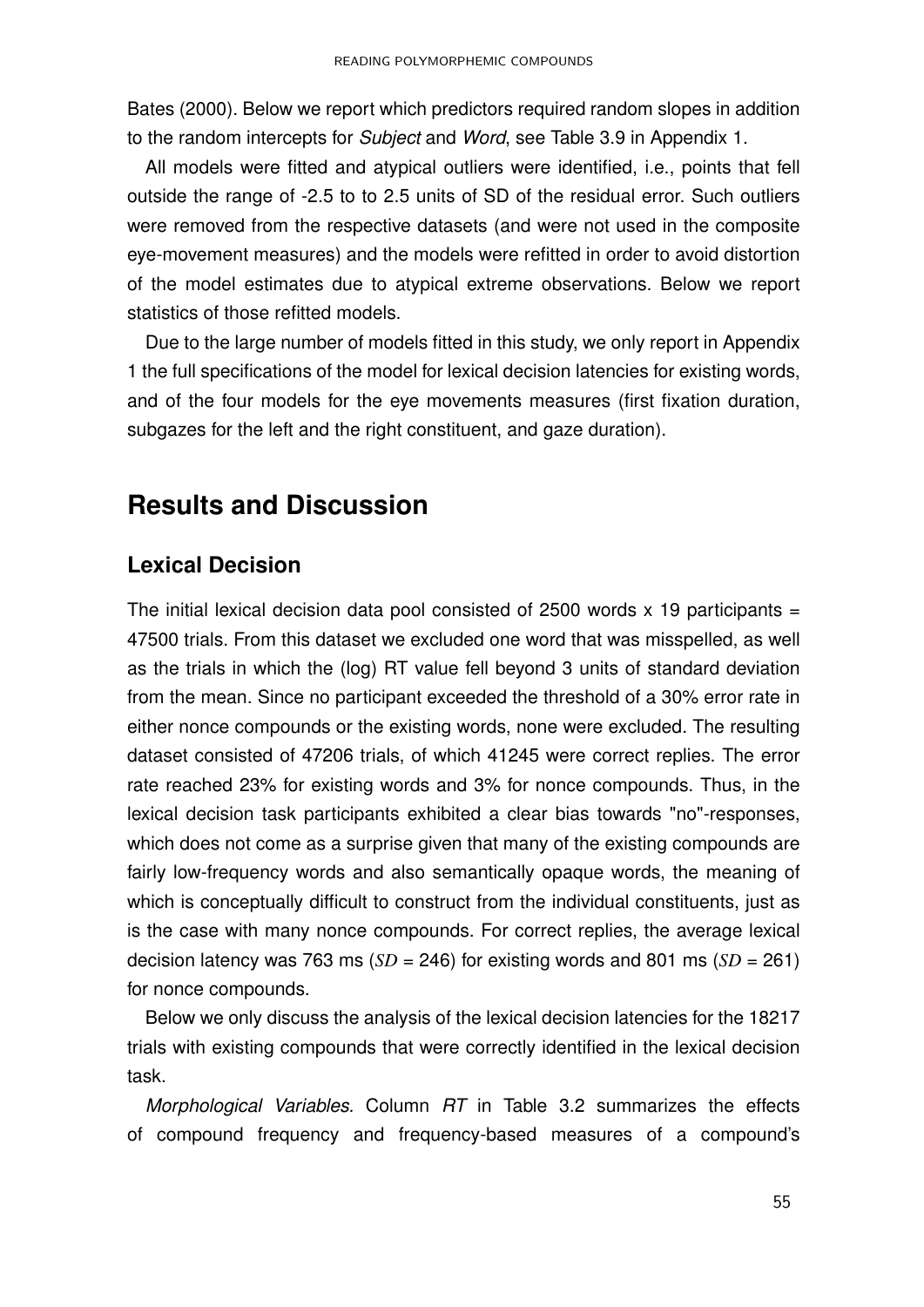constituents on the lexical decision latencies (see Table 3.4 in Appendix 1 for the full specification of the model). The column provides effect sizes for morphological predictors (see Appendix for the explanation as to how these were computed) and p-values for main effects, as well as indicates interactions between predictors of interest. For clarity of exposition, we leave out from the table the effects of morphemes deeply embedded in the compound structure: These are discussed separately.

Both compound frequency (*WordFreq*) and morpheme-based frequencies (*LeftFreq*, *RightFreq*), and morphological connectivity measures (*ResidLeftFamilySize*, *ResidRightFamilySize*) entered into negative correlations with the RTs, i.e., higher frequencies or larger families facilitated compound processing.

Of these predictors, compound frequency showed the greatest effect (-96 ms). These facilitatory morphological effects are in accord with previous reports of visual lexical decision experiments with Dutch and English compounds (cf., e.g., Andrews, 1986; De Jong *et al.*, 2000; De Jong *et al.*, 2002; Juhasz *et al.*, 2003).

Interestingly, compound frequency interacted with left constituent frequency in such a way that the effect of compound frequency was strongest in compounds with the low-frequency left constituents and was weaker in compounds where left constituents were relatively frequent, see Figure 3.1.

Suppose, following Libben (2006), that both compound frequency and left constituent frequency are among the morphological cues that the lexical processor may use to facilitate recognition of the compound. Then the observed interaction is the evidence that the magnitude of one such cue (e.g., left constituent frequency) appears to modulate the extent to which the other cue (e.g., compound frequency) contributes to the identification of the complex word.

We also observed an interaction between right constituent frequency and left constituent family size, see Figure 3.2. The effect of right constituent frequency was strongest in compounds with large left constituent families (i.e., with a large number of possible morphemic continuations for the left constituent, e.g., *shoelace*, *shoe cream*, *shoe shop*), and decreased with decreasing morphological family size.

Apparently, ease of access to the lexical representation of the right constituent (diagnosed by its frequency) speeds up compound recognition more when there is more uncertainty about which candidate to choose from a larger number of possible right constituents. In case the competition in the family is relatively weak, due to a low number of choices, the right constituent may be relatively easy to predict and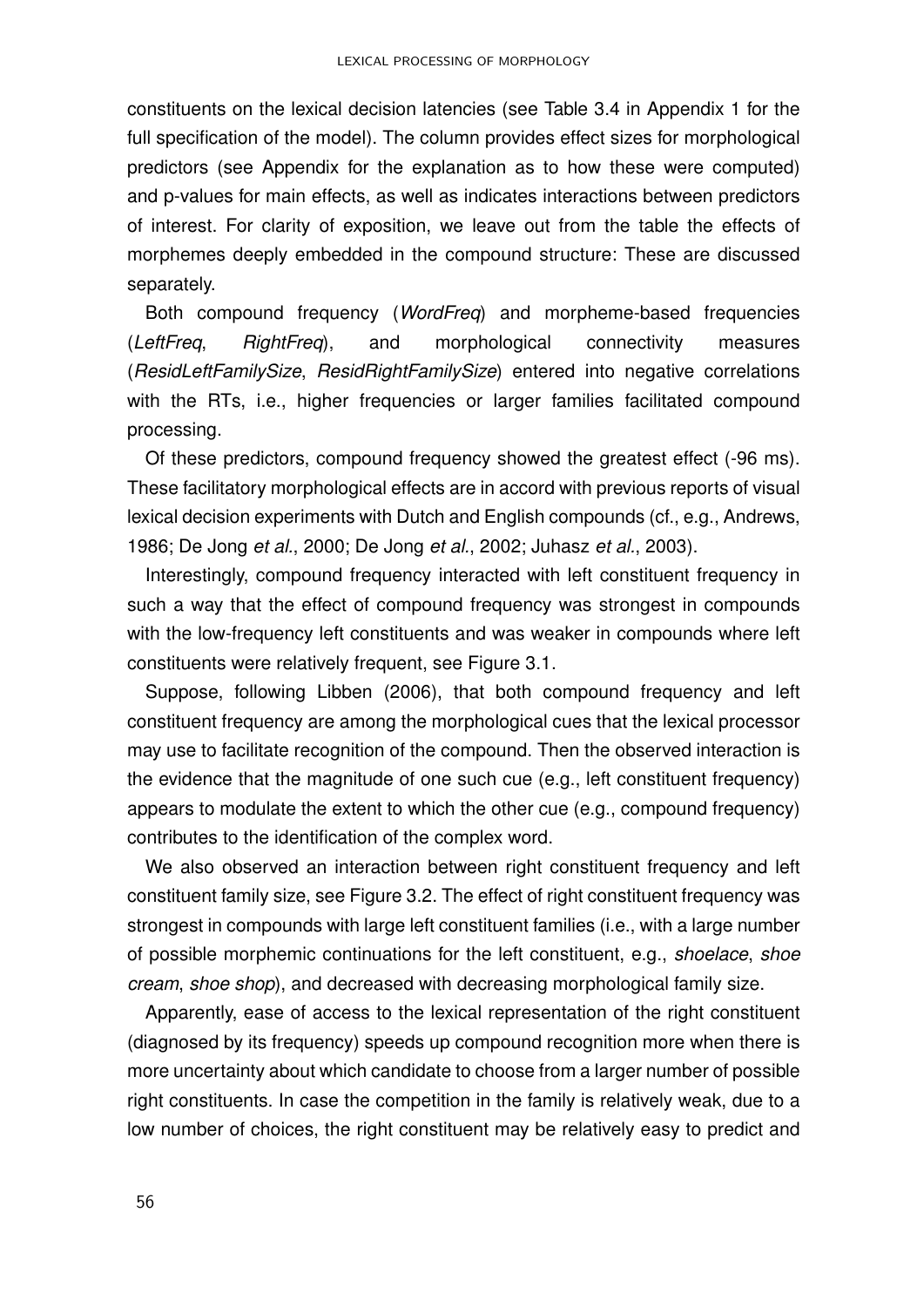| Predictor          | $\frac{1}{2}$                      | FirstDur              | SubgazeLeft          | SubgazeRight       | GazeDur                                     |
|--------------------|------------------------------------|-----------------------|----------------------|--------------------|---------------------------------------------|
| LeftFreq           | $-32$ ms $(<\!0.001)$              | $-35$ ms ( $<$ 0.001) | $-48$ ms $(< 0.001)$ | ≌                  | $-34 \text{ ms } (<0.001)$                  |
| - interaction with | WordFreq (0.006), Fig. 3.1         | WordFreq (0.006)      | WordFreq (0.001)     |                    | WordFreq (0.01)                             |
| ResidLeftFamSize   | $-43$ ms $(< 0.001)$               | $-47$ ms $(< 0.001)$  | $-83$ ms $(< 0.001)$ | $-24$ ms $(0.028)$ | $-61 \text{ ms } (<\!0.001)$                |
| - interaction with | RightFreq (0.004), Fig. 3.2        | WordLength (0.008)    |                      |                    | RightFreq (0.008)                           |
| RightFreq          | $-37$ ms $(0.002)$                 | ≌                     | ©<br>⊡               | $-27$ ms $(0.001)$ | $-27$ ms ( $<$ 0.001)                       |
| - interaction with | ResidLettFamSize (0.004), Fig. 3.2 |                       |                      |                    | ResidLeftFamSize (0.008)                    |
| ResidRightFamSize  | $-40$ ms $(0.001)$                 | <u>81</u>             | ςu                   | $-54$ ms $(0.001)$ | ≌                                           |
|                    |                                    |                       |                      |                    |                                             |
| WordFreq           | $-96$ ms $(<\!0.001)$              | $-24$ ms $(< 0.001)$  | $-42$ ms $(< 0.001)$ |                    | $-47$ ms ( $<$ 0.001) $-73$ ms ( $<$ 0.001) |
| - interaction with | LeftFreq $(0.006)$ , Fig. 3.1      | LeftFreq $(0.01)$     | LeftFreq(0.001)      |                    | LeftFreq (0.006)                            |

| ahle 3.2: Summary of morphological effects on durational measure |
|------------------------------------------------------------------|
|                                                                  |
|                                                                  |
|                                                                  |
|                                                                  |
|                                                                  |
|                                                                  |
|                                                                  |
|                                                                  |
|                                                                  |
|                                                                  |
|                                                                  |
|                                                                  |
|                                                                  |
|                                                                  |
|                                                                  |
|                                                                  |
|                                                                  |
|                                                                  |
|                                                                  |
|                                                                  |

Numbers in columns 2-6 show significant main effects. In the case where the main effect is qualified by the interaction (e.g., WordFreq by LeftFreq, we report the numerical estimate of the main effect size (WordFreq) for t mbers in columns 2-6 show sizes of statistically significant main effects. Inter the main effect is qualified by the interaction (e.g., WordFreq yo Leff-Feq, we report the numical estimate of the main effect size (WordFreq the interactive column AT provides references to figures illustrating the interactions, which are qualitatively similar for both lexical decision latencies and reading times. Numbers in brokets provides prations effects an interactions. "ns" stands for non-significant. Numbers in columns 2-6 show

#### READING POLYMORPHEMIC COMPOUNDS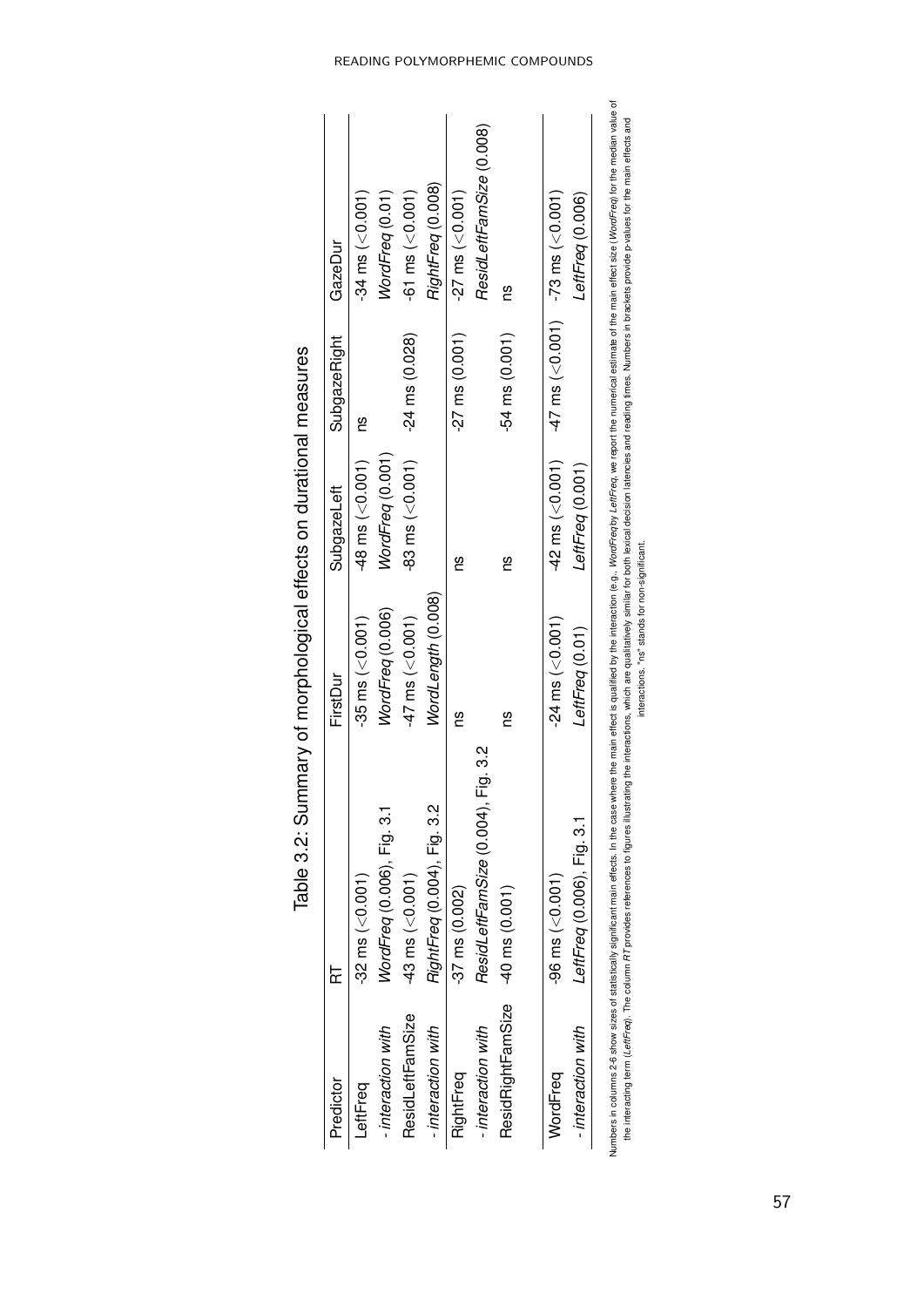Figure 3.1: Interaction of compound frequency by left constituent frequency for lexical decision latencies. The lines plot the effect of compound frequency for the quantiles of left constituent frequency (quantile values provided at the right margin). Compound frequency comes with the strongest negative effect at the 1st quantile (solid line), the effect gradually levels off at the 2nd quantile (dashed line), the 3d quantile (dotted line) and the 4th quantile (dotdash line), and is weakest for the compounds with highest-frequency left constituents, the 5th quantile (longdash line).



#### **Compound Frequency by Left Frequency**

compound frequency, log units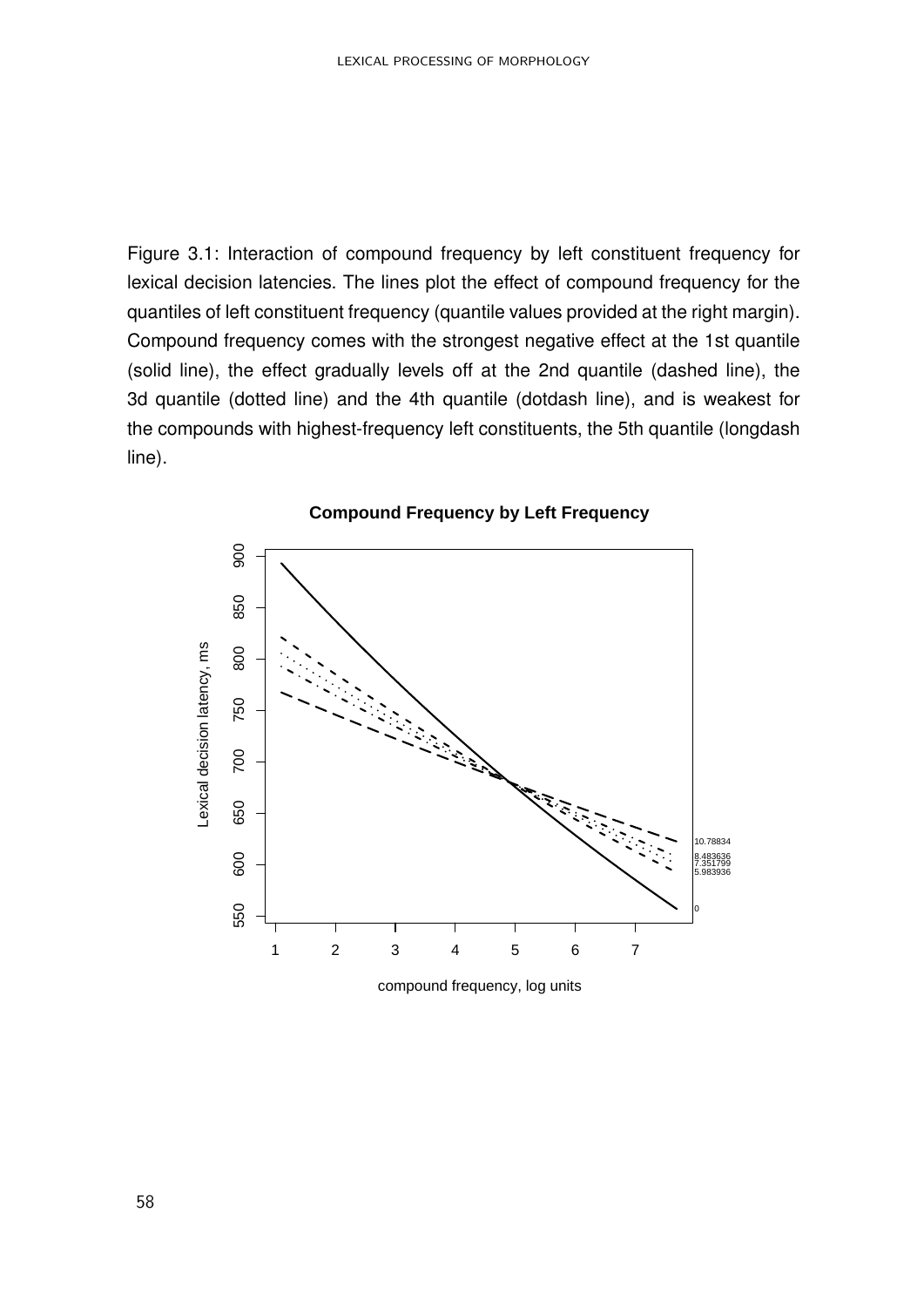Figure 3.2: Interaction of right constituent frequency by (residualized) left constituent family size for lexical decision latencies. The lines plot the effect of right constituent frequency for the quantiles of left constituent family size (quantile values provided at the right margin). Right constituent frequency has no substantial effect for smallest left constituent families, represented as the 1st quantile (solid line). The effect gradually increases at the 2nd quantile (dashed line), the 3d quantile (dotted line) and the 4th quantile (dotdash line), and it is strongest for compounds with the largest left constituent families, the 5th quantile (longdash line).



**Right Frequency by Left Family Size**

right constituent frequency, log units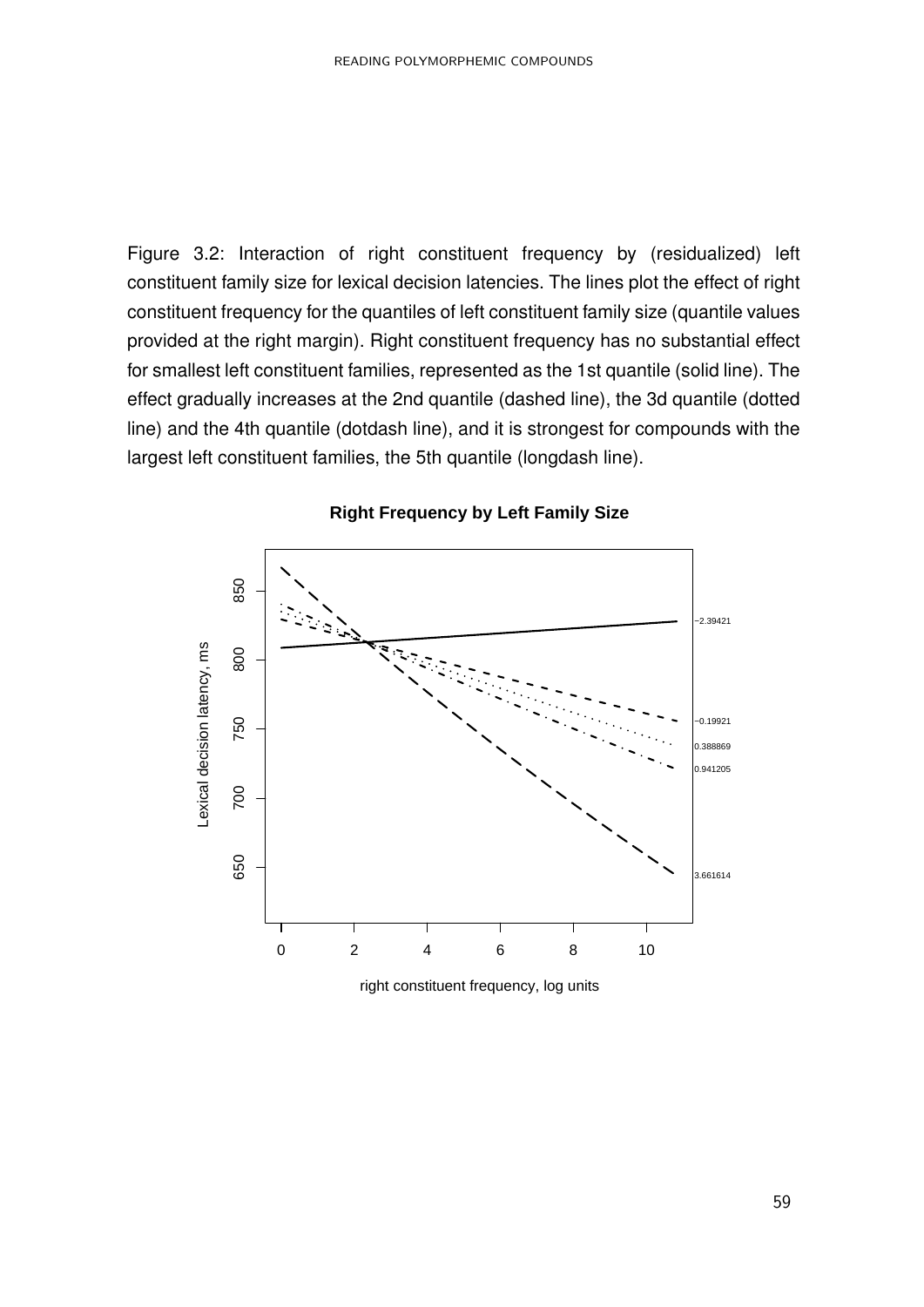additional morphological information in the form of right constituent frequency is not as useful for the lexical processor. Again, we find that the magnitude of one cue for compound recognition affects the utility and magnitude of other such cues.

The effects of lower-level, subconstituent, morphemes revealed that compounds with two stems (of which at least one was a derivation) were processed significantly faster than triconstituent compounds (by about 20 ms, averaged across levels of *Affix*). Moreover, stimuli that comprised more morphemes, as measured by *Complexity* elicited longer latencies (effect size = 86 ms), as expected.

*Other Control Variables.* We observed habituation of participants to the task: The further they were into the experiment (as estimated by the trial position in the experimental list), the faster their lexical decisions were (effect size  $=$  -34 ms).

Longer RTs to the immediately preceding trial (*RT1*) went hand in hand with longer lexical decision latency at the current trial (effect size  $= 223$  ms). These findings make a clear case that both the longitudinal effects of the experimental task and those related to immediately preceding trials contribute substantially to modulating lexical decision latencies.

#### **Eye movements**

We considered only the first-pass reading (i.e., the sequence of fixations made before the fixation is made outside of the word boundaries) and only those fixations that were completed before a response button was pressed. Trials with blinks and misreadings (i.e., trials for which no fixations were recorded by the eye-tracking device, due to the machine error) were removed, as well as the trials with lexical decision latencies exceeding 3 units of SD from the mean. The resulting dataset comprised 85908 fixations. We also removed from the dataset of fixations and from composite eye-movement measures those fixations that exceeded 2.5 units of SD from the mean log-transformed duration, whereas the mean duration and the standard deviation were calculated separately for each participant. In this way we avoided penalizing very slow or very fast readers. In total, 2227 (2.6%) outliers were removed, and the resulting range of fixation durations was 49 ms to 1197 ms. Subsequently, fixations that bordered microsaccades (fixations falling within same character) were removed (122 x  $2 = 244$  fixations, 0.1%). The resulting pool of data points consisted of 83437 valid fixations.

Eighteen percent of the stimuli required a single fixation for reading, 36% required exactly two fixations, 26% required exactly three fixations, and it took four or more fixations to read the remaining 20% of the stimuli. The average number of fixations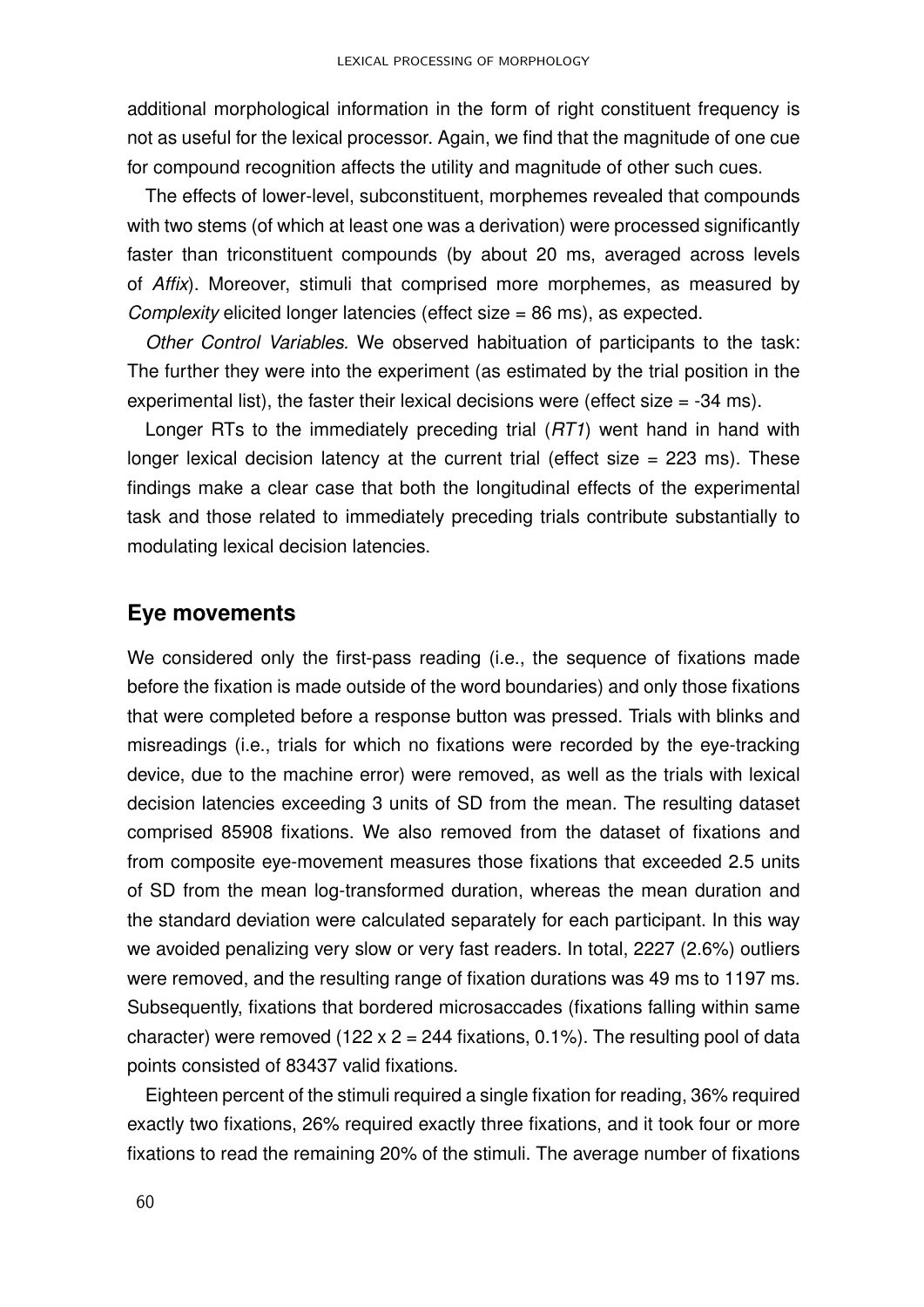on a stimulus was 2.6 (*SD* = 1.2). Regressive fixations (within-word fixations located to the left of the previous fixation) constituted 12.6% of our data pool. The average fixation duration was 262 ms  $(SD = 117)$ , and the average gaze duration was 620 ms (*SD* = 382). Eighty-one percent of initial fixations was located either on the fourth or the fifth character of the presented stimulus, which is the area where we intented those fixations to be<sup>4</sup>. Seventy-seven percent of initial fixations were located on the left constituent. Since we had compounds with 2-4 character-long left constituents, a relatively large proportion of initial fixations was located at the right constituent (23%). Seventy-eight percent of second progressive fixations landed on the right constituent.

We further report our findings for the trials with existing compounds and only those that elicited correct responses. Our findings are based on four statistical models: for first fixation duration (14232 data points), for subgaze duration on the left constituent (11684 data points), for subgaze duration on the right constituent (8495 data points), and for gaze duration (14616 data points).

*Morphological effects: Compound and immediate constituents.* Columns 3 to 6 in Table 3.2 are a summary of the effects that morphological structure elicits in eye-movements across four statistical models (see full specifications for the models in Tables 3.5-3.8 in Appendix 1). Considered jointly, the results of the statistical models in Table 3.2 outline the temporal flow of compound recognition. First, we found evidence that both immediate constituents and the whole compound affect lexical processing of compound words (cf., e.g., Andrews *et al.*, 2004; Bertram & Hyönä, 2003; Hyönä, Bertram & Pollatsek, 2004). In fact, every single morphological predictor that we considered (compound frequency, constituent frequencies and family sizes, as well as properties of deeply embedded morphemes discussed below) had a role to play in the time-course of visual compound recognition. This hints at the possibility that morphological structure offers more cues for the task of compound identification than previously thought.

Second, properties of the left constituents of compounds showed earlier effects

<sup>&</sup>lt;sup>4</sup>It should be noted that the positions of almost 90% of initial fixations were within the measurement error (<0.5<sup>o</sup> of the visual angle) of EYELINK II, that is no more than 1.4 character (14 pixels) away from the displayed fixation point. The shape of the distribution of initial fixation positions was close to normal with the mean of 40.7 pixels (that is, between the 4th and 5th letter) and standard deviation of 8.4 pixels. The initial fixations at the tails of the distribution (in the beginning or the end of the word) may be explained by the somewhat long presentation of the fixation point (500 ms), which may have caused people to occasionally saccade away from that fixation point prior to word presentation.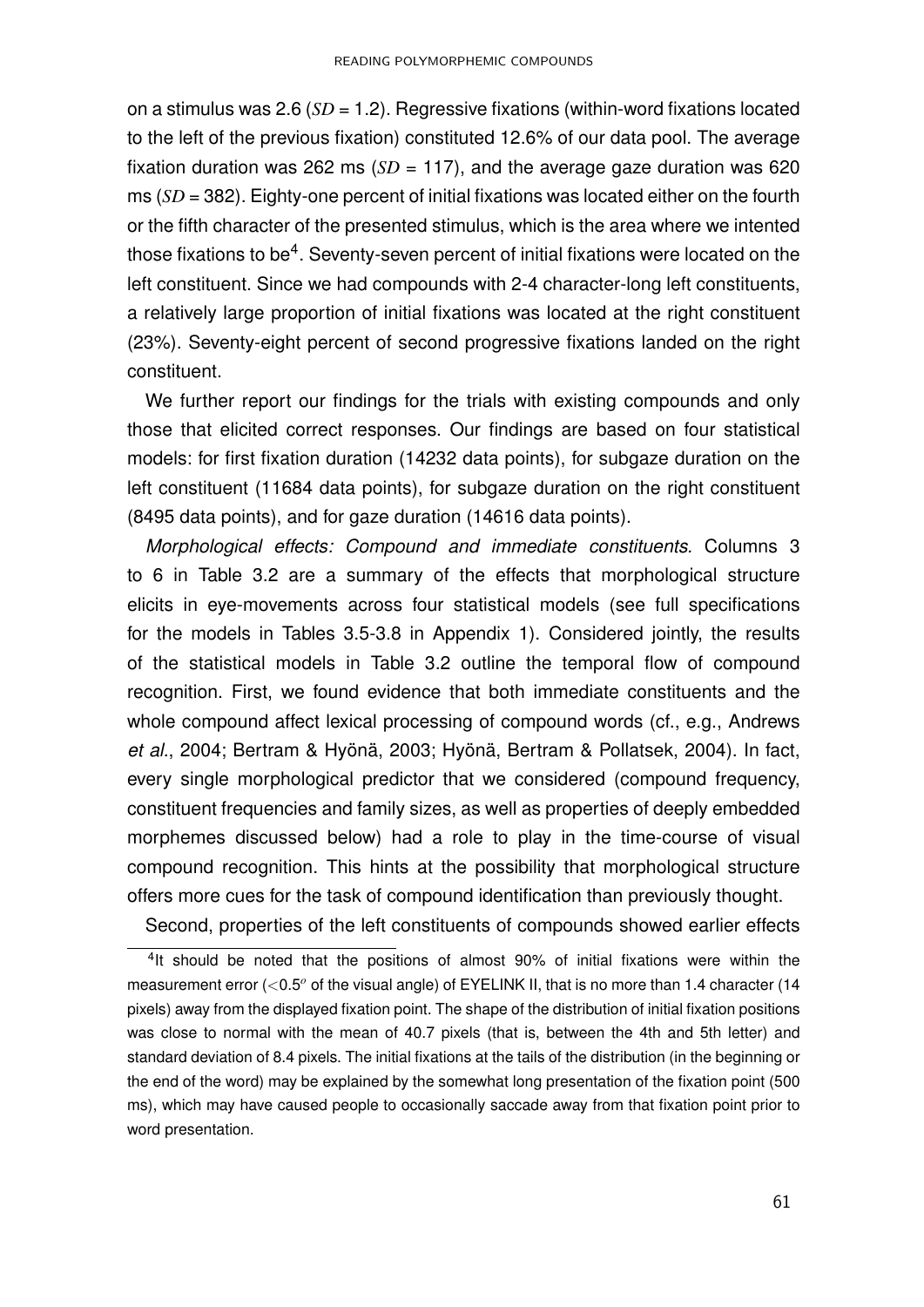than the respective properties of the right constituents: the latter were only present in the late measures, *SubgazeRight* and *GazeDur*. Moreover, the impact of the right constituent on compound recognition was considerably weaker than that of the left constituent: The effects of the right constituent were smaller in size and often qualified by interactions with other predictors. These findings may reflect that fact that the left constituent is available earlier to the lexical processor than the right constituent. The typical sequence of fixations in our dataset supported this claim: Initial fixations tended to be located at the left constituent (77% of first fixations), while subsequent fixations mostly landed on the right constituent (78% of progressive second fixations)<sup>5</sup>. We note that the size of the left constituent family codetermined the speed of identification of a compound's right constituent. Apparently, the relative ease of processing of the left constituent spills over to the processing of the right constituent, which is consistent with the spillover effect of word N on word N+1 observed in sentential reading (e.g., Rayner & Duffy, 1986; Reichle, Rayner & Pollatsek, 2004).

Third, the compound frequency effect emerged as early as the first fixation and lingered on throughout the entire time-course of compound processing. That the strong and statistically significant effect of compound frequency shows so early resolves the question raised by Bertram and Hyönä (2003: 627) of whether compound frequency might affect the early stages of visual processing in long compounds. The answer is that it does for 8-12 character-long words<sup>6</sup>. The likelihood that our stimuli, which are mostly 12 character long, are appreciated in one fixation is quite low, in fact, only 18% of our stimuli elicited a single fixation. We conclude that we found evidence that full-form access (diagnosed by the compound frequency effect) is initiated before all characters of the compound have been foveally inspected (for the discussion of the early locus of word frequency effect

<sup>&</sup>lt;sup>5</sup>Given the lengths of our compounds and the initial fixation positions, it is likely that some characters from the right constituent are identified during an initial fixation on the left constituent. However, the absence of early effects associated with the compound's right constituent implies that the available orthographic information on the right constituent is apparently not sufficient for early activation of that morpheme (cf., Hyönä *et al.*, 2004).

<sup>&</sup>lt;sup>6</sup>The effect of compound frequency was still significant in the statistical model for the first fixation duration from which single-fixation cases were excluded (model not shown, p <0.0001). We did not observe an interaction of word length by compound frequency, but as the range of word lengths in our study is small, with most words having a length of 12 characters, our data do not shed light on the visual acuity hypothesis of Bertram and Hyönä (2003), according to which compound frequency effects would be more prominent for shorter words with less than 9 characters (Bertram & Hyönä, 2003; cf., also Pollatsek *et al.*, 2000; Niswander-Klement & Pollatsek, 2006).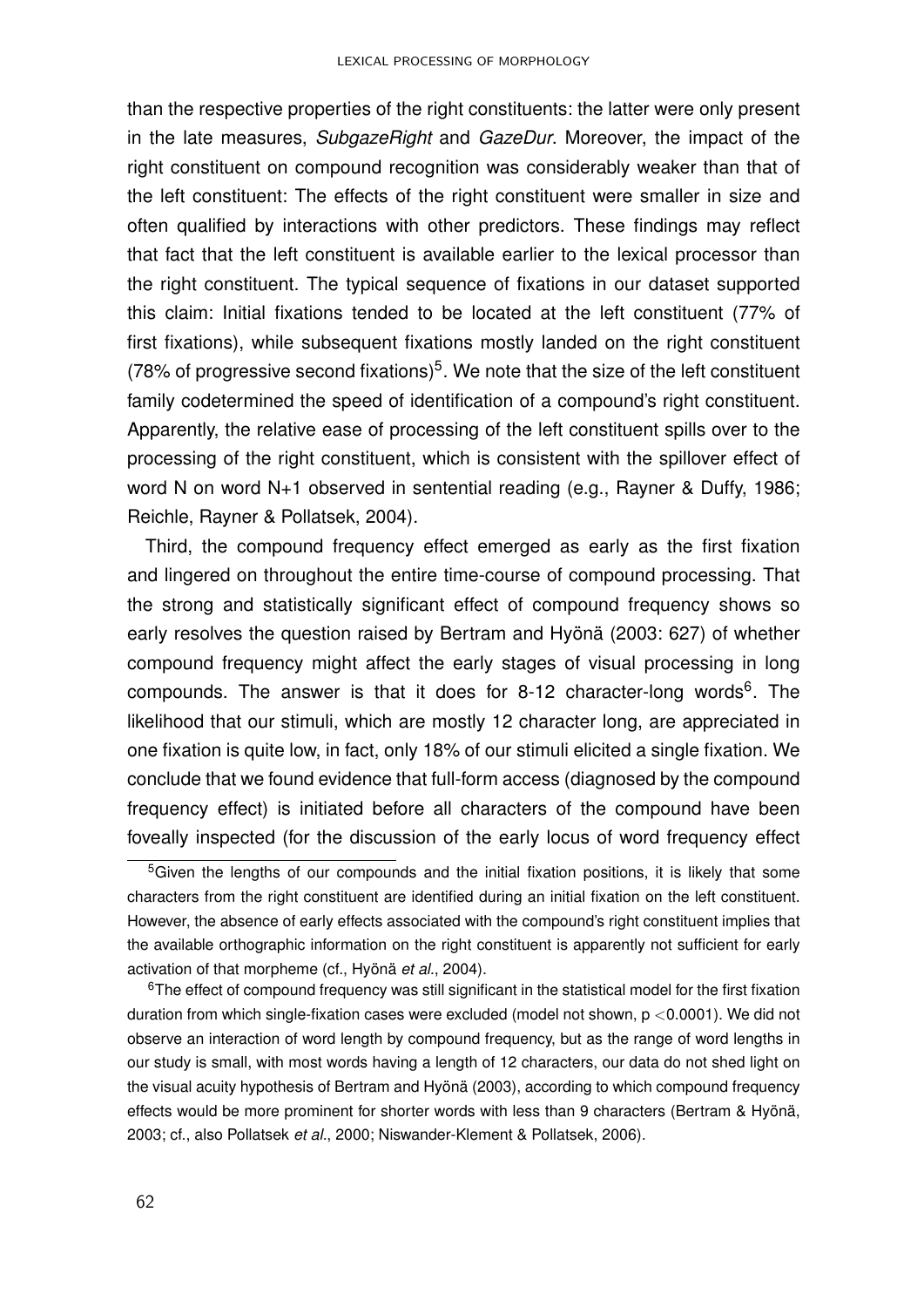see also Cleland, Gaskell, Quinlan & Tamminen, 2006).

Fourth, the fact that the effect of compound frequency was simultaneous with the left constituent frequency and family size effect and preceded the right constituent frequency and family effect, poses a problem for strictly sequential sublexical models of morphological processing. In such models, one would expect full-form activation to occur in time after activation of the left and the right constituent. In the Taft and Forster (1976) variant of this model, properties of the right constituent should never exert any influence on compound word identification.activation of the right constituent.

Our set of findings is also problematic for supralexical models, as those models argue for initial activation of the full-form and subsequent spreading activation of constituent morphemes. On this view, the properties of the left and the right constituents are expected to receive activation from the full-form and left and right constituent frequency effects should therefore kick in later than the full-form frequency effect. In fact, however, our data show that at least right constituent effects only emerge in later or global processing measures, i.e., subgaze duration for the right constituent and gaze duration.

Fifth, we observed two surprising effects of constituent morphological paradigms. Left constituent family size effect showed up at the first fixation, which is unexpectedly early given the traditional interpretation of family size effects as a post-access semantic effect reflecting activation spreading through morphological paradigms (cf., e.g., Bertram, Schreuder & Baayen, 2000; De Jong *et al.*, 2000; De Jong, Feldman, Schreuder *et al.*). To explain the finding one has to assume that either the family size effect is formal rather than semantic in nature, or that semantic effects can emerge earlier than usually claimed. As we outline in the General Discussion, we believe that both the formal and the semantic components contribute to the family size effect. On the other hand, we found a late effect of *ResidRightFamSize* on subgaze duration for the right constituent. Recall that the right constituent family is a set of compounds (e.g., *vanilla cream, ice cream, shoe cream*, etc.) beginning in morphemes that can combine with the given right constituent (*cream*). The effect is surprising since by the time when the right constituent is scanned, it is quite plausible that the one left constituent that actually occurs in the compound (e.g., *vanilla*) has already been (partly) identified and then activation of a paradigm of possible left constituents (e.g., *vanilla, ice, shoe*, etc.) appears unwarranted. It is likely that the effect of the right constituent family may be driven by cases in which lexical processing of the left constituent is not complete at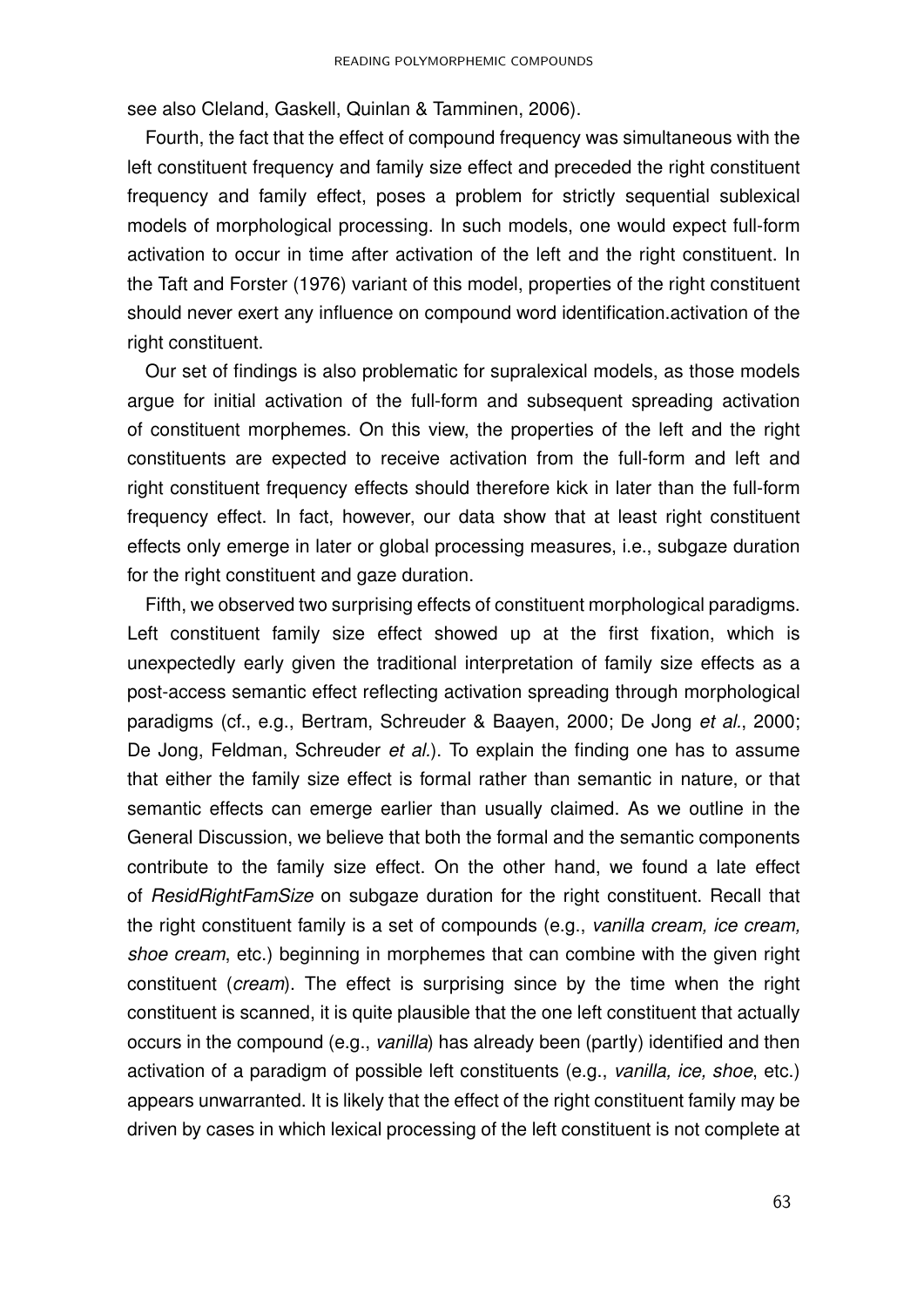the first fixation (for instance, due to difficult lexical processing of the left constituent or suboptimal visual uptake of word-initial information) and continues as a spillover effect even as the eyes move to the right constituent. We return to the role of morphological families in the General Discussion.

Sixth, the interactions between morphological predictors that we saw in lexical decision latencies were replicated in eye-movement measures. As early as the first fixation, left constituent frequency modulated the compound frequency effect, such that compound frequency contributed most to recognition of those compounds in which left constituent frequency was lower, and the compound frequency effect diminished as the left constituent frequency increased (see Figure 3.1). Importantly, compound frequency still has a large role to play even when the left constituent frequency is high and the traditional decompositional route is supposed to be the preferred route of compound processing. This interaction indicates that activation of compounds' full-forms and of morphemes is not independent as claimed in several dual-route models of morphological processing, and that the lexical processor is not identifying compounds by strictly selecting between decomposition or full-form processing. Instead, the processing appears to be flexible and co-operative, taking advantage of both (or more, see below) routes, even when it is prompted to rely more upon one of the routes. Thus, identification of the compound through its full-form is optimal when the other route is less beneficial for identification purposes, and vice versa morphological decomposition preferentially takes place when full-form access is less favorable for compound recognition. Moreover, balanced utilization of the two routes is in place from the earliest stages of complex word recognition.

Also, in subgaze duration for the right constituent we observed the interaction of *ResidLeftFamSize* by *RightFreq*, which showed the strongest effect of right constituent frequency in compounds with large left constituent families, and thus with many potential right constituents that might follow the left constituent (see Figure 3.2). As we argued above, we take this interaction as evidence that (morphological or other) properties of morphemes and complex words serve as cues to recognition of morphologically complex structures and that some cues modulate the presence and magnitude of the effect of other cues.

*Morphological effects: Deeply embedded morphemes.* Thus far we have considered morphological structure at the level of the whole compound and its immediate constituents. We now consider the effects of the internal structure of these immediate constituents.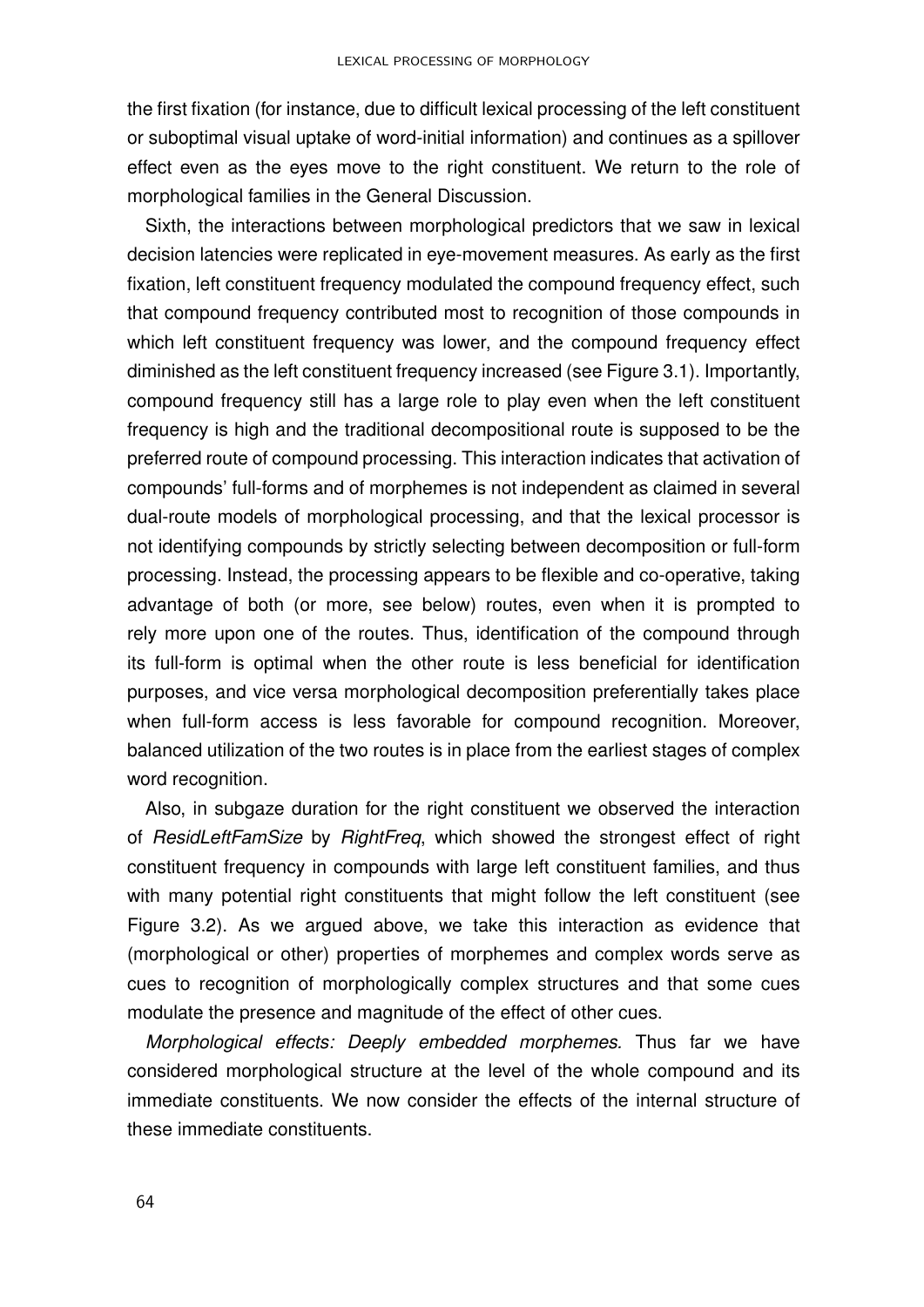Similarly to the lexical decision latencies, triconstituent compounds (i.e., those combining three lexemes) consistently elicited longer reading times in the eye-movement record than compounds with two lexemes (one of which additionally included derivational morphemes). The divergence in the processing of the two compound types did not emerge immediately, at the first fixation, rather it presented itself in subgaze and gaze durations. As effects related to meaning are assumed to occur late, we conclude that the divergence reflects a relative difficulty of semantic integration of three, rather than two, free-standing lexemes (on the temporal order of morphological and semantic effects in compounds, see e.g., Cunnings & Clahsen, 2007).

The role of affix position in a complex word varied in accordance with the temporal order of the visual uptake. Obviously, compound-final affixes are viewed with more acuity when the compound's right constituent, rather than the left one, is under foveal inspection. Indeed, compound-final affixes elicited shorter subgaze durations and gaze durations, but their effect was five times stronger in the model for  $\pmb{SubgazeRight}$  ( $\hat{\beta}=-0.10, p=0.0001)$  than it was in the model for *SubgazeLeft* ( $\hat{\beta} = -0.02, p = 0.0001$ ). Furthermore, multiple affixes appeared to facilitate processing even more than other types of affixation, as revealed in subgaze duration for the left constituent (see Table 3.6). This finding is consistent with the hypothesis that affixes function as segmentation cues in locating the boundaries of morphological constituents (Chapter 4). The observed advantage of compounds with multiple affixes may indicate the relative ease of identifying a higher-level morphological hierarchy in complex words with multiple segmentation cues.

An analysis of the subset of words with exactly one affix (9790 fixations) showed that more productive affixes (i.e., affixes that occur in more word types) came with shorter gaze durations  $(\hat{\beta} = -0.009, t(9790) = -6.403, p < 0.001$ ; effect size = -15 ms, model not shown). This result converges with lexical decision studies in Finnish (cf., Bertram, Laine & Karvinen, 1999) reporting shorter RTs for derived words with more productive affixes than for words with unproductive affixes.

*Orthographic and Visuo-Motor Variables.* Compound length (*WordLength*) went hand in hand with shorter first fixations (-37 ms) and with longer gaze durations (26 ms). This trade-off between the number and duration of fixations in correlation with word length is well-attested in the eye-movement literature (cf., Vergilino-Perez *et al.*, 2004 and references therein). Compounds with longer left constituents (*LeftLength*) elicited longer first fixations and subgaze durations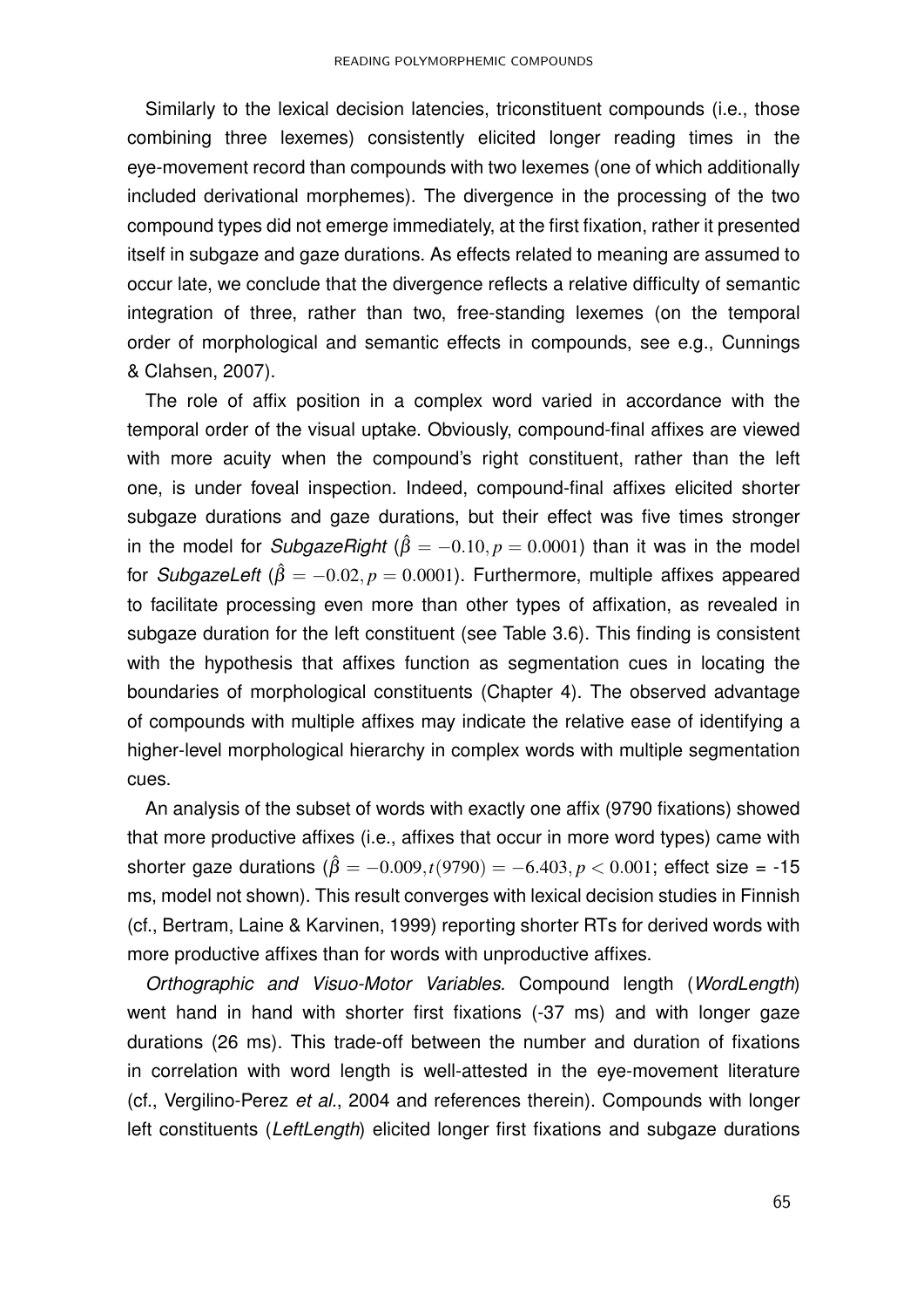for left constituents, which is as expected. In subgaze durations for the right constituents and gaze durations, the effect of left constituent length appeared to be reverse: *LeftLength* correlated negatively with durations. However, since we set the maximum for compound length, longer left constituents implied shorter right constituents. So the longer the compound's left constituent, the shorter its right constituent, and the faster it takes to complete the visual uptake of the right constituent (hence shorter subgaze duration for the right constituent), which is in line with the direction of the corresponding effect for the left constituent length.

At first fixation, the nonlinear effect of fixation position on fixation duration showed the inverse-U shape (see the linear term *FixPos* and the quadratic term *FixPos2* in Table 3.5). The fixations between the 4th and the 5th character (i.e., the position of the displayed fixation point in our experiment) had a longer duration (on average by about 70 ms) than did fixations at the word's extremes, the first and the twelfth character of the stimuli. This Inverted-Optimal Viewing Position effect is well attested in the literature on eye-movements for single word recognition and sentential reading (for an overview of available theoretical accounts see Vitu, Lancelin & d'Unienville, 2007). Initial fixation position did not interact with any predictors of our interest.

*Other Control Variables.* We observed longitudinal effects of the course of the experiment on participants' performance. The more the participants progressed into the experiment (as measured by the position of trial in the experimental list), the shorter their first fixations were (effect size  $= -9$  ms), and their gaze durations were also shorter (effect size  $= -8$  ms). In other words, the eye-movement record, just as the lexical decision latencies, shows that participants become familiarized with the task as the experiment proceeds, in line with e.g., Meeuwissen, Roelofs and Levelt (2003) and De Vaan *et al.* (2007).

The longer the lexical decision latency to the immediately preceding trial was (*RT1*), the longer the first fixations were (effect size = 51 ms). Longer *RT1* also came with a substantial lengthening of gaze duration (effect size  $= 282$  ms). The "spillover" effect on the current trial of the processing difficulty of the preceding trial is noticeable not only in the visual lexical decision latencies, but apparently co-determines the entire time-course of morphological processing starting from the first fixation onwards. There may be two components to the effect of the RT on the preceding trial. First, this effect may reflect the spillover of the lexical processing load, which is clearly increased in the cases with longer *RT1*. In other words, word N-1 may still be processed even when the lexical decision has been made and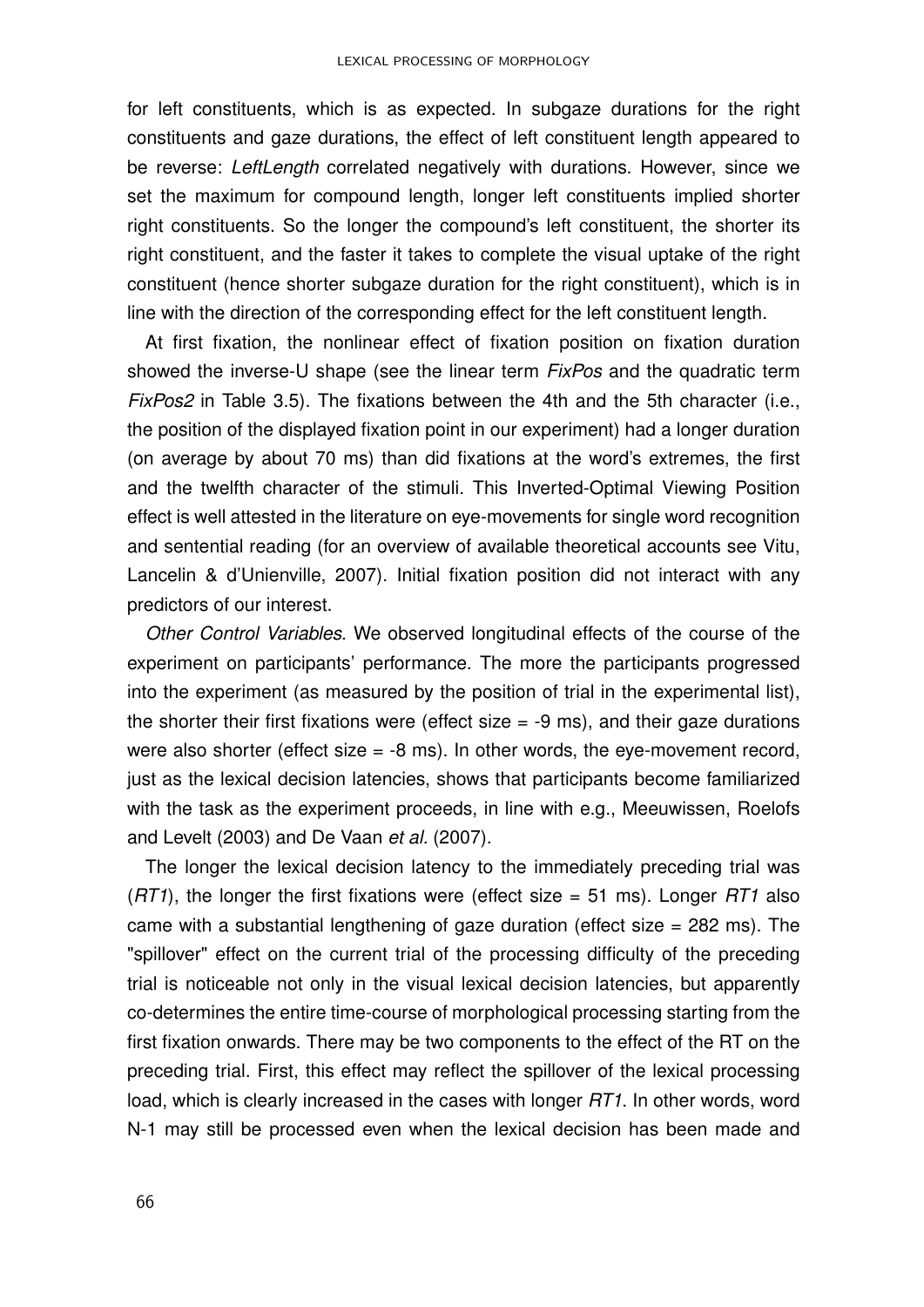word N has been presented. Second, and perhaps more likely, the dynamics of going through the experiment may be such that the local processing speed at word N adapts to the speed developed at previous trials (in our case, the immediately preceding trial). Being fast in a recent decision-making and motoric action of the lexical decision may influence the availability of resources and expected speed of processing for the current trial (regardless of the actual lexical characteristics of the currently presented word). We leave disentangling these possibilities to further research. Yet we note that neglecting this predictor in the statistical analysis may have profound consequences. For instance, when *RT1* was removed from the statistical model for gaze durations, the amount of variance explained by the fixed effects dropped by 1.3% percent. From a methodological perspective, bringing longitudinal and local effects in the course of the experiment may be crucial for coming to a proper understanding of the data (cf., De Vaan *et al.*, 2007; Kinoshita & Mozer, 2006; Taylor & Lupker, 2006).

## **General Discussion**

This study primarily addressed the role of morphological structure in compound recognition. This section begins with a summary of findings, then we elaborate on the methodology of this study, and finally, we formulate requirements for a model of compound processing which would account for the present set of results.

To explore computation for multiply complex words, we considered a range of diagnostic measures traditionally interpreted as indicating decompositional processing. In our data, we observed facilitatory effects of the left and right constituent lemma frequencies, as well as the facilitatory effects of the left and right constituent family sizes. In addition, we found facilitatory effects of the compound lemma frequency, the traditional hallmark for non-decompositional processing.

The time-course of all these effects was tied to the time-course and direction of reading. Properties associated with the left constituent played a role in the early measures of eye movements, while the role of the right constituent emerged relatively late (cf., Hyönä *et al.*, 2004). Moreover, the effect sizes observed for the right constituent were considerably smaller.

The constituent frequency and family size effects may have arisen at the level of form processing, at the level of semantic processing, or possibly at both levels. At the level of form, the effect of a constituent's frequency may reflect the reader's experience with identifying that constituent's string of characters. The effect of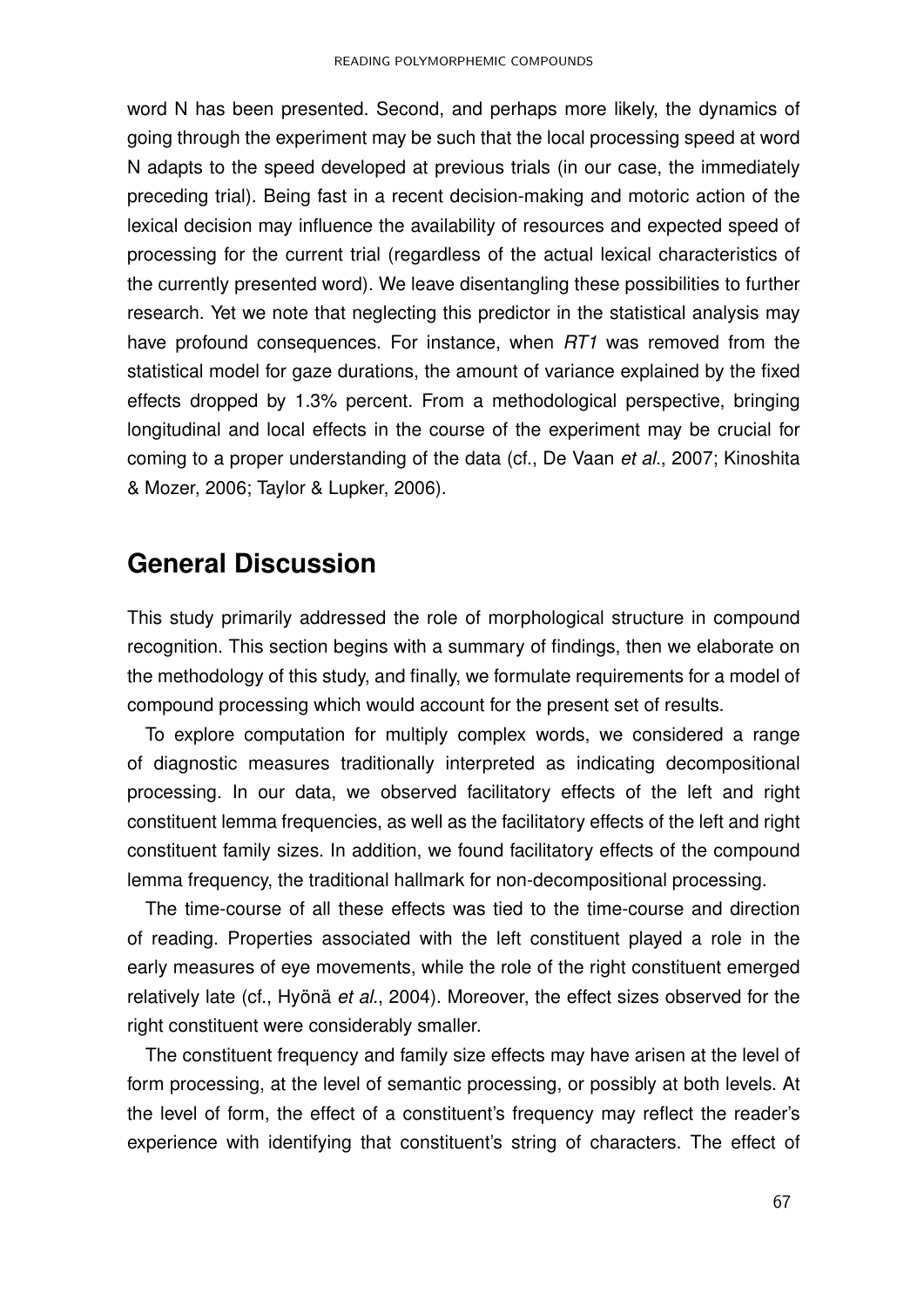morphological family may tap into a reader's more specific experience with parsing out and recognizing the constituent as part of a larger word. At the level of word meaning, a constituent's frequency may gauge the ease of access to its meaning. A constituent's family size would then estimate the resonance that activation of a constituent morpheme gives rise to in its morphological family.

The effect of compound frequency emerged already at the first fixation duration, a point in time when most compounds have not yet been fully scanned. There are several ways in which this surprising effect can be interpreted. This full-form frequency effect may result from unstructured form processing in which the available visual input at the first fixation (the initial characters, the previewed characters in the middle of the word, as well as the word's length, cf., Pollatsek & Rayner, 1982; Rayner, Well, Pollatsek & Bertera, 1982) is matched against stored form representations. The more entrenched this full-form representation is, the earlier the benefits of its availability emerge in the eye-movement record. Importantly, this interpretation presupposes that full-form representations do not require full visual inspection of the input and may be accessed on the basis of partially matching information (cf., de Almeida & Libben, 2002). The fact that the effect of compound frequency is also visible in later measures implies that the full-form representation of a compound is actively involved in the process of compound recognition even when other sources of lexical information become available, possibly for checking the new input for consistency with the already activated full-form and/or deactivating other competitors in the morphological family.

It is unlikely, however, that unstructured form processing would fully account for the compound frequency effect and especially for its presence in the late eye movement measures. The compound frequency effect survives inclusion in the statistical model of the frequency of the initial quadrogram summed over words that match the target compound in length (model not shown). This indicates that it is unlikely that the compound frequency effect can be reduced specifically to the earliest available visual information. Following Wurm, Aycock and Baayen (2008), it is conceivable that full-form frequency effects reflect, at least in part, memory traces of constituent morphemes having been combined together into one lexical unit. The higher the frequency of a complex word in language, the stronger the association between that word and its morphemes, and the more experience the reader has with integrating a given morpheme into that embedding word. If so, a high-frequency compound may benefit more from identification of one of its constituents than a low-frequency compound.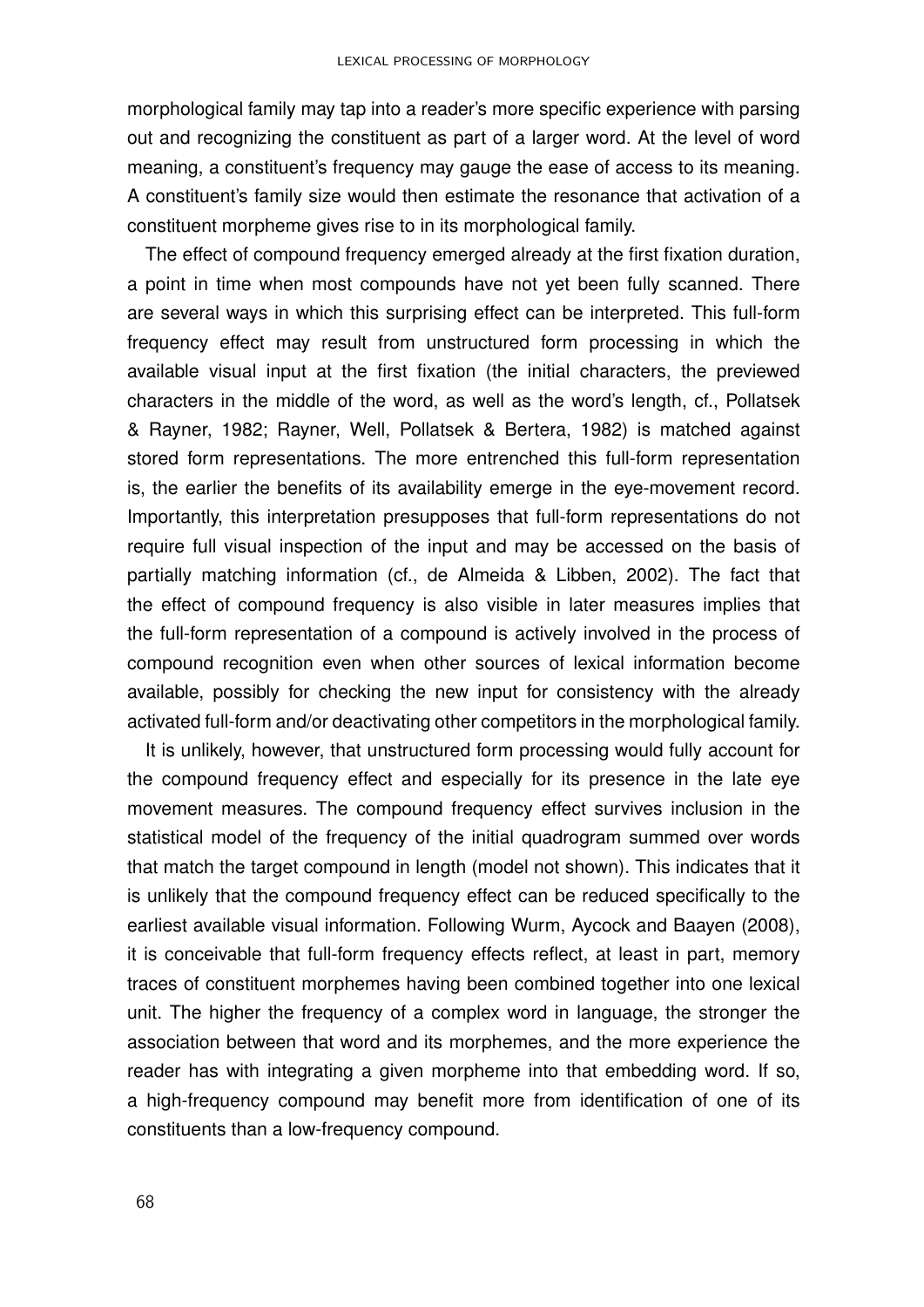At the present stage of our knowledge, we cannot exclude that the compound frequency effect is also indicative of facilitation from semantic processing, given that semantic effects have been observed for very short initial time spans (cf., e.g., Diependaele, Grainger & Sandra, 2005; Hauk & Pulvermüller, 2004; Penolazzi *et al.*, 2007; cf., also Baayen, Feldman & Schreuder, 2006, for evidence concerning a strong semantic component to the word frequency effect).

In addition to constituent frequency and family size effects, and in addition to the compound frequency effect, we obtained ample evidence for a role of morphemes that are embedded inside the immediate constituents of compounds. Thus, embedded affixes that are more productive elicited shorter gaze durations, as expected given previous studies of bimorphemic derivations (cf., e.g., Bertram *et al.*, 1999). We also observed that compounds embedded in compounds require more reading time than derivations embedded in compounds. We have two possible explanations for that. First, compounds with three free-standing lexemes are more difficult to integrate semantically than those with two such lexemes. For instance, readers need to determine whether a compound with three lexemes is left-branching (i.e., the first two constituents modify the third, as in *voet-bal+bond* "football association") or right-branching (i.e., the first constituent is a modifier of the two latter constituents, as in *zaal+voet-bal* "indoor football"). Second, the derivational morpheme may have served as a parsing cue to identification of immediate constituents, and using such cues allows faster access to morphological constituents and faster semantic wrap-up of the complex word (see Chapter 4 for a more detailed discussion on this issue).

*Methodological considerations.* A comparison of the results obtained with the visual lexical decision task and those obtained with the cumulative eye-movement measures (subgaze and gaze durations) show remarkable convergence. In the RTs, just like in eye movements, we observe facilitatory effects of constituent frequencies and family sizes, and also those of compound frequencies. We also find qualitatively similar interactions between morphological predictors (*WordFreq* by *LeftFreq*, and *ResidLeftFamSize* by *RightFreq*) in lexical decision latencies and eye-movement durational measures. Furthermore, embedded morphemes and experimental control variables give rise to very similar patterns of results in the two datasets, lexical decision latencies and eye-movements. What the analysis of the eye-movements adds is detailed information about the time-course of morphological processing, including the early and lingering compound frequency effect, the early left constituent family size effect, and the temporal sequence of the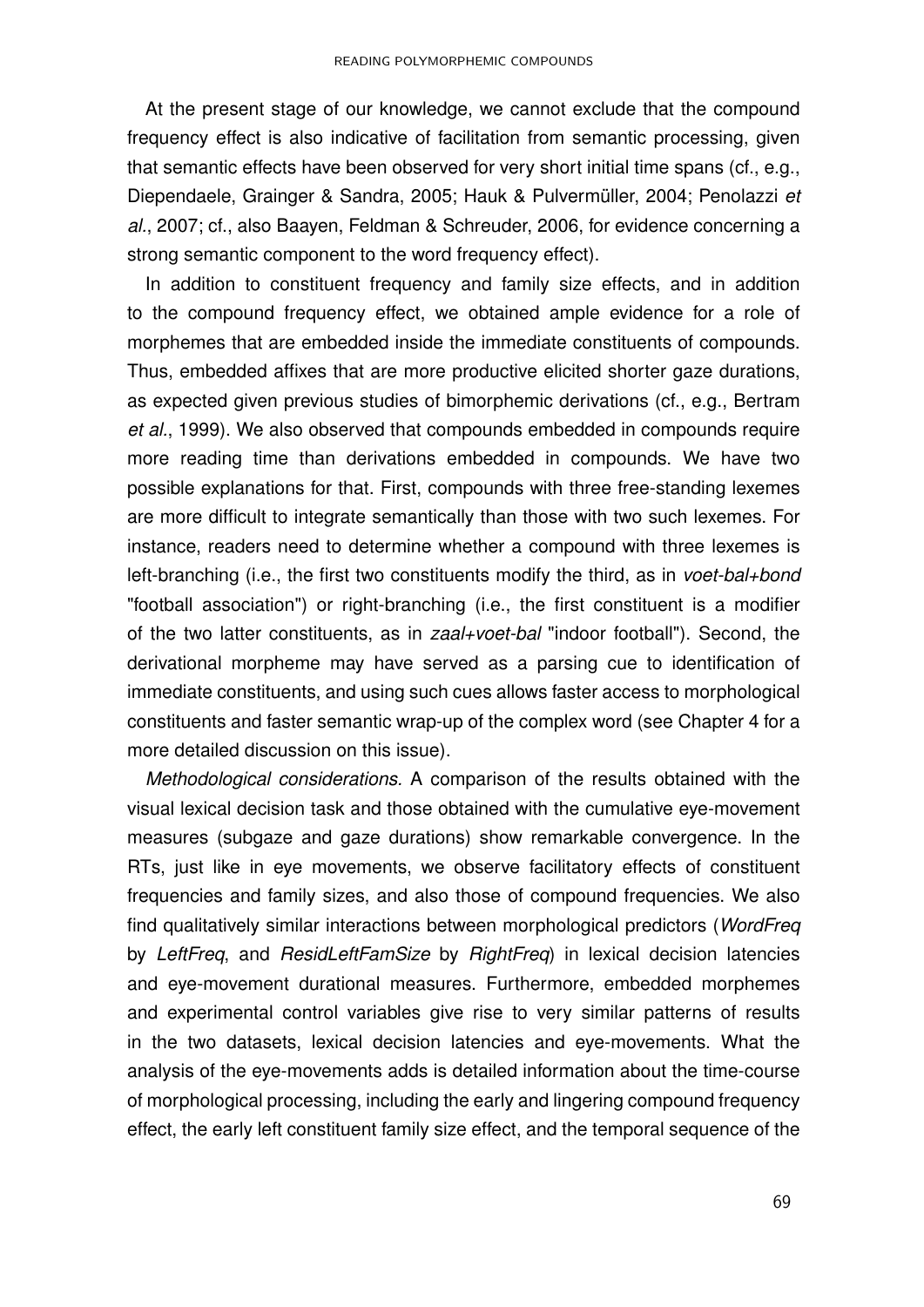effects pertaining to the compounds' left and right constituents.

Our choice of investigating the processing of isolated existing and nonce compounds in visual lexical decision has offered us both advantages and disadvantages. The main advantage of using isolated words is the ability to collect large numbers of data points from the same subject relatively quickly. As a result, our statistical analyses enjoy the benefit of enhanced power. In addition, combining lexical decision, the task that has been used most intensively to study morphological processing, with eye-tracking allows us to evaluate to what extent the two paradigms converge (cf., Grainger's (2003) program of investigating functional overlap between tasks). As noted above, there is indeed remarkable convergence in our data.

Our choice for using isolated words in lexical decision also comes with several disadvantages, most of which concern the issue of the ecological validity of our results. In single word reading, there is no parafoveal preview from the preceding word, and there is no natural spillover effect from the target word to the next word to be investigated. More importantly, lexical decision may induce rather different kinds of processing strategies than those used for the natural integration of word meaning into the sentence and discourse.

Another methodological decision that we had to make is whether to include a look away point on the screen, that is, whether to instruct participants to complete their lexical decision task by fixating either the word "Yes" or the word "No", which would be displayed in two different areas on the screen equally distant from the area where the target word was displayed (for the full description of this technique, see Hyönä, Laine & Niemi, 1995). For compatibility with the existing body of literature, we stayed as close to the conventional lexical decision paradigm as possible, and did not make use of such a look away point. Instead, we considered in our analyses only those fixations that were completed before the button press registering a lexical decision. The price we pay is the possibility of some more noise in the eye-movements measures, especially in the gaze durations. Yet in our data, gaze durations and RTs are not that highly correlated:  $R^2 = 0.46$  only. Thus, both gaze durations and RTs serve as dependent variables in their own right.

We also note that the presence of nonce compounds and of many low-frequency existing compounds in our experiment may have enhanced decompositional processing and inhibited full-form processing. In the light of this possibility, it is all the more surprising that an effect of compound frequency is observed at the very first fixation.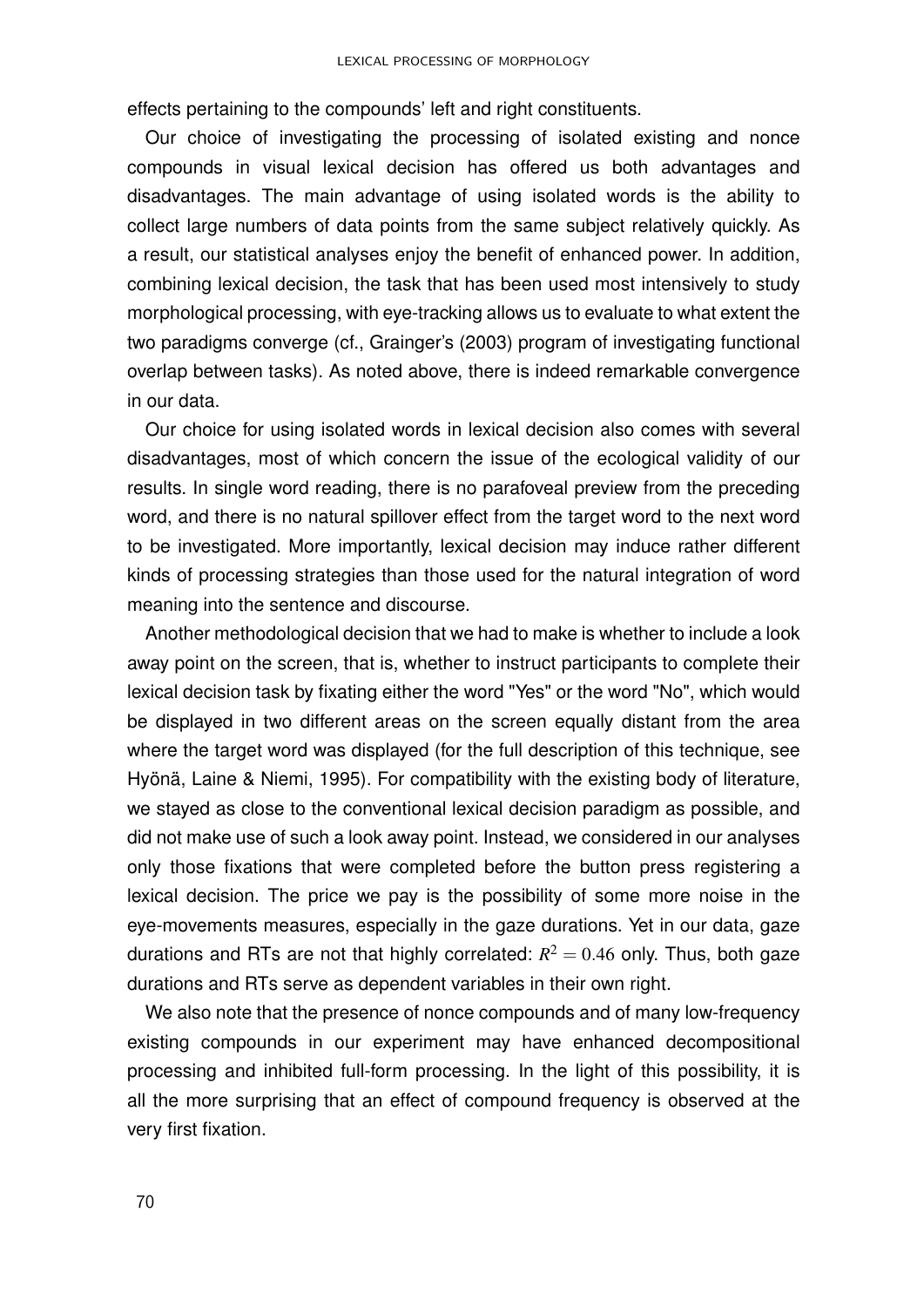Whatever the disadvantages of our methodology may be, the pattern of results that we have obtained and reported either in the body of the paper or in Appendix 1, dovetails perfectly with many of the results obtained in the literature for sentential reading, such as visuo-oculomotor effects (cf., e.g., O'Regan *et al.*, 1994; Rayner, 1998; Vitu, McConkie, Kerr & O'Regan, 2001), effects of compound length and frequency, as well as of constituent frequencies (cf., e.g., Andrews *et al.*, 2004; Duñabeitia, Perea & Carreiras, 2007; Hyönä & Pollatsek, 1998; Hyönä *et al.*, 2004; Juhasz *et al.*, 2003; Taft & Forster, 1976), and effects of orthographic n-grams (reported in Appendix 1, cf., e.g., Lima & Inhoff, 1985). Furthermore, in a recent sentential reading study (Chapter 4), in which Finnish compounds were embedded in context, a highly similar pattern of results was observed, including early effects of compound frequency, left constituent frequency and family size, later and weaker effects of right constituent frequency and family size, interactions between morphological predictors, as well as longitudinal experimental effects.

### **Towards a theory of compound processing**

According to Libben (2006), readers and listeners maximize their opportunities for comprehension by the simultaneous use of all processing cues available to them, and all processing mechanisms that they have at their disposal, including retrieval from memory and compositional computation. The present study provides support for Libben's hypothesis of maximization of opportunity. All constituent morphemes, the whole compound itself and morphological families that share one of the compound's constituents play a noticeable role in lexical processing of compounds. This indicates that there are multiple routes at work in compound processing, and readers use these routes interactively, at different times and to a different extent, to efficiently and accurately recognize compounds. The early compound frequency effect shows that readers do not wait for all the characters of the word to be seen before making inferences about the word's identity. The early compound frequency effect also shows that readers do not gain access to compound representations only after having accessed its constituents. The interactions of morphological predictors (compound frequency by left constituent frequency and left constituent family size by right constituent frequency) show that the cues modulate each other, and that decompositional processes and full-form driven processes are not independent. Using one kind of morphological information for compound identification as if other sources of information do not exist amounts to missing out on the cumulative use of informations and on concomitant facilitation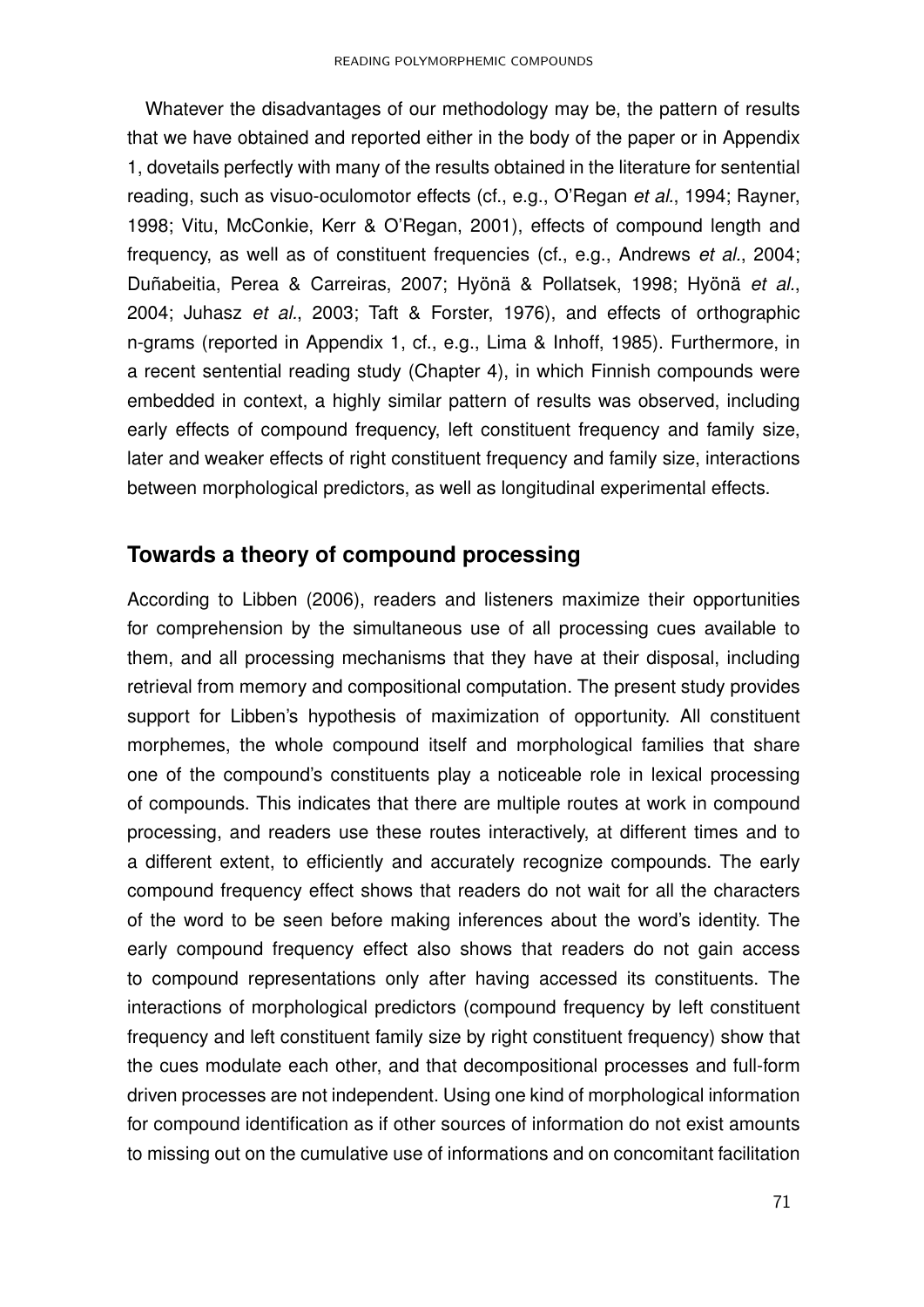of performance.

In what follows, we take as the point of departure the basic assumption of parallel dual route models, given the evidence in our data for both processing routes. As the detailing of a full-fledged model of morphological processing is beyond the scope of this study, we restrict ourselves to listing a number of requirements that are not satisfied by the current parallel dual route models proposed in the literature (e.g., Schreuder & Baayen, 1995). While our results were obtained in the visual domain, we believe that the requirements outlined below would equally hold for the models of the auditory processing of compounds.

First, current models of morphological processing almost always discuss complex words as if they are read with only one fixation. An example of a model that addresses the temporal dynamics of reading complex words is the one proposed by Pollatsek, Reichle and Rayner (2003), and they conclude that a parallel dual route architecture is unable to approximate the empirical data, unless the two routes of lexical processing are allowed to interact. It is clear, also from the present data, that the details of the time-course of information entering the system needs to be explicitly included in models of morphological processing in reading.

In the typical left-to-right reading of long compounds the very first opportunities for comprehension of the compound present themselves already during parafoveal preview, when information about the initial characters and word length becomes available (Rayner *et al.*, 1982). In single-word reading, this information is also available very early, during the low-level attentional scan of the word that occurs in the beginning of fixation, cf., Reichle, Rayner and Pollatsek, 2003. Following Clark and O'Regan (1999) and O'Regan (1979), word length may play a disambiguating role in word recognition (for the opposing view, see Inhoff & Eiter, 2003). For words embedded in the sentential context, additional information may come from contextual predictability (e.g., Ehrlich & Rayner, 1981), collocational strength (e.g., McDonald & Shillcock, 2001) and constructional cues (e.g., Frazier *et al.*, 2006).

The next opportunities for restricting the range of possible interpretations for the visual input arise at the first fixation, where a range of properties of the first constituent come into play: not only the frequency of the left constituent, its length, and its morphological family, but also the combinatorial likelihood of morphemes within the whole compound, in conjunction with information about the compound's length. Later opportunities (at second and subsequent fixations) include properties of the right constituent. New information obtained at this stage is processed against the backdrop of the information already extracted about the word.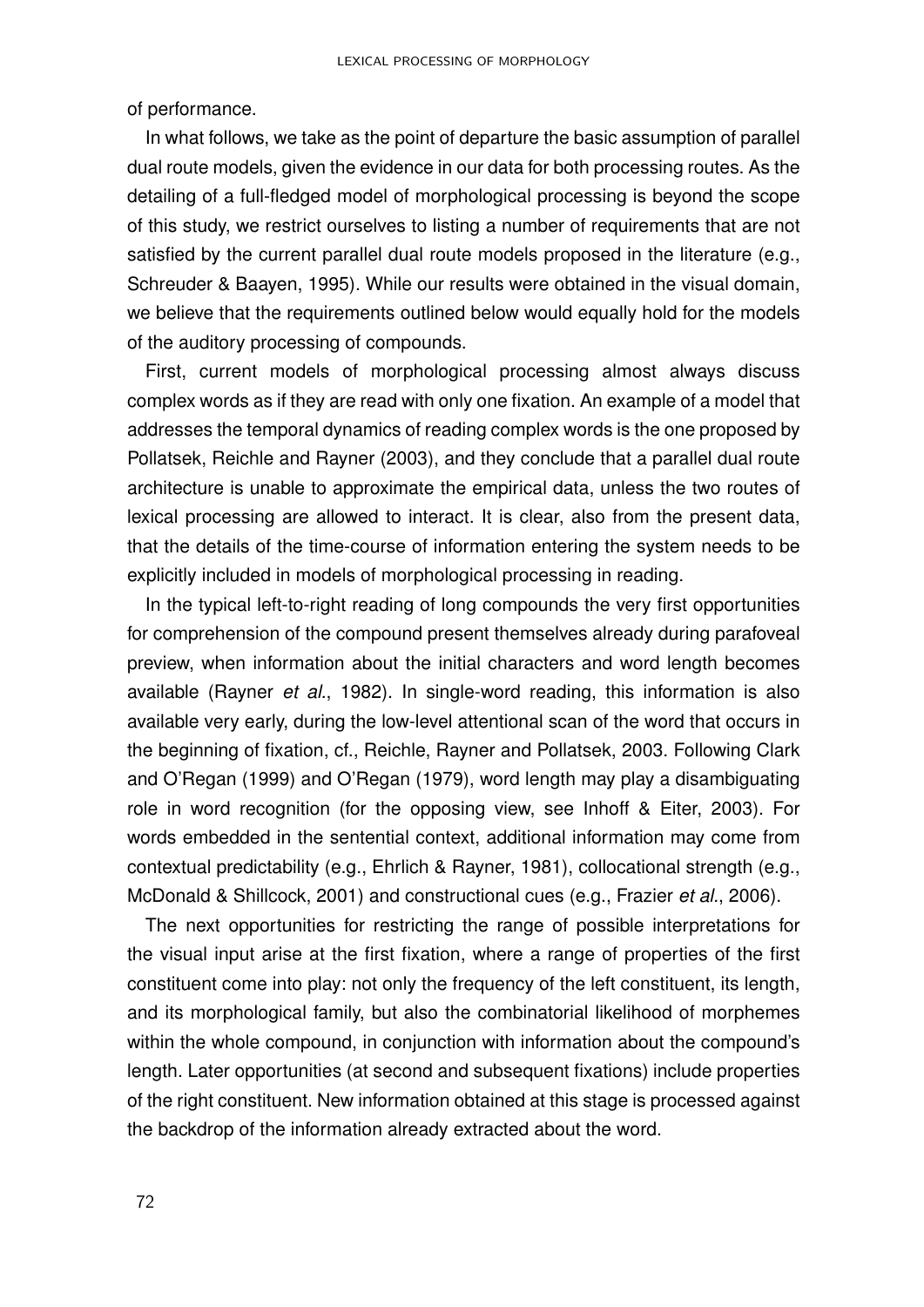Second, models of morphological processing in reading need to allow for a simultaneous processing of information at different levels without requiring strict sequentiality of processing stages, as witnessed, for instance, by the simultaneous early effects in our data of compound frequency, left constituent frequency and family size, and orthographic n-gram effects<sup>7</sup>. Our results challenge sublexical models, which allow full-form access only after morphological constituents have been recognized (cf., Pinker, 1999; Taft, 2004; Taft & Forster, 1976; Taft, 1991). Our results also challenge supralexical models, which only allow constituents to come into play after the compound as a whole has been recognized (Giraudo & Grainger, 2001).

Third, models of compound processing should allow for the modulation of the weight of one opportunity by the presence and strength of other opportunities, as witnessed by the interaction of compound frequency and left constituent frequency (for related discussion of cue trade-offs in speech processing see e.g., Mattys, White & Melhorn, 2005; McClelland & Elman, 1986). Current parallel dual route models tend to simplify morphological processing to activation of autonomous lexical representations that are blind to each other's activation (cf., Laudanna & Burani, 1985; Frauenfelder & Schreuder, 1991, and Schreuder & Baayen, 1995; see however Baayen & Schreuder, 2000). In general, the fact that we find, also in the parallel study, early constituent frequency effects and whole-word frequency effects at the same time, tells us that one cue or route is not cancelling out the other completely, a prediction that would directly derive from a strict dual route model. Depending on the strength of the available cues, the fine-tuning of this kind of co-operative system depends on the specific properties of the complex word.

Fourth, models of morphological processing should come to grips with fast activation of morphological paradigms (families) associated with a compound's constituents. One important constraint on morphological models is our finding that left constituent families are activated immediately upon access to those constituents, and not after full-form access.

Effectively, a model that meets these requirements is no longer a dual route model, but rather a multiple route model that, in morphological terms, allows access to full-forms, immediate constituents, embedded morphemes and

 $7A$  modeling framework that may prove to be useful here is the hierarchical temporal memory framework proposed by Hawkins and George (2006), see also Hawkins and Blakeslee (2004). In the hierarchical temporal memory framework, the simultaneous processing would be accomplished by generation skip, i.e., lower-level detectors in the hierarchy propagating information about the input to higher levels, skipping intermediate levels.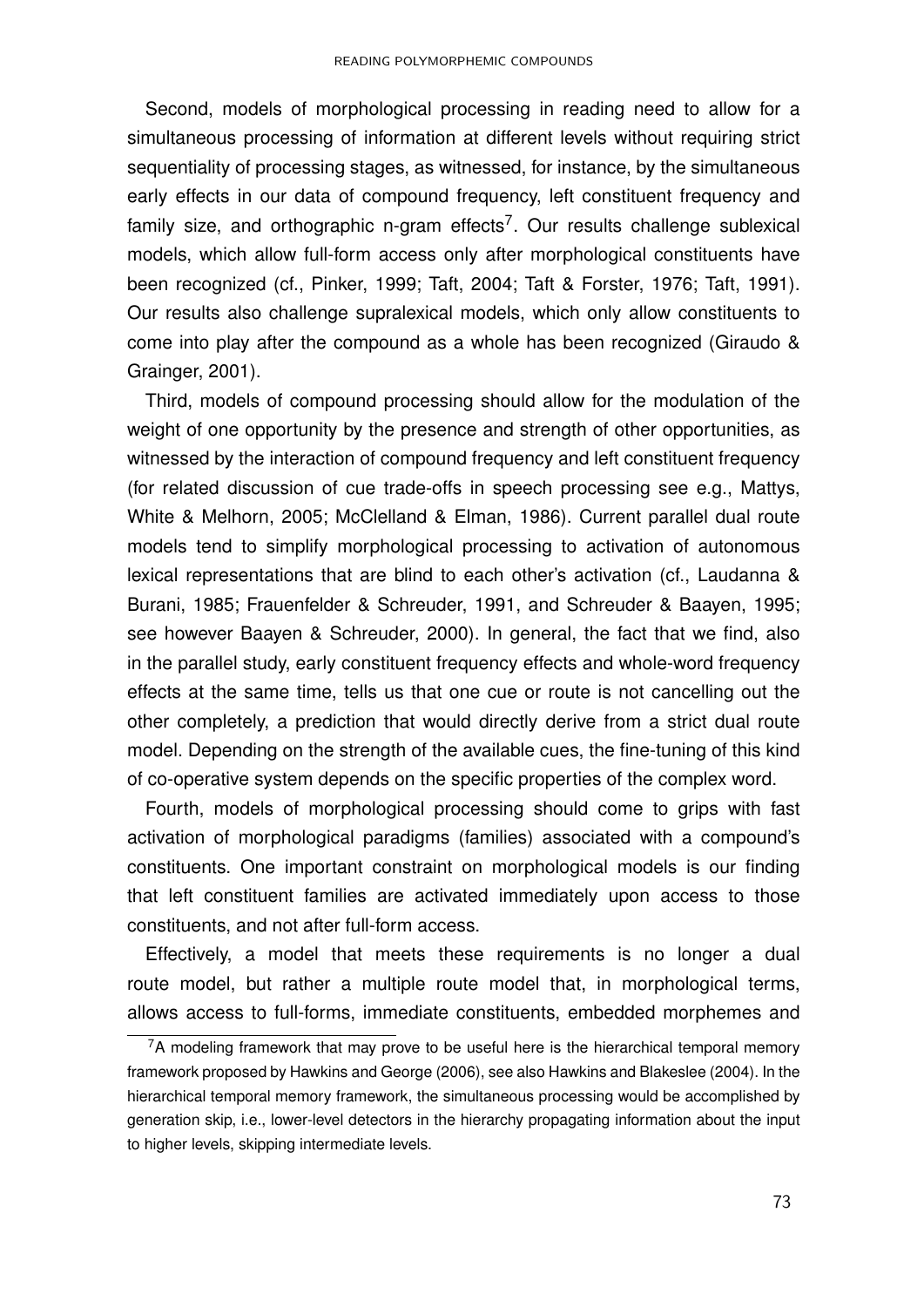morphological families. More generally, such a model will have as its basic principle maximization of all opportunities, both morphological, orthographic, phonological, and contextual, for comprehension of the visual input. We believe that probabilistic and information-theoretical approaches to lexical processing developed recently in morphological and syntactic research (cf. e.g., Moscoso del Prado Martín *et al.*, 2004; Levy, 2008) hold promise for formalization of those opportunities and for computational implementation of the multiple-route model of compound recognition.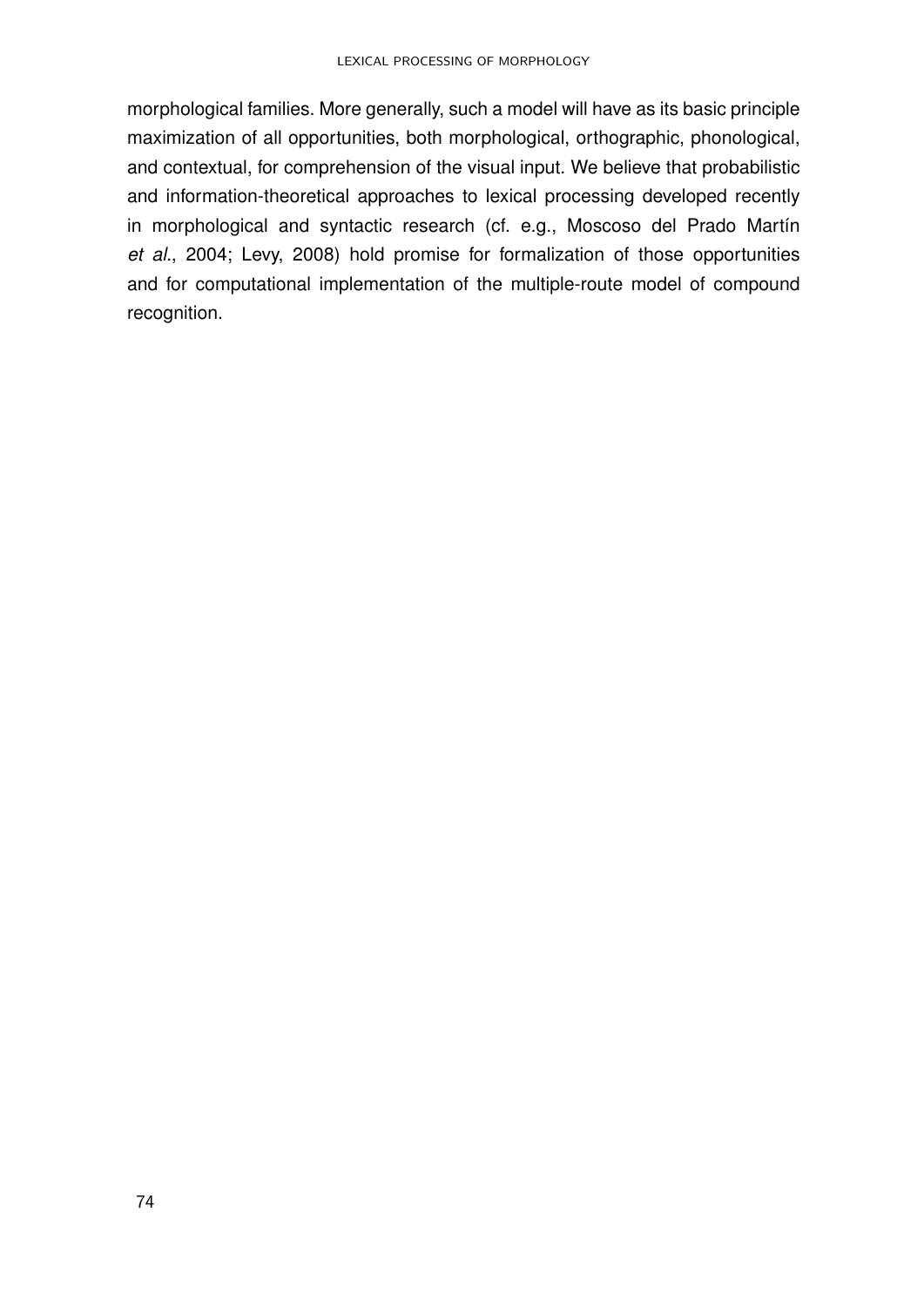# **References**

Allen, M. and Badecker, W. (2002). Inflectional regularity: Probing the nature of lexical representation in a cross-modal priming task. *Journal of Memory and Language*, 46:705–722.

Andrews, S. (1986). Morphological influences on lexical access: lexical or non-lexical effects? *Journal of Memory and Language*, 25:726–740.

Andrews, S., Miller, B., and Rayner, K. (2004). Eye movements and morphological segmentation of compound words: There is a mouse in mousetrap. *European Journal of Cognitive Psychology*, 16(1/2):285–311.

Baayen, R. H. (2007). Storage and computation in the mental lexicon. In Jarema, G. and Libben, G., editors, *The Mental Lexicon: Core Perspectives*, pages 81–104. Elsevier.

Baayen, R. H. (2008). *Analyzing Linguistic Data: A practical introduction to statistics*. Cambridge University Press, Cambridge.

Baayen, R. H., Davidson, D. J., and Bates, D. M. (2008). Mixed-effects modeling with crossed random effects for subjects and items. *In press*.

Baayen, R. H., Feldman, L. B., and Schreuder, R. (2006). Morphological influences on the recognition of monosyllabic monomorphemic words. *Journal of Memory and Language*, 55:290–313.

Baayen, R. H., Piepenbrock, R., and Gulikers, L. (1995). *The CELEX lexical database (CD-ROM)*. Linguistic Data Consortium, University of Pennsylvania, Philadelphia, PA.

Baayen, R. H. and Schreuder, R. (1999). War and peace: morphemes and full forms in a non-interactive activation parallel dual route model. *Brain and Language*, 68:27–32.

Baayen, R. H. and Schreuder, R. (2000). Towards a psycholinguistic computational model for morphological parsing. *Philosophical Transactions of the Royal Society (Series A: Mathematical, Physical and Engineering Sciences)*, 358:1–13.

Baayen, R. H., Wurm, L. H., and Aycock, J. (2007). Lexical dynamics for low-frequency complex words: A regression study across tasks and modalities. *Mental Lexicon*, 2:419–463.

Bates, D. M. and Sarkar, D. (2005). The lme4 library. *[On-line], Available: http://lib.stat.cmu.edu/R/CRAN/*.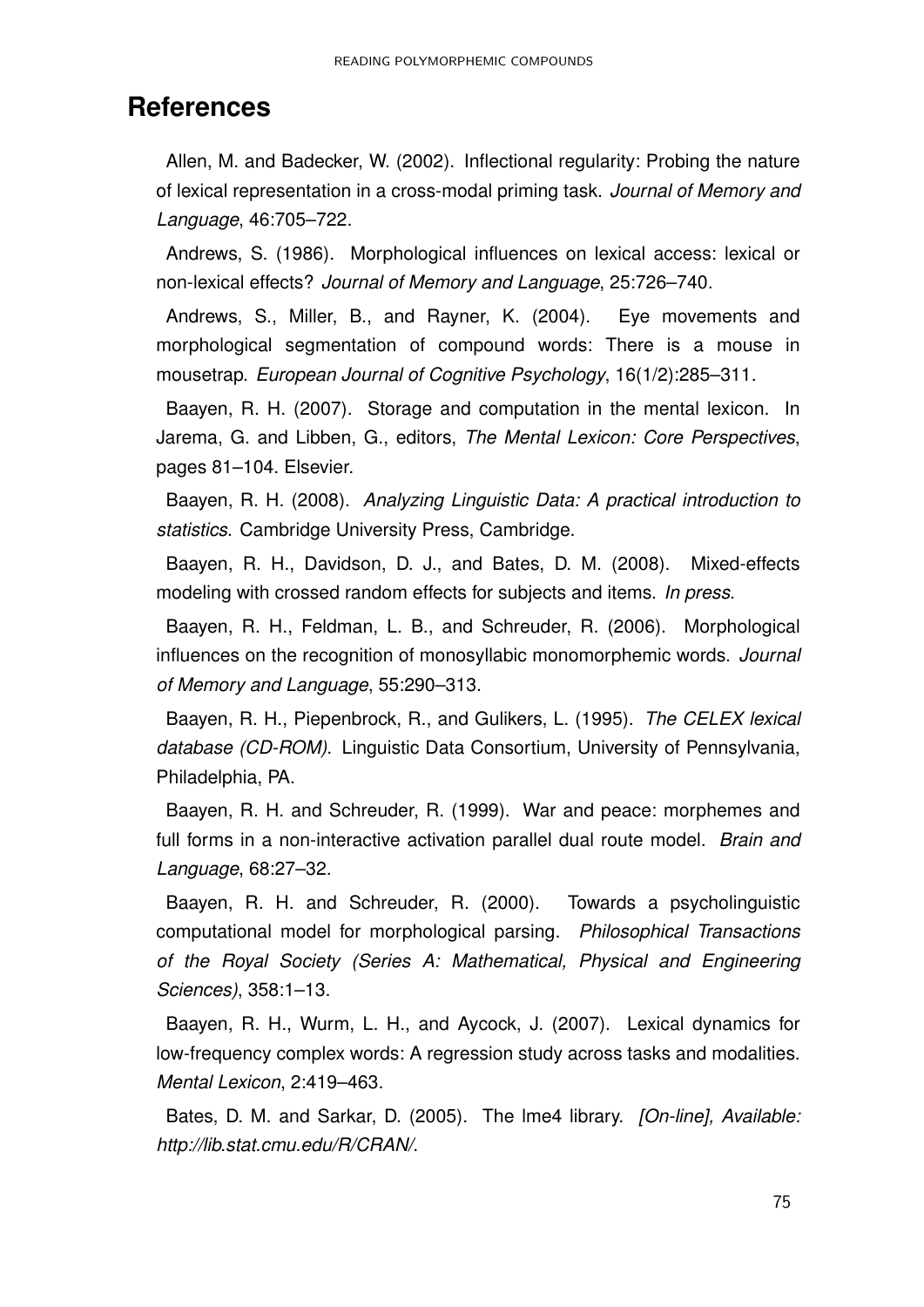Bertram, R. and Hyönä, J. (2003). The length of a complex word modifies the role of morphological structure: Evidence from eye movements when reading short and long finnish compounds. *Journal of Memory and Language*, 48:615–634.

Bertram, R., Laine, M., and Karvinen, K. (1999). The interplay of word formation type, affixal homonymy, and productivity in lexical processing: Evidence from a morphologically rich language. *Journal of Psycholinguistic Research*, 28:213–226.

Bertram, R., Pollatsek, A., and Hyönä, J. (2004). Morphological parsing and the use of segmentation cues in reading Finnish compounds. *Journal of Memory and Language*, 51:325–345.

Bertram, R., Schreuder, R., and Baayen, R. H. (2000). The balance of storage and computation in morphological processing: the role of word formation type, affixal homonymy, and productivity. *Journal of Experimental Psychology: Learning, Memory and Cognition*, 26:489–511.

Clark, J. and O'Regan, J. (1999). Word ambiguity and the optimal viewing position in reading. *Vision Research*, 39:842–857.

Cleland, A., Gaskell, M., Quinlan, P., and Tamminen, J. (2006). Frequency effects in spoken and visual word recognition: Evidence from dual-task methodologies. *Journal of Experimental Psychology:Human Perception and Performance*, 32:104–119.

Cunnings, I. and Clahsen, H. (2007). The time-course of morphological constraints: Evidence from eye-movements during reading. *Cognition*, 104:476–494.

de Almeida, R. and Libben, G. (2002). Compound pre-access decomposition: Effects of constituent disruption. *Folia Linguistica*, 36:97–115.

De Jong, N. H., Feldman, L. B., Schreuder, R., Pastizzo, M., and Baayen, R. H. (2002). The processing and representation of Dutch and English compounds: Peripheral morphological, and central orthographic effects. *Brain and Language*, 81:555–567.

De Jong, N. H., Schreuder, R., and Baayen, R. H. (2000). The morphological family size effect and morphology. *Language and Cognitive Processes*, 15:329–365.

De Vaan, L., Schreuder, R., and Baayen, R. H. (2007). Regular morphologically complex neologisms leave detectable traces in the mental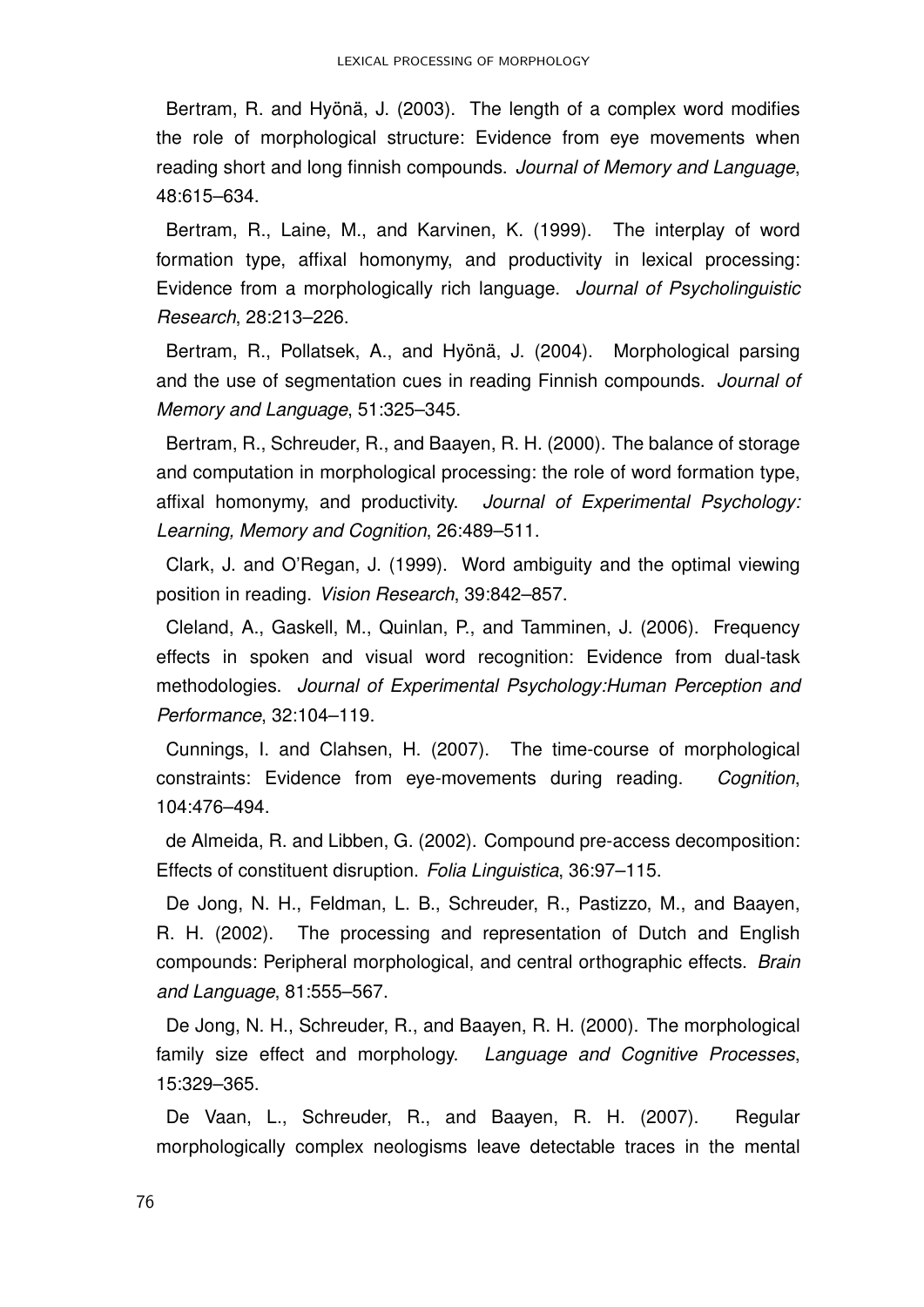lexicon. *The Mental Lexicon*, 2(1):1–24.

Diependaele, K., Sandra, D., and Grainger, J. (2005). Masked cross-modal morphological priming: unravelling morpho-orthographic and morpho-semantic inluences in early world recognition. *Language and Cognitive Processes*, 20:75–114.

Dijkstra, T., Moscoso del Prado Martín, F., Schulpen, B., Schreuder, R., and Baayen, R. (2005). A roommate in cream: Morphological family size effects on interlingual homograph recognition. *Language and Cognitive Processes*, 20:7–41.

Duñabeitia, J. A., Perea, M., and Carreiras, M. (2007). The role of the frequency of constituents in compound words: Evidence from Basque and Spanish. *Psychonomic Bulletin & Review*, 14:1171–1176.

Ehrlich, S. F. and Rayner, K. (1981). Contextual effects on word perception and eye movements during reading. *Journal of Verbal Learning and Verbal Behavior*, 20:641–655.

Frauenfelder, U. H. and Schreuder, R. (1992). Constraining psycholinguistic models of morphological processing and representation: The role of productivity. In Booij, G. E. and Marle, J. v., editors, *Yearbook of Morphology 1991*, pages 165–183. Kluwer Academic Publishers, Dordrecht.

Frazier, L., Carminati, M., Cook, A., Majewski, H., and Rayner, K. (2006). Semantic evaluation of syntactic structure: Evidence from eye movements. *Cognition*, 99:B53–B62.

Giraudo, H. and Grainger, J. (2001). Priming complex words: Evidence for supralexical representation of morphology. *Psychonomic Bulletin and Review*, 8:127–131.

Grainger, J. (2003). Moving eyes and reading words: How can a computational model combine the two. In Hyönä, Y., Radach, R., and Deubel, H., editors, *The mind's eye: Cognitive and applied aspects of eye movement research*. Elsevier, Amsterdam.

Hauk, O. and Pulvermüller, F. (2004). Effects of word length and frequency on the human event-related potential. *Clinical Neurophysiology*, 115:1090–1103.

Hawkins, J. and Blakeslee, S. (2004). *On Intelligence*. Henry Holt and Co, New York.

Hawkins, J. and George, D. (2006). Hierarchical temporal memory. concepts, theory and terminology. *[On-line], Available:*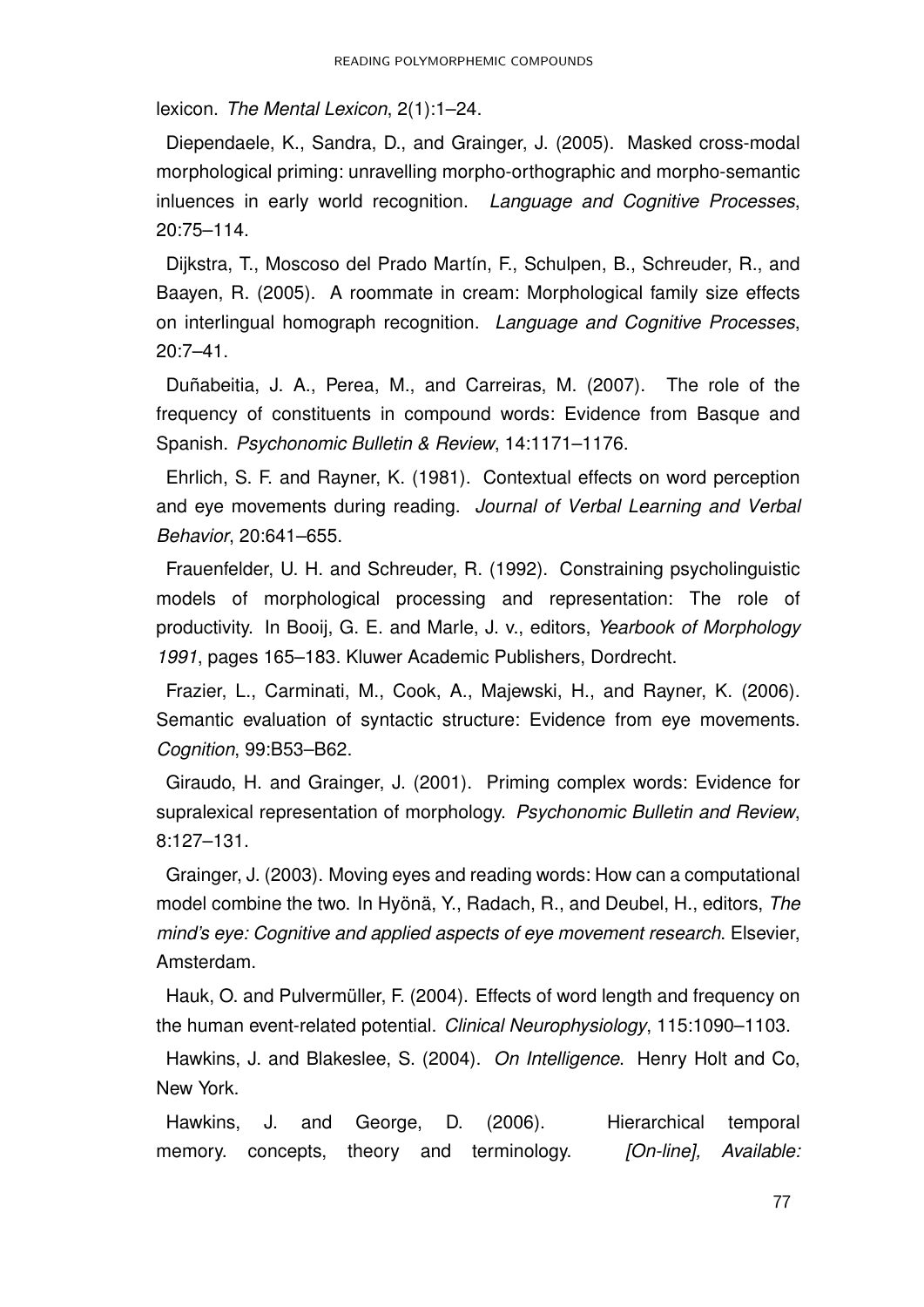#### *http://www.numenta.comtechnology.php*.

Hyönä, J., Bertram, R., and Pollatsek, A. (2004). Are long compound words identified serially via their constituents? Evidence from an eye-movement-contingent display change study. *Memory and Cognition*, 32:523–532.

Hyönä, J., Laine, M., and Niemi, J. (1995). Effects of a word's morphological complexity on readers' eye fixation pattern. In Findlay, J. M., Kentridge, R., and Walker, R., editors, *Eye movement research: mechanisms, processes and applications*, pages 207–231. Elsevier, Amsterdam.

Hyönä, J. and Pollatsek, A. (1998). Reading finnish compound words: Eye fixations are affected by component morphemes. *Journal of Experimental Psychology: Human Perception and Performance*, 24:1612–1627.

Inhoff, A. and Eiter, B. (2003). Knowledge of word length does not constrain word identification. *Psychological Research*, 67:1–9.

Juhasz, B. (2007). The influence of semantic transparency on eye movements during english compound word recognition. In Van Gompel, R., Fischer, M., Murray, W., and Hill, R., editors, *Eye Movements: A Window on Mind and Brain*, pages 373–389. Elsevier, Amsterdam.

Juhasz, B. J., Starr, M. S., Inhoff, A. W., and Placke, L. (2003). The effects of morphology on the processing of compound words: Evidence from naming, lexical decisions and eye fixations. *British Journal of Psychology*, 94:223–244.

Kinoshita, S. and Mozer, M. (2006). How lexical decision is affected by recent experience: Symmetric versus asymmetric frequency-blocking effects. *Memory and Cognition*, 34:726–742.

Krott, A., Baayen, R. H., and Schreuder, R. (2001). Analogy in morphology: Modeling the choice of linking morphemes in Dutch. *Linguistics*, 39(1):51–93.

Kuperman, V., Bertram, R., and Baayen, R. H. (2008). Morphological dynamics in compound processing. *In press, Language and Cognitive Processes*.

Laudanna, A. and Burani, C. (1995). Distributional properties of derivational affixes: Implications for processing. In Feldman, L. B., editor, *Morphological Aspects of Language Processing*, pages 345–364. Lawrence Erlbaum Associates, Hillsdale, N. J.

Levy, R. (2008). Expectation-based syntactic comprehension. *Cognition*, 106:1126–1177.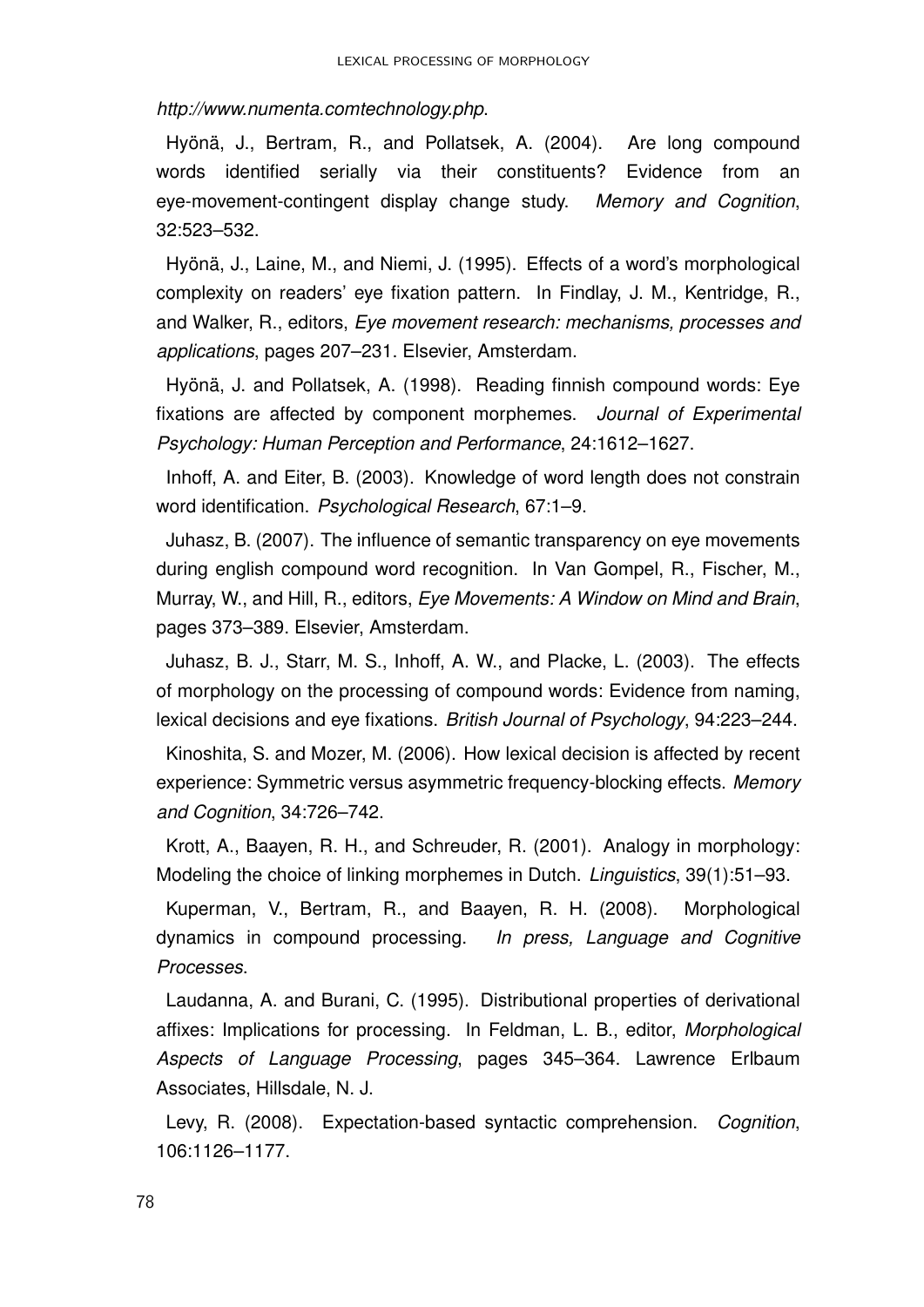Libben, G. (2006). Why study compound processing? In Libben, G. and Jarema, G., editors, *The representation and processing of compound words*, pages 1–23. Oxford University Press, Oxford.

Lima, S. D. and Inhoff, A. (1985). Lexical access during eye fixations in reading: Effects of word-initial letter sequence. *Journal of Experimental Psychology: Human Perception and Performance*, 11:272–285.

Mattys, S., White, L., and Melhorn, J. (2005). Integration of multiple speech segmentation cues: A hierarchical framework. *Journal of Experimental Psychology: General*, 134:477–500.

McClelland, J. L. and Elman, J. (1986). The TRACE model of speech perception. *Cognitive Psychology*, 18:1–86.

McDonald, S. and Shillcock, R. (2001). Rethinking the Word Frequency Effect: The Neglected Role of Distributional Information in Lexical Processing. *Language and Speech*, 44(3):295–323.

McDonald, S. and Shillcock, R. (2004). The potential contribution of preplanned refixations to the preferred viewing location. *Perception and Psychophysics*, 66(6):1033–1044.

Meeuwissen, M., Roelofs, A., and & Levelt, W. J. M. (2003). Planning levels in naming and reading complex numerals. *Memory & Cognition*, 31:1238–1248.

Moscoso del Prado Martín, F., Bertram, R., Häikiö, T., Schreuder, R., and Baayen, R. H. (2004). Morphological family size in a morphologically rich language: The case of Finnish compared to Dutch and Hebrew. *Journal of Experimental Psychology: Learning, Memory and Cognition*, 30:1271–1278.

Niswander-Klement, E. and Pollatsek, A. (2006). The effects of root frequency, word frequency, and length on the processing of prefixed English words during reading. *Memory and Cognition*, 34:685–702.

O'Regan, J. (1979). Saccade size control in reading: Evidence for the linguistic control hypothesis. *Perception and Psychophysics*, 25:501–509.

Penolazzi, B., Hauk, O., and Pulvermüller, F. (2007). Early semantic context integration and lexical access as revealed by event-related brain potentials. *Biological Psychology*, 74:374–388.

Pinheiro, J. C. and Bates, D. M. (2000). *Mixed-effects models in S and S-PLUS*. Statistics and Computing. Springer, New York.

Pinker, S. (1999). *Words and Rules: The Ingredients of Language*. Weidenfeld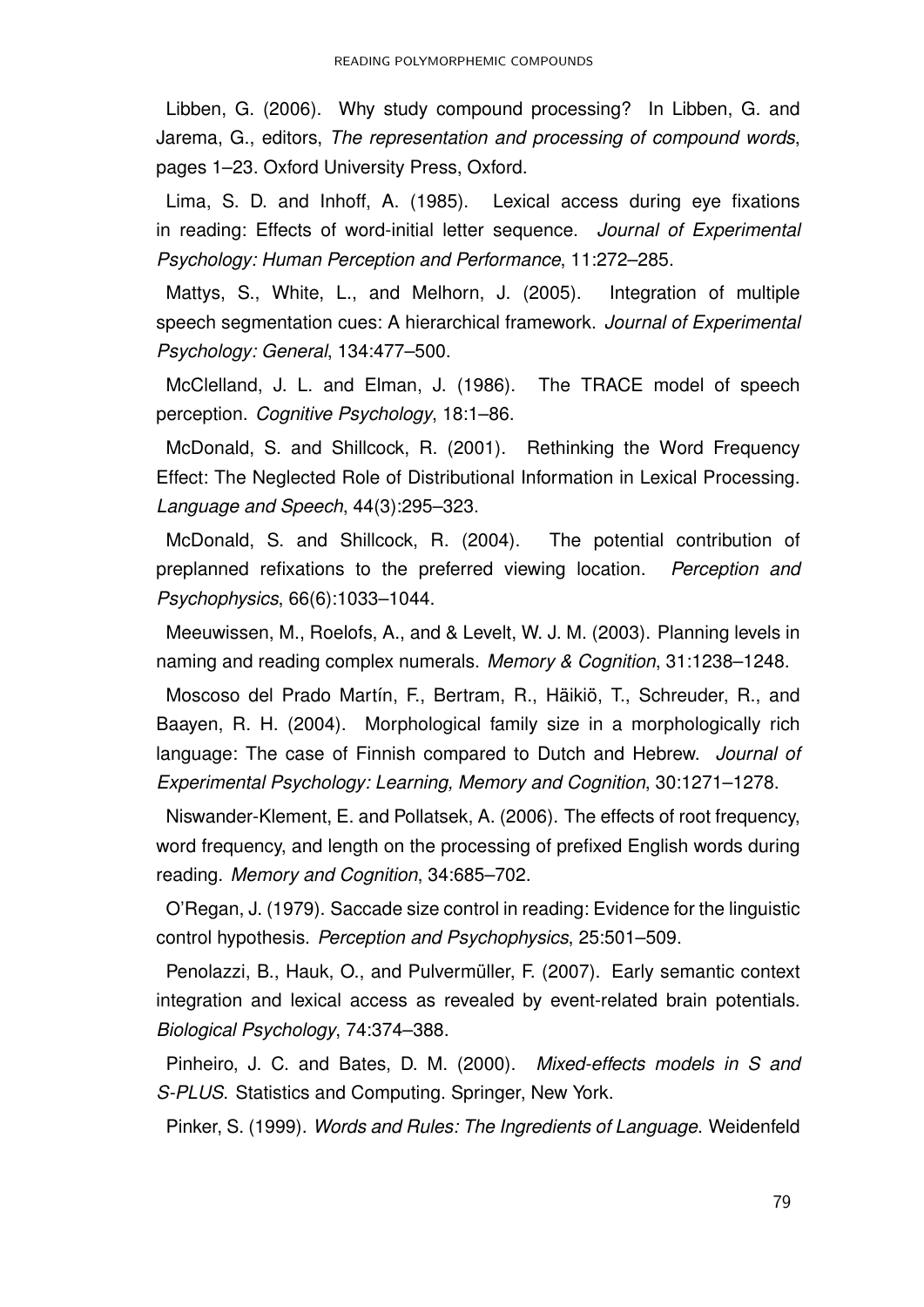and Nicolson, London.

Pollatsek, A. and Hyönä, J. (2005). The role of semantic transparency in the processing of Finnish compound words. *Language and Cognitive Processes*, 20:261–290.

Pollatsek, A., Hyönä, J., and Bertram, R. (2000). The role of morphological constituents in reading Finnish compound words. *Journal of Experimental Psychology: Human Perception and Performance*, 26:820–833.

Pollatsek, A. and Rayner, K. (1982). Eye-movement control in reading - the role of word boundaries. *Journal of Experimental Psychology: Human Perception and Performance*, 8:817–833.

Pollatsek, A., Reichle, E., and Rayner, K. (2003). Modeling eye movements in reading: Extensions of the E-Z Reader model. In Hyönä, Y., Radach, R., and Deubel, H., editors, *The mind's eye: Cognitive and applied aspects of eye movement research*, pages 361–390. Elsevier, Amsterdam.

Rayner, K. (1998). Eye movements in reading and information processing: 20 years of research. *Psychological Bulletin*, 124:372–422.

Rayner, K., Well, A., Pollatsek, A., and Bertera, J. (1982). The availability of useful information to the right of fixation in reading. *Perception and Psychophysics*, 31:537–550.

Reichle, E., Reyner, K., and Pollatsek, A. (2003). The EZ Reader model of eye-movement control in reading: Comparisons to other models. *Behavioral and Brain Sciences*, 26:445–526.

Schreuder, R. and Baayen, R. H. (1995). Modeling morphological processing. In Feldman, L. B., editor, *Morphological Aspects of Language Processing*, pages 131–154. Lawrence Erlbaum, Hillsdale, New Jersey.

Seidenberg, M. S. and McClelland, J. L. (1989). A distributed, developmental model of word recognition and naming. *Psychological Review*, 96:523–568.

Sereno, S. C., Rayner, K., and Posner, M. (1998). Establishing a time-line of word recognition: Evidence from eye movements and event-related potentials. *Neuroreport*, 9:2195–2200.

Taft, M. (1991). *Reading and the mental lexicon*. Lawrence Erlbaum, Hove, U.K.

Taft, M. and Forster, K. I. (1975). Lexical storage and retrieval of prefixed words. *Journal of Verbal Learning and Verbal Behavior*, 14:638–647.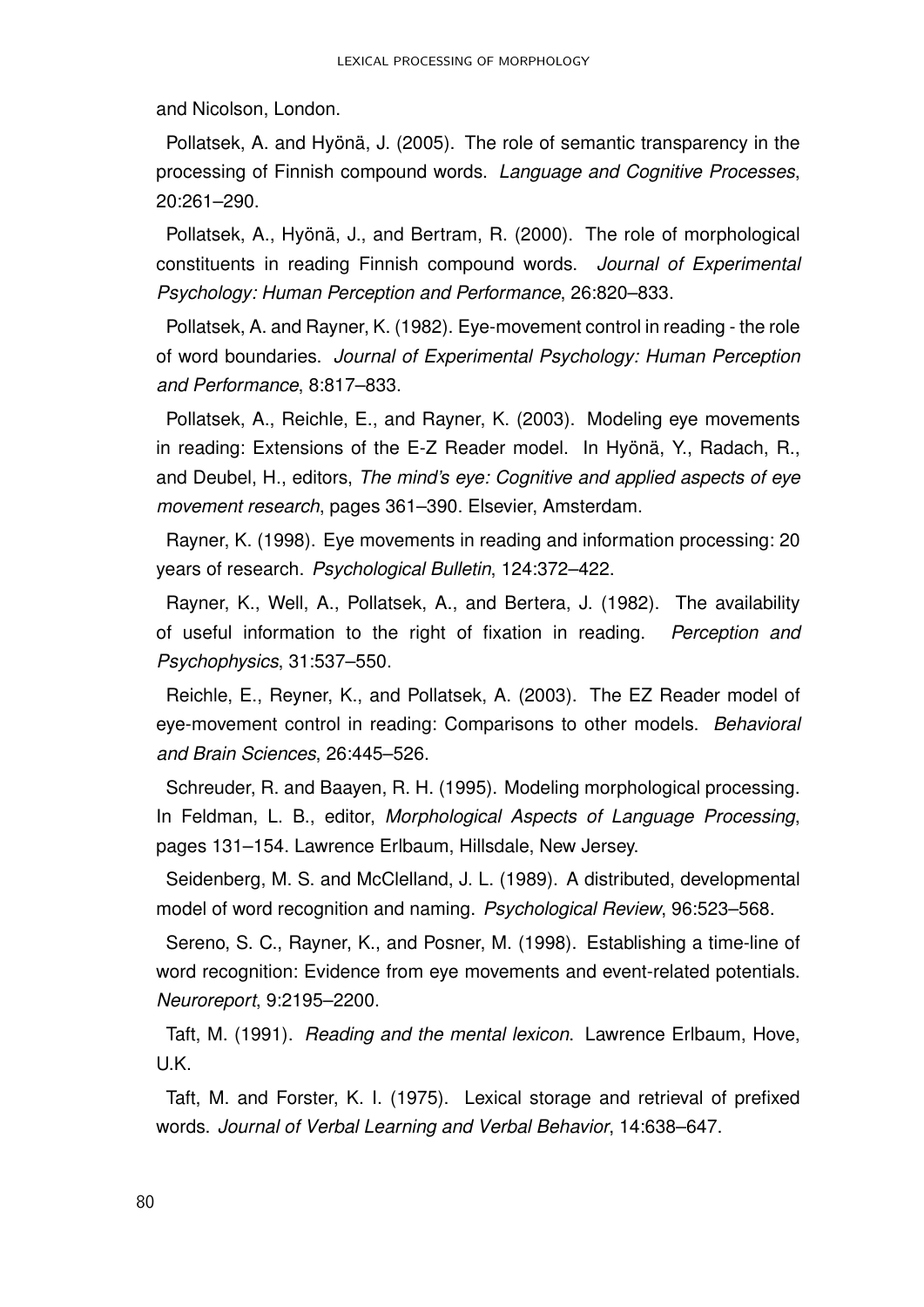Taft, M. and Forster, K. I. (1976). Lexical storage and retrieval of polymorphemic and polysyllabic words. *Journal of Verbal Learning and Verbal Behavior*, 15:607–620.

Taylor, T. E. and Lupker, S. J. (2006). Time perception and word recognition: An elaboration of the time-criterion account. *Perception and Psychophysics*, 68:933–945.

Vergilino-Perez, D., Collins, T., and Doré-Mazars, K. (2004). Decision and metrics of refixations in reading isolated words. *Vision Research*, 44:2009–2017.

Vitu, F., Lancelin, D., and Marrier d'Unienville, V. (2007). A perceptual-economy account for the inverted-optimal viewing position effect. *Joural of Experimental Psychology: Human Perception and Performance*, 33:1220–1249.

Vitu, F., McConkie, G., Kerr, P., and O'Regan, J. (2001). Fixation location effects on fixation durations during reading: An inverted optimal viewing position effect. *Vision Research*, 41:3513–3533.

Zwitserlood, P. (1994). The role of semantic transparency in the processing and representation of Dutch compounds. *Language and Cognitive Processes*, 9:341–368.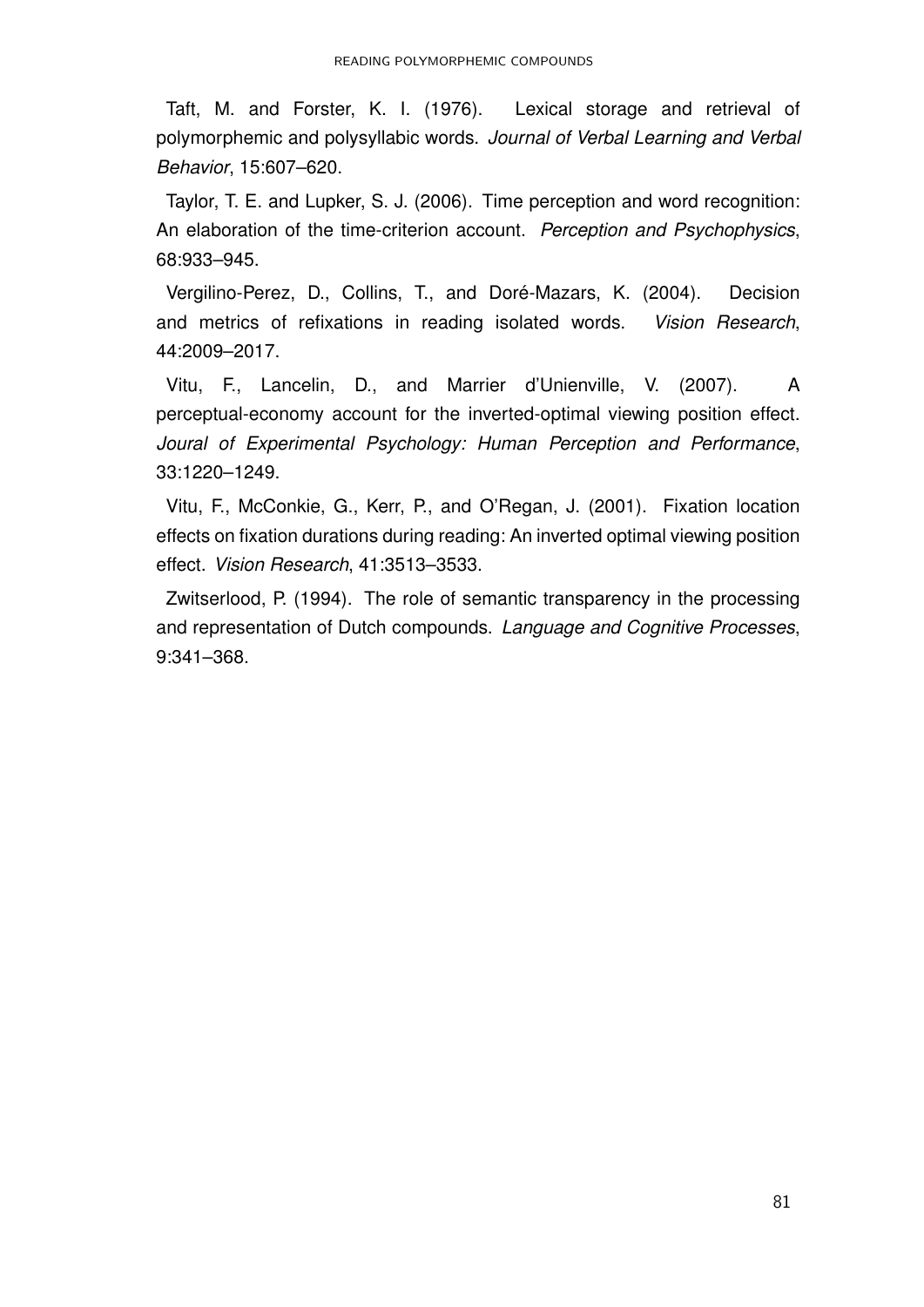# **Appendix 1**

| Variable                    | Range (Adjusted Range)                 | Mean(SD)  | Median |
|-----------------------------|----------------------------------------|-----------|--------|
| <b>RT</b>                   | 270:2208 ms (5.6:7.7 log units)        | 6.7(0.3)  | 6.6    |
| <b>InitPos</b>              | $0.1:11.9$ characters $(1:119$ pixels) | 40.7(8.4) | 40     |
| FirstDur                    | 50:1200 ms (3.9:7.1 log units)         | 5.6(0.4)  | 5.6    |
| SubgazeLeft                 | 60:1808 ms (4.1:7.5 log units)         | 5.8(0.5)  | 5.7    |
| SubgazeRight                | 82:1097 ms (4.4:7.0 log units)         | 5.6(0.4)  | 5.5    |
| GazeDuration                | 50:2208 ms (3.9:8.2 log units)         | 6.5(0.5)  | 6.5    |
| TrialNum                    | 1:2500                                 | 12.0(7.2) | 12     |
| RT <sub>1</sub>             | 148:4023 ms (5.0:8.3 log units)        | 6.73(0.3) | 6.7    |
| WordLength                  | 8:12 characters                        | 11.6(0.7) | 12     |
| LeftLength                  | 2:10 characters                        | 5.4(1.6)  | 5      |
| FinTrigram                  | 1:984609 (0:13.8 log units)            | 9.6((2.6) | 9.9    |
| WordFreq                    | 3:2207 (1.1:7.7 log units)             | 2.2(1.1)  | 1.9    |
| LeftFreq                    | 1:24343 (0.0:10.1 log units)           | 5.0(2.9)  | 5.4    |
| RightFreq                   | 1:49020 (0:10.8 log units)             | 4.5(3.0)  | 4.2    |
| ResidLeftFamilySize         | $3:298 (-2.3:3.7)$                     | 0.0(1.0)  | 0.0    |
| <b>ResidRightFamilySize</b> | $3:270 (-3.5:7.4)$                     | 0.0(1.1)  | $-0.1$ |
| AffixProd                   | 3:6002 (0.7:8.7 log units)             | 6.8(1.3)  | 6.99   |
| Complexity                  | 3:6 morphemes                          | 3.2(0.4)  | 3      |

Table 3.3: Summary of Continuous Variables

Numbers in the second column show original value ranges for predictors. If any transformations have been made with the original values for statistical reasons (i.e., natural log transformation, decorrelation with other predictors or scaling), the numbers in the brackets show the ranges actually used in statistical models. Means, standard deviations and median values refer to the predictor values used in the models. Values for frequency and family size measures are based on the corpus with 42 million word-forms.

Key to Table 3.3: Predictors of primary interest for this study are presented in the main body of paper. Additional control variables that show significant effects in our statistical models are as follows: *Correct1*, the binary indicator of whether the previous trial was a correct lexical decision; *FixPos* and *FixPos2*, first fixation position and its squared value; *FinTrigram*, frequency of the word-final trigram; and *Nomore*, indicator of whether the fixation is word-final. In addition to these, we have considered a large number of control variables that were not significant predictors of reading times, fixation probabilities or lexical decision latencies. These included variables listed in the subsection Dependent variables as well as initial trigram frequency, mean bigram frequency of the word, position of the minimal bigram, affix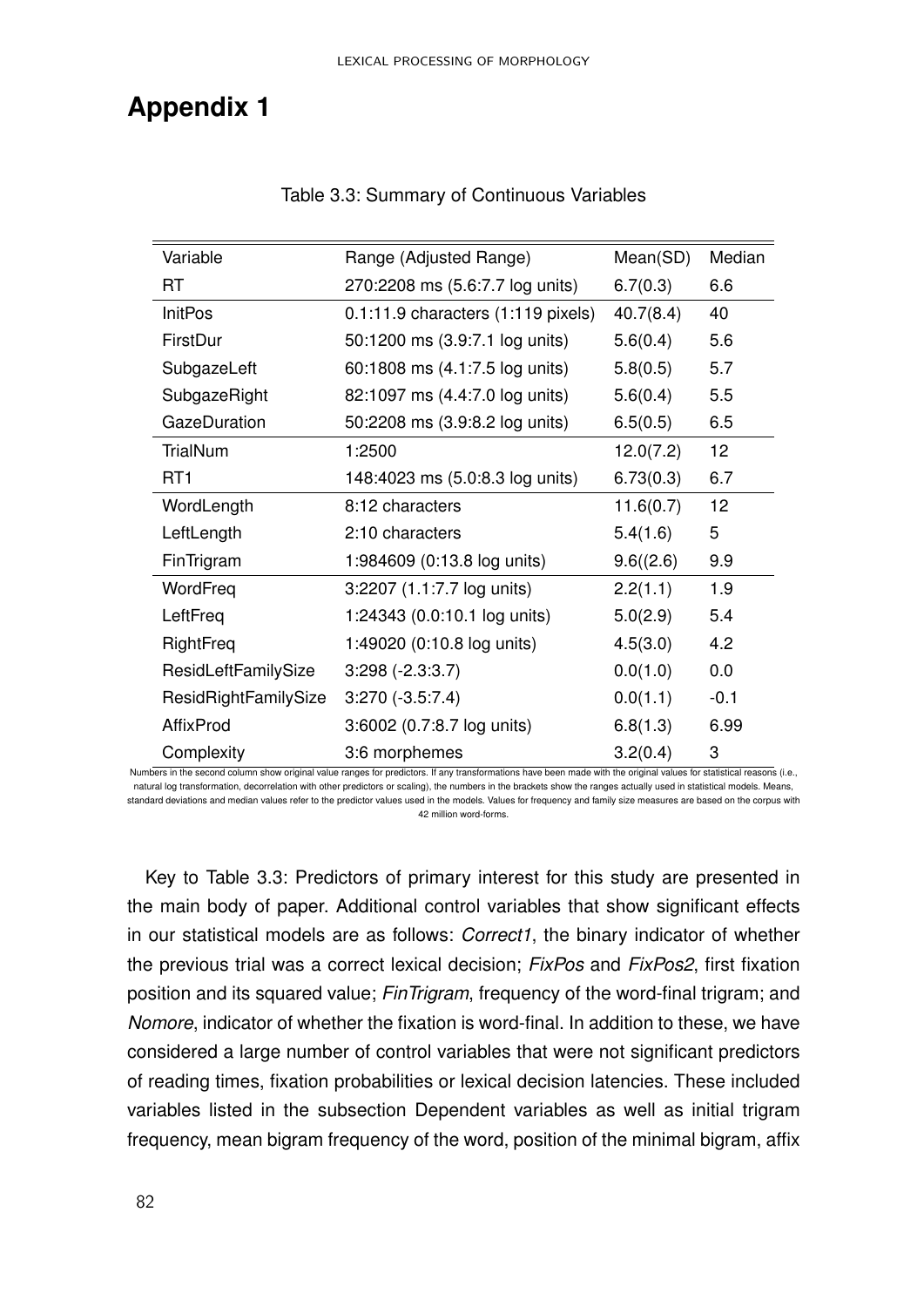|           |  |  |  |  | Table 3.4: Fixed Effects of the Model for Lexical Decision RT for Existing |  |  |
|-----------|--|--|--|--|----------------------------------------------------------------------------|--|--|
| Compounds |  |  |  |  |                                                                            |  |  |

|                            |           | <b>MCMCmean</b> |            |            |       |          |
|----------------------------|-----------|-----------------|------------|------------|-------|----------|
|                            | Estimate  |                 | HPD95lower | HPD95upper | pMCMC | Pr(> t ) |
| (Intercept)                | 5.9740    | 5.9771          | 5.8176     | 6.1336     | 0.001 | 0.0000   |
| WordLength                 | 0.0148    | 0.0149          | 0.0083     | 0.0226     | 0.002 | 0.0000   |
| LeftFreg                   | $-0.0181$ | $-0.0183$       | $-0.0250$  | $-0.0115$  | 0.001 | 0.0000   |
| RightFreg                  | $-0.0095$ | $-0.0096$       | $-0.0129$  | $-0.0060$  | 0.001 | 0.0000   |
| Complexity                 | 0.0639    | 0.0634          | 0.0302     | 0.0953     | 0.001 | 0.0002   |
| Trial                      | $-0.0041$ | $-0.0042$       | $-0.0050$  | $-0.0032$  | 0.001 | 0.0000   |
| RT <sub>1</sub>            | 0.1288    | 0.1286          | 0.1144     | 0.1413     | 0.001 | 0.0000   |
| Correct1Y                  | $-0.0160$ | $-0.0159$       | $-0.0285$  | $-0.0031$  | 0.012 | 0.0146   |
| ResidLeftFamSize           | 0.0114    | 0.0111          | $-0.0106$  | 0.0353     | 0.354 | 0.3557   |
| <b>ResidRightFamSize</b>   | $-0.0122$ | $-0.0121$       | $-0.0194$  | $-0.0049$  | 0.001 | 0.0010   |
| AffixFinal                 | $-0.0527$ | $-0.0526$       | $-0.0796$  | $-0.0295$  | 0.001 | 0.0001   |
| AffixInitial               | $-0.0178$ | $-0.0169$       | $-0.0613$  | 0.0339     | 0.500 | 0.4801   |
| AffixMedial                | $-0.0382$ | $-0.0378$       | $-0.0653$  | $-0.0116$  | 0.006 | 0.0062   |
| AffixMultAffix             | $-0.0897$ | $-0.0887$       | $-0.1371$  | $-0.0394$  | 0.001 | 0.0004   |
| WordFreg                   | $-0.0717$ | $-0.0722$       | $-0.0904$  | $-0.0533$  | 0.001 | 0.0000   |
| LeftFreg:WordFreg          | 0.0037    | 0.0037          | 0.0012     | 0.0062     | 0.002 | 0.0047   |
| RightFreg:ResidLeftFamSize | $-0.0049$ | $-0.0048$       | $-0.0079$  | $-0.0017$  | 0.001 | 0.0040   |

length, branching of triconstituents, and frequencies of deeply embedded stems in triconstituents.

#### *Specifications of statistical models, Tables 3.4-3.9*

Specifications include estimates of the regression coefficients; 95% highest posterior density intervals (HPDs), which are a Bayesian estimate of the most likely values of a parameter, roughly comparable to traditional 95% confidence intervals; p-values estimated by the Monte Carlo Markov chain (MCMC) method; and p-values obtained with the t-test for fixed effects using the difference between the number of observations and the number of fixed effects as the upper bound for the degrees of freedom (see Pinheiro & Bates, 2000 for discussion of the method). We also report the estimated standard deviations for each random intercept (e.g., *Subject* or *Word*) and each random slope (e.g., *Subject* by *WordLength*), together with the estimates based on the MCMC samples and HPD intervals, such as the MCMC mean and 95% HPDs (Table 3.9 for all models), see Pinheiro and Bates (2000) for detailed treatment of random effects in mixed-effects models.

#### *Computation of effect sizes*

Effect sizes were estimated as follows. For factors, for which we used contrast coding, effect size was calculated as the difference between (i) the sum of the intercept and the contrast coefficient,  $\hat{\beta}$ , and (ii) the intercept. For log-transformed dependent variables (fixation duration, gaze duration, RT), effect sizes were calculated for back-transformed values, so that effect sizes are reported in ms. Effect sizes for simple main effects of a covariate were calculated as the difference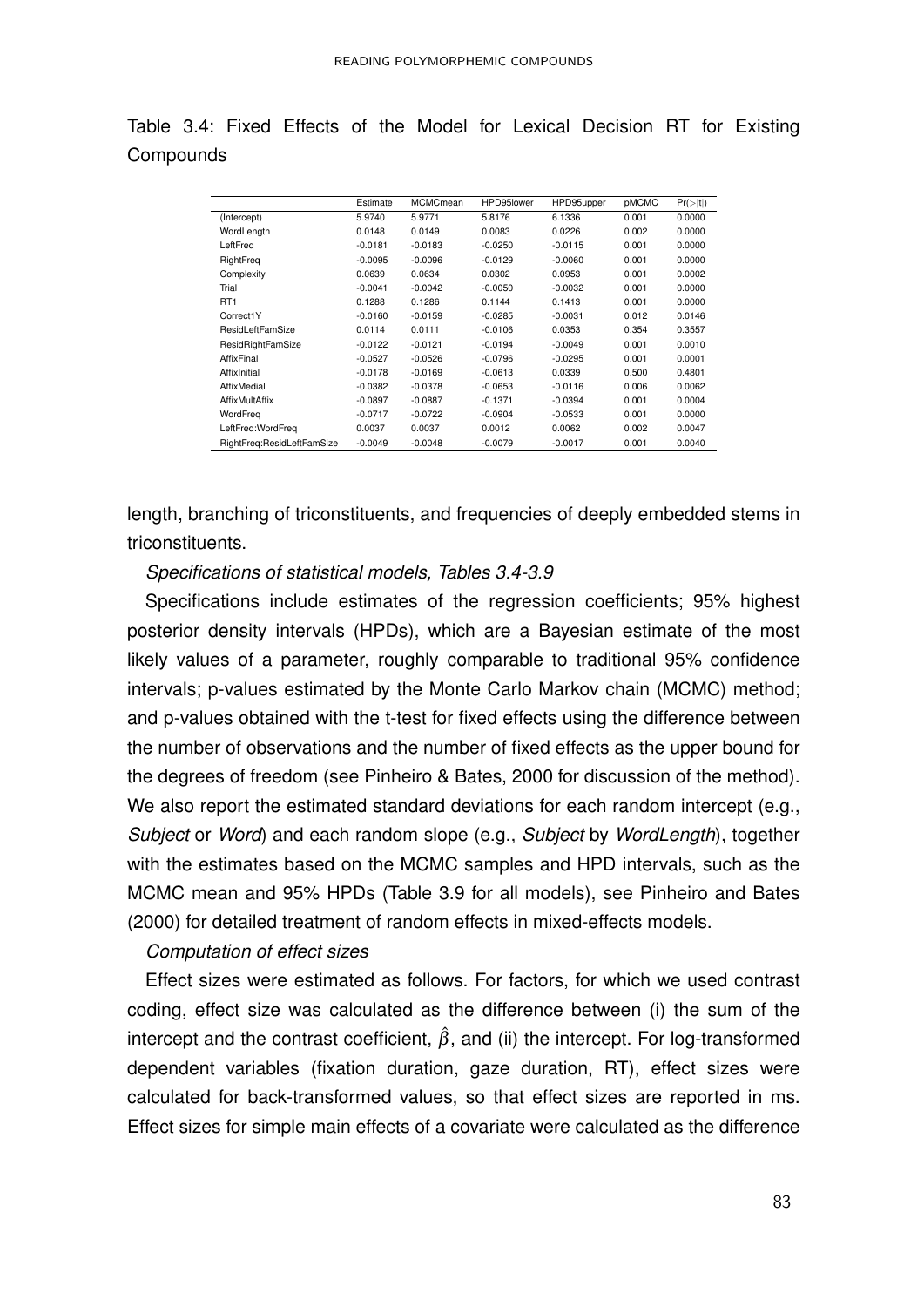|                             | Estimate  | MCMCmean  | HPD95lower | HPD95upper | pMCMC | Pr(> t ) |
|-----------------------------|-----------|-----------|------------|------------|-------|----------|
| (Intercept)                 | 5.8489    | 5.8532    | 5.5993     | 6.1337     | 0.001 | 0.0000   |
| NomoreTRUE                  | 0.2345    | 0.2356    | 0.1773     | 0.3067     | 0.001 | 0.0000   |
| WordLength                  | $-0.0394$ | $-0.0390$ | $-0.0575$  | $-0.0202$  | 0.001 | 0.0000   |
| LeftLength                  | $-0.0261$ | $-0.0260$ | $-0.0304$  | $-0.0209$  | 0.001 | 0.0000   |
| <b>FixPos</b>               | 0.0088    | 0.0088    | 0.0065     | 0.0113     | 0.001 | 0.0000   |
| FixPos2                     | $-0.0001$ | $-0.0001$ | $-0.0001$  | 0.0000     | 0.001 | 0.0000   |
| WordFreg                    | $-0.0347$ | $-0.0346$ | $-0.0490$  | $-0.0171$  | 0.001 | 0.0001   |
| LeftFrea                    | $-0.0172$ | $-0.0172$ | $-0.0231$  | $-0.0115$  | 0.001 | 0.0000   |
| <b>ResidLeftFamSize</b>     | 0.0728    | 0.0733    | 0.0001     | 0.1559     | 0.058 | 0.0690   |
| Trial                       | 0.0000    | 0.0000    | 0.0000     | 0.0000     | 0.001 | 0.0000   |
| RT <sub>1</sub>             | 0.0352    | 0.0348    | 0.0168     | 0.0515     | 0.001 | 0.0001   |
| WordFreg:LeftFreg           | 0.0031    | 0.0031    | 0.0010     | 0.0052     | 0.010 | 0.0058   |
| WordLength:ResidLeftFamSize | $-0.0085$ | $-0.0086$ | $-0.0156$  | $-0.0019$  | 0.018 | 0.0171   |

## Table 3.5: Model for First Fixation Duration

Table 3.6: Model for Subgaze Duration for the Left Constituent

|                          | Estimate  | MCMCmean  | HPD95lower | HPD95upper | pMCMC | Pr(> t ) |
|--------------------------|-----------|-----------|------------|------------|-------|----------|
| (Intercept)              | 5.9312    | 5.9380    | 5.7110     | 6.1295     | 0.001 | 0.0000   |
| WordLength               | $-0.0628$ | $-0.0627$ | $-0.0729$  | $-0.0529$  | 0.001 | 0.0000   |
| LeftLength               | 0.0777    | 0.0774    | 0.0687     | 0.0856     | 0.001 | 0.0000   |
| WordFrea                 | $-0.0591$ | $-0.0598$ | $-0.0846$  | $-0.0341$  | 0.001 | 0.0000   |
| LeftFreg                 | $-0.0272$ | $-0.0275$ | $-0.0361$  | $-0.0175$  | 0.001 | 0.0000   |
| RightFreg                | $-0.0028$ | $-0.0029$ | $-0.0070$  | 0.0015     | 0.184 | 0.2056   |
| <b>ResidLeftFamSize</b>  | $-0.0378$ | $-0.0382$ | $-0.0472$  | $-0.0280$  | 0.001 | 0.0000   |
| <b>ResidRightFamSize</b> | $-0.0023$ | $-0.0024$ | $-0.0116$  | 0.0062     | 0.624 | 0.6280   |
| Trial                    | 0.0000    | 0.0000    | 0.0000     | 0.0000     | 0.004 | 0.0026   |
| RT <sub>1</sub>          | 0.0748    | 0.0747    | 0.0529     | 0.0988     | 0.001 | 0.0000   |
| AffixMedial              | $-0.0472$ | $-0.0468$ | $-0.0831$  | $-0.0151$  | 0.008 | 0.0084   |
| AffixFinal               | $-0.0216$ | $-0.0218$ | $-0.0588$  | 0.0138     | 0.266 | 0.2556   |
| AffixMultAffix           | $-0.0805$ | $-0.0808$ | $-0.1153$  | $-0.0472$  | 0.001 | 0.0000   |
| WordFreg:LeftFreg        | 0.0052    | 0.0053    | 0.0017     | 0.0085     | 0.001 | 0.0019   |

## Table 3.7: Model for Subgaze Duration for the Right Constituent

|                          | Estimate  | <b>MCMCmean</b> | HPD95lower | HPD95upper | pMCMC | Pr(> t ) |
|--------------------------|-----------|-----------------|------------|------------|-------|----------|
| (Intercept)              | 5.6285    | 5.6278          | 5.3264     | 5.9335     | 0.001 | 0.0000   |
| WordLength               | 0.0289    | 0.0289          | 0.0139     | 0.0408     | 0.001 | 0.0000   |
| LeftLength               | $-0.1105$ | $-0.1105$       | $-0.1211$  | $-0.0994$  | 0.001 | 0.0000   |
| WordFreg                 | $-0.0340$ | $-0.0339$       | $-0.0444$  | $-0.0244$  | 0.001 | 0.0000   |
| LeftFreg                 | $-0.0016$ | $-0.0016$       | $-0.0068$  | 0.0037     | 0.550 | 0.5612   |
| RightFreg                | $-0.0103$ | $-0.0103$       | $-0.0167$  | $-0.0043$  | 0.001 | 0.0009   |
| <b>ResidLeftFamSize</b>  | $-0.0154$ | $-0.0153$       | $-0.0296$  | $-0.0027$  | 0.028 | 0.0292   |
| <b>ResidRightFamSize</b> | $-0.0188$ | $-0.0188$       | $-0.0317$  | $-0.0074$  | 0.001 | 0.0052   |
| Trial                    | 0.0000    | 0.0000          | 0.0000     | 0.0000     | 0.040 | 0.0528   |
| RT <sub>1</sub>          | 0.1029    | 0.1032          | 0.0676     | 0.1364     | 0.001 | 0.0000   |
| AffixMedial              | $-0.0598$ | $-0.0594$       | $-0.1149$  | $-0.0120$  | 0.020 | 0.0210   |
| AffixFinal               | $-0.1022$ | $-0.1016$       | $-0.1513$  | $-0.0529$  | 0.001 | 0.0000   |
| AffixMultAffix           | $-0.0005$ | $-0.0010$       | $-0.0520$  | 0.0486     | 0.966 | 0.9852   |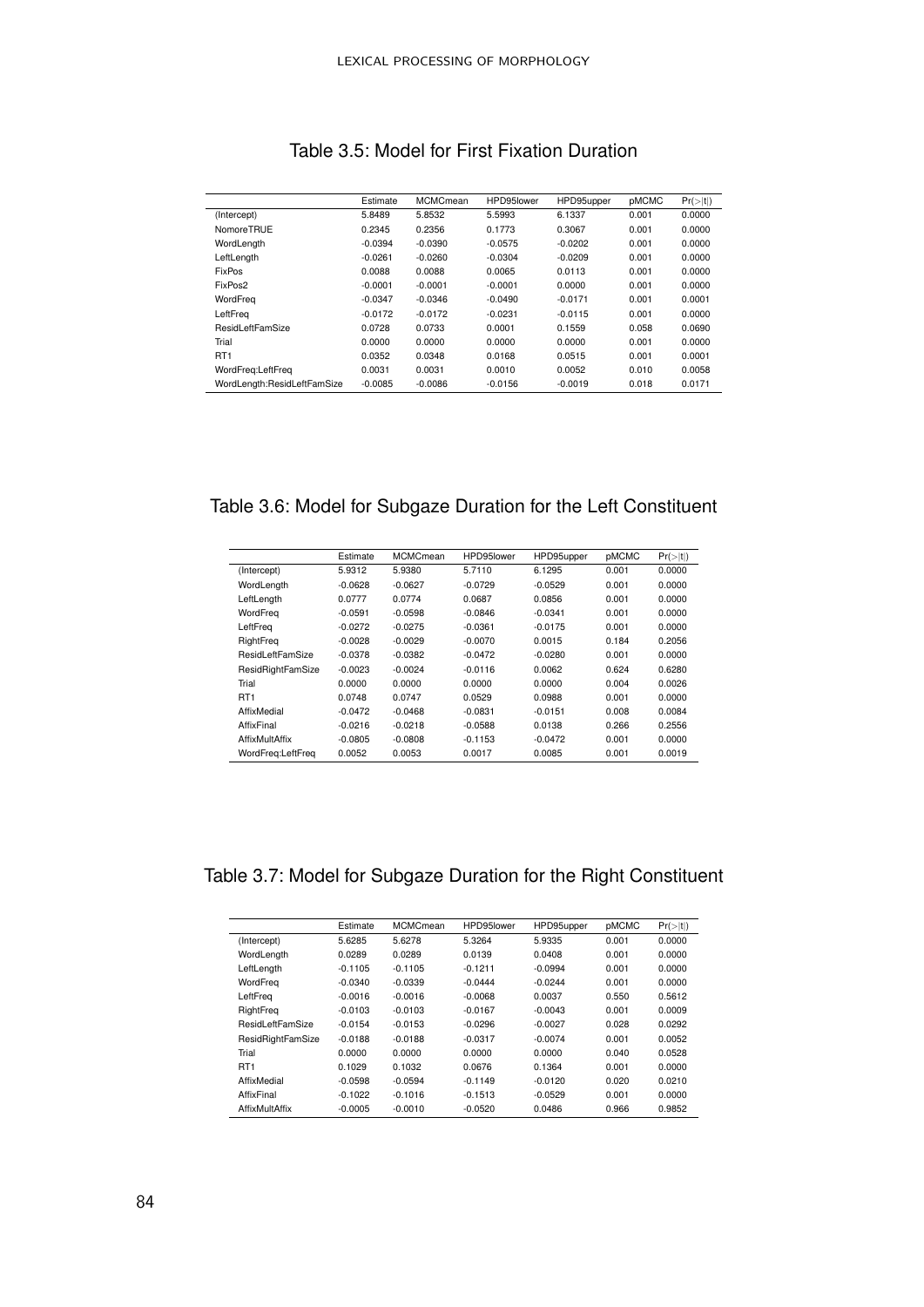|                            | Estimate  | <b>MCMCmean</b> | HPD95lower | HPD95upper | pMCMC | Pr(> t ) |
|----------------------------|-----------|-----------------|------------|------------|-------|----------|
| (Intercept)                | 5.6415    | 5.6385          | 5.4218     | 5.8684     | 0.001 | 0.0000   |
| WordLength                 | 0.0173    | 0.0173          | 0.0032     | 0.0319     | 0.012 | 0.0174   |
| LeftLength                 | $-0.0173$ | $-0.0173$       | $-0.0291$  | $-0.0061$  | 0.002 | 0.0029   |
| WordFreg                   | $-0.0912$ | $-0.0908$       | $-0.1194$  | $-0.0621$  | 0.001 | 0.0000   |
| LeftFreg                   | $-0.0253$ | $-0.0253$       | $-0.0354$  | $-0.0142$  | 0.001 | 0.0000   |
| RightFreg                  | $-0.0080$ | $-0.0081$       | $-0.0132$  | $-0.0026$  | 0.008 | 0.0054   |
| ResidLeftFamSize           | 0.0073    | 0.0075          | $-0.0291$  | 0.0446     | 0.672 | 0.6975   |
| <b>ResidRightFamSize</b>   | $-0.0070$ | $-0.0072$       | $-0.0177$  | 0.0025     | 0.164 | 0.2102   |
| Trial                      | 0.0000    | 0.0000          | $-0.0001$  | 0.0000     | 0.001 | 0.0000   |
| RT <sub>1</sub>            | 0.1506    | 0.1509          | 0.1273     | 0.1752     | 0.001 | 0.0000   |
| AffixMedial                | $-0.0812$ | $-0.0798$       | $-0.1201$  | $-0.0400$  | 0.001 | 0.0001   |
| AffixFinal                 | $-0.1001$ | $-0.0985$       | $-0.1413$  | $-0.0585$  | 0.001 | 0.0000   |
| AffixMultAffix             | $-0.0834$ | $-0.0826$       | $-0.1250$  | $-0.0470$  | 0.001 | 0.0001   |
| FinTrigram                 | $-0.0070$ | $-0.0071$       | $-0.0124$  | $-0.0015$  | 0.012 | 0.0185   |
| RightFreg:ResidLeftFamSize | $-0.0068$ | $-0.0068$       | $-0.0119$  | $-0.0018$  | 0.008 | 0.0087   |
| WordFreg:LeftFreg          | 0.0053    | 0.0053          | 0.0016     | 0.0091     | 0.008 | 0.0055   |

## Table 3.8: Model for Gaze Duration

Table 3.9: Random effects for *RT*, *FirstDur*, *SubgazeLeft*, *SubgazeRight* and *GazeDur*

| A. Lexical decision latency                   |               |                 |            |            |
|-----------------------------------------------|---------------|-----------------|------------|------------|
| Estimate                                      | St. Deviation | <b>MCMCmean</b> | HPD95lower | HPD95upper |
| Word                                          | 0.095         | 0.095           | 0.090      | 0.101      |
| Subject                                       | 0.151         | 0.155           | 0.110      | 0.215      |
| Residual                                      | 0.241         |                 |            |            |
| B. First fixation duration                    |               |                 |            |            |
| Estimate                                      | St. Deviation | <b>MCMCmean</b> | HPD95lower | HPD95upper |
| Word                                          | 0.049         | 0.050           | 0.042      | 0.057      |
| Subject                                       | 0.42          | 0.415           | 0.286      | 0.608      |
| Subject by Nomore                             | 0.099         | 0.098           | 0.070      | 0.148      |
| Subject by WordLength                         | 0.035         | 0.035           | 0.024      | 0.051      |
| Residual                                      | 0.289         |                 |            |            |
| C. Subgaze duration for the left constituent  |               |                 |            |            |
| Estimate                                      | St. Deviation | <b>MCMCmean</b> | HPD95lower | HPD95upper |
| Word                                          | 0.088         | 0.087           | 0.078      | 0.096      |
| Subject                                       | 0.114         | 0.12            | 0.087      | 0.167      |
| Residual                                      | 0.335         |                 |            |            |
| D. Subgaze duration for the right constituent |               |                 |            |            |
| Estimate                                      | St. Deviation | <b>MCMCmean</b> | HPD95lower | HPD95upper |
| Word                                          | 0.010         | 0.097           | 0.075      | 0.116      |
| Subject                                       | 0.107         | 0.110           | 0.079      | 0.158      |
| Residual                                      | 0.456         |                 |            |            |
| E. Gaze duration                              |               |                 |            |            |
| Estimate                                      | St. Deviation | <b>MCMCmean</b> | HPD95lower | HPD95upper |
| Word                                          | 0.014         | 0.122           | 0.113      | 0.132      |
| Subject by LeftLength                         | 0.015         | 0.014           | 0.008      | 0.023      |
| Subject by WordLength                         | 0.017         | 0.018           | 0.012      | 0.025      |
| Subject                                       | 0.082         | 0.022           | 0.001      | 0.172      |
| Residual                                      | 0.386         |                 |            |            |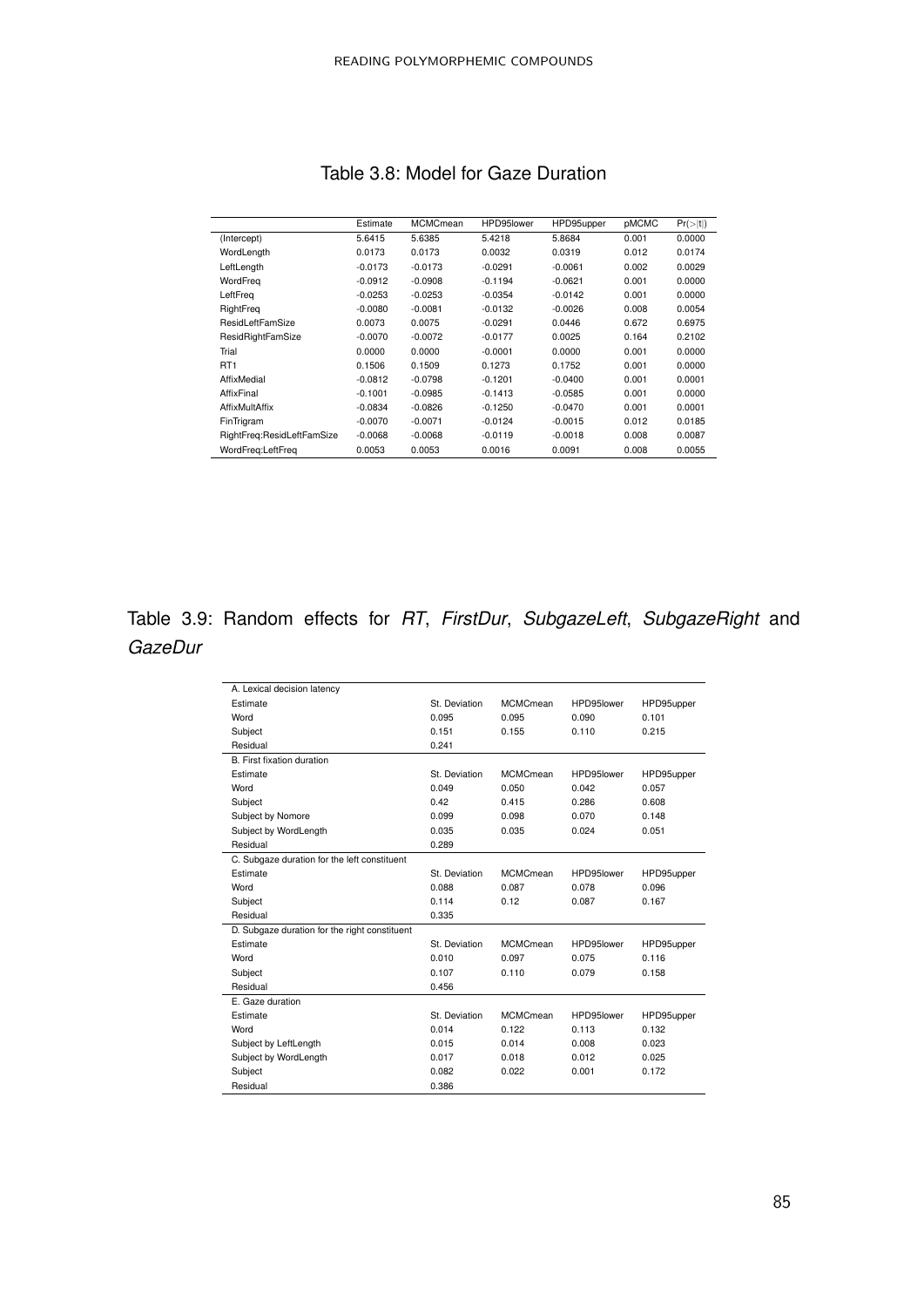between the model's predictions for the minimum and maximum values of that covariate.

Comparison between effect sizes of numeric variables obtained in our study and in previous studies that set these variables to a discrete number of levels for factorial designs is not straightforward. Our estimates are defined over the entire range of values of the variable, while a factorial contrast is defined as a difference between group means, where groups are formed (in the simplest case) by dichotomization of a given predictor. The best approximation to factorial estimates is one half of our effect sizes, which is equivalent (for linear effects) to the factorial contrast where the variable of interest is dichotomized and where the group means are positioned at the first and the third quartiles. Obviously, factors do not pose such a problem and are directly comparable across reports.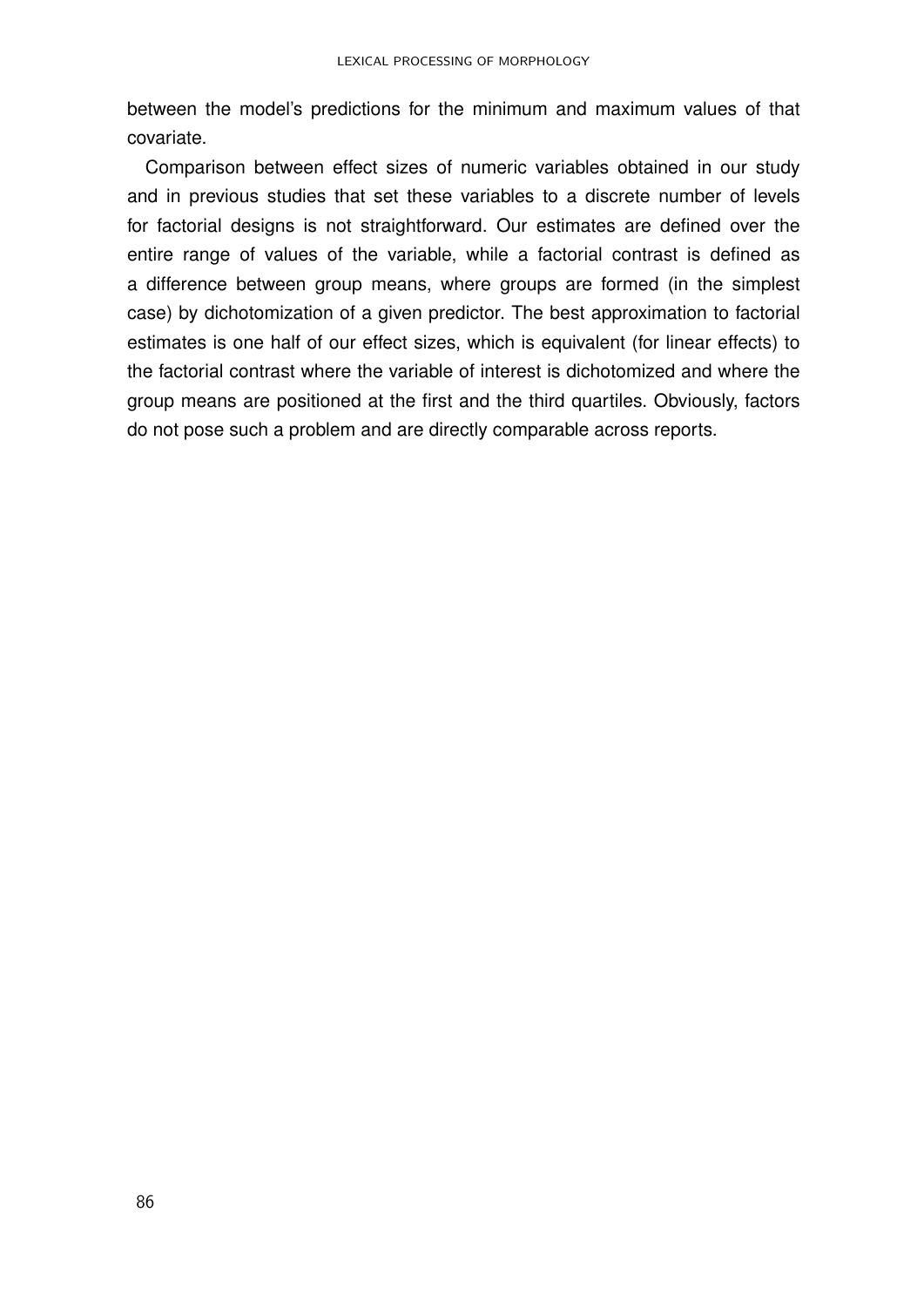# **Appendix 2**

In the present study, we chose to present readers with a fixed order of items in the block and the fixed order of blocks, so that each reader saw the words in the same order (even though that one order was set randomly). We hypothesized that by using one list order we would have tighter experimental control, especially as we have the position of an item in the experimental list as a covariate in the model, so that longitudinal effects of practice or fatigue are modeled explicitly. By using the fixed list order we also attempted to avoid the increase in between-participant variance, which derives from the random ordering of items across participants. By that, we aimed at gaining increased statistical power. Using the fixed list order, however, goes against the common practice of counterbalancing (or otherwise randomizing) the presentation order of items across participants. The problem that is usually claimed to follow from using the fixed item order is that the variance that one attributes to a predictor of interest might in fact be due to the influence of the item order. In other words, the item order is a potential confound for estimates of other effects.

It turns out that the item order is no a priori reason for worry. Linear mixed effects models are very well able to disentangle the various sources of variance for a design such as we used. In a simulation study, we considered a repeated measures design with 20 participants, 1000 items, list position (the rank or trial number in the list) as a predictor, and five predictors specifying properties linked to the items (standing for word length, word frequency, left constituent family size, left constituent and right constituent frequencies). In other words, the simulated data have the same design as our experimental data, albeit with fewer predictors and fewer items. The question of interest is whether the mixed-effects modeling algorithm can adequately separate the different sources of variance under two conditions, one in which each participant is exposed to the items in the same order (as in our manuscript) and one in which each participant is exposed to the items in a different random order. This simulation does not aim to assess the significance of our predictors or to validate our statistical models. Rather we simulate two types of experimental designs (with a fixed number of items, participants and predictors) to see whether, under these conditions, predictions of statistical models would differ across designs.

More formally, let *i* index participants, *j* index items, and *k* index trial number. Furthermore, let  $X_1$  denote *Trial*,  $X_2$  to  $X_6$  item-bound properties, and  $\beta_{0-6}$  the intercept and regression coefficients, respectively. We further denote participant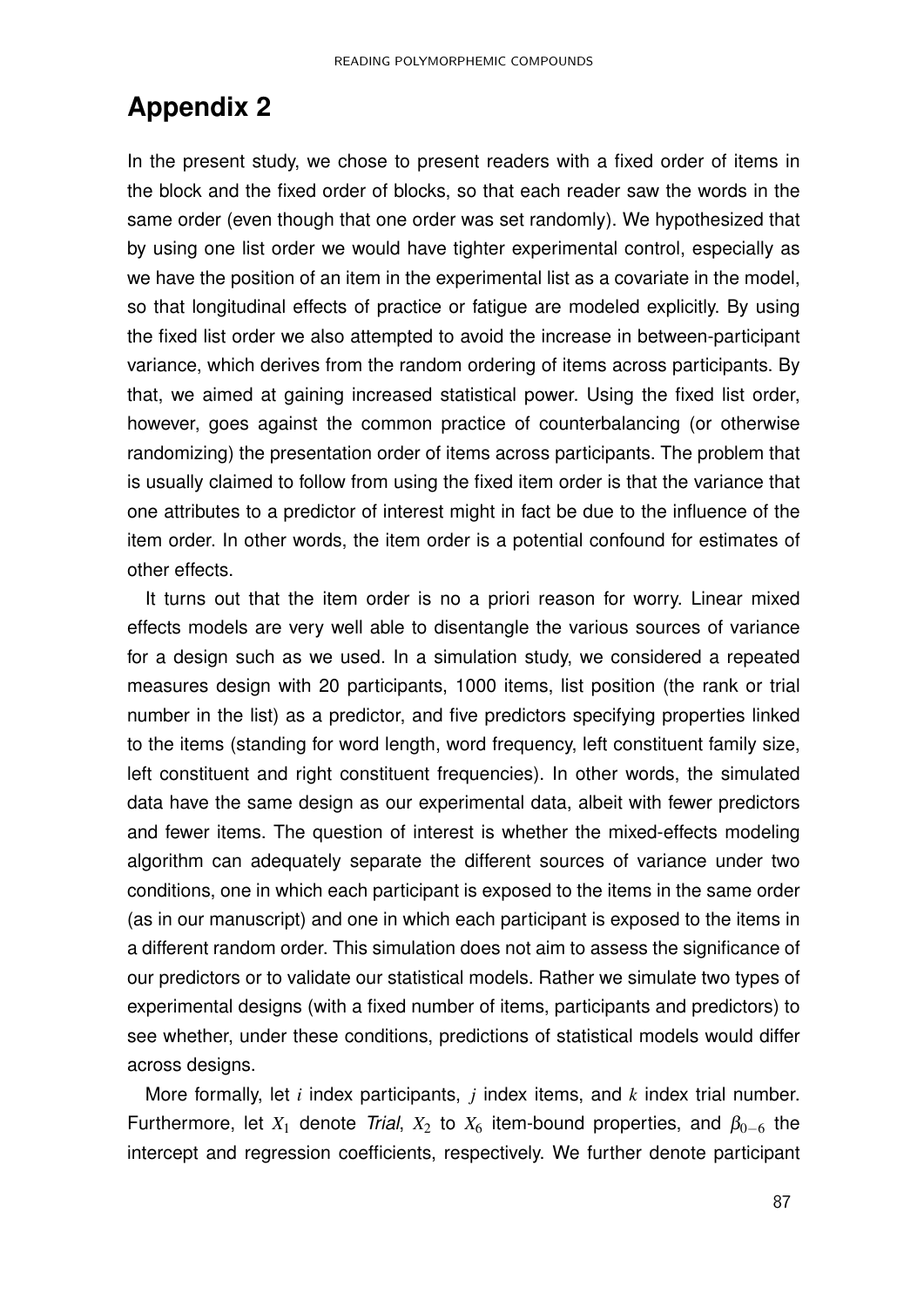$r$ andom effect as  $b_{S_i}$  (normally distributed with standard deviation  $\sigma_S$ ) and item random effect as  $b_{W_j}$  (normally distributed with standard deviation  $\sigma_W$ ), and we denote the error term as  $\varepsilon_{ijk}$  (normally distributed with standard deviation  $\sigma$ ). Our simulated data have the general form

$$
y_{ijk} = \beta_0 + \beta_1 X_{1_k} + \beta_2 X_{2_j} + \beta_3 X_{3_j} + \beta_4 X_{4_j} + \beta_5 X_{5_j} + \beta_6 X_{6_j} + b_{S_i} + b_{W_j} + \varepsilon_{ijk},
$$
\n(3.1)  
\n
$$
b_{S_i} \sim \mathcal{N}(0, \sigma_S), b_{W_i} \sim \mathcal{N}(0, \sigma_W), \varepsilon_{ijk} \sim \mathcal{N}(0, \sigma), b_{S_i} \perp b_{W_j} \perp \varepsilon_{ijk}.
$$

In building a simulation there are many choices to be made. In this simulation we make a simplifying assumption that item-bound predictors  $X_2$  to  $X_6$  are uncorrelated, while the predictors in the empirical data show mild collinearity. Also, it is not necessarily the case that there is a unique value for a predictor for each trial. Say, if we take word length to range from 4 to 12 characters, there will not be 1000 different values of word length for 1000 trials, rather integer values for 4 to 12 will be repeated multiple times, just like in the original data.

We distinguish between a model with fixed order for all participants, so  $k = j$ , henceforth *Mk*=*<sup>j</sup>* , and a model in which each participant has a different order, so  $k\neq j,$  henceforth  $M_{k\neq j}.$  We studied the behavior of both models for 20 participants and 1000 items, across 1000 simulation runs. Columns 1-3 in Table 3.10 specify which fixed and random predictors were used in the simulation, what their coding is in (3.1), and what the values were that we set for those predictors. We based the ranges of values for item-bound predictors on the actual ranges in the experimental data. Values of  $X_2$  to  $X_6$  varied randomly (uniformly) in the corresponding value ranges. For all predictors, only integer values were considered. Our estimates for regression coefficients and the intercept closely follow the output of the statistical model for lexical decision latencies (Table 3.4), with a few exceptions. We increased variance in data by setting higher values for random errors, and we diminished the influence of the strongest lexical predictors, word length and word frequency, by dividing their regression coefficients by 10. We increased noise and weakened some effects, because the simulation ran on the original data showed the almost perfect accuracy in estimating the coefficients, and it reported significance of predictors correctly in almost 100% of cases. Results of the simulation are summarized in Table 3.10.

Columns 4 and 6 in Table 3.10 show the means of the estimates of the coefficients for the fixed effects and for the standard deviations of the random effects, obtained with the model with fixed order of items and the model with the randomized order of items for each participant, correspondingly. Columns 5 and 7 show proportions of correctly reported significance across simulation runs for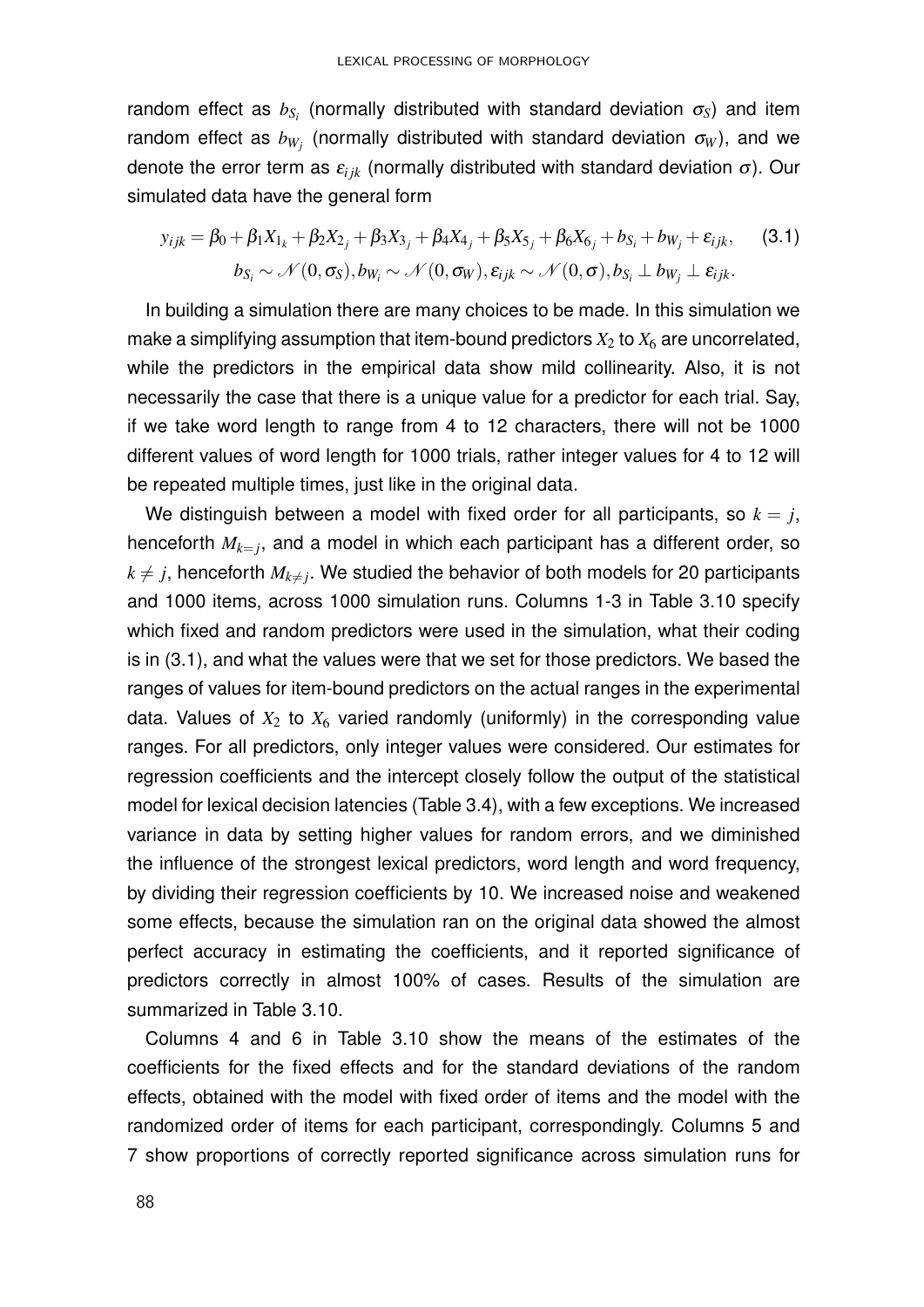| predictor   | parameter    | value     | $M_{k=j}$ |       | $M_{k\neq j}$ |       |
|-------------|--------------|-----------|-----------|-------|---------------|-------|
|             |              |           | estimate  | power | estimate      | power |
| Intercept   | $\beta_0$    | 5.82      | 5.8074    | 1.00  | 5.8084        | 1.000 |
| Trial       | $\beta_1$    | $-0.0048$ | $-0.0010$ | 1.00  | $-0.0010$     | 1.00  |
| WordFreq    | $\beta_2$    | $-0.0043$ | $-0.0045$ | 0.35  | $-0.0045$     | 0.35  |
| WordLength  | $\beta_3$    | 0.0013    | 0.0010    | 0.05  | 0.0010        | 0.05  |
| LeftFamSize | $\beta_4$    | $-0.0084$ | $-0.0082$ | 0.27  | $-0.0082$     | 0.27  |
| LeftFreq    | $\beta_5$    | $-0.0026$ | $-0.0027$ | 0.21  | $-0.0027$     | 0.22  |
| RightFreq   | $\beta_6$    | $-0.0072$ | $-0.0072$ | 0.88  | $-0.0072$     | 0.88  |
| Subj        | $\sigma_{S}$ | 0.32      | 0.3100    |       | 0.3100        |       |
| ltem        | $\sigma_W$   | 0.20      | 0.1999    |       | 0.1999        |       |
| Resid       | $\sigma$     | 0.60      | 0.5996    |       | 0.5996        |       |

Table 3.10: Parameters, estimates of the parameters, and power (for  $\alpha = 0.05$ ) for the models without  $(M_{k=j})$  and with  $(M_{k\neq j})$  random orders of items for each participant. Averages over 1000 simulation runs.

both types of models. It is evident that for large data samples, such as we used in this study, there is no appreciable difference across presentation orders in the performance of statistical models, neither in the accuracy of estimates for model coefficients or for standard deviations of random effects, nor in the power to detect the effect of the item-bound predictors. For smaller samples, we have seen cases where a single experimental list (fixed order) comes with slightly reduced power than the list with the random presentation of items.

We have carried out more simulations with different values for the fixed and random effect parameters, time and again the pattern is like the one summarized in Table 3.10. Importantly, these simulations show no a priori reason to believe that sources of variance are confounded: at least, not with the number of items and the number of uncorrelated predictors that we used here. It is important to realize that the strength of linear mixed-effects models lies precisely in their ability to 'unconfound' different sources of variance.

We have double-checked whether there were interactions of this longitudinal effect with item-bound predictors, including lexical, distributional or orthographic characteristics of compounds as whole words or their morphemes, but there were none. This gives additional assurance that the morphological effects of our primary interest are not modulated by the longitudinal effects of the experimental list. We have also investigated whether other longitudinal effects might be present (ranging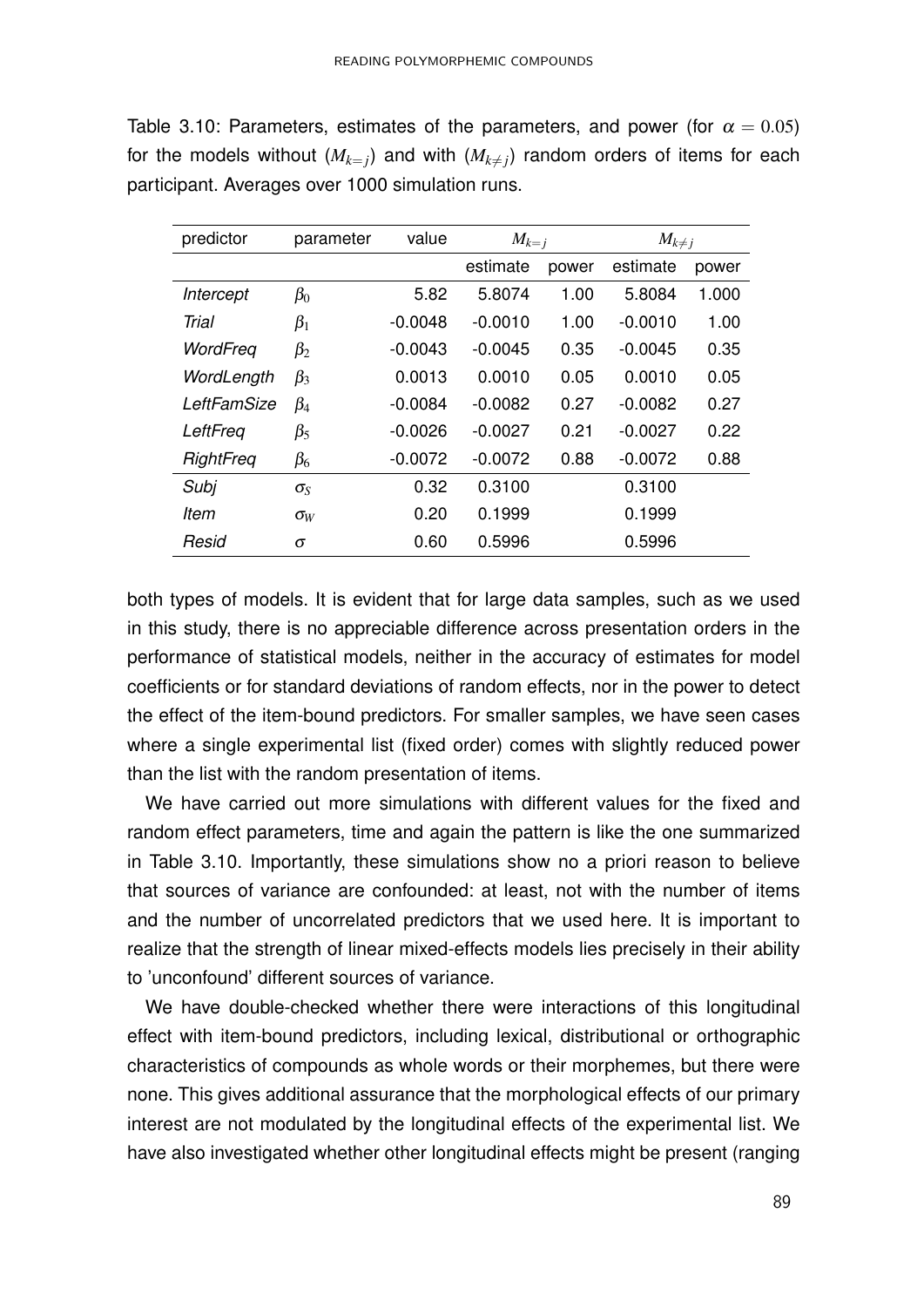from priming effects due to constituents that appeared earlier in the list to effects of sharing onset or rhyme). None turned out to be significant. In other words, the morphological and orthographic effects that we report are not artifacts nor confounds of experimental control variables, as can be demonstrated both in a simulation and in an experiment.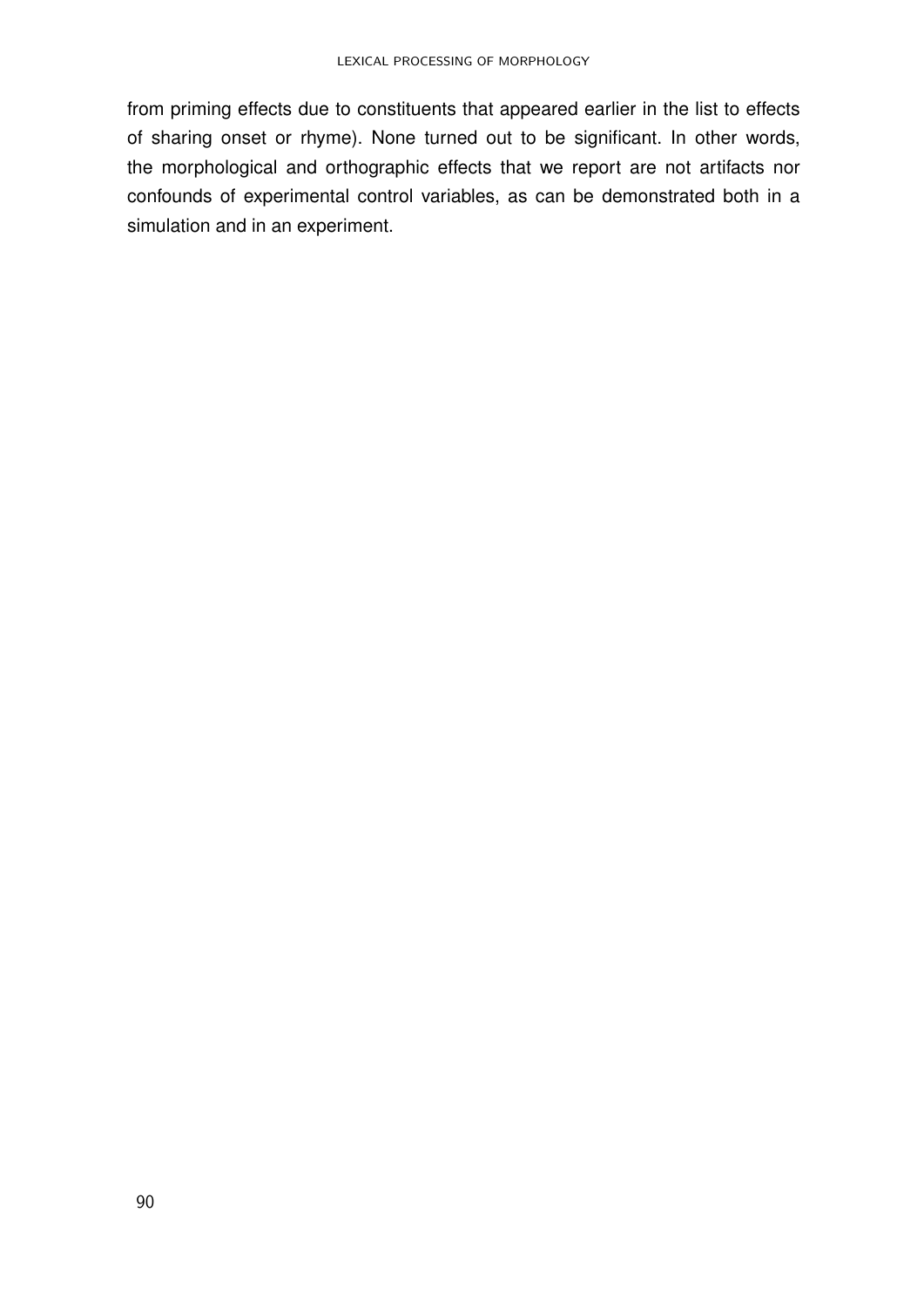# Morphological Dynamics in Compound Processing

Chapter 4

This chapter is an article in press: Victor Kuperman, Raymond Bertram and R. Harald Baayen. Morphological Dynamics in Compound Processing. *Language and Cognitive Processes.*

# **Abstract**

This chapter explores the time-course of morphological processing of trimorphemic Finnish compounds. We find evidence for the parallel access to full-forms and morphological constituents diagnosed by the early effects of compound frequency, as well as early effects of left constituent frequency and family size. We also observe an interaction between compound frequency and both the left and the right constituent family sizes. Furthermore, our data show that suffixes embedded in the derived left constituent of a compound are efficiently used for establishing the boundary between compounds' constituents. The success of segmentation of a compound is demonstrably modulated by the affixal salience of the embedded suffixes. We discuss implications of these findings for current models of morphological processing and propose a new model that views morphemes, combinations of morphemes and morphological paradigms as probabilistic sources of information that are interactively used in recognition of complex words.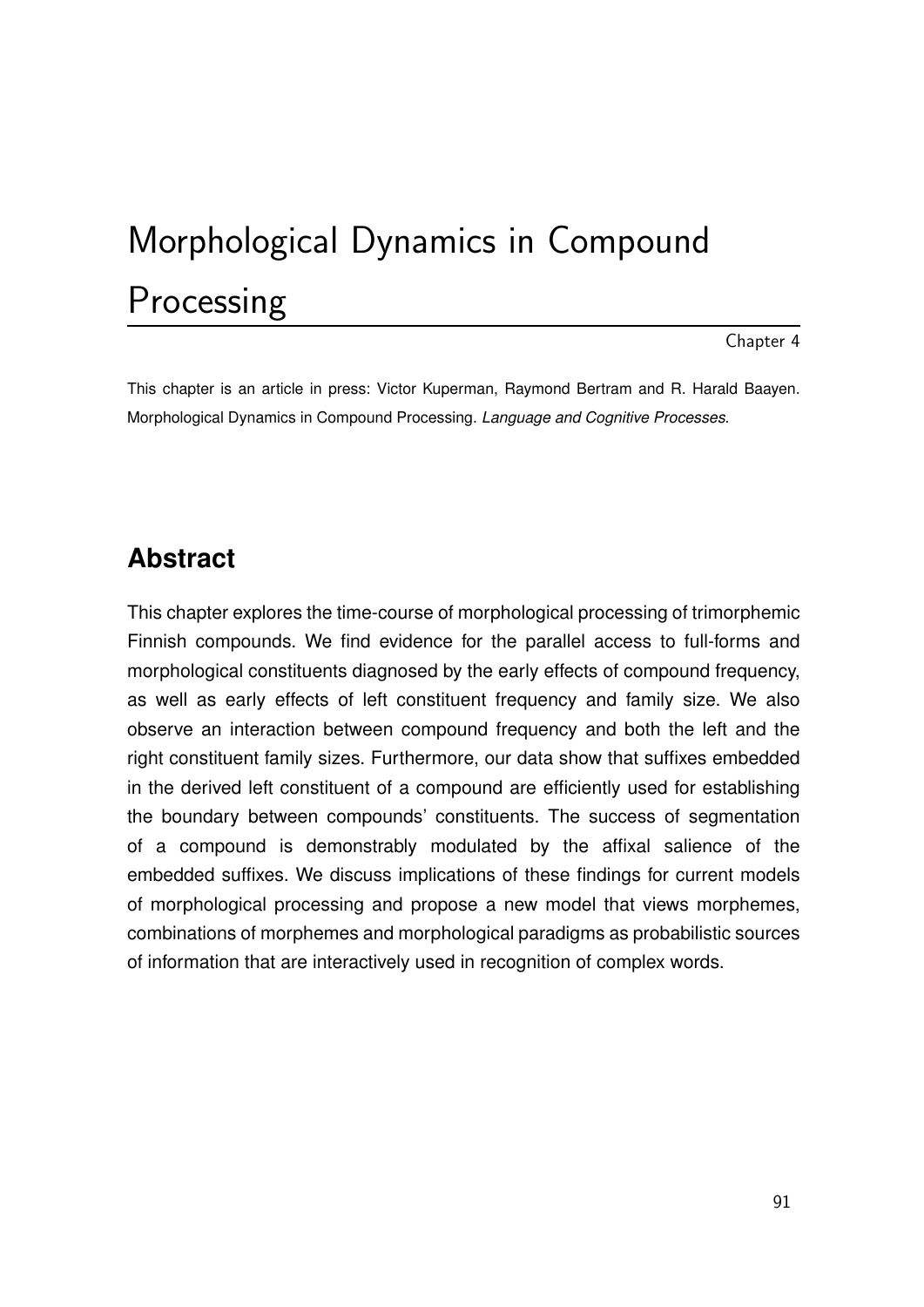# **Introduction**

Current models of morphological processing vary widely in their assumptions about what morphological information is used, and in what order, to identify and interpret complex words, for instance *dish+wash-er* or *happi-ness*. For instance, sublexical and supralexical models advocate obligatory sequentiality: The former class of models posits that full-forms can only be accessed via morphological constituents (e.g., Taft & Forster, 1975; Taft, 1979; Taft, 1991), while the latter class claims that the activation of the full-form precedes the activation of constituents (e.g., Giraudo & Grainger, 2001). Some parallel dual-route models allow for simultaneous activation of both the full-forms of complex words and their morphological constituents, but assume that the two routes proceed independently of each other (e.g., Schreuder & Baayen, 1995; Baayen & Schreuder, 1999). The computational model MATCHEK (Baayen & Schreuder, 2000) implements the interaction between the two processing routes, but is silent about the time-course of visual information uptake, and assumes that all words are read with a single fixation. The present eye-tracking study adresses the temporal unfolding of visual recognition of trimorphemic Finnish compounds, in order to establish whether the requirements posed by current models (e.g., obligatory sequentiality or independence of processing stages) hold for reading of long words. We present evidence that more sources of morphological information are at work and interacting with each other in compound processing than previously reported.

The central research issue that this chapter addresses is the hotly debated topic of the time-course of morphological effects in recognition of long compounds. It is a robust finding that full-form representations of compounds are involved in compound processing, as indicated by the effect of compound frequency (e.g., De Jong, Feldman, Schreuder, Pastizzo & Baayen, 2002; Hyönä & Olson, 1995; Van Jaarsveld & Rattink, 1988). The question that remains open, however, is how early this involvement shows up. Several studies of English and Finnish compounds found a weak non-significant effect of compound frequency as early as the first fixation on the compound (cf., Andrews, Miller & Rayner, 2004; Bertram & Hyönä, 2003; Pollatsek, Hyönä & Bertram, 2000). The presence or absence of compound frequency effects at the earliest stages of word identification may inform us about the order of activation of the full-forms of compounds and their morphological constituents. Specifically, an early effect of compound frequency may be problematic for obligatory decompositional models.

The role of constituents in compound processing is also controversial. Taft and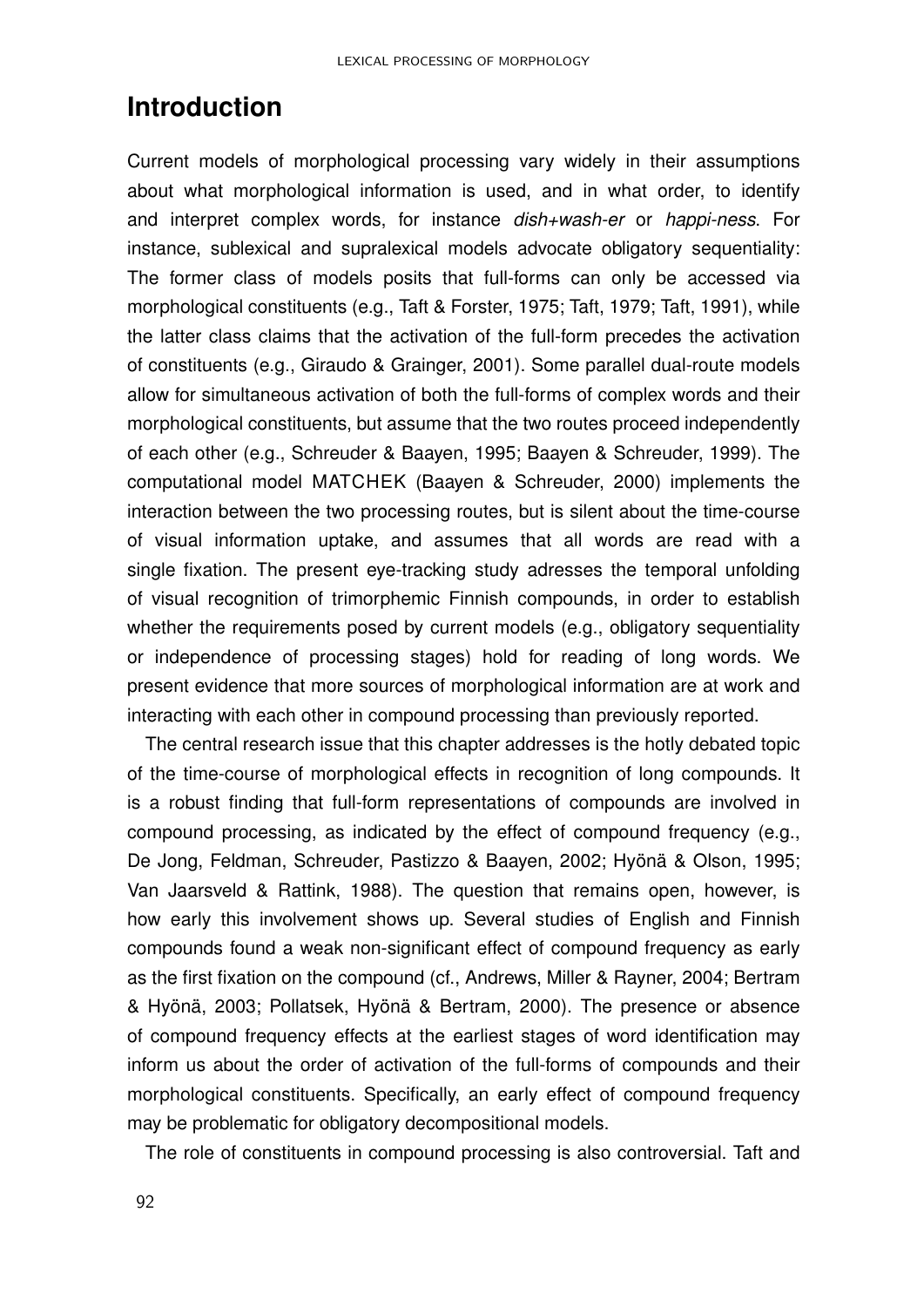Forster (1976) claimed that the left constituent of a compound serves as the point of access to the meaning of the compound, while Juhasz, Starr, Inhoff and Placke (2003) argued for the primacy of the right constituent (see also Duñabeitia, Perea & Carreiras, 2007). Several studies of Finnish compounds established the involvement of both the left and the right constituent in reading of compounds (cf., e.g., Hyönä & Pollatsek, 1998; Pollatsek *et al.*, 2000). Moreover, Bertram and Hyönä (2003) argued on the grounds of visual acuity that the longer the compound, the more prominent the role of its morphological structure becomes.

An eye-tracking visual lexical decision study of 8-12 character-long isolated Dutch compounds by Kuperman, Schreuder, Bertram and Baayen (Chapter 3 of this dissertation) (with as nonce words non-existing compounds composed of existing nouns) established a significant effect of compound frequency emerging as early as the first fixation. Given the length of target words and constraints of visual acuity, the compound frequency effect at the first fixation is likely to precede the identification of all characters of the compound. This is supported by the fact that most compounds in their study elicited more than one fixation. The authors suggest that readers aim at identifying the compound on the basis of partial information obtained during the first fixation (e.g., initial characters, compound length and possibly an identified left constituent, see also the General Discussion). They also observed an interaction between compound frequency and left constituent frequency, which is not predicted by models that posit obligatory sequentiality in activation of the full-form and the constituent morphemes. Furthermore, they reported effects of frequency and family size for both the left and the right constituents of the compound<sup>1</sup>.

Chapter 3 of this dissertation explained its findings within the conceptual framework of maximization of opportunity (Libben, 2006). This framework argues that readers simultaneously use, as opportunities for compound recognition, multiple sources of information (as soon as those are available to them), and multiple processing mechanisms that they have at their disposal, including full-form retrieval from the mental storage and on-line computation. In Chapter 3 we propose that an adequate model of compound processing needs to meet at

<sup>&</sup>lt;sup>1</sup>The left (right) morphological family of a compound is the set of compounds that share the left (right) constituent with that compound (e.g., the left constituent family of *bankroll* includes *bankbill*, *bank holiday*, *bank draft*, etc.). The size of such family is the number of its members, while the family frequency is the cumulative frequency of family members. We included in the left (and right) families all complex words that began (or ended) with the given constituent, including, for instance, triconstituent compounds and derivations that embedded compounds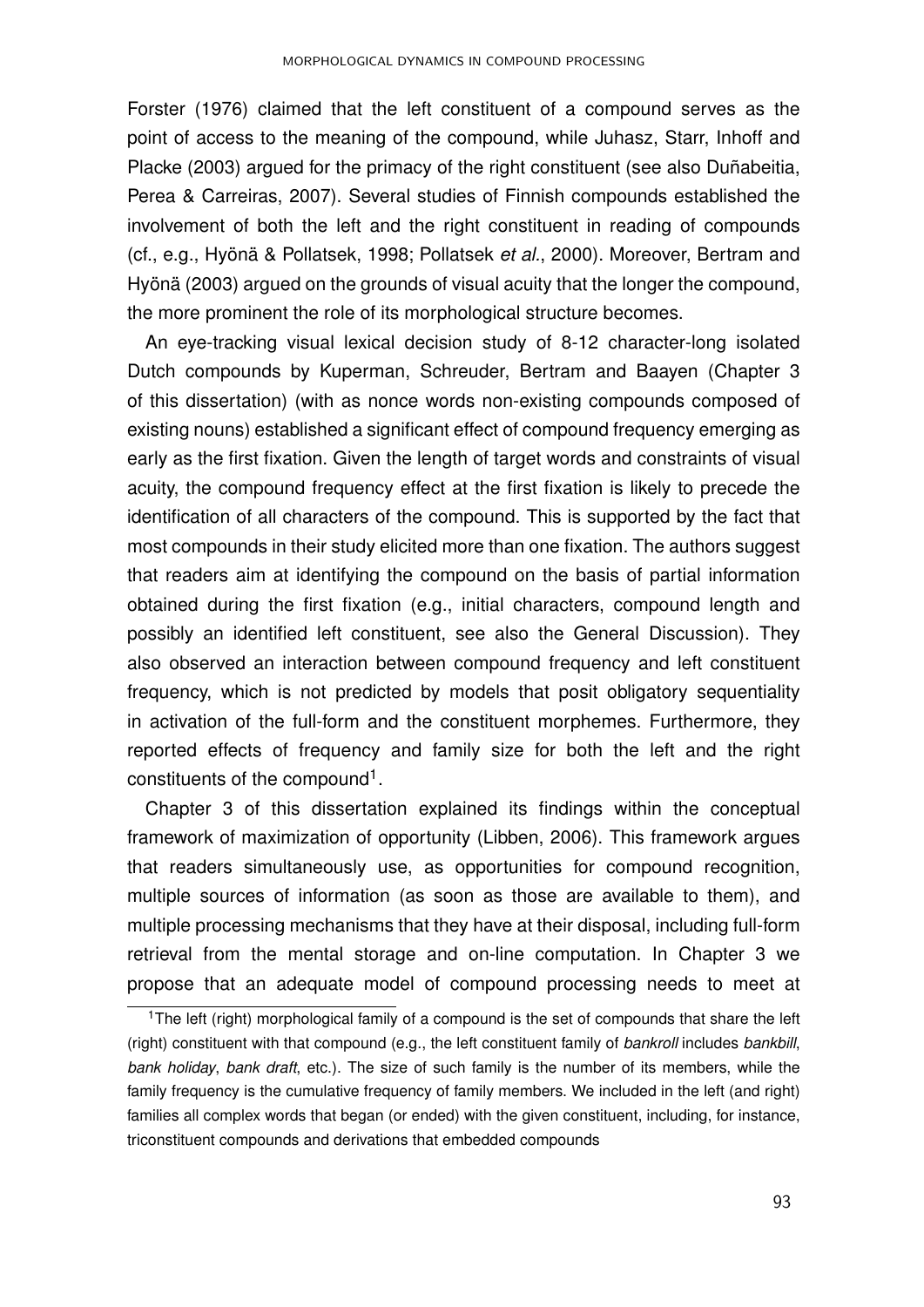least the following four requirements: (i) explicit consideration of the temporal order of information uptake, (ii) absence of strict sequentiality in the processing of information, i.e., simultaneous processing of information at different levels in representational hierarchies; (iii) the possibility for one processing cue to modulate the presence and strength of other cues; and (iv) fast activation of constituent families, along with activation of constituents and full-forms.

The present study explores the role of morphological structure in compound processing in a way that differs from the experiment with Dutch compounds reported in Chapter 3 in several crucial respects. We use a different experimental technique (reading of compounds in sentential contexts, no lexical decisions on compounds presented in isolation), a different language (Finnish) and a different range of word lengths (10-18 characters, mean 15). We specifically address the following questions. Does the pattern of results obtained with the visual lexical decision paradigm generalize to a more natural task of sentential reading with words in normal context? Will compound frequency have an early effect in longer words, where more characters fall outside of the foveal area with high visual acuity? Will morphological families show the same facilitation in reading as they show in lexical decision? The effect of constituent family size may differ across tasks, since a more "word-like" target with a large family may facilitate a positive lexical decision. In normal reading, however, the members of the family might function as competitors and hamper the integration of the word in the sentence, which would show as inhibition in the eye movement record (for similar dualilty in the effect of orthographic neighborhood size, see Pollatsek, Perea & Binder, 1999). Finally, is there evidence in the eye movement record that different routes of lexical processing interact, when compounds are placed in sentential contexts? Another task that we set for ourselves is to formalize the specifications for a model of morphological processing outlined in Chapter 3. We propose such a model in the General Discussion.

Additionally, we consider the processing of compounds with more than two morphemes. Current research on visual processing of morphologically complex words is largely constrained to bimorphemic words (for exceptions see e.g., De Almeida & Libben, 2005; Inhoff, Radach & Heller, 2000; Krott, Baayen & Schreuder, 2001; Krott, Libben, Jarema *et al.*, 2004; Chapter 3 of this dissertation). At the same time, such complexity is anything but rare in many languages: In German, Dutch and Finnish words with three or more morphemes account for over 50% of word types. Similarly, words in the length range of 10-18 characters that we use in this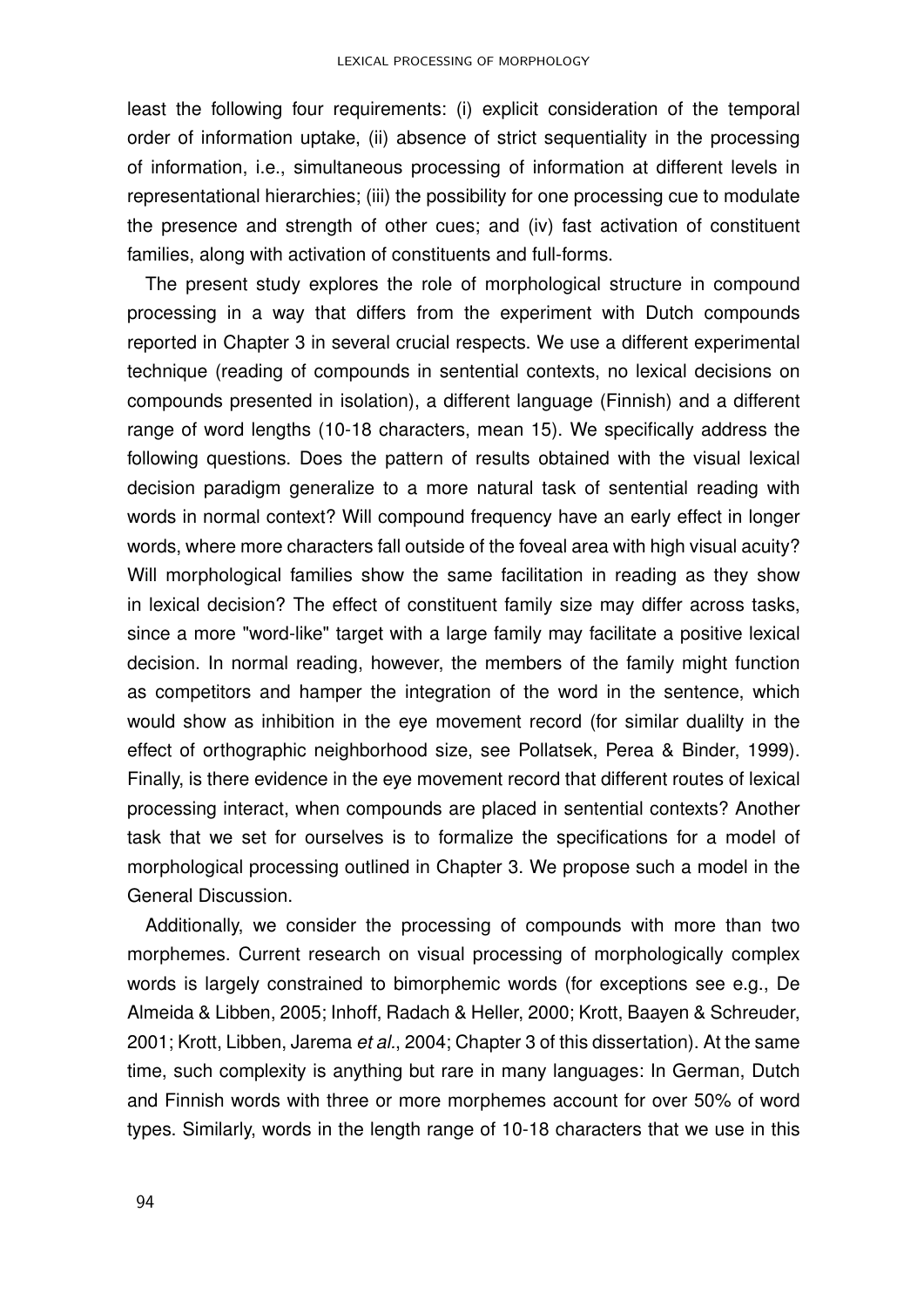study account for over 60% of word types and over 20% word tokens in Finnish. In the present experiment, we zoomed in on one type of morphological structure, where the left constituent is a derived word with a suffix and the right constituent is a simplex noun (e.g., *kirja-sto/kortti* "library card", where *kirja* is "book", *kirjasto* is "library" and *kortti* is "card").

We took into consideration two suffixes: the suffix *-stO*<sup>2</sup>, which attaches to nouns forming collective nouns (e.g., *kirja*, "book", and *kirjasto*, "library"), and the suffix *-Us*, which attaches to verbs and forms nouns with the meaning of the act or the result of the verb (analogous to the English *-ing*, e.g., *aloittaa* "to begin" and *aloitus* "beginning"), cf., Järvikivi, Bertram and Niemi (2006). Bertram, Laine and Karvinen (1999) and Järvikivi *et al.* (2006) argue that these two suffixes differ in their affixal salience, defined as the likelihood of serving as a processing unit in identification of the embedding complex form (cf., Laudanna & Burani, 1995). The suffix *-stO* is arguably more salient and less ambiguous than the suffix *-Us*. Järvikivi *et al.* (2006) attribute this difference in salience to the fact that the suffix *-stO* has no allomorphs (i.e., is structurally invariant across inflectional paradigms), nor homonyms. Conversely, the suffix *-Us* has a very rich allomorphic paradigm (cf., several inflectional variants of *räjähdys* "explosion": *-ysken, -yksien, -ysten, -ystä, -yksiä, -yksenä*, Table 2 in Järvikivi *et al.*, 2006) and is homonymous with the deadjectival suffix *-(U)Us*.

The difference in affixal salience has demonstrable consequences for the processing of derived words. In particular, Järvikivi *et al.* (2006) showed in a series of lexical decision experiments that Finnish derived words ending in relatively salient affixes, like *-stO*, show facilitatory effects of both the surface frequency of the derived form (e.g., *kirjasto*) and the base frequency of its stem (e.g., *kirja*). At the same time, complex words that carry less salient affixes, like *-Us*, show facilitation only for surface frequency. In other words, salient affixes tend to shift the balance towards decomposition of complex words into morphemes and towards subsequent computation of a word's meaning from these constituent morphemes (e.g., Baayen, 1994; Bertram, Schreuder & Baayen, 2000; Järvikivi *et al.*, 2006; Laudanna & Burani, 1995; Sereno & Jongman, 1997).

Crucially, in bimorphemic derivations, one of the affix boundaries is explicitly marked by a space, which makes the task of parsing morphemes out of the embedding word easier. Our goal was to determine the role of affixal salience

 $2$ The capital characters in suffixes refer to the archiphoneme of the vowel that has back and front allophones. Realization of Finnish suffixes alternates due to the vowel harmony with the vowels in the stem, e.g., *-stO* may be realized either as /sto/ or /stœ/, and *-Us* either as /us/ or /ys/.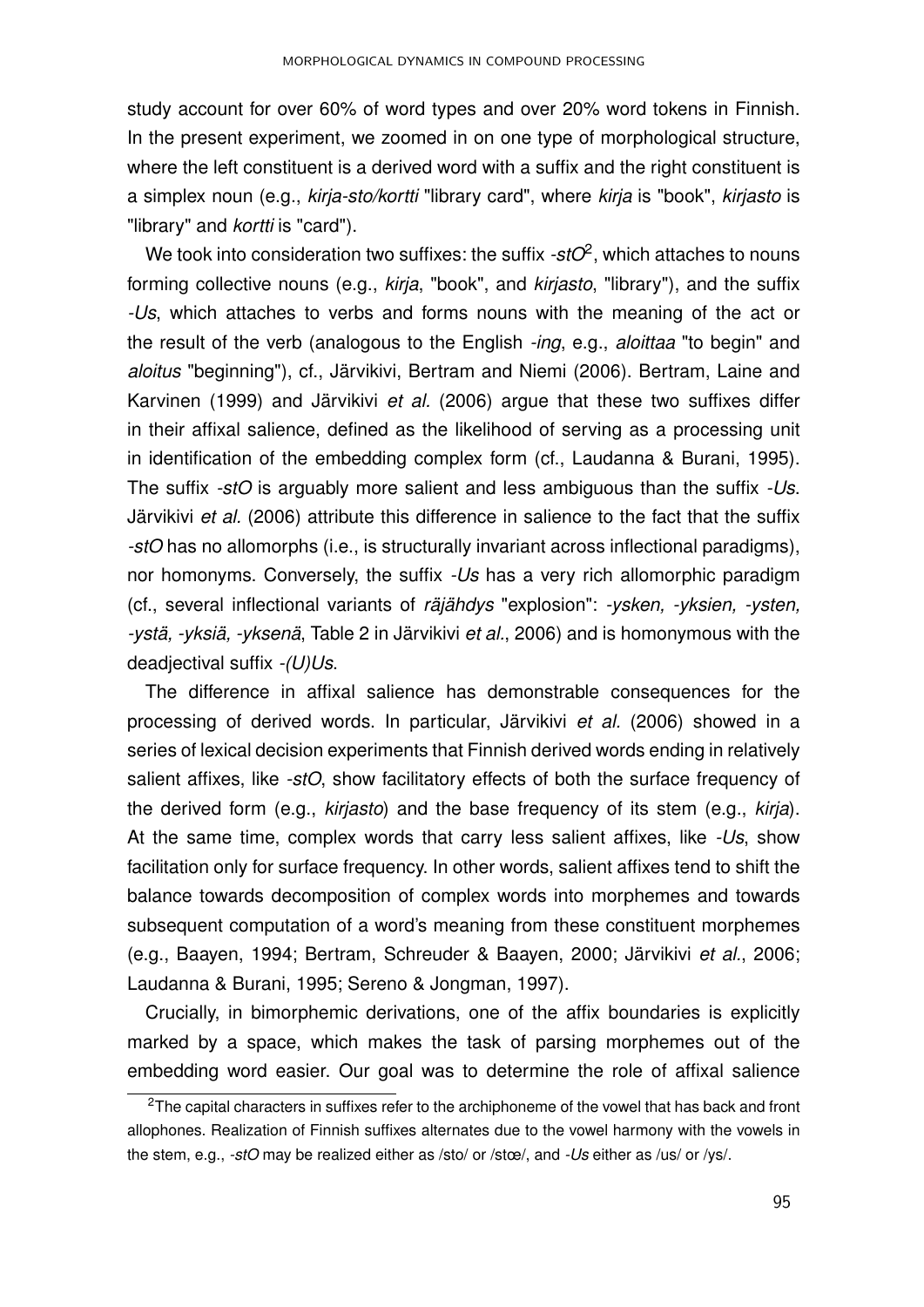for suffixes orthographically and morphologically embedded in larger words. We envisioned several possible states of affairs. First, the suffix may, depending on its salience, facilitate activation of the base of the derived left constituent of the compound (i.e., *kirja* "book" in *kirjastokortti* "library card"), as shown for bimorphemic derivations by Järvikivi *et al.* (2006). On this account, one expects an interaction of base frequency by suffix type. Specifically, compounds with a relatively salient suffix *-stO* would show effects of both the base and the surface frequency of the left immediate constituent, while for the less salient suffix *-Us*, we expect to only witness the effects of left constituent surface frequency, in line with findings by Järvikivi *et al.* (2006). Second, the suffix demarcates the boundary between the two immediate constituents of the compound (i.e., *kirjasto* "library" and *kortti* "card" in *kirjastokortti*). If so, it is plausible that a more salient affix serves as a better segmentation cue and facilitates decomposition of a compound into its major constituents (for the discussion of segmentation cues in compound processing, see e.g., Bertram, Pollatsek & Hyönä, 2004). The finding expected on this account is the interaction between characteristics of the compound's constituents and the suffix type. For instance, we would expect the effects of left constituent frequency or family size to interact with the salience of our suffixes. Third, suffixes might pave the way for both parsings (*kirja* in *kirjastokortti* and *kirjasto* in *kirjastokortti*), as they may demarcate both the boundary of the base in the derived left constituent and the boundary between the compound's major constituents. If this is the case, we would expect the frequencies (or other morphological characteristics) of both the base and the full-form of the left constituent to interact with the suffix type.

As the time-course of morphological effects is essential for this study, we opted for using the eye-tracking experimental paradigm, which allows for a good temporal resolution of cognitive processes as reflected in eye movements. Furthermore, multiple regression mixed-effects modeling with participants and items as crossed random effects satisfied our need to explore simultaneously many predictors, both factors and covariates, while accounting for between-participants and between-items variance (cf., Baayen, Davidson & Bates, 2007; Bates & Sarkar, 2005; Pinheiro & Bates, 2000).

# **Method**

#### *Participants*

Twenty-seven students of the University of Turku (18 females and 9 males)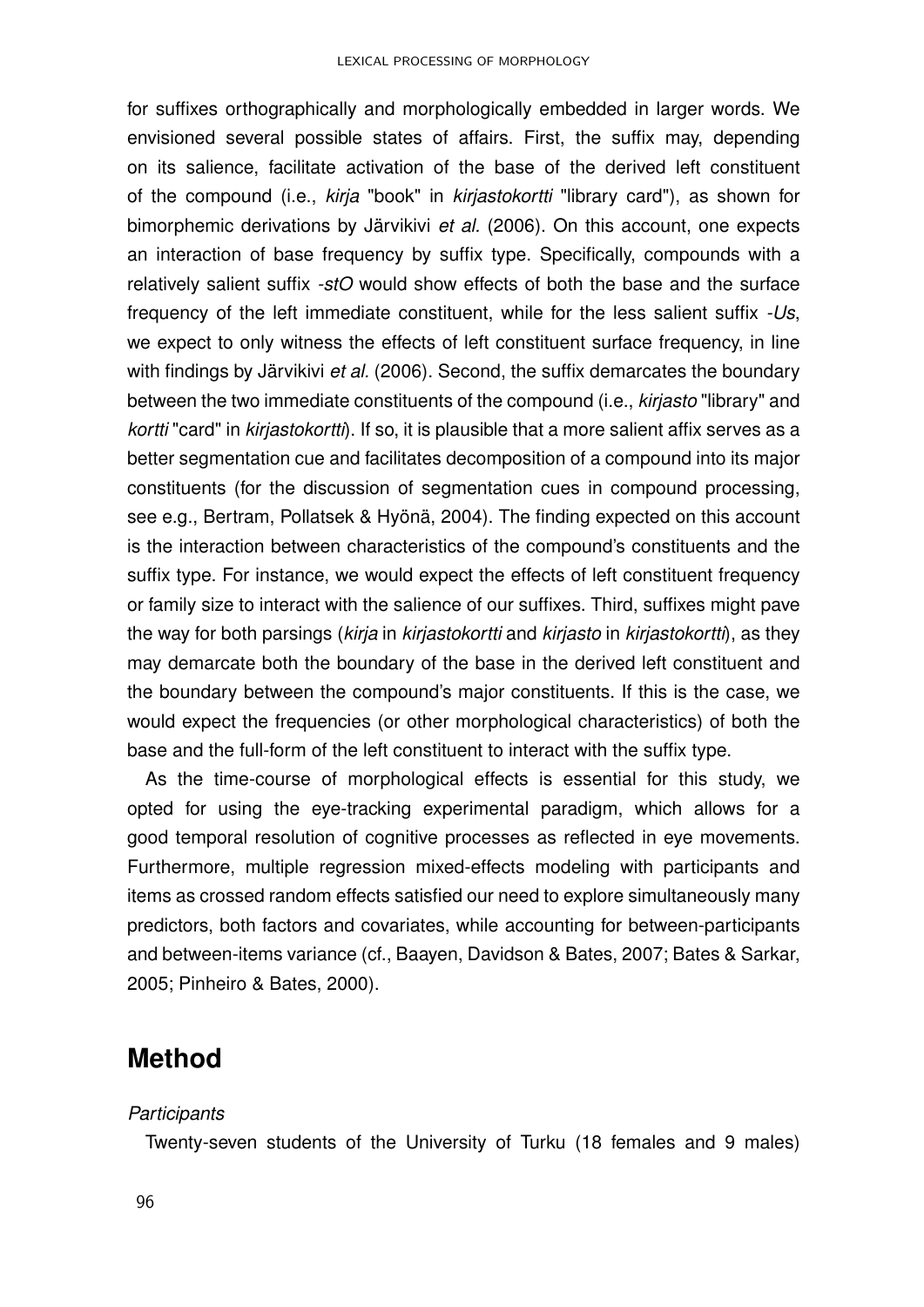participated in this experiment for partial course credit. All were native speakers of Finnish and had normal or corrected-to-normal vision.

#### *Apparatus*

Eye movements were recorded with an EyeLink II eye-tracker manufactured by SR Research Ltd. (Canada). The eyetracker is an infrared video-based tracking system combined with hyperacuity image processing. The eye movement cameras are mounted on a headband (one camera for each eye), but the recording was monocular (right eye) and in the pupil-only mode. There are also two infrared LEDs for illuminating the eye. The headband weighs 450 g in total. The cameras sample pupil location and pupil size at the rate of 250 Hz. Recording is performed by placing the camera and the two infrared light sources 4-6 cm away from the eye. Head position with respect to the computer screen is tracked with the help of a head-tracking camera mounted on the center of the headband at the level of the forehead. Four LEDs are attached to the corners of the computer screen, which are viewed by the head-tracking camera, once the participant sits directly facing the screen. Possible head motion is detected as movements of the four LEDs and is compensated for on-line from the eye position records. The average gaze position error of EYELINK II is <0.5<sup>o</sup>, while its resolution is 0.01<sup>o</sup>. The stimuli were presented on a 21 inch ViewSonic computer screen, which had a refresh rate of 150 Hz.

#### *Stimuli*

The set of target words included 50 noun-noun compounds with the derivational first constituent ending in the suffix *-stO* (e.g., *tykistötuli* "cannon fire"), 50 noun-noun compounds with the derivational first constituent ending in the suffix *-Us* (e.g., *hitsaustyö* "a piece of welding"), and 50 bimorphemic compounds with two noun stems (e.g., *palkkasotilas* "a soldier of fortune"). Average values for frequency and length measures for the three types of compounds are summarized in Table 4.3 in the Appendix. All target words were selected from an unpublished Finnish newspaper corpus of 22.7 million word forms with the help of the WordMill database program (Laine & Virtanen, 1999). Each target word in the nominative case was embedded in a separate sentence, and it never occupied the sentence-initial or sentence-final position. All critical sentences had semantically neutral initial parts up to the target word. In a separate rating task, we asked five participants (none of whom participated in the eye-tracking experiment) to rate how felicitous the target words (e.g., *perhetapahtuma* "family happening") were given the preceding context (*Iloinen ja jännittävä...* "The happy and exciting ...") using a scale from 1 (does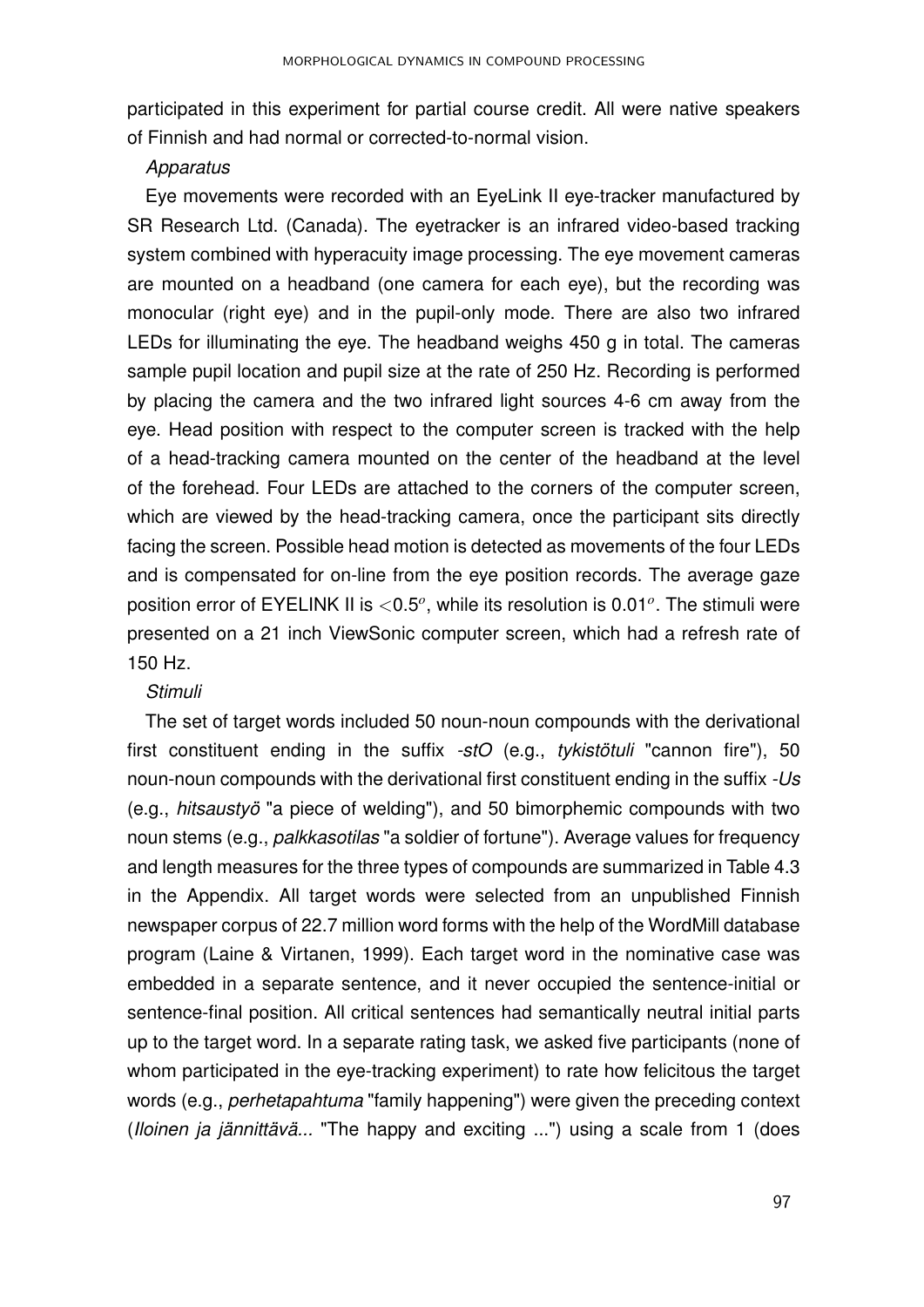not fit at all) to 5 (fits very well). The task included all target sentences from the eye-tracking experiment, as well as fillers. The mean rating for target words was 3.7, which shows that the target words were in general a good continuation of the preceding context. Compound-specific ratings were not significant predictors of reading times in our statistical models. Averages per suffix type were 3.8, 3.7 and 3.6 for bimorphemic compounds, compounds with *-stO* and compounds with *-Us*, respectively. Pairwise t-tests showed no difference in ratings between the different compound types.

Eighty filler sentences were added to the 150 target sentences. All sentences comprised 5-12 words and took up at most one line. The sentences were displayed one at a time starting at the central-left position on the computer screen. Stimuli were presented in fixed-width font Courier New size 12. With a viewing distance of about 65 cm, one character space subtended approximately 0.45*<sup>o</sup>* of visual angle.

Sentences were presented in two blocks, while the order of sentences within the blocks was pseudo-randomized and the order of blocks was counterbalanced across participants. Approximately 14% of sentences were followed by a screen with a yes-no question pertaining to the content of the sentence. The experiment began with a practice session consisting of five filler sentences and two questions.

#### *Procedure*

Prior to the presentation of the stimuli, the eye-tracker was calibrated using a three-point grid that extended over the horizontal axis in the middle of the computer screen. Prior to each stimulus, correction of calibration was performed by displaying a fixation point in the central-left position. After calibration, a sentence was presented to the right of the fixation point.

Participants were instructed to read sentences for comprehension at their own pace and to press a "response" button on the button box. Upon presentation of a question, participants pressed either the "yes"-button or the "no"-button on the button box. If no response was registered after 3000 ms, the stimulus was removed from the screen and the next trial was initiated. Responses and response times of participants were recorded along with their eye movements. The experimental session lasted 50 minutes at most.

#### *Dependent variables*

In the analysis of the eye-tracking data, we considered as measures of early lexical processing the duration of the first fixation (*FirstDur*), as well as the subgaze duration for the left constituent of a compound (the summed duration of all fixations that landed on the left constituent of a compound before fixating away from that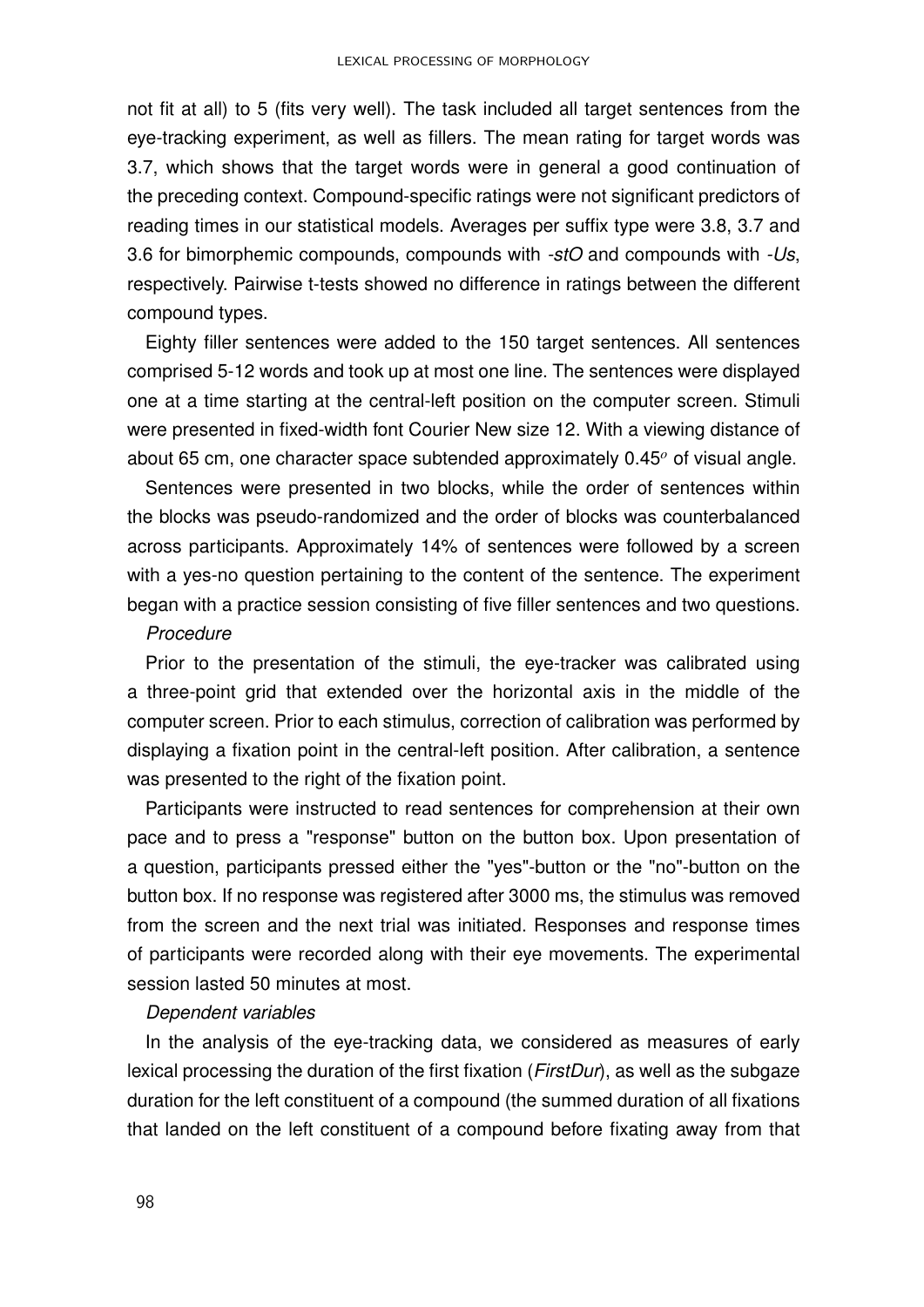constituent, *SubgazeLeft*. As a measure of later lexical processing, we focused on the subgaze duration for the right constituent of a compound (the summed duration of all fixations that landed on the right constituent of a compound before fixating away from that constituent, *SubgazeRight*. As a global measure, we considered the gaze duration on the whole word (the summed duration of all fixations on the target word before fixating away from it, *GazeDur*). We obtained additional information from two other measures: the probability of a single fixation (*SingleFix*) and - in order to assess how smoothly compound processing proceeded - the probability of the second fixation landing to the left of the first fixation position (*Regress*) 3 . All durational measures were log-transformed to reduce the influence of atypical outliers.

#### *Predictors*

Trials were uniquely identified by the participant code (*Subject*) and item (*Word*). The type of affix used in the target words was coded by the factor *SuffixType* with values "stO", "Us" and "none" (for bimorphemic compounds).

*Lexical distributional properties of morphological structure.* We considered compound lemma frequency, *WordFreq*, while lemma frequency was defined as the summed frequency of all inflectional variants of a word (e.g., the lemma frequency of *cat* is the sum of the frequencies of *cat*, *cats*, *cat's* and *cats'*). As frequencies of compounds' constituents have been shown to codetermine the reading times along with compound frequency (e.g., Andrews *et al.*, 2004; Hyönä & Pollatsek, 1998; Juhasz *et al.*, 2003), we included lemma frequencies of the compound's left and right constituents as isolated words, *LeftFreq* and *RightFreq*. Additionally, for each derivational left constituent (e.g., *kirjasto* "library" in *kirjastokortti* "library card") we included the lemma frequency of its base word (e.g., *kirja* "book"), *BaseFreq*, as a predictor. All frequency-based measures in this study, including the ones reported in the remainder of this section, were (natural) log-transformed to reduce the influence of outliers.

The morphological family sizes and family frequencies of a compound's constituents are known to codetermine the processing of compounds (cf., e.g., De Jong, Schreuder & Baayen, 2000; Juhasz *et al.*, 2003; Krott & Nicoladis, 2005; Moscoso del Prado Martín, Bertram, Haikio *et al.*, 2004; Nicoladis & Krott, 2007; Pollatsek & Hyönä, 2005 and Chapter 3 of this dissertation). The larger the number

<sup>&</sup>lt;sup>3</sup>Other considered dependent measures included the total number of fixations, durations of the second and third fixation, amplitude of the first and second within-word saccades, and the probability of eliciting more than two fixations. The measures did not provide additional insight into our research questions.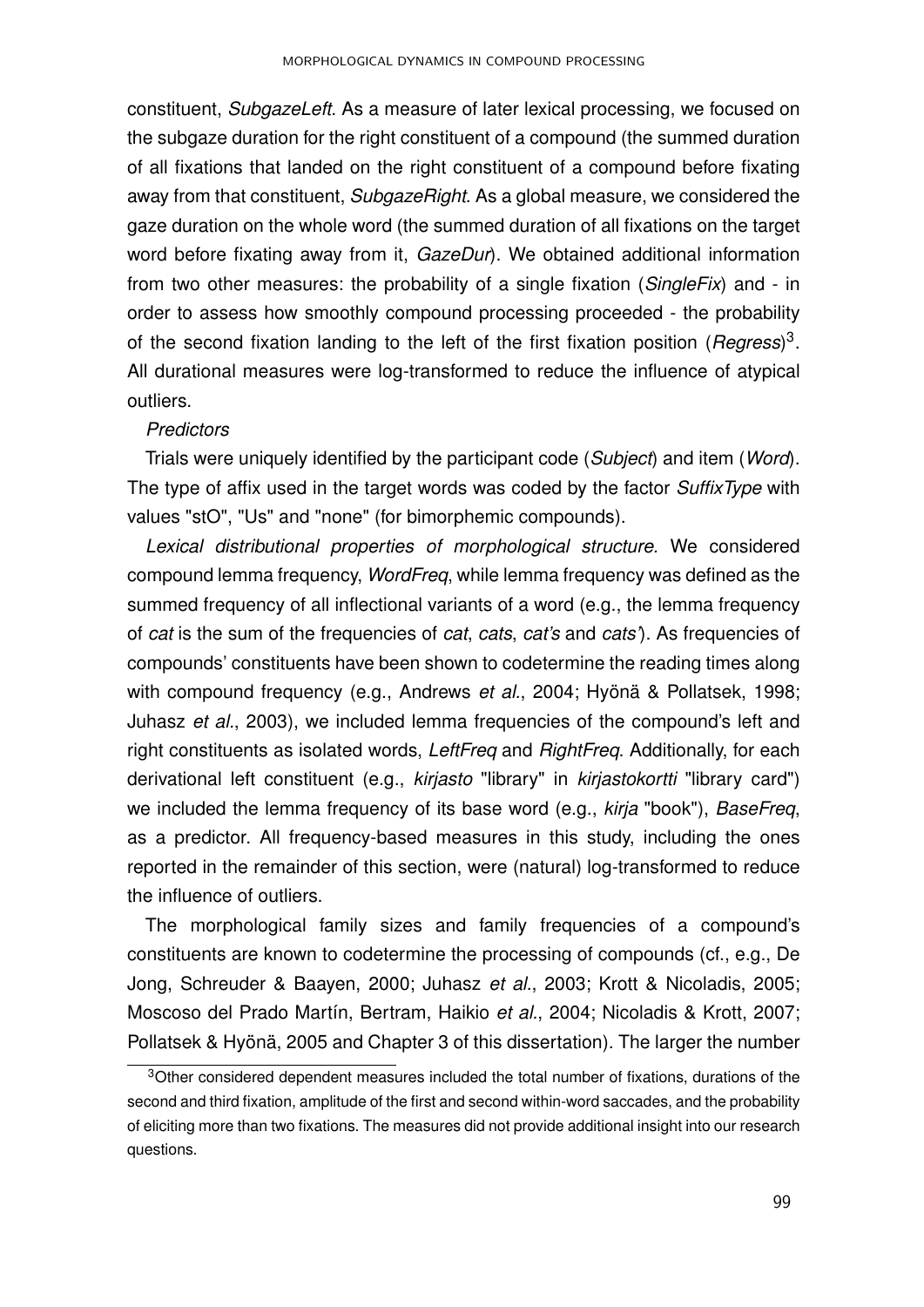of members in such a family or the larger their cumulative frequency, the faster the identification of the constituent and the embedding compound proceeds, as shown in lexical decision and eye-tracking studies. The related measure, the family frequency of the left (right) constituent, failed to reach statistical significance in our models (even when the respective family size was not included in the models) and will not be further discussed.

#### *Other variables.*

To reduce variance in our models, we controlled for several variables that are known to modulate visual processing. Among many other predictors (see Appendix for the full list), we considered compound length (*WordLength*) and the length of the left constituent *LeftLength*. We also included as a predictor the position of trial N in the experimental list as a measure of how far the participant has progressed into the experiment. This measure, *TrialNum*, allows us to bring under statistical control longitudinal task effects such as fatigue or habituation.

#### *Statistical considerations*

Several of our measures showed strong pair-wise correlations. Orthogonalization of such variables is crucial for the accuracy of predictions of multiple regression models. Teasing collinear variables apart is also advisable for analytical clarity, as it affords better assessment of the independent contributions of predictors to the model's estimate of the dependent variable (see Baayen, 2008: 198). We orthogonalized every pair of variables for which the Pearson correlation index *r* exceeded the threshold of 0.5. Decorrelation was achieved by fitting a regression model in which one of the variables in the correlated pair, e.g., *LeftLength*, was predicted by the other variable, e.g., *WordLength*. We considered the residuals of this model, *ResidLeftLength*, as an approximation of the left constituent length, from which the effects of compound length were partialled out. Using the same procedure, we obtained *ResidLeftFreq* (orthogonalized with *WordFreq* and *LeftLength*), *ResidLeftFamSize* (orthogonalized with *LeftFreq*), *ResidBaseFreq* (orthogonalized with *LeftFreq*), and *ResidRightFamSize* (orthogonalized with *RightFreq*). All orthogonalized measures were very strongly correlated with the measures, from which they were derived ( $rs > 0.9$ ,  $p < 0.0001$ ). The collinearity between the resulting set of numerical predictors was low, as indicated by  $\kappa = 1.44$ .

Additionally, some of the predictors were centered, so that the mean of their distribution was equal to zero. This procedure is crucial to avoid spurious correlations between random slopes and random intercepts in mixed-effects regression models (cf., Baayen, 2008: 276).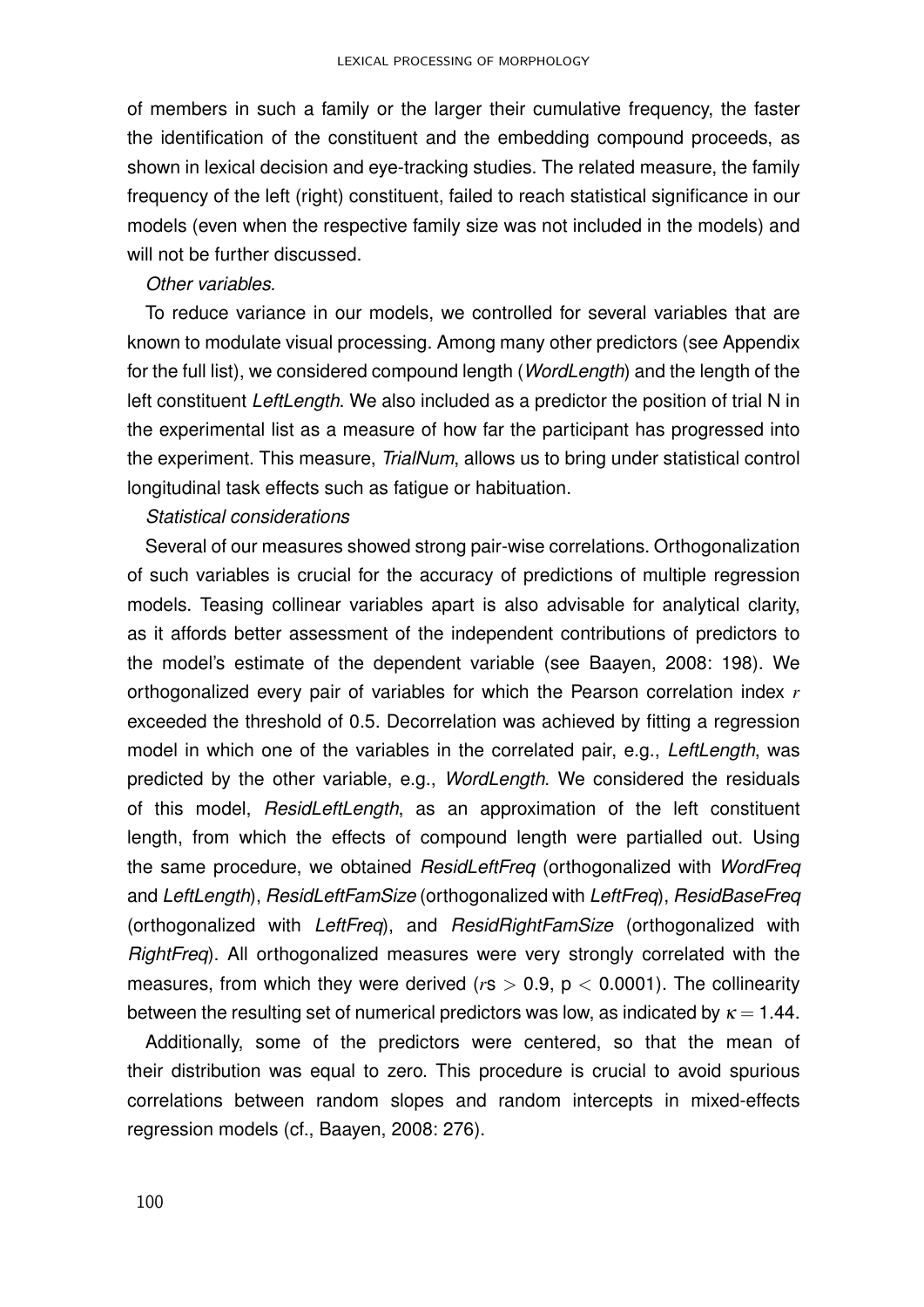Table 4.4 in the Appendix lists the distributions of the continuous variables used in this study, including statistics on their original values and (if different from the original values) the values actually used in the models.

In this study we made use of mixed-effects multiple regression models with *Subject* and *Word* as random effects. For predicting binary variables (e.g., indicators of whether the given fixation is word-final or regressive), we used generalized mixed-effects multiple regression models with a logistic link function and binomial variance. We coded the "Yes" values as successes and "No" values as failures.

The distribution of durational dependent measures was skewed even after the log transformation of durations. Likewise, residuals of the mixed-effects models for durations were almost always skewed. To reduce skewness, we removed outliers from the respective datasets, i.e., points that fell outside the range of -2.5 to to 2.5 units of SD of the residual error of the model. Once outliers were removed, the models were refitted, and we reported statistics for these trimmed models. Unless noted otherwise, only those fixed effects are presented below that reached significance at the 5%-level in a backwards stepwise model selection procedure.

The random effects included in our models significantly improved the explanatory value of those models. Improvement was indicated by the significantly higher values of the maximum likelihood estimate of the model with a given random effect as compared to the model without that random effect (all *p*s < 0.0001 using likelihood ratio tests).

# **Results and Discussion**

The initial pool of data points comprised 13394 fixations. We log-transformed the fixation durations and removed from the dataset for each participant those fixations that exceeded 3.0 units of SD from that participant's mean log-transformed duration. The number of removed fixations was 397 (3%), and the resulting range of fixation durations was 60 to 892 ms. Subsequently, fixations that bordered microsaccades (fixations falling within the same letter) were removed  $(44 \times 2 = 88)$ fixations, 0.6%). Finally, we only considered the fixations pertaining to the first-pass reading (i.e., the sequence of fixations made before the fixation is made outside of the word boundaries, 67% of the original dataset). As a result, we were left with a pool of 9023 valid fixations.

A negligible percent of the target words was skipped  $( $0.01\%$ ). Twenty-seven$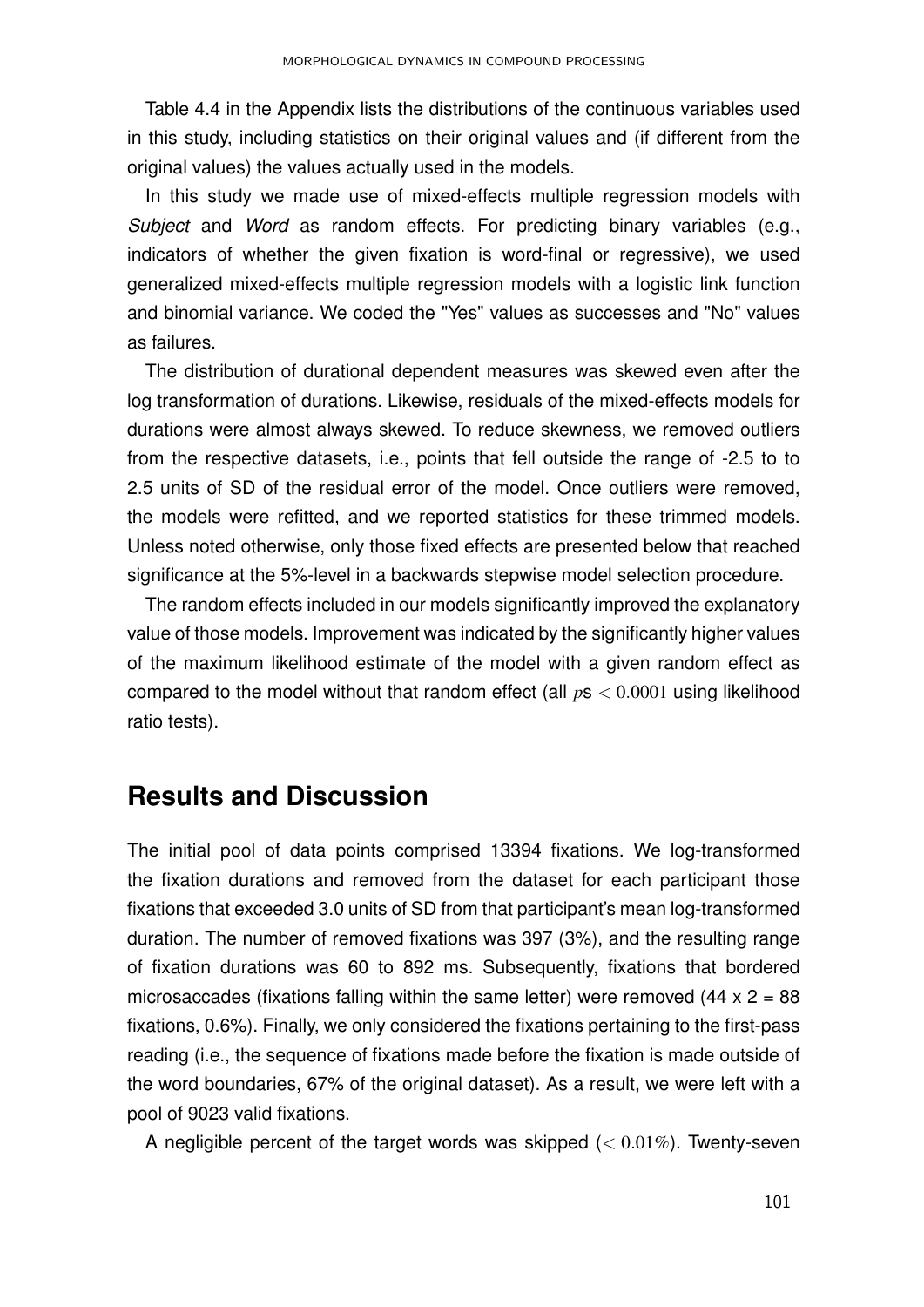percent of the target words required only one fixation, 40% required exactly two fixations, 20% required exactly three fixations, and it took four or more fixations to read the remaining 13% of our compounds. The average number of fixations on a stimulus was 2.2 (*SD* = 1.2). Regressive fixations (i.e., fixations located to the left of the previous fixation within same word) constituted 14.2% of our data pool. The average fixation duration was 234 ms  $(SD = 84)$ , and the average gaze duration was 455 ms (*SD* = 263).

We report in the Appendix full specifications of the models for the first fixation duration (3967 datapoints, Table 4.5), subgaze duration for the left constituent (3800 data points, Table 4.6), subgaze duration for the right constituent (2342 data points, Table 4.7), and gaze duration (3884 data points, Table 4.8).

## **Time-course of morphological effects**

Table 4.1 summarizes effects of morphological predictors on reading of long, multiply complex Finnish compounds across statistical models for early and cumulative measures (see full specifications for the models in Appendix). The table provides effect sizes (see Appendix for the explanation as to how these were computed) and p-values for main effects, and it also indicates interactions between morphological and other predictors of interest. For clarity of exposition, we leave out in this section interactions between morphological predictors and the type of the suffix in the compound's left constituents: These interactions are presented in detail in the next section.

Results presented in Table 4.1 reveal the temporal pattern of how effects of morphological structure unfold in complex word recognition. First, characteristics pertaining to the compound's left constituent, such as left constituent frequency and family size, show effects in both the early measures of reading times (first fixation duration, subgaze duration on the left constituent), and in the later measure (subgaze duration of the right constituent). Conversely, characteristics of the compound's right constituent are not significant predictors at early stages of lexical processing and only yield significant effects (always modulated by interactions with other predictors) in the measures of right constituent subgaze duration and gaze duration. This sequence of effects corroborates previous findings that both constituents are activated during processing of compounds (cf., Hyönä, Bertram & Pollatsek, 2004). Moreover, the order of their activation goes hand in hand with the typical sequence of the visual uptake in long compounds that was observed previously in Hyönä *et al.* (2004) in Chapter 3 and again in the present study,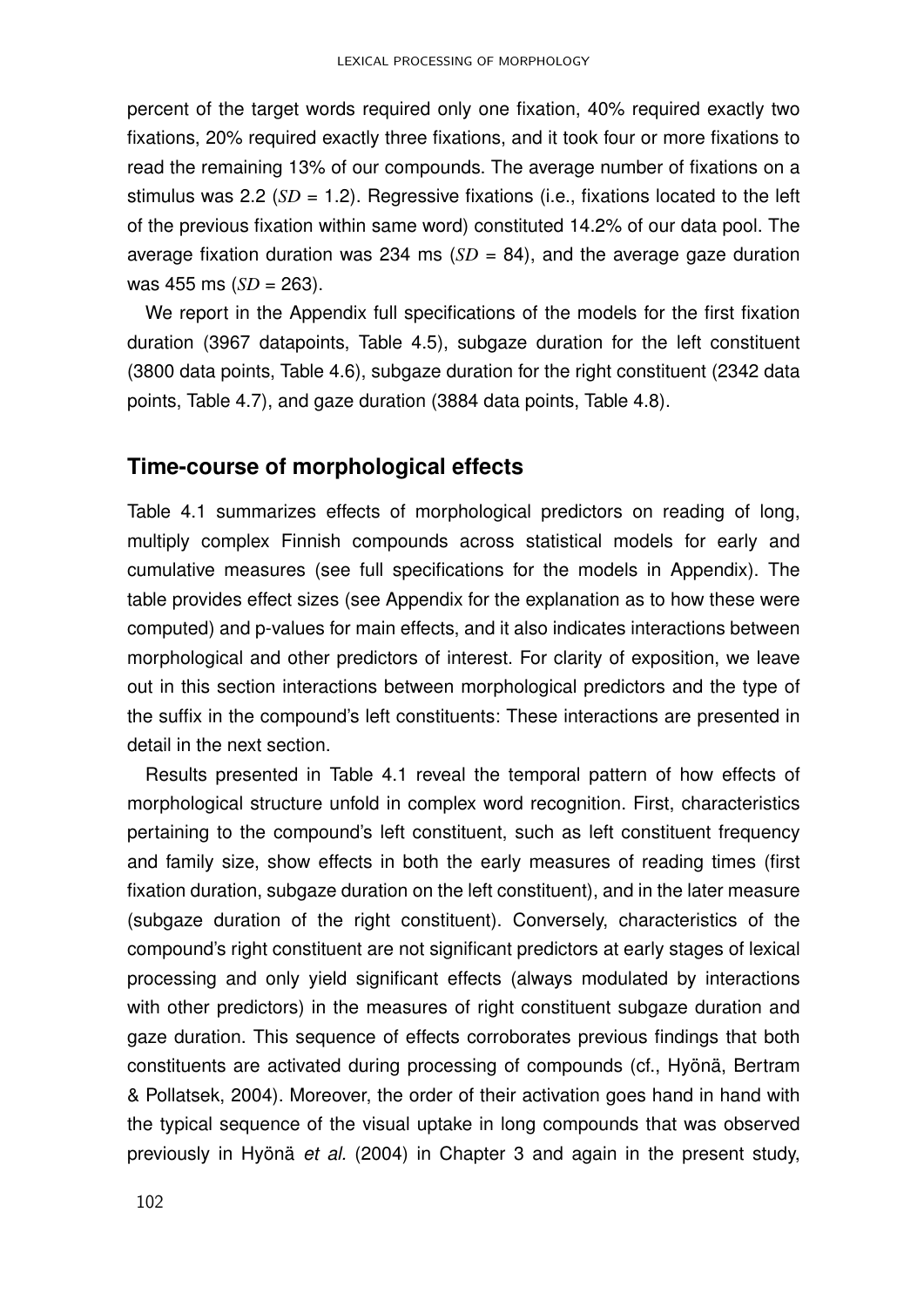| Predictor         | FirstDur                   | Left<br>Subgazel                                  | SubgazeRight                                                                                          | GazeDur                                    |
|-------------------|----------------------------|---------------------------------------------------|-------------------------------------------------------------------------------------------------------|--------------------------------------------|
| ResidLettFreq     |                            | $-13 \text{ ms} (0.001) -72 \text{ ms} (< 0.001)$ | <u>ဗ</u>                                                                                              | $-72$ ms $(0.006)$                         |
| ResidLeftFamSize  | $-9$ ms $(0.02)$           | $-80$ ms $(< 0.001)$                              |                                                                                                       | $-120$ ms $(0.001)$                        |
|                   |                            |                                                   | interaction with WordFreq (0.004), Fig. 4.1                                                           |                                            |
| RightFreq         | δJ                         | δJ                                                | 9S                                                                                                    | 8U                                         |
|                   |                            |                                                   | interaction with $WordLength$ $(< 0.001)$                                                             |                                            |
| ResidRightFamSize | 2u                         | ©<br>∩                                            | g                                                                                                     | <u>8</u>                                   |
|                   |                            |                                                   | interaction with <i>WordFreq</i> (0.022), Fig. 4.2 interaction with <i>WordFreq</i> (0.002), Fig. 4.1 |                                            |
| WordFreq          | $-12$ ms (0.010) $-110$ ms | $($ < 0.001)                                      | $-44$ ms ( $<$ 0.001)                                                                                 | $-136$ ms ( $<$ 0.001)                     |
|                   |                            |                                                   | interaction with family sizes                                                                         | interaction with ResidRightFamSize (0.002) |
|                   |                            |                                                   | (left: 0.004; right: 0.022), Figs. 4.1, 4.2                                                           |                                            |

j  $\frac{1}{2}$ chologianl offe Table 4 1. C.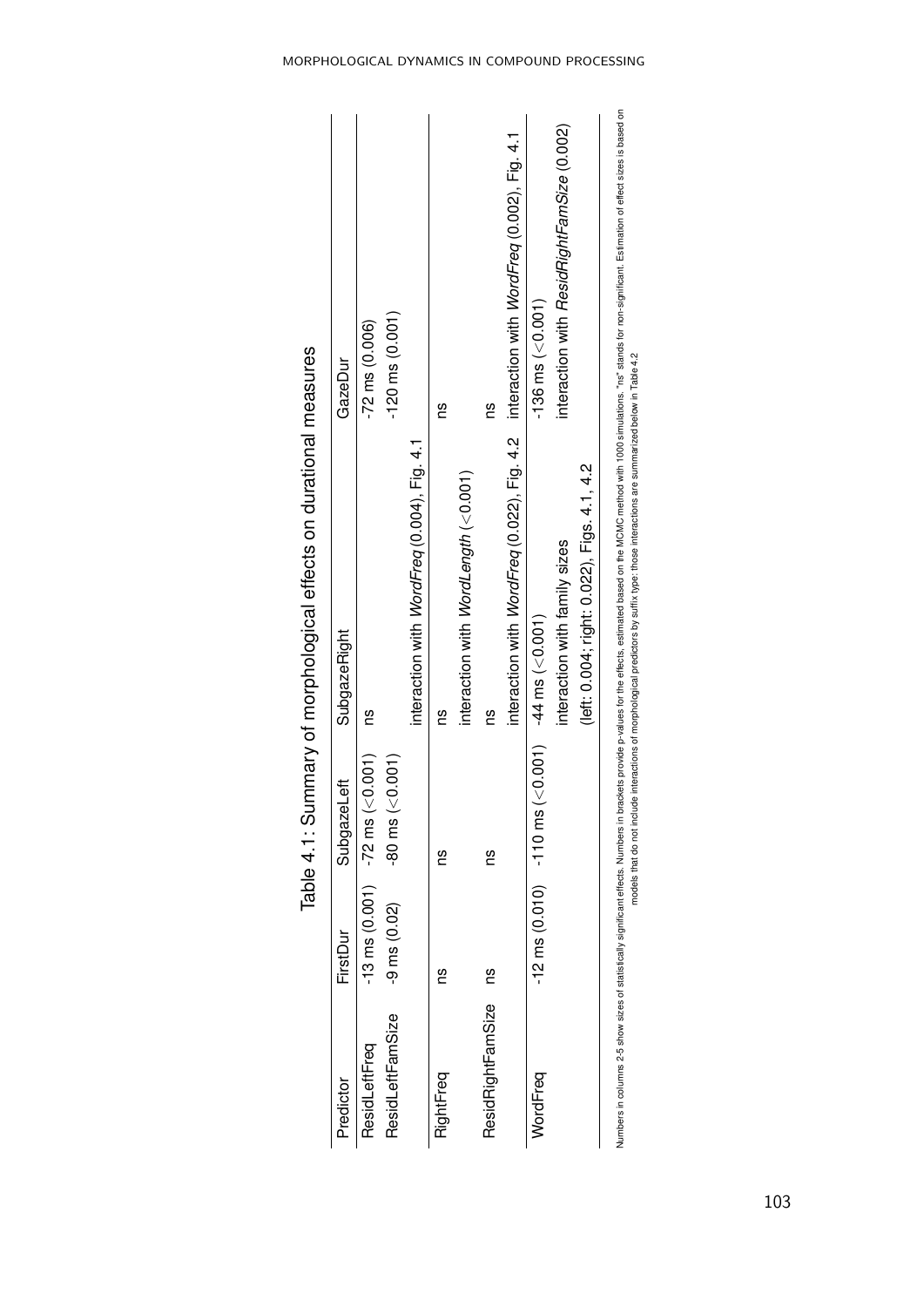such that the first fixation tends to land on a compound's left constituent and the second fixation on its right constituent<sup>4</sup>. We also note that the influence of the frequency-based characteristics of the left constituent on the lexical processing of compounds is qualitatively stronger than the corresponding measures for the right constituent. Left constituent frequency and family size show main effects in the models for fixation durations and subgaze and gaze durations, whereas effects of the right constituent frequency and family size are qualified by the interaction with compound length and compound frequency, respectively. The dominant involvement of the left constituent in compound processing is in line with the findings of Taft and Forster (1976). It is at odds with the important role of the right constituent, which Juhasz *et al.* (2003) proposed due to the greater semantic similarity between the compound's meaning and the meaning of the right constituent (as opposed to the typically lower degree of semantic similarity between the compound and its left constituent).

Second, we observed effects of constituents' morphological families emerging simultaneously with the effects of the respective constituent frequencies. The early effect of the left constituent family size goes against the traditional interpretation, which holds that the semantic family size effect arises due to post-access spreading activation in the morphological family (cf., De Jong *et al.*, 2002). Surprisingly, the right constituent family (e.g., *vanilla cream*, *ice cream*, *shoe cream*) is activated even when the lexical processor might have begun identification of one member of that family (e.g., *vanilla cream*), the target compound itself (the left constituent of which was processed at the preceding fixation). It may be that this effect is driven by the cases in which a compound's left constituent is particularly difficult to recognize (e.g., due to its lexical properties or non-optimal foveal view). In such cases identification of the left constituent may not be complete at the first fixation and may continue even as the eyes move to the right constituent. It may also be that activation of morphological families is automatic and happens even when not fully warranted by the processing demands: This is an empirical question that requires further investigation. More generally, we argue in the General Discussion that characteristics of the compound's right constituent may provide a valuable source

<sup>4</sup>The size of perceptual span in reading (3-4 characters to the left and 10-15 characters to the right of the fixation position, see e.g., Rayner, 1998) suggests that at least some characters from the compound's right constituent are very likely to be identified either foveally or parafoveally. The absence of early effects stemming from the compound's right constituent implies, however, that the available orthographic information is apparently not sufficient for early activation of that morpheme (cf., Hyönä *et al.*, 2004).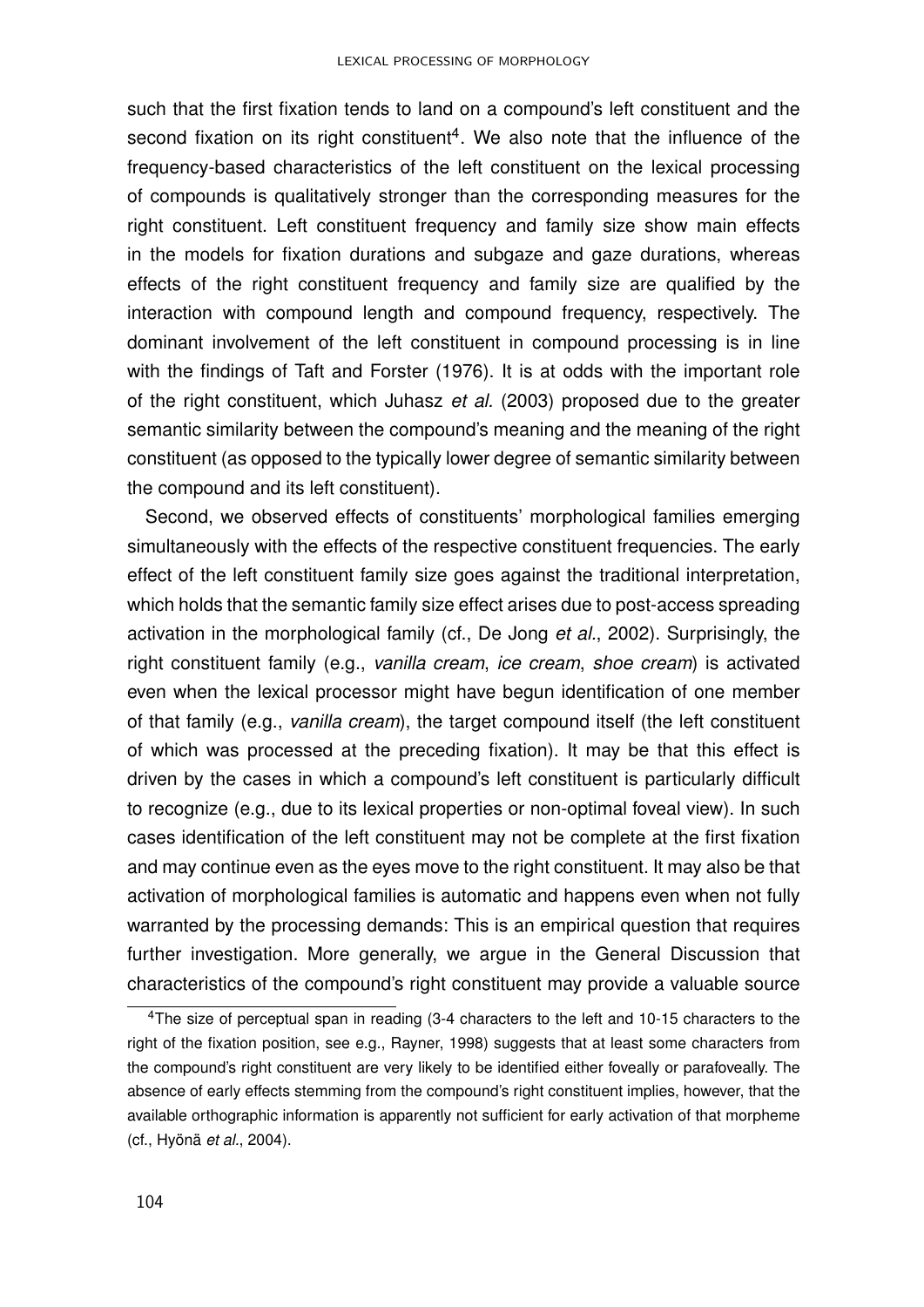of information that facilitates recognition of a complex word and its constituents, even when other such constituents have been activated and produced detectable effects on reading times.

Third, higher compound frequency came with a benefit in speed that was present as early as the first fixation, and extended over late measures of reading times<sup>5</sup>. Given the lengths of our compounds (10-18 characters), it is very likely that not all the characters of the compounds are identified at the first fixation. In fact, for nearly three quarters of our compounds, visual uptake is not completed at the first fixation. Importantly, the effect of compound frequency on fixation duration is still present when single-fixation cases are removed from the statistical model. We outline possible reasons for the very early and lingering effect of compound frequency in the General Discussion.

Fourth, the effect of compound frequency on cumulative reading times was weaker in compounds that had constituents with large families. In the compounds with very large left or right constituent families the effect of compound frequency vanished (see Figures 4.1 and 4.2).

The interactions of characteristics traditionally associated with the full-form representation (i.e., compound frequency) and characteristics of morphemes that imply decomposition (i.e., constituent family sizes) are not easily explained in the strictly sublexical and supralexical models that postulate temporally sequential activation of the full-forms and constituents of compounds and hence predict the effects of morphemes and compounds to reach their full magnitude independently of each other.

Additionally, we observe that higher right constituent frequency correlated with shorter *SubgazeRight*, and this effect was stronger in longer compounds. This implies that the strength of morphological effects can also be modulated by visual characteristics of the word, in line with the earlier report of Bertram & Hyönä (2003).

## **Differences across types of compounds**

Recall that our data comprised three types of compounds: compounds with the left constituent ending in the relatively salient affix *-stO*, compounds with the left constituent ending in the less salient affix *-Us*, and bimorphemic compounds with

<sup>&</sup>lt;sup>5</sup>There were no significant interactions of compound frequency with compound length (cf., Bertram & Hyönä, 2003). However, most our compounds fall into the category of "long" compounds (above 12 characters) in Bertram & Hyönä (2003). So the reported interaction across long and short compounds (8 or less characters) was unlikely to emerge here.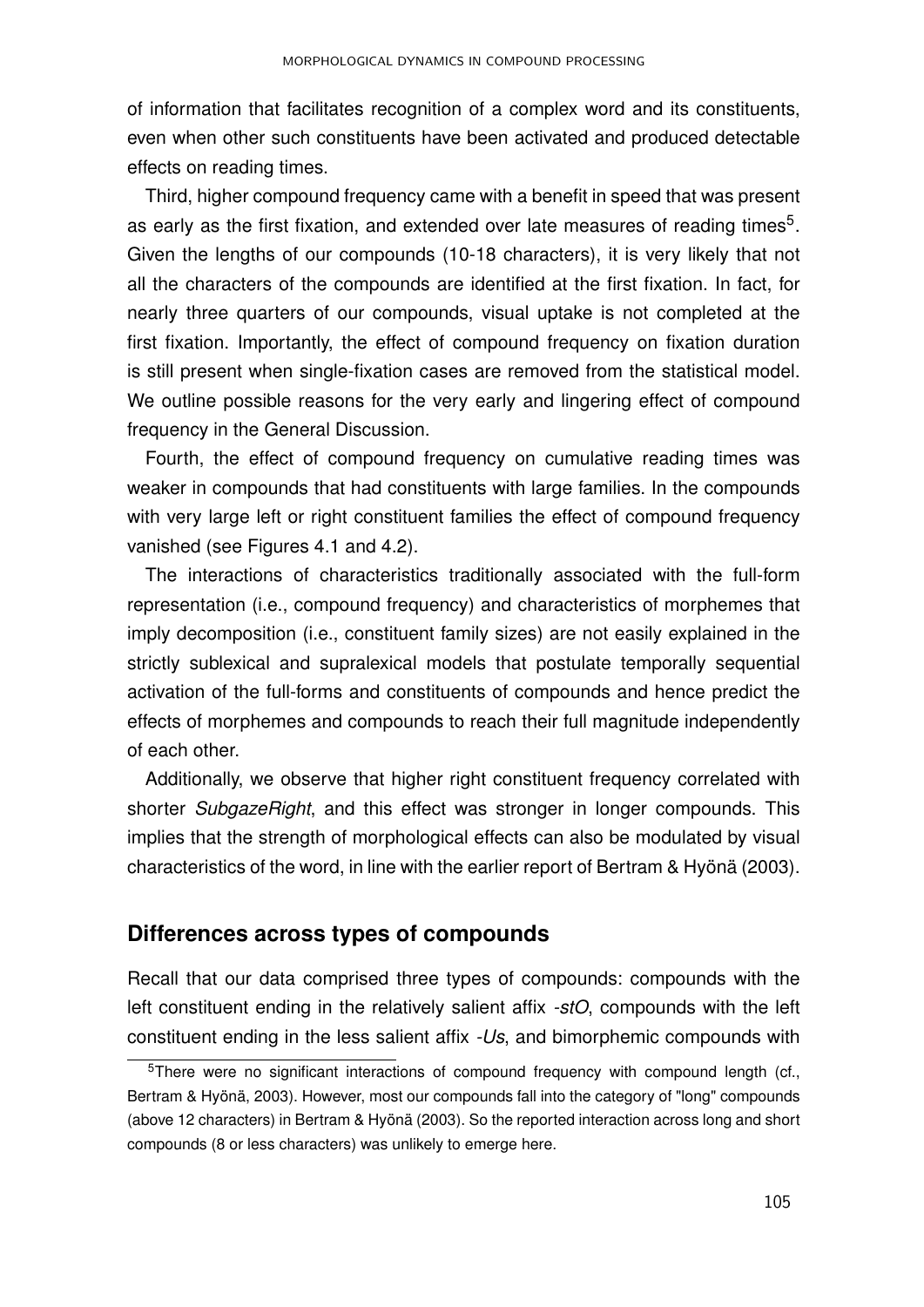Figure 4.1: Interaction of compound frequency by (residualized) left constituent family size for right subgaze duration. The lines plot the effect of compound frequency for the quantiles of left constituent family size (quantile values provided at the right margin). Compound frequency comes with the strongest negative effect at the 1st quantile (solid line), the effect gradually levels off at the 2nd quantile (dashed line), the 3d quantile (dotted line) and the 4th quantile (dotdash line), and even reverses to the positive direction for the largest left constituent families, the 5th quantile (longdash line).



**Compound frequency by left constituent family size**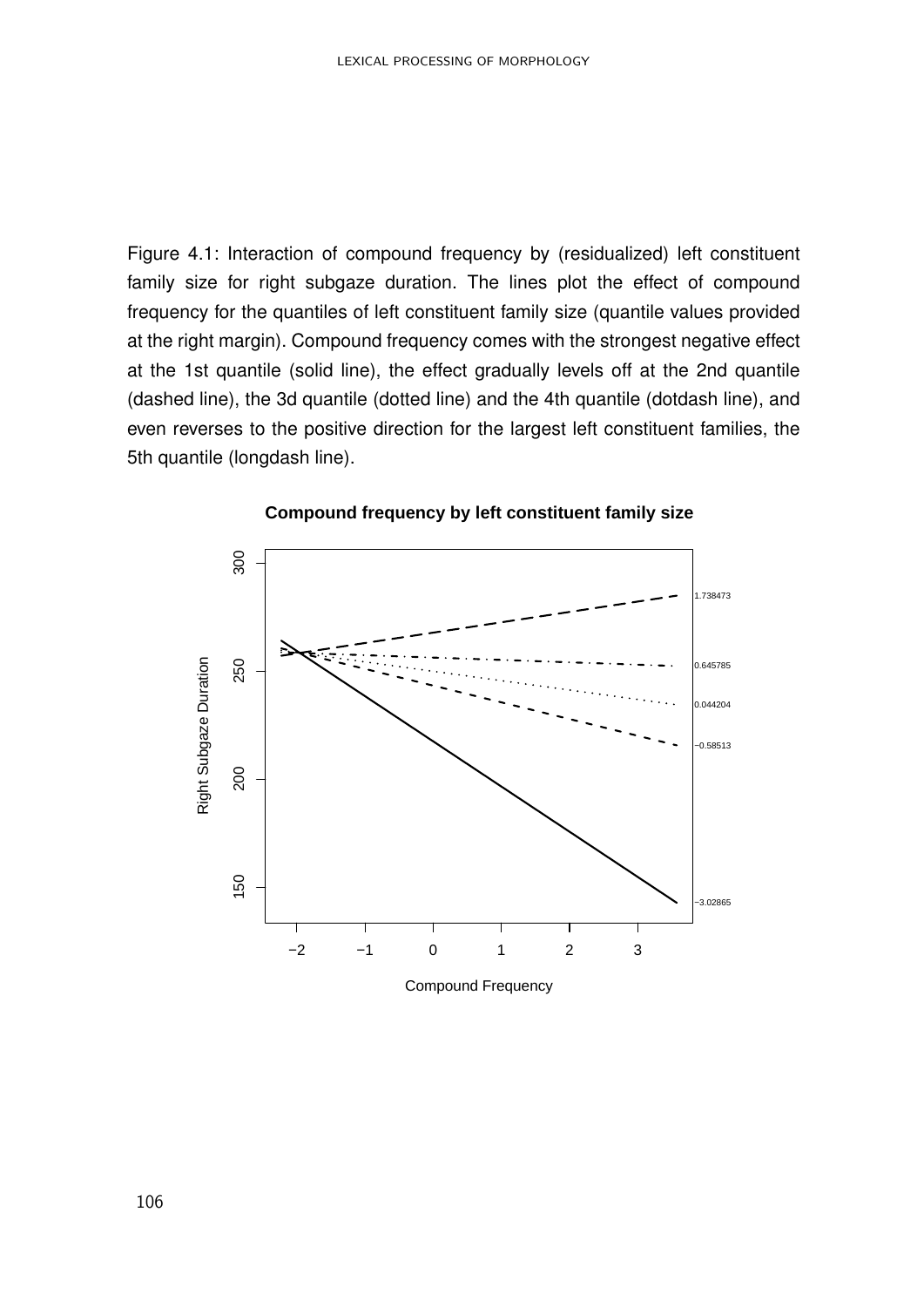Figure 4.2: Interaction of compound frequency by (residualized) right constituent family size for right subgaze duration. The lines plot the effect of compound frequency for the quantiles of left constituent family size (quantile values provided at the right margin). Compound frequency comes with the strongest negative effect at the 1st quantile (solid line), the effect gradually levels off at the 2nd quantile (dashed line), the 3d quantile (dotted line) and the 4th quantile (dotdash line), and even reverses to the positive direction for the largest left constituent families, the 5th quantile (longdash line).



#### **Compound frequency by right constituent family size**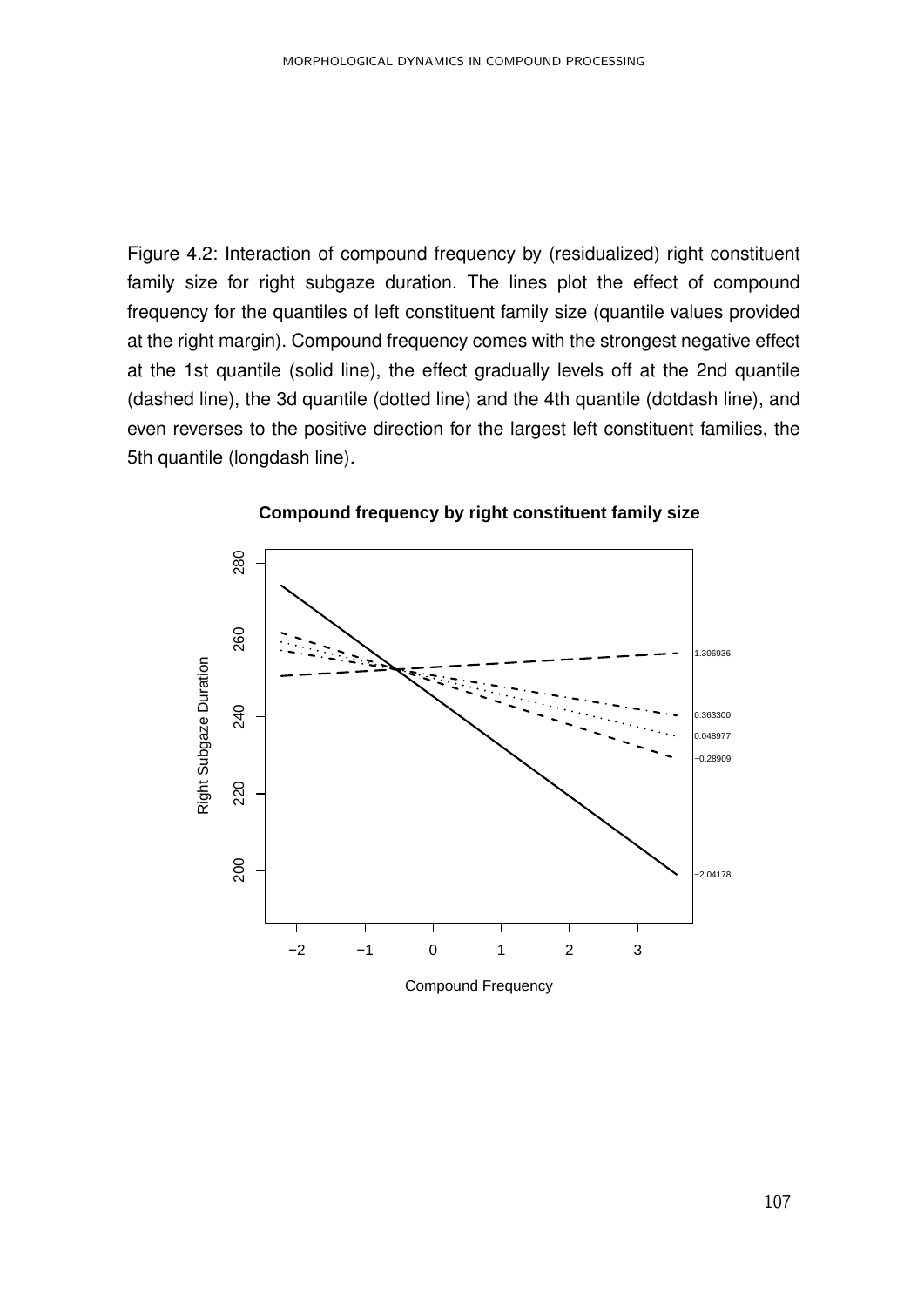two simplex constituents. *SuffixType* did not reveal a simple main effect in our statistical models, but it qualified the effects of several morphological predictors, summarized in Table 4.2 across several statistical models. Table 4.2 provides a comparative overview of morphological effects across suffix types, including effect sizes and associated p-values per suffix, as well as p-values for interactions.

Measures of the early visual uptake (probability of a single fixation and probability of the regressive second fixation) suggest that bimorphemic compounds and especially compounds with the suffix *-Us* come with a higher processing load (i.e., require more fixations and elicit more regressive fixations) than words with the salient suffix *-stO*, which benefit most from the properties of the left constituent (i.e., require fewer fixations).

The cumulative measures of reading times demonstrate a straighforward pattern: Compounds with left constituents ending in the suffix *-stO* show much stronger effects of the left constituent frequency and family size than bimorphemic compounds and especially than compounds with the suffix *-Us*. We view this difference as evidence that this relatively salient suffix acts as a better segmentation cue for parsing out a compound's constituents than the suffix *-Us* with its many allomorphs, or the constituent boundary in bimorphemic compounds. Earlier identification of the left constituent ending in *-stO* may lead to easier recognition of that constituent and to earlier and larger effects of distributional characteristics pertaining to that constituent.

Surprisingly, bimorphemic compounds demonstrated stronger effects of the left constituent than compounds with the suffix *-Us* did. The three types of compounds can be ordered by the relative ease of processing (and, we argue, by the salience of their segmentation cues) as follows: (i) compounds with the suffix *-stO*, (ii) bimorphemic compounds and (iii) compounds with the suffix *-Us*. This finding is counterintuitive given that the bigram "Us" has a very high frequency of occurrence and a high productivity as a suffix in Finnish (see Table 1 in Järvikivi *et al.*, 2006). It represents the nominative case of two suffixes with high-frequency and high-productivity, deadjectival *-Us*, which we focus on in this study, and a homonymous deverbal *-(U)Us* (cf., Järvikivi *et al.*, 2006). That is, the character string "Us" would be a likely candidate for serving as a suffix and thus would be expected to perform as a better segmentation cue than the n-gram at the constituent boundary of a bimorphemic compound (we note that the frequency of a bigram straddling the constituent boundary was not a significant predictor in any of our models).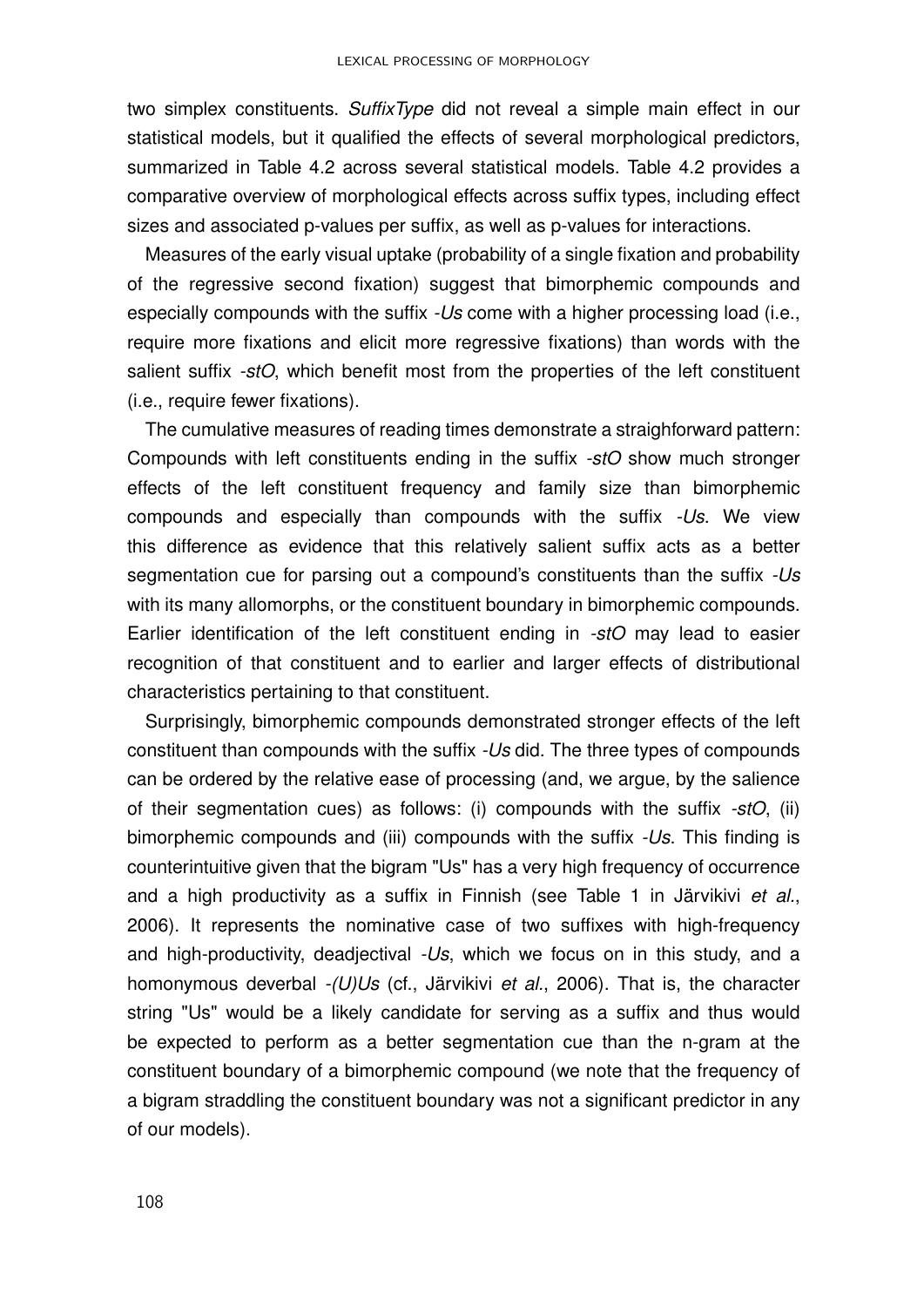| Table 4.2: Summary of interactions of morphological predictors with SuffixType |
|--------------------------------------------------------------------------------|
|                                                                                |
|                                                                                |
|                                                                                |
|                                                                                |

| Predictor        | Measure                            | -stO                                     |                                 | None              | p-value      |
|------------------|------------------------------------|------------------------------------------|---------------------------------|-------------------|--------------|
| ResidLeftFreq    |                                    |                                          |                                 |                   |              |
|                  | single fixation probability        | more likely single fixation              | <b>SU</b>                       | ΣU                | $p = 0.004$  |
|                  |                                    | $3.1 \log \text{odds}$ units $(< 0.001)$ |                                 |                   |              |
|                  | probability of regressive fixation | SJ                                       | more likely regression          | Su                | $p = 0.009$  |
|                  |                                    |                                          | $0.19$ log odds units $(0.025)$ |                   |              |
|                  | left subgaze duration              | shorter duration                         | 8U                              | shorter duration  | $p = 0.004$  |
|                  |                                    | $-148$ ms $(0.0001)$                     |                                 | $-48$ ms $(0.07)$ |              |
|                  | gaze duration                      | shorter duration                         | SU                              | shorter duration  | $p = 0.005$  |
|                  |                                    | $-120$ ms $(0.0001)$                     |                                 | $-15$ ms $(0.08)$ |              |
| ResidLettFamSize |                                    |                                          |                                 |                   |              |
|                  | left subgaze duration              | shorter duration                         | SU                              | shorter duration  | $p = 0.0045$ |
|                  |                                    | $-204$ ms $(0.0001)$                     |                                 | $-80$ ms $(0.03)$ |              |
|                  | right subgaze duration             | shorter duration                         | Sυ                              | Su                | $p = 0.0045$ |
|                  |                                    | $-35$ ms $(0.0345)$                      |                                 |                   |              |
|                  | gaze duration                      | shorter duration                         | 2u                              | ςu                | $p = 0.0004$ |
|                  |                                    | $-246$ ms $(< 0.0001)$                   |                                 |                   |              |

MORPHOLOGICAL DYNAMICS IN COMPOUND PROCESSING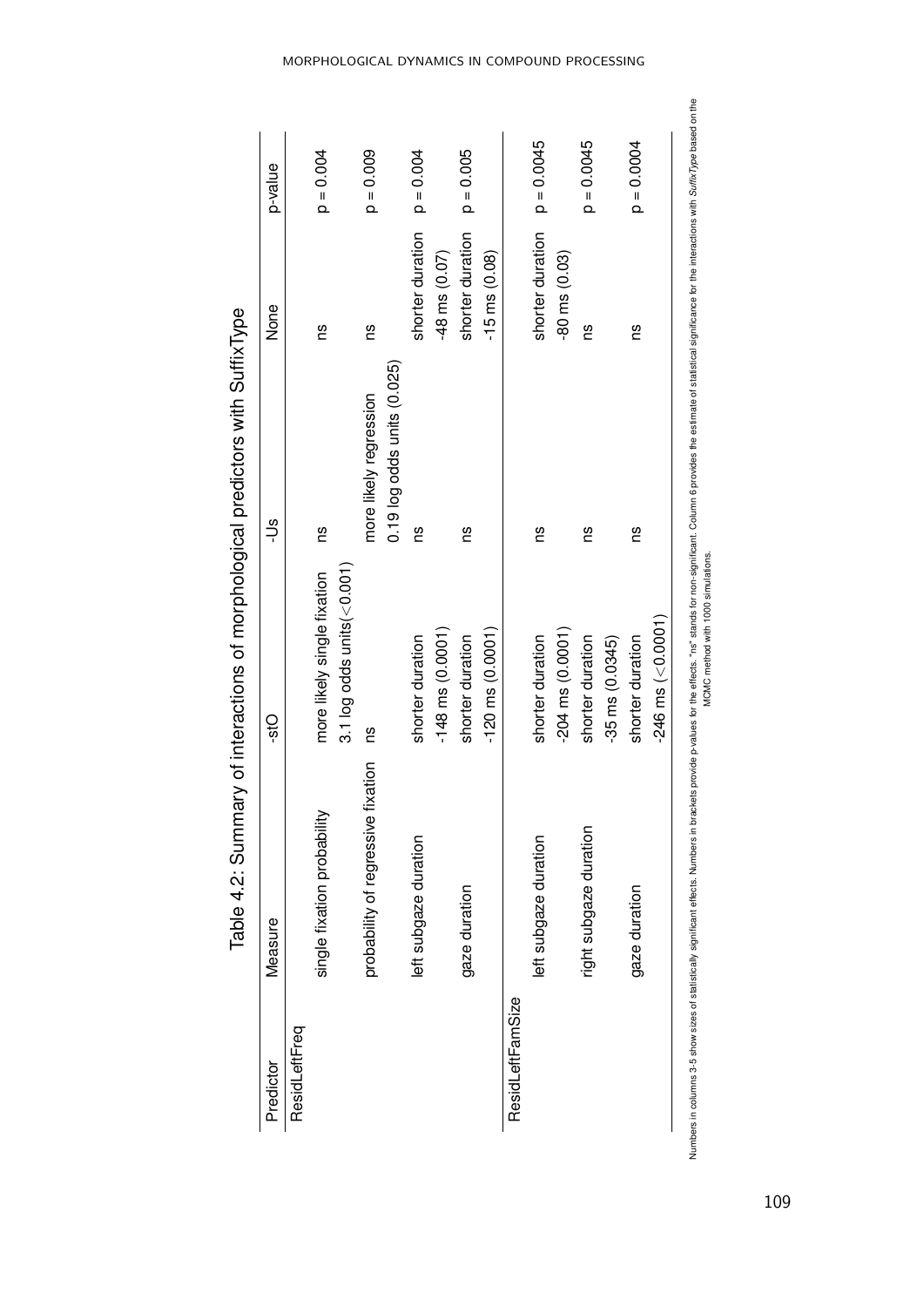One explanation for this finding is offered by Järvikivi *et al.* (2006) who argue that the identification of the suffix *-Us*, and subsequent parsing of the derived word, is impeded by the rich allomorphic paradigm that comes with that suffix. The two-level version of the dual-route model (Allen & Badecker, 2002) would predict that activation of competing allomorphic variants takes place as soon as access is attempted to any of the variants due to the lateral links between the different allomorphs. The early allomorphic competition for a structurally variant suffix may explain the worse performance of the suffix *-Us* as a segmentation cue in comparison to bimorphemic words, which indeed is noticeable from the first fixation onwards.

Another dimension of salience that differs across our suffixes is homonymy. The deverbal suffix *-Us* (analogous to the English *-ing*) is homonymous with the highly frequent deadjectival suffix *-(U)Us* (analogous to the English *-ness*), while the suffix *-stO* has no homonyms. Bertram, Laine and Kalvinen (1999) and Bertram, Schreuder and Baayen (2000) found that the presence of homonymy may create ambiguity as to the semantic/syntactic role that the suffix performs in the given word (in our case, the left constituent of a compound). Resolving this ambiguity might then come with slower processing of the homonymous suffix. This is unlikely to happen in our case, though, since the homonymous suffixes *-Us* and *-(U)Us* are very close in their meaning and syntactic function (cf., Järvikivi *et al.*, 2006).

A more important factor may be that the phonotactic rules of Finnish are such that the trigram "stO" only occurs in a word-initial position in a small number of borrowed words (26 word types, e.g., *stockman*). Thus, when embedded in complex words, this trigram serves as a clear cue of the constituent boundary, since it is much more probable to occur at the end of the left consituent than in the beginning of the right one. On the other hand, a substantial number of Finnish words begin with the bigram "Us" (509 word types, including highly frequent words like *ystävä* "friend" or *uskoa* "to believe"). The high positional probability of the bigram "Us" at the word's beginning may pave the way for misparsings that attribute the suffix *-Us* to the final constituent, rather than to the initial constituent in which the suffix is actually embedded. Due to a higher likelihood of misparsings, the suffix *-Us* would then figure as a less salient affix than its counterpart *-stO* in the situation when suffixes occupy a compound-medial position.

We find no effects of the morphological base of a compound's left constituent for any type of compound that we considered. This is at odds with the results of Järvikivi *et al.* (2006), who show significant effects of the base frequency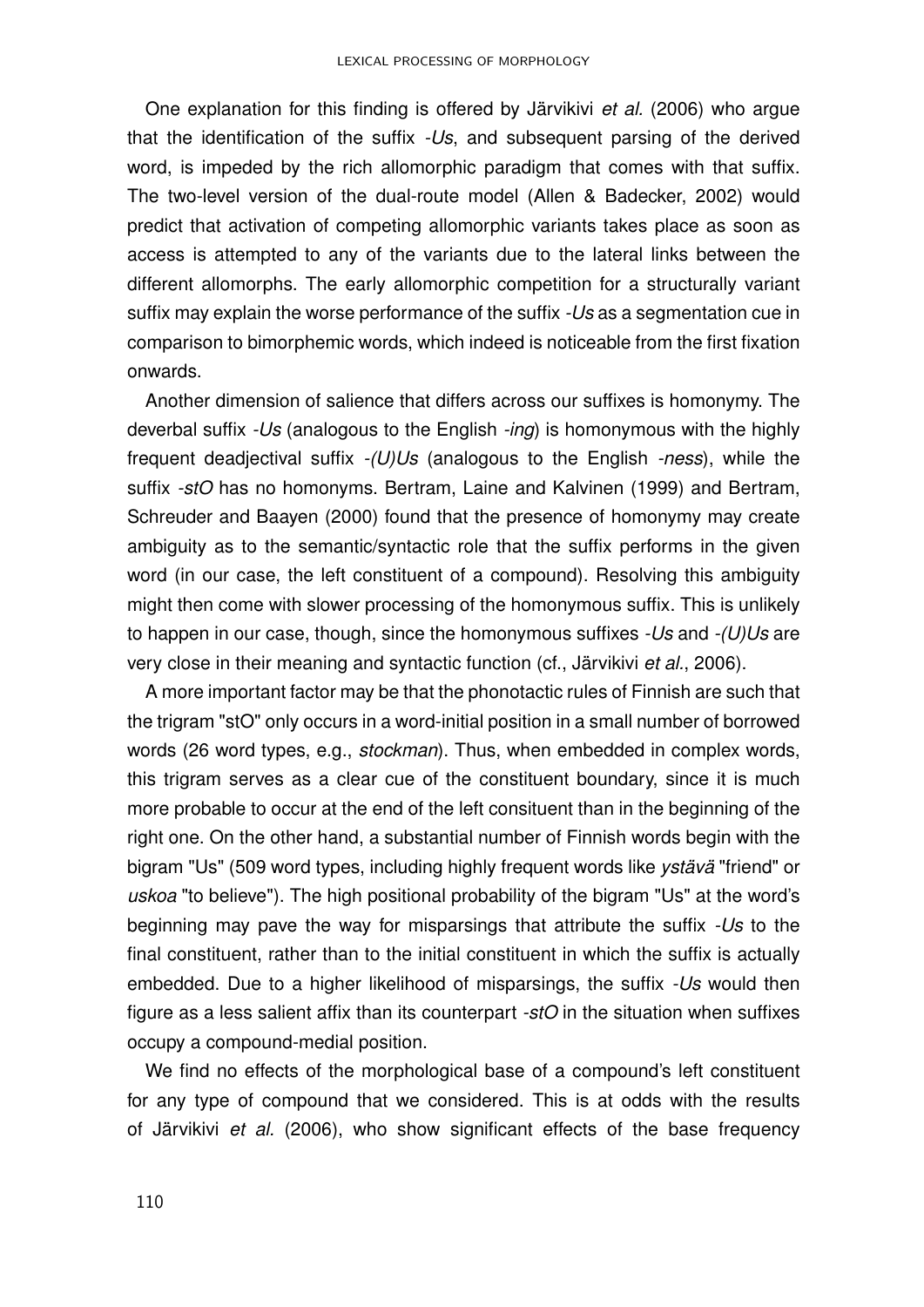for derivations with the relatively salient suffix *-stO*, as opposed to derivations with *-Us*. Clearly, in their data the identification of the suffix makes available two morphological sources of information, one provided by the base of the left constituent (e.g., *kirja* in *kirjastokortti*) and the other provided by the major constituent boundary between the left constituent *kirjasto* and the right constituent *kortti*. Our data only provides support for the detection of the immediate constituents. It appears that in trimorphemic compounds left constituent bases do not offer much information in addition to what information is carried by a compound's immediate constituents, and so the contribution of left constituent bases is too weak to be detected in our experiment.

We also report an interaction of *SuffixType* with *TrialNum*, such that the reading times for the right constituent were shorter towards the end of the experiment only for compounds including the suffix *-stO*, and not for other types of compounds  $(p = 0.0015$  as estimated via the Monte Carlo Markov chain (MCMC) random-walk method using 1000 simulations). The suffix *-stO* is not too frequent in Finnish, so its presence in 22% of our stimuli sentences may have led to overrepresentation and easier recognition of this sequence of characters towards the end of the experimental list, more so than for the high-frequency suffix *-Us*. We note, however, that the covariance-analytical technique implemented in multiple regression models ensures that all other effects predicted by those models are observed over and above the impact of overrepresentation on eye movements.

Below we offer a formal, model-based view of the role that affixes structurally and orthographically embedded in compounds play in activation of other morphological constituents.

#### **General Discussion**

The key issue that we investigated in this chapter is the time-course of morphological effects in the lexical processing of long, multiply complex Finnish compounds.

We found evidence for the activation of most morphological cues (i.e., morphemes, sequences of morphemes and morphological paradigms) that are available in our compounds. These cues create opportunities for recognition of complex words. Moreover, there is a temporal flow of morphological information during reading of our compounds, which is roughly as follows. Typically the first fixation on a compound lands on its left immediate constituent. As early as the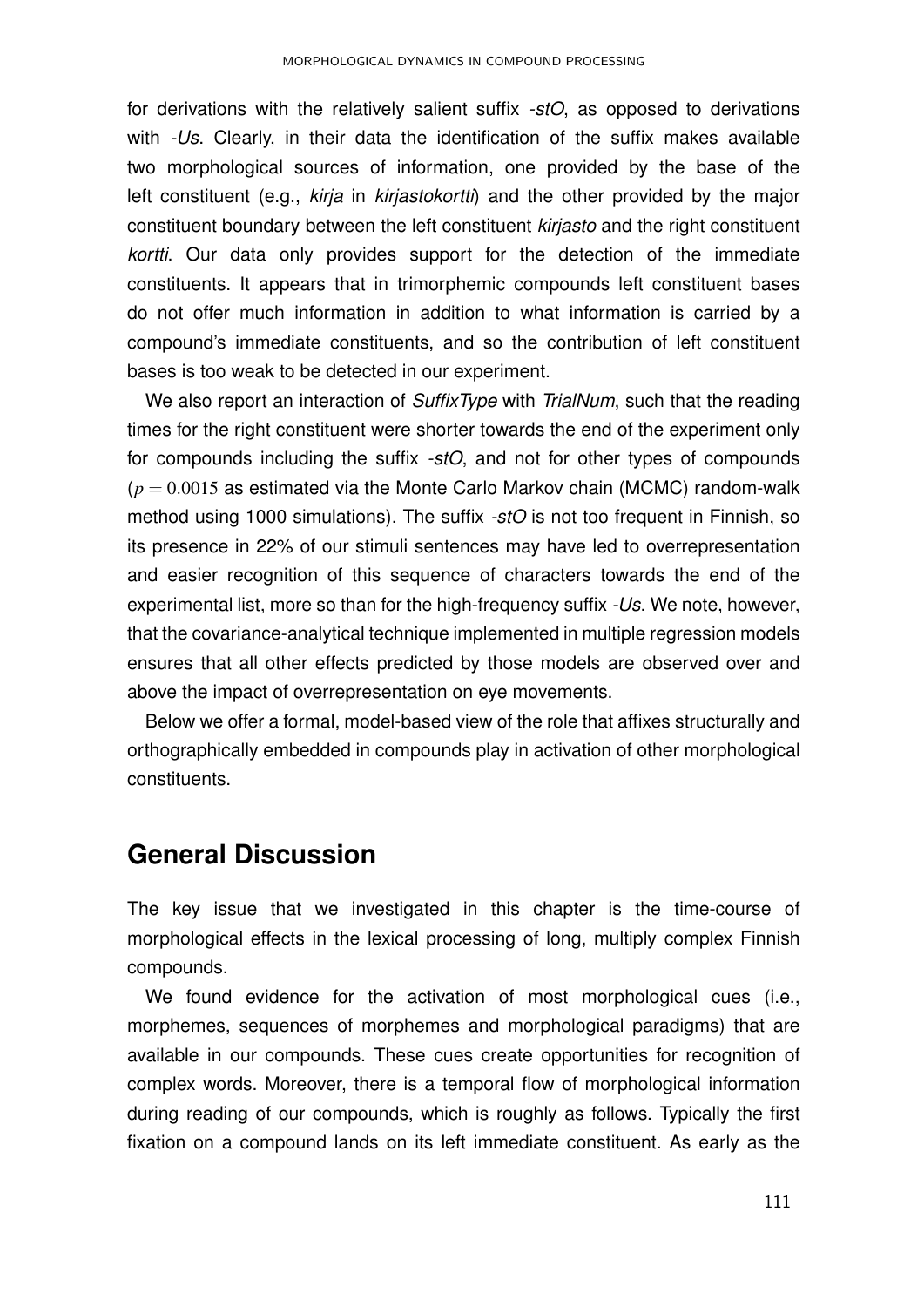first fixation, we observe simultaneous effects of compound frequency, compound length, left constituent frequency and left constituent family size. The second and subsequent fixations usually land further into the word, such that the right constituent comes under foveal inspection and a new source of morphological information becomes available for recognition of compounds. Consequently, the effects of right constituent frequency and right constituent family size emerge late, and their effects are weaker than those of the left constituent. Finally, we observe interactions between compound frequency and both the left and the right constituent family sizes.

Perhaps the most intriguing of our findings is that the early effect of compound frequency apparently precedes the complete identification of all characters and of the right constituents of our long compounds. This effect suggests that readers make inferences about the compound's identity as soon as they have available any (potentially incomplete) information about the word. Information about formal compound properties, such as its initial characters or length, may be available from the parafoveal preview and from the earliest stages of foveal inspection of the word (see Rayner, Well, Pollatsek & Bertera, 1982). Readers may match the visual pattern consisting of several initial characters in combination with word length against words stored in memory long before the compound as a whole is scanned. The more frequent matches to such patterns may boost the identification of that compound. Compound frequency may also be considered as the combinatorial strength of association between the morphemes of a compound and its full-form representation. Activation of one morpheme may then lead to activation of combinations with that morpheme, which will be stronger for higher-frequency combinations. Thus, identification of the left constituent, potentially enhanced by the information about word length, may also lead to early identification of compounds that embed that constituent (for the length constraint hypothesis, see O'Regan, 1979; Clark & O'Regan, 1999; for the opposing view, see Inhoff & Eiter, 2003). We note that the effect of compound frequency lingers on throughout the entire course of reading a compound, which implies that the full-form representation of a compound keeps being actively involved in the recognition process as other morphological and orthographic cues to identification become available to the reader.

Observed effects of left and right constituent frequency, like the effect of compound frequency, may gauge both the ease of access to the morpheme in the mental lexicon, and, at the level of form, the reader's experience with identifying a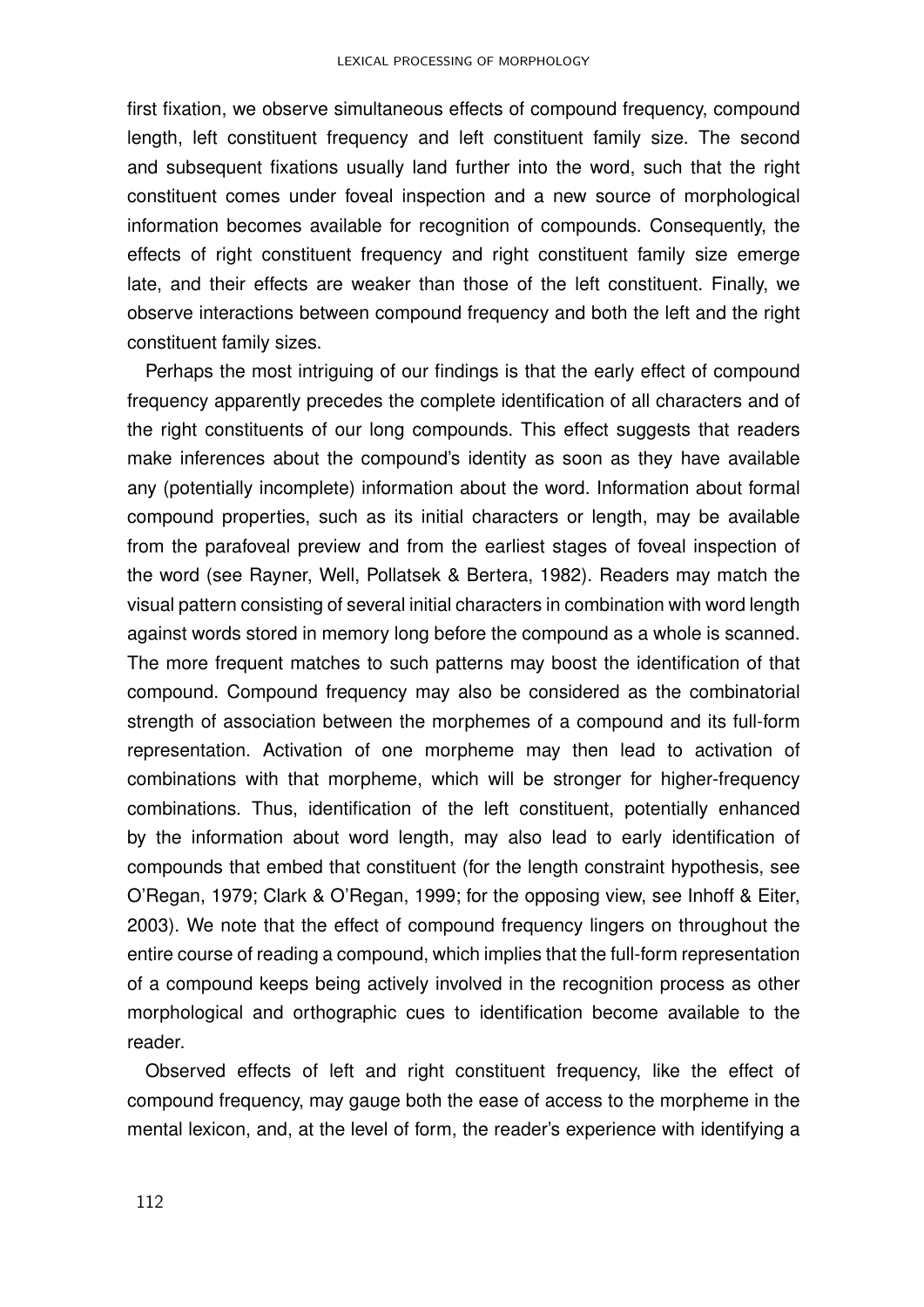character string that represents the constituent as a word pattern within a larger word. Additionally, left and right constituent family sizes may be measures of the semantic resonance following activation of a constituent, but also a measure of experience that the reader has with parsing that constituent out of compound words.

We explain qualitatively stronger effects pertaining to the compound's left constituent (as compared to those pertaining to the compound's right constituent) by the time-course of visual uptake. As a result of its later availability for the visual system, identification of a compound's right constituent may proceed against the backdrop of existing knowledge gleaned from the left constituent. Since the informational value carried by a compound's right constituent is attenuated by the information obtained earlier, the contribution of that constituent to the comprehension of a compound is smaller than the contribution of the left constituent.

We note that most of the morphological measures that we have described so far can be argued to tap both into the formal properties of a compound or its morphemes, and into their semantic representations and semantic integration of morphemes in a whole: This duality is quite in line with recent findings that morphological effects imply at least two processing stages, that of form-based decomposition and that of semantic integration (e.g., Meunier & Longtin, 2007). However, the finding of Pollatsek and Hyönä (2005) that there is no semantic transparency effect on encoding of Finnish compounds in reading indicates that the role of formal properties in compound recognition may be stronger than that of semantics.

The present findings show remarkable convergence with the findings in Chapter 3 of this dissertation, which included the early effect of compound frequency, early effects of left constituent frequency and family size, late effects of right constituent frequency and family size, and interactions between compound frequency and frequency-based measures of the left constituent. In other words, the findings are robust to language (Dutch vs. Finnish), the experimental task (lexical decision vs. reading), the experimental technique (single word reading vs. sentential reading), or the range of word lengths (8-12 vs. 10-18 characters). Below we discuss implications of these findings for current models of morphological processing, and propose a formal model, the PRObabilistic Model of Information SourcEs (henceforth, PROMISE) to account for the present results and results of Chapter 3.

Our set of findings has far-reaching consequences for current theories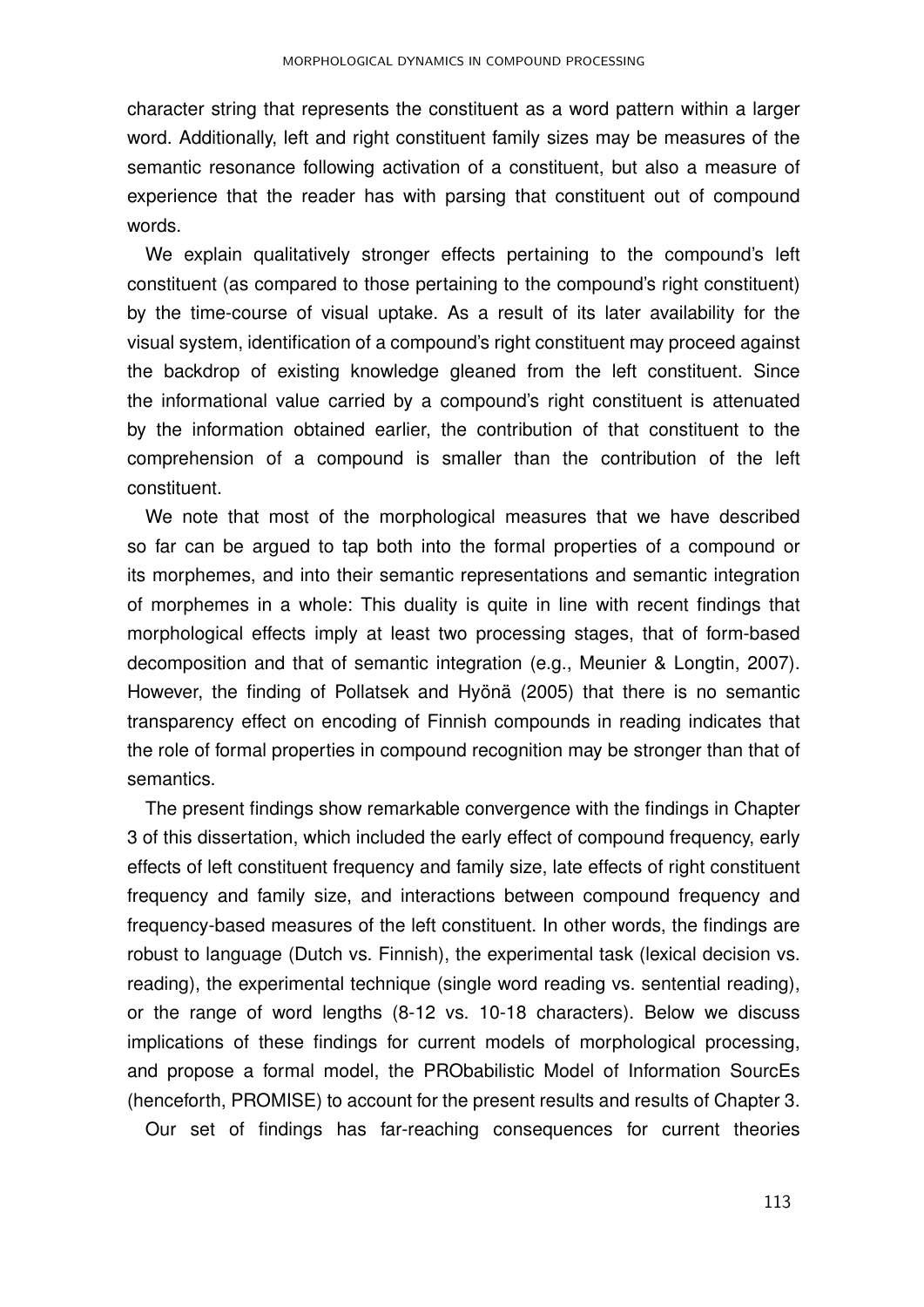of morphological processing. While eye-movements (like any other known experimental paradigm) cannot exhaustively access the time course of compound processing in absolute terms, they certainly give us insight in some crucial aspects of the processing time-flow. The fact that we are using long compounds allows for naturalistic separation of information sources into those that are available (and used) early in the processing and those that come into play only relatively late. For instance, the early effect of compound frequency is problematic for approaches that require prelexical decomposition of full-forms prior to identification of complex words (e.g., Taft, 1991; Taft, 2004). A pure decompositional model proposed for inflections and derivations assumes access to both morphological constituents before full-form representations are activated. More specifically, Taft and Ardasinski (2006) argue that in the case of inflections, full-form representations are not activated at all, while in the case of derivations, full-form representations are activated at the lemma level after activation of both constituents. Our results go against these assumptions, since we find evidence for activation of the full-form representation before the activation of the right constituent. The kind of a decompositional feed-forward model, advanced by Taft and Forster (1976) for compounds, assumes that the compound's full-form is activated by and after access to the left constituent. It does not predict any effect of the right constituent at all, contrary to our results (see also Lima & Pollatsek, 1983 and Bertram & Hyönä, 2003).

For supralexical models, there is a logical possibility that the full-form representation of the compound is activated and, in sequence, this activation spreads to the compound's left constituent, such that the effects of both the compound as a whole and its left constituent are detectable within the short duration span of the first fixation. A problem for this class of models, however, is that activation of the right constituent of a compound is predicted to be simultaneous with that of the left constituent, but we observed no effect pertaining to characteristics of right constituents in either first nor second fixation measures. Also for short compounds we predict, on the the basis of the temporal shift in the effects of compound frequency and right constituent frequency, that accessing the compound's full-form does not automatically imply lexical access to properties of the right constituent.

Another finding that is not easy to reconcile with several current models of morphological processing is the interactions between the characteristics of a full-form (e.g, compound frequency) and the characteristics of a compound's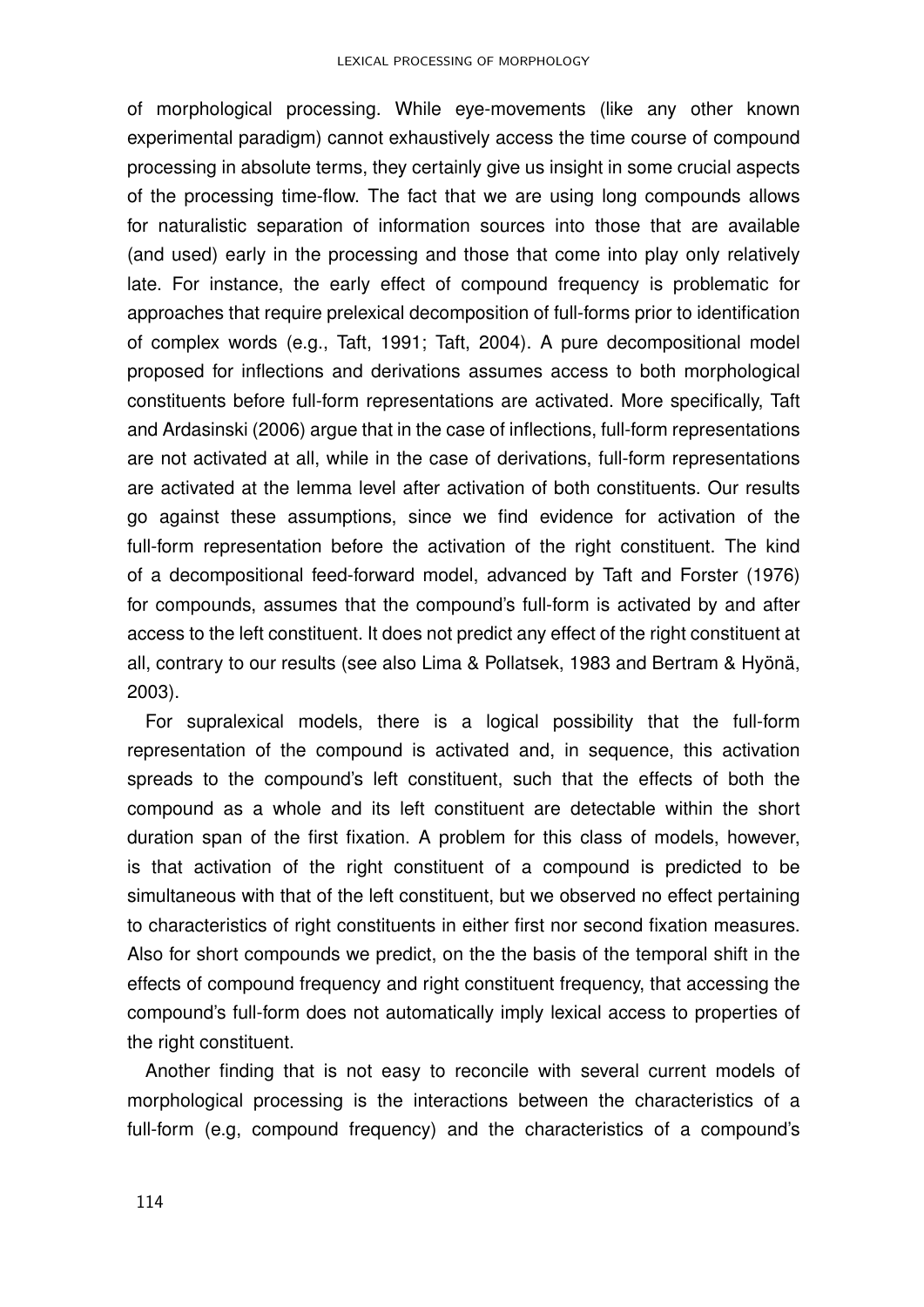constituents (left and right constituent family sizes), such that compound frequency has little or no effect on the reading time for the words with very large constituent families. As we argued above, in the strictly sublexical models and in supralexical models, activation of full-forms and that of morphemes are separated in time (i.e., are not parallel), so the effects of full-forms and of those morphemes are expected to fully develop on their own. In other words, these models do not predict the full-form effects to modulate, or be modulated by, the effects of morphemic properties.

Our statistical models show that the effects of compound frequency and the effects of constituent frequencies and family size unfold in parallel throughout the entire time-course of compound recognition. This observation even holds for most compounds with large constituent families or high constituent frequencies, of which we may assume that their processing is dominated by decomposition. However, the fact that both whole words and morphemes contribute to word recognition, attests that the winner-takes-it-all principle as advocated by some dual-route models (Schreuder & Baayen, 1995) can be questioned. Rather, the processing routes seem to be more co-operative than previously assumed, that is, the processing of complex words appears to draw information from multiple routes, even when one of them is more favorable.

Our results show that the patterns of morphological effects in compound processing are not captured in their entirety by current models of morphological processing. Moreover, with the exception of Pollatsek, Reichle and Rayner (2003), computational models of morphological processing make no provision about the temporal unfolding of reading, as if complete identification of the word would always require a single fixation. In Chapter 3 we suggest that theoretical assumptions such as instant access to full visual information, obligatory sequentiality or independence of processing stages need to be reconsidered in order to account for the readers' interactive use of multiple morphological cues (see Libben, 2005; Libben, 2006). In fact, most current models have been developed on the basis of experiments with relatively short compounds, i.e., those where the visual uptake is not stretched over time and the order of activation of morphemes and full-forms is difficult to establish empirically. From this perspective, it is not surprising that their predictions do not generalize to long morphologically complex words. Below we present the model of morphological processing that is based on the reading data from long words, yet it makes explicit predictions about the patterns of morphological processing expected for short complex words.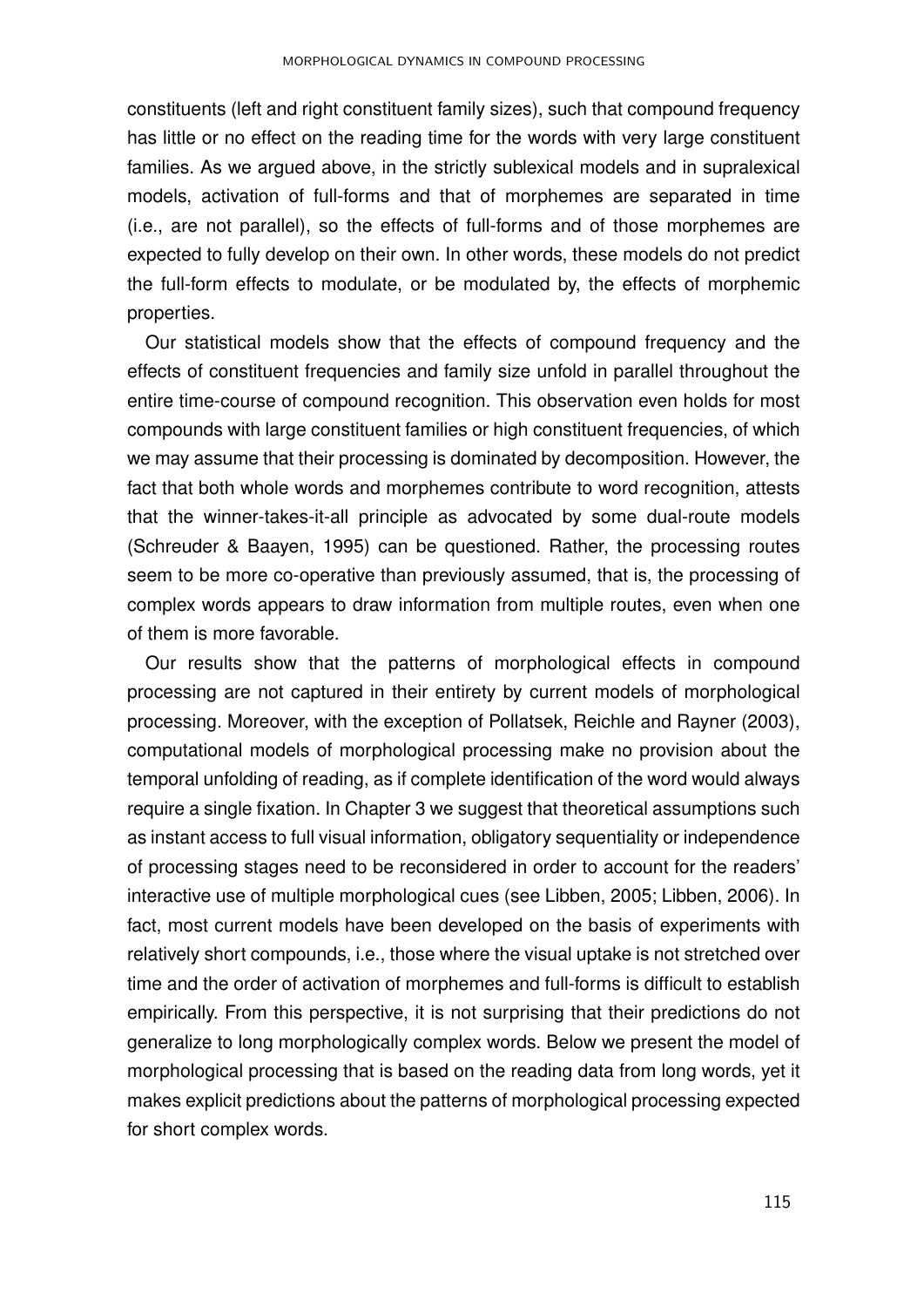#### **Towards a Probabilistic Model of Information Sources**

We have documented a broad range of lexical distributional properties of morphological structure that codetermine the uptake of information (as gauged by durational measures in the eye-movement record). In what follows, we sketch a framework for understanding and modeling these lexical effects.

The mental lexicon is a long-term memory store for lexical information. We view an incoming visual stimulus as a key for accessing this lexical information. The information load of a stimulus is defined by the lexical information in long-term memory. Without knowledge of English, words like *work* or *cat* carry no information for the reader. It is the accumulated knowledge of words and their paradigmatic and syntagmatic properties that define a word's information load, and hence the speed with which information can be retrieved from lexical memory.

Our Probabilistic Model of Information Sources (PROMISE) takes as its point of departure the perhaps most basic statement of information theory, that information (*I*) can be quantified as minus log probability (*P*):

$$
I = -\log_2 P \tag{4.1}
$$

As *P* decreases, *I* increases: less probable events are more informative. A fundamental assumption of our model is that the time spent by the eye on a constituent or word is proportional to the total amount of lexical information available in long-term memory for identification of that constituent or word at that timepoint (cf., Moscoso del Prado Martín, Kostic & Baayen, 2004). Events with ´ small probability and hence a large information load require more processing resources and more processing time (see Levy, 2008 for a similar probabilistic approach to processing demands in online sentence comprehension) $6$ .

Seven lexical probabilities are fundamental to our model. First, we have the probability of the compound itself. We construe this probability as a joint probability,

 $6$ While most of the measures considered below are traditionally considered as semantic (e.g., degree of compatability of constituents in a compound, degree of connectivity in a morphological paradgim, etc.), we remain agnostic in the present chapter to whether information originates from the level of form or the level of meaning. In all likelihood, formal properties of words reach the lexical processing system earlier than their semantic properties. Yet, as argued in e.g., Meunier and Longtin (2007) and in the present chapter, most morphological effects take place at both the level of form and that of meaning. The model is able to capture informations originating at either level as long as they can be represented numerically: as frequency measures, as the Latent Semantic Analysis scores, or as a number of members in a morphological family, of words of a given length, of synonyms, of orthographic or phonological neighbors, etc.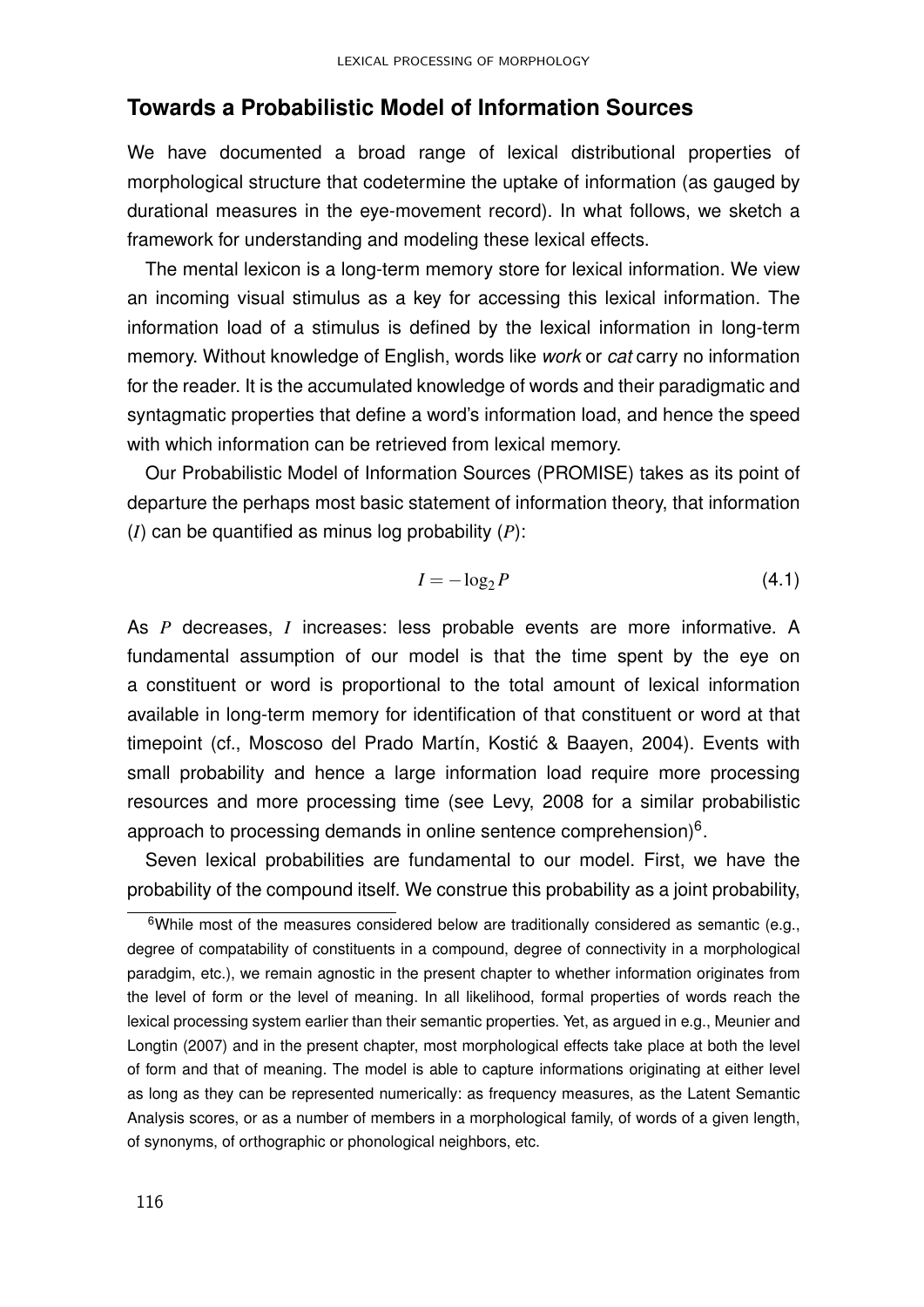the probability of the juxtaposition of two constituents,  $\mu_1$  and  $\mu_2$ : Pr( $\mu_1, \mu_2$ ). In what follows, subscripts refer to the position in the complex word. We estimate this probability by the relative frequency of the complex word in a large corpus with *N* tokens. Similar frequency-based estimates are done for all other probabilities used in PROMISE. Alternatively, the estimates of probabilities may be obtained from norming studies, e.g., Cloze sentence completion tasks, where participants are asked to guess what the next word is given the preceding sentential context and, possibly, some cues about the upcoming word. The ratio of correct guesses and total guesses serves as an estimate of the word's probability in its context. With *F*<sub>12</sub> denoting the absolute frequency of the complex word in this corpus, we have that

$$
Pr(\mu_1, \mu_2) = \frac{F_{12}}{N}.
$$
 (4.2)

This is an unconditional probability, the likelihood of guessing the complex word without further contextual information from sentence or discourse. Two further unconditional probabilities that we need to consider are the probability of the left constituent and that of the right constituent:

$$
Pr(\mu_1) = \frac{F_1}{N} \tag{4.3}
$$

$$
Pr(\mu_2) = \frac{F_2}{N}.
$$
 (4.4)

The remaining four probabilities are all conditional probabilities. The first of these is the probability of the right constituent  $(\mu_2)$  given that the left constituent  $(\mu_1)$  has been identified:  $Pr(\mu_2|\mu_1)$ . Using Bayes' theorem, we rewrite this probability as

$$
Pr(\mu_2|\mu_1) = \frac{Pr(\mu_1, \mu_2)}{Pr(\mu_{1+})},
$$
\n(4.5)

where  $\mu_{1+}$  denotes the set of all complex words that have  $\mu_1$  as left constituent. Hence,  $Pr(\mu_{1+})$  is the joint probability mass of all words starting with  $\mu_1$ . We estimate  $Pr(\mu_2|\mu_1)$  with

$$
Pr(\mu_2|\mu_1) = \frac{Pr(\mu_1, \mu_2)}{Pr(\mu_{1+})} = \frac{\frac{F_{12}}{N}}{\frac{F_{1+}}{N}} = \frac{F_{12}}{F_{1+}},
$$
\n(4.6)

where  $F_{1+}$  denotes the summed frequencies in the corpus of all  $\mu_1$ -initial words. This probability comes into play when the left constituent has been identified and the right constituent is anticipated, either by the end of the information uptake from the left constituent, or during the processing of the right constituent.

The next conditional probability mirrors the first: It addresses the likelihood of the left constituent given that the right constituent is known. Denoting the set of words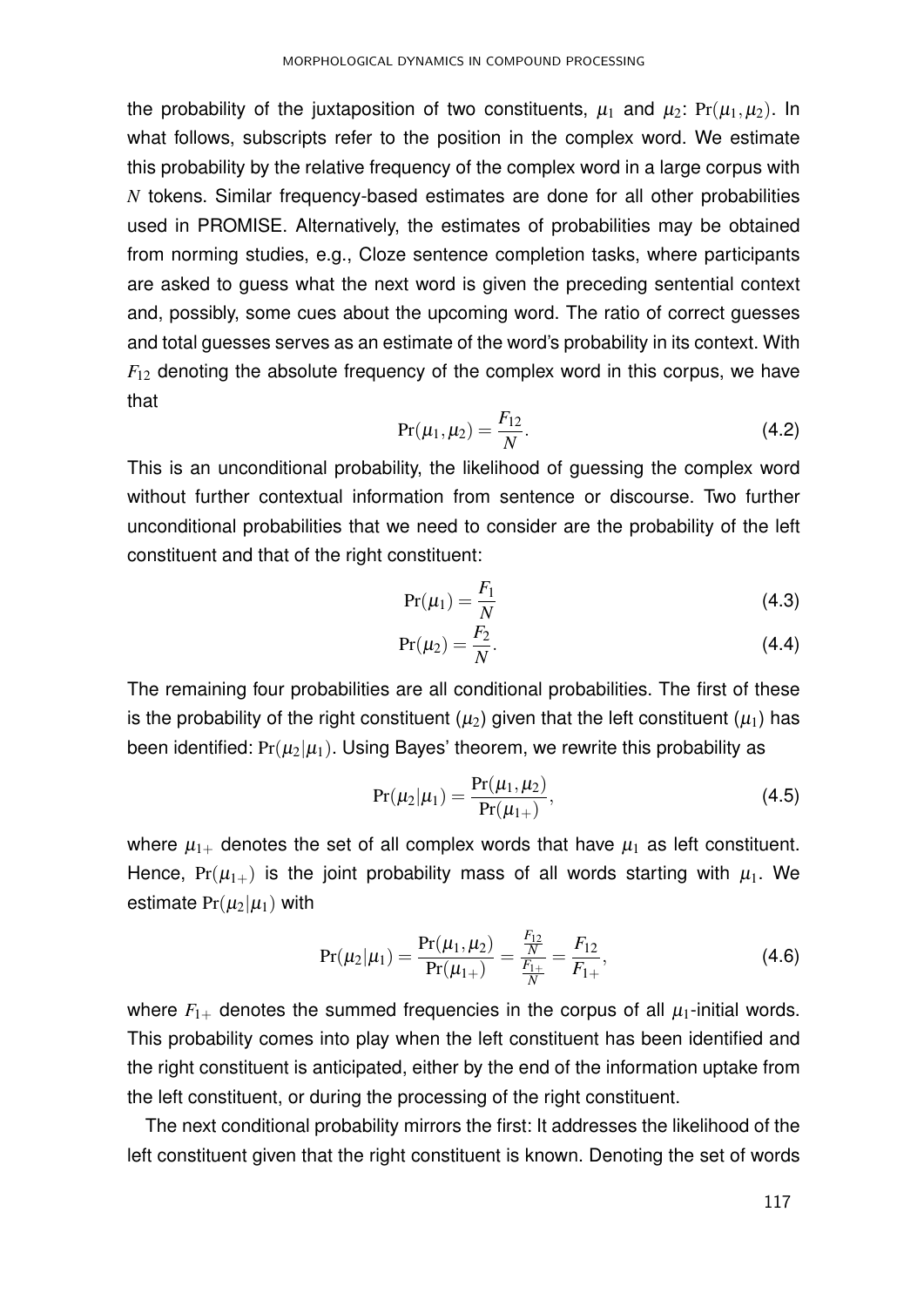ending in the right constituent  $\mu_2$  by  $\mu_{+2}$ , the summed frequencies of these words by  $F_{+2}$ , and the corresponding probability mass by  $Pr(\mu_{+2})$ , we have that

$$
Pr(\mu_1|\mu_2) = \frac{Pr(\mu_1, \mu_2)}{Pr(\mu_{+2})} = \frac{\frac{F_{12}}{N}}{\frac{F_{+2}}{N}} = \frac{F_{12}}{F_{+2}}.
$$
 (4.7)

This probability is relevant in any situation where the right constituent is identified before the left, for instance, because the left constituent was skipped or only partly processed<sup>7</sup>.

The preceding two probabilities are conditioned on the full availability of the left or the right constituent. The final two probabilities are more general in the sense that they condition on the presence of some unspecified right or left constituent, without narrowing this constituent down to one specific morpheme. The unspecified left constituent stands for the subset of all morphemes or words in a language that can appear in the word-initial position. Essentially, this subset is equal to full vocabulary with the exception of suffixes (e.g., *-ness, -ity*) and of those compounds' constituents that can only occur word-finally. Suppose that the reader has an intuition that the word under inspection, say *blackberry*, is potentially morphologically complex (based, for example, on its length or the low probability of the bigram "kb"). While the left constituent of such a compound is unspecified, combinations like \**nessberry* or \**ityberry* will never be part of the lexical space, which needs to be considered for identification of the full compound. Likewise, the unspecified right constituent is the set of morphemes that excludes prefixes (e.g., *un-, anti-*) or compounds' constituents (e.g., *cran-*) that can only occur word-initially.

Denoting the presence of such an unspecified left constituent by *M*<sup>1</sup> and that of such an unspecified right constituent by *M*2, we denote these more general conditional probabilities as  $Pr(\mu_1|M_2)$  and  $Pr(\mu_2|M_1)$  respectively, and estimate them as follows:

$$
Pr(\mu_1|M_2) = \frac{Pr(\mu_1,M_2)}{Pr(M_2)} = \frac{Pr(\mu_{1+})}{Pr(M_2)} = \frac{F_{1+}}{F_{M_2}}
$$
(4.8)

$$
Pr(\mu_2|M_1) = \frac{Pr(M_1, \mu_2)}{Pr(M_1)} = \frac{Pr(\mu_{+2})}{Pr(M_1)} = \frac{F_{+2}}{F_{M_1}}
$$
(4.9)

 $7\mu_{1+}$  and  $\mu_{+2}$  denote the left and right constituent families. In the present formulation of the model, we estimate the corresponding probabilities and informations using the summed frequencies of these families. It may be more appropriate to estimate the amount of information in the morphological family using Shannon's entropy, the *average* amount of information (cf. e.g., Moscoso del Prado Martín, Kostić & Baayen, 2004), or, under the simplifying assumption of a uniform probability distribution for the family members, by the (log-transformed) family size, which is the measure we used for our experimental data.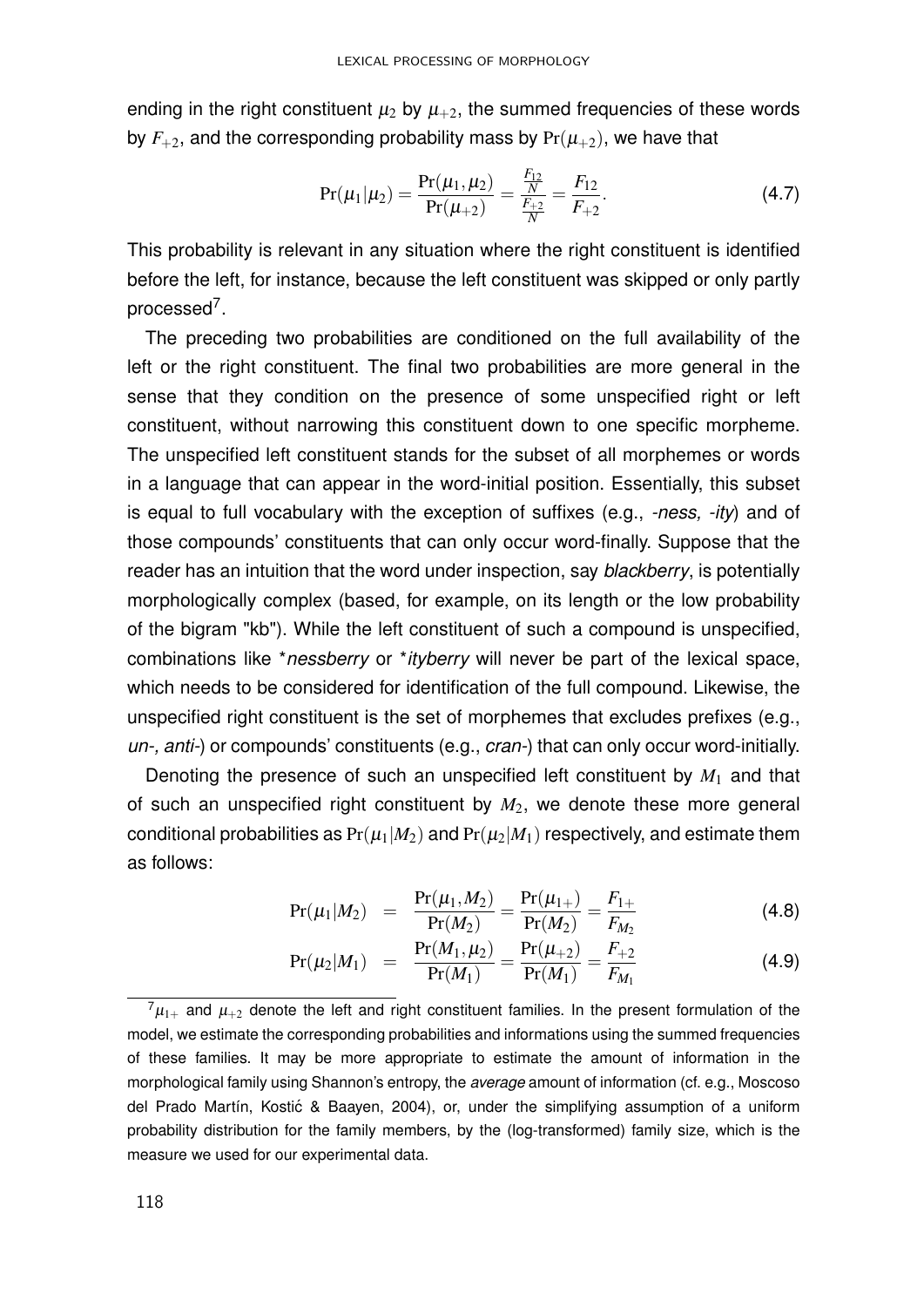In these equations,  $F_{M_2}$  denotes the summed frequencies of all words that can occur as a right constituent. Likewise,  $F_{M_1}$  denotes the summed frequencies of all words that can occur as a left constituent in a complex word. The probabilities  $Pr(M_1)$  and  $Pr(M_2)$  are independent of  $\mu_1$  and  $\mu_2$  and hence are constants in our model.  $Pr(\mu_2|M_1)$  comes into play when the left constituent is not fully processed and the likelihood of the right constituent is nevertheless evaluated.  $Pr(\mu_1|M_2)$ becomes relevant when length information or segmentation cues clarify that there is a right constituent, and this information is used to narrow down the set of candidates for the left constituent. To keep the presentation simple, here we build a model for compounds with only two morphemes: Extension to trimorphemic cases, however, is straightforward.

*The basic model.* We introduce our model with only three of the seven probabilities defined in the preceding section. For each of the probabilities

$$
Pr(\mu_2|\mu_1) = \frac{F_{12}}{F_{1+}}
$$
  
\n
$$
Pr(\mu_1, \mu_2) = \frac{F_{12}}{N}
$$
  
\n
$$
Pr(\mu_1|M_2) = \frac{F_{1+}}{F_{M_2}}
$$
\n(4.10)

we calculate the corresponding weighted information using (5.1),

$$
I_{\mu_2|\mu_1} = w_1(\log F_{1+} - \log F_{12})
$$
\n
$$
I_{\mu_1,\mu_2} = w_2(\log N - \log F_{12})
$$
\n
$$
I_{\mu_1|M_2} = w_3(\log F_{M_2} - \log F_{1+})
$$
\n(4.11)

with positive weights  $w_1, w_2, w_3 > 0$ . A crucial assumption of our model is that the time *t* spent by the eye on a constituent or word is proportional to the total amount of information available at a given point in time:

$$
t = I_{\mu_2|\mu_1} + I_{\mu_1,\mu_2} + I_{\mu_1|M_2}
$$
\n
$$
= w_1(\log F_{1+} - \log F_{12}) + w_2(\log N - \log F_{12}) + w_3(\log F_{M_2} - \log F_{1+})
$$
\n
$$
= w_1 \log F_{1+} - w_1 \log F_{12} + w_2 \log N - w_2 \log F_{12} + w_3 \log F_{M_2} - w_3 \log F_{1+}
$$
\n
$$
= w_2 \log N + w_3 \log F_{M_2} - (w_1 + w_2) \log F_{12} - (w_3 - w_1) \log F_{1+}.
$$
\n(4.12)

Equation (4.12) states that processing time linearly covaries with  $\log F_{12}$  and log  $F_{1+}$ , with facilitation for compound frequency and facilitation or inhibition for left constituent family frequency, depending on the relative magnitude of  $w_1$  and  $w_3$ . In other words, starting from simple probabilities and using information theory, we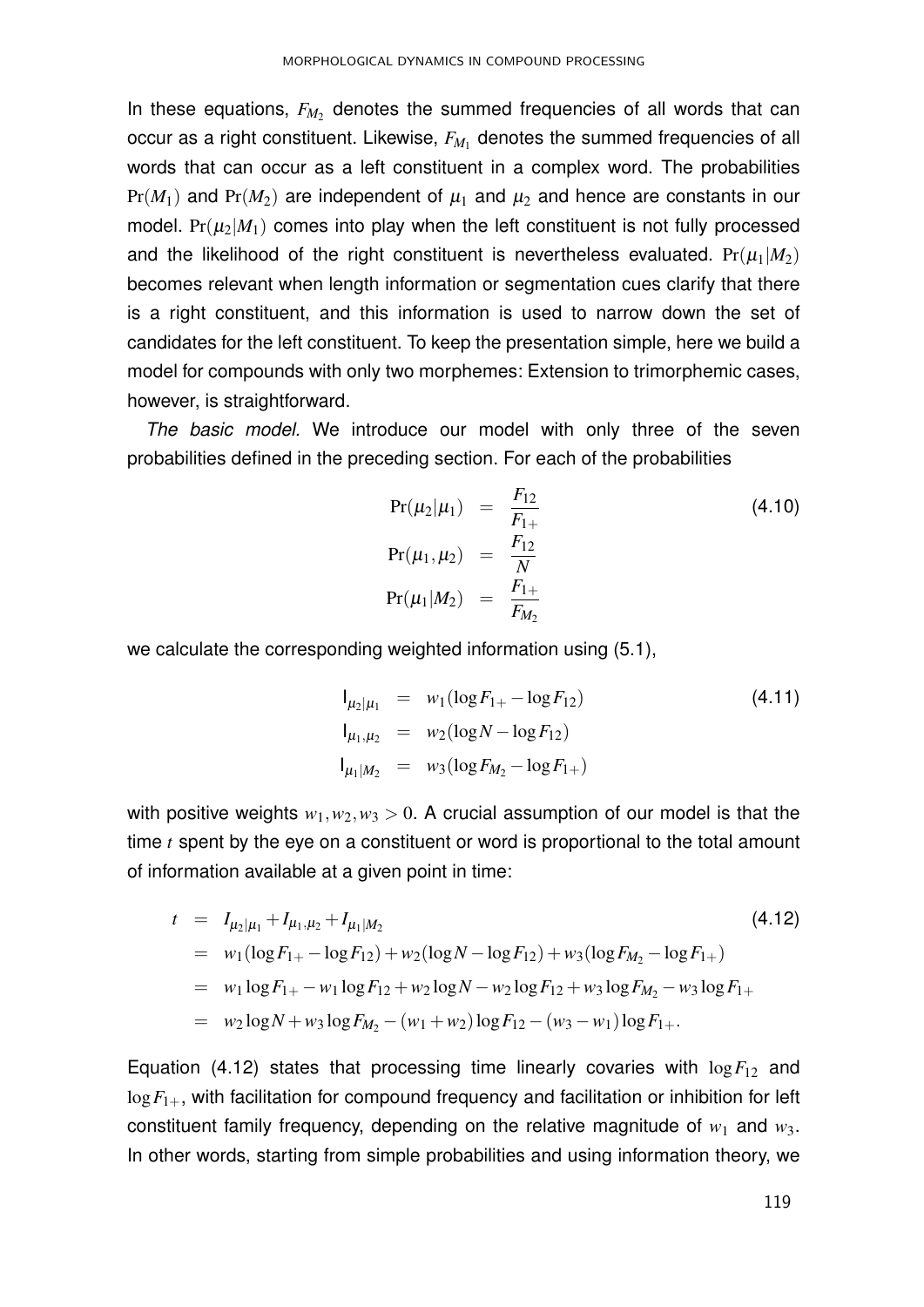have derived a model equation the parameters of which can be directly estimated from the data using multiple (linear) regression models. Note that these parameters are simple sums of our weights *w*.

We now bring the remaining probabilities

$$
Pr(\mu_1|\mu_2) = \frac{F_{12}}{F_{+2}}
$$
  
\n
$$
Pr(\mu_2|M_1) = \frac{F_{+2}}{F_{M_1}}
$$
  
\n
$$
Pr(\mu_1) = \frac{F_1}{N}
$$
  
\n
$$
Pr(\mu_2) = \frac{F_2}{N}
$$
 (4.13)

into the model as well. For each of these probabilities we have a corresponding weighted amount of information, again with positive weights:

$$
I_{\mu_1|\mu_2} = w_4(\log F_{+2} - \log F_{12})
$$
\n
$$
I_{\mu_2|M_1} = w_5(\log F_{M_1} - \log F_{+2})
$$
\n
$$
I_{\mu_1} = w_6(\log N - \log F_1)
$$
\n
$$
I_{\mu_2} = w_7(\log N - \log F_2)
$$
\n(4.14)

We can now define the general model as

$$
t = (w_2 + w_6 + w_7) \log N + w_3 \log F_{M_2} + w_5 \log F_{M_1}
$$
\n
$$
-(w_1 + w_2 + w_4) \log F_{12} - (w_3 - w_1) \log F_{1+} - (w_5 - w_4) \log F_{+2}
$$
\n
$$
-w_6 \log F_1 - w_7 \log F_2.
$$
\n(4.15)

This equation, as well as equations in (4.11) and (4.14), sheds light on some of the intriguing findings reported above. Compound frequency contributes to probabilities (and respective amounts of information) that readers can start estimating even before all characters may be scanned: for instance, as a term in the conditional information of the right constituent  $\mathsf{l}_{\mu_2|\mu_1}$  given the (partial) identification of the left constituent, defined in the first equation in (4.11). Also recall that the property of the right constituent family plays a role even though activation of this family would seem dysfunctional given that the only relevant right constituent family member is the compound itself. This seemingly unwarranted contribution of the right constituent family originates, however, from the fact that the family contributes to the estimate of the conditional probability  $\mathsf{I}_{\mu_2|M_1}$  of the right constituent and to the conditional probability  $\mathsf{I}_{\mu_1 \mid \mu_2}$  of the left constituent. In other words, the family is used to narrow down the lexical space from which both constituents are selected,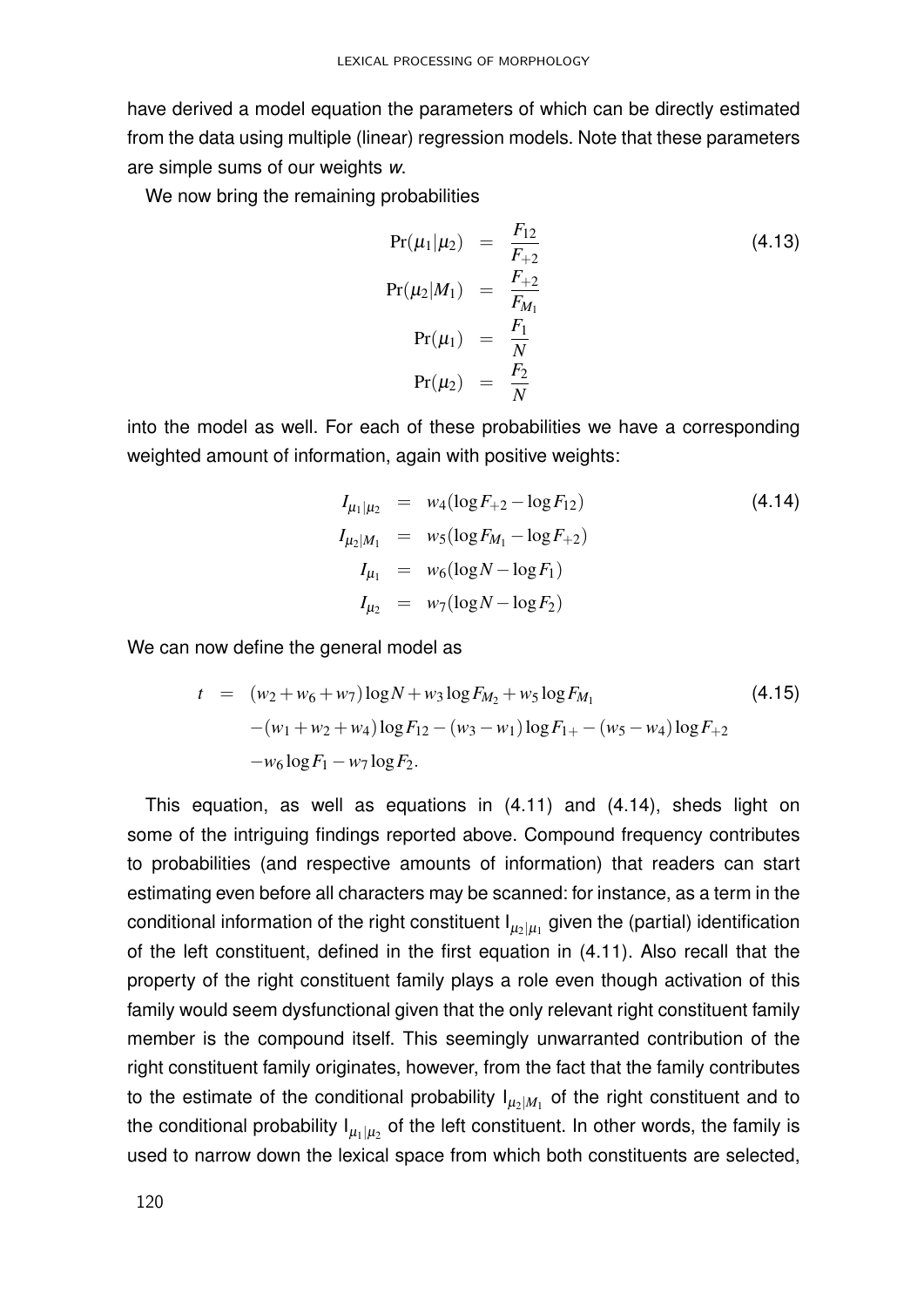and thus it offers a larger amount of information about the compound and its morphemes.

Equation (4.16) in its present form treats all information sources as if they are simultaneously available to the processing system. This describes cases when the visual uptake of the word is complete in one fixation (typical of shorter and more frequent words). The formulation, however, is easily adjustable to the cases where multiple fixations are required to read the word, like in the long compounds used in the current study and in the study reported in Chapter 3. Information sources that are available early in the time-course of the visual uptake are demonstrably more important in compound recognition (cf. the weaker role of right constituent measures as compared to properties of the left constituent). In the equation, weights *w* for "early" information sources can be multiplied by a time-step coefficient  $\alpha_1$ , such that  $\alpha_1 > 1$ . For "late" information sources, the value of  $\alpha_2$  is equal to or smaller than 1. As with weights *w*, the value of  $\alpha$  can be directly estimated from comparing regression coefficients of a predictor in the models for early measures of the visual uptake (cf., *SubgazeLeft*) vs. the models for later measures (e.g., *SubgazeRight*). For the sake of exposition, we restrict our further discussion to a simpler, temporally indiscriminate, model (4.16).

There are several falsifiable predictions that follow straightforwardly from the properties of (4.16).

- The frequency of the whole compound, as well as the frequencies of its constituents as isolated words, have negative coefficients in the equation. This predicts that higher *a priori*, unconditional, frequencies of complex words and their morphemes always come with facilitation of processing (e.g., shorter reading times or lexical decision latencies).
- Three corpus constants contribute to the intercept: the token size of the corpus/lexicon (*N*), the number of tokens in the corpus/lexicon that can occur as a left constituent  $(F_{M_1})$ , and the number of tokens in the corpus/lexicon that can occur as a right constituent  $(F_{M_2})$ . The larger the size of a corpus/lexicon, the higher the values of all three constants and the higher the intercept. Given the positive weight coefficients, the model predicts a longer processing time for a word in a larger corpus/lexicon. This is hardly surprising, since we use absolute frequencies in (4.16). So a word with 100 occurrences per corpus would be recognized slower in a corpus of 100 million word forms that in a corpus of 1000 word forms.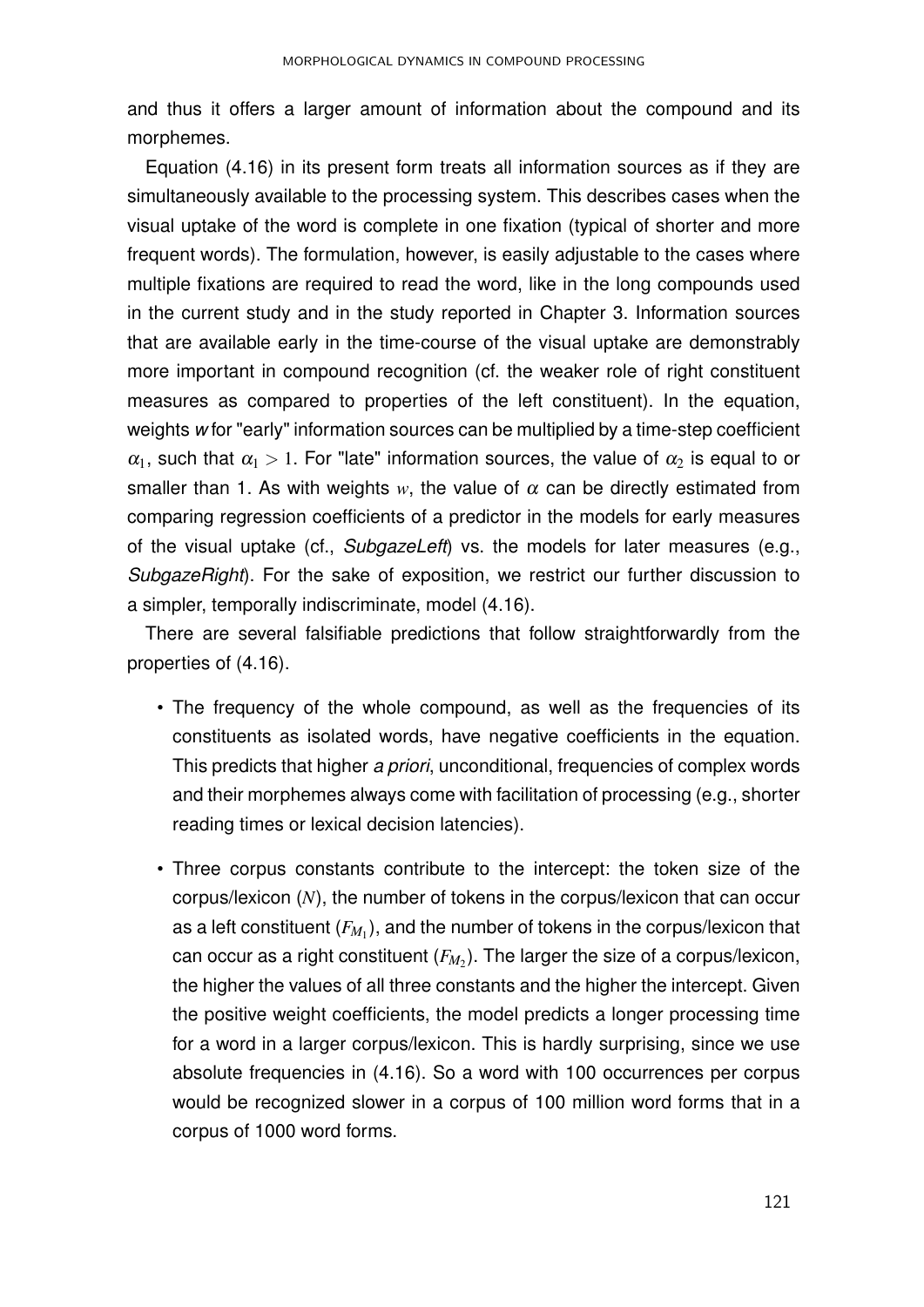• All coefficients, with the exception of  $w_1$ , occur in more than one term of equation (4.16). This expresses various trade-offs in lexical processing. For instance,  $w_3$  appears with a positive sign for the intercept  $(w_3 \log F_{M_2})$  and with a negative sign for the left constituent family frequency ( $-w_3 \log F_{1+}$ ). We predict that the stronger facilitation compounds receive due to their higher family frequency, the higher the intercept (i.e., average processing time) across compounds is.

In the remainder of this section we apply PROMISE to the key statistical models that we fitted to our experimental data. Since most results of the model for first fixation duration are also found in the model for left subgaze duration, and most results of the model for gaze duration are also attested in the model for right subgaze duration, in what follows we concentrate on the two models for subgaze durations (cf., Tables 4.6 and 4.7 in Appendix).

*Left subgaze duration.* The effects of right constituent frequency and family size do not reach significance in the model for the left subgaze duration (see Table 4.6). We conclude that those information sources defined in (13) that require identification of the right constituent ( $\vert_{\mu_1\vert\mu_2}$ , and  $\vert_{\mu_2}$ ), as well as the information source conditioned on the presence of some unspecified left constituent  $(\mathsf{I}_{\mu_2|M_1}),$ play no role when the left constituent is being processed. In other words, respective coefficients  $w_4$ ,  $w_5$  and  $w_7$ , are all equal to zero in (4.16).

The effect of compound frequency  $logF_{12}$  on reading times is weighted in (4.16) by the sum  $-(w_1 + w_2 + w_4)$ . Since  $w_4 = 0$  and since the regression coefficient for the predictor *WordFreq* in Table 4.6 is  $-0.0471$ , we infer that  $w_1 + w_2 = 0.0471$ . Given that the expression  $-(w_3 - w_1)$  qualifies the effect of the left constituent family frequency,  $F_{1+}$ , and that the regression coefficient for left constituent family size *ResidFamSizeL* in Table 4.6 is  $-0.0431$ , we infer that  $w_3 - w_1 = 0.0431$ . It follows that  $0.0471$  is an upper bound for  $w_1$  and that  $0.0431$  is a lower bound for  $w_3$ . Following definitions in (4.11), we state that  $I_{\mu_1|M_2}$  receives greater weight than  $I_{\mu_2|\mu_1}.$  Apparently, the identification of the left constituent given the knowledge that there is some right constituent plays a more important role at that timepoint than anticipating the right constituent given the identity of the left constituent. Anticipation of the right morpheme probably is a process that only starts up late in the uptake of information from the left morpheme.

Interestingly, the importance of the *a priori*, context-free probability of the left constituent (I $_{\mu_1}$ ) is much smaller than the contribution of that constituent recognized as part of a compound. Recall that  $0.0431$  is a lower bound for  $w_3$  (the coefficient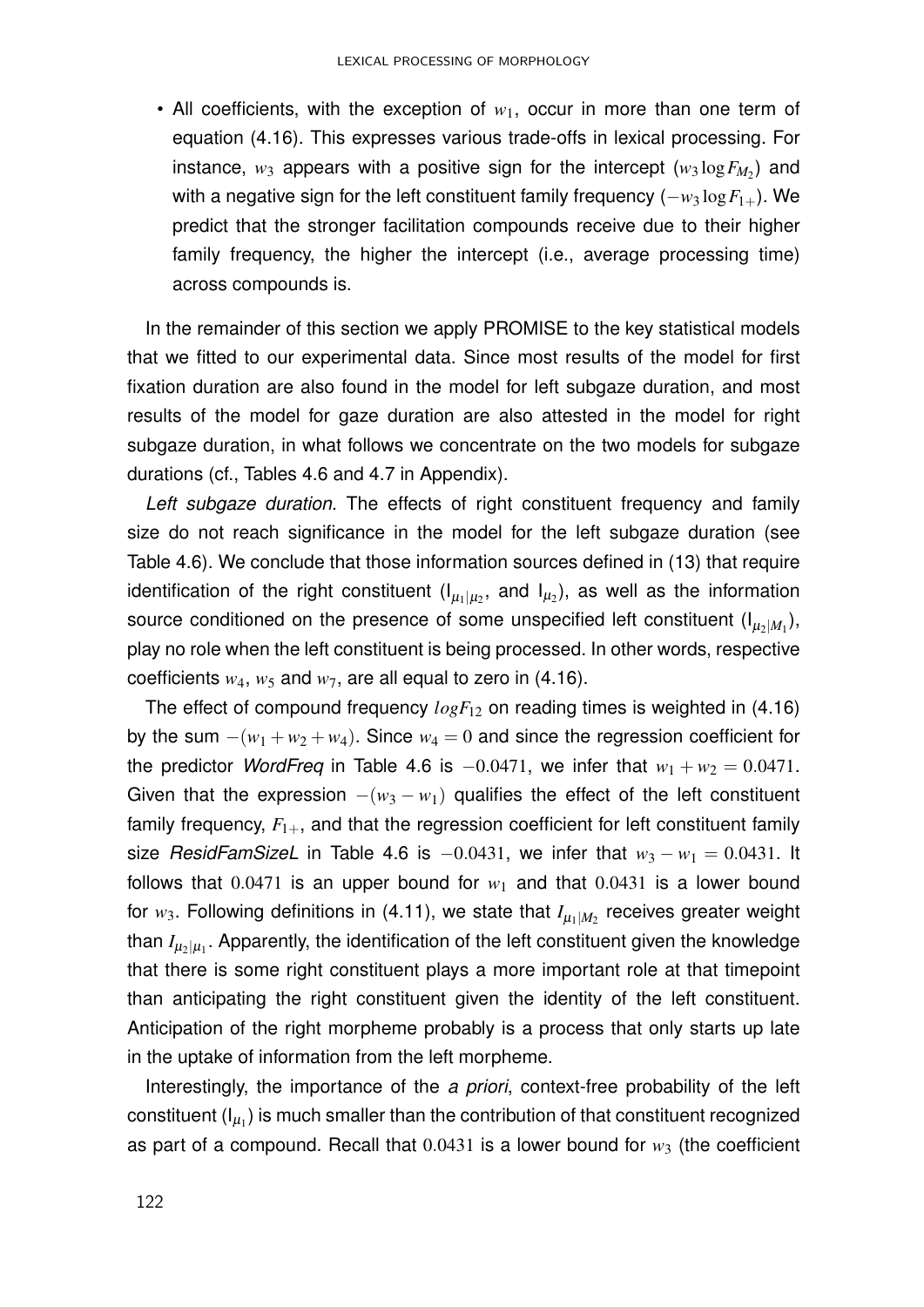for the left constituent family frequency effect). Since  $-w_6$ , the coefficient for the effect of left constituent frequency as defined in (4.14), is estimated at −0.0219 from the regression coefficient for *ResidLeftFreq* in Table 4.6, the weight of the *a priori* probability  $w_6$  is at best roughly half of that of the contextual probability of the left constituent.

An important finding for the left subgaze durations is that the effects of the left constituent frequency and left constituent family size were greater for those left constituents ending in the suffix *-stO*, cf., Table 4.2. Within the present framework, this implies that the weights  $w_6$  (for the left constituent frequency) and  $w_3$  (for the left constituent family size) have to be greater for left constituents with *-stO* compared to left constituents with *-Us* or simplex left constituents. Since  $w_6$  and  $w_3$  are used with positive signs as weights for  $logN$  and  $logF_{M_2}$  in (4.16), greater values for these coefficients for *-stO* imply that the intercept should be larger as well for left constituents with this suffix. As can be seen in Table 4.6, this is indeed the case: The main effect for *-stO* is positive (see the regression coefficient 0.045 for *SuffixTypeSt* in Table 4.6) and is more than twice the main effect for *-Us* (see the regression coefficient 0.0245 for *SuffixTypeUs* in Table 4.6). This suggests that a better segmentation cue helps narrowing down the set of candidates for the left constituent and hence affords better facilitation from the properties of the left constituent. Yet processing of compounds with a good segmentation cue always comes with a price of an increased intercept (i.e., longer mean processing time), the price of 'spurious' lexical co-activation. For instance, a large family may raise the resting activation level of its members (thus making easier lexical access to the target compound), and at the same time it brings along a larger number of competitors (thus inhibiting the recognition of the actual target via, for instance, lateral inhibition). Similarly, higher constituent frequency implies easier access to the compound's constituent in the mental lexicon, but stronger activation of a constituent also makes it a stronger competitor with the compound. Higher constituent frequency may also more strongly activate orthographic neighbors of the constituent and words semantically related to the constituent, all of which may enter into a competition with the target compound and thus inhibit its recognition.

*Right subgaze duration.* Left constituent frequency does not reach a significant effect in the regression model for the subgaze for the right constituent (Table 4.7). This indicates that  $w_6 = 0$  when (4.16) is applied to this model: the unconditional information source for the left constituent,  $I_{\mu_1},$  no longer plays a role.

The regression model for the subgaze durations for the right constituent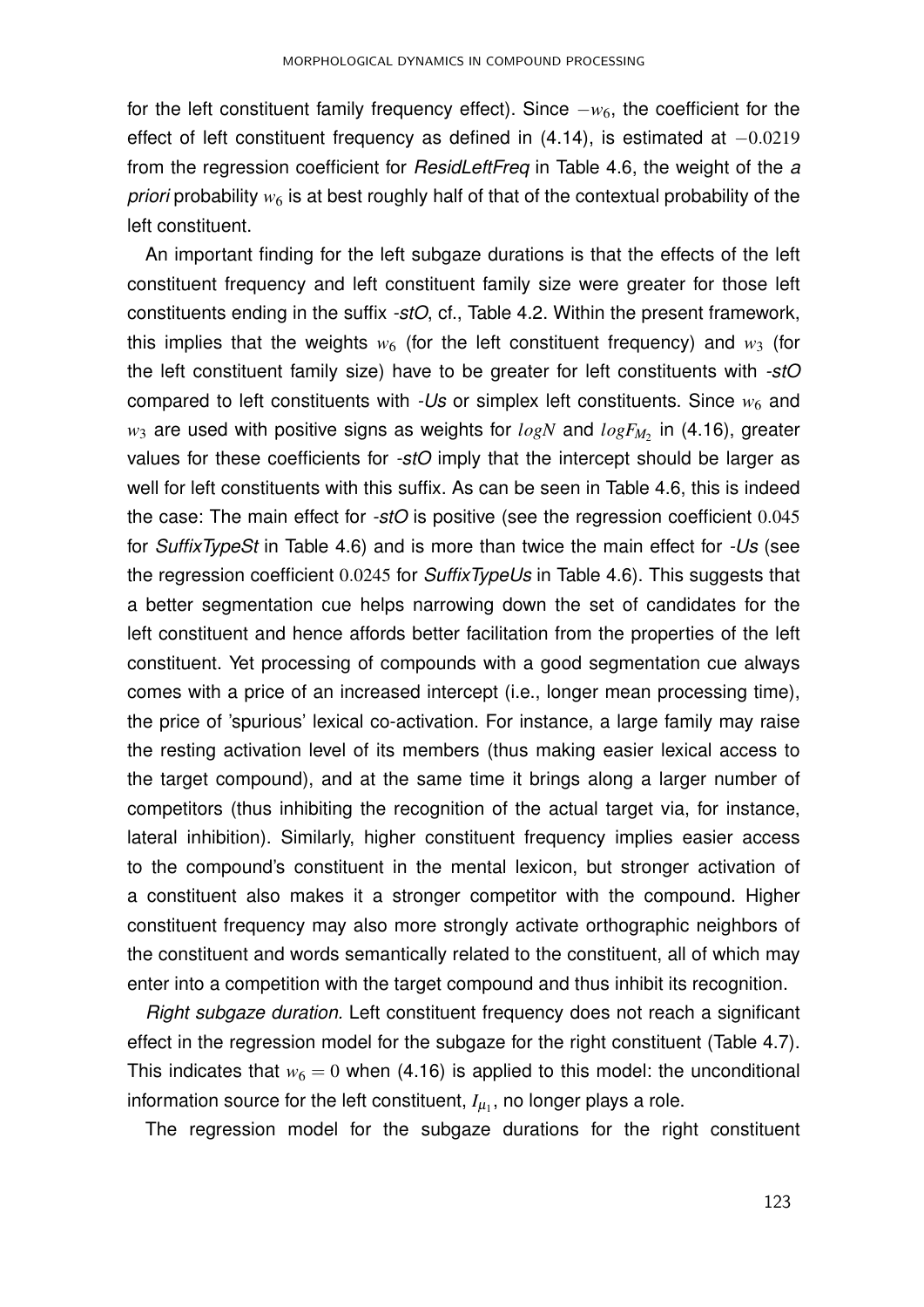presents us with the familiar and expected facilitation for compound frequency. The facilitation for the right constituent frequency and family size are also in line with (4.16).

For left constituents in *-Us*, there is no effect of left constituent family size ( $\hat{\beta}$  = −0.028; *p* = 0.18; see *SuffixTypeUs:ResidFamSizeL* in Table 4.7). Since the effect of left constituent family *logF*1<sup>+</sup> has as its weight −(*w*<sup>3</sup> −*w*1) in (4.16), we conclude that here  $w_1 \approx w_3$ .

For left constituents in *-stO*, by contrast, we have facilitation ( $\hat{\beta} = -0.055$ ;  $p =$ 0.035, see *SuffixTypeSt:ResidFamSizeL* in Table 4.7), indicating that  $w_1 > w_3$ , while for simplex left constituents there is some evidence for inhibition ( $\hat{\beta} = 0.025$ ;  $p =$ 0.085, see *ResidFamSizeL* in Table 4.7). It follows from our model that the intercept must be greatest for *-stO*, and Table 4.7 shows that this is indeed the case. The intercept for bimorphemic compounds is the model's intercept (5.44 log units); the intercept is not significantly different for compounds with *-Us* (the model's intercept plus the regression coefficient for *SuffixTypeUs*, −0.004); and the intercept is higher for compounds with *-stO* (the model's intercept plus the regression coefficient for *SuffixTypeSt*,  $5.44 + 0.12 = 5.56$  log units). Compared to the model for the left subgaze durations, this balance between increased intercept and increased facilitation emerges more clearly, with unambiguous support from the significance levels.

The right subgaze durations are characterized by (multiplicative) interactions of compound frequency by left constituent family size and compound frequency by right constituent family size that are absent for the left subgaze durations (see Figures 4.2 and 4.1). Within the present framework, an interaction such as that of compound frequency by left constituent family size implies a more complex evaluation of  $I_{\mu_2|\mu_1}$ , which we weighted above simply by a scalar weight  $w_1.$ 

First note that the equation for  $I_{\mu_2|\mu_1}$  defined in (4.11) can be re-written as follows:

$$
I_{\mu_2|\mu_1} = w_1(\log F_{1+} - \log F_{12}) = \log(\frac{F_{1+}}{F_{12}})^{w_1}
$$
\n(4.16)

In other words, both cues  $logF_{1+}$  and  $logF_{12}$  are assumed to contribute to this information source to the same extent, quantified as the coefficient  $w_1$ . We have to revise information  $I_{\mu_2|\mu_1}$  in such a way that the magnitude of one cue contributing to an information source modulates the extent to which another cue contributes to that information source (see also Chapter 3). We achieve this by assigning the weight to one term in the equation (e.g., *F*12) so that it is proportional to another term (e.g.,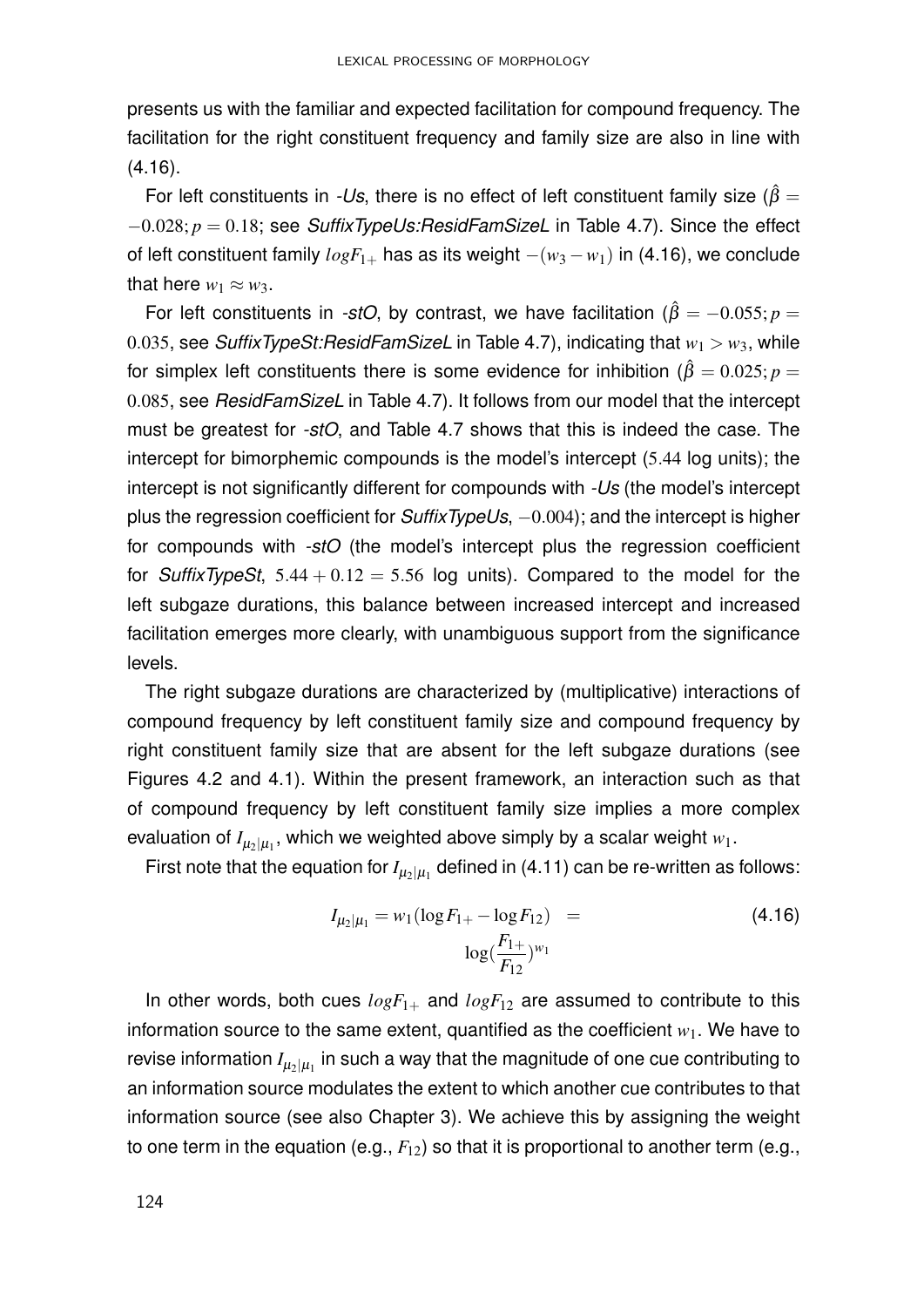$F_{1+}$ ). The weight adjusted for another cue can be defined then as  $w_1 + C_1 \log F_{1+}$  for  $F_{12}$ , and as  $w_1 + C_2 \log F_{12}$  for  $log F_{12}$ . Equation (16) can be re-written as:

$$
I_{\mu_2|\mu_1} = \log \frac{F_{1+}^{w_1+C_1 \log F_{12}}}{F_{12}^{w_1+C_2 \log F_{1+}}} = w_1 \log F_{1+} - w_1 \log F_{12} + (C_1 - C_2) \log F_{12} \log F_{1+}, \quad (4.17)
$$

 $(w_1, w_2, C_1, C_2 > 0).$ 

Notably, this new weighting of terms in the information source introduces into our model the desired multiplicative interaction between compound frequency and left constituent family size<sup>8</sup>.

The interaction of compound frequency with right constituent family size can be modeled in terms of  $I_{\mu_1 \mid \mu_2}$  in the same way  $(w_4, K_1, K_2 > 0)$ :

$$
I_{\mu_1|\mu_2} = \log \frac{F_{+2}^{w_4 + K_1 \log F_{12}}}{F_{12}^{w_4 + K_2 \log F_{+2}}} = w_4 \log F_{+2} - w_4 \log F_{12} + (K_1 - K_2) \log F_{12} \log F_{+2}.
$$
 (4.18)

Inclusion of adjusted weights in our definitions of information sources leads to the emergence of multiplicative interactions in the model, and allows to reformulate (4.16) and obtain the following model for the right subgaze durations:

$$
t = (w_2 + w_7) \log N + w_3 \log F_{M_2} + w_5 \log F_{M_1}
$$
  
-(w<sub>1</sub> + w<sub>2</sub> + w<sub>4</sub>) log F<sub>12</sub>  
-(w<sub>3</sub> - w<sub>1</sub>) log F<sub>1+</sub> - (w<sub>5</sub> - w<sub>4</sub>) log F<sub>+2</sub> - w<sub>7</sub> log F<sub>2</sub>  
+(C<sub>1</sub> - C<sub>2</sub>) log F<sub>12</sub> log F<sub>1+</sub> + (K<sub>1</sub> - K<sub>2</sub>) log F<sub>12</sub> log F<sub>+2</sub>. (4.19)

Figure 4.3 illustrates the geometry of the interactions in 4.19 by example of the  $interaction (C<sub>1</sub> – C<sub>2</sub>) log F<sub>12</sub> log F<sub>1+</sub>.$ 

The upper panels illustrate the difference between a model without (left) and with (right) an interaction with a positive coefficient  $(C_1 > C_2)$ . The right panel illustrates how facilitation can be reversed into inhibition depending on the value of the other predictor. Crucially, the interactions predicted by our statistical model for right subgaze duration in Figure 4.1 and Figure 4.2 are two-dimensional representations of the shape shown in the right panel of Figure 4.3.

 ${}^{8}$ Other estimates of weights are also possible. For instance, the amount of information  $I_{\mu_1,\mu_2}$  can be derived from probability equation (2) using the same weight, rather than different weights for the numerator and denominator:  $log[F_{12}/N]^{w_2+logF_{12}}=w_2logN-logF_{12}(logN+w_2)+logF_{12}^2$ . Note that  $I_{\mu_1,\mu_2}$  becomes a polynomial with  $F_{12}$  as a negative linear term and a positive quadratic term. This equation predicts the L-shape or the U-shape functional relationship between processing time and compound frequency. The L-shape frequency effect is indeed observed in comprehension (Baayen, Feldman & Schreuder, 2006) and the U-shape effect in production (Bien, Levelt & Baayen, 2005).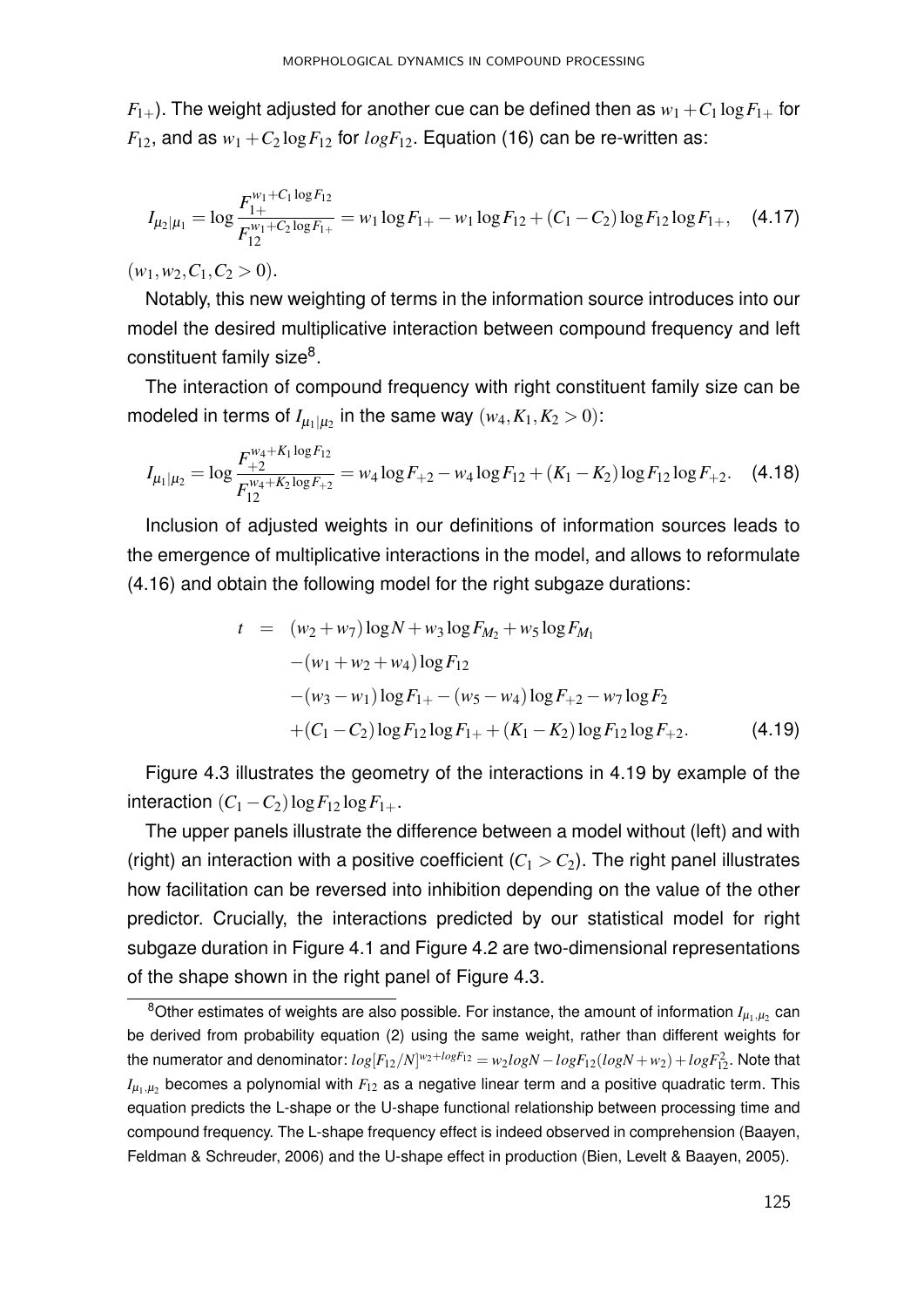

Figure 4.3: Perspective plots for (upper left panel) a linear model with additive main effects and no interaction and for (upper right panel) a linear model with a multiplicative interaction ( $\beta_0 = 200, \beta_1 = -1, \beta_2 = -1$ , for the left panel,  $\beta_3 = 0$ , for the right panel,  $\beta_3 = 0.2$ ). The lower panels show the interaction of left constituent family size and compound frequency for the right subgaze durations for compounds with left constituents ending in the suffix *-stO* (left panel) and compounds with simplex left constituents (right panel).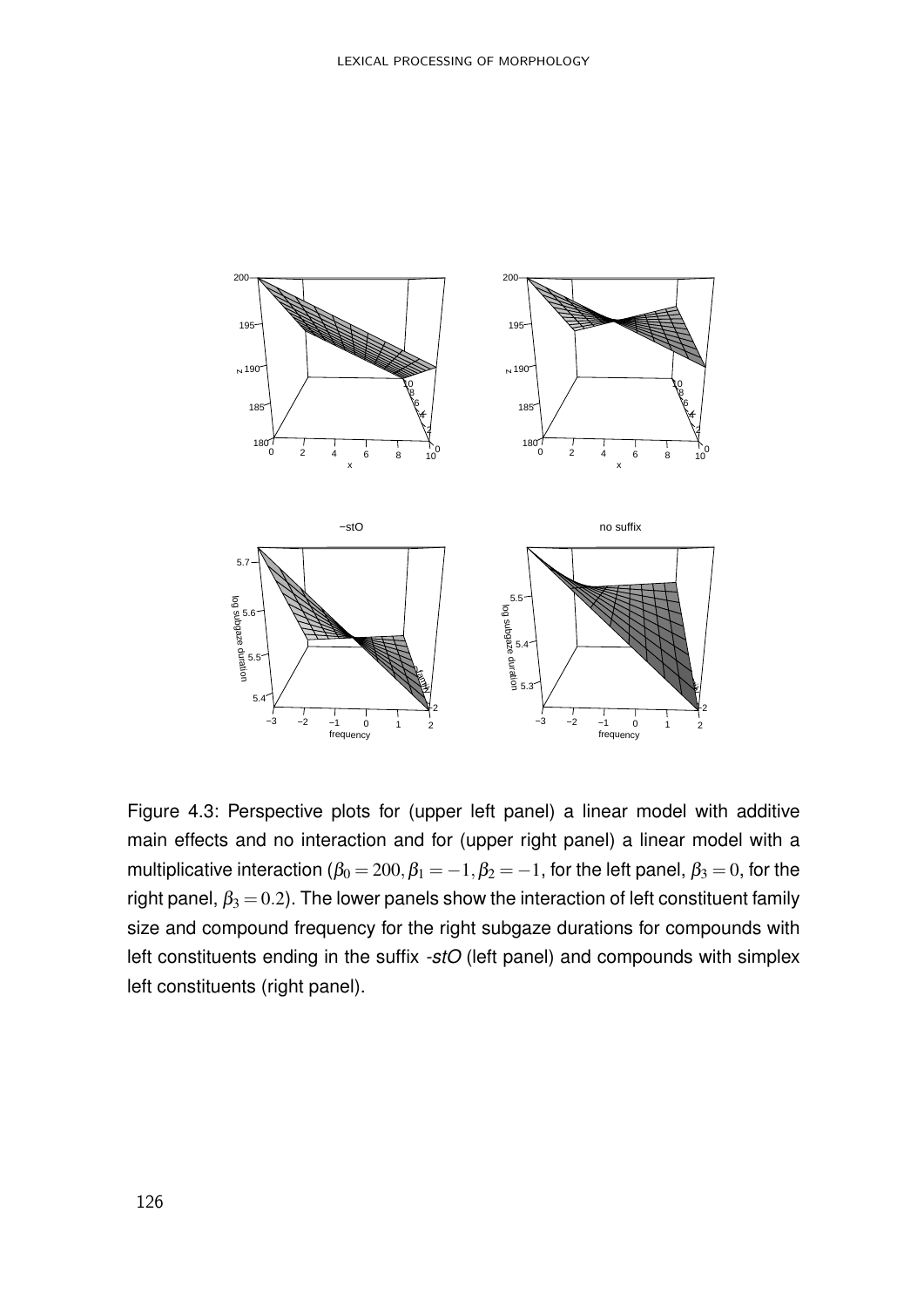The coefficients for the interactions listed in Table 4.7 are all positive, which implies that  $C_1 > C_2$  and  $K_1 > K_2$ . Apparently, the left (and right) family measures receive greater weight from compound frequency than compound frequency from the family measures. In other words, the compound's own probability has priority. The more  $C_1$  (or  $K_1$ ) increases with respect to  $C_2$  (or  $K_2$ ), the greater the inhibitory force of the interaction. The bottom panels of Figure 4.3 visualize the interactions of of compound frequency by left constituent family size, for compounds with left constituents ending in *-stO* (lower left panel) and compounds with simplex left constituents (lower right panel). For the compounds in *-stO*, we effectively have a floor effect, with a maximum for the amount of facilitation that never exceeds the maximum for any of the marginal effects. For the bimorphemic compounds, maximum facilitation is obtained only when compound frequency is large and family size is **small**. In terms of morphological processing, the observed interaction may receive the following interpretation. There is a balance between the contributions of compound frequency and left constituent family size to the ease of compound recognition. The effect of the family size may differ from facilitatory (as in the compounds with *-stO*) to slightly inhibitory (as in the bimorphemic compounds), see the lower panels of Figure 4.3. As we argued above, this may reflect the potentially dual impact of constituent families: A large family may come with easier access to the target compound due to the increased resting activation level of the family members, but it also brings along a larger number of competitors, which need to be inhibited in order for the target compound to be recognized. Crucially, regardless of the direction of the left constituent family size effect, the larger the morphological family, the more processing resources are allocated to it and the less impact is elicited by compound frequency. Again, we witness how the magnitude of some processing cues modulates the utility of the cues for compound recognition.

Since we focus on lexical distributional predictors in this version of the model, our formulation in (4.16) leaves out the interaction of right constituent frequency by word length attested for the right subgaze duration. The effect of length might be brought into the model, however, by conditioning on lexical subsets of the appropriate length. In particular, PROMISE is expected to support the finding of Bertram and Hyönä (2003) that the left constituent frequency effect becomes weak for short Finnish compounds. We leave this issue to future research.

The PROMISE model is a formalization of the idea that readers and listeners maximize their opportunities for recognition of complex words (see Libben, 2006 and Chapter 3 of this dissertation). Parameters of PROMISE can be directly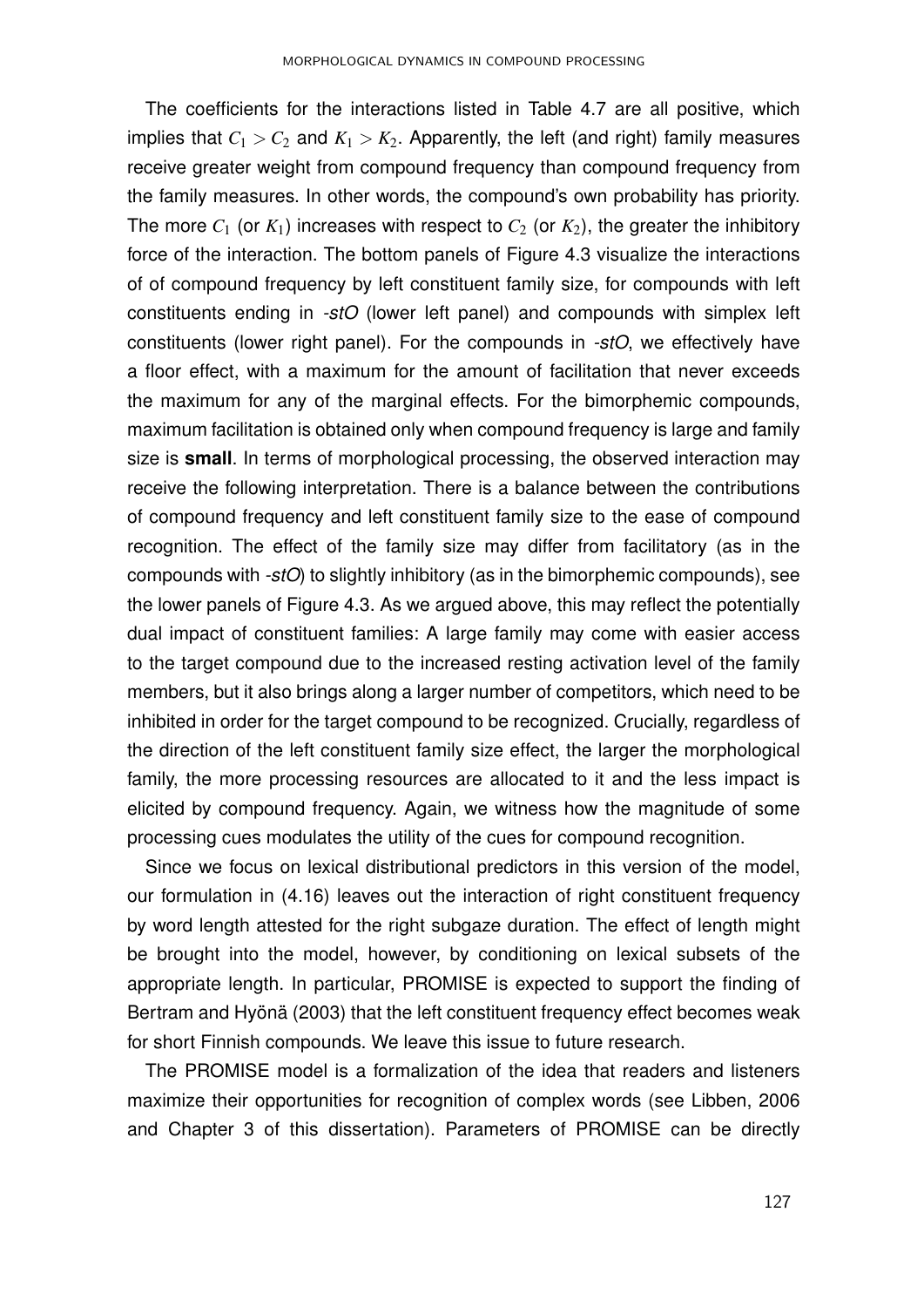estimated from the regression coefficients of statistical models. As we have shown, estimated values of parameters do not only shed light on which sources of information are preferred over others, but also specify at what timesteps of the visual uptake and at what cost to the processing system. Importantly, PROMISE is not restricted to compounding as a type of morphological complexity, nor to long polymorphemic words. The model allows dealing with word length and morphological complexity (e.g., simplex, inflected, derived or compound words) in a principled probabilistic way. As a research perspective, a series of experiments involving a broad spectrum of languages and word lengths would be desirable to quantify the range of opportunities that morphological structure offers for efficient recognition of complex forms. We also believe that PROMISE can be easily incorporated into general models of eye-movement control in reading, such as E-Z Reader or SWIFT, extending the line of research of Pollatsek, Reichle and Rayner (2003). Consideration of parameters of PROMISE along with other visual and lexical parameters may improve predictions of such models for the processing of complex morphological structures.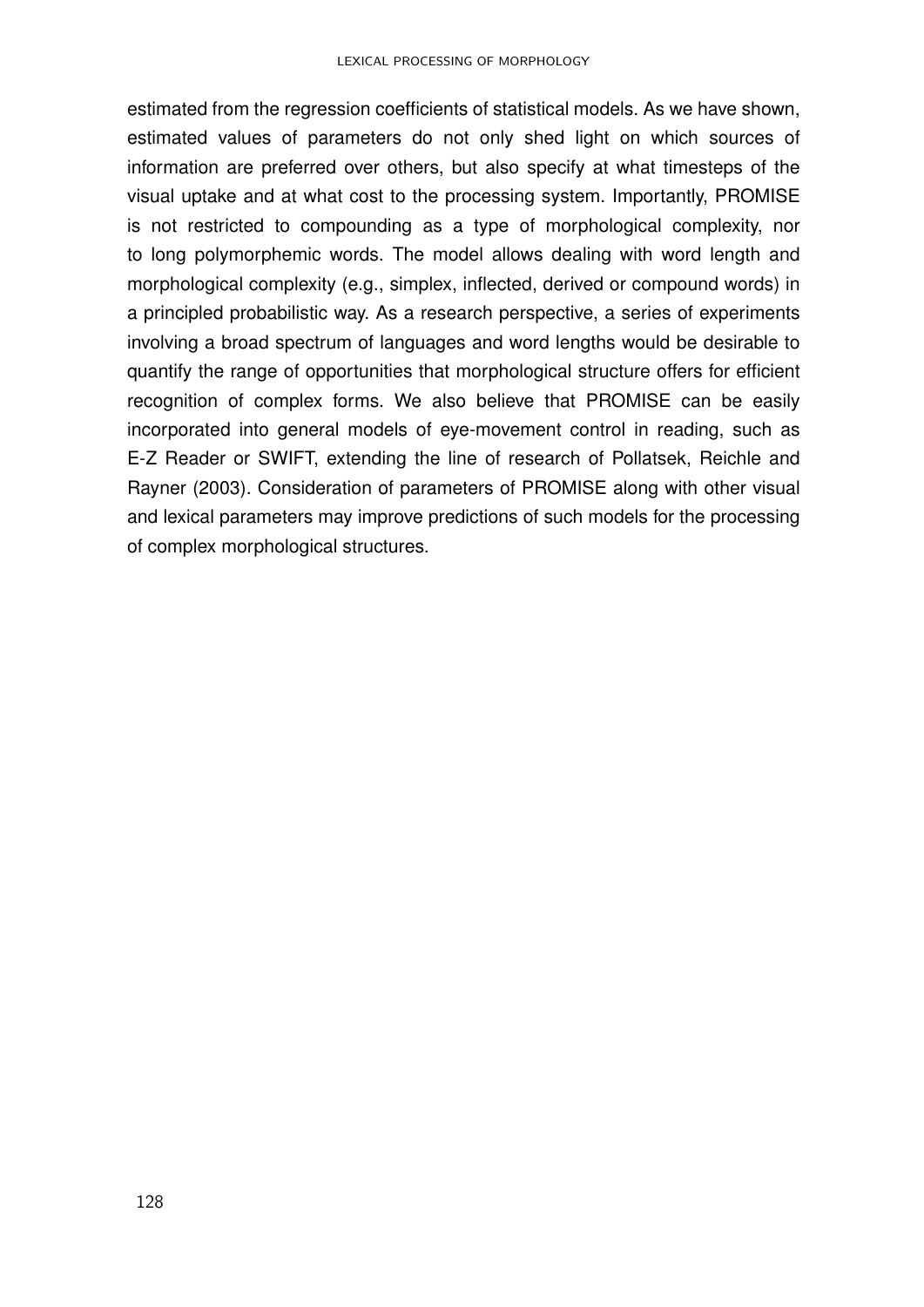## **References**

Allen, M. and Badecker, W. (2002). Inflectional regularity: Probing the nature of lexical representation in a cross-modal priming task. *Journal of Memory and Language*, 46:705–722.

Andrews, S., Miller, B., and Rayner, K. (2004). Eye movements and morphological segmentation of compound words: There is a mouse in mousetrap. *European Journal of Cognitive Psychology*, 16(1/2):285–311.

Baayen, R. H. (1994). Productivity in language production. *Language and Cognitive Processes*, 9:447–469.

Baayen, R. H. (2008). *Analyzing Linguistic Data: A practical introduction to statistics*. Cambridge University Press, Cambridge.

Baayen, R. H., Davidson, D. J., and Bates, D. M. (2008). Mixed-effects modeling with crossed random effects for subjects and items. *In press*.

Baayen, R. H., Feldman, L. B., and Schreuder, R. (2006). Morphological influences on the recognition of monosyllabic monomorphemic words. *Journal of Memory and Language*, 55:290–313.

Baayen, R. H. and Schreuder, R. (1999). War and peace: morphemes and full forms in a non-interactive activation parallel dual route model. *Brain and Language*, 68:27–32.

Baayen, R. H. and Schreuder, R. (2000). Towards a psycholinguistic computational model for morphological parsing. *Philosophical Transactions of the Royal Society (Series A: Mathematical, Physical and Engineering Sciences)*, 358:1–13.

Bates, D. M. and Sarkar, D. (2005). The lme4 library. *[On-line], Available: http://lib.stat.cmu.edu/R/CRAN/*.

Bertram, R. and Hyönä, J. (2003). The length of a complex word modifies the role of morphological structure: Evidence from eye movements when reading short and long finnish compounds. *Journal of Memory and Language*, 48:615–634.

Bertram, R., Laine, M., and Karvinen, K. (1999). The interplay of word formation type, affixal homonymy, and productivity in lexical processing: Evidence from a morphologically rich language. *Journal of Psycholinguistic Research*, 28:213–226.

Bertram, R., Pollatsek, A., and Hyönä, J. (2004). Morphological parsing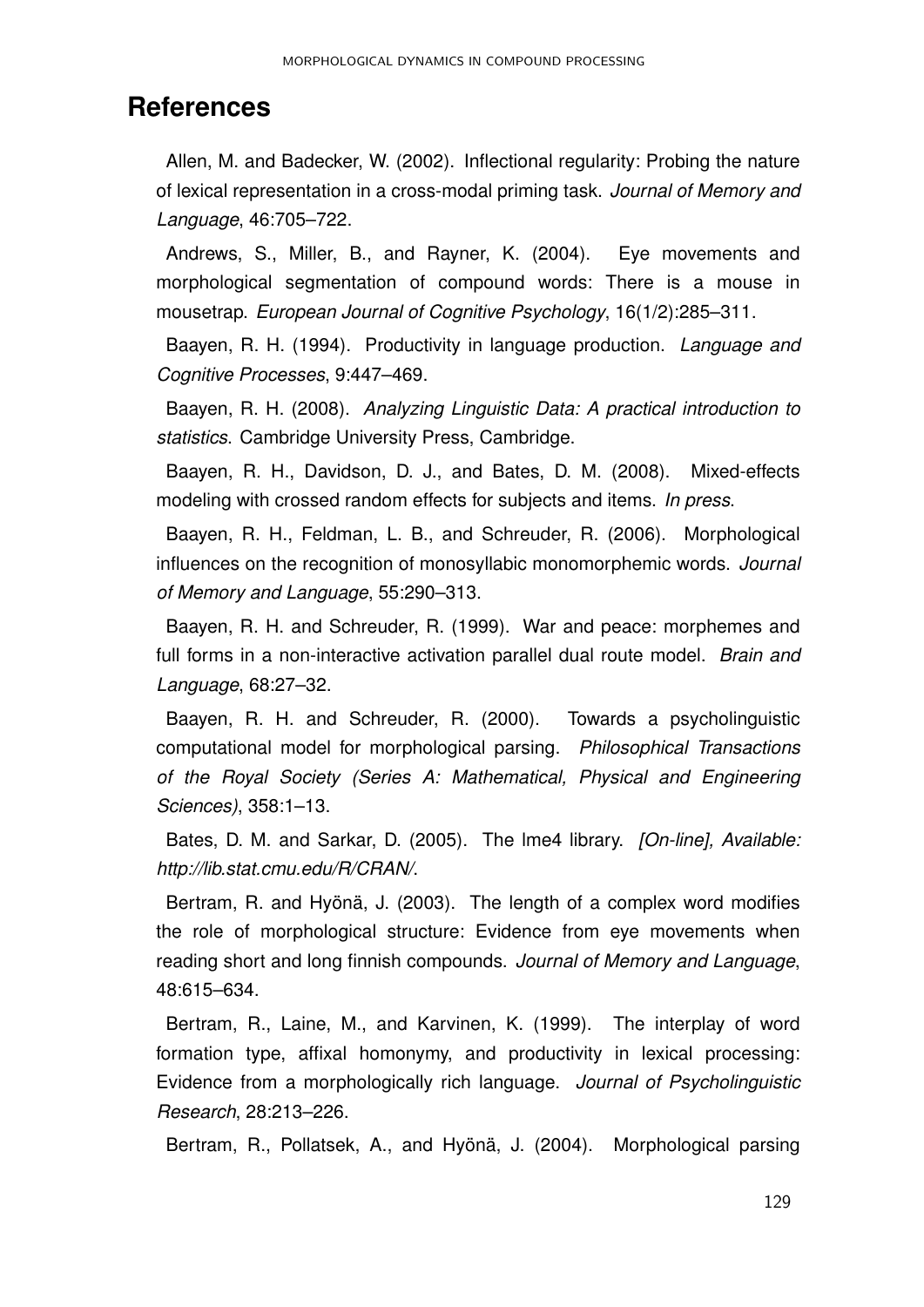and the use of segmentation cues in reading Finnish compounds. *Journal of Memory and Language*, 51:325–345.

Bertram, R., Schreuder, R., and Baayen, R. H. (2000). The balance of storage and computation in morphological processing: the role of word formation type, affixal homonymy, and productivity. *Journal of Experimental Psychology: Learning, Memory and Cognition*, 26:489–511.

Bien, H., Levelt, W., and Baayen, R. (2005). Frequency effects in compound production. *PNAS*, 102:17876–17881.

Clark, J. and O'Regan, J. (1999). Word ambiguity and the optimal viewing position in reading. *Vision Research*, 39:842–857.

de Almeida, R. and Libben, G. (2005). Changing morphological structures: The effect of sentence context on the interpretation of structurally ambiguous English trimorphemic words. *Language and Cognitive Processes*, 20:373–394.

De Jong, N. H., Feldman, L. B., Schreuder, R., Pastizzo, M., and Baayen, R. H. (2002). The processing and representation of Dutch and English compounds: Peripheral morphological, and central orthographic effects. *Brain and Language*, 81:555–567.

De Jong, N. H., Schreuder, R., and Baayen, R. H. (2000). The morphological family size effect and morphology. *Language and Cognitive Processes*, 15:329–365.

Duñabeitia, J. A., Perea, M., and Carreiras, M. (2007). The role of the frequency of constituents in compound words: Evidence from Basque and Spanish. *Psychonomic Bulletin & Review*, 14:1171–1176.

Giraudo, H. and Grainger, J. (2001). Priming complex words: Evidence for supralexical representation of morphology. *Psychonomic Bulletin and Review*, 8:127–131.

Hyönä, J., Bertram, R., and Pollatsek, A. (2004). Are long compound words identified serially via their constituents? Evidence from an eye-movement-contingent display change study. *Memory and Cognition*, 32:523–532.

Hyönä, J. and Olson, R. (1995). Eye fixation patterns among dyslexic and normal readers: Effects of word length and word frequency. *Journal of Experimental Psychology: Learning, memory and cognition*, 21:1430–1440.

Hyönä, J. and Pollatsek, A. (1998). Reading Finnish compound words: Eye fixations are affected by component morphemes. *Journal of Experimental*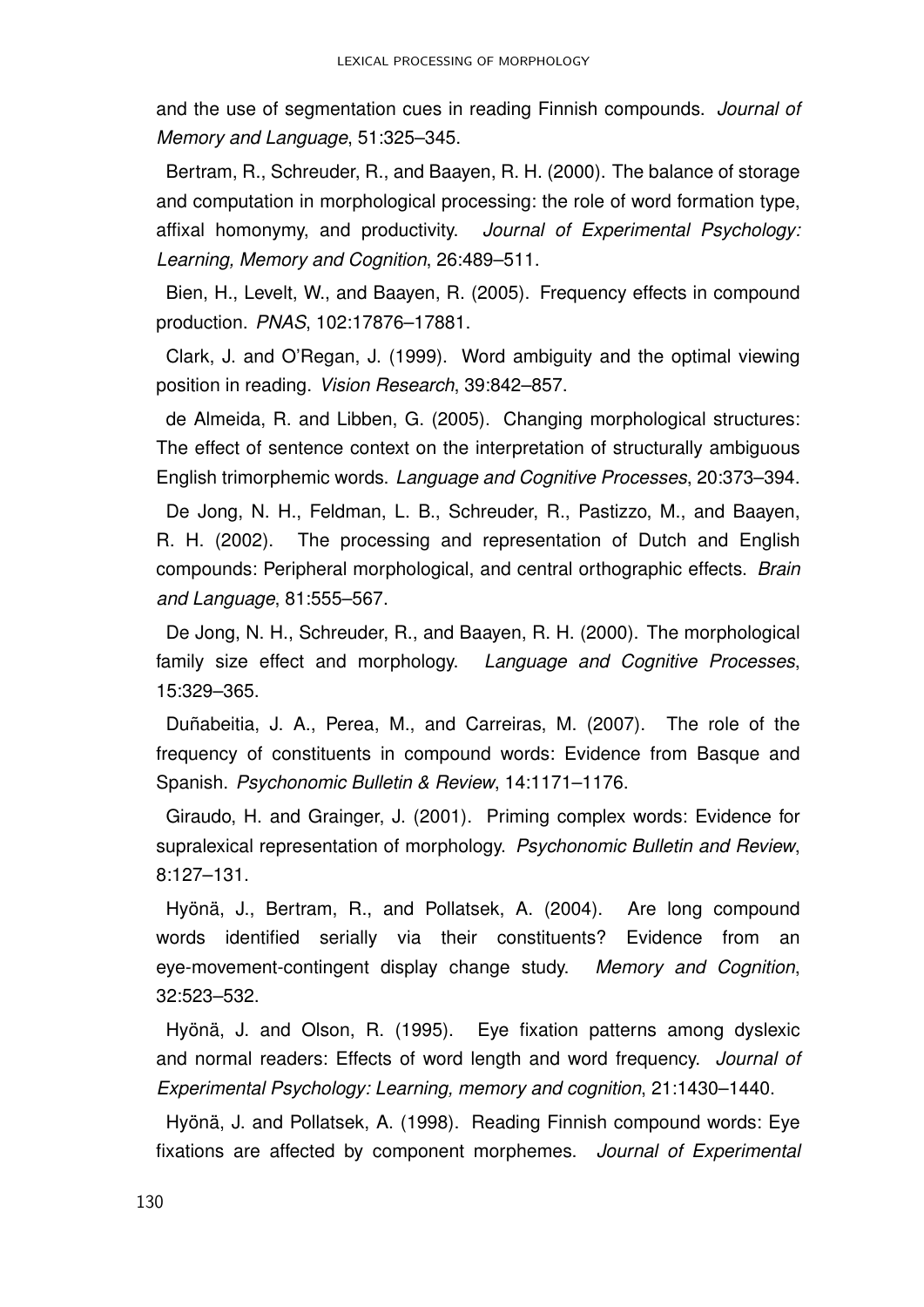*Psychology: Human Perception and Performance*, 24:1612–1627.

Inhoff, A. and Eiter, B. (2003). Knowledge of word length does not constrain word identification. *Psychological Research*, 67:1–9.

Inhoff, A. W., Radach, R., and Heller, D. (2000). Complex compounds in German: Interword spaces facilitate segmentation but hinder assignment of meaning. *Journal of Memory and Language*, 42:23–50.

Järvikivi, J., Bertram, R., and Niemi, R. (2006). Affixal salience and the processing of derivational morphology: The role of suffix allomorphy. *Language and Cognitive Processes*, 21:394–431.

Juhasz, B. J., Starr, M. S., Inhoff, A. W., and Placke, L. (2003). The effects of morphology on the processing of compound words: Evidence from naming, lexical decisions and eye fixations. *British Journal of Psychology*, 94:223–244.

Krott, A., Baayen, R. H., and Schreuder, R. (2001). Analogy in morphology: Modeling the choice of linking morphemes in Dutch. *Linguistics*, 39(1):51–93.

Krott, A., Libben, G., Jarema, G., Dressler, W., Schreuder, R., and Baayen, R. H. (2004). Probability in the grammar of German and Dutch: Interfixation in tri-constituent compounds. *Language and Speech*, 47:83–106.

Krott, A. and Nicoladis, E. (2005). Large constituent families help chidren parse compounds. *Journal of Child Language*, 32(1):139–158.

Kuperman, V., Schreuder, R., Bertram, R., and Baayen, R. H. (2007). Reading of polymorphemic Dutch compounds: Towards a multiple route model of lexical processing. *Manuscript submitted for publication*.

Laine, M. and Virtanen, P. (1999). *WordMill Lexical Search Program*. Center for Cognitive Neuroscience, University of Turku, Finland.

Laudanna, A. and Burani, C. (1995). Distributional properties of derivational affixes: Implications for processing. In Feldman, L. B., editor, *Morphological Aspects of Language Processing*, pages 345–364. Lawrence Erlbaum Associates, Hillsdale, N. J.

Levy, R. (2008). Expectation-based syntactic comprehension. *Cognition*, 106:1126–1177.

Libben, G. (2005). Everything is psycholinguistics: Material and methodological considerations in the study of compound processing. *Canadian Journal of Linguistics*, 50:267–283.

Libben, G. (2006). Why study compound processing? In Libben, G. and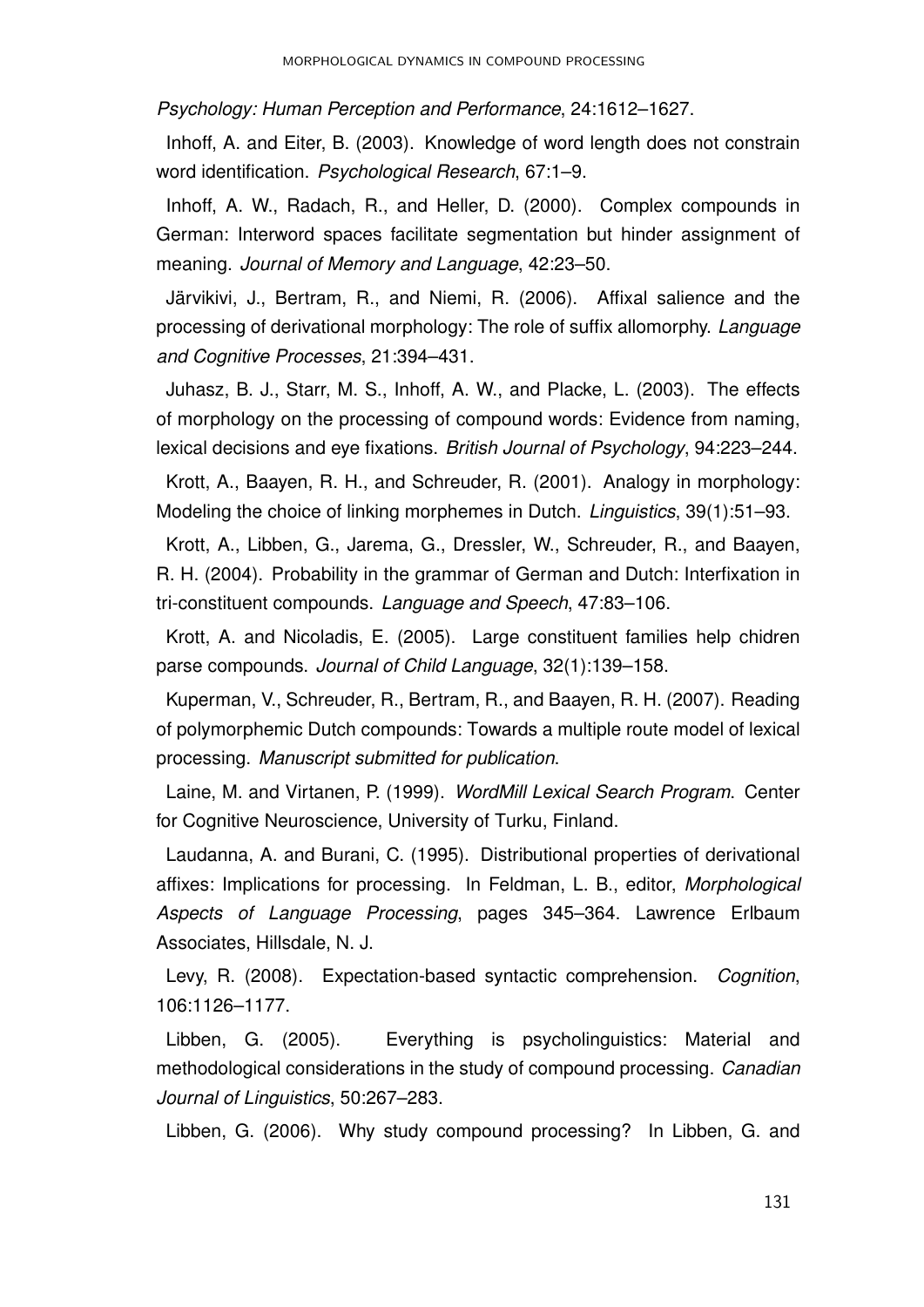Jarema, G., editors, *The representation and processing of compound words*, pages 1–23. Oxford University Press, Oxford.

Lima, S. D. and Pollatsek, A. (1983). Lexical access via an orthographic code? The basic orthographic syllabic structure (BOSS) reconsidered. *Journal of Verbal Learning and Verbal Behavior*, 22:310–332.

Meunier, F. and Longtin, C. (2007). Morphological decomposition and semantic integration in word processing. *Journal of Memory and Language*, 56:457–471.

Moscoso del Prado Martín, F., Kostić, A., and Baayen, R. H. (2004). Putting the bits together: An information theoretical perspective on morphological processing. *Cognition*, 94:1–18.

Moscoso del Prado Martín, F., Bertram, R., Häikiö, T., Schreuder, R., and Baayen, R. H. (2004). Morphological family size in a morphologically rich language: The case of Finnish compared to Dutch and Hebrew. *Journal of Experimental Psychology: Learning, Memory and Cognition*, 30:1271–1278.

Nicoladis, E. and Krott, A. (2007). Word family size and French-speaking children's segmentation of existing compounds. *Language Learning*, 57(2):201–228.

O'Regan, J. (1979). Saccade size control in reading: Evidence for the linguistic control hypothesis. *Perception and Psychophysics*, 25:501–509.

Pinheiro, J. C. and Bates, D. M. (2000). *Mixed-effects models in S and S-PLUS*. Statistics and Computing. Springer, New York.

Pollatsek, A. and Hyönä, J. (2005). The role of semantic transparency in the processing of Finnish compound words. *Language and Cognitive Processes*, 20:261–290.

Pollatsek, A., Hyönä, J., and Bertram, R. (2000). The role of morphological constituents in reading Finnish compound words. *Journal of Experimental Psychology: Human Perception and Performance*, 26:820–833.

Pollatsek, A., Reichle, E., and Rayner, K. (2003). Modeling eye movements in reading: Extensions of the E-Z Reader model. In Hyönä, Y., Radach, R., and Deubel, H., editors, *The mind's eye: Cognitive and applied aspects of eye movement research*, pages 361–390. Elsevier, Amsterdam.

Rayner, K. (1998). Eye movements in reading and information processing: 20 years of research. *Psychological Bulletin*, 124:372–422.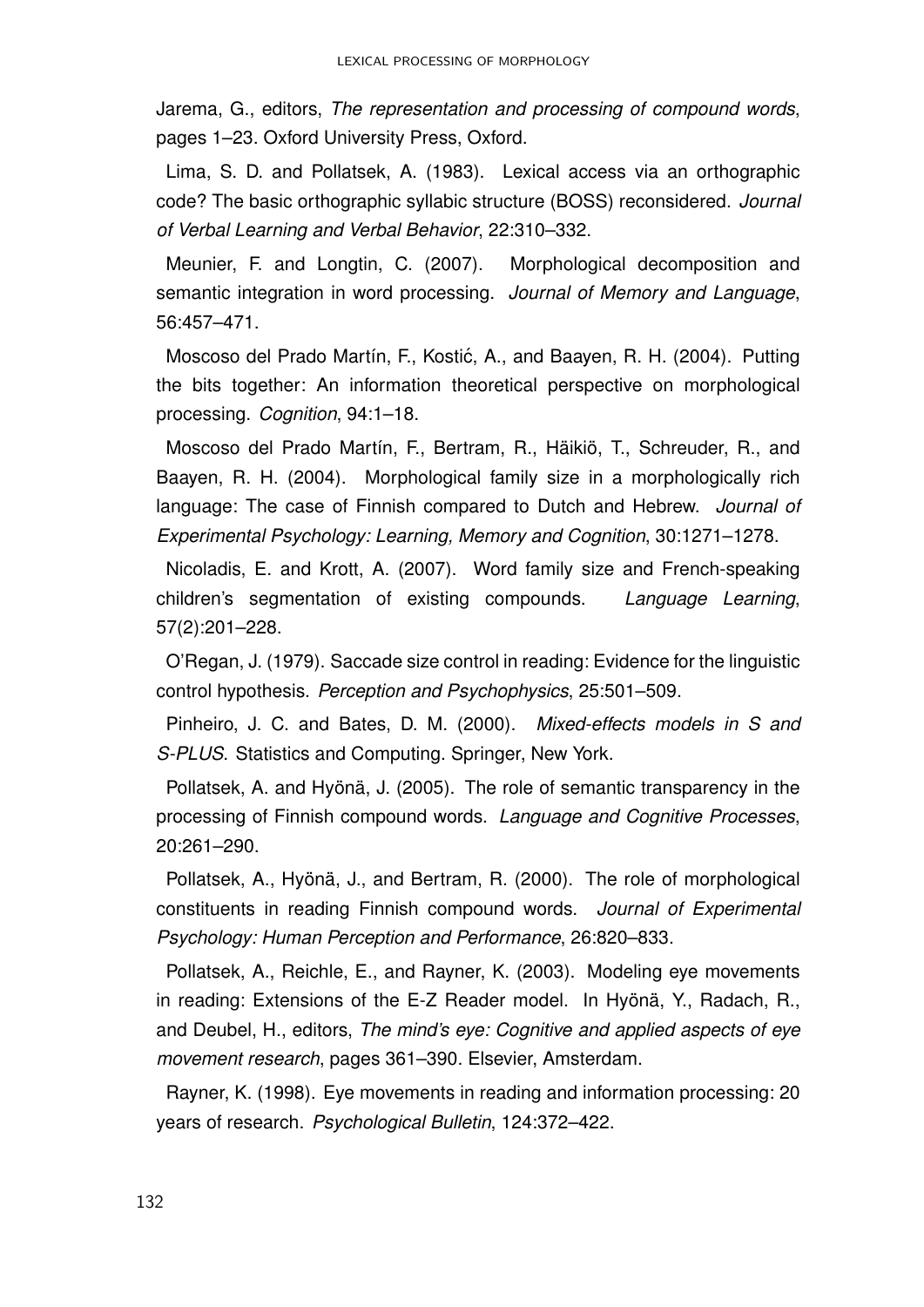Rayner, K., Well, A., Pollatsek, A., and Bertera, J. (1982). The availability of useful information to the right of fixation in reading. *Perception and Psychophysics*, 31:537–550.

Schreuder, R. and Baayen, R. H. (1995). Modeling morphological processing. In Feldman, L. B., editor, *Morphological Aspects of Language Processing*, pages 131–154. Lawrence Erlbaum, Hillsdale, New Jersey.

Sereno, J. and Jongman, A. (1997). Processing of English inflectional morphology. *Memory and Cognition*, 25:425–437.

Taft, M. (1979). Recognition of affixed words and the word frequency effect. *Memory and Cognition*, 7:263–272.

Taft, M. (1991). *Reading and the mental lexicon*. Lawrence Erlbaum, Hove, U.K.

Taft, M. (2004). Morphological decomposition and the reverse base frequency effect. *The Quarterly Journal of Experimental Psychology*, 57A:745–765.

Taft, M. and Ardasinski, S. (2006). Obligatory decomposition in reading prefixed words. *Mental Lexicon*, 1:183–189.

Taft, M. and Forster, K. I. (1975). Lexical storage and retrieval of prefixed words. *Journal of Verbal Learning and Verbal Behavior*, 14:638–647.

Taft, M. and Forster, K. I. (1976). Lexical storage and retrieval of polymorphemic and polysyllabic words. *Journal of Verbal Learning and Verbal Behavior*, 15:607–620.

Van Jaarsveld, H. J. and Rattink, G. E. (1988). Frequency effects in the processing of lexicalized and novel nominal compounds. *Journal of Psycholinguistic Research*, 17:447–473.

Virtanen, P. and Pajunen, A. (2000). *ContextMill Computer Software*. General Linguistics, University of Turku, Finland.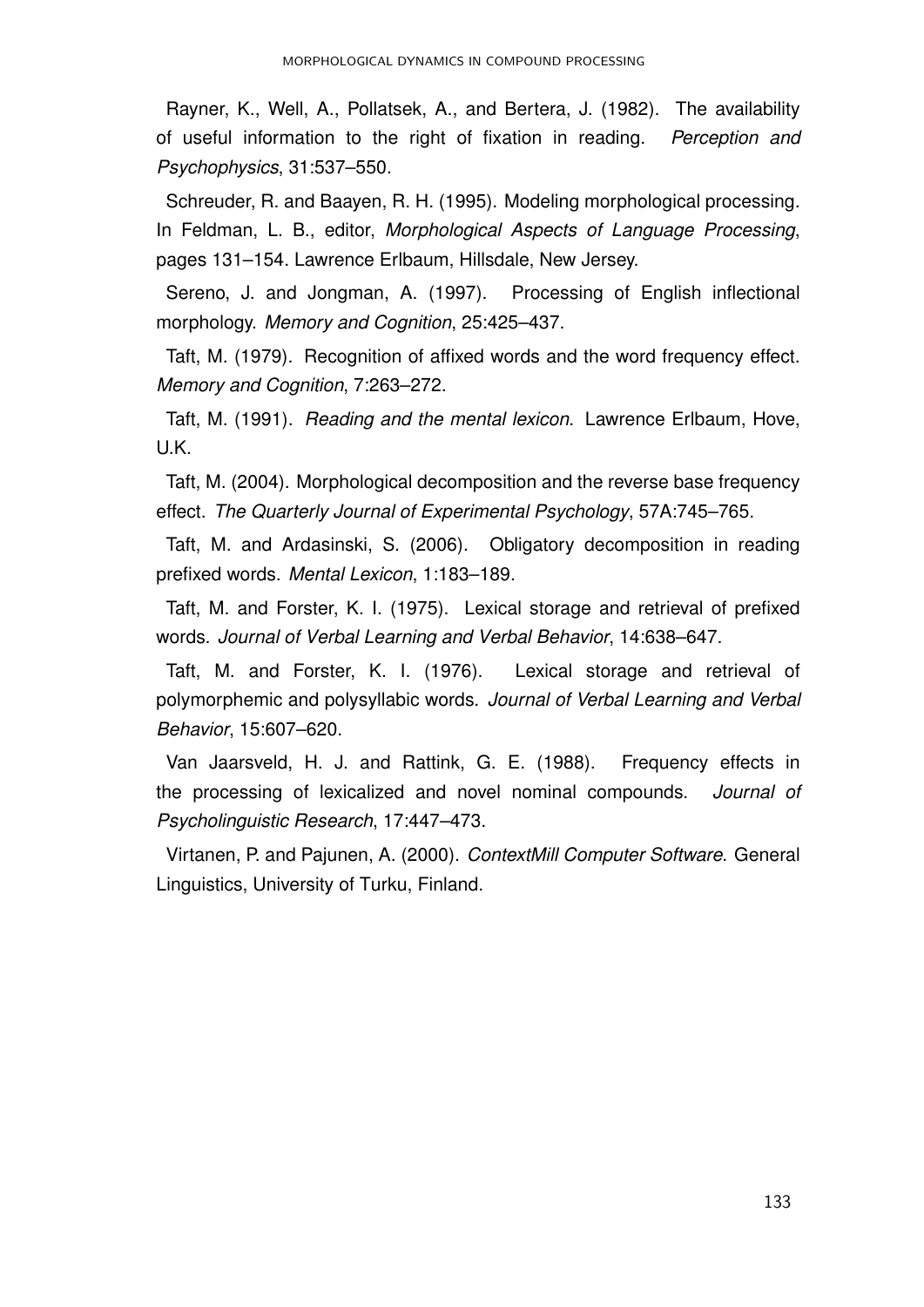## **Appendix**

| Predictor                                                                                                       | No suffix       | -stO            | -Us              |  |  |  |  |
|-----------------------------------------------------------------------------------------------------------------|-----------------|-----------------|------------------|--|--|--|--|
| WordLength                                                                                                      | 12.2(1.4)       | 13.9(1.7)       | 12.5(1.5)        |  |  |  |  |
| WordFreq                                                                                                        | 51.4 (66.0)     | 17.7(16.1)      | 88.0 (121.5)     |  |  |  |  |
| LeftFreq                                                                                                        | 3253.6 (4362.3) | 925.2 (1091.1)  | 1494.0 (1949.4)  |  |  |  |  |
| RightFreq                                                                                                       | 3008.0 (2615.1) | 5246.2 (5407.7) | 9917.5 (12578.9) |  |  |  |  |
| LeftFamSize                                                                                                     | 195.2 (165.9)   | 88.4 (156.3)    | 104.1 (95.8)     |  |  |  |  |
| RightFamSize                                                                                                    | 243.9 (199.1)   | 384.8 (361.5)   | 522.9 (389.3)    |  |  |  |  |
| Numbers in columns 2-4 show mean values and standard deviations (in brackets) for predictors per compound type. |                 |                 |                  |  |  |  |  |

Table 4.3: Item characteristics per compound type

Key to Table 4.4: Predictors of primary interest for this study are presented in the main body of paper. Additional control variables that show significant effects in our statistical models are as follows: *NextLength*, length of the word to the right of the target word; *NextSkipped*, indicator of whether the word following the target is skipped during reading; *LeftLength*, length of the compound's left constituent; *InitTrigramFreq*, token-based frequency of the word-initial trigram (based on 22.7 million corpus of written Finnish); *AverageBigramFreq*, average bigram frequency across the target word (based on 22.7 million corpus of written Finnish); *LastSaccade*, amplitude of the saccade preceding the fixation; *NextSaccade*, amplitude of the saccade following the fixation; *FixPos* and *FixPos2*, first fixation position and its squared value; *Nomore*, indicator of whether the fixation is word-final; and *Sex*, participants' gender. Table 4.4 summarizes continuous (dependent and independent) variables, which show significant effects in our statistical models. In addition to these, we have considered a large number of control variables that were not significant predictors of reading times or probabilities. These included: transitional probabilities of word pairs N-1 and N and words N and N+1 (computed with the help the ContextMill software, Virtanen & Pajunen, 2000); frequencies of words N-1 and N+1; length of word N-1; frequency of the word-final trigram; word position in the sentence; and the total number of words in the sentence.

Key to Tables 4.5-4.9 and to estimating effect sizes for the models' predictors: Throughout the tables, the second column shows estimates of the regression coefficients for the model's predictors. Columns 3-6 provide information on the distributions of those estimates obtained via the Monte Carlo Markov chain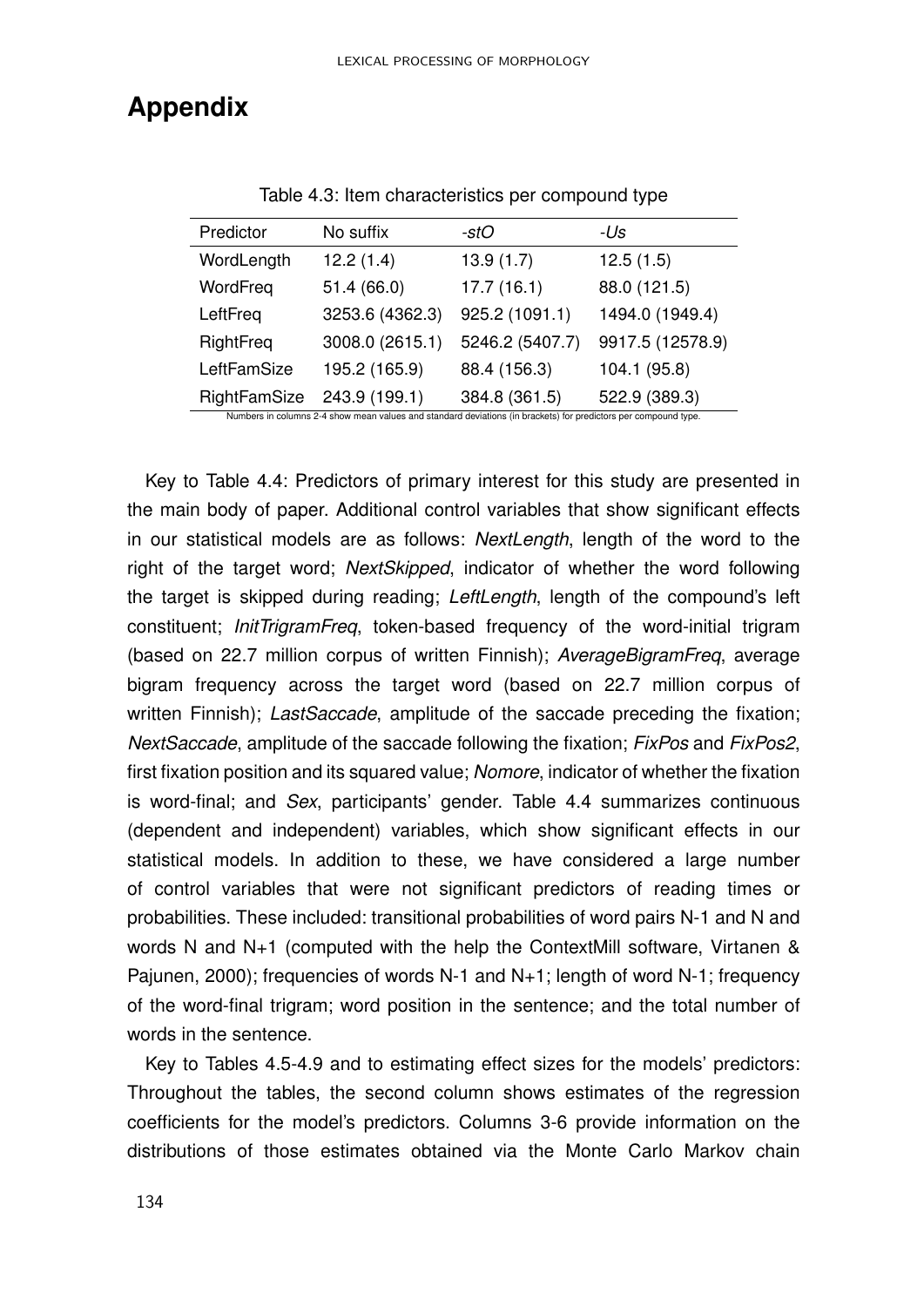| Variable               | Range (Adjusted Range)                      | Mean(SD)    | Median  |
|------------------------|---------------------------------------------|-------------|---------|
| <b>FixPos</b>          | $0.1:16$ characters $(1:160$ pixels)        | 37.1(21.8)  | 35.1    |
| FirstDuration          | 67:735 ms (4.2:6.6 log units)               | 5.4(0.3)    | 5.4     |
| SubgazeLeft            | 60:1808 ms (4.1:7.5 log units)              | 5.8(0.5)    | 5.7     |
| SubgazeRight           | 81:812 ms (4.4:6.7 log units)               | 5.5(0.4)    | 5.5     |
| GazeDuration           | 60:1998 ms (4.2:7.6 log units)              | 6.1(0.6)    | 6.2     |
| LastSaccade            | 1:15 characters (10:151 pixels)             | 70.8(27.9)  | 70.5    |
| NextSaccade            | $-12:19$ characters $(-112:189$ pixels)     | 46.3(55.2)  | 54.7    |
| NextLength             | 2:13 characters                             | 4.9(3.1)    | 4       |
| WordLength             | 10:18 characters (-3.1:4.9)                 | 0.0(1.7)    | $-0.12$ |
| LeftLength             | 4:14 characters                             | 7.5(1.4)    | 8       |
| <b>InitTrigramFreq</b> | 3:601 (1.1:6.4 log units)                   | 4.3(1.0)    | 4.5     |
| AverageBigramFreq      | 2:151 (0.7:5.0 log units)                   | 4.1(0.9)    | 4.3     |
| WordFreq               | 2:665 (-2.2:3.6 log units)                  | 0.1(1.4)    | 0.1     |
| ResidLeftFreq          | 11:1.8*10 <sup>4</sup> (-4.1:3.1 log units) | 0.0(1.5)    | 0.1     |
| RightFreq              | $33:8.1*104$ (-4.5:3.3 log units)           | 0.0(1.4)    | 0.14    |
| ResidLeftFamilySize    | $2:812(-3.0:1.7)$                           | 0.0(0.9)    | 0.1     |
| ResidRightFamilySize   | $3:1808 (-2.0:1.3)$                         | 0.0(0.6)    | $-0.1$  |
| ResidBaseFreq          | 49:3.3*10 <sup>4</sup> (-2.8:4.0)           | 0.0(1.2)    | $-0.2$  |
| <b>TrialNum</b>        | 11:272                                      | 142.1(76.3) | 143     |

Table 4.4: Summary of Continuous Variables Reported in Statistical Models.

Numbers in the second column show original value ranges for predictors. If any transformations have been made to the original values for statistical reasons (i.e., natural log transformation, decorrelation with other predictors or centering), the numbers in the brackets show the ranges actually used in statistical models. Means, standard deviations and median values refer to the predictor values used in the models. Values for frequency and family size measures are based on the corpus with 22.7 million word-forms.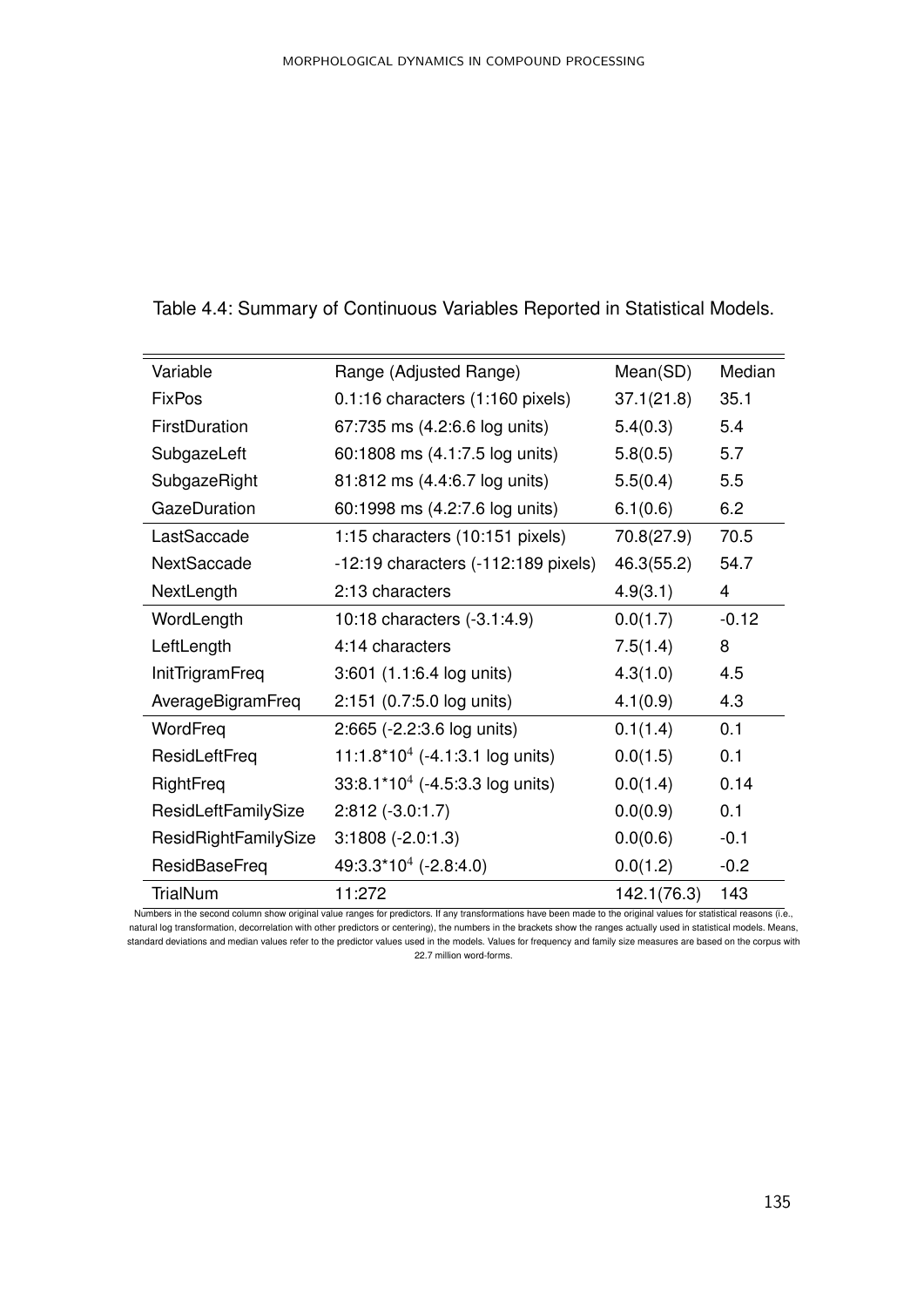(MCMC) random-walk method using 1000 simulations: this information is useful for evaluating stability of the models' predictions. The third column shows the MCMC estimate of the mean for each predictor, while the fourth and the fifth columns show highest posterior density intervals, which are a Bayesian measure for the lower and upper bounds of the 95% confidence interval, respectively. The sixth column provides a p-value obtained with the help of MCMC simulations; and the final column provides less conservative p-values obtained with the t-test using the difference between the number of observations and the number of fixed effects as the upper bound for the degrees of freedom.

For the predictors of primary interest for this study we report effect sizes, either in the body of the paper or in Tables 4.1 and 4.2. These were obtained as follows. Our models used contrast coding for discrete variables. Therefore, the effect size for factors was calculated as the difference between (i) the (exponentially-transformed) sum of the intercept value and the contrast regression coefficient,  $\hat{\beta}$ , and (ii) the (exponentially-transformed) intercept value. Exponential transformation was only applied, when the dependent variable had log-transformed values, i.e. fixation or gaze duration. For instance, the effect size of the indicator of whether the word after the target word is skipped (*NextSkipped*) on gaze duration, after log gaze duration is back-transformed to original values in milliseconds, is:

 $exp(Interedpt + \hat{\beta}) - exp(Interedpt) = exp(5.9 + 0.105) - exp(5.9) = 40$  ms,

where *Intercept* is the intercept of the model for gaze duration (= 5.9) and  $\hat{\beta}$  is the contrast coefficient for *NextSkipped* ( $= 0.105$ ).

Effect sizes for simple main effects of numeric variables were calculated as the difference between the (exponentially-transformed) model's predictions for the minimum and maximum values of a given variable. For instance, the regression coefficient,  $\hat{\beta}$ , associated with compound frequency, *WordFreq*, in the model for first fixation duration is −0.0111, while the range of values, *Min*:*Max*, used in that model for *WordFreq* and obtained via the operation of centering, is −2.2 : 3.6, see Table 4.4. To compute the effect size for log-transformed dependent measures, like first fixation duration, we used the following formula:

 $exp(Intercept + \hat{\beta} * Max) - exp(Intercept + \hat{\beta} * Min).$ 

The effect of *WordFreq* (i.e., the difference between the model's predictions for the lowest-frequency and the highest-frequency target words) on first fixation duration is then:

 $exp(5.2 + -0.0111 * 3.6) - exp(5.2 + -0.0111 * -2.2) = -11.6$  ms

Computation of effect sizes for interactions involved obtaining model predictions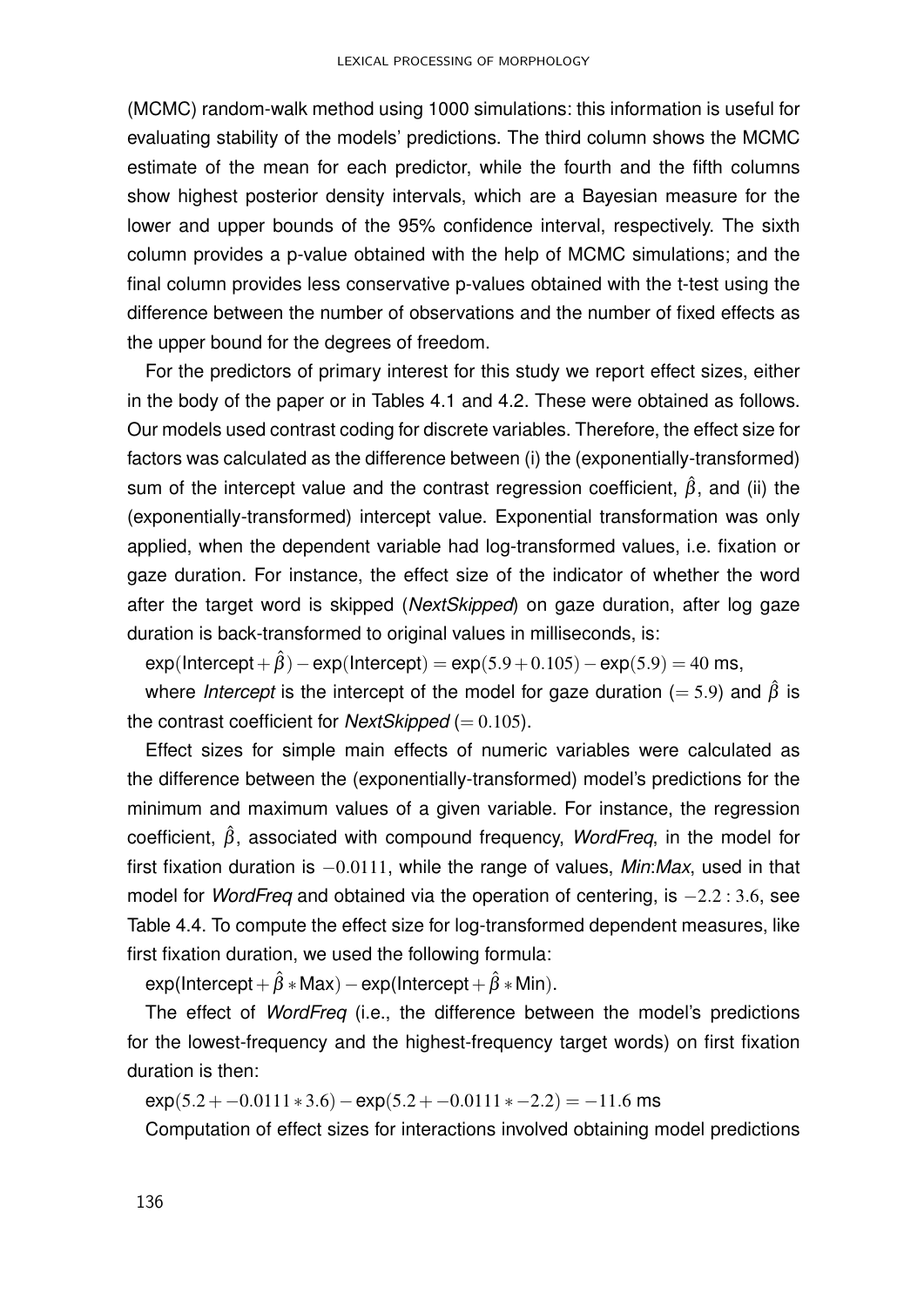for the extreme values of one term in the interaction of interest, while holding all other terms in that model (and in that interaction) constant at their median values. Again, the estimate of the effect size for an interacting variable was calculated as a difference between the (exponentially-transformed) values of the regression function corresponding to the minimum and the maximum values of that variable. To estimate the effect sizes for interactions we also used conditioning plots that are not explained here (for detailed treatment, see Baayen, 2008).

|                              | Estimate  | <b>MCMCmean</b> | HPD95lower | HPD95upper | pMCMC | Pr(> t ) |
|------------------------------|-----------|-----------------|------------|------------|-------|----------|
| (Intercept)                  | 5.2048    | 5.2060          | 5.1153     | 5.3001     | 0.001 | 0.0000   |
| SuffixTypeSt                 | $-0.0131$ | $-0.0131$       | $-0.0500$  | 0.0207     | 0.458 | 0.4269   |
| SuffixTypeUs                 | 0.0143    | 0.0137          | $-0.0204$  | 0.0463     | 0.428 | 0.3549   |
| ResidLeftLength              | $-0.0099$ | $-0.0095$       | $-0.0196$  | 0.0016     | 0.088 | 0.0533   |
| NextSaccade                  | 0.0010    | 0.0010          | 0.0008     | 0.0013     | 0.001 | 0.0000   |
| LastSaccade                  | 0.0013    | 0.0013          | 0.0009     | 0.0017     | 0.001 | 0.0000   |
| WordFreg                     | $-0.0111$ | $-0.0109$       | $-0.0179$  | $-0.0033$  | 0.008 | 0.0019   |
| TrialNum                     | $-0.0001$ | $-0.0001$       | $-0.0002$  | 0.0000     | 0.158 | 0.1303   |
| <b>FixPos</b>                | 0.0025    | 0.0025          | 0.0014     | 0.0036     | 0.001 | 0.0000   |
| FixPos2                      | 0.0000    | 0.0000          | 0.0000     | 0.0000     | 0.001 | 0.0000   |
| NomoreTRUE                   | 0.1194    | 0.1173          | 0.0718     | 0.1633     | 0.001 | 0.0002   |
| RightFreg                    | $-0.0080$ | $-0.0079$       | $-0.0161$  | $-0.0010$  | 0.044 | 0.0286   |
| WordLength                   | $-0.0066$ | $-0.0064$       | $-0.0137$  | $-0.0003$  | 0.062 | 0.0316   |
| <b>InitTrigramFreq</b>       | 0.0072    | 0.0069          | $-0.0035$  | 0.0177     | 0.190 | 0.1276   |
| NextLen                      | 0.0010    | 0.0009          | $-0.0022$  | 0.0041     | 0.602 | 0.5148   |
| ResidLeftFreq                | $-0.0129$ | $-0.0128$       | $-0.0196$  | $-0.0057$  | 0.002 | 0.0001   |
| ResidFamSizeL                | $-0.0138$ | $-0.0142$       | $-0.0262$  | $-0.0043$  | 0.012 | 0.0062   |
| SubjectSexM                  | $-0.0069$ | $-0.0085$       | $-0.1112$  | 0.0916     | 0.876 | 0.8958   |
| SuffixTypeSt:ResidLeftLength | 0.0229    | 0.0223          | $-0.0008$  | 0.0466     | 0.068 | 0.0356   |
| SuffixTypeUs:ResidLeftLength | 0.0007    | 0.0000          | $-0.0235$  | 0.0260     | 0.962 | 0.9526   |
| SuffixTypeSt:NextSaccade     | 0.0000    | 0.0000          | $-0.0004$  | 0.0003     | 0.888 | 0.8410   |
| SuffixTypeUs:NextSaccade     | $-0.0002$ | $-0.0002$       | $-0.0006$  | 0.0002     | 0.276 | 0.2698   |
| RightFreq:WordLength         | 0.0016    | 0.0015          | $-0.0026$  | 0.0057     | 0.494 | 0.4475   |
| NomoreTRUE:SubjectSexM       | $-0.0620$ | $-0.0758$       | $-0.1403$  | $-0.0070$  | 0.026 | 0.2254   |

#### Table 4.5: First Fixation Duration

#### Table 4.6: Model for for Subgaze Duration for the Left Constituent

|                            | Estimate  | <b>MCMCmean</b> | HPD95lower | HPD95upper | pMCMC | Pr(> t ) |
|----------------------------|-----------|-----------------|------------|------------|-------|----------|
| (Intercept)                | 5.7703    | 5.7719          | 5.6822     | 5.8638     | 0.001 | 0.0000   |
| WordLenath                 | 0.0219    | 0.0221          | 0.0072     | 0.0376     | 0.004 | 0.0046   |
| WordFreg                   | $-0.0471$ | $-0.0469$       | $-0.0646$  | $-0.0283$  | 0.001 | 0.0000   |
| ResidLeftLength            | 0.0594    | 0.0600          | 0.0406     | 0.0802     | 0.001 | 0.0000   |
| <b>ResidFamSizeL</b>       | $-0.0431$ | $-0.0431$       | $-0.0887$  | $-0.0016$  | 0.044 | 0.0529   |
| <b>SuffixTypeSt</b>        | 0.0456    | 0.0451          | $-0.0206$  | 0.1095     | 0.188 | 0.1796   |
| SuffixTypeUs               | 0.0247    | 0.0242          | $-0.0328$  | 0.0788     | 0.426 | 0.4044   |
| ResidLeftFreq              | $-0.0219$ | $-0.0216$       | $-0.0460$  | 0.0037     | 0.096 | 0.0713   |
| SuffixTypeSt:ResidLeftFreq | $-0.0384$ | $-0.0396$       | $-0.0804$  | 0.0033     | 0.068 | 0.0608   |
| SuffixTypeUs:ResidLeftFreq | 0.0152    | 0.0148          | $-0.0220$  | 0.0484     | 0.408 | 0.3948   |
| ResidFamSizeL:SuffixTypeSt | $-0.0814$ | $-0.0835$       | $-0.1526$  | $-0.0136$  | 0.008 | 0.0227   |
| ResidFamSizeL:SuffixTypeUs | 0.0316    | 0.0321          | $-0.0308$  | 0.0821     | 0.250 | 0.2792   |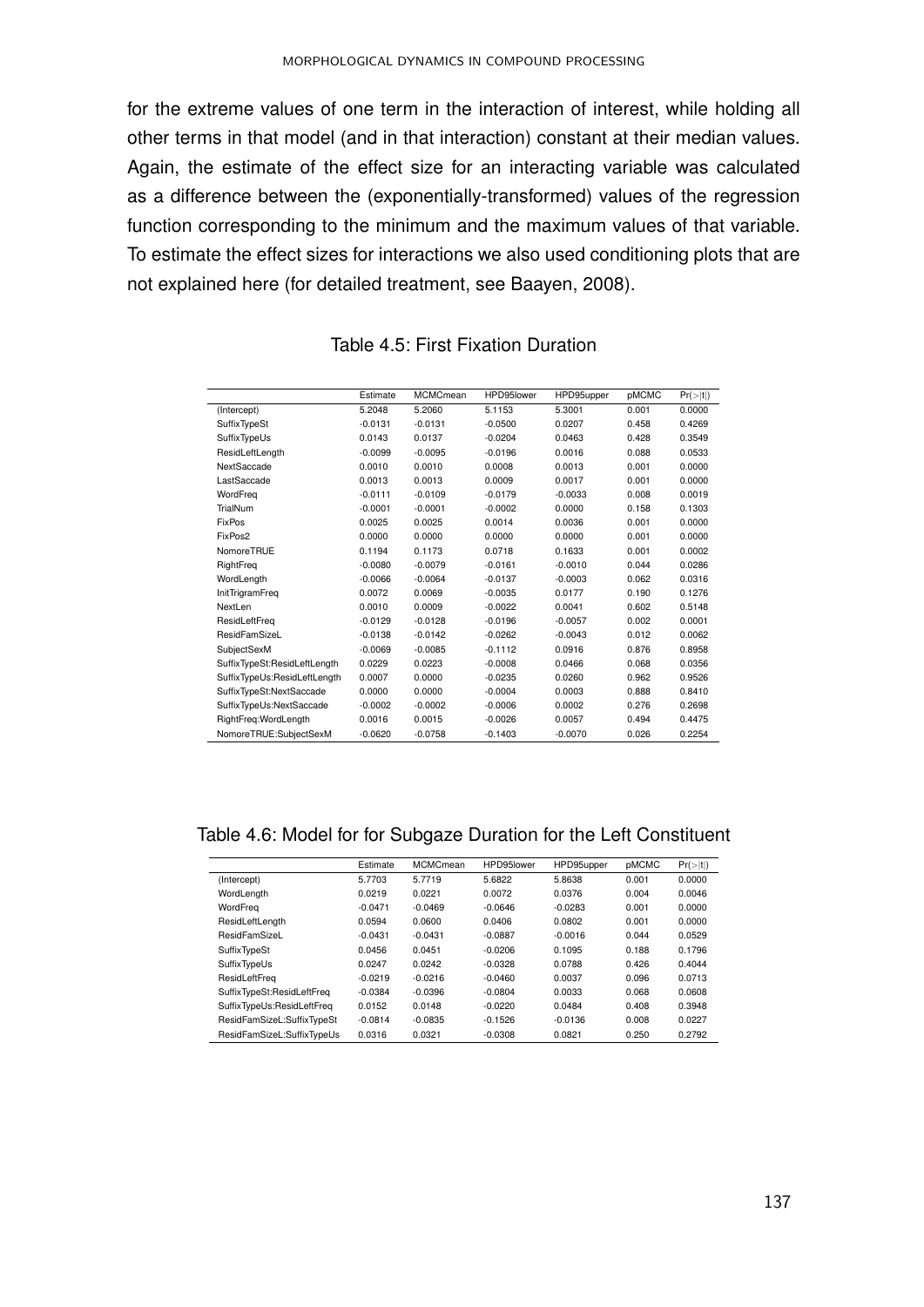|                            | Estimate  | <b>MCMCmean</b> | HPD95lower | HPD95upper | pMCMC | Pr(> t ) |
|----------------------------|-----------|-----------------|------------|------------|-------|----------|
| (Intercept)                | 5.4395    | 5.4387          | 5.3463     | 5.5407     | 0.001 | 0.0000   |
| WordLength                 | 0.0187    | 0.0189          | 0.0082     | 0.0295     | 0.002 | 0.0005   |
| WordFreg                   | $-0.0230$ | $-0.0225$       | $-0.0347$  | $-0.0084$  | 0.001 | 0.0006   |
| <b>TrialNum</b>            | 0.0000    | 0.0000          | $-0.0003$  | 0.0004     | 0.798 | 0.8069   |
| ResidLeftLength            | $-0.0489$ | $-0.0490$       | $-0.0653$  | $-0.0330$  | 0.001 | 0.0000   |
| <b>SuffixTypeSt</b>        | 0.1177    | 0.1208          | 0.0420     | 0.2107     | 0.001 | 0.0063   |
| SuffixTypeUs               | $-0.0040$ | $-0.0023$       | $-0.0783$  | 0.0811     | 0.950 | 0.9232   |
| <b>ResidFamSizeL</b>       | 0.0259    | 0.0257          | $-0.0023$  | 0.0554     | 0.084 | 0.0850   |
| RightFreg                  | $-0.0439$ | $-0.0435$       | $-0.0653$  | $-0.0213$  | 0.001 | 0.0001   |
| NextSkipped                | 0.0777    | 0.0782          | 0.0329     | 0.1226     | 0.001 | 0.0003   |
| NextLen                    | 0.0079    | 0.0079          | 0.0007     | 0.0146     | 0.020 | 0.0180   |
| ResidFamSizeR              | $-0.0024$ | $-0.0022$       | $-0.0303$  | 0.0257     | 0.886 | 0.8711   |
| TrialNum:SuffixTypeSt      | $-0.0008$ | $-0.0009$       | $-0.0013$  | $-0.0004$  | 0.001 | 0.0007   |
| TrialNum:SuffixTypeUs      | $-0.0003$ | $-0.0003$       | $-0.0008$  | 0.0001     | 0.228 | 0.2583   |
| SuffixTypeSt:ResidFamSizeL | $-0.0545$ | $-0.0538$       | $-0.1023$  | $-0.0009$  | 0.044 | 0.0345   |
| SuffixTypeUs:ResidFamSizeL | $-0.0282$ | $-0.0277$       | $-0.0679$  | 0.0135     | 0.180 | 0.1808   |
| WordLength:RightFreg       | $-0.0155$ | $-0.0156$       | $-0.0220$  | $-0.0081$  | 0.001 | 0.0000   |
| WordFreg:ResidFamSizeL     | 0.0210    | 0.0210          | 0.0076     | 0.0367     | 0.004 | 0.0055   |
| RightFreg:NextLen          | 0.0085    | 0.0084          | 0.0042     | 0.0123     | 0.001 | 0.0000   |
| WordFreg:ResidFamSizeR     | 0.0242    | 0.0244          | 0.0051     | 0.0478     | 0.028 | 0.0222   |

#### Table 4.7: Model for Subgaze Duration for the Right Constituent

Table 4.8: Model for Gaze Duration

|                                | Estimate  | <b>MCMCmean</b> | HPD95lower | HPD95upper | pMCMC | Pr(> t ) |
|--------------------------------|-----------|-----------------|------------|------------|-------|----------|
| (Intercept)                    | 5.8979    | 5.9073          | 5.6691     | 6.1598     | 0.001 | 0.0000   |
| WordLength                     | 0.0540    | 0.0538          | 0.0376     | 0.0687     | 0.001 | 0.0000   |
| TrialNum                       | $-0.0001$ | $-0.0002$       | $-0.0003$  | 0.0001     | 0.140 | 0.1633   |
|                                |           |                 |            |            |       |          |
| WordFreg                       | $-0.0303$ | $-0.0302$       | $-0.0514$  | $-0.0123$  | 0.004 | 0.0018   |
| ResidLeftFreq                  | $-0.0130$ | $-0.0133$       | $-0.0355$  | 0.0122     | 0.268 | 0.2833   |
| ResidFamSizeL                  | $-0.0201$ | $-0.0198$       | $-0.0633$  | 0.0261     | 0.376 | 0.3745   |
| SuffixTypeSt                   | 0.3112    | 0.3046          | 0.0512     | 0.5812     | 0.018 | 0.0227   |
| SuffixTypeUs                   | 0.3682    | 0.3636          | 0.0781     | 0.6204     | 0.010 | 0.0077   |
| AverageBigramFreq              | 0.0638    | 0.0616          | 0.0158     | 0.1056     | 0.006 | 0.0063   |
| <b>ResidFamSizeR</b>           | $-0.0079$ | $-0.0087$       | $-0.0543$  | 0.0271     | 0.708 | 0.7075   |
| SubjectSexM                    | $-0.0385$ | $-0.0370$       | $-0.2782$  | 0.2251     | 0.778 | 0.7580   |
| NextSkipped                    | 0.1051    | 0.1047          | 0.0711     | 0.1362     | 0.001 | 0.0000   |
| SuffixTypeSt:AverageBigramFreq | $-0.0623$ | $-0.0604$       | $-0.1257$  | 0.0029     | 0.066 | 0.0636   |
| SuffixTypeUs:AverageBigramFreq | $-0.0821$ | $-0.0810$       | $-0.1442$  | $-0.0171$  | 0.010 | 0.0114   |
| ResidLeftFreq:SuffixTypeSt     | $-0.0538$ | $-0.0538$       | $-0.0896$  | $-0.0109$  | 0.006 | 0.0076   |
| ResidLeftFreg:SuffixTypeUs     | 0.0230    | 0.0228          | $-0.0186$  | 0.0575     | 0.228 | 0.2028   |
| ResidFamSizeL:SuffixTypeSt     | $-0.1233$ | $-0.1239$       | $-0.1987$  | $-0.0574$  | 0.002 | 0.0007   |
| ResidFamSizeL:SuffixTypeUs     | 0.0206    | 0.0206          | $-0.0419$  | 0.0760     | 0.452 | 0.4881   |
| WordFreq:ResidFamSizeR         | 0.0535    | 0.0533          | 0.0257     | 0.0854     | 0.002 | 0.0005   |
| TrialNum:SubjectSexM           | $-0.0007$ | $-0.0007$       | $-0.0010$  | $-0.0003$  | 0.001 | 0.0001   |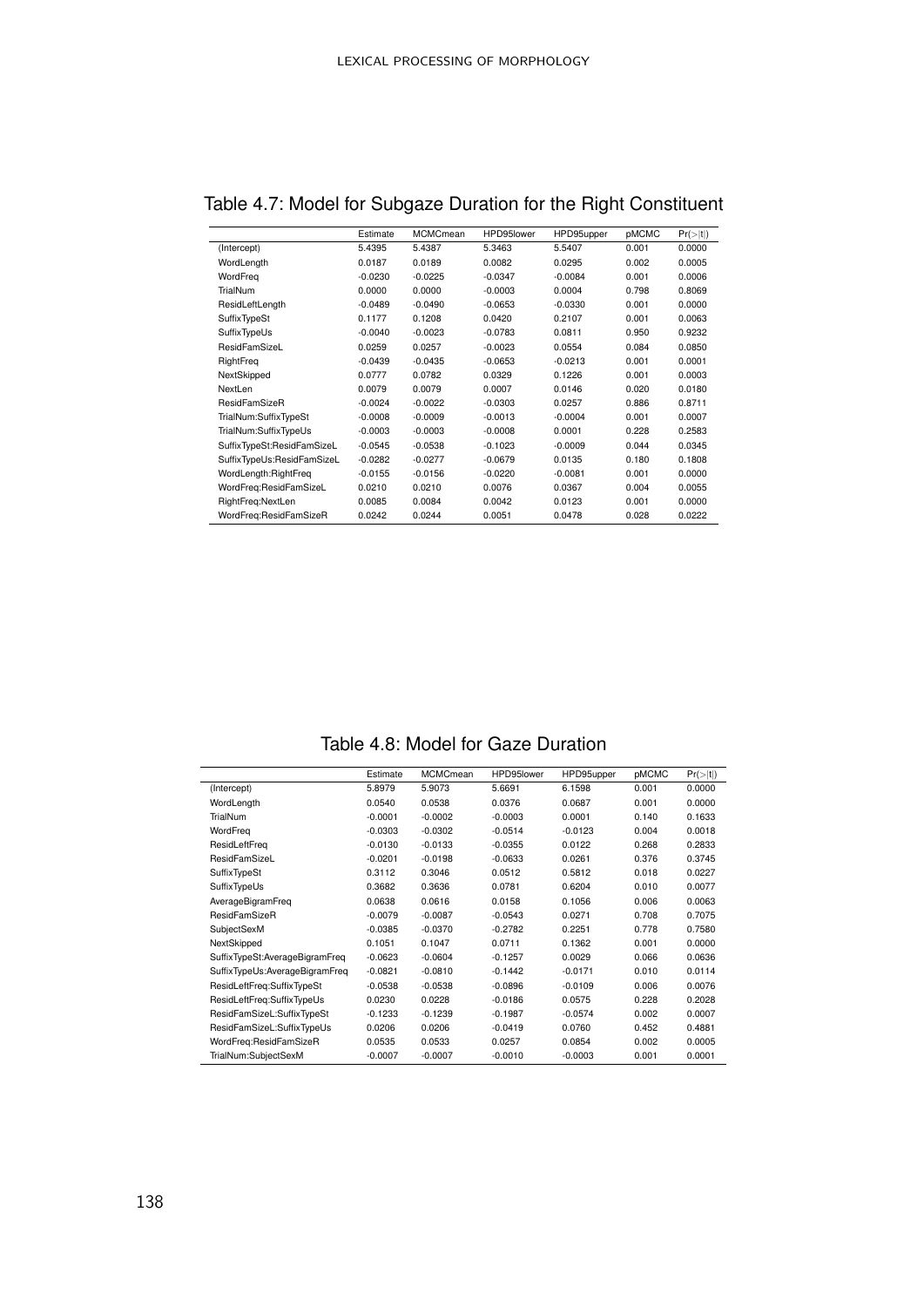# Table 4.9: Random effects for *FirstFixDur*, *SubgazeLeft*, *SubgazeRight* and *GazeDur*

| A. First fixation duration                    |               |                 |            |            |
|-----------------------------------------------|---------------|-----------------|------------|------------|
| Estimate                                      | St. Deviation | <b>MCMCmean</b> | HPD95lower | HPD95upper |
| Word                                          | 0.015         | 0.025           | 0.011      | 0.045      |
| Subject                                       | 0.106         | 0.114           | 0.084      | 0.156      |
| Subject by Nomore                             | 0.068         | 0.025           | 0.083      | 0.156      |
| Residual                                      | 0.265         |                 |            |            |
| B. Subgaze duration for the left constituent  |               |                 |            |            |
| Estimate                                      | St. Deviation | MCMCmean        | HPD95lower | HPD95upper |
| Word                                          | 0.104         | 0.104           | 0.085      | 0.130      |
| Subject                                       | 0.195         | 0.198           | 0.151      | 0.271      |
| Residual                                      | 0.446         |                 |            |            |
| C. Subgaze duration for the right constituent |               |                 |            |            |
| Estimate                                      | St. Deviation | MCMCmean        | HPD95lower | HPD95upper |
| Word                                          | 0.009         | 0.012           | 0.003      | 0.044      |
| Subject                                       | 0.168         | 0.171           | 0.129      | 0.227      |
| Residual                                      | 0.368         |                 |            |            |
| D. Gaze duration                              |               |                 |            |            |
| Estimate                                      | St. Deviation | MCMCmean        | HPD95lower | HPD95upper |
| Word                                          | 0.113         | 0.114           | 0.095      | 0.139      |
| Subject                                       | 0.298         | 0.303           | 0.233      | 0.398      |
| Residual                                      | 0.394         |                 |            |            |
|                                               |               |                 |            |            |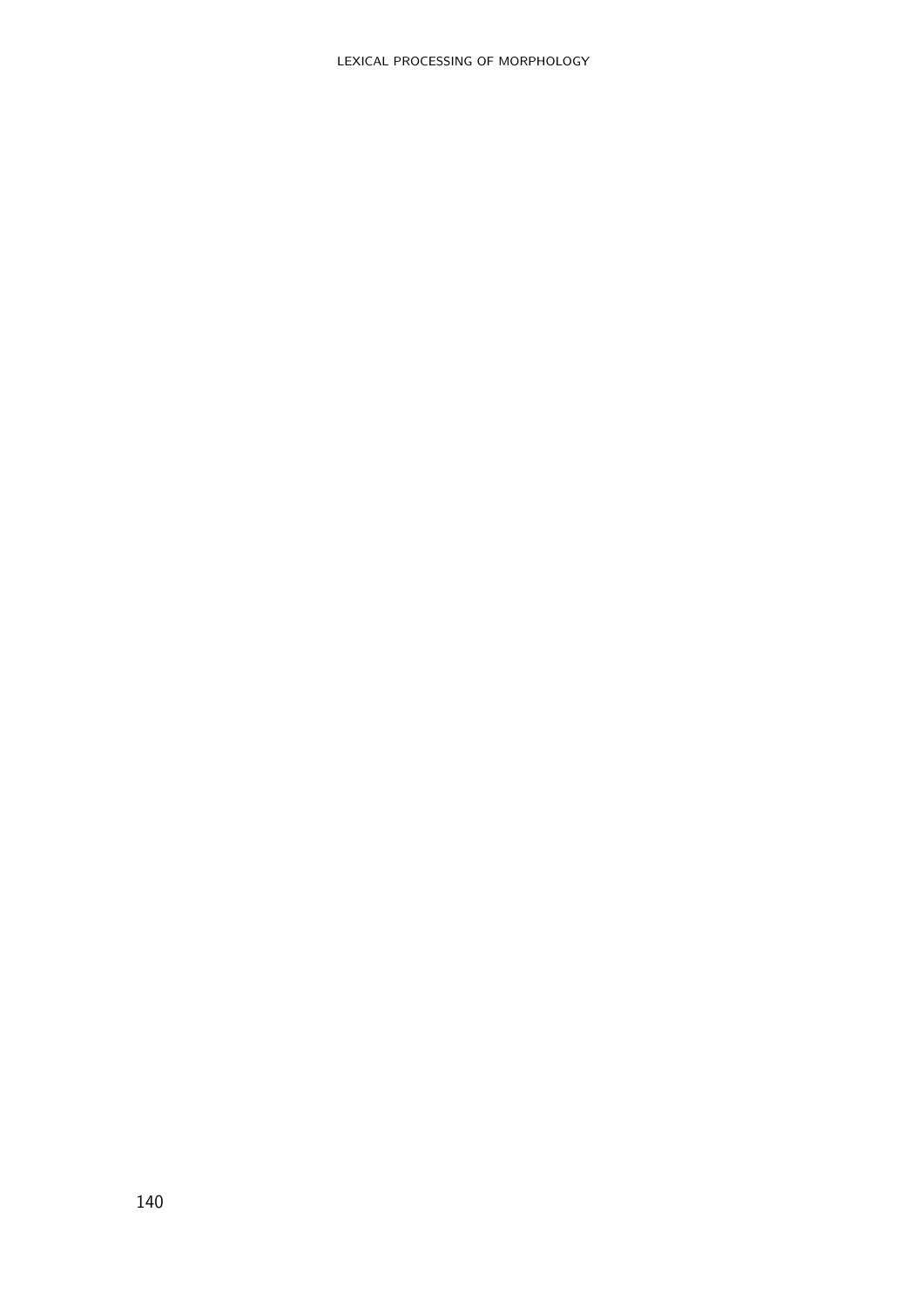# Affixal Salience at Work: Morphological Processing of Derived Words in Dutch

Chapter 5

This chapter has been submitted as a paper to *Journal of Memory and Language* as Victor Kuperman, Raymond Bertram and R. Harald Baayen, Affixal Salience at Work: Morphological Processing of Derived Words in Dutch.

## **Abstract**

This eye-tracking study explores effects of morphological structure on the lexical processing of Dutch suffixed words in sentential reading. We show that affixal salience crucially moderates the use of morphological properties. In words with shorter suffixes, we observe a strong negative effect of derived word frequency and a weak negative effect of suffix family size (i.e. the number of words ending in the given suffix) on reading times. As suffix length increases, the former effect vanishes and the latter increases, which points at the interplay between storage and computation in complex word recognition. We also observe higher processing costs if there is an imbalance in the family sizes of the base word and the suffix. We model this effect using relative entropy and interpret it as an independent dimension of parsing complexity. Finally, we explore which aspects of affixal salience show effects on reading times when considered against the backdrop of other predictors and across many Dutch suffixes, and we provide explanations for discrepancies with earlier reports.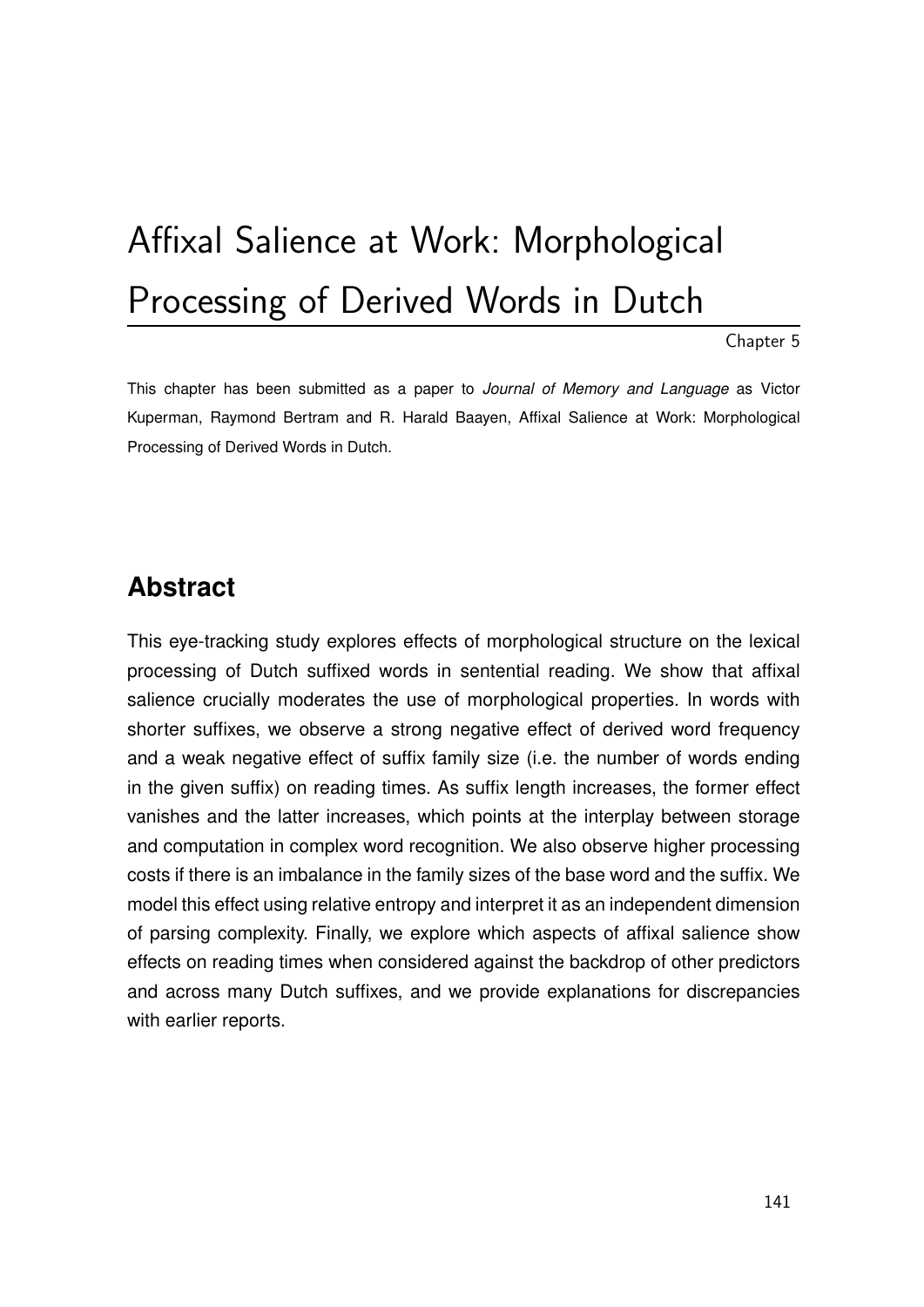## **Introduction**

One of the aims of psycholinguistic research in morphological processing is to pin down the characteristics of complex words that bias the lexical processing system towards storage (i.e., memorizing and recognizing complex words as unstructured units) or computation (i.e., decomposition of complex words into morphemes, from which the meaning of whole words is computed on-line). The present chapter addresses the interplay of storage and computation during the visual recognition of derived words. Each of the options, storage and computation, has been instantiated in models of morphological processing. Obligatory decomposition of complex words characterizes the sublexical models of morphological processing proposed, for instance, in Taft and Forster (1975) and Pinker (1999). These models predict a central role for bases and affixes during lexical access, and a peripheral role of full-forms, in the recognition of derived words (see also Fiorentino & Poeppel, 2007; Taft, 2004). Conversely, obligatory full-form access is a hall-mark of supralexical models (e.g., Giraudo & Grainger, 2000). Supralexical models do not expect morphemes to influence substantially the costs of lexical access, since the activation of morphemes is only attributed to the post-access processing stage. Finally, dual-route parallel models (e.g., Baayen & Schreuder, 1999; Baayen & Schreuder, 2000; Schreuder & Baayen, 1995) allow morphological decomposition and full-form access to operate jointly. On these models, bases and affixes of the derived words are activated to the extent that lexical processing makes use of the decomposition route.

Recent eye-tracking experiments on Dutch and Finnish compounds (Chapters 3 and 4 of this dissertation: Kuperman, Bertram & Baayen, 2008a; Kuperman, Schreuder, Bertram & Baayen, 2008b) have shown that the complexity of morphological processing may not be fully captured by any of the models outlined above. One of the crucial findings in both studies is the early effect of frequency of the compound (e.g., Dutch *oorlogsverklaring* "declaration of war") on reading times, which emerges as early as the first fixation, that is, before the whole long word can be visually inspected. The compound frequency effect is simultaneous with the effect of the lexical properties of the compound's left constituent (*oorlog* "war") and precedes the effects pertaining to the compound's right constituent (*verklaring* "declaration"). Taken together, these results are problematic both for sublexical and supralexical models of morphological processing. Full-form access before the right constituent is processed is at odds with the former models, while activation of morphological constituents simultaneously with (and not after) full-form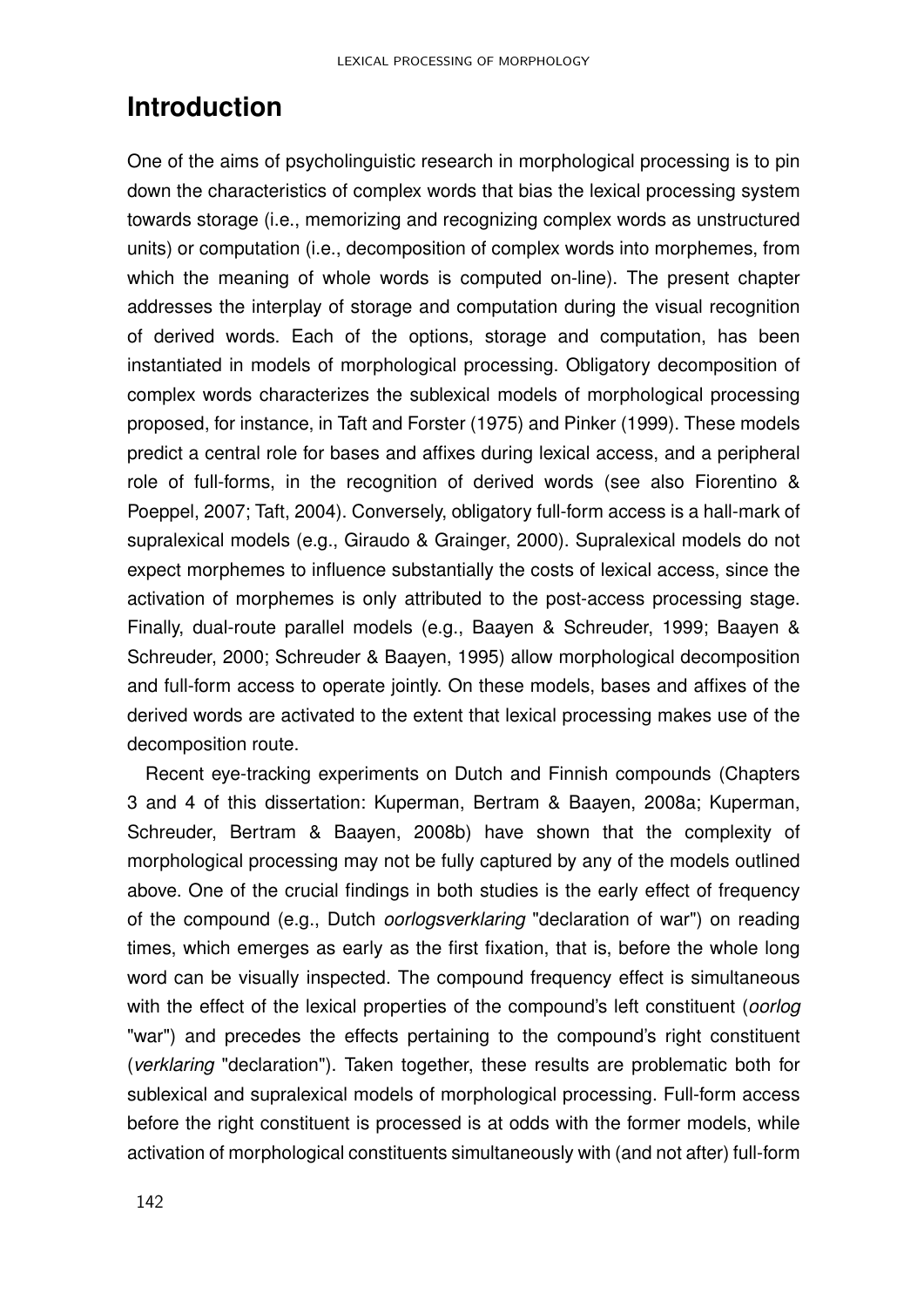activation goes against the latter models. Crucially, the compound frequency effect is lingering throughout the entire recognition process and overlaps in time with frequency-based effects of both compound's constituents. This shows that the use of the decompositional route and the full-form route in lexical access does not follow the categorical "winner-takes-it-all" principle of the dual-route parallel processing advocated in Schreuder and Baayen (1995). Yet another piece of evidence pointing at the intricate balance between processing routes in morphological processing is the finding of interactions between properties of the full-form and those of the morphological constituents (see e.g., interactions of compound frequency by left and right constituent family size in Chapter 4), which are not expected in either the sublexical or the supralexical theoretical framework.

To account for the complex pattern of results in reading of compounds, we proposed in Chapter 4 a PRObabilistic Model of Information SourcEs (henceforth, PROMISE). The core assumption of the model is that all sources of morphological information (i.e., morphemes, combinations of morphemes, morphological paradigms and morphological selectional constraints) may be accessed in the course of complex word recognition, as soon as (partial) information about these sources becomes available. The model further argues that reading times are proportional to the amount of information present in the system at any given point of time (cf. Levy, 2008; Moscoso del Prado Martín, Kostić & Baayen, 2004). PROMISE quantifies the amount of information carried by morphological stucture by considering various probabilities of morphemes, including conditional probabilities of morphemes given their morphological and orthographic context. Importantly, the PROMISE model allows for the parallel interactive processing of multiple sources of morphological information. The relative contributions of information sources to the speed of processing are estimated directly from coefficients of regression models for reading times. The present chapter sets as its first goal the application of the PROMISE model developed for the processing of compounds to a different type of word-formation, namely, morphological derivation.

Derivation is different from compounding in several crucial ways that challenge predictions of PROMISE about the balance of storage and computation in morphological processing. For instance, morphological families of affixes (i.e., all words that share an affix in the same position) are much larger and arguably more semantically diverse than morphological families of compounds' constituents (i.e., sets of compounds that share a constituent). Compare, for instance, base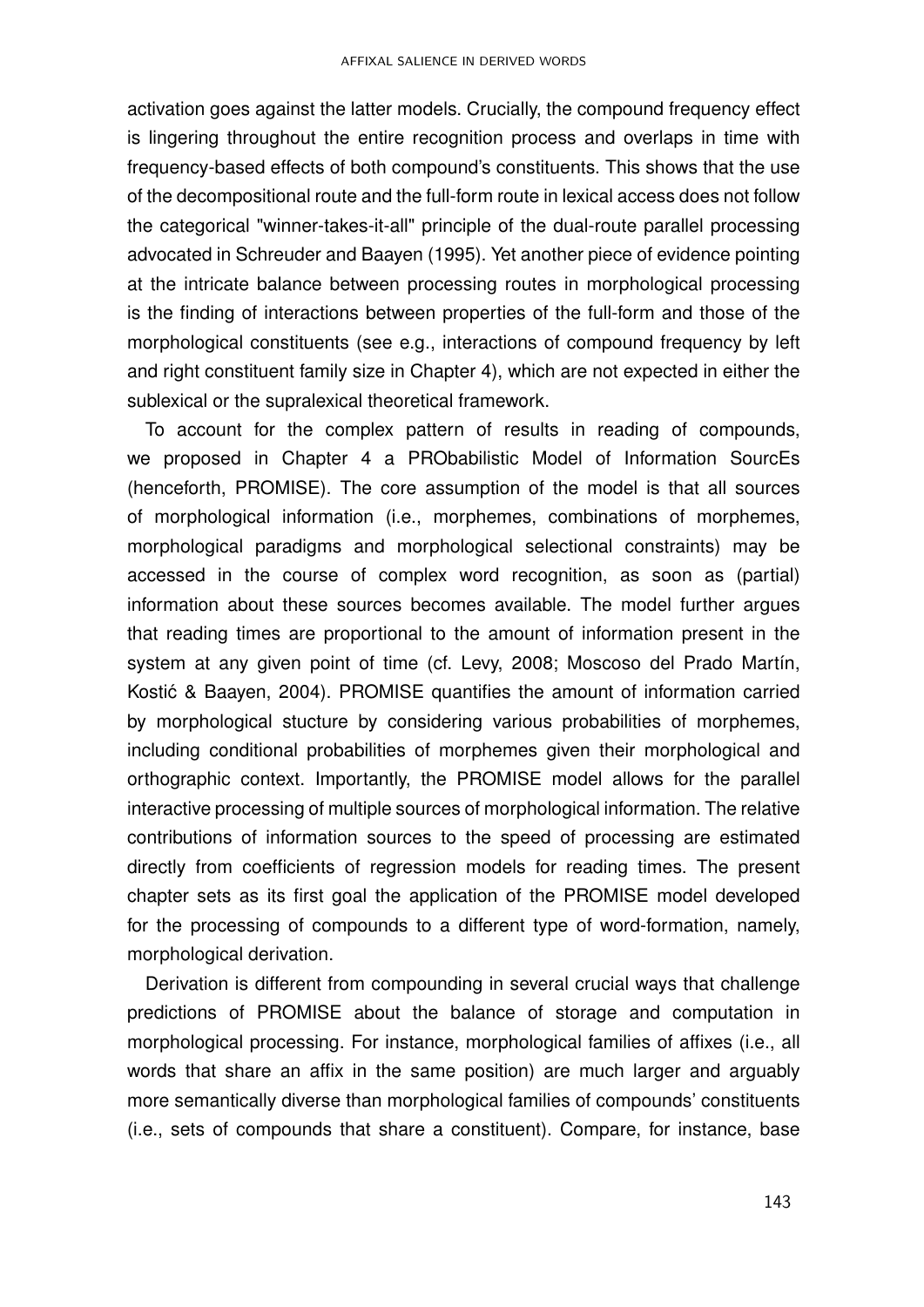words in the morphological family of the suffix *-ness* (e.g., *good-ness*, *mad-ness*, and *abrupt-ness*) and modifiers in the morphological family of the noun *cream* (e.g., *vanilla cream*, *ice cream*, and *chocolate cream*). Effects of constituent families of compounds on processing times are traditionally argued to reflect the amount of semantic resonance that the word that is being recognized receives from morphologically and semantically related words (e.g., Schreuder & Baayen, 1997; De Jong, Schreuder & Baayen, 2000; 2003). Given the size and diversity in morphological families of affixes, we expect distributional properties of those families to elicit effects that qualitatively differ from the facilitatory effects of constituent families shown for lexical processing of compounds. Furthermore, most derivational affixes are bound morphemes (e.g., *-ing* in *reading*), unlike most right constituents of compounds (e.g., *way* in *railway*). Thus, affixes are invariably recognized in the context of their morphological bases. Since the PROMISE model quantifies conditional (contextual) probabilities of constituents of derived words with the help of morphological families of those constituents, we expect the constituent families to play a bigger role in the processing of derived words than frequencies of occurrence of constituents. This study aims to establish the validity of predictions of the PROMISE model for derived words, based on a large-scale regression study on a broad range of Dutch suffixed words embedded in sentential contexts.

The second goal of the present chapter is to contribute to the current knowledge of what properties of derived words, their bases and affixes codetermine visual recognition by shifting the balance between storage and computation. Laudanna and Burani (1995) introduced the concept of affixal salience, defined as the likelihood of recognizing the affix as a processing unit in its own right. The idea is that the more perceptual salience an affix has, the more it stands out of its embedding word, and the more biased lexical processing is towards morphological decomposition and towards using the properties of the base and the affix for the identification of the complex word. A wide range of studies have proposed dimensions that would increase affixal salience: orthographic properties of affixes (e.g., affix length, affixal confusability and transitional probabilities of n-grams near the morphemic boundary, e.g., Andrews & Davis, 1999; Laudanna & Burani, 1995), their phonological and phonotactic properties (e.g., co-occurrence probabilities of n-phones and of discontinuous patterns across the morphemic boundary, e.g., Bertram, Pollatsek & Hyönä, 2004; Hay & Baayen, 2003), and their lexical properties (e.g., word formation type of the affix, existence of inflectional allomorphs or homonyms for the affix, cf. Baayen, 1994; Bertram, Schreuder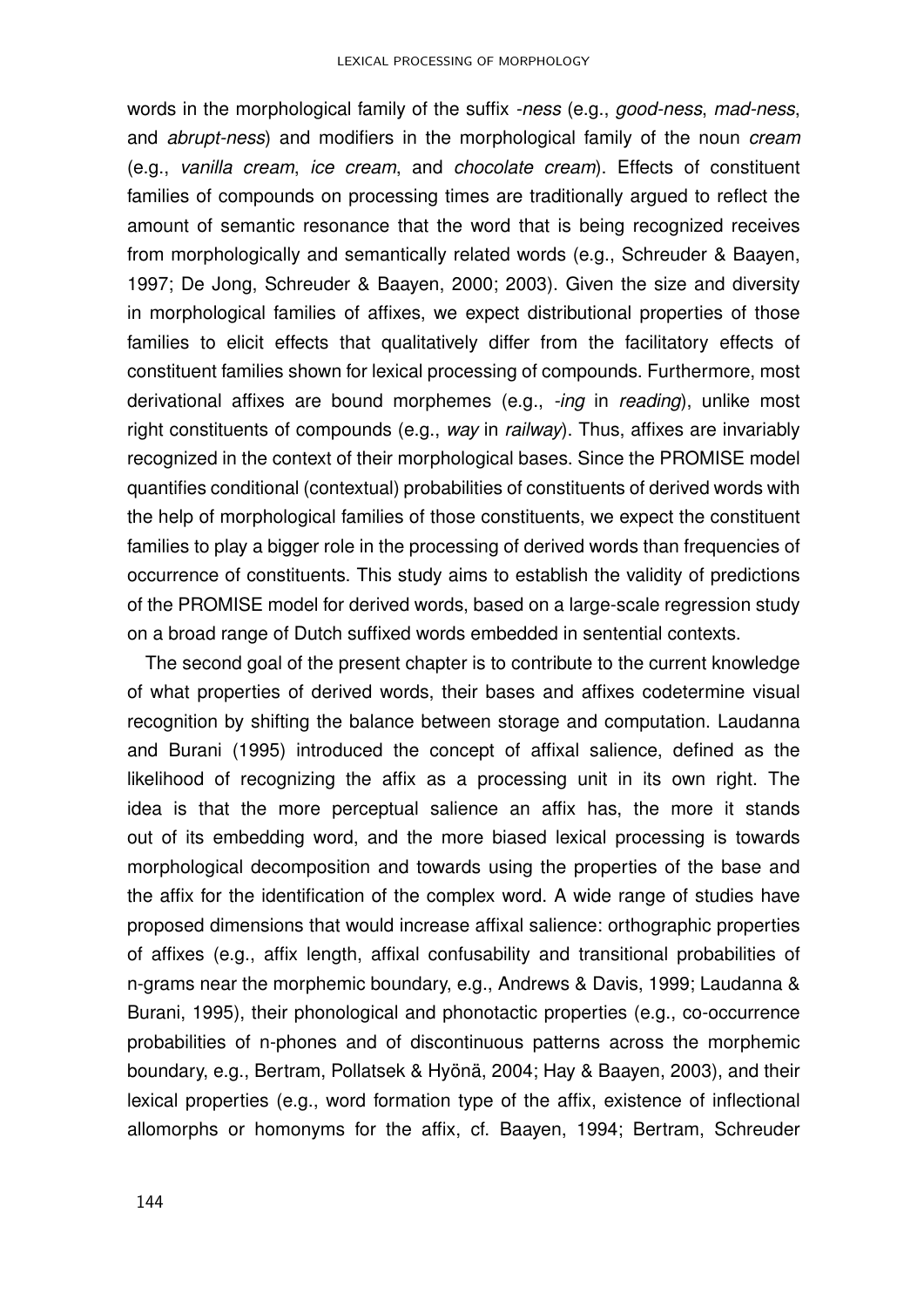& Baayen, 2000; Bertram, Laine, Karvinen, 1999; Bertram, Laine, Baayen, Schreuder, & Hyönä, 2000; Järvikivi, Bertram & Niemi, 2006; Sereno & Jongman, 1997). A related line of research explores the separability of the base word and the affix. For instance, Hay (2001) argues that the likelihood of the affix being separated from its base (i.e., likelihood of decomposition in the dual-route parallel processing) is lower, if the frequency of the derived word is higher than the frequency of the base word. Corpus-based examinations of distributional properties of affixes showed that affixes are more salient, and hence more separable from bases of derived words, if they are productive in language (e.g., occur in a larger number of different, frequent or new words), or if they occur outside of other affixes in derived words ending in two affixes (cf., Baayen, 1993; Baayen, 1994; Burzio, 1994; Hay, 2001; Hay & Baayen, 2002; Hay & Baayen, 2003; Hay & Plag, 2004; Plag, 1999).

Importantly, many dimensions of affixal salience have been proposed on the basis of experiments that considered only a small number of affixes and a small number of predictors at a time (often experimenting on pairs of affixes differing in only one dimension). Using step-wise multiple regression mixed-effects modeling with participants and items as crossed random effects (cf., Baayen, 2008; Bates & Sarkar, 2007; Pinheiro & Bates, 2000), we will consider many predictors simultaneously and will pit dimensions of affixal salience against a variety of other dimensions and control variables in the sentence reading task. As argued in Gries (2003), the burden of interpretation for this kind of research is two-fold: First, we need to explain how the important contributors to visual recognition of derived words affect the effort of processing of such words, and second, we need to show why some of the proposed predictors of affixal salience play no role in our study.

# **Method**

#### *Participants*

Twenty-eight students of the Radboud University Nijmegen (21 females and 7 males) participated in this experiment for the reward of 6 euros. All were native speakers of Dutch and had normal or corrected-to-normal vision.

#### *Apparatus*

Eye movements were recorded with an EyeLink II eyetracker manufactured by SR Research Ltd. (Canada). The eyetracker is an infrared video-based tracking system combined with hyperacuity image processing. The eye movement cameras are mounted on a headband (one camera for each eye), but the recording was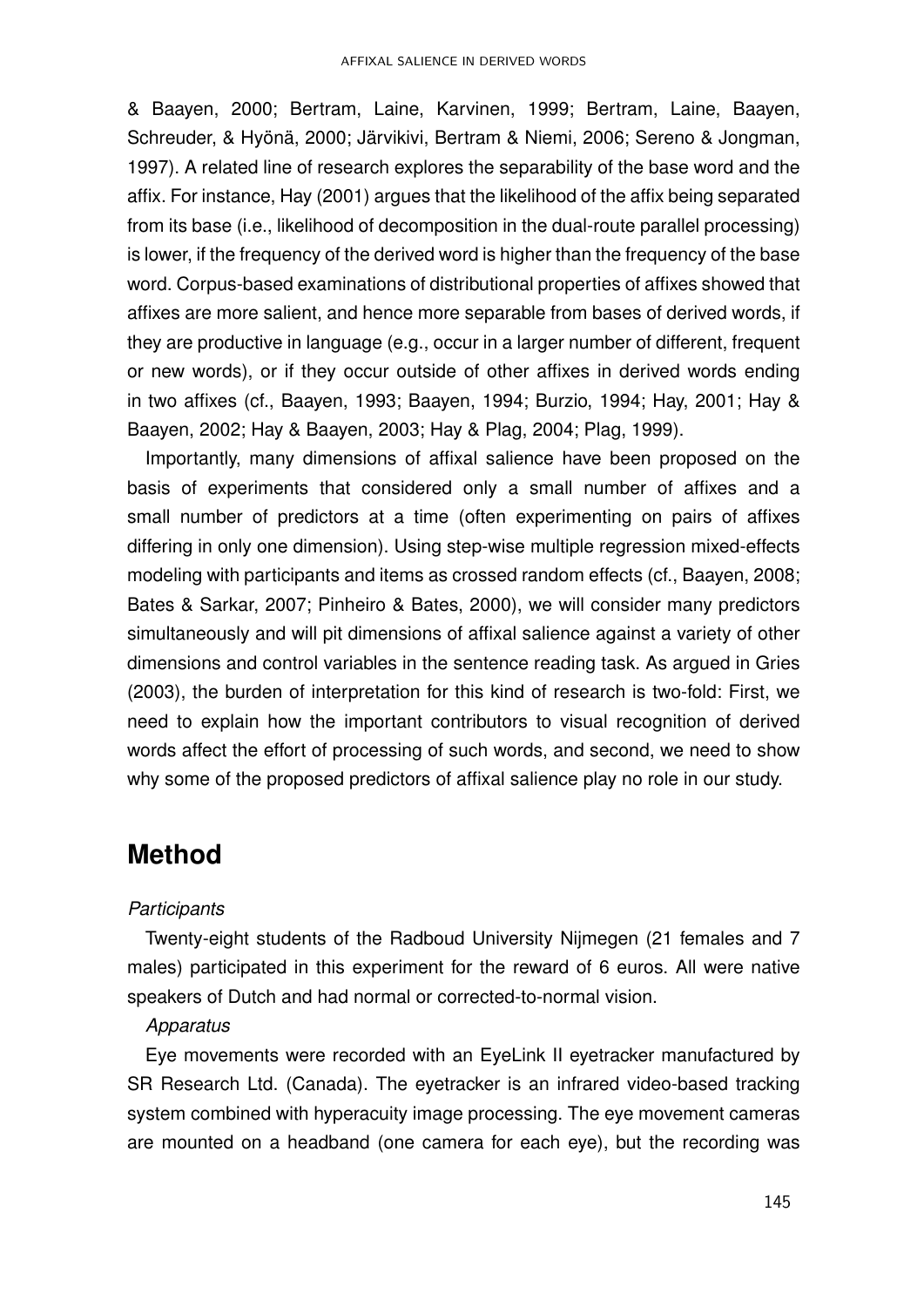monocular (right eye) and in the pupil-only mode. There are also two infrared LEDs for illuminating the eye. The headband weighs 450 g in total. The cameras sample pupil location and pupil size at the rate of 500 Hz. Recording is performed by placing the camera and the two infrared light sources 4-6 cm away from the eye. Head position with respect to the computer screen is tracked with the help of a head-tracking camera mounted on the center of the headband at the level of the forehead. Four LEDs are attached to the corners of the computer screen, which are viewed by the head-tracking camera, once the participant sits directly facing the screen. Possible head motion is detected as movements of the four LEDs and is compensated for on-line from the eye position records. The average gaze position error of EYELINK II is <0.5<sup>o</sup>, while its resolution is 0.01<sup>o</sup>. The stimuli were presented on a 17-inch computer screen, which had a refresh rate of 60 Hz.

#### *Materials*

The set of target words included 156 Dutch bimorphemic words (e.g., *president+schap* "presidency") ending in one of the following derivational suffixes: *-sel*, *-nis*, *-ig*, *-te*, *-er*, *-ing*, *-es*, *-schap*, *-ster*, *-baar*, *-zaam*, *-lijk*, *-vol*, *-dom*, *-erig*, *-erij*, *-loos*, *-achtig*, and *-heid* (3 to 12 words per suffix). These nineteen suffixes were selected for inclusion in our study since they are reasonably productive in modern Dutch and they belong to the Germanic stratum<sup>1</sup>. To raise the likelihood that our target words are fixated during reading, we set the minimum length of those words to 8 characters (range  $= 8-14$ , mean  $= 9$ , SD  $= 1.3$ ). Each target word was embedded without further inflectional suffixes into a separate sentence, and it never occupied the sentence-initial or sentence-final position. The experimental list also included 136 filler sentences with a different experimental manipulation: Analyses of these sentences are not reported here. All sentences comprised 6-17 words (mean  $= 11.2$  words,  $SD = 2.2$ ) and took up at most one line. The sentences were displayed one at a time starting at the central-left position on the computer screen. Stimuli were presented in fixed-width font Courier New size 12. With a viewing distance of about 80 cm, one character space subtended approximately 0.36*<sup>o</sup>* of visual angle.

Sentences were presented in two blocks, while the order of sentences within the blocks was pseudo-randomized and the order of blocks was counterbalanced across participants. Approximately 15% of sentences were followed by a yes-no question pertaining to the content of the sentence. The experiment began with a

 $1$ Latinate affixation is marginal in Dutch as compared to English, and has been argued to be unproductive (cf. Van Marle, 1985).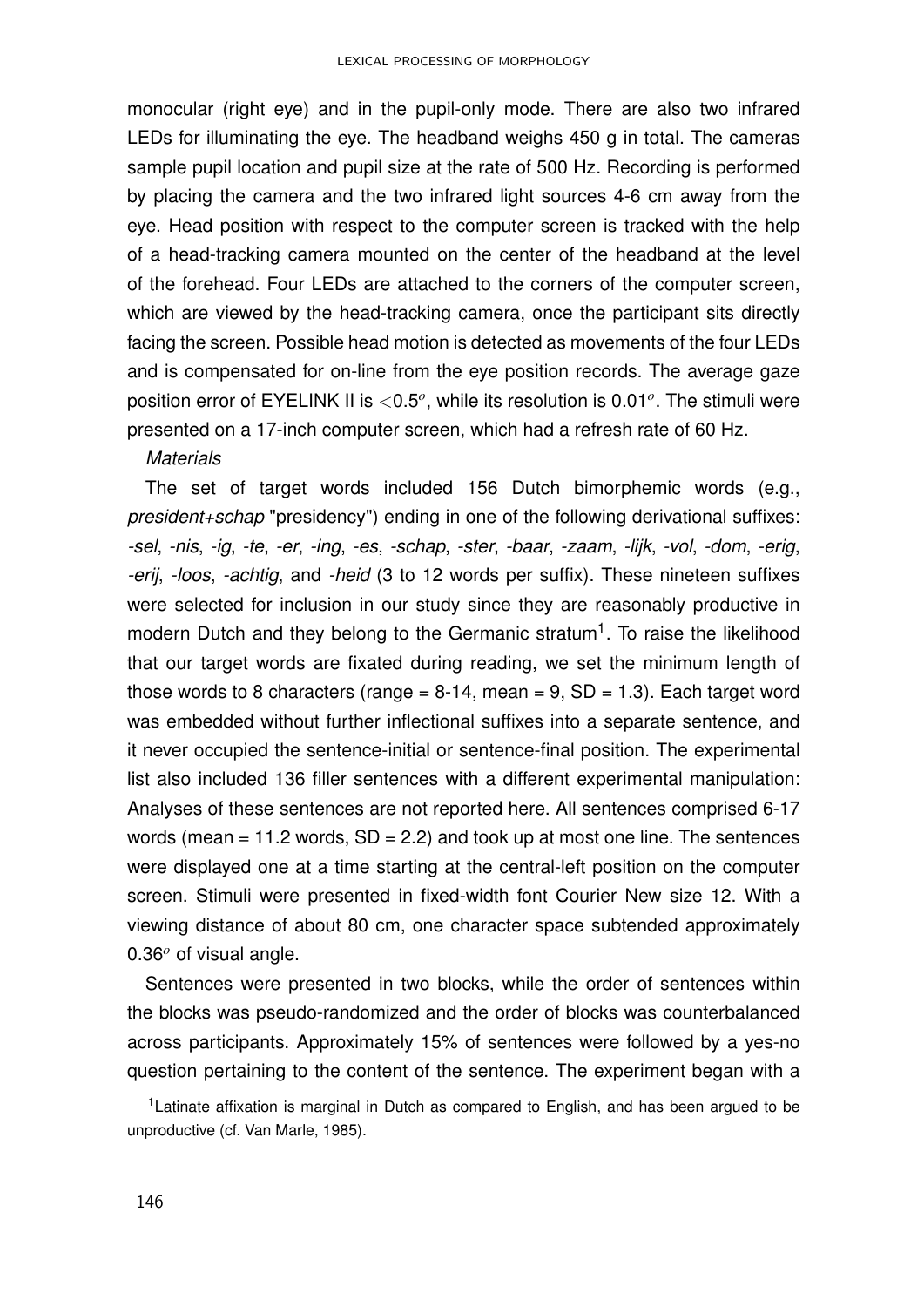practice session consisting of five filler sentences and two questions.

#### *Procedure*

Prior to the presentation of the stimuli, the eye-tracker was calibrated using a three-point grid that extended over the horizontal axis in the middle of the computer screen. Prior to each stimulus, correction of calibration was performed by displaying a fixation point in the central-left position. After calibration, a sentence was presented to the right of the fixation point.

Participants were instructed to read sentences for comprehension at their own pace and to press a "response" button on the button box. Upon presentation of a question, participants pressed either the "yes"-button or the "no"-button on the button box. If no response was registered after 3000 ms, the stimulus was removed from the screen and the next trial was initiated. Responses and response times of participants were recorded along with their eye movements. The experimental session lasted 50 minutes at most.

#### *Dependent variables*

The duration of the single fixation landing on the target word (*SingleDur*) and gaze duration (the summed duration of all fixations on the target word before fixating away from it, *GazeDur*) provided most insight into the naturalistic reading of derived words. Other dependent variables considered in this study included: initial fixation position, duration of the first fixation, amplitude of the first within-word saccade, probability of a single fixation on the word, as well as the total number of fixations on the word. All durational measures were log-transformed to reduce the influence of atypical outliers.

#### *Predictors*

The full list of predictors considered in this study is presented in Appendix, along with ranges, means and median values for numerical predictors (see Table 5.1). In what follows we describe predictors of primary interest for this study.

*Distributional predictors:* Previous research has shown that lexical processing of derived words is codetermined by the distributional properties of those words, as well as by the properties of their bases and affixes (cf., e.g., Baayen, 1994; Hay & Baayen, 2002, 2004; Niswander-Klement & Pollatsek, 2006). There is a considerable number of similar lexical-statistical measures that attempt to operationalize the intuition that more productive suffixes are easier to parse out; these are surveyed in detail in Hay and Baayen (2002). Since many of these predictors are highly correlated, we opted for considering only those variables the effects of which are well attested in the literature, namely suffix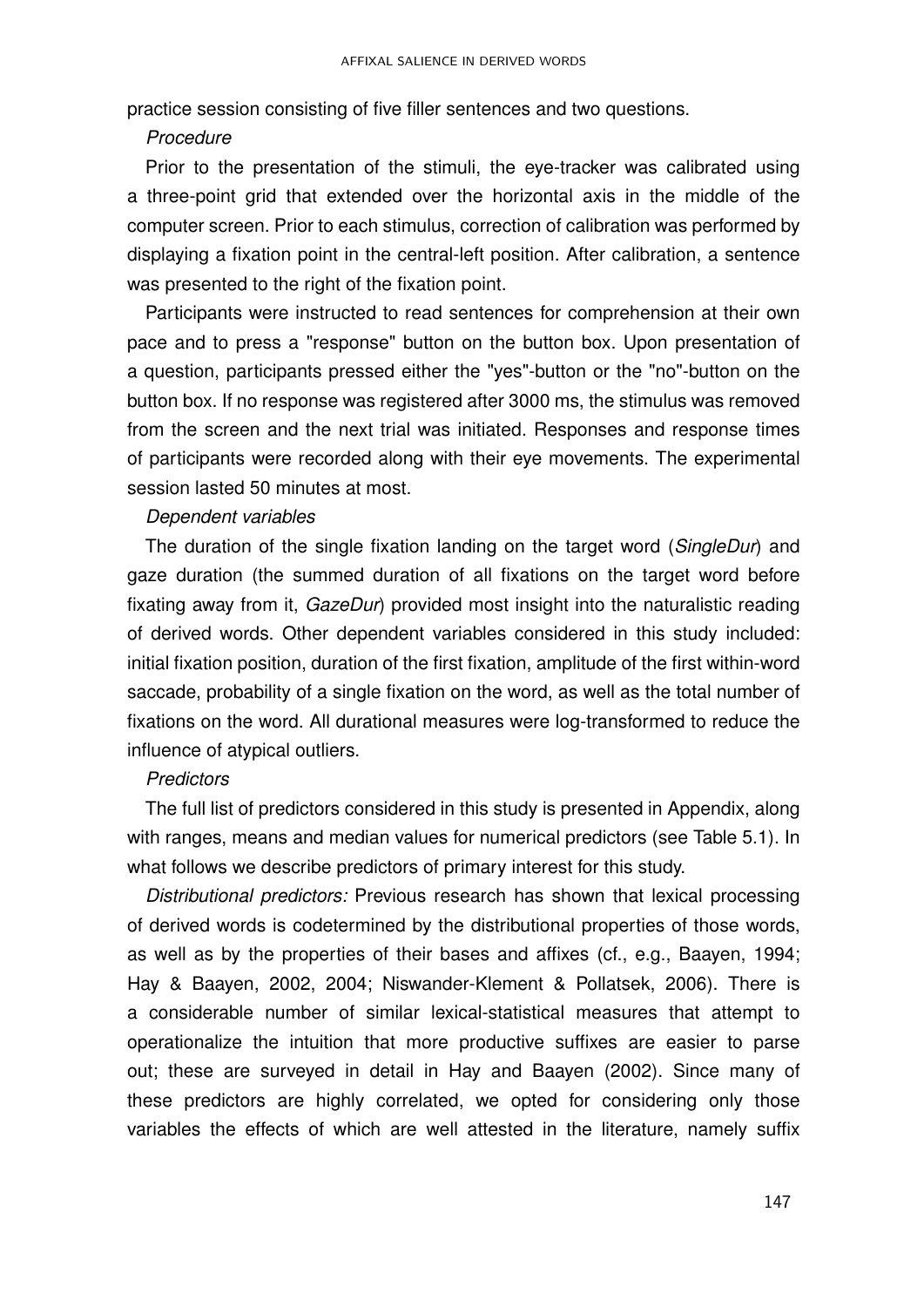productivity (*SuffixProd*, number of word types in which the suffix occurs) and suffix frequency (*SuffixFreq*, number of word tokens in which the suffix occurs). All frequency-based measures described here and in the remainder of the section were (natural-)logarithmically transformed to decrease the influence of atypical outliers.

Higher frequencies and better morphological connectivity of constituents in compounds and derived words tend to increase the speed of visual recognition (Andrews, Miller & Rayner, 2004; De Jong, Schreuder & Baayen, 2000; Hyönä, Bertram & Pollatsek, 2004; Juhasz, Starr, Inhoff & Placke, 2003; Pollatsek, Hyönä & Bertram, 2000). Distributional properties of base words and derivations as whole words were estimated using the following variables: base word frequency, *BaseFreq* (lemma frequency of *president* in *presidentschap*), family size of the base, *BaseFamilySize* (the type-based count of derived words in which the base (*president*) occurs in the word-initial position)<sup>2</sup>, and frequency of the whole derived word, *WordFreq* (e.g., lemma frequency of *presidentschap*). Computation of these distributional measures was based on the combined pool of roughly 120 million tokens, obtained from the CELEX lexical database (Baayen, Piepenbrock & Gulikers, 1995) and from the newspapers in the Twente News Corpus (Ordelman, 2002). All lemma frequency measures were collapsed over inflectional variants (*cat*, *cats*, *cat's* and *cats'*).

*Other predictors:* The lengths of derived words and suffixes, as measured in characters, phonemes and syllables, were taken into account. We also considered a broad range of predictors that were proposed in the literature as codeterminers of affixal salience, including affixal homonymy, confusability, structural invariance, as well as frequencies of bigrams preceding, following and straddling the morphemic boundary in the derived words. None of these predictors reached significance. We provide possible explanations for the discrepancies between our findings and the previously reported role of these predictors in the Results and Discussion section.

*Statistical considerations:* Several of our measures showed strong pair-wise correlations. Orthogonalization of such variables is crucial for the accuracy of predictions of multiple regression models. Teasing collinear variables apart is also advisable for analytical clarity, as it affords better assessment of the independent contributions of predictors to the model's estimate of the dependent variable (see Baayen, 2008). We orthogonalized every pair of variables

<sup>2</sup>Base family frequency (the token-based count of derived words in which the base *president* occurs in the word-initial position) did not reach significance in any of our models.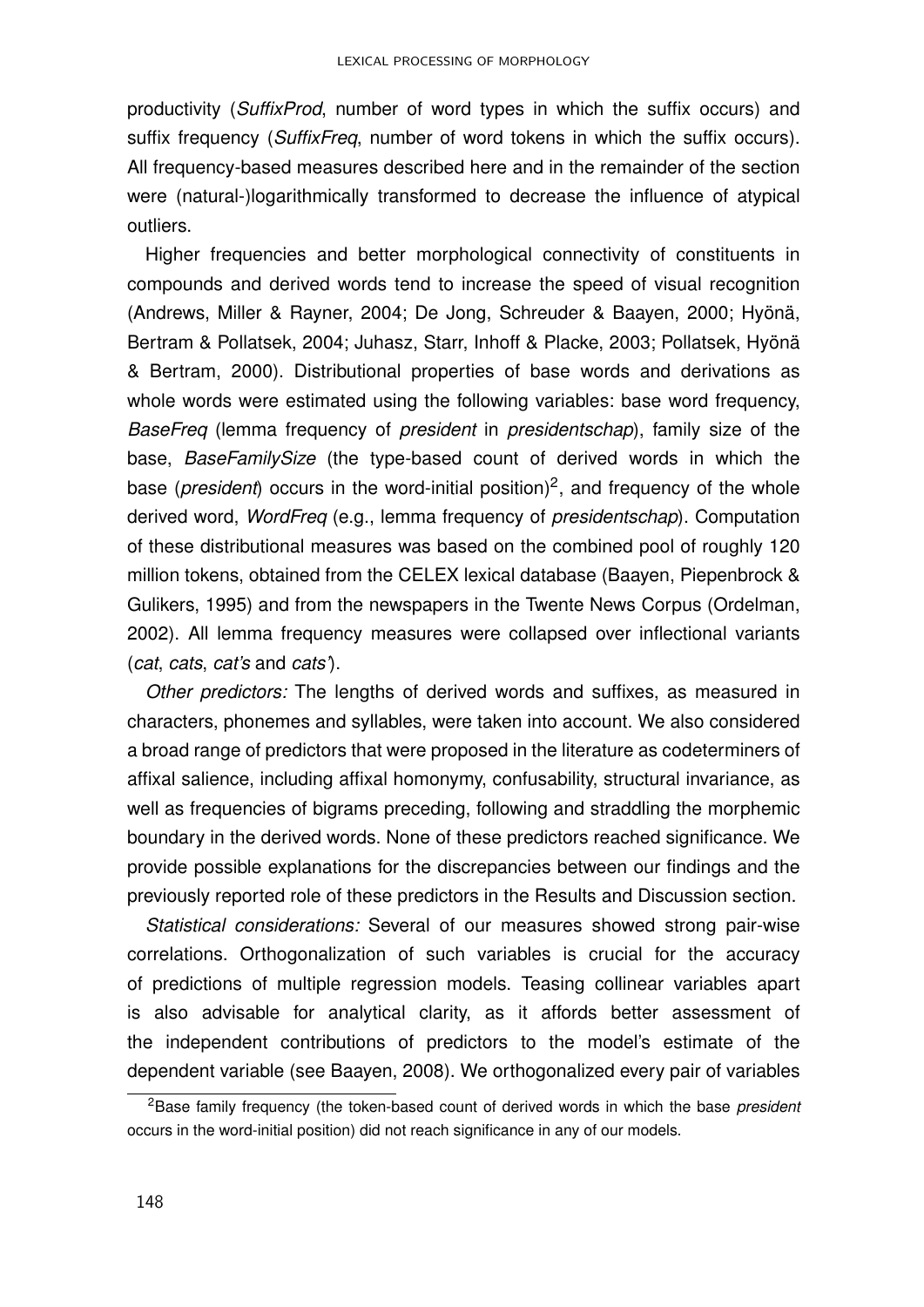for which the Pearson correlation index *r* exceeded the threshold of 0.5. Decorrelation was achieved by fitting a regression model in which one of the variables in the correlated pair, e.g., suffix length in characters (*SuffixLength*) was predicted by the other variable, e.g., derived word's length in characters (*WordLength*). We considered the residuals of this model, *ResidSuffixLength*, as an approximation of the number of characters in the suffix, from which the effects of word length in characters were partialled out. Using the same procedure, we obtained *ResidSuffixLengthPhoneme* and *ResidSuffixLengthSyl* (both orthogonalized with *SuffixLength*), and *ResidSuffixProd* (orthogonalized with *SuffixFreq*). All orthogonalized measures were highly correlated with the measures from which they were derived ( $rs$   $>$  0.5,  $p$   $<$  0.0001). The index of collinearity between all numerical predictors before decorrelation was applied yielded an astronomic value of  $\kappa = 9.3 * 10^{15}$ . The index of collinearity was reduced dramatically for the set of decorrelated predictors in the final model for single-fixation duration ( $\kappa = 13.9$ ).

In this study we made use of mixed-effects multiple regression models with participant and word as random effects (cf., Baayen, 2008; Baayen, Davidson & Bates, 2008; Bates & Sarkar, 2007; Pinheiro & Bates, 2000).

Unless noted otherwise, only those fixed effects are presented below that reached significance at the 5%-level in a backwards stepwise model selection procedure. The distribution of durational dependent measures was skewed even after the log-transformation of durations. Likewise, residuals of the mixed-effects models for durations were almost always skewed. To reduce skewness, we removed outliers from the respective datasets, i.e., points that fell outside the range of -2.0 to to 2.0 units of SD of the residual error of the model. Once outliers were removed, the models were refitted.

The random effects included in our models significantly improved the explanatory value of those models. Improvement was indicated by the significantly higher values of the maximum log likelihood estimate of the model with a given random effect as compared to the model without that random effect (all *p*s < 0.0001 using likelihood ratio tests).

# **Results and Discussion**

The initial pool of data points comprised 6672 fixations. We removed fixations that were shorter than 50 ms and longer than 1000 ms (201 fixation, 3%). Subsequently,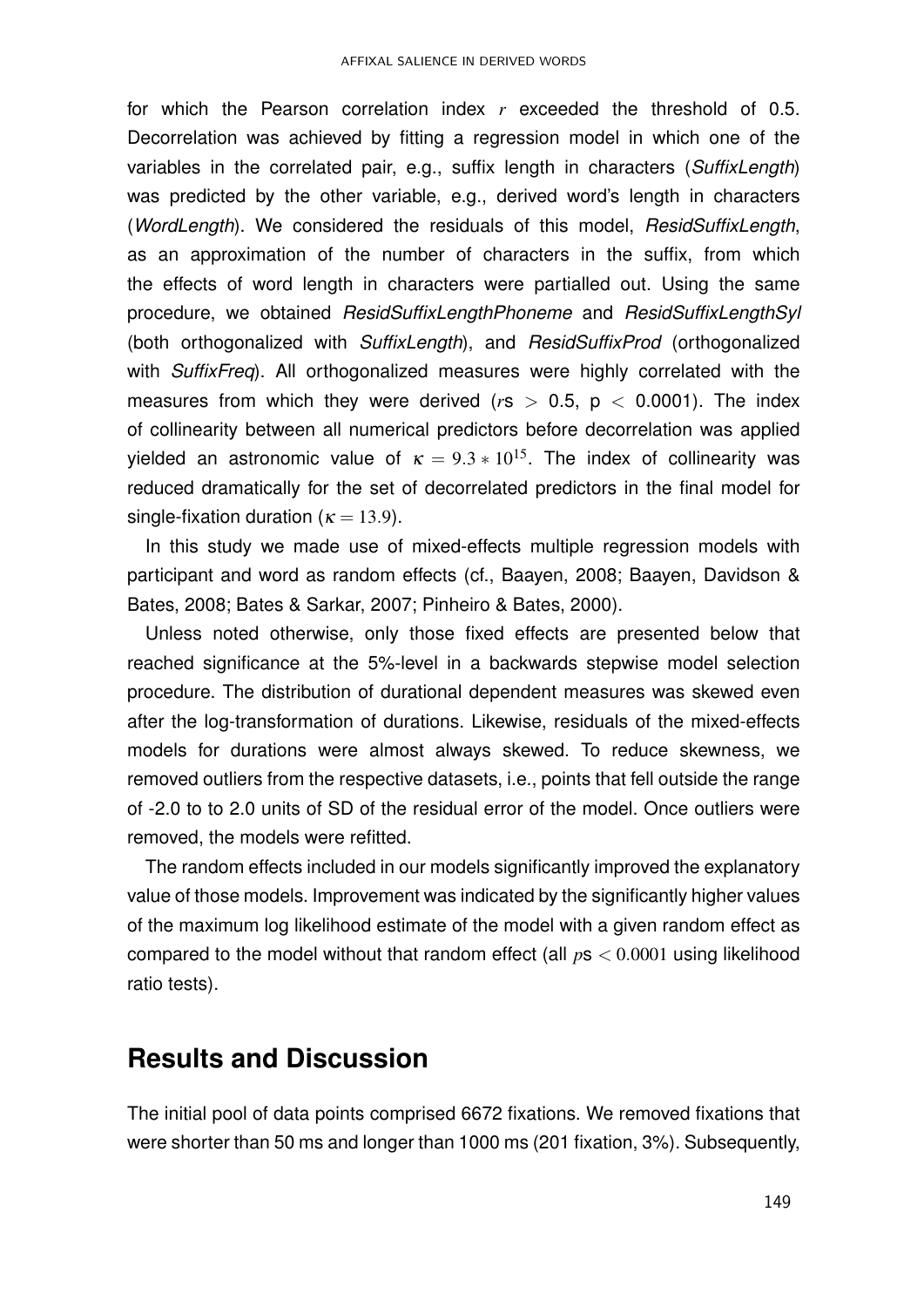fixations that bordered microsaccades (fixations falling within the same letter) were removed (28  $\times$  2 = 56 fixations, 0.8%). Finally, we only considered the fixations pertaining to the first-pass reading (i.e., the sequence of fixations made before the fixation is made outside of the word boundaries, 77% of the original dataset). As a result, we were left with a pool of 4916 valid fixations.

A negligible percent of the target words was skipped  $(< 0.1\%)$ . Eighty-three percent of the target words required exactly one fixation, 16% required exactly two fixations, and only 1% required more than two fixations. The average number of fixations on a stimulus was  $1.2$  ( $SD = 0.4$ ). The average fixation duration was 229 ms  $(SD = 64)$ , and the average gaze duration was 262 ms  $(SD = 93)$ .

Since the majority of target words elicited exactly one fixation, the analyses for gaze duration, first fixation duration and single-fixation duration yielded very similar results. We opted for providing in Appendix full specifications of the models for single-fixation duration (3267 data points, see Tables 5.2 and 5.3) and for gaze duration (3950 datapoints, Tables 5.4 and 5.5).

Specifications for all models include estimates of the regression coefficients; highest posterior density intervals (HPDs), which are a Bayesian measure of confidence intervals; p-values estimated by the Monte Carlo Markov chain (MCMC) method using 10000 samples; and p-values obtained with the t-test for fixed effects using the difference between the number of observations and the number of fixed effects as the upper bound for the degrees of freedom (for the detailed treatment of the method, see Baayen, 2008; Baayen, Davidson & Bates, 2008; Pinheiro & Bates, 2000). For the effects reported in the body of the chapter we provide beta coefficients and p-values also estimated by the MCMC method using 10000 samples. Random effects for the final models for single-fixation duration and gaze duration are summarized in Table 5.6.

*Main predictors of interest:* In line with earlier robust findings in the eye-movements literature (e.g., Rayner, 1998), higher-frequency derived words elicited shorter single-fixation and gaze durations, with a main effect of about 4 ms decrease in single-fixation duration (6 ms decrease in gaze duration) per one log unit of frequency. Moreover, *WordFreq* entered into a significant interaction with the length of the suffix in phonemes, *ResidSuffixLenPhoneme* (*pmcmc* = 0.008 for gaze durations and  $p_{\text{mcmc}} = 0.007$  for gaze durations), such that the effect of *WordFreq* on single-fixation and gaze durations was strongest for derived words with shortest suffixes, gradually weakened in derived words with longer suffixes and virtually vanished in words with the longest suffixes, see the conditioning plot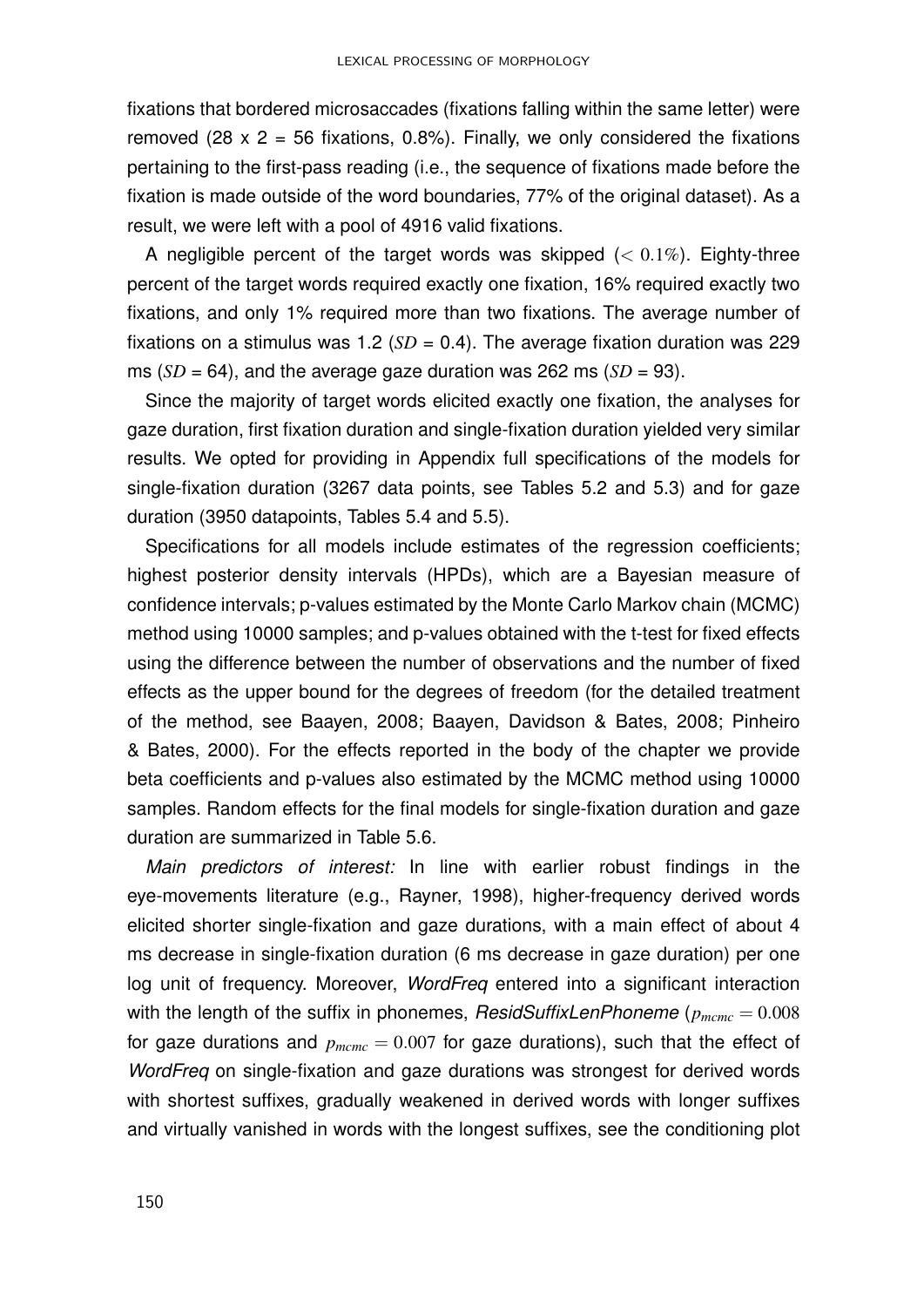Figure 5.1: Interaction of derived word frequency by suffix length for single-fixation duration. The lines plot the effect of derived word frequency for the quantiles of suffix length in phonemes (quantile values provided at the right margin). Derived word frequency comes with the strongest negative effect at the 1st quantile (solid line), the effect gradually levels off at the 2nd quantile (dashed line), the 3d quantile (dotted line) and the 4th quantile (dotdash line), and virtually vanishes in words with very long suffixes, the 5th quantile (longdash line).



#### **Derived Word Frequency by Suffix Length**

for single-fixation durations in Figure 5.1. Apparently, the more complexity there is in the phonological representation of the suffix, the more salient that suffix is in the derived word and the more biased readers are towards using properties of the word's morphemes for lexical processing, rather than using as processing cues the properties of the complex word as a whole.

Both the frequency and the family size of the derivation's base codetermined reading times of derived words. These effects, however, were significantly qualified in the models for single-fixation duration and gaze duration by interactions of both variables with the measure of suffix productivity, i.e., the type count of words in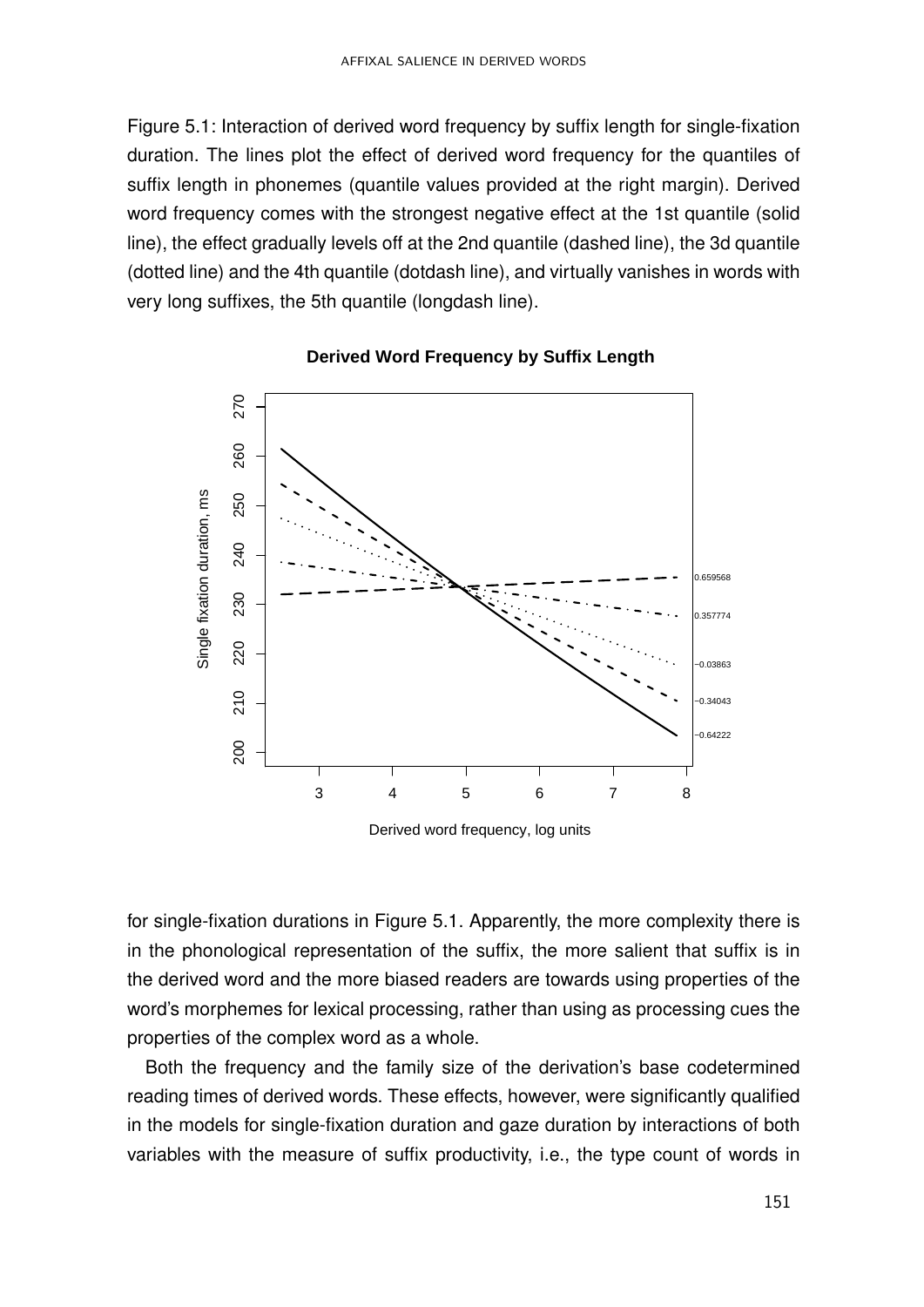which the suffix occurs, i.e., *ResidAffixProd*<sup>3</sup> .

The effect of the interaction *BaseFreq* by *ResidSuffixProd* lost significance  $(p_{\text{mcmc}} > 0.1)$  when included in the models for single-fixation and gaze duration together with the interaction *BaseFamilySize* by *ResidSuffixProd*. Thus we only kept in our models the latter interaction, which was either well below or just above the 0.05-level of significance in both models ( $p_{\text{mcmc}} = 0.02$  for single-fixation durations and  $p_{\text{mcmc}} = 0.06$  for gaze durations), see the interaction plot for single-fixation durations in Figure 5.2. We note that the stronger effect of base family size, as compared to the base frequency effect, is in line with our anticipation that distributional properties of constituent families have more weight in the lexical processing of derived words than unconditional constituent frequencies of occurrence (for discussion see Balling & Baayen, 2008).

The interaction indicates that a large base family size came with longer reading times in those derived words that embed low-productivity suffixes (i.e., suffixes that can only combine with a small number of bases). Furthermore, the base family size effect reversed in words with suffixes that are relatively productive (i.e., can combine with a large number of bases). In other words, we observed an interaction of two morphological families, the one reflecting combinability of the base word (e.g., *happy*) with suffixes (*-ly, -ness, -less, -lessness*) and the other reflecting the ability of a given suffix (e.g., *-able*) to attach to a range of base words (e.g., *love, dispense, expand*). When both families are similar in size (both are small or both are large), the processing costs are minimal. The costs increase, however, if there is a substantial discrepancy in the sizes of the two families. In the General Discussion, we offer an interpretation for this interaction in the framework of PROMISE model.

*Other predictors:* Whole word length showed a strong effect in the model for gaze duration (with about a 21 ms increase for one additional character) and no significant effect in the model for single-fixation duration.

Longer words preceding the fixated word, *PrecLength*, induced longer single-fixation durations and gaze durations (a 2 ms and a 3 ms increase for one additional character, respectively). Additionally, the initial fixation position (*InitFixPos*) shows a well-attested inverse-U shape relationship with single-fixation duration, which we attribute to the Inverted Optimal Viewing Position effect

 $3$ We use the word type count as the measure of suffix productivity here. However, the interactions with base family size retain significance, even if we use — as alternative measures of suffix productivity — the count of hapax legomena in which the suffix occurs, or the growth rate of the lexicon (for detailed definitions, see Hay & Baayen, 2004). We opted for reporting only one of alternative measures.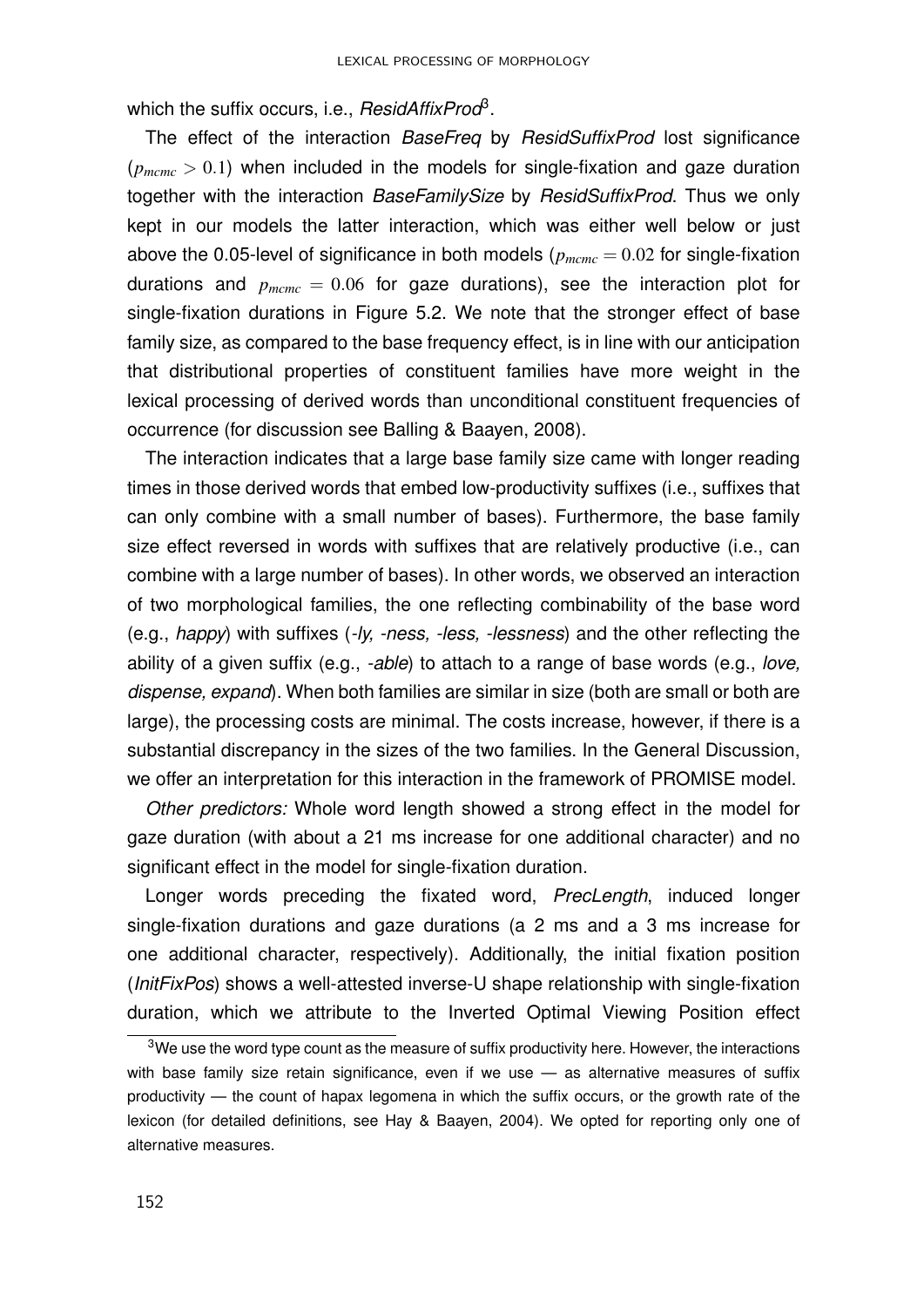Figure 5.2: Interaction of base family size by suffix productivity. The lines plot the effect of base family size for the quantiles of suffix productivity (quantile values provided at the right margin). Base family size comes with the strongest positive effect at the 1st quantile (solid line, lowest suffix productivity), the effect levels off at the 2nd quantile (dashed line), it reverses at the 3d quantile (dotted line) and the 4th quantile (dotdash line), and it is strongly negative in words with very large suffix families, the 5th quantile (longdash line).



#### **Base Family Size by Affix Productivity**

Base Family Size, log units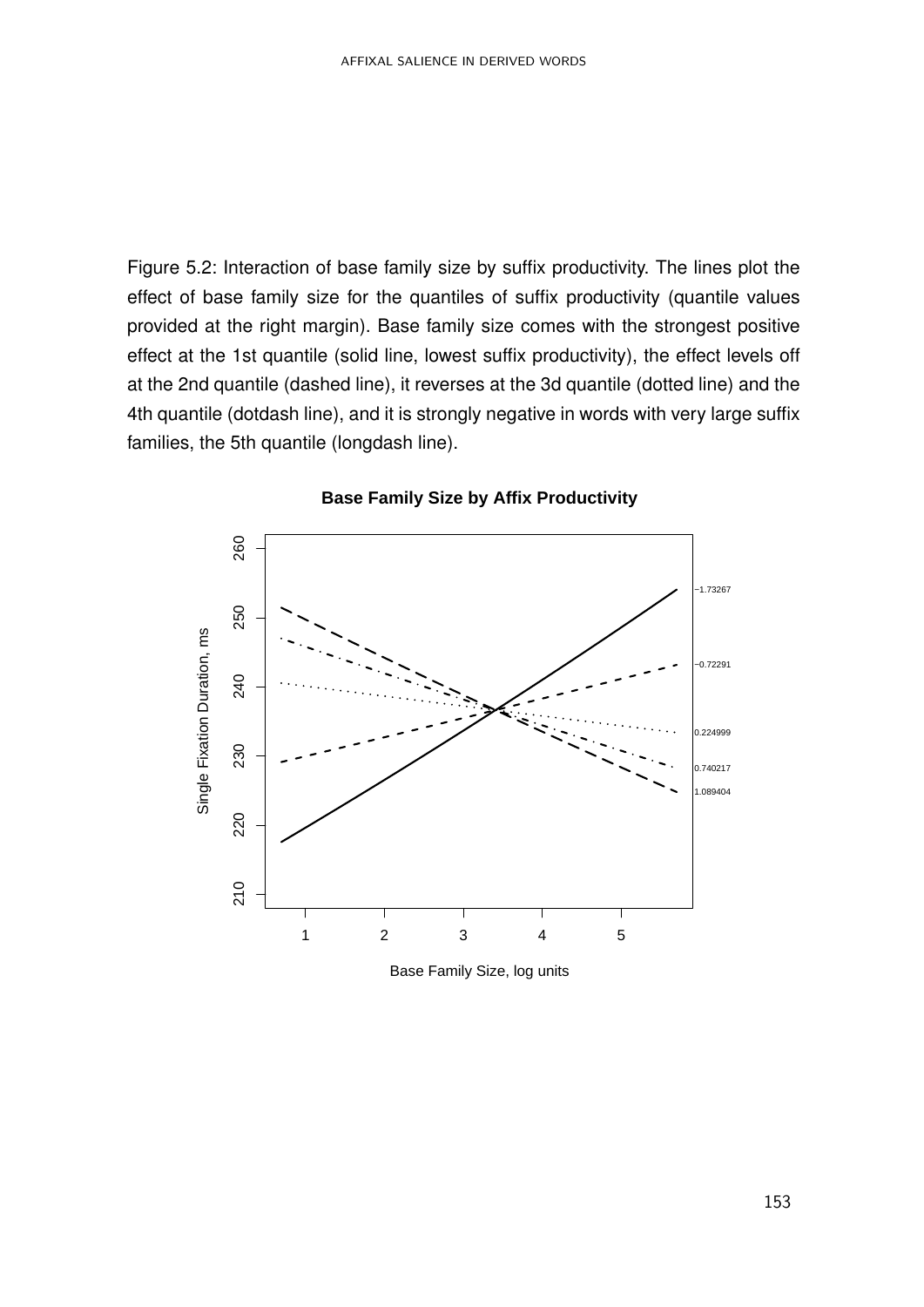discussed, for example, in Vitu, Lancelin & Marrier d'Unienville (2007).

#### **Discrepancies with earlier reports**

Our results demonstrate that the processing of derived words in reading is codetermined by a constellation of interacting phonological, distributional, and orthographic properties of derivations and their morphological constituents. These findings allow us to delimit the large number of proposed dimensions of affixal salience to only those dimensions (i.e., frequency-based characteristics of derived words, their morphological bases and suffixes, as well as lengths of derived words and suffixes) that show robust effects when considered against the backdrop of multiple control variables and of multiple competing dimensions.

We see it as an important task to explain why we find no evidence for some of predictors of affixal salience proposed in literature (cf., Gries, 2003). Specifically, we address below such predictors as homonymy, confusability and structural invariance of suffixes.

Several studies of derivation in English, Dutch and Finnish reported that derived words with homonymous suffixes (i.e., suffixes that can serve multiple syntactic or semantic functions, e.g., the English suffix *-er* in *warmer* and *builder*) tend to be processed as full-forms, rather than via their morphemes (e.g., Bertram, Laine, Baayen *et al.*, 2000a; Bertram, Schreuder & Baayen, 2000b; Sereno & Jongman, 1997). In Dutch, two derivational suffixes from our list exhibit homonymy, *-er* and *-te*. Both suffixes form different word classes in their respective syntactic functions: adjectives in the comparative form versus agentive nouns, for the suffix *-er* (cf., *warmer* "warmer" and *werker* "worker"), and verbs in the past tense versus nouns, for the suffix *-te* (cf., *hoopte* "hoped" and *lengte* "length"). Experiments on Dutch derivations established that derived words ending in the homonymous suffixes *-er* and *-te* showed effects of whole word frequency, but no effects of base frequency on lexical decision latencies (Bertram, Schreuder & Baayen, 2000). Yet we found no interaction between homonymy and either whole word frequency or base frequency in our derived words. Possibly, the number of words ending in the suffixes *-er* and *-te* in our experimental list was too small to offer sufficient statistical power to the test. Another, perhaps more likely, explanation for the lack of a homonymy effect may arise from the presence of sentential context in our experimental stimuli, and its absence from the lexical decision studies. The sentential context preceding a complex word may offer strong syntactic cues as to what the expected class is for the word under identification (a noun or an adjective in the comparative; a noun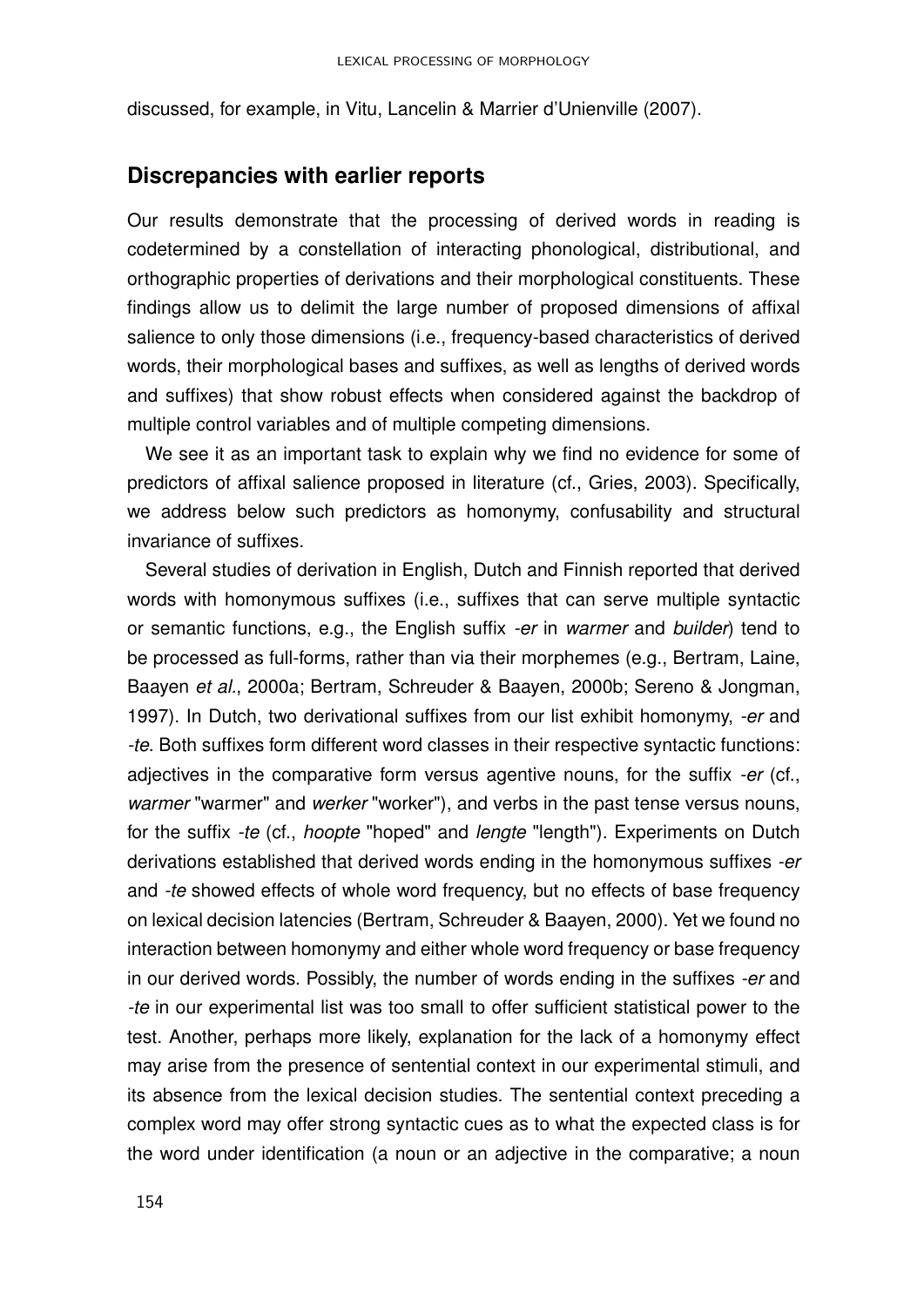or a past-tense verb) and, consequently, may allow the reader to anticipate the morphosyntactic function of the suffix. No such disambiguating cues are available in experimental paradigms where words are presented in isolation. This lack of contextual constraint may have given rise to ambiguities in word identification and to task-specific differences in frequency effects reported for complex words with homonymous and non-homonymous suffixes.

Suffix confusability (the ratio of word types in which the character string functions as a suffix and all word types ending in that character string) has been argued to affect the balance between storage and computation in complex words, such that more confusable suffixes are less salient and their processing is biased towards storage (Laudanna & Burani, 1995). We observe no effect of confusability and argue that previously reported effects may also be artefacts of the experimental presentation of words in isolation. Syntactic cues provided by the sentential context preceding the target word (for instance, word class) may greatly reduce the ambiguity of whether the word-final characters represent a suffix or not. To test this hypothesis, we considered the four Dutch suffixes with the largest confusability ratios (*-es*, *-te*, *-er* and *-nis*). We conditioned by the word class the number of word types in which those character strings occurred in the word-final position. The resulting confusability ratios were reduced on average by a factor of 6.5. If readers anticipate word class given the preceding sentence fragment, the chances of confusing suffixes with non-morphological word endings are drastically reduced. This may explain the lack of the earlier reported effect in our data.

Finally, structural (in)variance, i.e., whether or not affixes change their orthographic form across inflectional paradigms, has been shown to influence reading of derived words in Finnish. The more allomorphs the suffix has, the slower its recognition proceeds (Järvikivi, Bertram & Niemi, 2006). The inflectional system of Dutch is much simpler than that of Finnish, and for nouns and adjectives considered here the main inflectional categories are Number (for nouns, e.g., sg. *werk-er* "worker" - pl. *werk-er-s* "workers") and Gender (for adjectives, common *bereikbare* - neuter *bereikbaar*). The most common change in the spelling of affixes across inflectional forms is fully determined by regular spelling conventions for representing short and long vowels in different syllable types (cf. doubling of consonants in common gender *succesvolle* vs. neuter *succesvol*, or a vowel loss in the example with *bereikbare* above). The only two suffixes that are structurally variable are *-heid* (pl. *-heden*) and *-loos* (pl. *-lozen*). Since words with these suffixes do not come with slower reading times, we conclude that inflectional paradigms and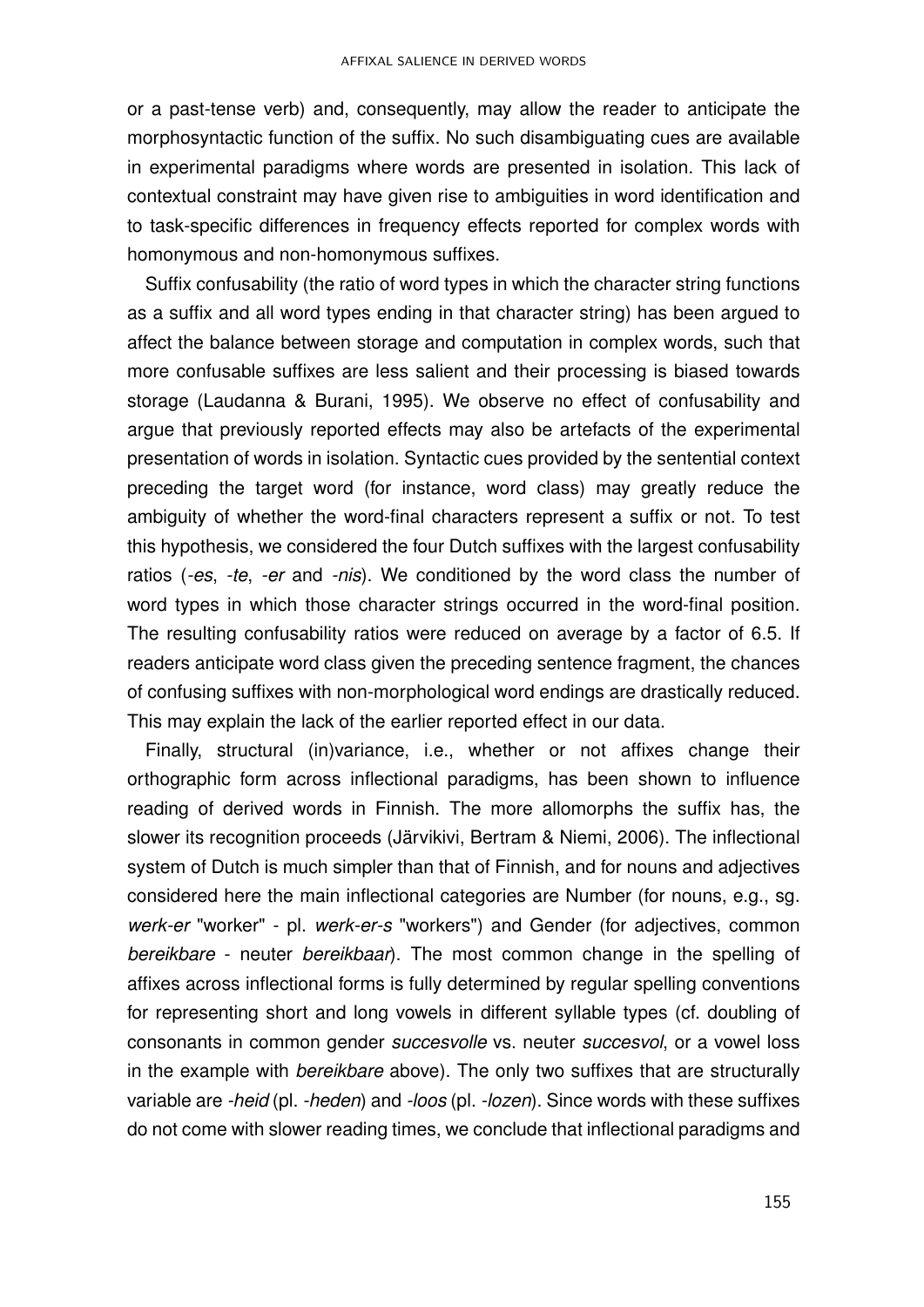the number of structurally variant suffixes are too small to elicit the effect observed in Finnish.

# **General Discussion**

The present data give rise to two insights into the lexical processing of morphologically complex words. First, access to the full-form (diagnosed by the derived word frequency effect) is modulated by the salience of the word's suffix, i.e., suffix length in phonemes (see Figure 5.1). Words with longer affixes show a weaker effect of word frequency than those with shorter suffixes. This finding is not easy to reconcile with any model that requires an obligatory temporary order in accessing the full-forms and morphemes of complex words. The single full-form route postulated by supralexical models suggests that readers directly access the central representation of the whole word, so that the subsequent, post-access activation of morphemes cannot modulate the full unfolding of the derived word frequency effect. On the other hand, sublexical models require pre-access obligatory decomposition of the complex words into morphemes, so that morphemic properties, such as suffix length, can only modulate the ease of access to those morphemes and are not predicted to interfere with the post-access full-form activation. Importantly, the observed interaction of derived word frequency and suffix length follows quite naturally from the premises of dual- or multiple-route models of parallel processing. The longer (hence, more salient) suffix shifts the balance between storage and computation towards computation and makes the full-form route less beneficial for the lexical processor than decomposition. The stronger the bias towards decomposition is, the less use readers make of the properties of the full-form properties in the recognition of derived words (cf., Bertram & Hyönä, 2003).

Second, we observe an interaction between morphological families of the base and suffix of the derived word. Figure 5.2 suggests that the time spent fixating derived words is minimal when the two families are of a similar size. Intuitively, this implies that processing is optimal when both morphological families are similarly strong as cues for complex word identification, or when both are similarly weak cues. Possibly, activation of morphological families gives rise to two subprocesses involved, recognition of one of family members (the constituent actually realized in the complex word) and inhibition of competing members of the family. The first subprocess ties in with the experience of segmenting constituents out of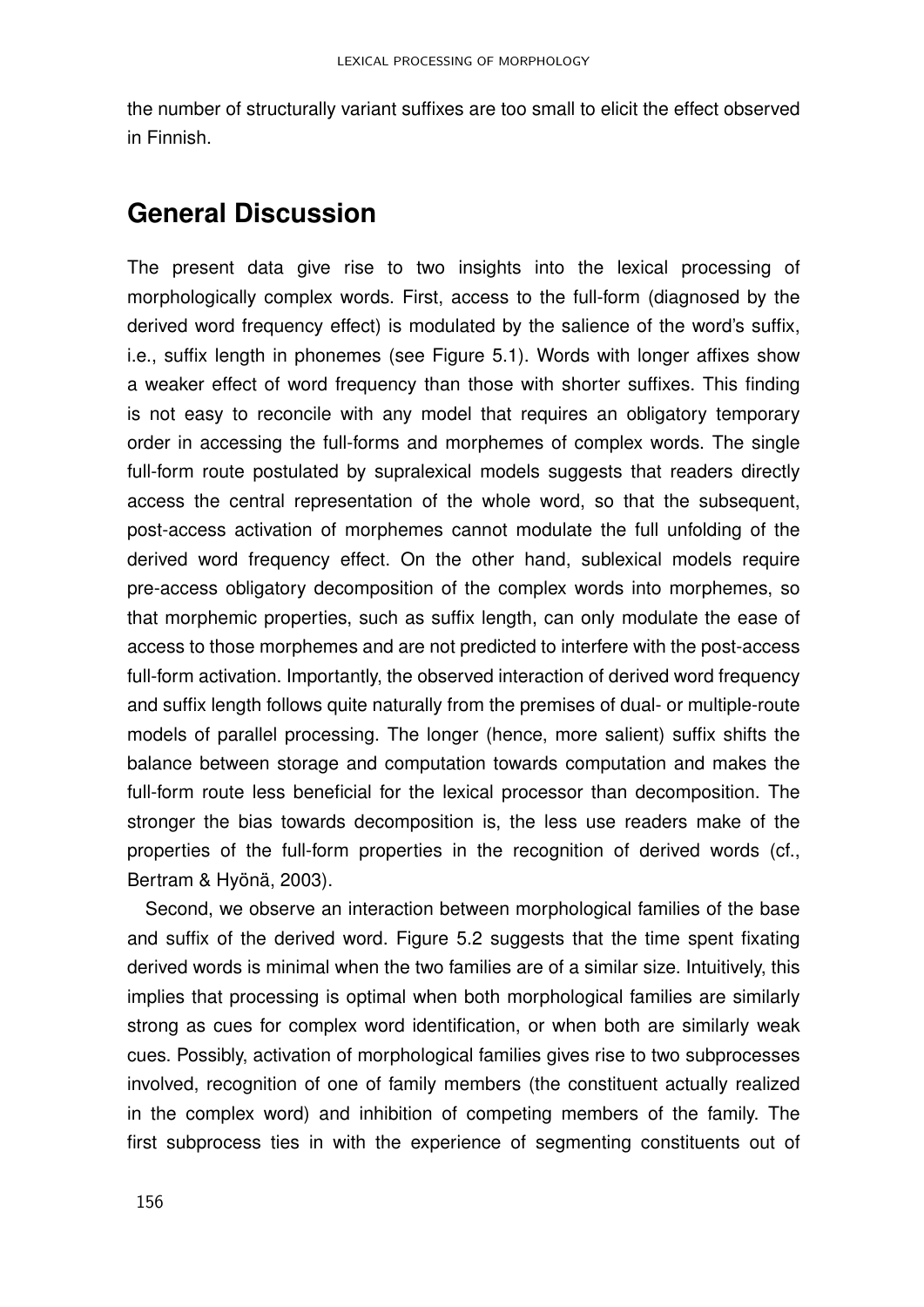the embedding word and the larger the families the easier such segmentation proceeds. Yet there are fewer competitors to inhibit when families are small, so the inhibition may come with less processing costs when the families are small. We speculate that the optimal processing coincides with either the easiest segmentation task (when both families are large) or with the easiest inhibition task (when both families are small). At any rate, this interaction demonstrates that the balance in using storage and computation as ways of lexical processing is more intricate and interactive than the one hypothesized in single-route processing models. Moreover, it is problematic for computational dual-route models of parallel morphological processing like MATCHEK (Baayen & Schreuder, 2000). The MATCHEK model predicts greater competition if representations of both constituents have the same strength, so these conditions should come with slower processing times, contrary to fact. Evidently, a large spectrum of models cannot fully account for the present results. In what follows we discuss our findings, including the two interactions, in the framework of PROMISE, a probabilistic model for the processing of morphologically complex words (Chapter 4 of this dissertation).

The conceptual background of PROMISE is the view of the mental lexicon as a long-term memory storage for lexical information. The visual or auditory uptake of a stimulus triggers access of this lexical information. The ease of access, and generally of lexical processing, depends in part on the amounts of information carried by words, which are defined by the accumulated knowledge of words and their paradigmatic and syntagmatic connectivity in the mental lexicon. To quantify the amount of lexical information, PROMISE uses tools of information theory, including its statement that the amount of information (*I*) of a (linguistic) unit can be defined as a negative binary log probability (*p*) of that unit in its context:

$$
I = -\log_2 p. \tag{5.1}
$$

As *p* decreases, *I* increases: less probable units carry more information for word identification. PROMISE postulates that the time *t* spent by the eye on a morpheme or word is proportional to the total amount of lexical information available in long-term memory for identification of that morpheme or word at that timepoint, i.e., *t* ∝ *I* (cf., Levy, 2008; Moscoso del Prado Martín *et al.*, 2004). Units with small probability and hence a large information load require more processing resources and more processing time.

The interpretation of the observed main effect of derived word frequency *F<sup>d</sup>* in the framework of PROMISE is straightforward. The probability of a derived word can be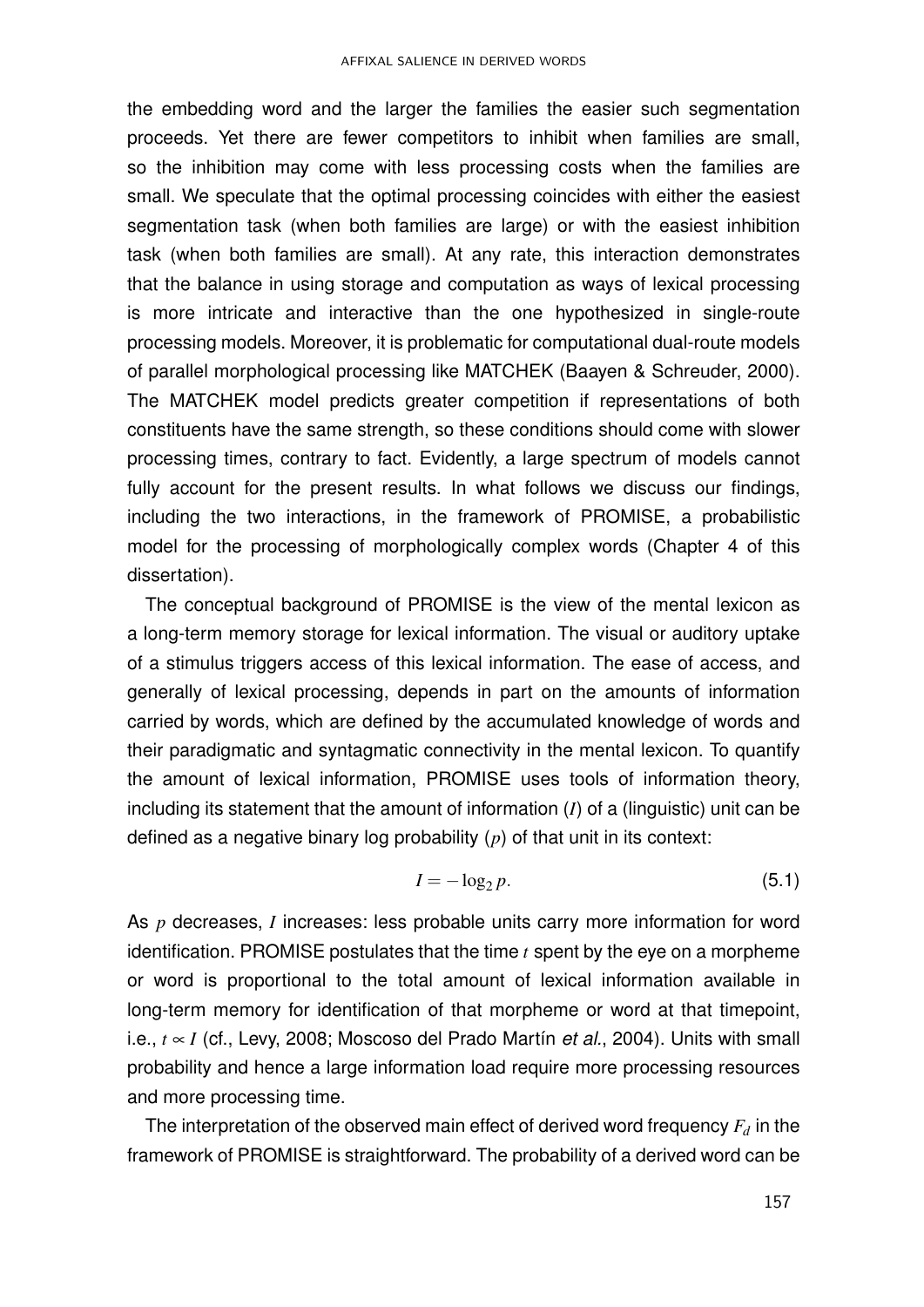approximated as the relative frequency of that word in the corpus,  $p_d = \frac{F_d}{N}$  $\frac{r_d}{N}$ , where *N* is corpus size. The amount of information *I<sup>d</sup>* carried by derived word frequency is

$$
I_d = -\log_2 p_d = -\log_2 F_d + \log_2 N. \tag{5.2}
$$

The corresponding processing time *t* is then proportional to the amount of information:

$$
t \propto I_d = w_1(-\log_2 F_d + \log_2 N),\tag{5.3}
$$

where  $w_1$  is a positive weight coefficient.  $I_d$  is negatively correlated with log derived word frequency, so when that frequency is high, the amount of information in the system is small and the word is processed relatively fast. Also, *N* is the token size of the corpus and, as a corpus constant, it codetermines the average processing time for a word in the corpus, i.e., it modulates the intercept of the model equation. Crucially, starting from a simple probability and using information theory, we have derived a model equation the parameters of which can be directly estimated from the data using multiple (linear) regression models. For instance, based on the beta coefficient for *WordFreq* (log frequency of the derived word) in Table 5.2, we obtain the estimate for  $w_1 = -0.02$ . What PROMISE does is develop model equation (5.3) further to incorporate multiple information sources that can be linked to the coefficients of regression models for the processing of complex words. For instance, one way of modeling the interaction between derived word frequency and suffix length in the PROMISE framework is through conditioning the probability estimates for the derived word on subsets of words that have suffixes with different lengths. Since the focus of the present study is on the effects of morphological structure, we leave the implementation of this interaction to future research.

The other interaction that is the focus of our interest here involves morphological families of both constituents, the family of the base (e.g., *happi-less, happi-ly, happi-lessness*) and that of the suffix (or suffix productivity, e.g., *happi-ly, marri-ly, sad-ly*). The two families interact such that words with similarly small or similarly large families are processed fastest, while the words in which one of the families prevails in size come with increased processing costs (see Figure 5.2). The PROMISE model in its current form introduces families of morphological constituents into the model equation by estimating conditional probabilities of one such constituent given that the other one has been identified. That is, the full model equation for the processing of compound words in Chapter 4 includes weighted probabilistic estimates for the left constituent family and the right constituent family, just like (5.3) incorporates the weighted estimate of the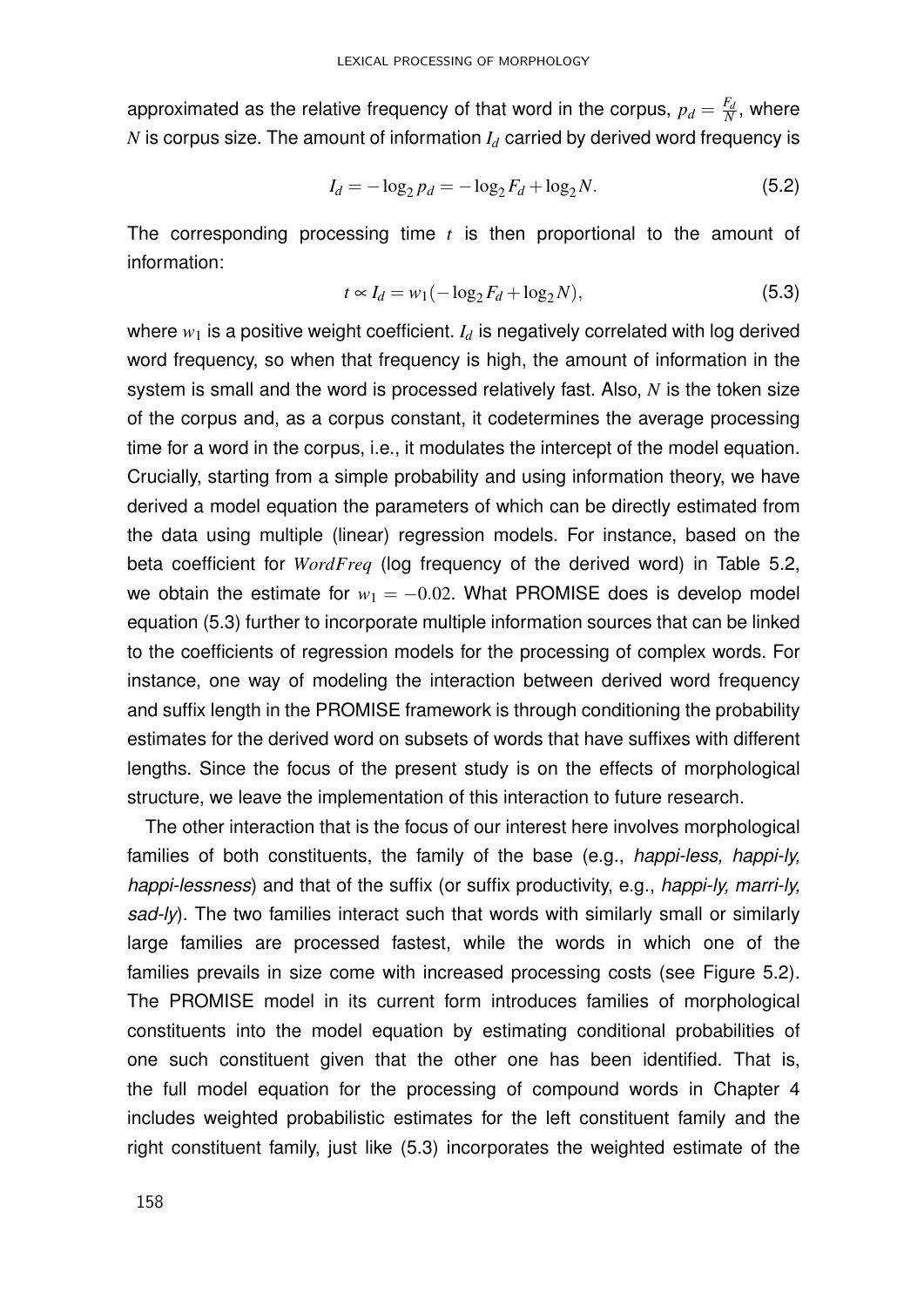whole word probability. Inclusion of the family-based estimates allows PROMISE to account for the main effects of the constituent family sizes reported for compound processing (e.g., Chapters 3 and 4). Crucially, however, PROMISE currently does not predict the multiplicative interaction between constituent families, such as we observe for derived words here, nor is there a conditional probability that would straightforwardly lead to such an interaction.

The theoretical and modeling framework developed for PROMISE forces us to identify the real cause of this multiplicative interaction. This interaction appears to reflect a conflict between base productivity (i.e., family size) and suffix productivity. If the two constituents diverge in their productivity, they also diverge in the amount of information they carry. This imbalance in the informativeness of morphological constituents may slow down the parsing route and result in inflated reading times. Information theory offers a measure, relative entropy (*RE*), that allows quantifying this imbalance. Relative entropy is a measure of how much information is gained from the probability distribution *P* when the probability distribution *Q* is taken as the reference, or how well *Q* approximates *P* (for an overview of applications of *RE* in morphological processing see Chapter 6 of this dissertation: Milin, Kuperman, Kostić & Baayen, 2008; for syntactic processing see Levy, 2008). Below we shall define the *P* and *Q* distributions for the two morphological families. In what follows, we first explain in what way *RE* as a predictor differs from the multiplicative interaction between the two families in our regression model.

The formal definition of *RE* is

$$
RE(P||Q) = \sum p \log_2 \frac{p}{q}.
$$
\n(5.4)

Relative entropy equals zero when the two probability distributions *P* and *Q* are identical, and it increases if those distributions diverge. If our interpretation of the interaction of base family size by suffix productivity is correct, we expect to observe a positive correlation of relative entropy with reading times. We initially test this intuition by simulating the effect of relative entropy on the total amount of information in the processing system across the full ranges of  $p \in P$  and  $q \in Q$ , see Figure 5.3a. We independently vary probabilities  $p$  and  $q$  in the interval [0; 1], and we compute the information gain estimated by the measure of relative entropy defined in (5.4). By implication, the resulting information gain would be proportional to the processing time. For the sake of qualitative comparison, we also show in Figure 5.3b the multiplicative linear interaction between base family size and suffix family size, using the empirical ranges of values (see Table 5.1), as well as the regression coefficients for the respective main effects and the interaction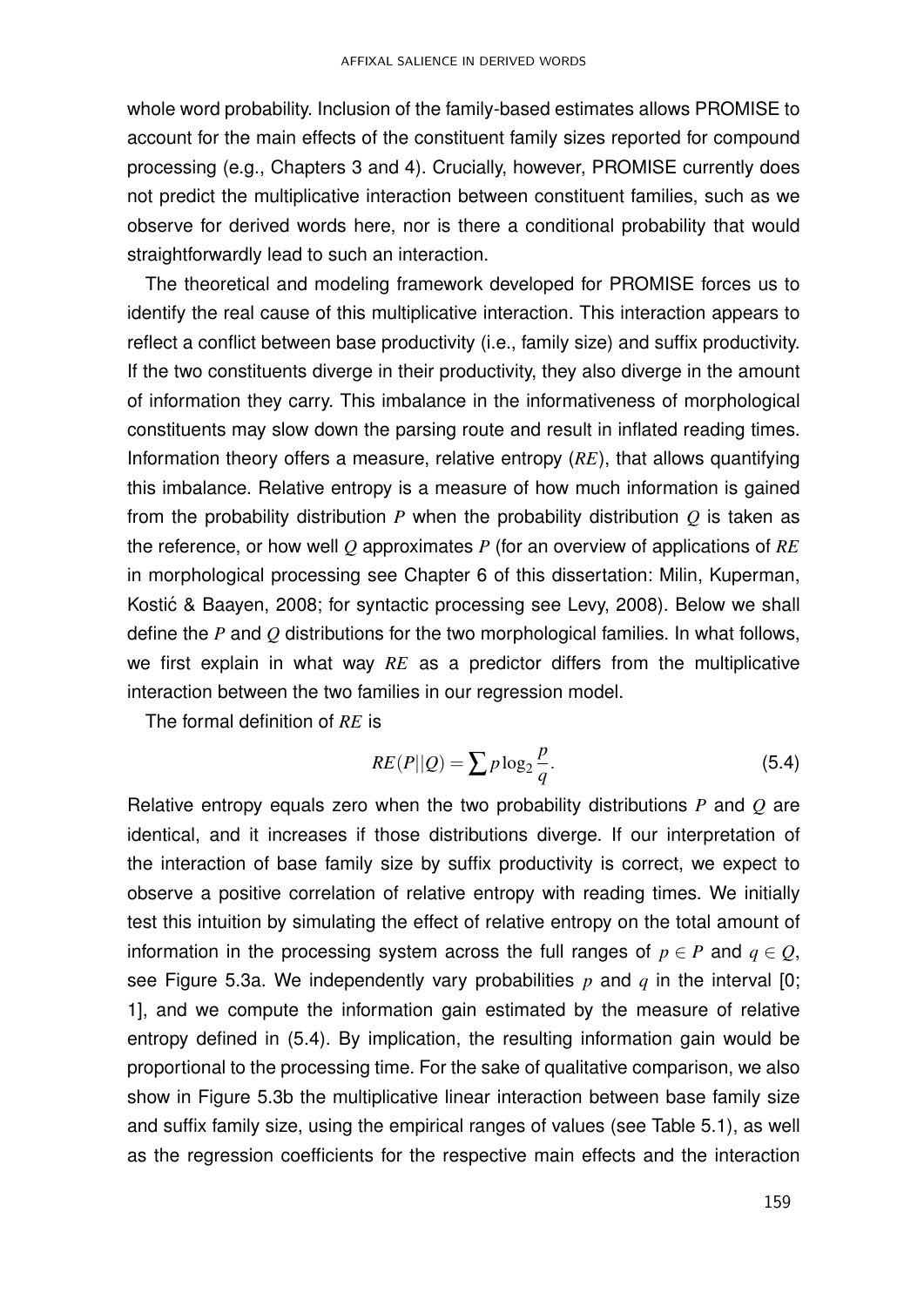in the model for single-fixation duration (see Table 5.2). Note that the interaction plot in Figure 5.2 is the two-dimensional representation of the perspective plot in Figure 5.3b.

There is one important difference between the two subplots in Figure 5.3. The entropy-based simulation predicts that as long as the base and the suffix family-based probabilities are similar, processing will be maximally fast, while the multiplicative interaction of two family sizes shows a less clear indication of what constitutes the optimal processing conditions. For medium-sized equal families, costs are higher than for small- and large-size families of the equal size. We conclude from this simulation that our intuition about the conflicting behavior of the two morphological families is better captured by the measure of relative entropy than by the multiplicative interaction.

Figure 5.3: a. Simulation: the effect of relative entropy on processing times. b. Interaction plot: processing time as the function of the interaction of suffix family size by base family size.





a. Relative Entropy

b. Interaction of constituent families

We therefore proceed to model the interaction between morphological families, *BaseFamilySize* and *ResidAffixProd*, with the help of the relative entropy measure. First, we have to define the probability distributions for suffix productivity *P* and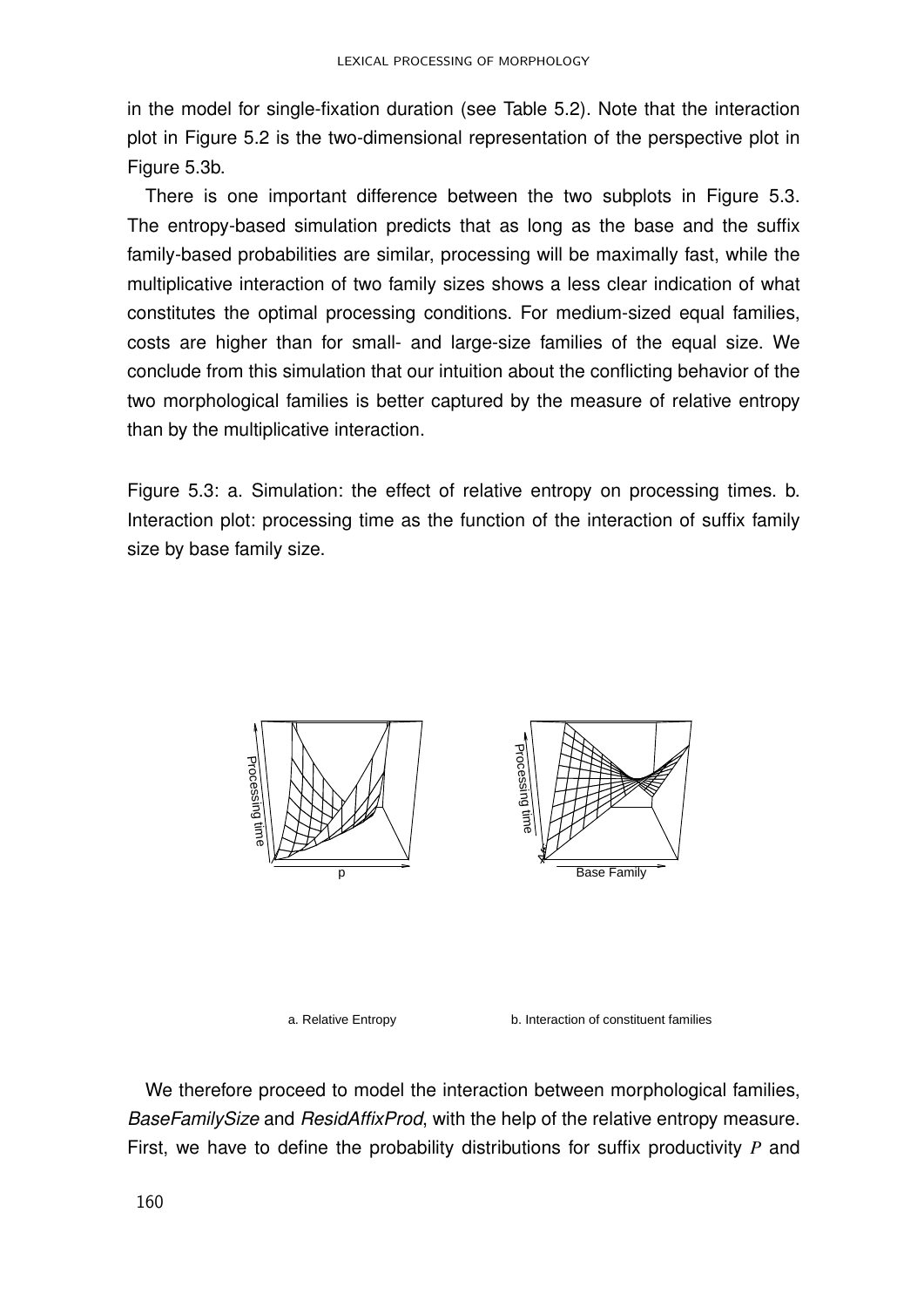base family size *Q* (we discuss below the reasons for selecting base family size as the reference distribution). The probability that a derived word type carries a specific suffix (i.e., belongs to the suffix family) can be estimated as the number of types in which the suffix occurs, divided by the total number of types in CELEX (roughly, 40000). We exponentially transform the log counts<sup>4</sup> to get an estimate of the number of types in which a given suffix occurs (e.g., 233 for the Dutch suffix *-ing* as in *plaatsing* "placing"). The (simplest) probability distribution *P* for this suffix is a tuple  $(p_1; p_2)$ , which includes the probability of that suffix  $p_1 = \frac{233}{40000}$  and the probability of its complement  $p_2 = 1 - p_1$ , that is, here  $P = (0.006; 0.994)$ .

Likewise, we can estimate the probability of the base family  $q_1$  as the ratio of the number of members in that family (e.g., 121 for the base *plaats* "place" in *plaatsing* "placing") and the total number of types, 40000. The reference probability distribution Q is again a tuple  $(q_1; q_2)$  of the probability  $q_1$  and the probability of its complement,  $q_2 = 1 - q_1$ , that is,  $Q = (0.003, 0.997)$ . The relative entropy *RE* for the base and suffix families of *plaatsing* is now estimated from (5.4) as follows:

$$
RE(P||Q) = 0.006 * (\log_2 \frac{0.006}{0.003}) + 0.994 * (\log_2 \frac{0.994}{0.997})
$$
(5.5)  
= 0.006 - 0.004 = 0.002.

Using the procedure described above, we compute *RE* for each target word in our dataset. We further multiply the values of relative entropy by 100 to bring them to a similar scale as other predictors in the model.

As the next step, we include *RE* as a predictor in our statistical model for single-fixation duration. We observe that *RE* is indeed a highly significant predictor of the reading time ( $\hat{\beta} = 0.014$ ,  $p_{\text{mcmc}} = 0.005$ ), and its regression coefficient is positive, as we anticipated. Moreover, the interaction of base family size by (residualized) suffix productivity loses its significance in the new model, and so do the main effects of base family size and suffix productivity (all  $p s > 0.1$ ). This suggests that the relative entropy measure absorbs the variance in the data previously explained by the other predictors. Furthermore, *RE* retains significance when the non-significant interaction and the main effects are removed from the model. Importantly, the resulting model with *RE* as a predictor has a better

<sup>&</sup>lt;sup>4</sup>Our interaction of interest includes as one of its terms the residualized (rather than raw) suffix productivity counts, as we de-correlated suffix productivity from the highly collinear measure of suffix frequency. We scale the residualized values of productivity back to log counts by multiplying those values by  $\frac{a*b}{c}$ , where  $a$  is the range of residualized counts,  $b$  is the raw productivity count (the number of word types occurring with the suffix), and *c* is the range of raw counts.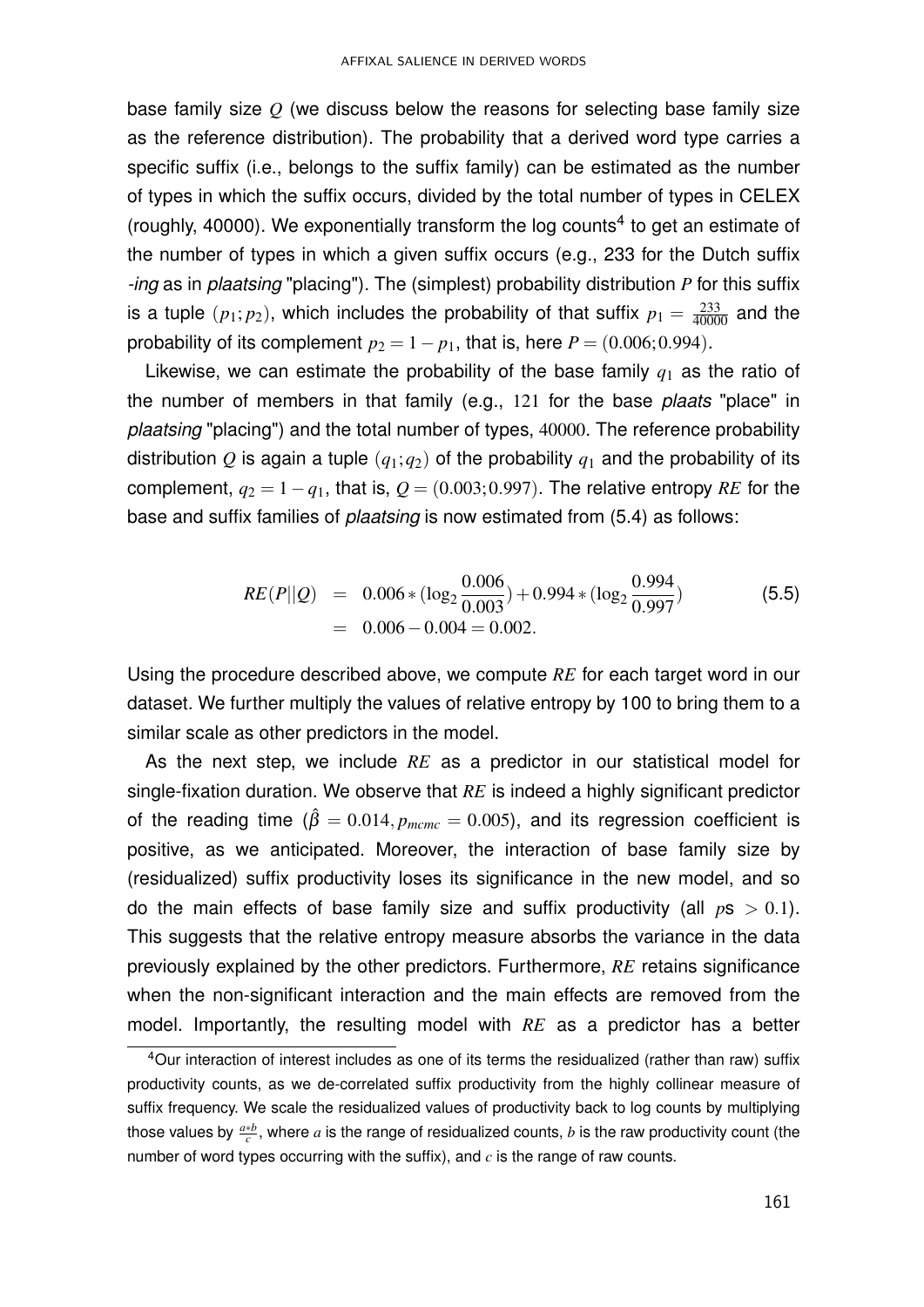(greater) value of log-likelihood (which is a measure of the model's fit to the data), -883.2, than that for the original model in Table 5.2, -890.5, whereas it uses less parameters. The effect size of *RE* in that model is 16.8 ms, with a 1.6 ms increase in single-fixation duration for one bit of information. Similarly, relative entropy outperforms the interaction between two family sizes in the model for gaze duration, leading to a model with the greater value of log-likelihood and less parameters, in which *RE* shows a 9 ms effect. We conclude that *RE* allows us to fit superior models to the data.

Since relative entropy is measured in bits, we can directly incorporate it in PROMISE as a reflection of the trade-off between relative strengths of information sources:

$$
t = w_1 I_d + w_2 RE = w_1(-logF_d + logN) + w_2 RE.
$$
 (5.6)

The inhibitory effect of RE shows that a mismatch in the family size of base and suffix is detrimental to the speed of lexical processing. At present, we can only speculate about why this might be so. Possibly, the RE effect bears witness to a competition between morphological families, with the resonance between the family members of the morpheme with the larger family swamping the resonance of the family of the morpheme with the smaller family. (For a computational model implementing family size effects as the result of resonance in the mental lexicon, see De Jong, Schreuder & Baayen, 2003). This imbalance in the amount of lexical support would then delay the integration of the two morphemes into a coherent representation of the derived word as a whole.

We further hypothesize that the conflict between morphemic properties (estimated by the relative entropy measure) may codetermine lexical processing only to the extent that morphemes are accessed during the recognition of complex words. It is plausible that words in which morphological decomposition is more likely (e.g., due to a higher affixal salience) would show a stronger effect of relative entropy than those words which are preferrably accessed via their full-forms. Indeed, the predictor *RE* enters into a significant interaction with (residualized) suffix length in phonemes ( $p_{\text{mcmc}} = 0.003$  for single-fixation durations and  $p_{\text{mcmc}} =$  $0.010$  for gaze durations)<sup>5</sup>. The interaction is such that  $RE$  elicits longer single fixations and gazes in the words with longer (hence, more salient) suffixes, see Figure 5.4. That the effect of *RE* depends on the likelihood of parsing supports our

<sup>&</sup>lt;sup>5</sup>Suffix length in characters also interacts significantly with the relative entropy measure, but we report the phoneme-based measure of suffix length to keep our list of predictors consistent within models.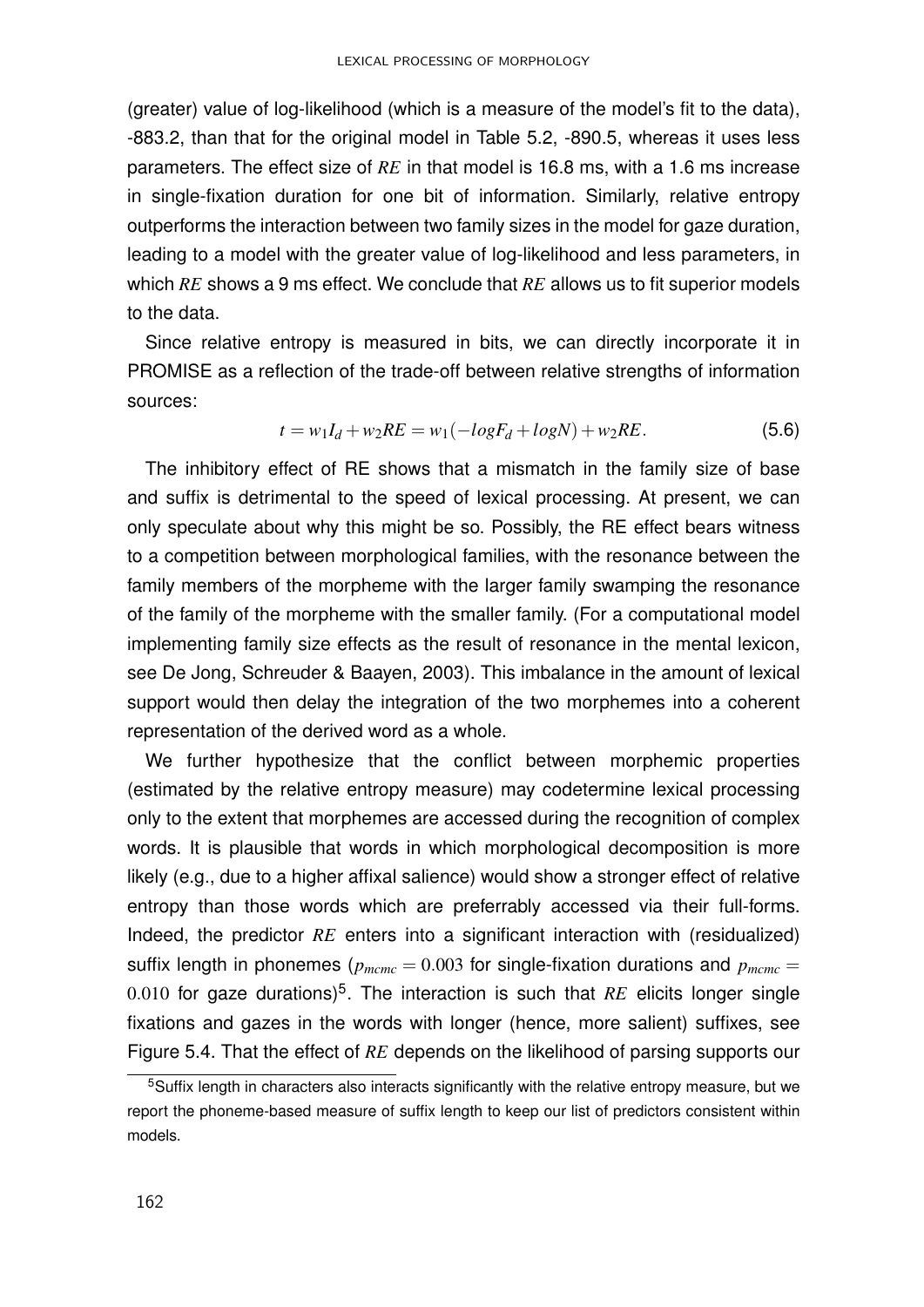Figure 5.4: Interaction of relative entropy by suffix length for single-fixation durations. The lines plot the effect of relative entropy for the quantiles of suffix length in phonemes (quantile values provided at the right margin). Relative entropy comes with the weak negative effect in words with short suffixes at the 1st quantile (solid line), the effect gradually increases at the 2nd quantile (dashed line), the 3d quantile (dotted line) and the 4th quantile (dotdash line), and it reaches its maximum in words with very long suffixes, the 5th quantile (longdash line).



#### **Relative Entropy by Suffix Length**

idea that *RE* is a measure of parsing complexity. Again, we leave to future research the issue of how orthographic information, such as the suffix length, modulates the weight coefficients in the PROMISE model (e.g.,  $w_2$  in 5.6).

Importantly, relative entropy is sensitive to which of the probability distributions is selected as the reference distribution, that is,  $RE(P||Q) \neq RE(Q||P)$ . In the analysis outlined above we opted for measuring how much information is gained from the probability distribution of the suffix family given that the reference probability distribution associated with the base family is already known. One reason for this decision was that research on long complex words showed that the order of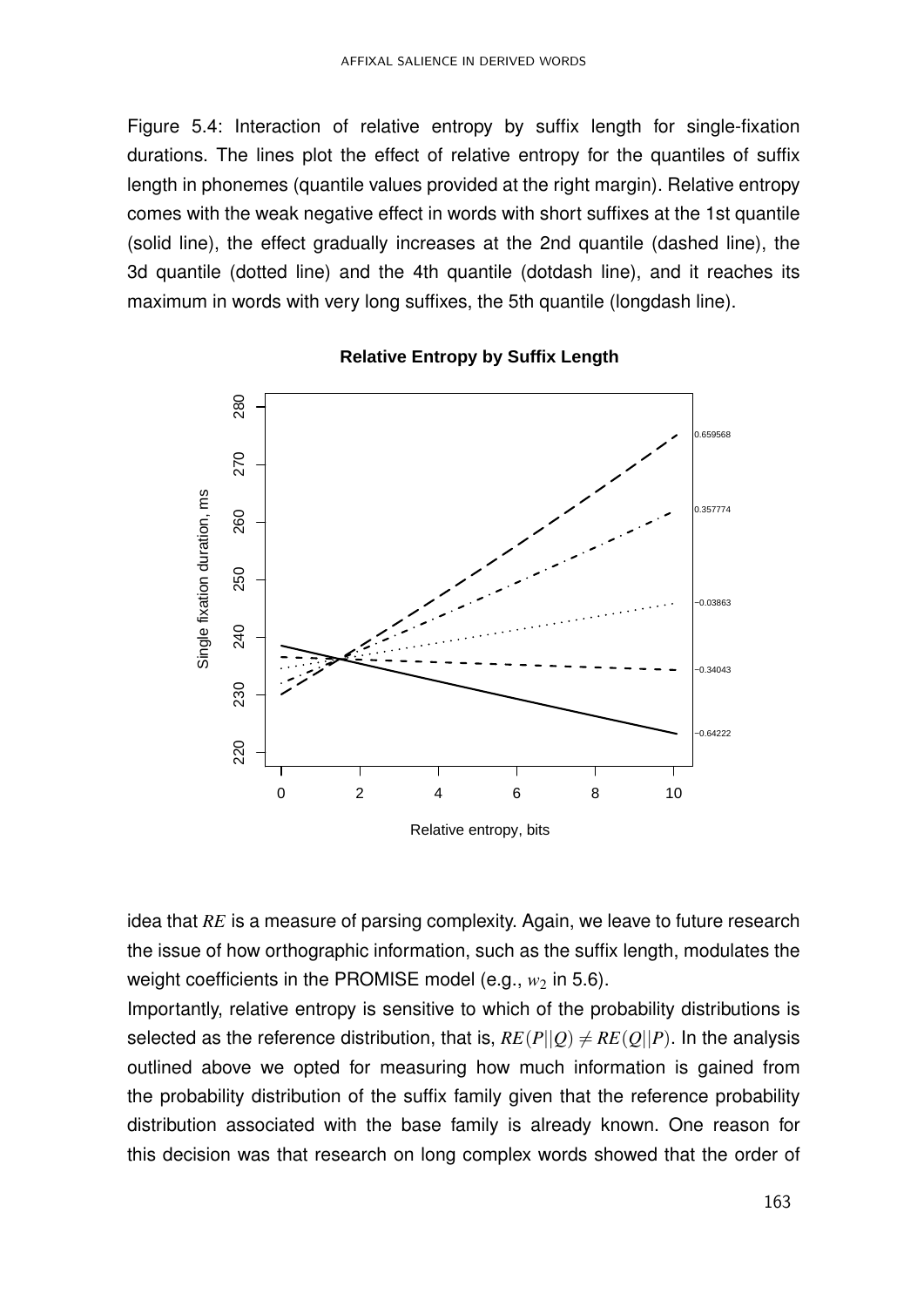activation of morphological constituents ties in with the typical left-to-right sequence of visual uptake (cf. Hyönä, Bertram & Pollatsek, 2004). Most of the present stimuli were read in a single fixation, so both morphemes were likely to become available to the visual system simultaneously during this first fixation. However, one might argue on the basis of earlier findings that the typical direction of reading of morphemes in long words and of words in sentences leads to increased attention to word-initial morphemes (and more generally, characters) of complex words rather than to word-final ones, cf. Inhoff (1989a, 1989b). Second, the landing position of the single fixation in the word (mean  $= 3.9$  characters,  $SD = 2.5$ ) and the constraints of visual acuity in reading (e.g., Rayner, 1998) suggest that the view of the base is more accurate than that for the suffix in most target words in the length range of 8-12 characters. The better quality of the visual information about the base may also translate into a certain advantage that the base has over the suffix in the recognition of the derived word, so that typically the information provided by the suffix is processed against the backdrop of the (partly) available information about the base and its morphological family. We also examined the alternative measure of relative entropy, the one in which the probability distribution of the suffix family serves as the reference distribution. This predictor did not reach significance in any of our models as a main effect, nor in the interaction with suffix length.

Our hypothesis of the temporal relationship of constituents in complex word recognition offers a straightforward, testable prediction for the case of prefixed words (e.g., *re-build*). We expect that a conflict between productivities of the prefix and the base word will also be reflected in the eye-movements record (e.g., in longer processing times) and that it can be modelled as an effect of the relative entropy computed over probability distributions of respective morphological families. Crucially, we expect that taking the probability distribution of the prefix family (and not that of the base family, as in the present study) as the reference distribution will lead to a better approximation of the observed data on reading of prefixed words.

Apart of the interaction of relative entropy by suffix length, the statistical models for single-fixation durations and gaze durations reveal another interaction of interest, that of suffix productivity by (residualized) suffix length in phonemes  $(p_{\text{mcmc}} = 0.013$  for single-fixation durations and  $p_{\text{mcmc}} = 0.044$  for gaze durations), see Figure 5.5.

Suffix productivity comes with shorter single-fixation durations and gaze durations in words with larger suffixes, while the effect becomes weaker and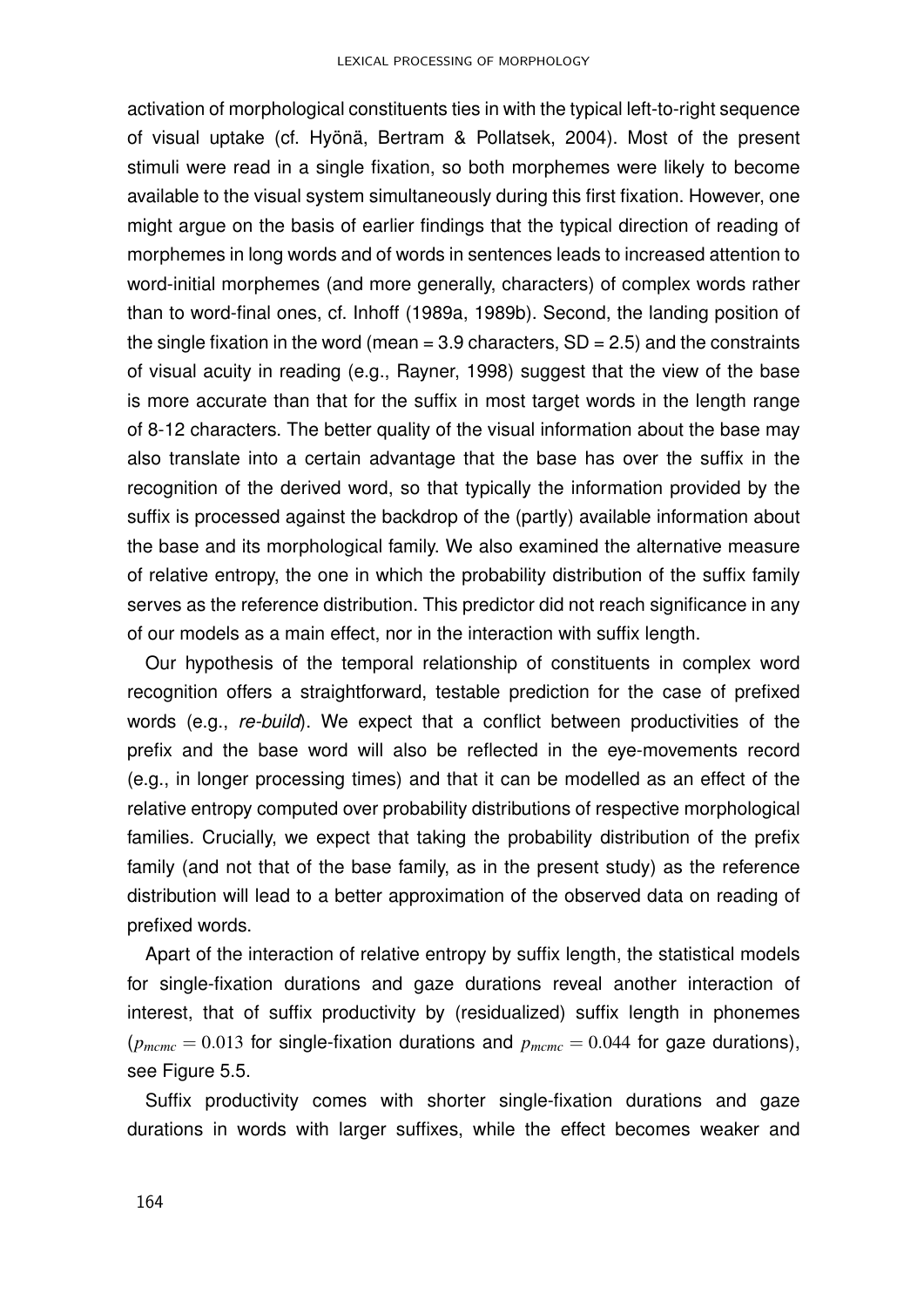Figure 5.5: Interaction of suffix productivity by suffix length for single-fixation durations. The lines plot the effect of suffix productivity for the quantiles of suffix length in phonemes (quantile values provided at the right margin). Suffix productivity comes with the weak positive effect in words with short suffixes at the 1st quantile (solid line), the effect gradually decreases at the 2nd quantile (dashed line), the 3d quantile (dotted line) and the 4th quantile (dotdash line), and it reaches its minimum in words with very long suffixes, the 5th quantile (longdash line).



#### **Suffix Productivity by Suffix Length**

Suffix productivity, log units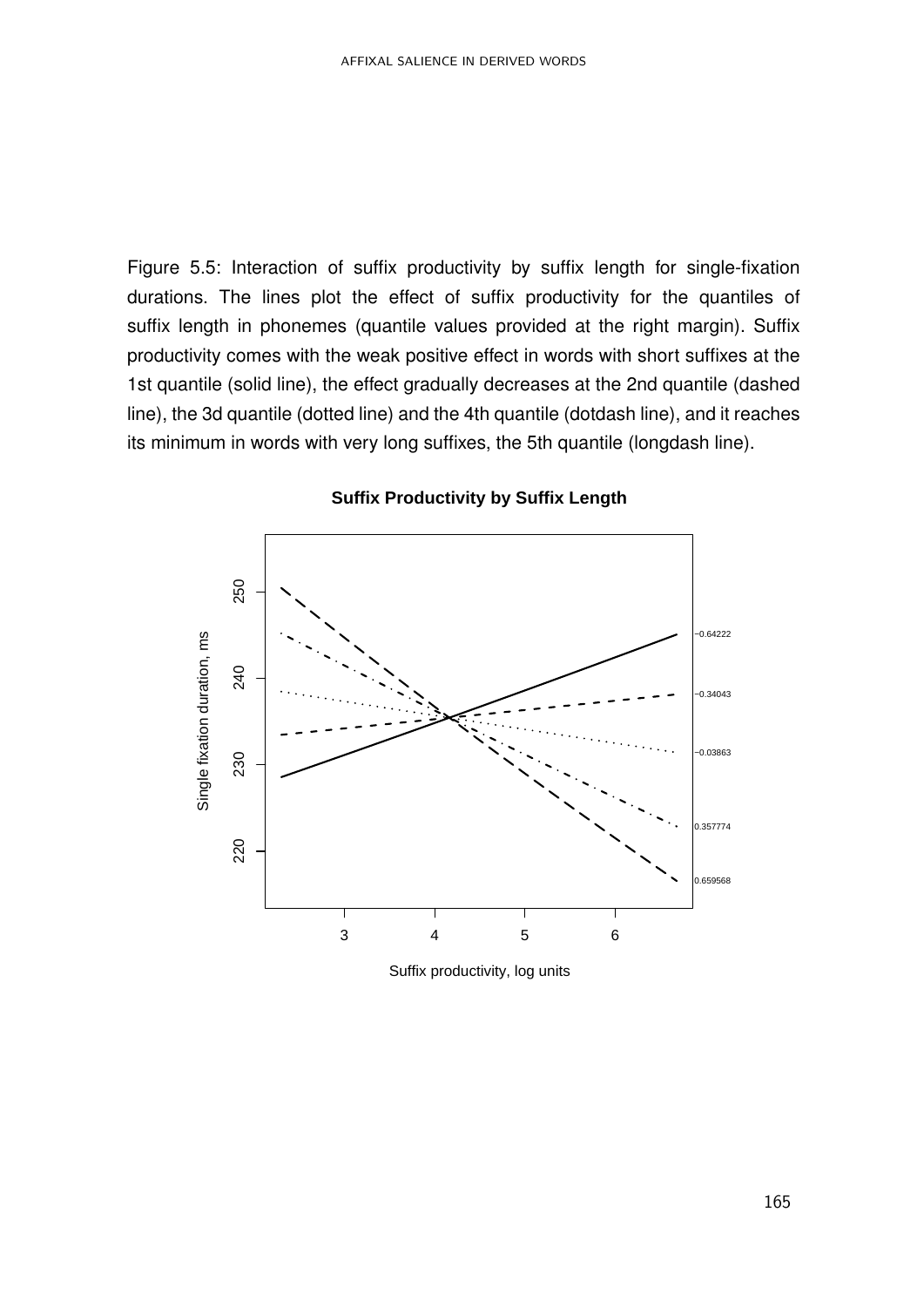positive in the words with shorter suffixes<sup>6</sup>. We checked whether the positive effect of suffix family size was significant for words with short suffixes by fitting a statistical model to the subset of words with median or shorter suffix length: There was no significant effect ( $p_{\text{mcmc}} > 0.1$ ). We conclude that the positive effect for words with very short suffixes is an artefact of the statistical model, which overestimates the influence of these extreme data points on the dependent variable. Simply put, the interaction suggests that the longer the suffix is, the better it is parsed, and suffix productivity elicits more facilitation of processing. Tables 5.3 and 5.5 present the final statistical models for single-fixation durations and gaze durations after removal of outliers, with the interactions of relative entropy by suffix length and suffix productivity by suffix length as predictors.

We introduce the suffix family size into the PROMISE model by considering the conditional probability of the right constituent (suffix),  $\mu_2$ , conditioned on the presence of some unspecified left constituent (base),  $M_1$ . The unspecified left constituent stands for the subset of all morphemes or words in a language that can appear word-initially. This subset is then equal to the full vocabulary, except for suffixes (e.g., *-ness, -ity*) and those compounds' constituents that can only occur word-finally. Suppose that the reader has an intuition that the word under inspection, say *blackberry*, as potentially morphologically complex (based, for example, on its length or the low probability of the bigram "kb"). While the left constituent of such a compound is unspecified, combinations like \**nessberry* or \**ityberry* will never be part of the lexical space which needs to be considered for identification of the full compound. This probability becomes relevant in situations when the base is not fully processed and the likelihood of the suffix is nevertheless evaluated, for instance, because eyes landed on that suffix or because the suffix is perceptually salient.

We denote this conditional probability as  $Pr(\mu_2|M_1)$ , and estimate it using the Bayes' theorem as follows:

$$
Pr(\mu_2|M_1) = \frac{Pr(M_1, \mu_2)}{Pr(M_1)} = \frac{Pr(\mu_{+2})}{Pr(M_1)} = \frac{F_{+2}}{F_{M_1}}.
$$
 (5.7)

In these equation,  $F_{M_1}$  denotes the summed frequencies of all words that can occur as a left constituent in a complex word,  $\mu_{+2}$  stands for the set of words ending in the right constituent  $\mu_2$  (suffix family), and  $F_{+2}$  denotes the summed frequency of all words ending in the right constituent  $\mu_2$  (suffix frequency<sup>7</sup>). The probability

<sup>&</sup>lt;sup>6</sup>The interaction of suffix family frequency by suffix length is also significant, but for internal consistency we report the interaction with suffix productivity as a term.

 $7$ At present the model estimates the corresponding probabilities and informations using the log of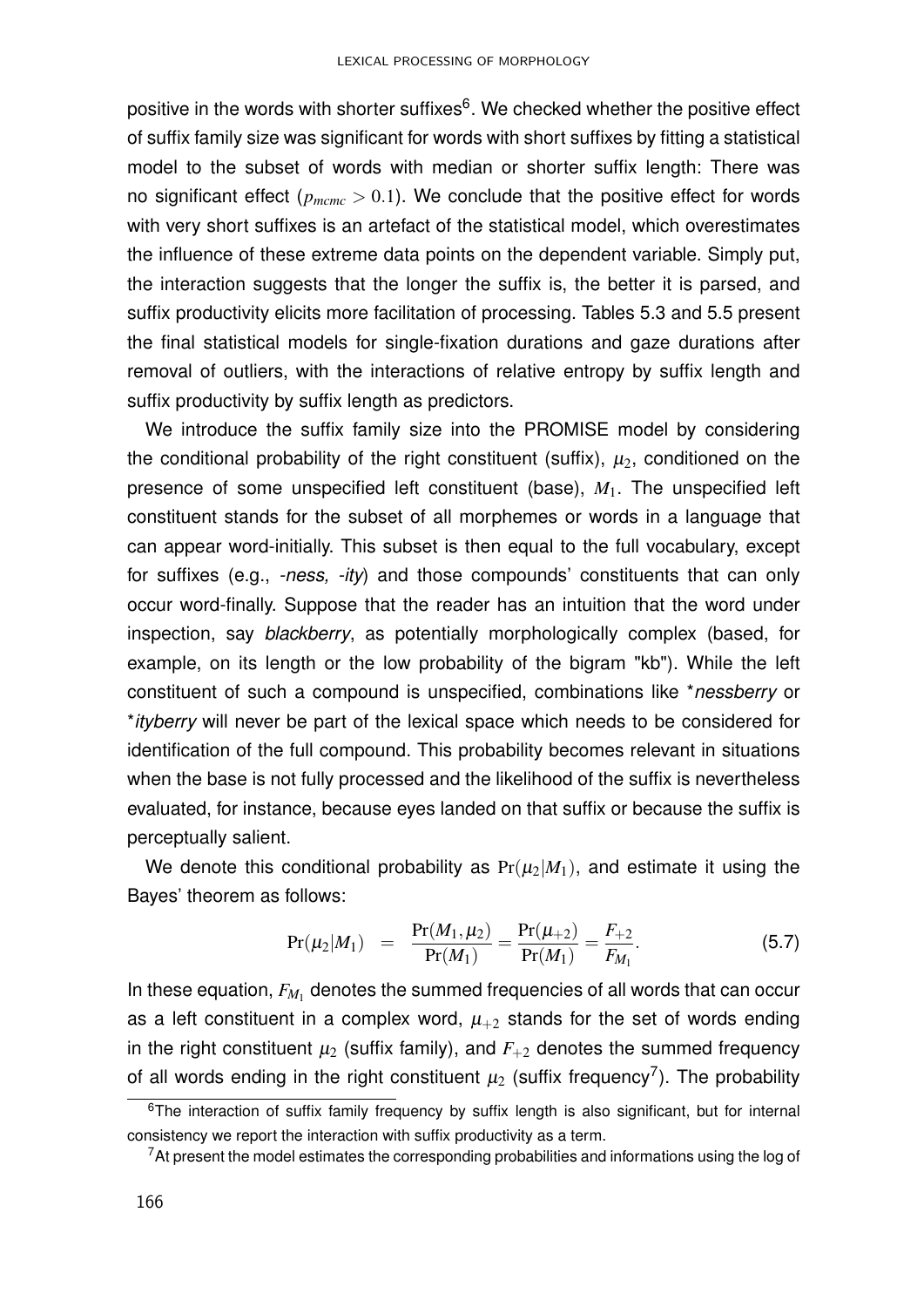$Pr(M_2)$  is independent of  $\mu_2$  and hence is a constant in our model. The amount of information carried by the probability in (5.7) is

$$
I_{\mu_2|M_1} = \log F_{M_1} - \log F_{+2}.\tag{5.8}
$$

We can now introduce this amount of information into our model equation:

$$
t = w_1 I_d + w_2 RE + w_3 I_{\mu_2|M_1}
$$
  
=  $w_1(-logF_d + logN) + w_2 RE + w_3 logM_1 - w_3 logF_{+2}$ . (5.9)

Since all weight coefficients *w* are positive, equation (5.9) predicts the negative correlations of both derived word frequency and suffix family size with reading times, as well as the positive correlation of the relative entropy measure with the reading times.

To sum up, using the distributional properties of the full-form, such as derived word frequency, can make the process of complex word recognition easier (faster) for the reader, and so can using the distributional properties of the word's morpheme, such as suffix productivity. Relative entropy represents a difficulty that the lexical parser encounters under the imbalance in the informativeness of the word's morphemes. The relative entropy effect emerges side by side but independent of the effects of derived frequency (as a measure of how easily the full-form can be retrieved from the mental lexicon) or suffix family size (as a measure of support from the family). Hence, we interpret relative entropy as a separate dimension of processing complexity that emerges during decomposition of words into morphemes, and yet is distinct and not reducible to either parsing or full-form lexical access.

Crucially, all the effects of morphological structure that we observe in the present study are significantly qualified by the measure of suffix length, and hence, by affixal salience, see Figures 5.1, 5.4 and 5.5. That is, suffix length appears to serve as a key parameter that regulates the allocation of cognitive resources over available processing routes. In particular, it fine-tunes the share of storage and computation in the processing of derived words. Words with extremely short and hence non-salient suffixes do not provide a clear pointer to the reader that a complex word is at stake. This makes the full-form processing a preferred recognition route, which may be why the negative effect of derived word frequency

the summed frequency of these families, see footnote 6. It may be more appropriate to alternatively estimate the amount of information in the morphological family using Shannon's entropy (cf. e.g., Moscoso del Prado Martín, Kostic & Baayen, 2004), or by the log the family size, which is the ´ measure we used in our statistical models.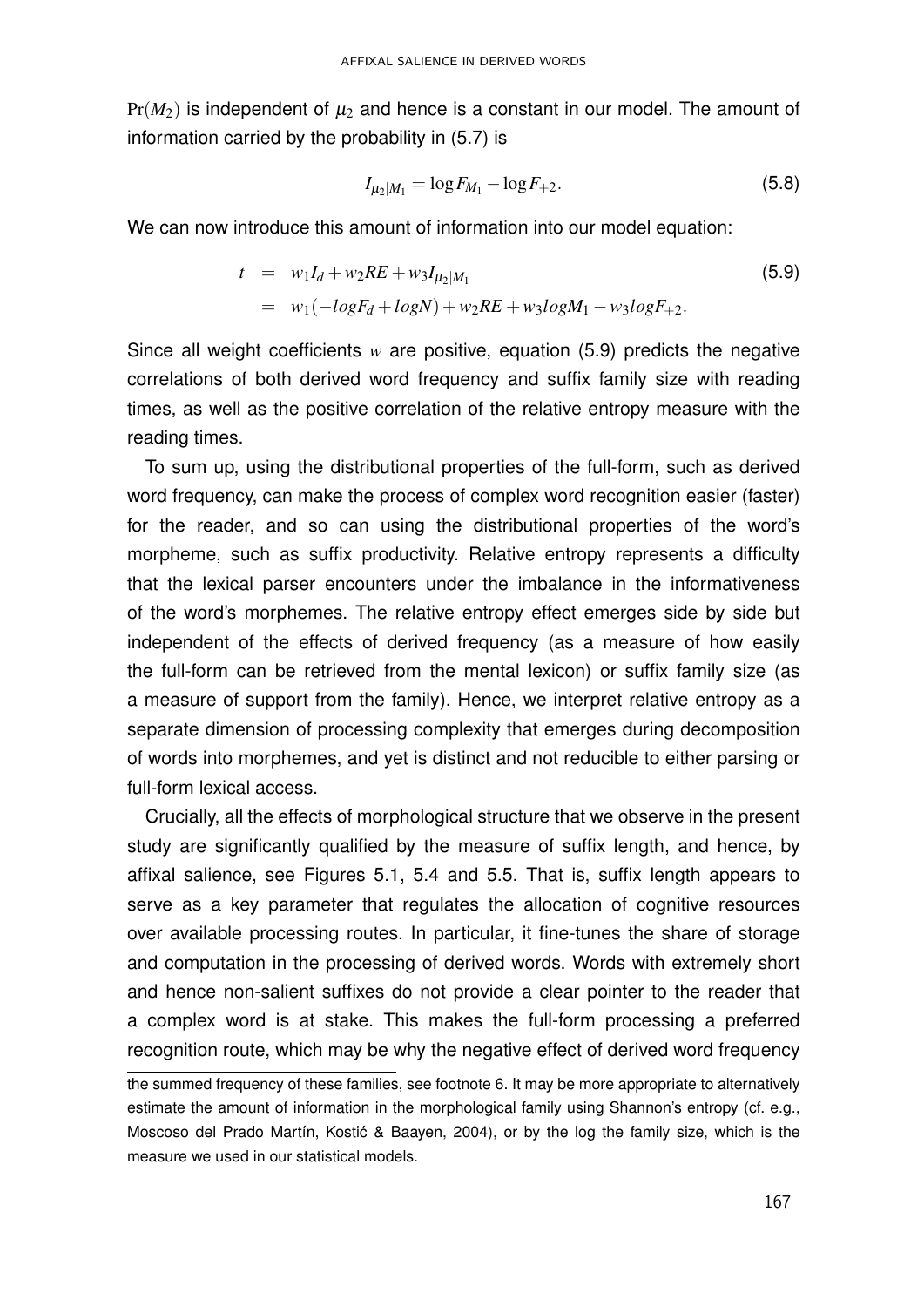on reading times is at its strongest in such words, while the effects of relative entropy and suffix productivity are only weak. As affixal salience increases in words with longer suffixes, the effect of derived word frequency is attenuated and virtually vanishes, while the effects pertaining to the parsing of derived word's morphemes (negative for suffix productivity and positive for relative entropy) increase in size.

To illustrate the simultaneous modulation of morphological effects by affixal salience in terms of reading times, we consider two hypothetical words with extreme distributional properties. Suppose word A has the highest frequency, the largest suffix family and the largest value of the relative entropy measure among all words in our experimental list. Our word B is the opposite of word A, with the lowest word frequency, the smallest suffix family size and an identical base family size (i.e., zero relative entropy). We further assume that words A and B carry suffixes of the same length. If both A and B have the shortest suffixes (represented by the solid black lines in Figures 5.1, 5.4 and 5.5), our model for single-fixation duration makes the following predictions. Word A will come with a 55 ms reduction of reading time due to higher word frequency, a 10 ms reduction due to lower relative entropy and a 15 ms inflation of the reading time due to higher suffix productivity, as compared to word B. In total, word A would be processed some 50 ms faster than word B, given that suffixes in A and B are short and hence full-form access is likely. If A and B are words with median suffix length (represented by the dotted lines in Figures 5.1, 5.4 and 5.5), a single fixation on word A is predicted to be only 30 ms shorter due to its higher word frequency. Also the reading time for word A increases by 10 ms due to relative entropy and reduces again by some 5 ms due to higher suffix productivity. In total, the processing advantage for word A over word B is only 25 ms, if the word's suffix is in the mid-range of length. Finally, if words A and B both carry the longest suffixes (longdash lines in Figures 5.1, 5.4 and 5.5), word A has no advantage due to its higher word frequency, its higher relative entropy comes with the cost of 45 ms, but the reading time for word A is further reduced by 35 ms due to its larger suffix family. In total, the processing time for word A is predicted to be 10 ms longer than that for word B, given extremely long suffixes and hence preferred morphological decomposition.

Naturally, most words are not as extreme in their distributional properties as the words in our example and the benefits and costs of morphological processing may not be as drastic. Still, this example highlights two points with respect to the dynamics of lexical processing for complex words. First, the effect of any single information source (e.g., suffix family size) on the speed of word recognition can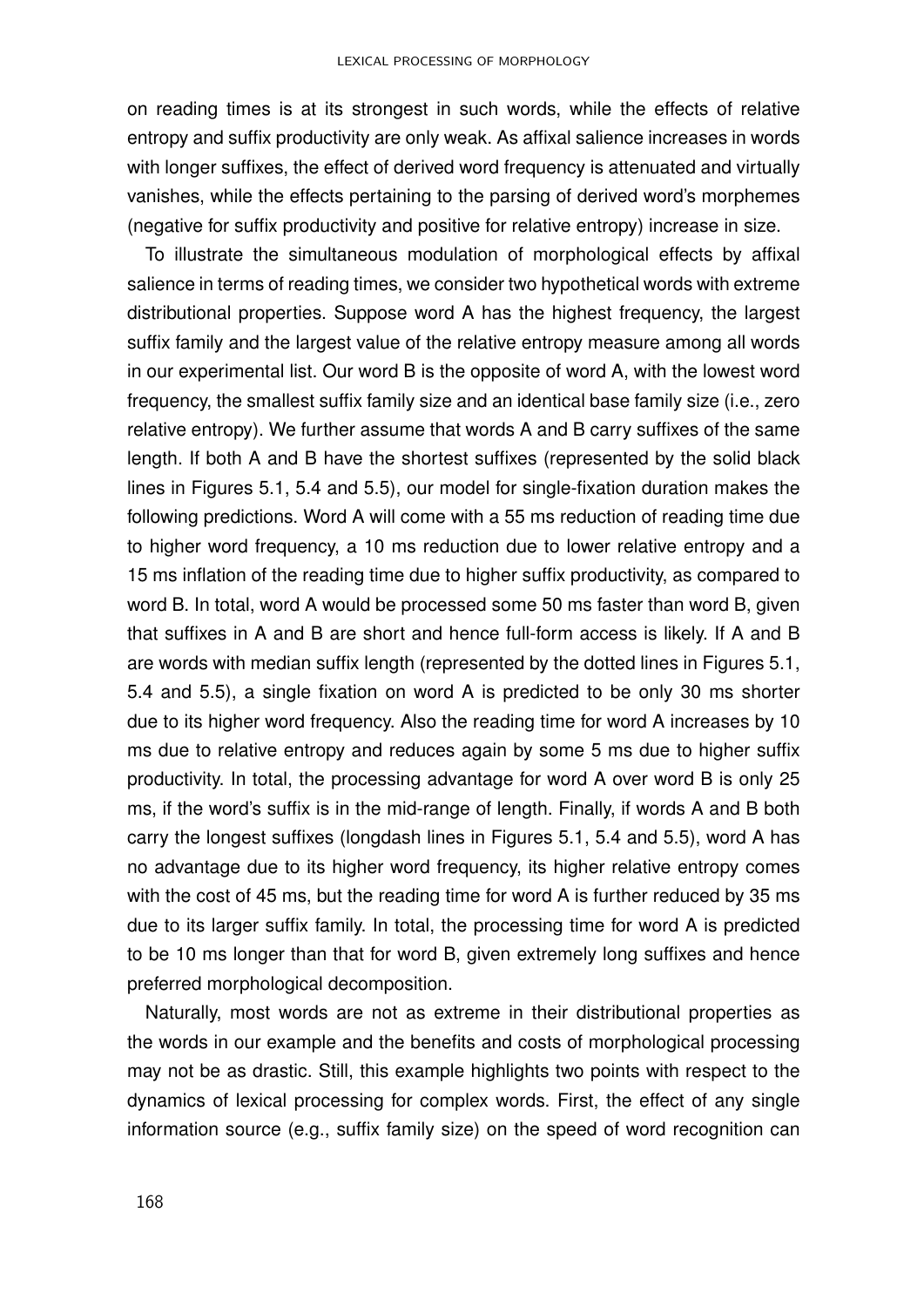range from facilitatory to negligibly small to detrimental depending on the effects of other such sources (e.g., suffix length) and the likelihoods of available processing routes. There are several ways in which PROMISE implements these trade-offs in processing. For instance, information sources introduced into PROMISE come with two terms carrying weight coefficients with opposite signs (see  $w_1$  in equation (3) for the probability of the derived word), so that the increase of one equation term comes with the decrease of the other. Methodologically, this implies that considering any one information source in isolation from others (by, say, keeping the values of other information sources constant through matching of stimuli) is bound to miss the essentially interactive use of bits and pieces of morphological structure in complex word recognition.

Second, in our comparison between hypothetical words A and B we followed the assumption of PROMISE that the total costs of processing are codetermined by the linear sum of costs associated with specific information sources, see (5.9). Moreover, we showed that even strong morphological effects can be cancelled out or outweighted by the sums of other effects. This may raise a general question of whether using morphological sources of information is a viable alternative to the recognition of words as unstructured units, in line with the full-listing hypothesis of Butterworth (1983). The fact that we, along with the long tradition of morphological research, observe readers making use of morphemic properties does not necessarily imply that on average readers benefit from such use in terms of the processing speed. Morphological cues may merely impose themselves on the recognition system and be followed automatically, even to the disadvantage of the reader. However, there is a growing evidence from word comprehension studies that on average complex words are processed faster than simplex words with similar values of frequency, length and several other characteristics. Thus, Bertram *et al.* (1999) observed that Finnish derived words elicited shorter visual lexical decision latencies than monomorphemic words, Fiorentino and Poeppel (2007) replicated this finding comparing English compounds and simplex words, while Balling and Baayen (2008) reported the processing advantage for Danish derived and inflected words in the auditory lexical decision task. That is, the fine-tuned balance between multiple processing routes, modeled in PROMISE, may impose conditions on what counts as the optimal processing strategy and what the costs of suboptimality are, but it also offers an overall processing advantage unavailable to simpler recognition systems.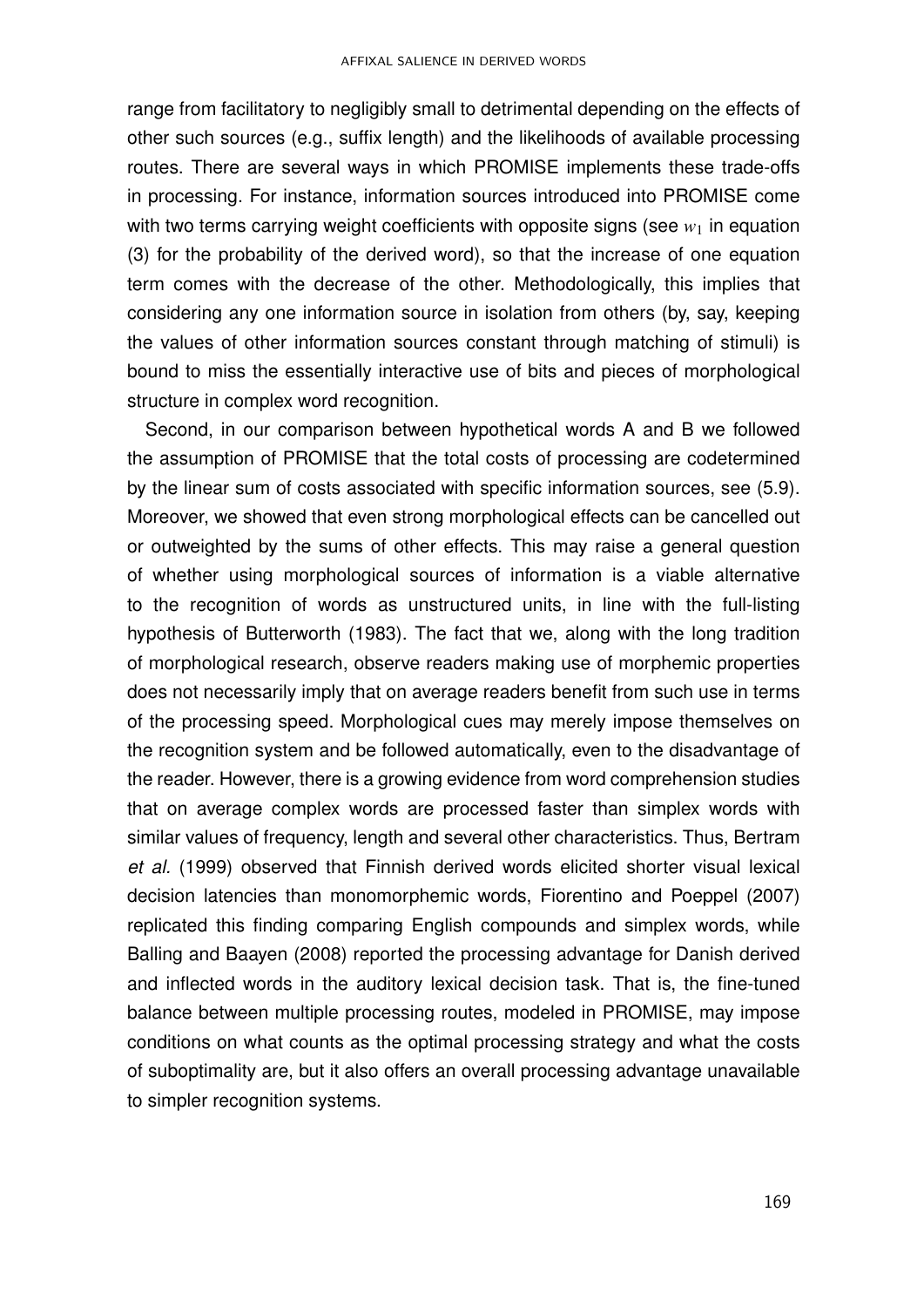# **Appendix**

Key to Table 5.1: This table provides statistics on continuous variables, which show significant effects in our statistical models, including ranges of their original values, and (where applicable) ranges of the values after (logarithmic or orthogonalization) transformations. Column Variable lists predictors of interest. Numbers in the second column show original value ranges for predictors. If any transformations have been applied to the original values for statistical reasons (i.e., natural log transformation, decorrelation with other predictors or scaling), the numbers in the brackets show the ranges actually used in statistical models. Means, standard deviations (Column 3) and median values (Column 4) refer to the predictor values used in the models. Computation of these distributional measures was based on the combined pool of roughly 120 million tokens, obtained from the CELEX lexical database and from the newspapers in the Twente News Corpus.

| Variable               | Range (units)                                | Mean(SD)  | Median |
|------------------------|----------------------------------------------|-----------|--------|
| <b>InitFixPos</b>      | $0.0:13.68$ characters                       | 3.56(2.4) | 3.81   |
| SingleDur              | 74:899 ms (4.3:6.8 log units)                | 5.5(0.3)  | 5.5    |
| GazeDur                | 74:812 ms (4.3:6.7 log units)                | 5.6(0.4)  | 5.5    |
| WordLength             | 8:14 characters                              | 9.1(1.3)  | 9      |
| ResidSuffixLenPhoneme  | 2:5 phonemes $(-0.6:0.7)$                    | 0.0(0.4)  | 0.06   |
| WordFreq               | 12:2607 (2.5:7.9 log units)                  | 4.6(1.2)  | 4.6    |
| <b>SuffixFreq</b>      | 1813:1.910 <sup>5</sup> (7.5:12.2 log units) | 9.8(1.5)  | 9.3    |
| <b>ResidSuffixProd</b> | $10:812 (-1.7:1.1)$                          | 0.02(0.7) | 0.03   |
| <b>RE</b>              | $0.0:10.1$ bits                              | 1.9(2.4)  | 0.7    |
| <b>BaseFreg</b>        | 2:59874 (0.7:11.1 log units)                 | 6.9(1.9)  | 6.9    |
| <b>BaseFamilySize</b>  | 2:300 (0.7:5.7 log units)                    | 2.9(1.2)  | 2.8    |
| PrecLength             | 2:17 characters                              | 4.1(2.5)  | 3      |

### Table 5.1: Summary of Continuous Variables

In addition to the variables reported in Table 5.1, we considered a large number of control variables that were not significant predictors of reading times or probabilities. These included such distributional predictors as complexity-based ranking of suffixes; number of word types in which the ratio of base frequency and whole word frequency is above/below the mean ratio for the affix, and their ratio; number of hapax legomena in which the suffix occurs; growth rate and type/token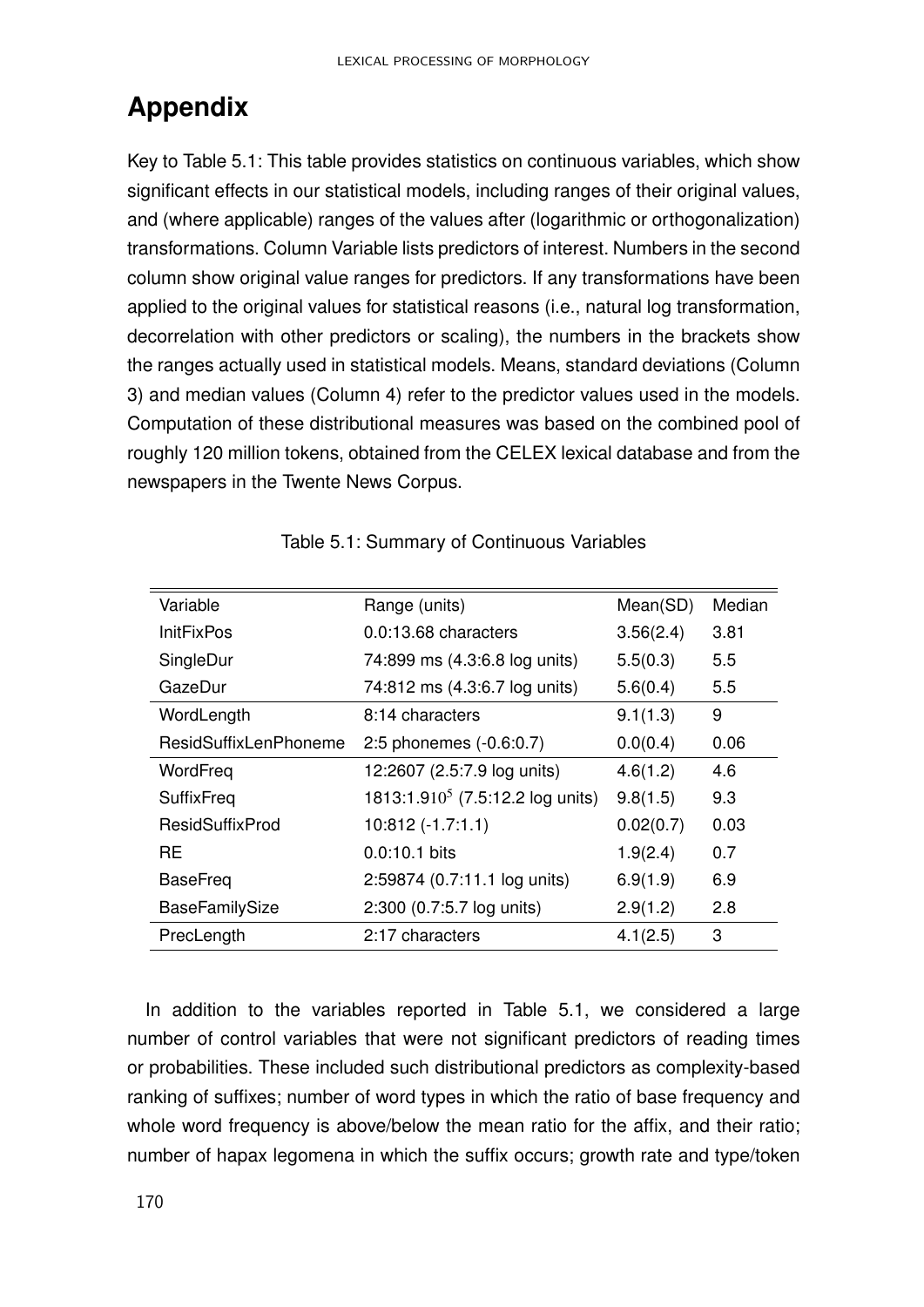ratio for the affix; cumulative base frequency, the relative frequency of the base, average relative base frequency, and the ratio of word types in which whole word frequency exceeds base frequency and word types in which whole word frequency is lower than base frequency. Orthographic and phonological factors included: whether or not the first or the last syllable of the word was stressed; whether stress falls on any of the suffix's syllables; whether or not a suffix began with a vowel; as well as type-based frequencies of the word-initial and word-final trigram and frequency of occurrence of the bigrams straddling, preceding and following the morphemic boundary. Lexical predictors included: whether or not affixes change their orthographic form across the inflectional paradigm; whether the word class of the derivation as a whole differs from the word class of the base word; and whether affixes in target words were homonymous with Dutch inflectional affixes; and word class of the target word. We also considered the number of word types in which the character string occurs as a suffix and the number of word types in which it occurs in the word-final position in any other non-morphemic capacity. Contextual control variables included: joint probabilities of words N-1 and N, and of words N and N+1; lengths, frequencies and word classes of words N-1 and N+1; and word position in a sentence. Visual control variables included: amplitudes of saccades preceding and following the fixation. Also, including affix as a random effect did not significantly improve the statistical models.

Key to Tables 5.2-5.5: The first column lists the intercept as well as all predictors and interactions that reached significance in the model. The second column shows estimates of the regression coefficients for the model's predictors. Columns 3-6 provide information on the distributions of those estimates obtained via the Monte Carlo Markov chain (MCMC) random-walk method using 10000 simulations: this information is useful for evaluating stability of the model's predictions. The third column shows the MCMC estimate of the mean for each predictor, while the fourth and the fifth columns show highest posterior density intervals, which are a Bayesian measure for the lower and upper bounds of the 95% confidence interval, respectively. The sixth column provides a p-value obtained with the help of MCMC simulations; and the final column provides less conservative p-values obtained with the t-test using the difference between the number of observations and the number of fixed effects as the upper bound for the degrees of freedom.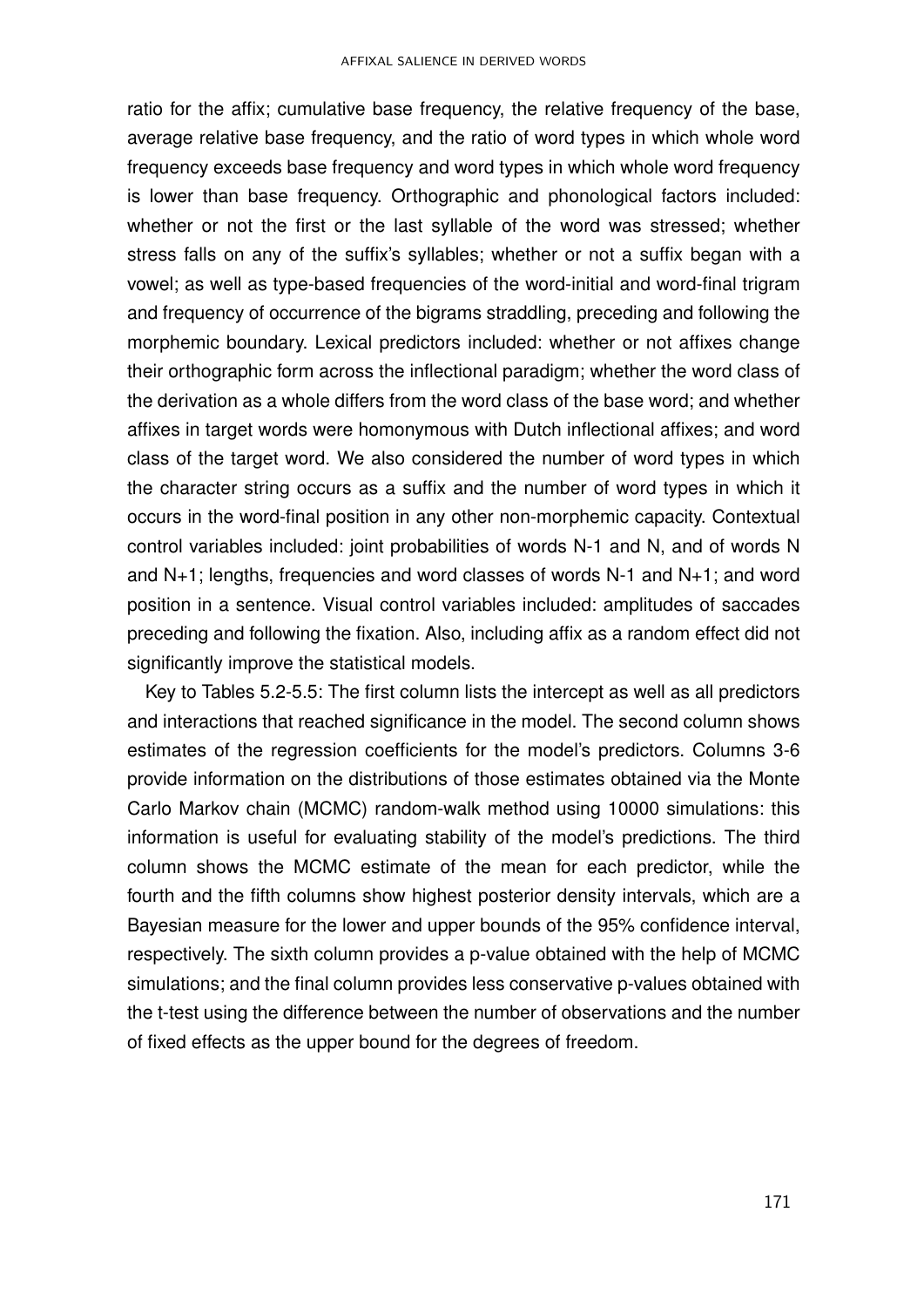|                                | Estimate  | <b>MCMCmean</b> | HPD95lower | HPD95upper | pMCMC  | Pr(> t ) |
|--------------------------------|-----------|-----------------|------------|------------|--------|----------|
| (Intercept)                    | 5.4894    | 5.4890          | 5.3845     | 5.5887     | 0.0001 | 0.0000   |
| PrecLength                     | 0.0081    | 0.0081          | 0.0044     | 0.0121     | 0.0001 | 0.0001   |
| <b>InitFixPos</b>              | 0.0109    | 0.0107          | $-0.0014$  | 0.0226     | 0.0772 | 0.0745   |
| Init $Fix$ Pos $^2$            | $-0.0021$ | $-0.0021$       | $-0.0033$  | $-0.0009$  | 0.0012 | 0.0008   |
| WordFreg                       | $-0.0204$ | $-0.0203$       | $-0.0293$  | $-0.0118$  | 0.0001 | 0.0000   |
| <b>ResidSuffixLenPhoneme</b>   | $-0.1315$ | $-0.1317$       | $-0.2317$  | $-0.0273$  | 0.0122 | 0.0124   |
| BaseFamilySize                 | $-0.0051$ | $-0.0050$       | $-0.0136$  | 0.0040     | 0.2704 | 0.2584   |
| <b>ResidAffixProd</b>          | 0.0600    | 0.0600          | 0.0197     | 0.1024     | 0.0040 | 0.0041   |
| WordFreg:ResidSuffixLenPhoneme | 0.0332    | 0.0333          | 0.0112     | 0.0552     | 0.0030 | 0.0033   |
| BaseFamilySize:ResidAffixProd  | $-0.0163$ | $-0.0163$       | $-0.0289$  | $-0.0038$  | 0.0130 | 0.0115   |

## Table 5.2: Original Model for Single-Fixation Duration

## Table 5.3: Final Model for Single-Fixation Duration

|                                 | Estimate  | <b>MCMCmean</b> | HPD95lower | HPD95upper | pMCMC  | Pr(> t ) |
|---------------------------------|-----------|-----------------|------------|------------|--------|----------|
| (Intercept)                     | 5.5655    | 5.5650          | 5.4875     | 5.6471     | 0.0001 | 0.0000   |
| PrecLength                      | 0.0077    | 0.0077          | 0.0040     | 0.0114     | 0.0001 | 0.0001   |
| <b>InitEixPos</b>               | 0.0114    | 0.0115          | $-0.0003$  | 0.0233     | 0.0604 | 0.0598   |
| Init $FixPos2$                  | $-0.0022$ | $-0.0022$       | $-0.0034$  | $-0.0009$  | 0.0006 | 0.0004   |
| WordFreg                        | $-0.0238$ | $-0.0238$       | $-0.0317$  | $-0.0153$  | 0.0001 | 0.0000   |
| <b>ResidPhonemeAffix</b>        | $-0.0438$ | $-0.0466$       | $-0.2012$  | 0.1132     | 0.5600 | 0.5883   |
| <b>RE</b>                       | 0.0070    | 0.0069          | 0.0015     | 0.0126     | 0.0174 | 0.0171   |
| AffixProd                       | $-0.0083$ | $-0.0081$       | $-0.0200$  | 0.0038     | 0.1750 | 0.1813   |
| WordFreg:ResidSuffixLenPhoneme  | 0.0396    | 0.0399          | 0.0187     | 0.0620     | 0.0008 | 0.0005   |
| ResidSuffixLenPhoneme:RE        | 0.0252    | 0.0253          | 0.0121     | 0.0388     | 0.0001 | 0.0002   |
| ResidSuffixLenPhoneme:AffixProd | $-0.0377$ | $-0.0374$       | $-0.0672$  | $-0.0081$  | 0.0156 | 0.0129   |
|                                 |           |                 |            |            |        |          |

## Table 5.4: Original Model for Gaze Duration

|                                | Estimate  | <b>MCMCmean</b> | HPD95lower | HPD95upper | pMCMC  | Pr(> t ) |
|--------------------------------|-----------|-----------------|------------|------------|--------|----------|
| (Intercept)                    | 5.3875    | 5.3877          | 5.2681     | 5.4983     | 0.0001 | 0.0000   |
| PrecLength                     | 0.0080    | 0.0080          | 0.0033     | 0.0127     | 0.0006 | 0.0010   |
| WordLength                     | 0.0520    | 0.0520          | 0.0426     | 0.0616     | 0.0001 | 0.0000   |
| <b>InitEixPos</b>              | $-0.0656$ | $-0.0656$       | $-0.0767$  | $-0.0536$  | 0.0001 | 0.0000   |
| Init $FixPos2$                 | 0.0028    | 0.0028          | 0.0016     | 0.0040     | 0.0001 | 0.0000   |
| WordFrea                       | $-0.0291$ | $-0.0292$       | $-0.0394$  | $-0.0183$  | 0.0001 | 0.0000   |
| <b>ResidSuffixLenPhoneme</b>   | $-0.1325$ | $-0.1327$       | $-0.2555$  | $-0.0091$  | 0.0364 | 0.0379   |
| <b>BaseFamilySize</b>          | $-0.0013$ | $-0.0013$       | $-0.0120$  | 0.0092     | 0.8074 | 0.8110   |
| <b>ResidAffixProd</b>          | 0.0500    | 0.0499          | 0.0015     | 0.0973     | 0.0416 | 0.0451   |
| WordFreg:ResidSuffixLenPhoneme | 0.0349    | 0.0350          | 0.0087     | 0.0621     | 0.0086 | 0.0111   |
| BaseFamilySize:ResidAffixProd  | $-0.0143$ | $-0.0142$       | $-0.0293$  | 0.0003     | 0.0596 | 0.0641   |

Table 5.5: Final Model for Gaze Duration

|                                 | Estimate  | <b>MCMCmean</b> | HPD95lower | HPD95upper | pMCMC  | Pr(> t ) |
|---------------------------------|-----------|-----------------|------------|------------|--------|----------|
| (Intercept)                     | 5.4537    | 5.4532          | 5.3052     | 5.6005     | 0.0001 | 0.0000   |
| WordLength                      | 0.0485    | 0.0485          | 0.0379     | 0.0587     | 0.0001 | 0.0000   |
| PrecLength                      | 0.0066    | 0.0066          | 0.0014     | 0.0120     | 0.0160 | 0.0172   |
| <b>InitFixPos</b>               | $-0.0630$ | $-0.0630$       | $-0.0768$  | $-0.0487$  | 0.0001 | 0.0000   |
| Init $FixPos2$                  | 0.0026    | 0.0026          | 0.0011     | 0.0041     | 0.0004 | 0.0007   |
| WordFreg                        | $-0.0311$ | $-0.0311$       | $-0.0425$  | $-0.0191$  | 0.0001 | 0.0000   |
| <b>ResidSuffixLenPhoneme</b>    | $-0.0290$ | $-0.0298$       | $-0.2506$  | 0.2010     | 0.7960 | 0.8022   |
| <b>RE</b>                       | 0.0021    | 0.0022          | $-0.0057$  | 0.0104     | 0.6006 | 0.6102   |
| AffixProd                       | $-0.0060$ | $-0.0060$       | $-0.0236$  | 0.0112     | 0.5054 | 0.5015   |
| WordFreg:ResidSuffixLenPhoneme  | 0.0479    | 0.0477          | 0.0171     | 0.0805     | 0.0028 | 0.0032   |
| ResidSuffixLenPhoneme:RE        | 0.0252    | 0.0250          | 0.0065     | 0.0451     | 0.0110 | 0.0099   |
| ResidSuffixLenPhoneme:AffixProd | $-0.0436$ | $-0.0432$       | $-0.0849$  | $-0.0003$  | 0.0484 | 0.0444   |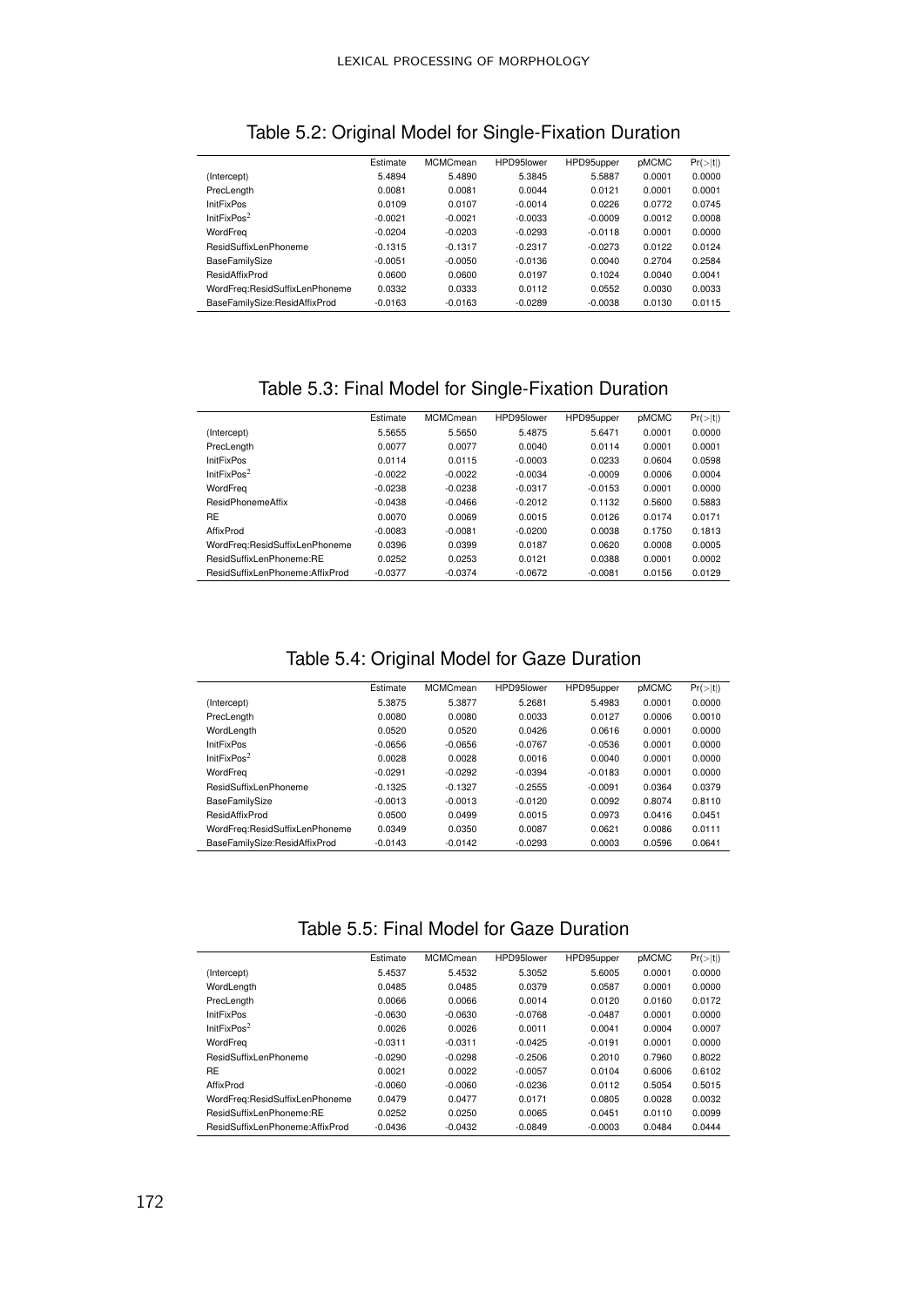Table 5.6: Random effects of the final models for *SingleDur* and *GazeDur*

| Single fixation duration |               |          |            |            |
|--------------------------|---------------|----------|------------|------------|
| Estimate                 | St. Deviation | MCMCmean | HPD95lower | HPD95upper |
| Word                     | 0.031         | 0.026    | 0.014      | 0.050      |
| Subject                  | 0.101         | 0.103    | 0.078      | 0.135      |
| Residual                 | 0.269         | 0.269    | 0.262      | 0.275      |
| B. Gaze duration         |               |          |            |            |
| Estimate                 | St. Deviation | MCMCmean | HPD95lower | HPD95upper |
| Word                     | 0.057         | 0.055    | 0.043      | 0.072      |
| Subject                  | 0.112         | 0.114    | 0.084      | 0.156      |
| Residual                 | 0.33          |          |            |            |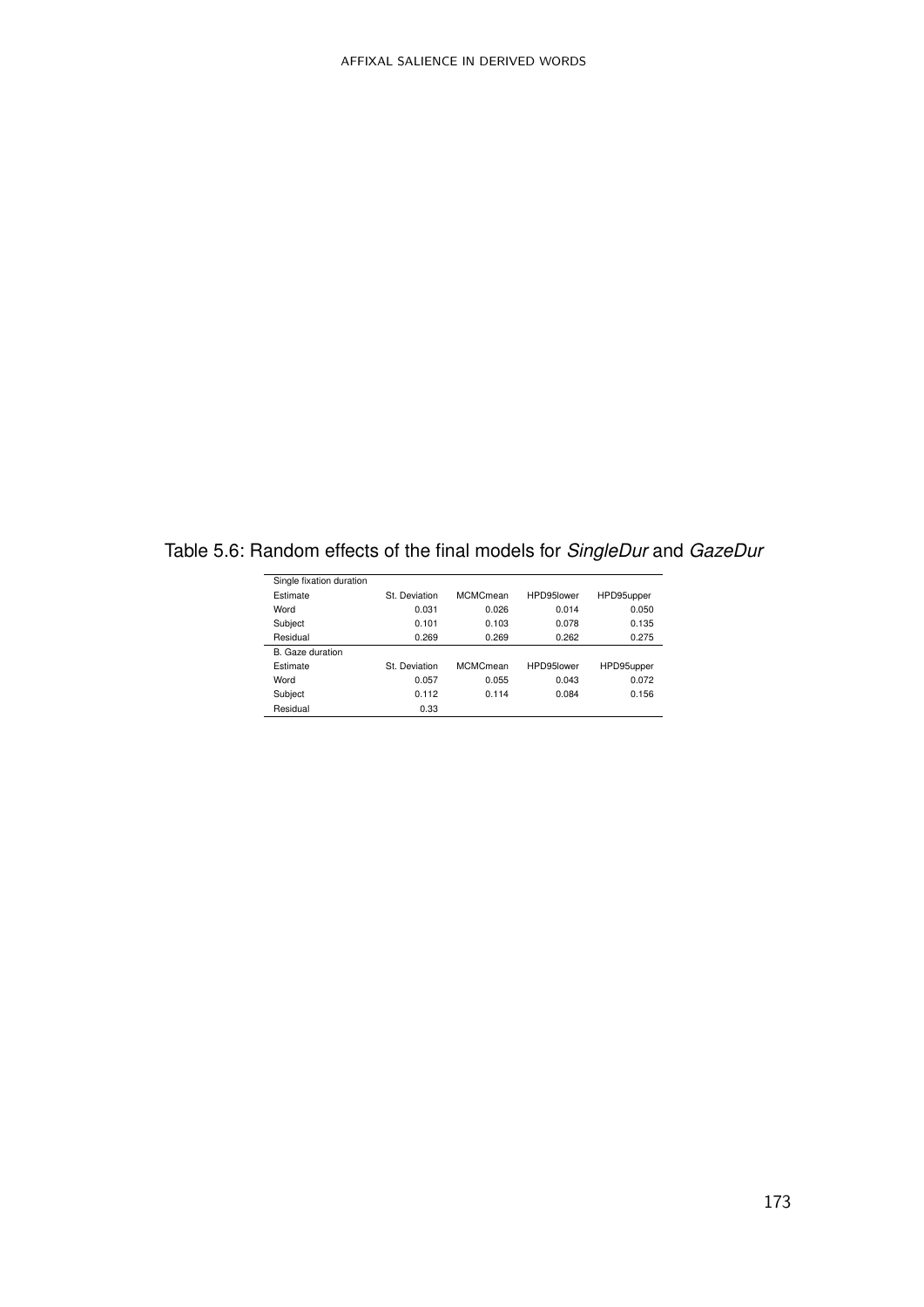# **References**

Andrews, S. and Davis, C. (1999). Interactive activation accounts of morphological decomposition: Finding the trap in mousetrap? *Brain and Language*, 68:355–361.

Andrews, S., Miller, B., and Rayner, K. (2004). Eye movements and morphological segmentation of compound words: There is a mouse in mousetrap. *European Journal of Cognitive Psychology*, 16(1/2):285–311.

Baayen, R. H. (1993). On frequency, transparency, and productivity. In Booij, G. E. and van Marle, J., editors, *Yearbook of Morphology 1992*, pages 181–208. Kluwer Academic Publishers, Dordrecht.

Baayen, R. H. (1994). Productivity in language production. *Language and Cognitive Processes*, 9:447–469.

Baayen, R. H. (2008). *Analyzing Linguistic Data: A practical introduction to statistics*. Cambridge University Press, Cambridge.

Baayen, R. H., Davidson, D. J., and Bates, D. M. (2008). Mixed-effects modeling with crossed random effects for subjects and items. *In press*.

Baayen, R. H. and Schreuder, R. (1999). War and peace: morphemes and full forms in a non-interactive activation parallel dual route model. *Brain and Language*, 68:27–32.

Baayen, R. H. and Schreuder, R. (2000). Towards a psycholinguistic computational model for morphological parsing. *Philosophical Transactions of the Royal Society (Series A: Mathematical, Physical and Engineering Sciences)*, 358:1–13.

Balling, L. and Baayen, R. (in press). Morphological effects in auditory word recognition: Evidence from Danish. *Language and Cognitive Processes*.

Bates, D. M. and Sarkar, D. (2007). The lme4 library. *[On-line], Available: http://lib.stat.cmu.edu/R/CRAN/*.

Bertram, R. and Hyönä, J. (2003). The length of a complex word modifies the role of morphological structure: Evidence from eye movements when reading short and long finnish compounds. *Journal of Memory and Language*, 48:615–634.

Bertram, R., Laine, M., Baayen, R. H., Schreuder, R., and Hyönä, J. (2000a). Affixal homonymy triggers full-form storage even with inflected words, even in a morphologically rich language. *Cognition*, 74:B13–B25.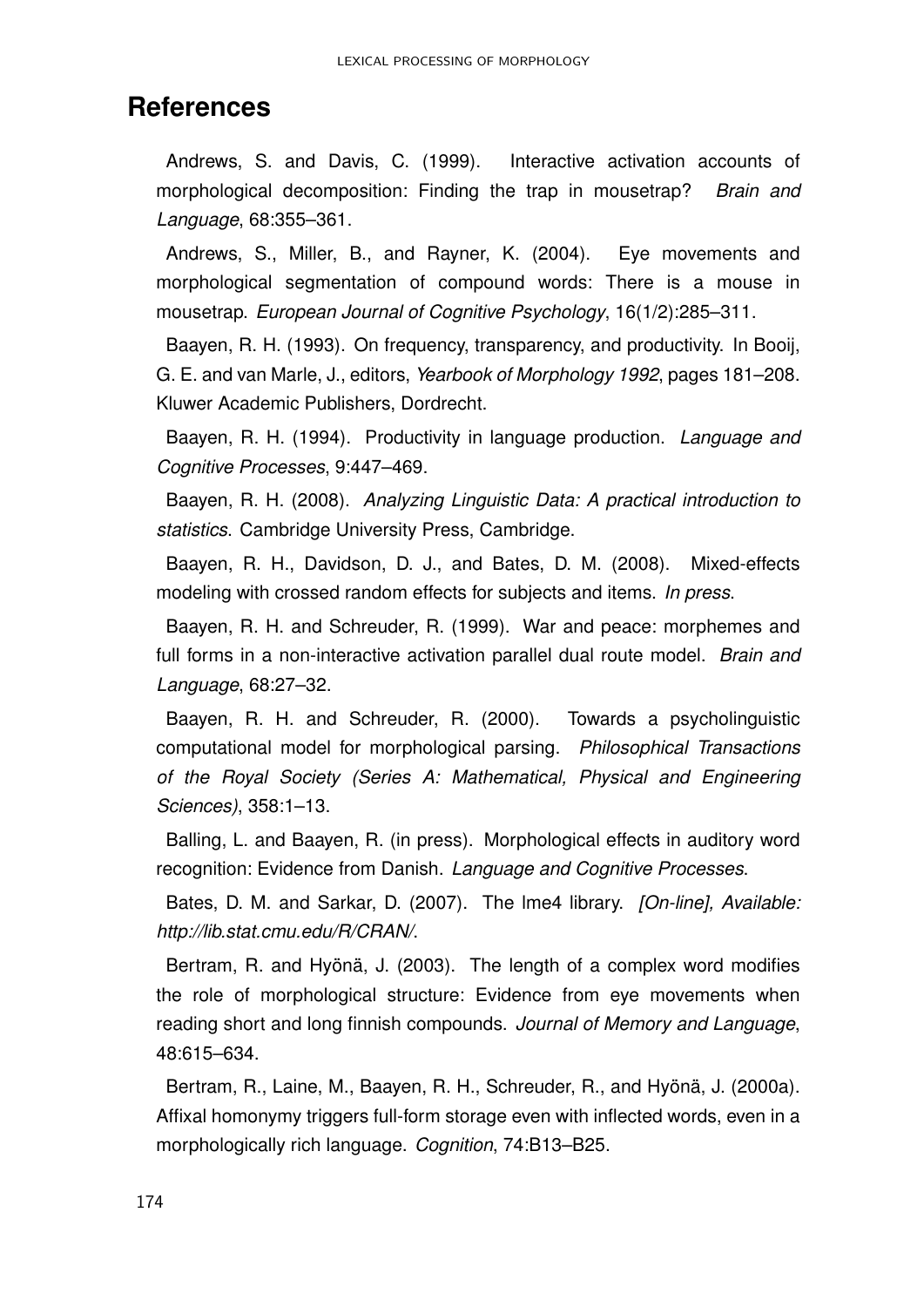Bertram, R., Laine, M., and Karvinen, K. (1999). The interplay of word formation type, affixal homonymy, and productivity in lexical processing: Evidence from a morphologically rich language. *Journal of Psycholinguistic Research*, 28:213–226.

Bertram, R., Pollatsek, A., and Hyönä, J. (2004). Morphological parsing and the use of segmentation cues in reading Finnish compounds. *Journal of Memory and Language*, 51:325–345.

Bertram, R., Schreuder, R., and Baayen, R. H. (2000b). The balance of storage and computation in morphological processing: the role of word formation type, affixal homonymy, and productivity. *Journal of Experimental Psychology: Learning, Memory and Cognition*, 26:489–511.

Burzio, L. (1994). *Principles of English stress*. Cambridge Studies in Linguistics, Cambridge, UK.

Butterworth, B. (1983). Lexical representation. In Butterworth, B., editor, *Language production (Vol. II): Development, Writing and Other language Processes*, pages 257–294. Academic Press, London.

De Jong, N. H., Schreuder, R., and Baayen, R. H. (2000). The morphological family size effect and morphology. *Language and Cognitive Processes*, 15:329–365.

De Jong, N. H., Schreuder, R., and Baayen, R. H. (2003). Morphological resonance in the mental lexicon. In Baayen, R. H. and Schreuder, R., editors, *Morphological structure in language processing*, pages 65–88. Mouton de Gruyter, Berlin.

Diependaele, K., Sandra, D., and Grainger, J. (2005). Masked cross-modal morphological priming: unravelling morpho-orthographic and morpho-semantic inluences in early world recognition. *Language and Cognitive Processes*, 20:75–114.

Fiorentino, R. and Poeppel, D. (2007). Compound words and structure in the lexicon. *Language and Cognitive Processes*, 22:953–1000.

Giraudo, H. and Grainger, J. (2001). Priming complex words: Evidence for supralexical representation of morphology. *Psychonomic Bulletin and Review*, 8:127–131.

Gries, S. (2003). *Multifactorial analysis in corpus linguistics: A study of particle placement.* Continuum International Publishing Group Ltd., New York.

Hay, J. (2001). Lexical Frequency in Morphology: Is Everything Relative?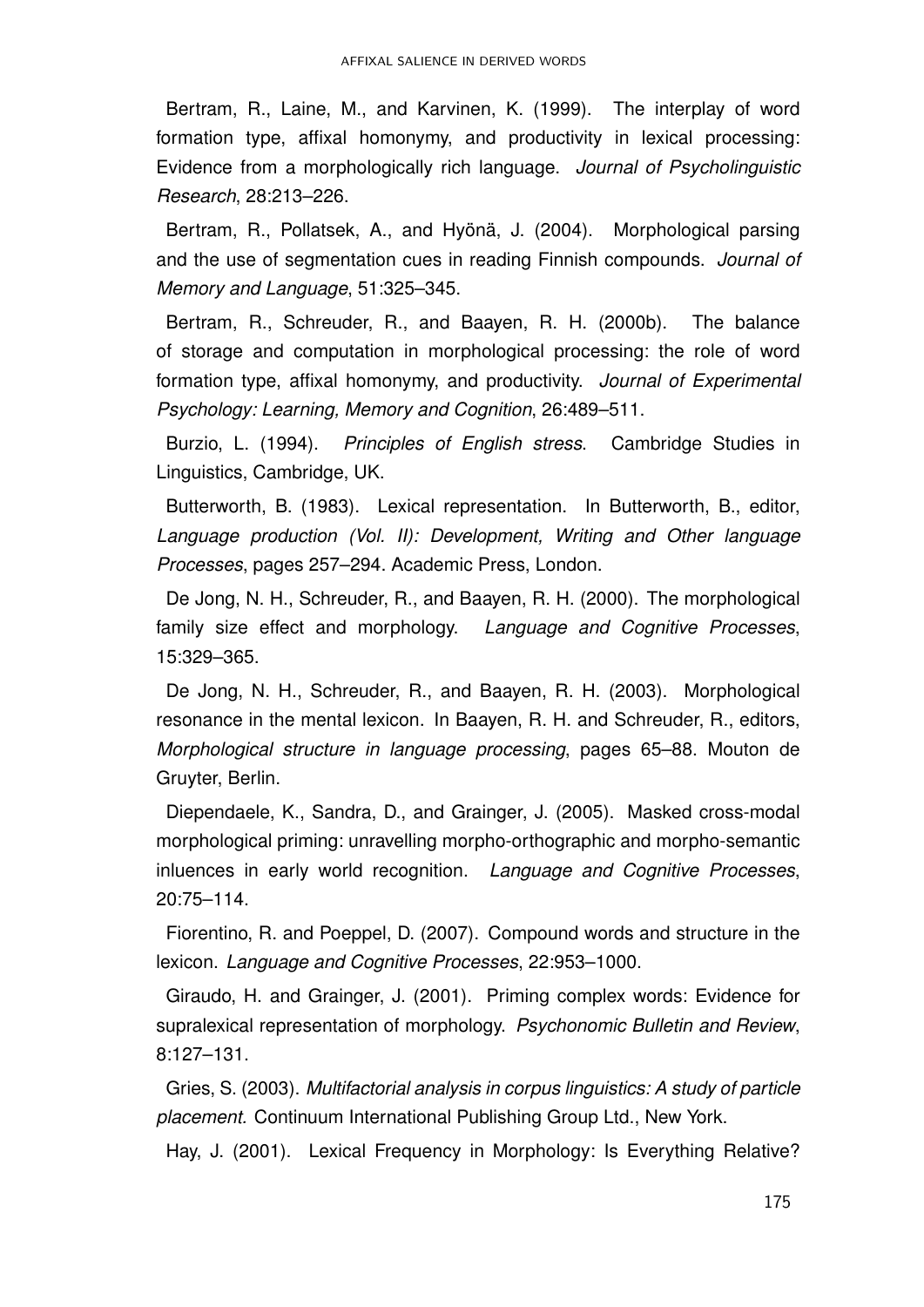#### *Linguistics*, 39:1041–1070.

Hay, J. and Baayen, H. (2002). Parsing and productivity. In Booij, G. and Van Marle, J., editors, *Yearbook of Morphology 2001*, pages 203–235. Kluwer Academic Publishers, Dordrecht.

Hay, J. and Baayen, H. (2003). Phonotactics, parsing and productivity. *Italian Journal of Linguistics*, 1:99–130.

Hay, J. B. and Plag, I. (2004). What constrains possible suffix combinations? on the interaction of grammatical and processing restrictions in derivational morphology. *Natural language and linguistic theory*, 22:565–596.

Hyönä, J., Bertram, R., and Pollatsek, A. (2004). Are long compound words identified serially via their constituents? Evidence from an eye-movement-contingent display change study. *Memory and Cognition*, 32:523–532.

Inhoff, A. (1989a). Lexical access during eye fixations in reading: Are word access codes used to integrate lexical information across interword fixations? *Journal of Memory and Language*, 28:444–461.

Inhoff, A. (1989b). Parafoveal processing of words and saccade computation during eye fixations in reading. *Journal of Experimental Psychology: Human Perception and Performance*, 15:544–555.

Järvikivi, J., Bertram, R., and Niemi, R. (2006). Affixal salience and the processing of derivational morphology: The role of suffix allomorphy. *Language and Cognitive Processes*, 21:394–431.

Juhasz, B. J., Starr, M. S., Inhoff, A. W., and Placke, L. (2003). The effects of morphology on the processing of compound words: Evidence from naming, lexical decisions and eye fixations. *British Journal of Psychology*, 94:223–244.

Kuperman, V., Bertram, R., and Baayen, R. H. (2008a). Morphological dynamics in compound processing. *In press, Language and Cognitive Processes*.

Kuperman, V., Schreuder, R., Bertram, R., and Baayen, R. H. (2008b). Reading of multimorphemic Dutch compounds: Towards a multiple route model of lexical processing. *Manuscript submitted for publication*.

Laudanna, A. and Burani, C. (1995). Distributional properties of derivational affixes: Implications for processing. In Feldman, L. B., editor, *Morphological Aspects of Language Processing*, pages 345–364. Lawrence Erlbaum Associates, Hillsdale, N. J.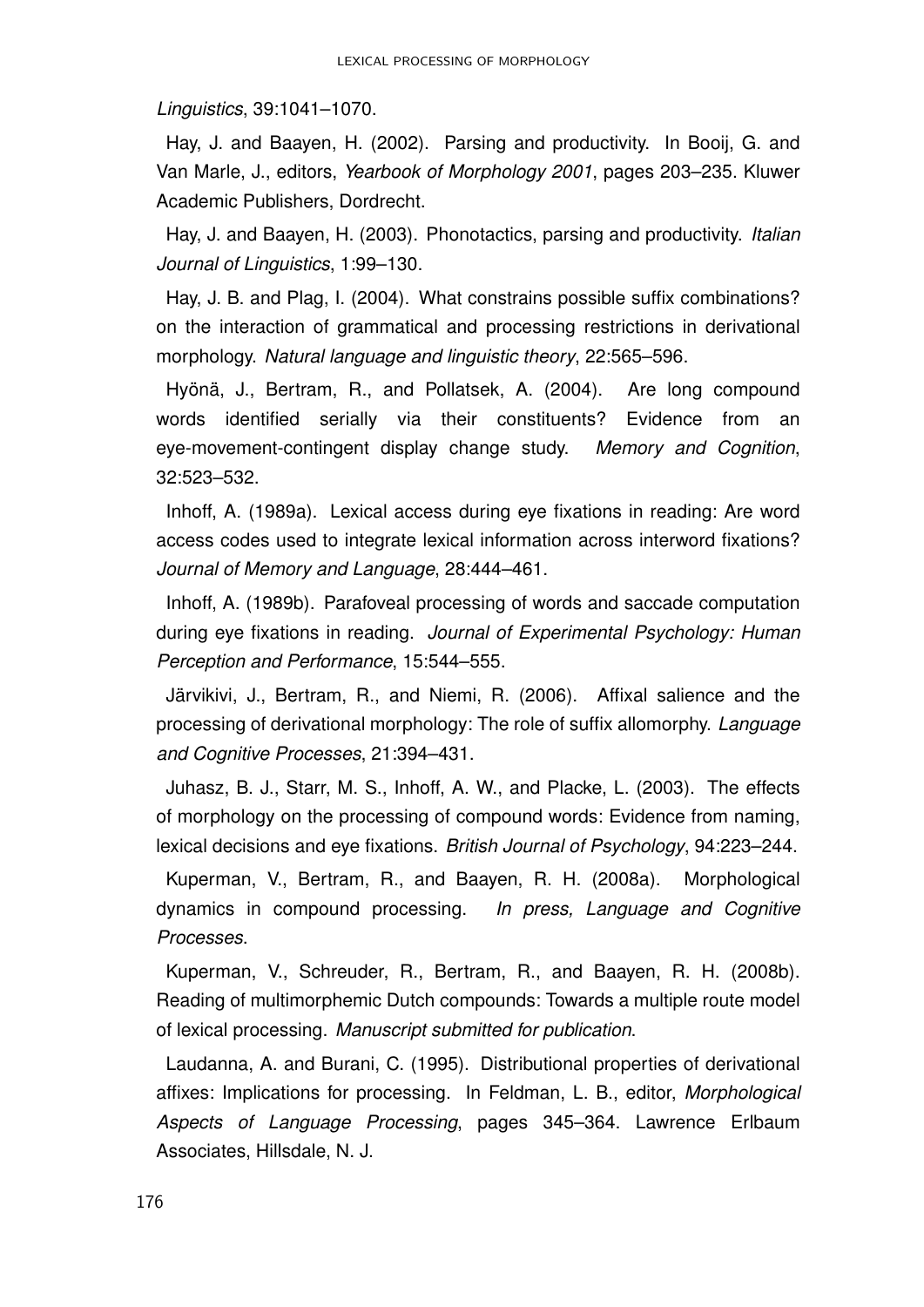Levy, R. (2008). Expectation-based syntactic comprehension. *Cognition*, 106:1126–1177.

Marle, J. v. (1985). *On the Paradigmatic Dimension of Morphological Creativity*. Foris, Dordrecht.

Milin, P., Kuperman, V., Kostić, A., and Baaven, R. (in press). Words and paradigms bit by bit: An information-theoretic approach to the processing of inflection and derivation. In Blevins, J. and Blevins, J., editors, *Analogy in Grammar: Form and Acquisition*. Oxford: Oxford University Press.

Moscoso del Prado Martín, F., Kostić, A., and Baayen, R. H. (2004). Putting the bits together: An information theoretical perspective on morphological processing. *Cognition*, 94:1–18.

Niswander-Klement, E. and Pollatsek, A. (2006). The effects of root frequency, word frequency, and length on the processing of prefixed English words during reading. *Memory and Cognition*, 34:685–702.

Ordelman, R. (2002). Twente Nieuws Corpus (TwNC). Report 25, Parlevink Language Techonology Group. University of Twente.

Pinheiro, J. C. and Bates, D. M. (2000). *Mixed-effects models in S and S-PLUS*. Statistics and Computing. Springer, New York.

Pinker, S. (1999). *Words and Rules: The Ingredients of Language*. Weidenfeld and Nicolson, London.

Plag, I. (1999). *Morphological productivity: structural constraints in English*. Mouton de Gruyter, Berlin.

Pollatsek, A., Hyönä, J., and Bertram, R. (2000). The role of morphological constituents in reading Finnish compound words. *Journal of Experimental Psychology: Human Perception and Performance*, 26:820–833.

Rayner, K. (1998). Eye movements in reading and information processing: 20 years of research. *Psychological Bulletin*, 124:372–422.

Schreuder, R. and Baayen, R. H. (1995). Modeling morphological processing. In Feldman, L. B., editor, *Morphological Aspects of Language Processing*, pages 131–154. Lawrence Erlbaum, Hillsdale, New Jersey.

Schreuder, R. and Baayen, R. H. (1997). How complex simplex words can be. *Journal of Memory and Language*, 37:118–139.

Sereno, J. and Jongman, A. (1997). Processing of English inflectional morphology. *Memory and Cognition*, 25:425–437.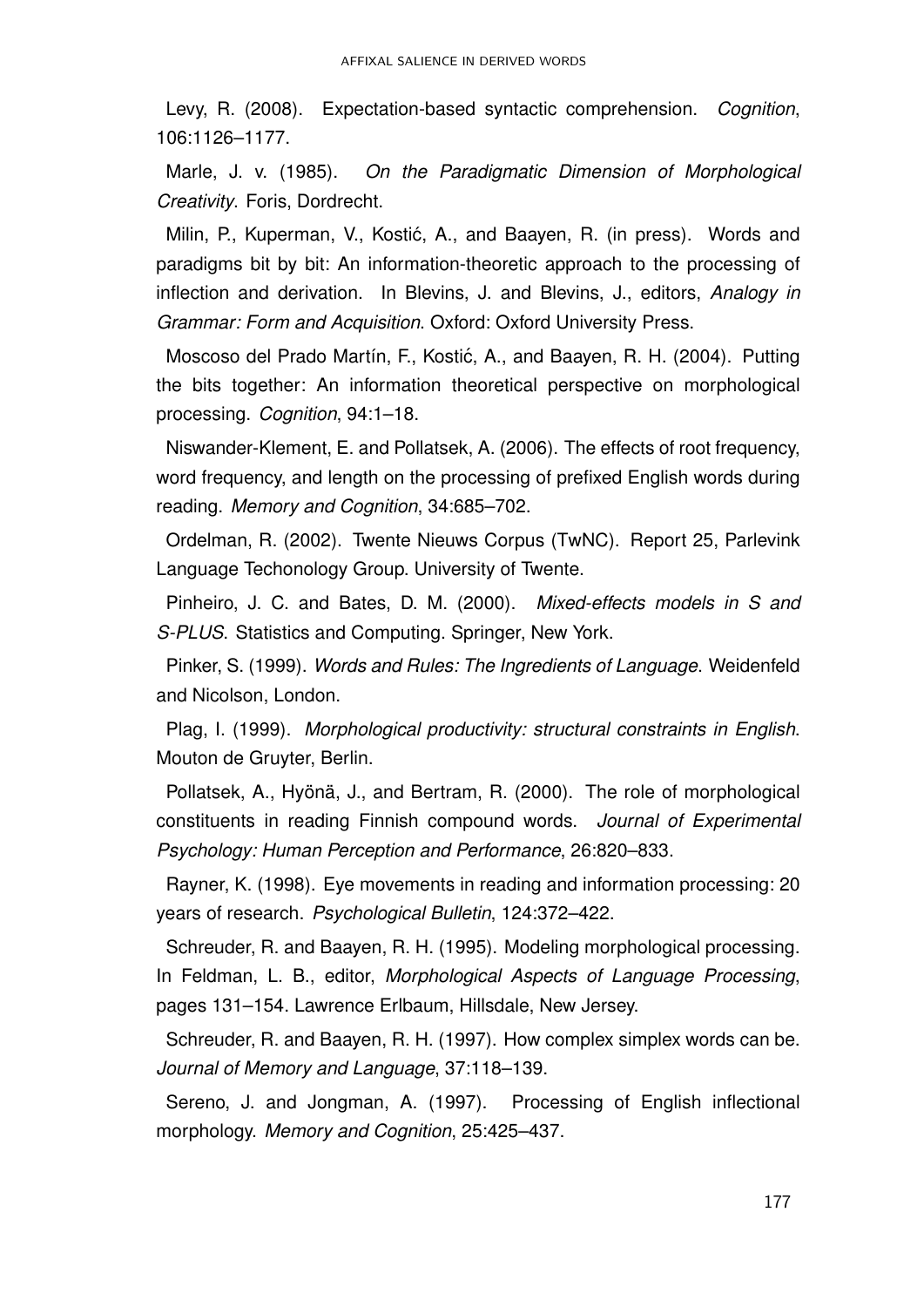Taft, M. (2004). Morphological decomposition and the reverse base frequency effect. *The Quarterly Journal of Experimental Psychology*, 57A:745–765.

Taft, M. and Forster, K. I. (1975). Lexical storage and retrieval of prefixed words. *Journal of Verbal Learning and Verbal Behavior*, 14:638–647.

Vitu, F., Lancelin, D., and Marrier d'Unienville, V. (2007). A perceptual-economy account for the inverted-optimal viewing position effect. *Joural of Experimental Psychology: Human Perception and Performance*, 33:1220–1249.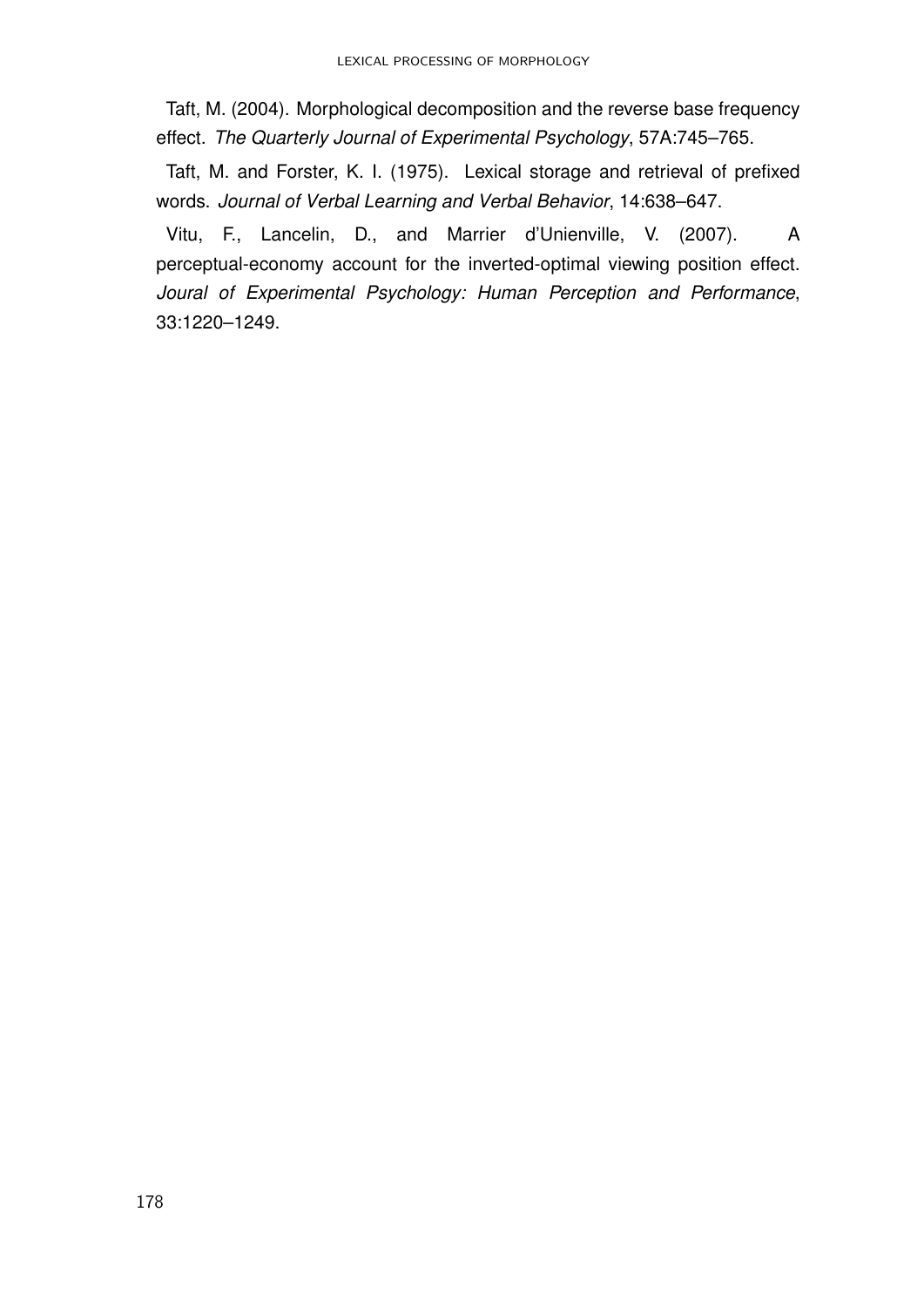# Words and paradigms bit by bit: An information-theoretic approach to the processing of inflection and derivation

Chapter 6

This chapter is in press as a book chapter: Petar Milin, Victor Kuperman, Aleksandar Kostic & R. ´ Harald Baayen. In: Blevins, James P. and Juliette Blevins (eds.), *Analogy in Grammar: Form and Acquisition*. Oxford: Oxford University Press.

# **Introduction**

Syntagmatically oriented theories of word structure have inspired most of the experimental work on morphological processing. The way inflection is modeled by Levelt, Roelofs and Meyer (1999), for instance, comes close to the theory of distributed morphology proposed by Halle and Marantz (1993). In Levelt's model of speech production, nodes at the lemma stratum (what would be the lexeme stratum in the terminology of Aronoff (1994)) are marked for features such as tense, aspect, number and person. For a given set of feature values, a node at the form stratum will be activated, e.g., *-ed* for the past tense in English. Paradigmatic relations do not have a place in this model, in fact, it is a design feature of the model that paradigmatic relations at the level of word forms are predicted to be irrelevant.

A syntagmatic bias is also visible in the comprehension model proposed by Schreuder and Baayen (1995). In this model, there is no principled difference between stems or words on the one hand, and affixes (whether inflectional or derivational) on the other hand. In their three-layered network, with access units, lemma units, and semantic and syntactic feature units, the organization of nodes within a layer is arbitrary. Paradigmatic relations do not play a role, they are simply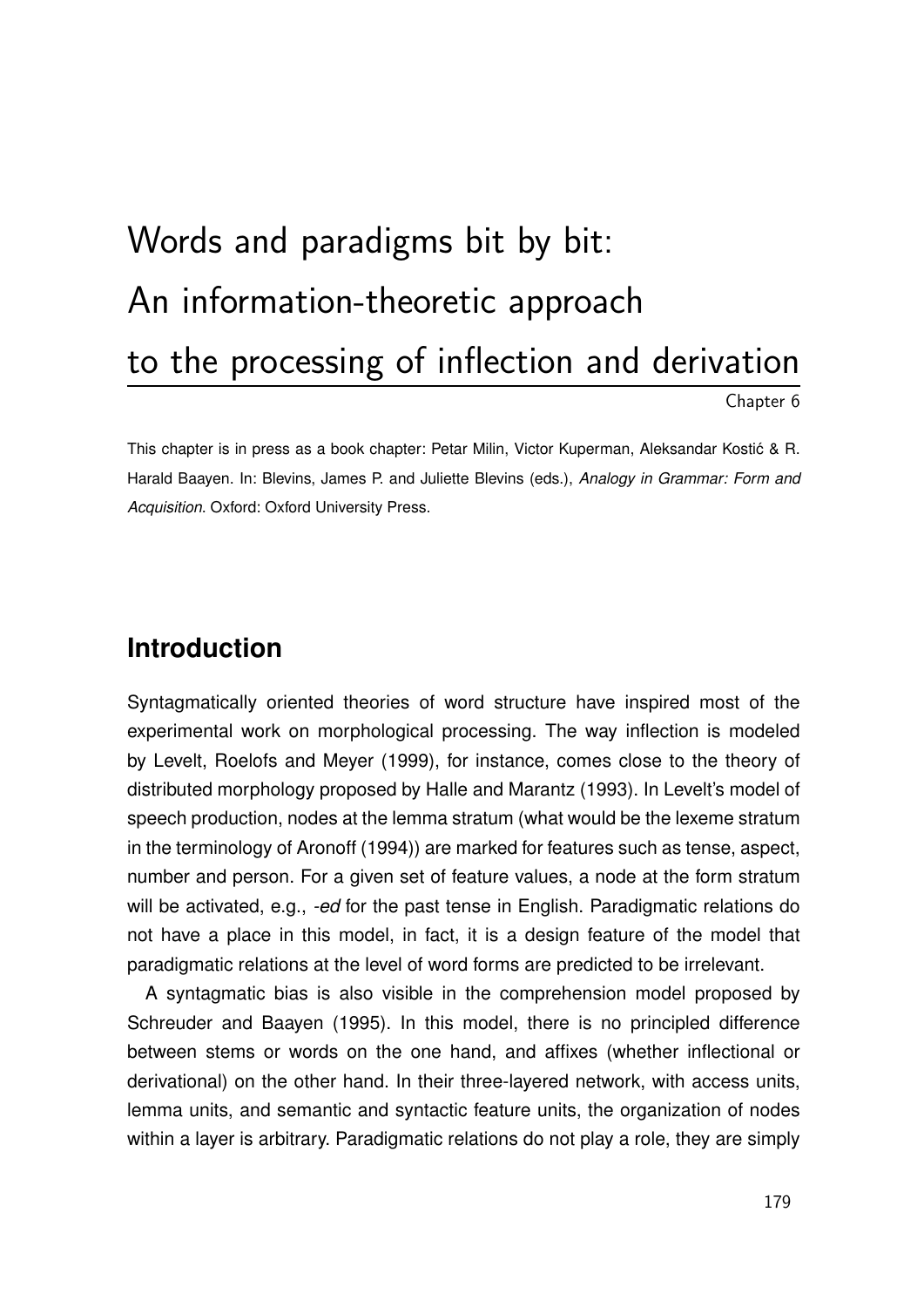deemed to be irrelevant. The same holds for the dual mechanism model of Pinker (1991, 1999).

In this chapter, we present a line of research that departs from the syntagmatic orientation of mainstream experimental psycholinguistics, and that is close in spirit to Word and Paradigm (WPM) morphology (Anderson, 1992; Aronoff, 1994, Beard, 1995, Blevins, 2003, 2006; Hockett, 1954; Matthews, 1974). WPM questions the morphemic status of lexical formatives, and assumes that words (both simple and complex) are the basic units in the lexicon. Furthermore, in WPM, inflected words are organized into paradigms, which are further organized into inflectional classes $^{\rm 1}.$ 

From a processing perspective, the central tenets of WPM imply, first, that complex words, including regular inflected words, leave traces in long-term lexical memory, and second, that the processing of a given word is co-determined by paradigmatically related words.

A central diagnostic for the presence of memory traces in long-term memory has been the word frequency effect. A higher frequency of use allows for shorter processing latencies in both visual and auditory comprehension (cf., Baayen, Feldman & Schreuder, 2006; Baayen, McQueen, Dijkstra & Schreuder, 2003; New, Brysbaert, Segui *et al.*, 2004; etc.), and lower rates of speech errors in production (Stemberger & MacWhinney, 1986). The effect of word frequency tends to be stronger for irregular complex words than for regular complex words, and stronger for derived words than for inflected words. But even for regular inflected words, the effect of prior experience clearly emerges (Baayen, Wurm & Aycock, 2008), contrary to the claims of the dual mechanism model. The ubiquitous effect of word frequency shows that large numbers of complex words are indeed available in the (mental) lexicon, as claimed by WPM.

The focus of this chapter is on the second central processing consequence of WPM, namely, that paradigmatic organization should co-determine lexical processing. For derivational morphology, work on the morphological family size effect (see, e.g., Moscoso del Prado Martín, Bertram, Häikiö *et al.*, 2004) has clarified that processing of a given word is co-determined by other morphologically related words. This constitutes evidence for paradigmatic organization in the mental lexicon. However, morphological families are very heterogeneous, and do not readily allow words to be grouped into higher-order sets similar to inflectional classes. Therefore, the morphological family size effect provides at best

<sup>&</sup>lt;sup>1</sup> In what follows, we will use the term *inflectional paradigm* to refer to the set of inflected variants of a given lexeme, and the term *inflectional class* to refer to a set of lexemes that use the same set of exponents in their inflectional paradigms.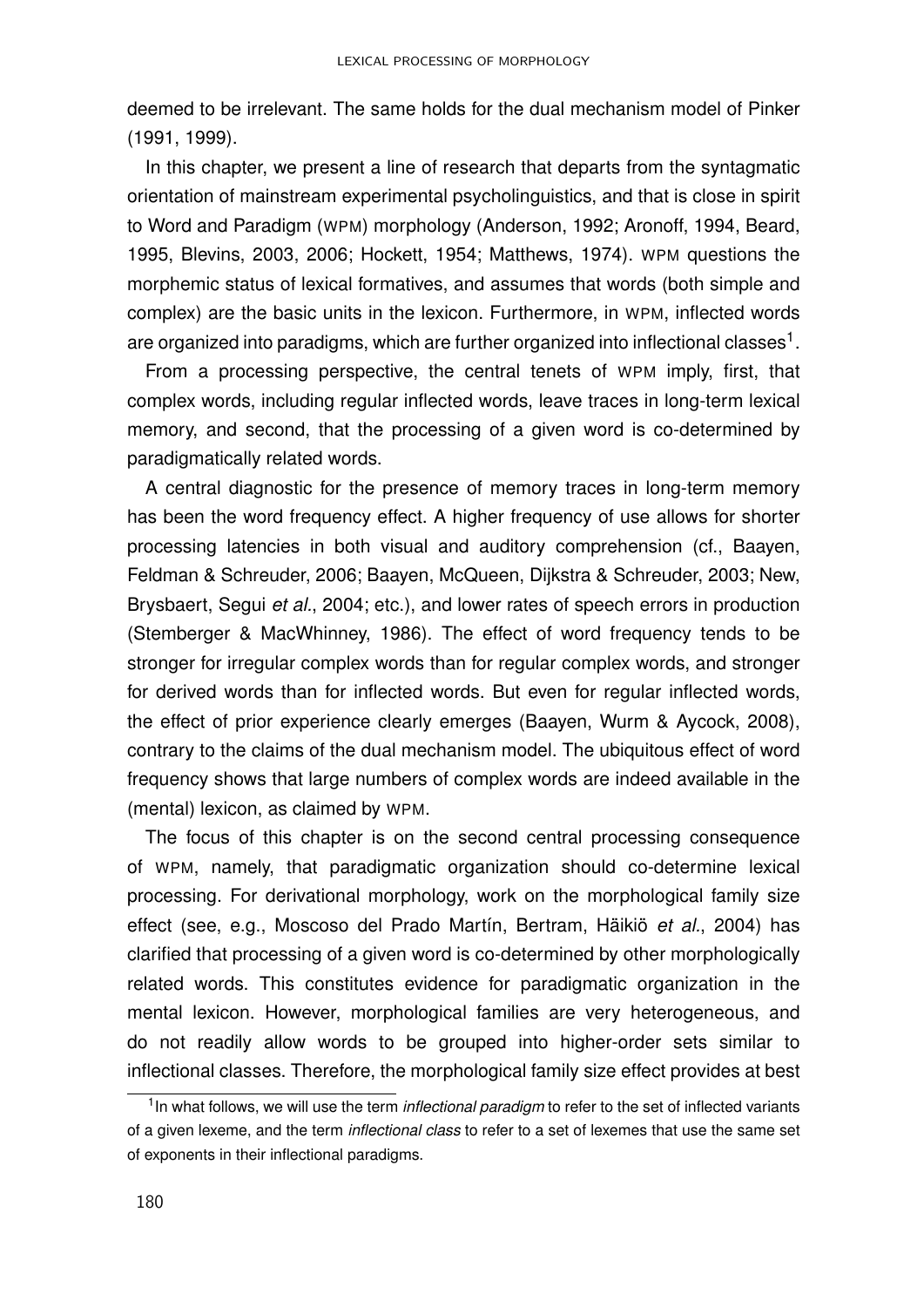circumstantial evidence for the central ideas of WPM.

In the remainder of this chapter, we first review a series of recent experimental studies which explore the role of paradigmatic structure specifically for inflected words. We then present new experimental results showing how the principles that structure inflectional paradigms can be generalized to subsets of derived words.

The approach to morphological organization and morphological processing that we describe in this chapter departs significantly from both theoretical morphology and mainstream of experimental psycholinguistics in that it applies central concepts from information theory to lexical processing. The greater the amount of information carried by an event (e.g., a word's inflected variant, an exponent, or an inflectional class), the smaller the probability of that event, and the greater the corresponding processing costs (see for a similar approach to syntax, Levy, 2008). We believe that information theory offers exactly the right tools for studying the processing consequences of paradigmatic relations. Furthermore, we do believe that the concepts of information science provide us with excellent tools to probe the *functional organization of the mental lexicon*, but we shall remain agnostic about how paradigmatic structures are implemented in the brain.

We begin this chapter with an introduction to a number of central concepts from information theory and illustrate how these concepts can be applied to the different levels of paradigmatic organization in the mental lexicon. We then focus on three key issues: (i) the processing cost of an exponent given its inflectional class, (ii) the processing cost associated with inflectional paradigms and inflectional classes, and (iii) the processing cost that arises when the probabilistic distributional properties of paradigms and classes diverge.

In what follows, we first provide a comprehensive review of previous experimental findings that use information-theoretic measures of lexical connectivity. We then present some new results that provide further empirical support for the relevance of paradigmatic organization for lexical processing, and for the importance of information-theoretic measures for gauging the processing consequences of paradigmatic structure. As we proceed through our discussion of the empirical evidence, it will become increasingly clear that there is a remarkable convergence between the psycholinguistic evidence and WPM.

Some of the key findings of the general approach to the (mental) lexicon outlined in this chapter can be summarized as follows:

1. Lexemes and their inflected variants are organized hierarchically. One can envision this organization as a higher layer of lexemes grouped into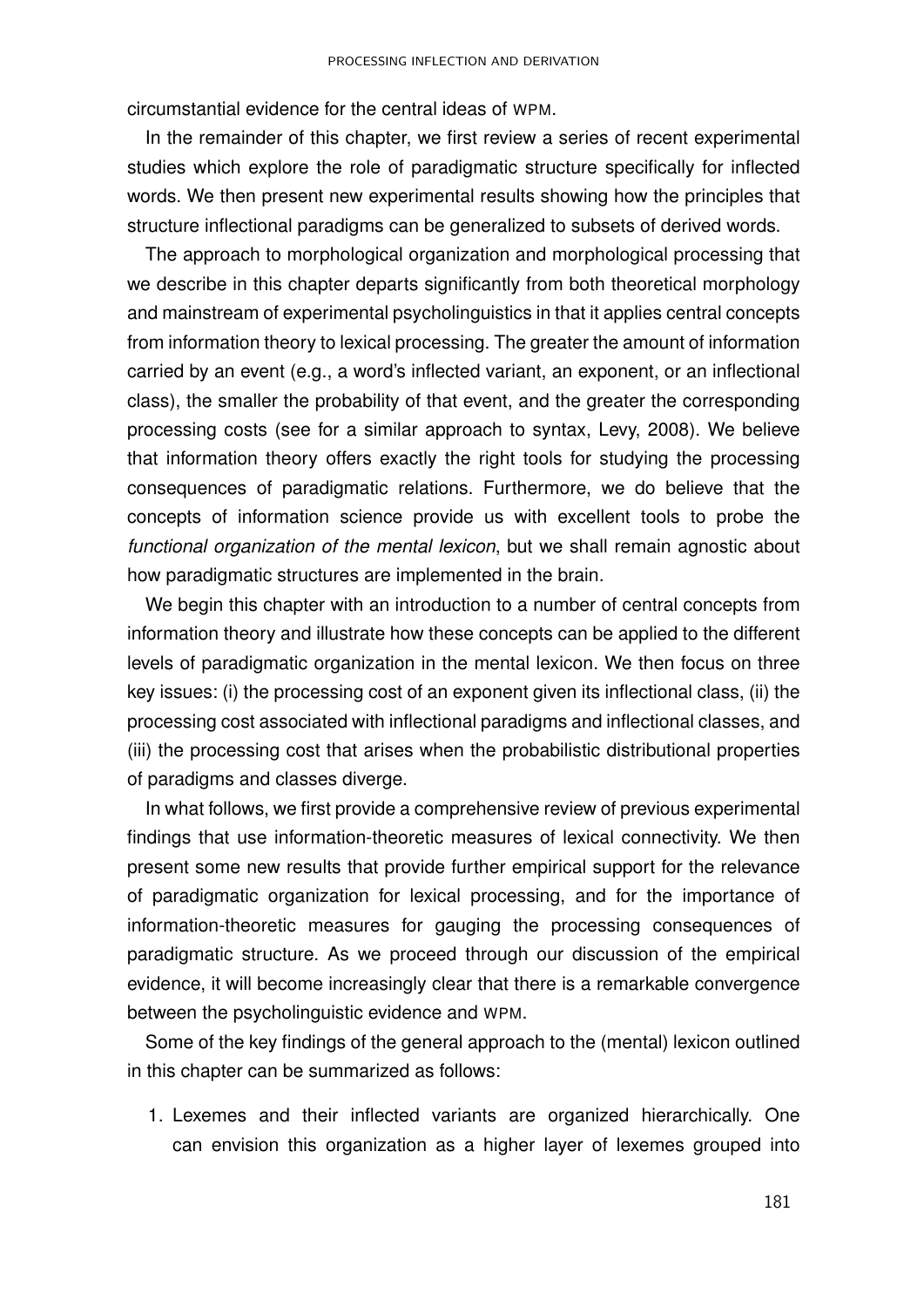morphological families, and a lower level of inflected variants, which enter into paradigmatic relations within a given lexeme.

- 2. Inflected variants of any given lexeme are organized into paradigms, and all lexemes that form their paradigms in the same way define an inflectional class. Empirical evidence suggests that the degree to which the inflectional paradigm of a given lexeme diverges from its inflectional class affects cognitive processing over and above other relevant factors: the greater the divergence, the more costly the processing.
- 3. Results which will be presented here for the first time show that the processing of English derivatives can be seen as analogical. During lexical processing, a given derivative is compared with its base word, and pitted against the generalized knowledge about the relationship between all derivatives of the same type and their corresponding base words.
- 4. The *family size effect*, which is known to be a semantic effect, probably represents the joint effect of both semantic similarity and morphological paradigmatic structure.

# **Central concepts from information theory**

A fundamental insight of information theory is that the amount of information *I* carried by (linguistic) unit *u* can be defined as the negative binary logarithm of its probability:

$$
I_u = -\log_2 \Pr(u). \tag{6.1}
$$

Consider someone in the tip-of-the tongue state saying *the eh eh eh eh eh eh key*. The word *eh* has the greatest probability, 6/8, and is least informative. Its amount of information is −log<sup>2</sup> (6/8) = 0.415 bits. The words *the* and *key* have a probability of 1/8 and the amount of information they carry is 3 bits. In what follows, we assume that lexical units that have a higher information load are more costly to access in long-term memory. Hence, we expect processing costs to be proportional to the amount of information. This is exactly what the word frequency effect tells us: higher frequency words, which have lower information loads, are processed faster than low-frequency – high-information words.

We estimate probabilities from relative frequencies. By way of illustration, consider the inflected variants of the Serbian feminine noun "planina" (*mountain*).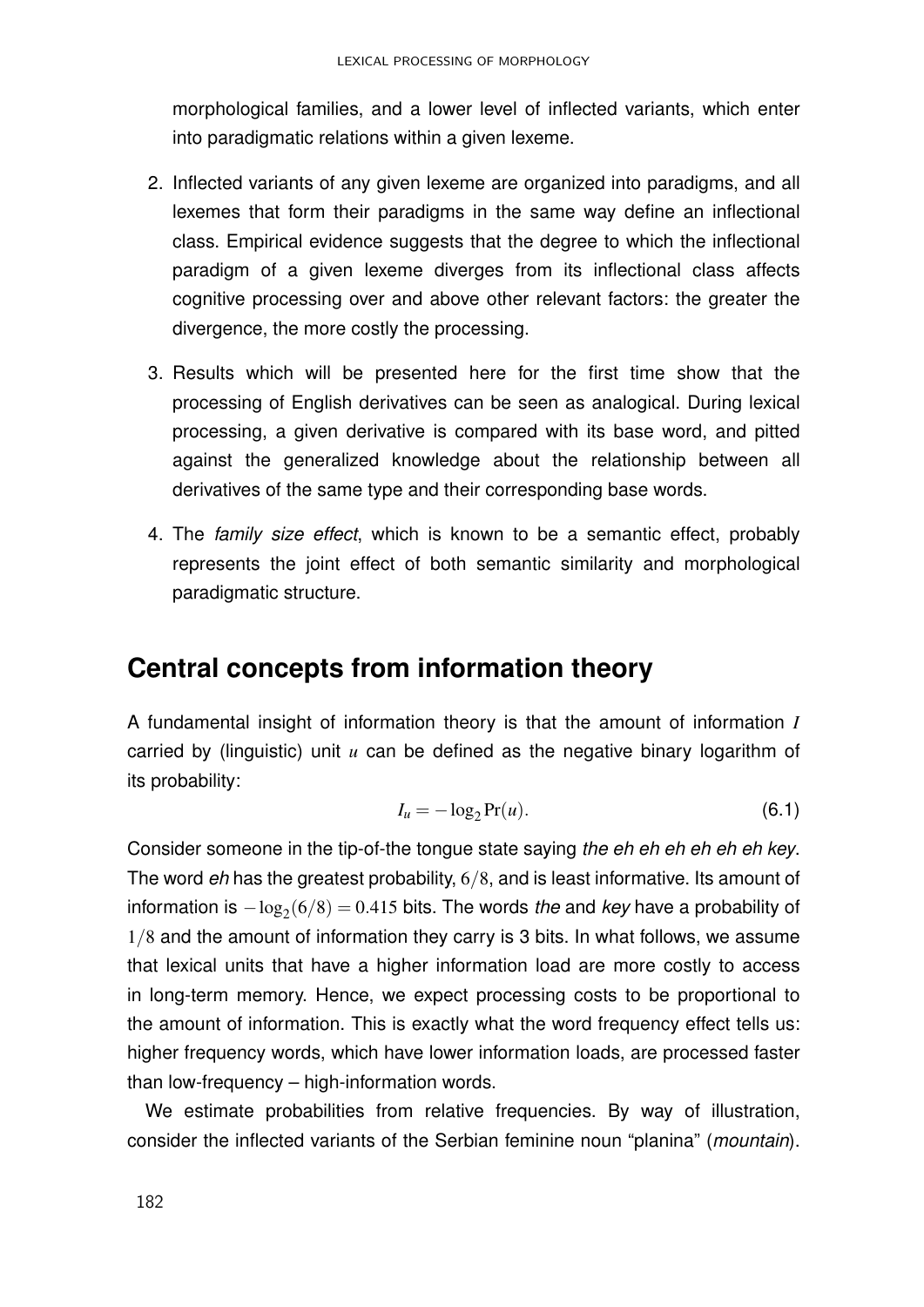Serbian nouns have six cases and two numbers. Due to syncretism, the twelve combinations of case and number are represented by only 6 distinct inflected variants. These inflected variants are listed in column 1 of the upper part of Table 6.1. The second column lists the frequencies of these inflected variants in a two-million word corpus of written Serbian.

We consider two complementary ways of estimating probabilities from frequencies. The probabilities listed in the third column of Table 6.1 are obtained by normalizing the frequency counts with respect to a lexeme's inflectional paradigm (column three). More specifically, the probability  $Pr_{\pi}(w_e)^2$  of an inflected variant  $w_e$ of lexeme *w* is estimated in this table as its form-specific frequency *F* (henceforth *word frequency*) of occurrence, normalized for the sum of the frequencies of all the distinct inflected variants of its lexeme, henceforth *stem frequency*:

$$
\Pr_{\pi}(w_e) = \frac{F(w_e)}{\sum_e F(w_e)}.\tag{6.2}
$$

The corresponding amounts of information, obtained by applying (6.1), are listed in column four. Table 6.1 also lists the frequencies of the six exponents (column 5), calculated by summing the word frequencies of all forms in the corpus with these exponents. The probabilities listed for these exponents (column six) are obtained by normalizing with respect to the summed frequencies of these exponents:

$$
\Pr_{\pi}(e) = \frac{F(e)}{\sum_{e} F(w_e)}.
$$
\n(6.3)

The corresponding amount of information is listed in column seven.

The second way in which we can estimate probabilities is by normalizing with respect to the number of tokens *N* in the corpus. The probability of a lexeme *w* is then estimated as the sum of the frequencies of its inflected variants, divided by *N*:

$$
Pr_N(w) = \frac{F(w)}{N} = \frac{\sum_e F(w_e)}{N}.
$$
 (6.4)

In this approach, the probability of an inflected variant can be construed as the joint probability of its lexeme *w* and its exponent:

$$
Pr_N(w_e) = Pr(w, e)
$$
  
= Pr(e, w)  
=  $\frac{F(w_e)}{N}$ . (6.5)

<sup>&</sup>lt;sup>2</sup>Here and in what follows we use  $Pr_{\pi}$  to denote probabilities defined with respect to paradigmatic sets.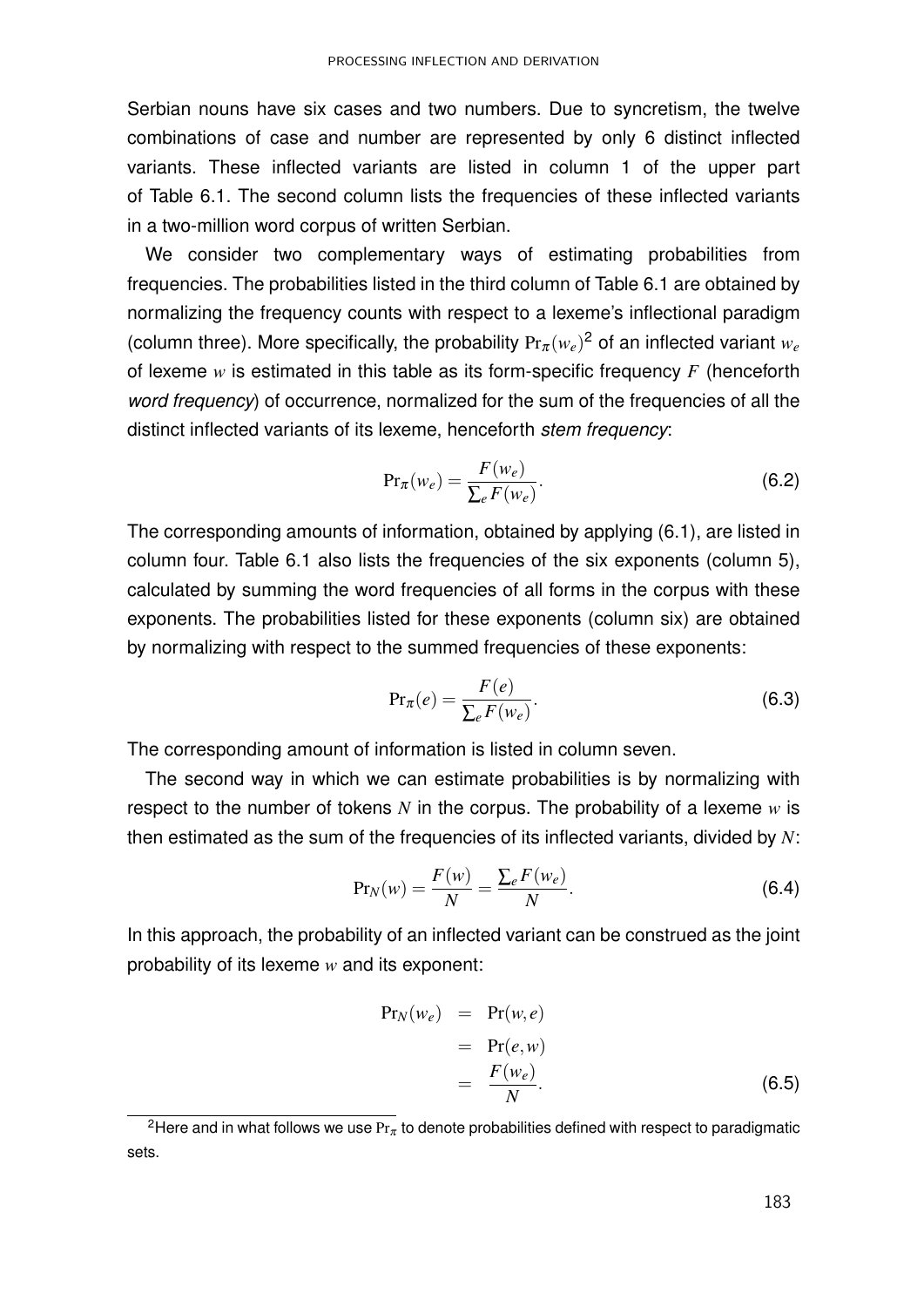| feminine nouns |           |                 |              |           |               |             |  |
|----------------|-----------|-----------------|--------------|-----------|---------------|-------------|--|
| Inflected      | Inflected | Inflected       | Information  | Exponent  | Exponent      | Information |  |
| variant        | variant   | variant         | of inflected | frequency | relative      | οf          |  |
|                | frequency | relative        | variant      |           | frequency     | exponent    |  |
|                |           | frequency       |              |           |               |             |  |
|                | $F(w_e)$  | $Pr_{\pi}(w_e)$ | $I_{w_e}$    | F(e)      | $Pr_{\pi}(e)$ | $I_e$       |  |
| planin-a       | 169       | 0.31            | 1.69         | 18715     | 0.26          | 1.94        |  |
| planin-u       | 48        | 0.09            | 3.47         | 9918      | 0.14          | 2.84        |  |
| planin-e       | 191       | 0.35            | 1.51         | 27803     | 0.39          | 1.36        |  |
| planin-i       | 88        | 0.16            | 2.64         | 7072      | 0.1           | 3.32        |  |
| planin-om      | 30        | 0.05            | 4.32         | 4265      | 0.06          | 4.06        |  |
| planin-ama     | 26        | 0.05            | 4.32         | 4409      | 0.06          | 4.06        |  |
|                |           | masculine nouns |              |           |               |             |  |
| Inflected      | Inflected | Inflected       | Information  | Exponent  | Exponent      | Information |  |
| variant        | variant   | variant         | of inflected | frequency | relative      | οf          |  |
|                | frequency | relative        | variant      |           | frequency     | exponent    |  |
|                |           | frequency       |              |           |               |             |  |
|                | $F(w_e)$  | $Pr_{\pi}(w_e)$ | $I_{w_e}$    | F(e)      | $Pr_{\pi}(e)$ | $I_e$       |  |
| prostor-ø      | 153       | 0.38            | 1.40         | 25399     | 0.35          | 1.51        |  |
| prostor-a      | 69        | 0.17            | 2.56         | 18523     | 0.26          | 1.94        |  |
| prostor-u      | 67        | 0.17            | 2.56         | 8409      | 0.12          | 3.06        |  |
| prostor-om     | 15        | 0.04            | 4.64         | 3688      | 0.05          | 4.32        |  |
| prostor-e      | 48        | 0.12            | 3.06         | 5634      | 0.08          | 3.64        |  |
| prostor-i      | 23        | 0.06            | 4.06         | 6772      | 0.09          | 3.47        |  |
| prostor-ima    | 23        | 0.06            | 4.06         | 3169      | 0.04          | 4.64        |  |

Table 6.1: Inflected nouns in Serbian. The upper part of the table shows inflected variants for the feminine noun "planina" (*mountain*), the lower part shows the inflected variants of the masculine noun "prostor" (*space*). Columns present frequencies and relative frequencies of the respective inflectional paradigm and the class to which it belongs.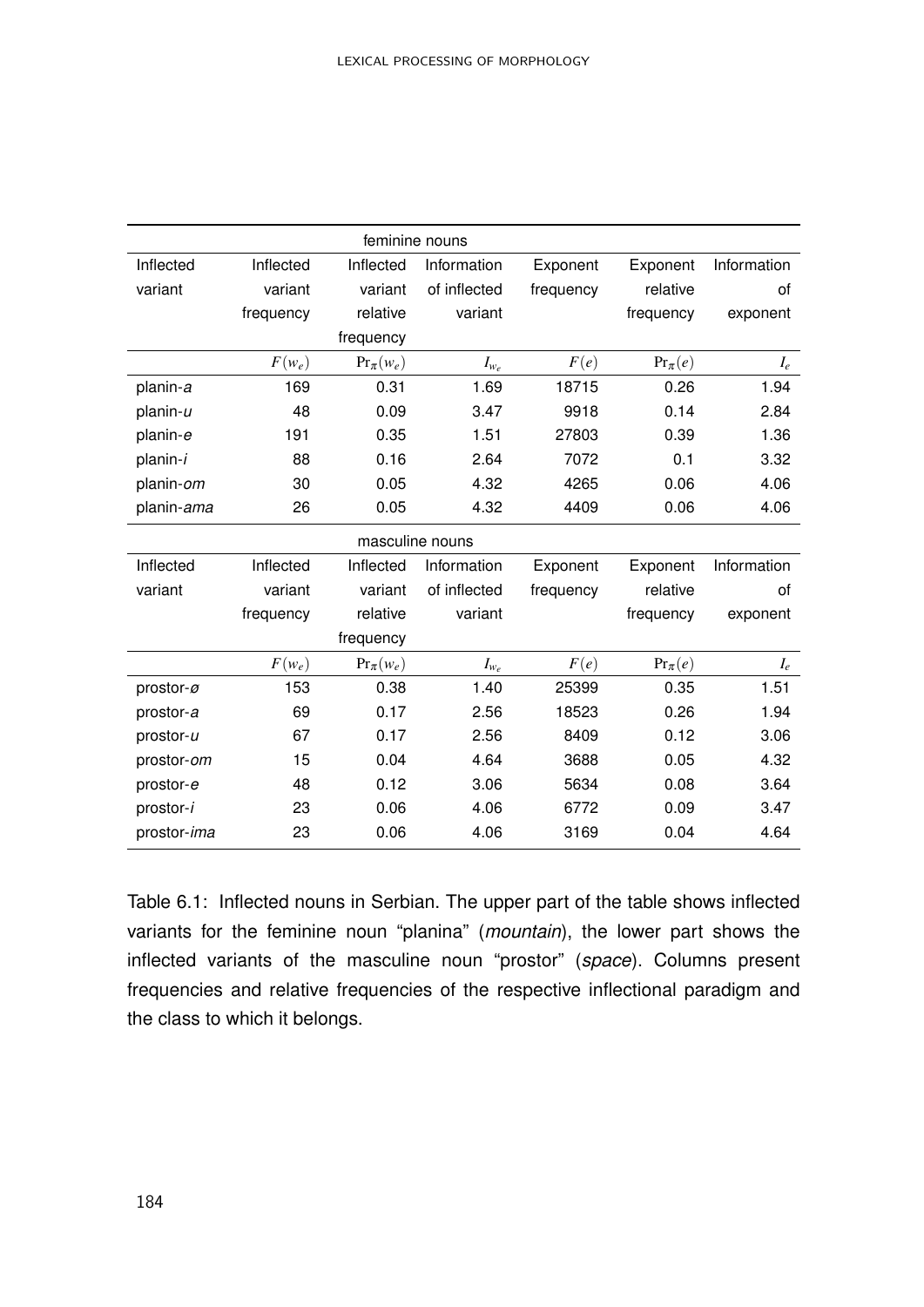Likewise, the probability *Pr*(*e*) of an exponent (e.g., *-a* for nominative singular and genitive plural in Serbian feminine nouns) can be quantified as the relative frequency of occurrence of *e* in the corpus:

$$
\Pr_N(e) = \frac{F(e)}{N}.\tag{6.6}
$$

The probabilities considered thus far are unconditional, a priori, decontextualized probabilities. As exponents appear in the context of stems, we need to consider the conditional probability of an exponent given its lexeme, *Pr*(*e*|*w*). Using Bayes' theorem, we rewrite this probability as:

$$
Pr_N(e|w) = \frac{Pr_N(e, w)}{Pr_N(w)} \n= \frac{F(w_e)}{N} \frac{N}{F(w)} \n= \frac{F(w_e)}{F(w)} \n= Pr_\pi(w_e).
$$
\n(6.7)

Likewise, the conditional probability of the lemma given the exponent is defined as:

$$
Pr_N(w|e) = \frac{Pr_N(w,e)}{Pr_N(e)}
$$
  
= 
$$
\frac{F(w_e)}{N} \frac{N}{F(e)}
$$
  
= 
$$
\frac{F(w_e)}{F(e)}.
$$
 (6.8)

For each lexical probability we can compute the corresponding amount of information. We allow for the possibility that each source of information may have its own distinct effect on lexical processing by means of positive weights  $\omega_{1-5}$ :

$$
\begin{aligned}\n\mathbf{I}_{w_e} &= -\omega_1 \log_2 F(w_e) + \omega_1 \log_2 N \\
\mathbf{I}_{w} &= -\omega_2 \log_2 F(w) + \omega_2 \log_2 N \\
\mathbf{I}_{e} &= -\omega_3 \log_2 F(e) + \omega_3 \log_2 N \\
\mathbf{I}_{e|w} &= -\omega_4 \log_2 F(w_e) + \omega_4 \log_2 F(w) \\
\mathbf{I}_{w|e} &= -\omega_5 \log_2 F(w_e) + \omega_5 \log_2 F(e).\n\end{aligned}
$$
(6.9)

We assume that the cost of retrieving lexical information from long-term memory is proportional to the amount of information retrieved. Hence the cost of processing an inflected word *w<sup>e</sup>* is proportional to at least the amounts of information in (6.9).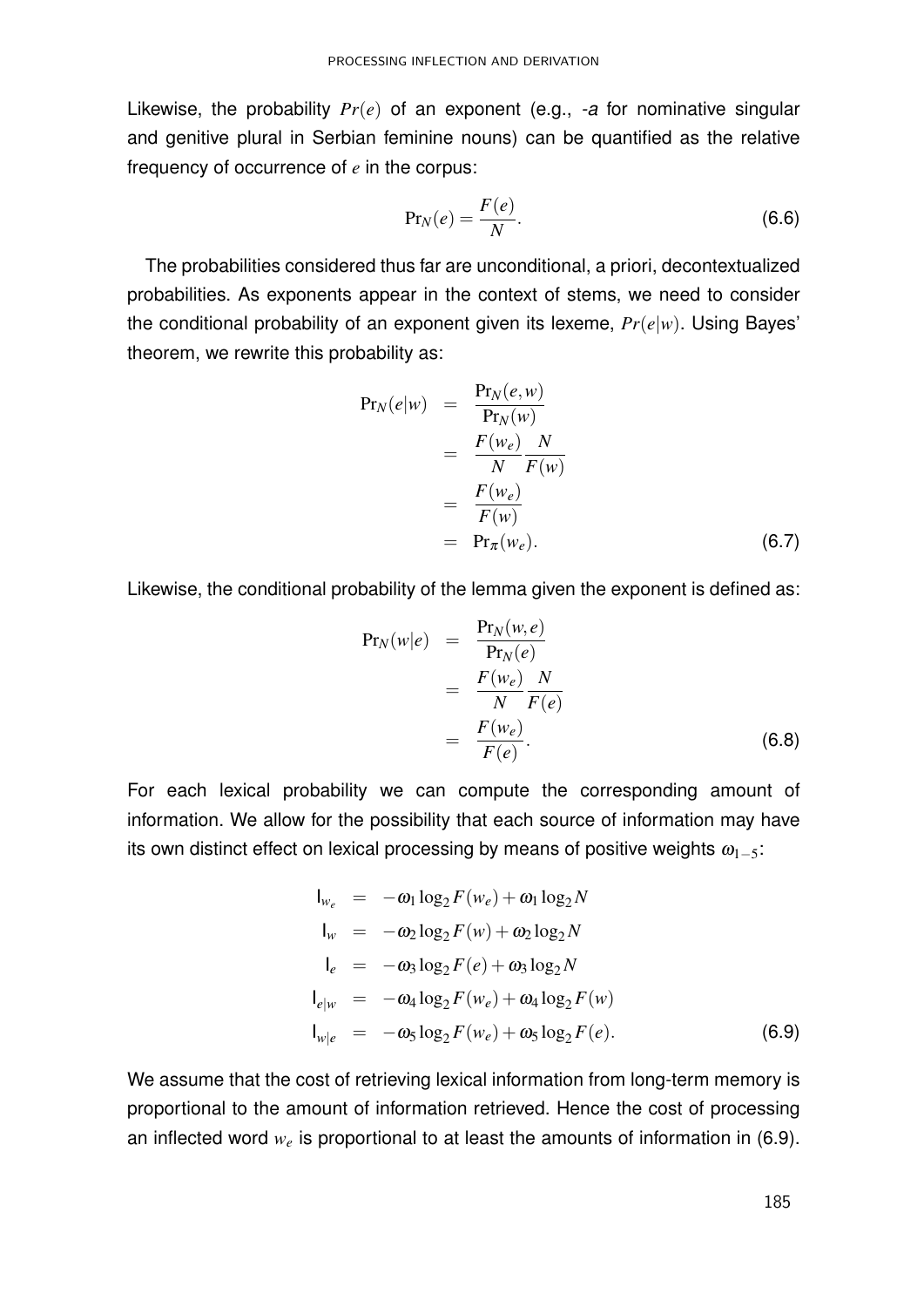More formally, we can express this processing cost (measured experimentally as a reaction time RT) as a linear function:

$$
RT \propto I_{w_e} + I_w + I_e + I_{e|w} + I_{w|e}
$$
  
=  $(\omega_1 + \omega_2 + \omega_3) \log_2 N - (\omega_1 + \omega_4 + \omega_5) \log_2 F(w_e)$   
-  $(\omega_2 - \omega_4) \log_2 F(w) - (\omega_3 - \omega_5) \log_2 F(e).$  (6.10)

There are several predictions for the effects of lexical probabilities on lexical processing that follow directly from (6.10). First, word frequency *F*(*we*) will always elicit a facilitatory effect, as all its coefficients have a negative sign in (6.10). Second, stem frequency *F*(*w*) may either facilitate or inhibit processing, depending on the relative strengths of the coefficients  $\omega_2$  and  $\omega_4$ . These two coefficients balance the importance of a word's probability as such (see the second equation in (6.9)), and its importance as the domain on which the probabilities of its inflectional variants are conditioned (see the fourth equation in (6.9)). Third, the frequency of the exponent can also either speed up or hinder processing depending on the values of  $\omega_3$  and  $\omega_5$ . These two weights balance the importance of an exponent's probability as such (see the first equation in (6.9)) and the exponent as the domain on which the probability of inflected forms with that exponent are conditioned (see the fifth equation in (6.9)). The first two predictions are supported by the large-scale regression study reported by Baayen, Wurm and Aycock (2008) and also the study reported in Chapter 4 of this dissertation (Kuperman, Bertram & Baayen, 2008) .

We now proceed from basic lexical probabilities that operate at the level of individual inflected words to the quantification of the information carried by inflectional paradigms and inflectional classes. The paradigm of a given lexeme can be associated with a distribution of probabilities  $\{Pr_{\pi}(w_e)\}$ . For "planina" in Table 6.1, this probability distribution is given in column three. The amount of information carried by its paradigm as a whole is given by the *entropy* of the paradigm's probability distribution:

$$
H = -\sum_{e} \Pr_{\pi}(w_e) \log_2(\Pr_{\pi}(w_e)). \tag{6.11}
$$

Formally, *H* is the expected (weighted average) amount of information in a paradigm. The entropy increases with the number of members of the paradigm. It also increases when the probabilities of the members are more similar. For a given number of members, the entropy is maximal when all probabilities are the same. *H* also represents the average number of binary decisions required to identify a member of the paradigm, i.e., to reduce all uncertainty about which member of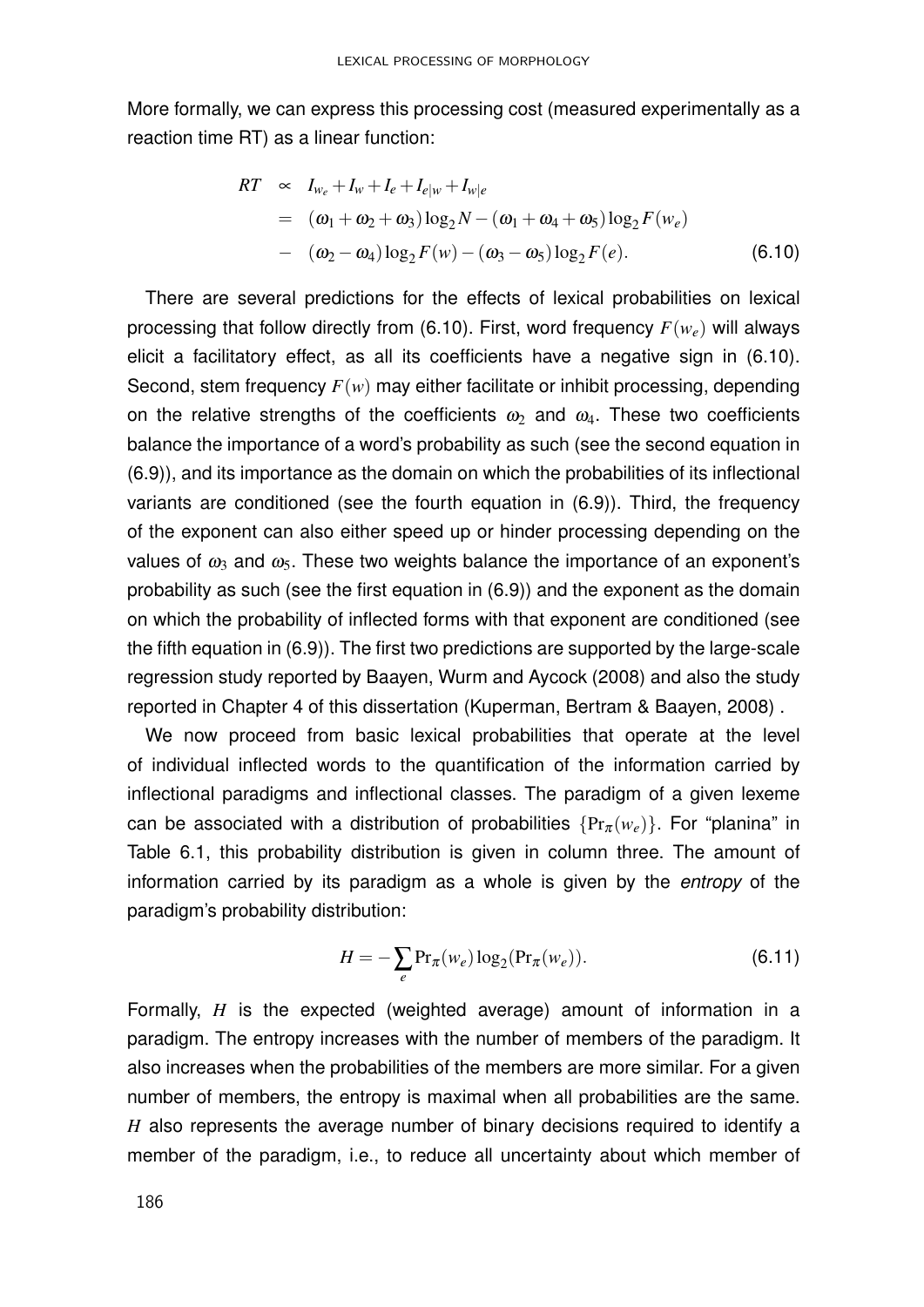the paradigm is at issue, provided that the paradigm is represented by an optimal binary coding. We illustrate the concept of optimal coding in Figure 6.1 using as an example the inflectional class of regular feminine nouns in Serbian.

The upper panel of Figure 6.1 shows an optimal binary coding scheme, in which the most probable exponent (*-e*,  $Pr_{\pi} = 0.39$ ) occupies the highest leaf node in the tree. The lower the probability of the other exponents, the lower in the tree they are located. Thus, the exponents with the lowest probabilities in the inflectional class, *-om* ( $Pr_{\pi} = 0.06$ ) and *-ama* ( $Pr_{\pi} = 0.06$ ) are found at the lowest leaf nodes. The second panel of Figure 6.1 represents another possible coding, which is suboptimal in that some exponents with relatively high probabilities are located below lower-probability exponents in the tree. Finally, the third panel shows the least optimal coding, in which the less probable the exponent is, the *higher* it is positioned in the tree. The average number of binary decisions (the number of bits) required to identify a given paradigm member, i.e., to reach the paradigm member's leaf node when starting at the root node of the tree, is the sum of the products of the number of steps and the members' probabilities. This average is never greater than the entropy of the paradigm  $H + 1$  (Ross, 1988). For the upper panel of Figure 6.1, the average number of binary decisions is 2.33 bits, for the coding in the second panel, it is 2.83, and for the worst coding in the third panel, it is 4.29. In section 6 we will review experimental studies showing that paradigmatic entropies co-determine lexical processing.

Thus far, we have considered probabilities and the corresponding entropy at the level of the inflectional class of regular feminine nouns in Serbian. However, the probability distribution of the inflected variants of a given lexeme may differ substantially from the probability distribution of the exponents at the level of the inflectional class. As a consequence, the corresponding entropies may differ substantially from each other as well. The extent to which these probability distributions differ is quantified by the relative entropy, also known as Kullback-Leibler divergence. Consider again the Serbian feminine noun "planina" (*mountain*) and its inflectional class as shown in Table 6.1. The third column lists the estimated probabilities for the paradigm, and the sixth column lists the probability distribution of the class. Let *P* denote the probability distribution of the paradigm, and *Q* the probability distribution of the inflectional class. The relative entropy can now be introduced as:

$$
D(P||Q) = \sum_{e} \Pr_{\pi}(w_e) \log_2 \frac{\Pr_{\pi}(w_e)}{\Pr_{\pi}(e)}.
$$
 (6.12)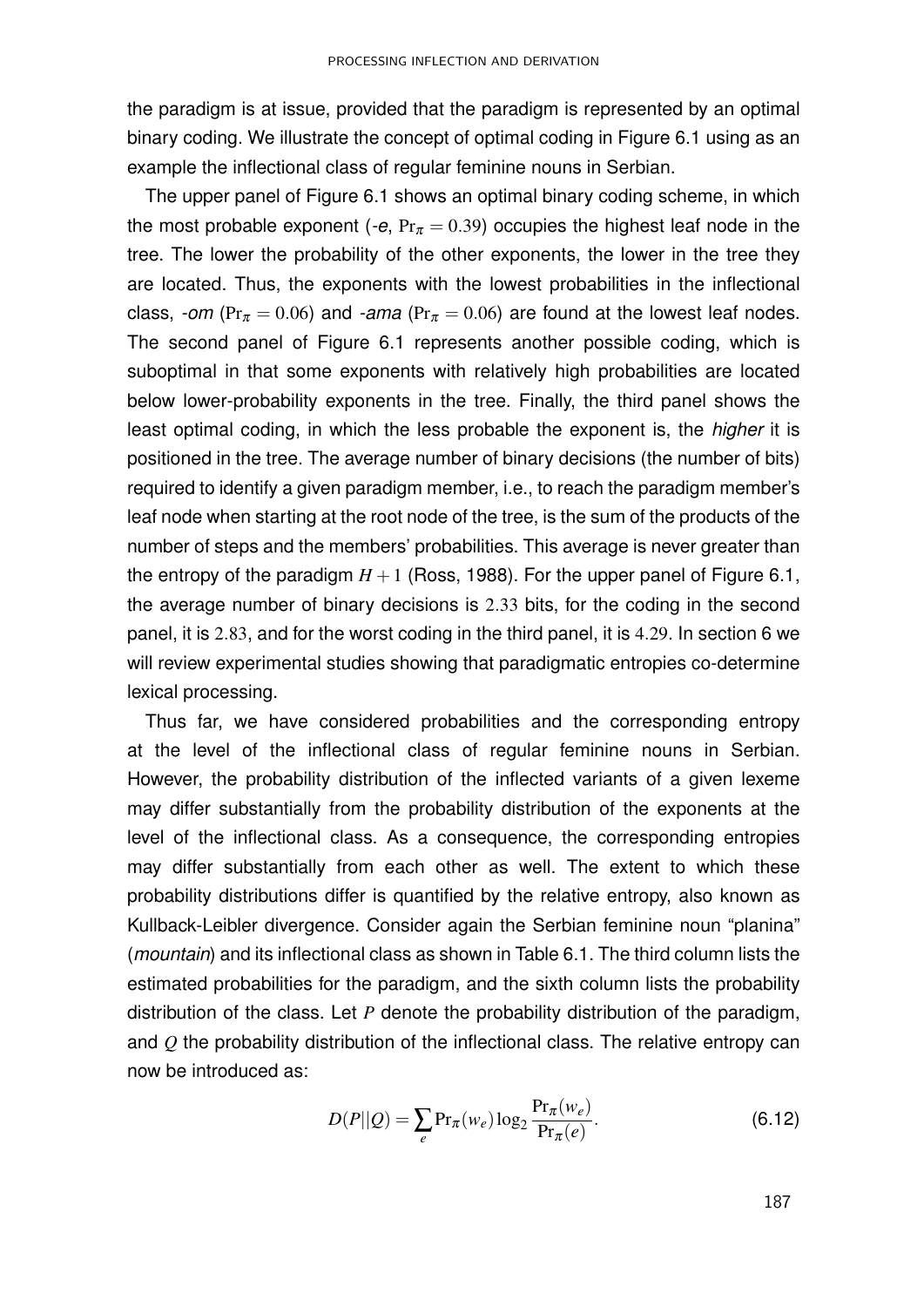

Figure 6.1: Optimal and non-optimal binary coding schemes for the inflectional class of regular feminine nouns in Serbian.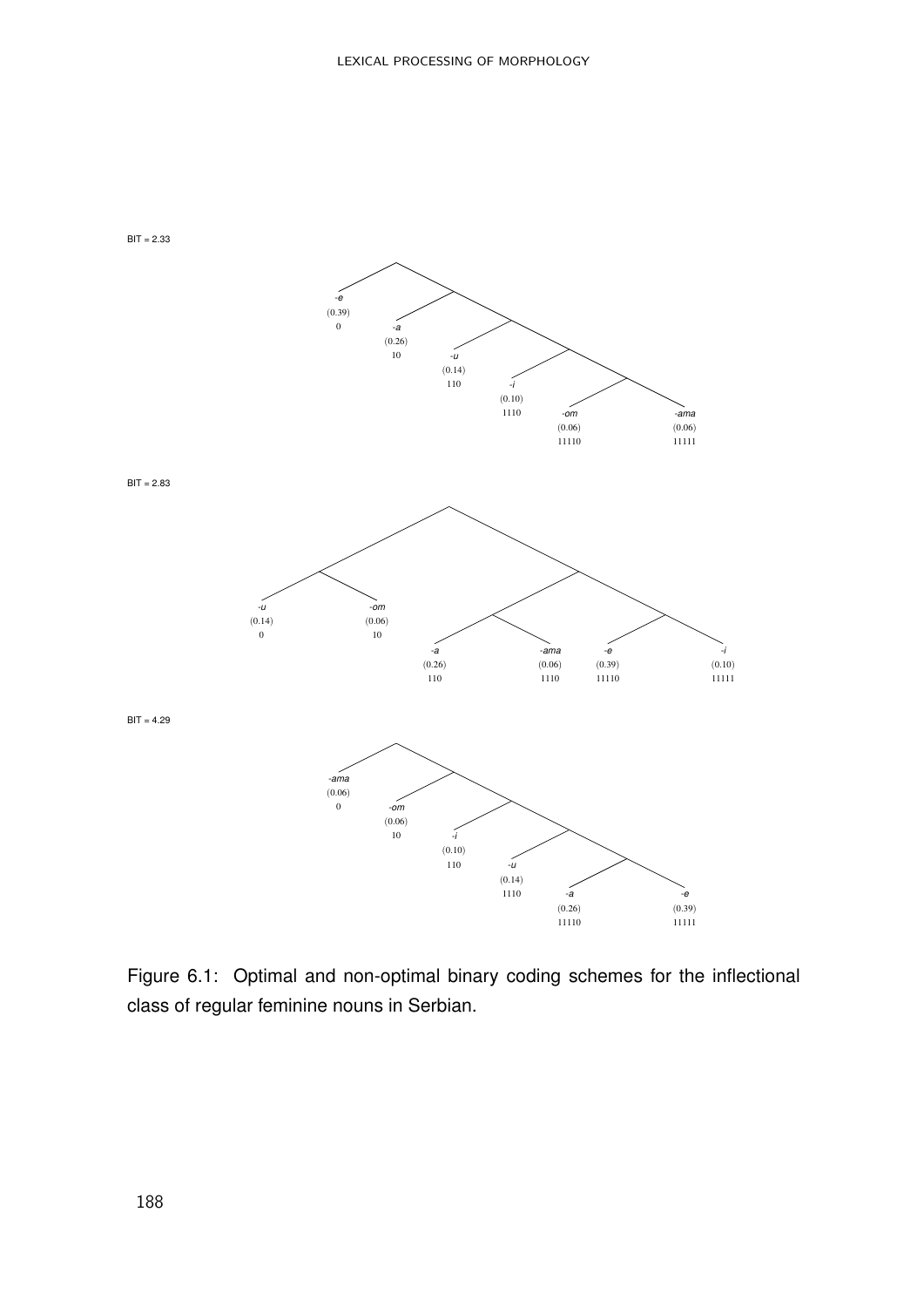Relative entropy is also known as *information gain*,

$$
D(P||Q) = IG(\Pr_{\pi}(e|w)||\Pr_{\pi}(e|c))
$$
  
= 
$$
\sum_{e} \Pr_{\pi}(e|w) \log_2 \frac{\Pr_{\pi}(e|w)}{\Pr_{\pi}(e|c)}
$$
  
= 
$$
\sum_{e} \Pr_{\pi}(w_e) \log_2 \frac{\Pr_{\pi}(w_e)}{\Pr_{\pi}(e)},
$$
 (6.13)

as it measures the reduction in our uncertainty about the exponent when going from the situation in which we only know its inflectional class to the situation in which we also know the lexeme. For "planina",  $H = 2.22$ , and  $D(P||Q) = 0.05$ . For the masculine noun "prostor" listed in the lower half of Table 6.1,  $H = 2.42$  and  $D(P||Q) = 0.07$ . In both cases, the two distributions are fairly similar, so the relative entropies (*RE*) are small. There is little that the knowledge of "planina" adds to what we already new about regular feminine nouns. If we approximate the probability distribution of "planina" with the probability distribution of its class, we are doing quite well. In section 6 we review a recent study demonstrating that *RE* is yet another information theoretic predictor of lexical processing costs.

We will now review a series of studies that illustrate how these information theoretic concepts help us to understand paradigmatic organization in the mental lexicon. Section 6 addresses the question of how the probability of an exponent given its inflectional class is reflected in measures of lexical processing costs. Section 6 reviews studies that make use of entropy and relative entropy to gauge lexical processing and paradigmatic organization. Finally, in section 6 we present new experimental results showing how concepts from information theory that proved useful for understanding inflection can help understanding derivation.

### **The Structure of Inflectional Classes**

The consequence of the amount of information carried by an exponent for lexical processing has been explored in a series of experimental studies on Serbian (Kostić, 1991, 1995; Kostić, Marković & Baucal, 2003). A starting point for this line of research is the amount of information carried by an exponent,

$$
I_e = -\log_2 \Pr_{\pi}(e),
$$

where  $Pr_{\pi}$  is estimated over all exponents within a class  $\pi$ . Kostić and colleagues noted that exponents are not equal with respect to their functional load. Some exponents (given their inflectional class) express only a few functions and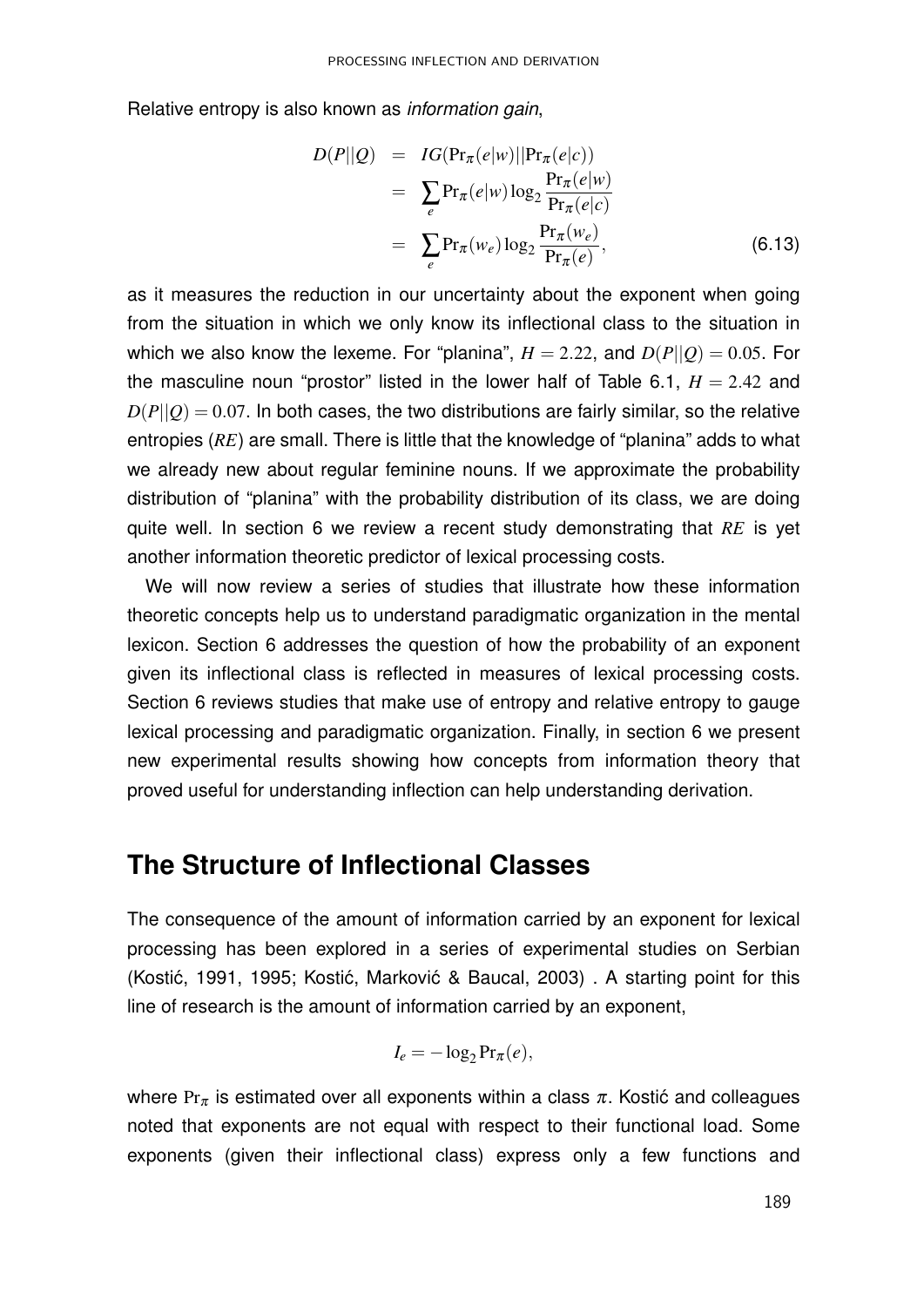meanings, others express many. Table 6.2 lists the functions and meanings for the exponents of the masculine and regular feminine inflectional class of Serbian. The count of numbers of functions and meanings for a given exponent were taken from an independent comprehensive lexicological survey of Serbian (see also the appendix of Kostić et al., 2003, for a shortlist of functions and meanings). Instead of using just the flat corpus-based relative frequencies, Kostic and colleagues propose ´ to weight these probabilities for their functions and meanings. Let *R<sup>e</sup>* denote the number of functions and meanings carried by exponent *e*. Then the weighted amount of information  $I_e^{\prime}$  can be expressed as follows:

$$
I'_{e} = -\log_2\left(\frac{\Pr_{\pi}(e)/R_e}{\sum_{e} \Pr_{\pi}(e)/R_e}\right)
$$
(6.14)

The ratio  $(\Pr_\pi(e)/R_e)$  gives us the average probability per syntactic function/meaning for a given exponent. In order to take the other exponents within the inflectional class into account, this ratio is weighted by the sum of the ratios for each of the exponents (see, e.g., Luce, 1959). The resulting proportion is log-transformed to obtain the corresponding amount of information in bits. The partial effects of probability on the one hand, and the number of functions and meanings on the other, are shown in Figure 6.2. The weighted information is predicted to decrease with probability, and to increase with the number of functions and meanings. Table 6.2 lists  $I'_{e}$  for each of the exponents of the masculine and regular feminine inflectional classes.

To assess the predictivity of I'<sub>c</sub>, Kostić, Marković and Baucal (2003) and Kostić (2008) calculated the mean lexical decision latency for each exponent in a given inflectional class, and investigated whether these mean latencies can be predicted from the weighted amounts of information such as those listed in Table 6.2. The Pearson correlation between the mean latencies and the weighted information scores was highly significant for both masculine and feminine nouns ( $R^2=0.88$ for masculine nouns,  $R^2=0.98$  for regular feminine nouns and  $R^2=0.99$  for irregular feminine nouns). Furthermore, when mean reaction time is regressed on the weighted information load, the slopes of the regression lines are positive. Exponents carrying a greater average amount of information are more difficult to process. In other words, these data show that the average processing cost of an exponent in its inflectional class is very well predicted from its frequency and its functional load as given by (6.14) and illustrated above in Figure 6.2.

The probabilities that we considered in these analyses were estimated by summing across all words with a given exponent in a given inflectional class.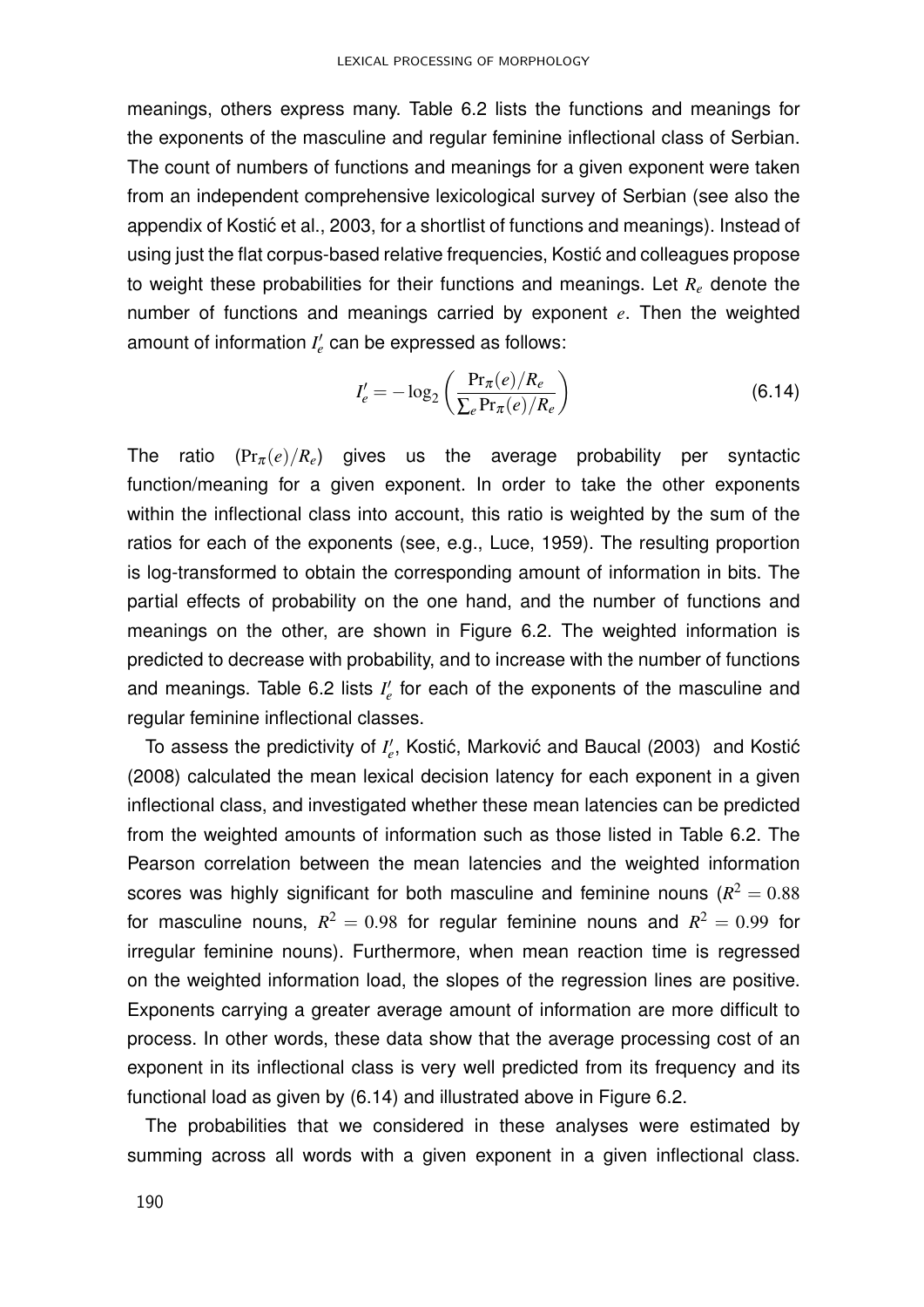|          |                       | masculine nouns |               |             |
|----------|-----------------------|-----------------|---------------|-------------|
| Exponent | Case and Number       | Frequency       | Functions and | Information |
|          |                       |                 | Meanings      |             |
| Ø        | nom sg                | 12.83           | 3             | 0.434       |
| a        | gen sg/acc sg /gen pl | 18.01           | 109           | 5.128       |
| U        | dat sg /loc sg        | 4.64            | 43            | 5.744       |
| оm       | ins sg                | 1.90            | 32            | 6.608       |
| e        | acc pl                | 2.21            | 58            | 7.243       |
| i        | nom pl                | 3.33            | 3             | 2.381       |
| ima      | dat pl/loc pl/ins pl  | 1.49            | 75            | 8.186       |
|          |                       | feminine nouns  |               |             |
| Exponent | Case and Number       | Frequency       | Functions and | Information |
|          |                       |                 | Meanings      |             |
| a        | nom sg/gen pl         | 12.06           | 54            | 1.464       |
| U        | acc sg                | 5.48            | 58            | 2.705       |
| e        | gen sg /nom pl/acc pl | 14.20           | 112           | 2.280       |
| İ        | dat sg /loc sg        | 3.80            | 43            | 2.803       |
| оm       | ins sg                | 1.94            | 32            | 3.346       |
| ama      | dat pl/loc pl/ins pl  | 1.69            | 75            | 4.773       |

Table 6.2: Exponents, case and number, frequency of the exponent, number of functions and meanings of the exponents, and amount of information carried by the exponents, for masculine nouns (upper table) and regular feminine nouns (lower table).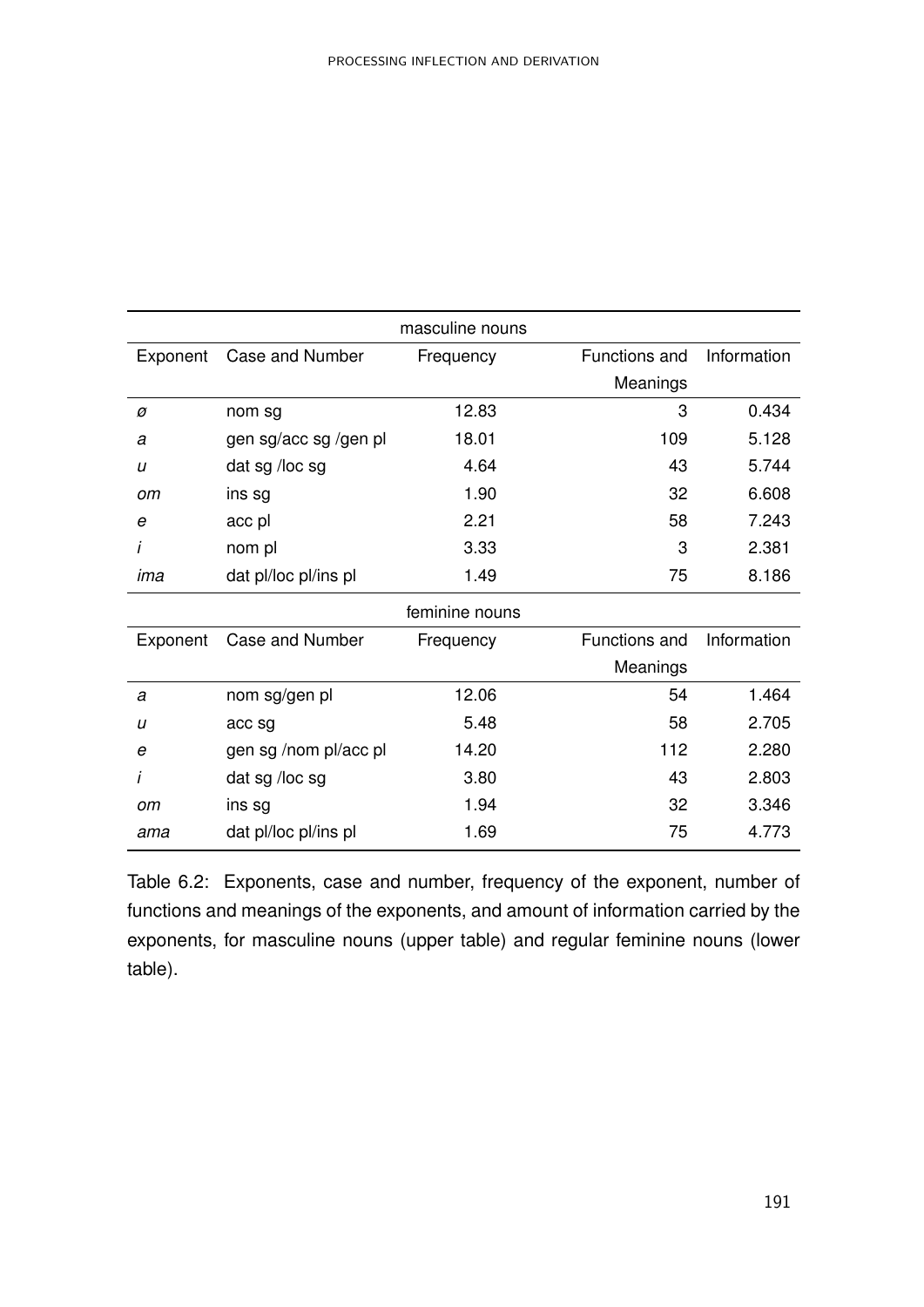

Figure 6.2: Partial effects of the probability of an exponent and its number of syntactic functions and meanings on the weighted amount of information  $I'_e$ .

In this way, the information about the probabilities of the different exponents in the inflectional paradigms of specific words is lost. In order to address the possibility that word-specific probabilities of exponents also co-determine lexical processing, Kostić, Marković and Baucal (2003) first applied the same weighting scheme underlying (6.14) at the level of individual lexemes, giving a lexeme-specific weighted information  $I'_{w_e}$ :

$$
I'_{w_e} = -\log_2\left(\frac{\Pr_{\pi}(w_e)/R_e}{\sum_e \Pr_{\pi}(w_e)/R_e}\right).
$$
 (6.15)

Kostić, Marković and Baucal (2003) then constructed two sets of lexemes (henceforth Inflectional Groups) which contrasted maximally with respect to  $I'_{w_e}$ . For each of the two inflectional groups, the average value of  $I'_{w_e}$  for each of the exponents was calculated. Regression analysis showed that these group-averaged amounts of information contributed independently to the model, over and above the general class-based information values  $I'_e$ . As before, larger values for the group-averaged amounts of information  $I'_{w_e}$  corresponded to longer mean lexical decision latencies.

It is useful to probe the lexeme-specific weighted information (6.15) with respect to how it relates to the frequency properties of the lexeme and its inflected variants, as well as to the functional ambiguities existing in inflectional paradigms and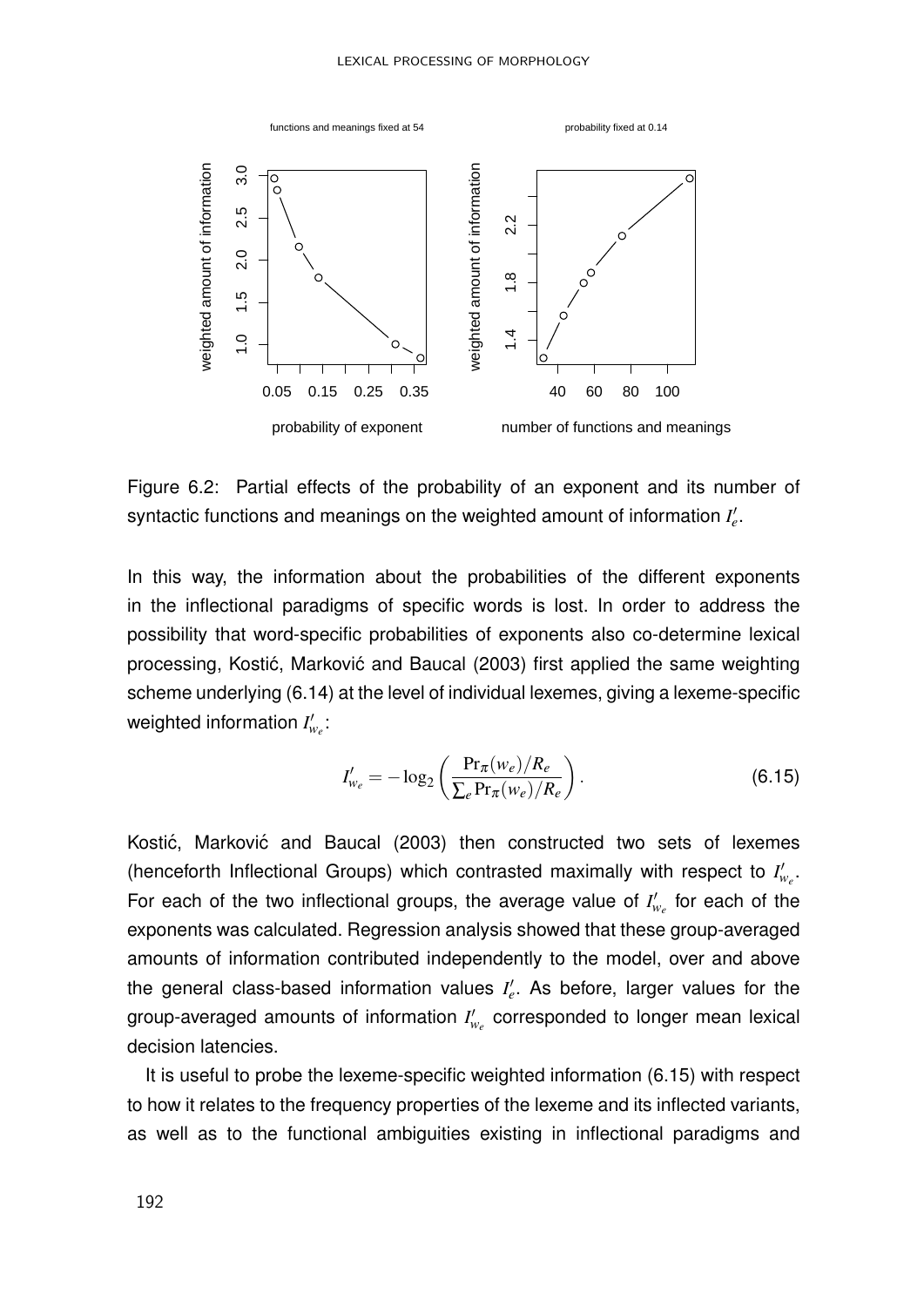classes. First consider a simple lower bound for (6.15):

$$
I'_{w_e} = -\log_2\left(\frac{\Pr_{\pi}(w_e)/R_e}{\sum_e \Pr_{\pi}(w_e)/R_{w_e}}\right)
$$
  
\n
$$
= -\log_2\frac{\Pr_{\pi}(w_e)}{R_e} + \log_2\sum_e \frac{\Pr_{\pi}(w_e)}{R_e}
$$
  
\n
$$
\geq -\log_2 \Pr_{\pi}(w_e) + \log_2 R_e + \log_2 \prod_e \frac{\Pr_{\pi}(w_e)}{R_e}
$$
  
\n
$$
\geq -\log_2 \Pr_{\pi}(w_e) + \log_2 R_e + \sum_e \log_2 \frac{\Pr_{\pi}(w_e)}{R_e}
$$
  
\n
$$
\geq \log_2 R_e - \sum_e \log_2 R_e - \log_2 \Pr_{\pi}(w_e) + \sum_e \log_2 \Pr_{\pi} w_e.
$$
 (6.16)

The third term is the amount of information carried by the inflected variant,  $I_{w_e}$ , see (6.2), and  $\sum_j \log_2 \Pr_{\pi} w_j$  is a measure of the lexeme's stem frequency, evaluated by summing the log frequencies of its inflected variants rather than by summing the bare frequencies of its inflected variants. Consequently, at the level of the inflected variant, the amount of information (6.16) incorporates two well-known frequency effects that have been studied extensively in the processing literature. The word frequency effect  $(-\log_2 Pr_\pi(w_e))$  is facilitatory, as expected. Surprisingly, the stem frequency effect ( $\sum_e \log_2 \Pr_{\pi}w_e$ ) is predicted to be inhibitory. However, both frequency effects are complemented by measures gauging ambiguity. Ambiguity of the given exponent is harmful, whereas ambiguity in the rest of the paradigm is facilitatory. Thus, the stem frequency effect emerges from this model as a composite effect with both an inhibitory and a facilitatory component. This may help explain why stem frequency effects are often much less robustly attested in experimental data (see, e.g., Baayen, Wurm & Aycock, 2008) compared to word frequency effects.

In order to evaluate how well the lower bound given in (6.16) approximates the original measure given in (6.15), we examined the exponent frequency, the group averages of the functions and meanings, the information values, and the mean reaction times for the two inflectional groups for regular feminine nouns, as listed in Table 6.3 (data from Kostić, Marković & Baucal, 2003). Note that the terms in (6.16) represent the ambiguity of the exponent, the joint ambiguity of all exponents, the word frequency effect of the inflected variant, and the stem frequency effect of its lexeme.

For the data in Table 6.3, we first carried out a linear regression analysis with RT as dependent variable and  $I'$  and Inflectional Group as predictors. The  $R^2$  for this model was 0.863. We then carried out a linear regression analysis, but now with the two measures that figure in the lower bound of the amount of information (6.16) as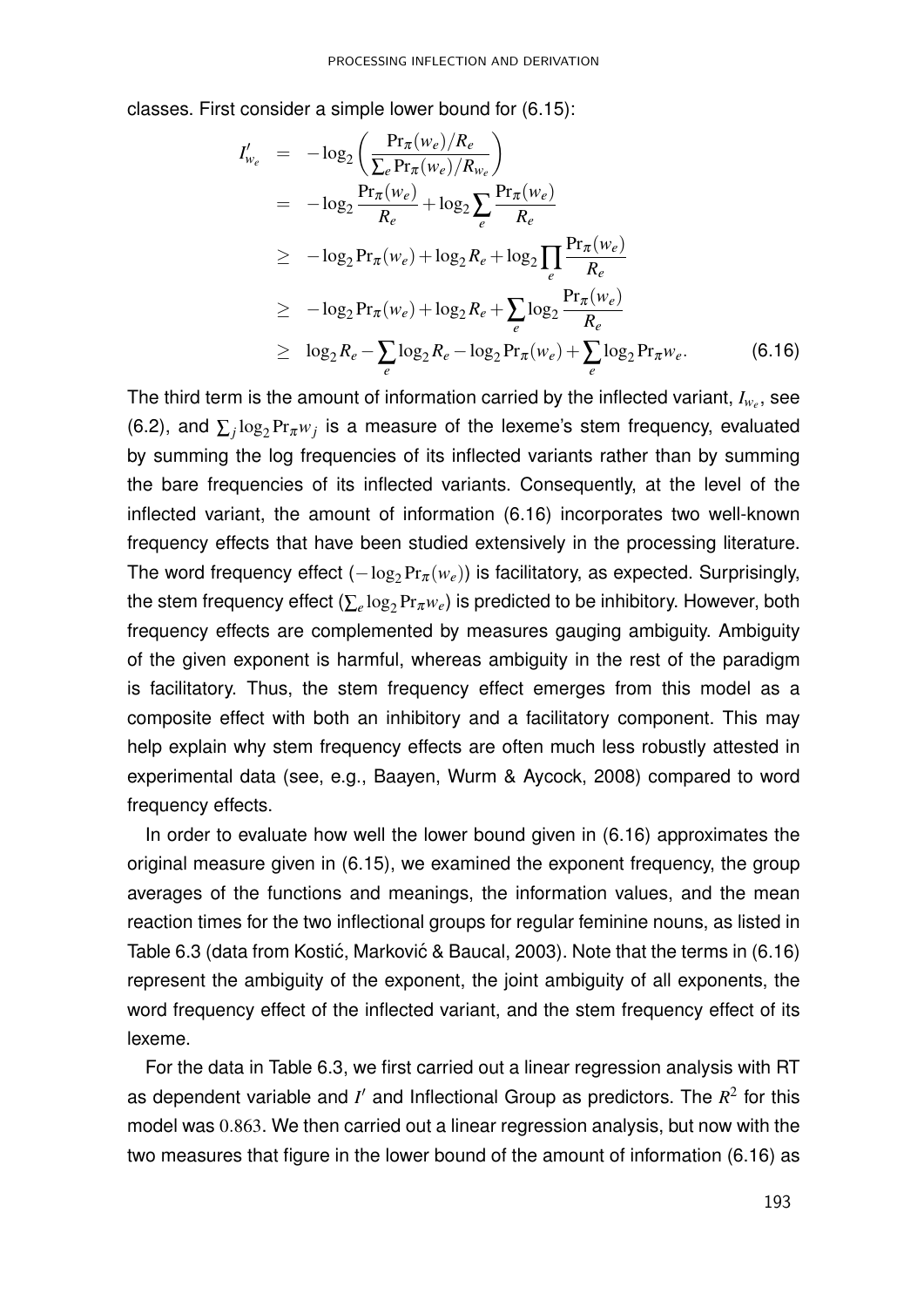predictors: exponent frequency and the number of functions and meanings of the exponent R. The  $R^2$  of this model was  $0.830$ . Furthermore, the effect of the number of functions and meanings was inhibitory  $(\hat{\beta} = 27.5, t(8) = 2.512, p = 0.0362)$  and the effect of exponent frequency was facilitatory  $(\hat{\beta} = -5.2, t(8) = -5.813, p = 0.0004)$ as expected given (6.16). In other words, the two variables that according to (6.16) should capture a substantial proportion of the variance explained by the amount of information I', indeed succeed in doing so: 0.830 is 96% of 0.863.

|                  | Exponent Exponent frequency R |           | I'   | Inflectional Group | <b>RT</b> |
|------------------|-------------------------------|-----------|------|--------------------|-----------|
| a                | 12.06                         | 3.99      | 1.46 | high               | 674       |
| е                | 14.20                         | 4.72 2.28 |      | high               | 687       |
|                  | 3.80                          | 3.76      | 2.80 | high               | 685       |
| U                | 5.48                          | 4.06      | 2.71 | high               | 693       |
| om               | 1.94                          | 3.47      | 3.35 | high               | 718       |
| ama              | 1.69                          | 4.32      | 4.77 | high               | 744       |
| a                | 12.06                         | 3.99      | 1.46 | low                | 687       |
| $\epsilon$       | 14.20                         | 4.72 2.28 |      | low                | 685       |
| i                | 3.80                          | 3.76      | 2.80 | low                | 730       |
| $\boldsymbol{u}$ | 5.48                          | 4.06      | 2.71 | low                | 712       |
| оm               | 1.94                          | 3.47      | 3.35 | low                | 722       |
| ama              | 1.69                          | 4.32      | 4.77 | low                | 746       |

Table 6.3: Mean reaction times in visual lexical decision (RT), exponent frequency, number of functions and meanings of the exponent (R), amount of information (I), and Inflectional Group (high versus low by-word amount of information) for the Exponents of the regular feminine declension class.

The lower bound estimate in (6.16) is a simplification of the full model  $I'_{w_e}$  defined by (6.15). Because the simplification allows us to separate the word and stem frequency effects, it clarifies that these two frequency effects are given the same overall weight. There is evidence, however, that stem frequency has a much more modest weight than word frequency (Baayen, Wurm & Aycock, 2008), and may even have a different functional form. This suggests that it may be preferable to rewrite (6.15) as:

$$
I'_{w_e} = -\log_2\left(\frac{\omega_1 \operatorname{Pr}_{\pi}(w_e)/R_e}{\omega_2 \sum_e \operatorname{Pr}_{\pi}(w_e)/R_e}\right),\tag{6.17}
$$

with separate weights  $\omega$  for numerator and denominator. On the other hand,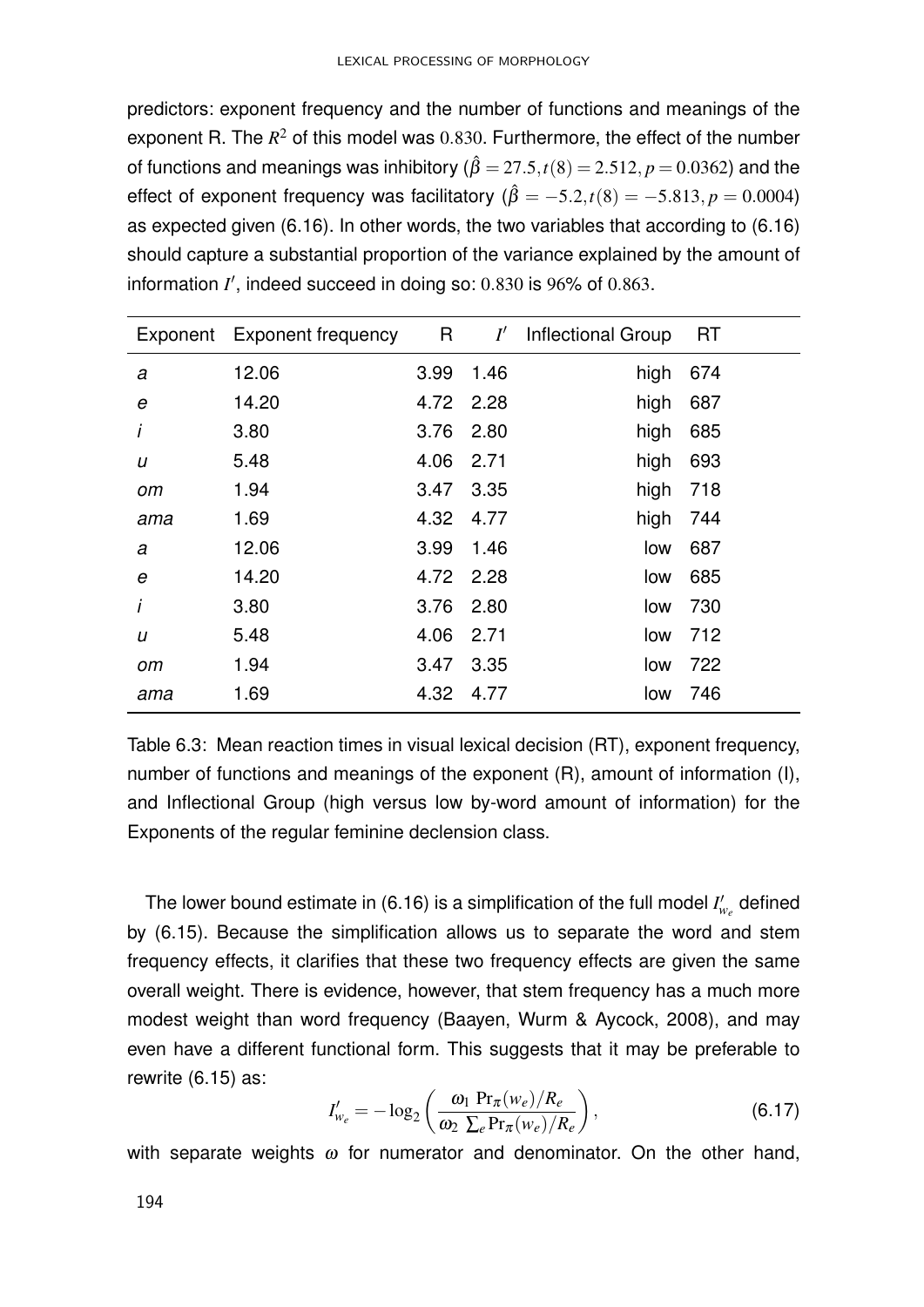at the level of a given class the lower bound estimate in (6.17) reduces to the exponent frequency and the overall class frequency. Some preliminary experimental evidence for the relevance of exponent frequency (in the simplified form of inflectional formative frequency) for English is available in Baayen, Wurm and Aycock (2008), along with evidence for frequency effects for derivational affixes. However, it is presently unclear how class frequency could be generalized and gauged with derivations. Inflectional classes are well contained and it is easy to count-out their overall frequencies. Contrariwise, within and between derivational classes there are no clear partitions of the lexical space. While inflected words, in general, belong to only one inflectional class, any given base word may participate in several derivations. We shall address the issue of relations between base words and their derivatives in co-determining lexical processing in further detail in section 6.

It is also useful to rewrite (6.14) along similar lines as we did for (6.15). In this case, the lower bound for the amount of information can be written as the sum of two conditional probabilities. First consider the probability of exponent *e* given its inflectional class *c*:

$$
\begin{array}{rcl}\n\Pr(e|c) & = & \frac{\Pr(e,c)}{\Pr(c)} \\
& = & \frac{\Pr(e)}{\Pr(c)}.\n\end{array}
$$

(Note that the probability of an exponent is defined strictly with respect to its inflectional class. We never sum frequencies of exponents across inflectional classes.) The information corresponding to this conditional probability is

$$
I_{e|c} = -\log_2 \frac{\Pr(e)}{\Pr(c)}
$$
  
= -\log\_2 \Pr(e) + \log\_2 \Pr(c)  
= -\log\_2 \Pr(e) + \log\_2 \sum\_j \Pr(e\_j)  
\ge -\log\_2 \Pr(e) + \log\_2 \prod\_j \Pr(e\_j)  
\ge -\log\_2 \Pr(e) + \sum\_j \log\_2 \Pr(e\_j)  
= I'\_{e|c}(6.18)

Note that  $I'_e$  $\ell_{e|c}^{\prime}$  is a lower bound of  $I_{e|c}.$ 

Next, let *R<sup>e</sup>* denote the number of functions and meanings of exponent *e* in class *c*, and let *R<sup>c</sup>* denote the total count of functions and meanings within the class. The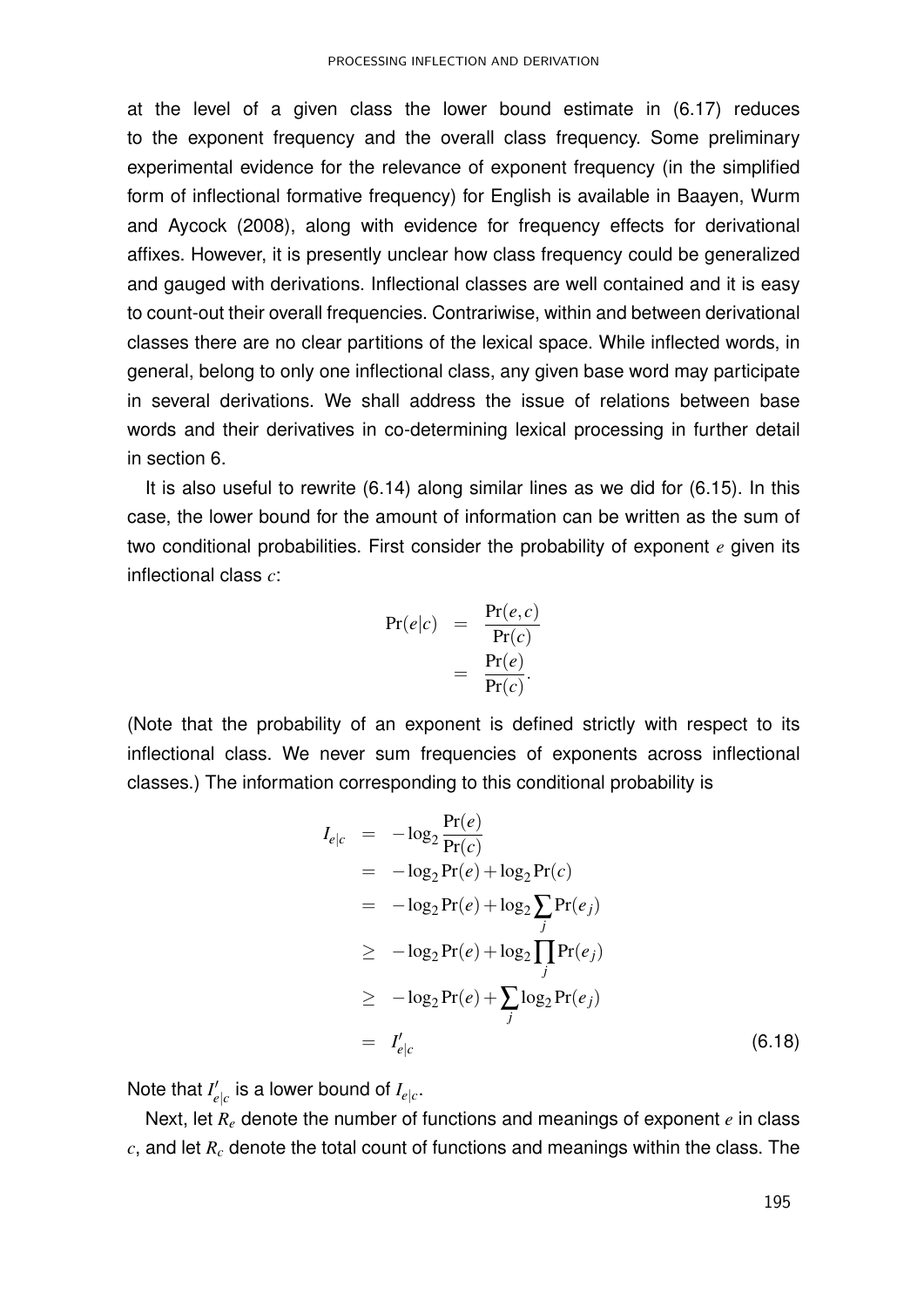conditional probability of the functions and meanings of exponent *e* given its class *c* is

$$
Pr(R_e|R_c) = \frac{Pr(R_e, R_c)}{Pr(R_c)}
$$
  
= 
$$
\frac{Pr(R_e)}{Pr(R_c)}
$$
  
= 
$$
\frac{R_e}{R_c}
$$

and the corresponding information is therefore

$$
I_{R_e|R_c} = -\log_2 \frac{R_e}{R_c}
$$
  
=  $-\log_2 R_e + \log_2 R_c$   
=  $-\log_2 R_e + \log_2 \sum_j R_j$   
 $\leq -\log_2 R_e + \log_2 \prod_j R_j$   
 $\leq -\log_2 R_e + \sum_j \log_2 R_j$   
=  $I'_{R_e|R_c}$  (6.19)

Here,  $I'_k$  $R_{e}|R_{c}|$  is an upper bound of  $I_{R_{e}|R_{c}}.$ 

Taking into account that I'  $\mathcal{C}'_{e|c}$  is a lower bound of  $I_{e|c}$ , and that  $I'_P$  $R_{i|R_c}^{\prime}$  is an upper bound of  $I_{R_i|R_c}$ , we can now approximate (6.14) as follows:

$$
I_{w_e} \approx \log_2 R_e - \sum_j \log_2 R_j - \log_2 \Pr_{\pi} w_e + \sum_j \log_2 \Pr_{\pi} w_j
$$
  

$$
\approx -I'_{R_e|R_c} + I'_{e|c}.
$$
 (6.20)

In other words, the amount of information as defined in  $(6.14)$  is related to the sum of two conditional probabilities: (i) the probability of the exponent given its class, and (ii) the probability of the ambiguity of the exponent given the ambiguity in its class. The partial effects of these two conditional probabilities are shown in Figure 6.3. As expected, the partial effects are very similar to those shown in Figure 6.2.

At this point, the question arises why  $I'_k$  $C_{R_{e}|R_{c}}^{\prime}$  appears with a negative sign in (6.20). To answer this question, we need to consider exponents within their classes, and differentiate between the functions and meanings that an inflected form can have in the discourse. Consider the case in which  $R_e \rightarrow R_c$ . The more the functions expressed by exponent *e* become similar to the universe of functions and meanings carried by the inflectional class, the less distinctive the exponent becomes. In other words, an exponent is more successful as a distinctive functional unit of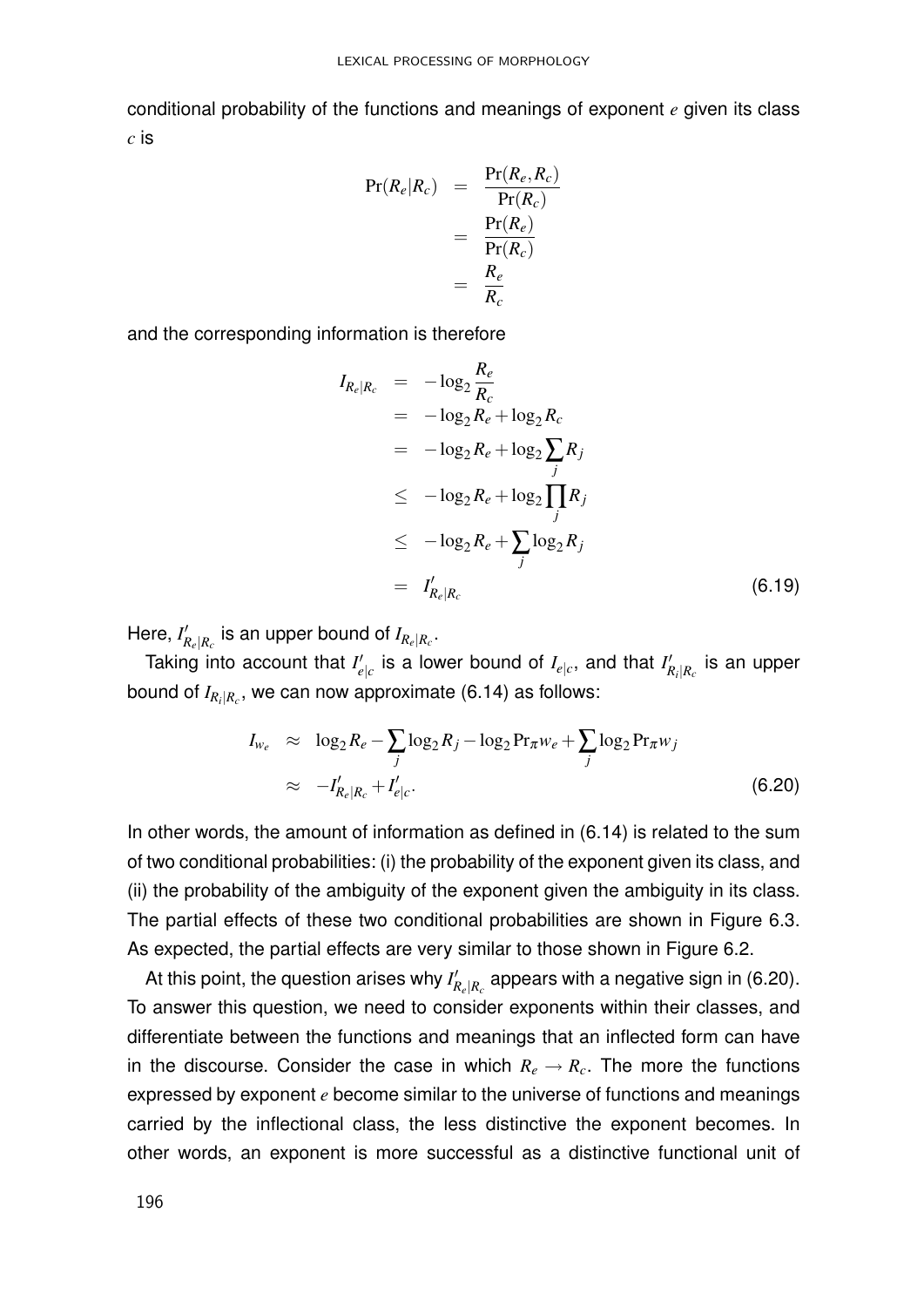

Figure 6.3: The left panel shows the partial effect of the information carried by the probability of the exponent given its class I' *e*|*c* . The right panel shows the partial effect of the information carried by the proportion of the number of functions and meanings conditioned on the total number of functions and meanings for the class  $I'_h$  $R_{e|R_c}^{\prime}$ . Both partial effects are calibrated for the other effect evaluated at 0.5, and are calculated straightforwardly from (6.20).

the language when  $R_c - R_e$  is large. If so, the amount of information  $I'_P$  $R_{\ell}^{'}|_{R_{c}}$  is large, and hence *Iw<sup>e</sup>* in (6.20) is small, and as a consequence processing latencies are reduced. By contrast, an exponent for which *IRe*|*R<sup>c</sup>* is small is dysfunctional, and therefore harder to process, leading to longer processing latencies.

## **The information structure of paradigms**

### **Entropy**

Thus far, we have considered the processing load of an inflected form given its paradigm, or an exponent, given its inflectional class. Moscoso del Prado Martín, Kostić and Baayen (2004) added a new dimension to the experimental study of morphological conectivity by considering the cost of the complexity of a paradigm as such, gauged by means of the entropy measure *H*. Figure 6.1 is helpful for discussing the difference between Kostić's approach and the one developed by Moscoso del Prado and his colleagues. Ignoring the weighting for numbers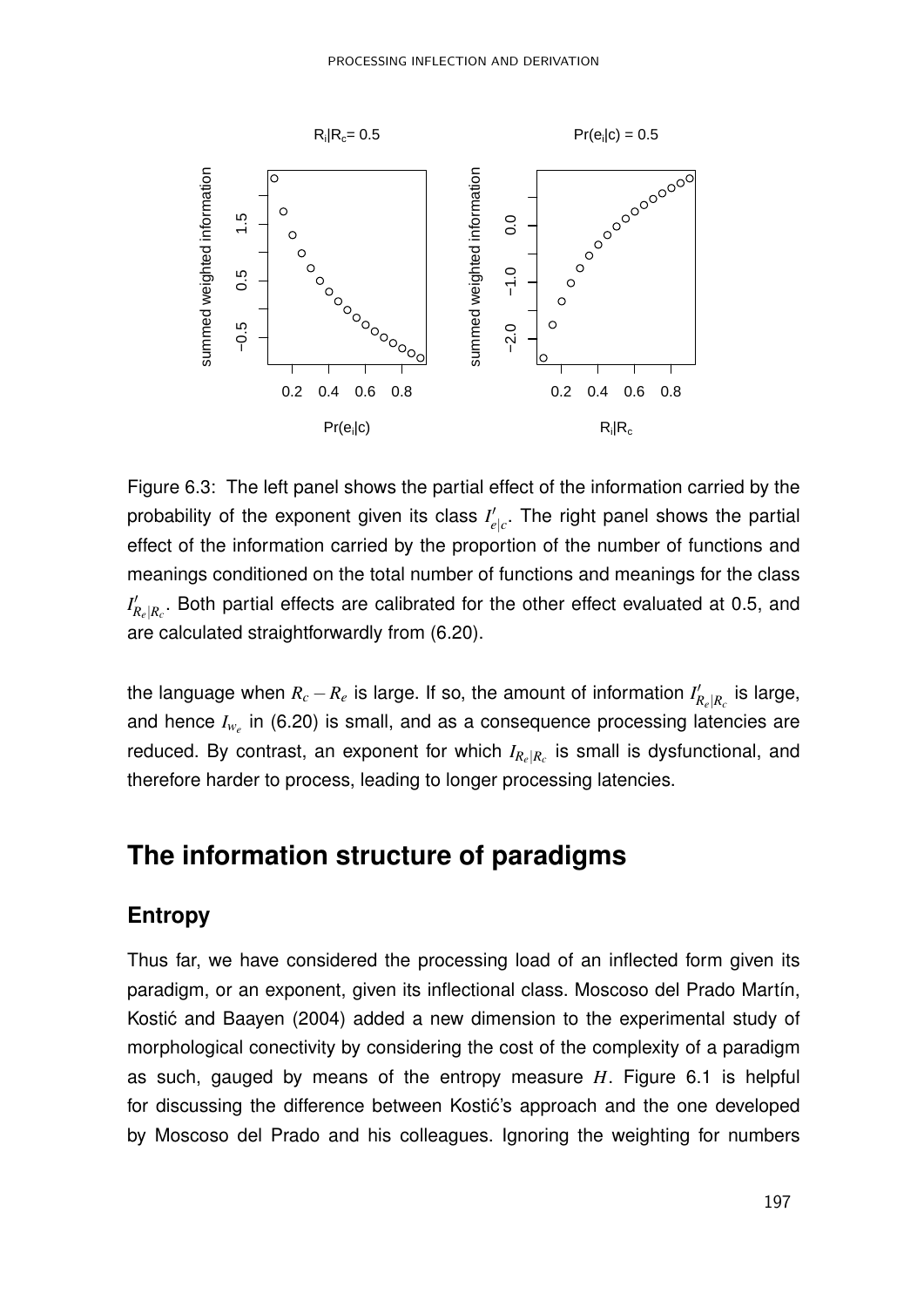| morphological family |     | inflectional paradigms |     | merged paradigms |     |
|----------------------|-----|------------------------|-----|------------------|-----|
| word                 | F   | word                   | F   | word             | F   |
| neighbour            | 901 | neighbour              | 343 | neighbour        | 343 |
| neighbourhood        | 407 | neighbours             | 558 | neighbours       | 558 |
| neighbouring         | 203 |                        |     | neighbourhood    | 386 |
| neighbourliness      | 3   | neighbourhood          | 386 | neighbourhoods   | 21  |
| neighbourly          | 14  | neighbourhoods         | 21  | neighbouring     | 203 |
|                      |     |                        |     | neighbourliness  | 3   |
|                      |     |                        |     | neighbourly      | 14  |

Table 6.4: Morphological family and inflectional paradigms for *neighbor*.

of functions and meanings, Kostić's measure simplifies to  $-\log_2(\Pr_{\pi}(e))$ , which reflects the number of steps from the root node to the leaf node of the exponent *e* in an optimal binary coding scheme (see the upper panel; for numbers of nodes that are integer powers of two, the  $-\log_2(\Pr_{\pi}(e))$  is exactly equal to the number of steps). However, this measure is insensitive to the size and configuration of the tree. To capture these aspects of the tree, we can make use of the entropy measure. The entropy, which is the same for each and every member of the paradigm, quantifies the expected number of steps from the root to a leaf node.

Moscoso del Prado Martín, Kostić and Baayen (2004) applied the entropy measure to paradigms in Dutch, but used a much broader definition of paradigms that extended the concept of the morphological family. Table 6.4 shows the words listed in CELEX that contain *neighbour* as a constituent. The left two columns list the morphological family as defined by Schreuder and Baayen (1997) , the middle columns list the inflected variants that were found for two of the members of the family, and the rightmost columns list the set that merges the family members with the inflected variants. Moscoso del Prado and colleagues calculated the entropy over this merged set, and proposed this entropy as an enhanced measure for capturing the morphological family size effect. They pointed out that when all family members are equiprobable, the entropy of the family reduces to the log of the number of family members. Since it is exactly this log-transformed count that emerged as predictive for processing latencies, the entropy of the family can be viewed as a principled way of weighting family members for their token frequency.

Moscoso del Prado and colleagues combined this generalized entropy measure with the amount of information carried by a word (inflected or uninflected) as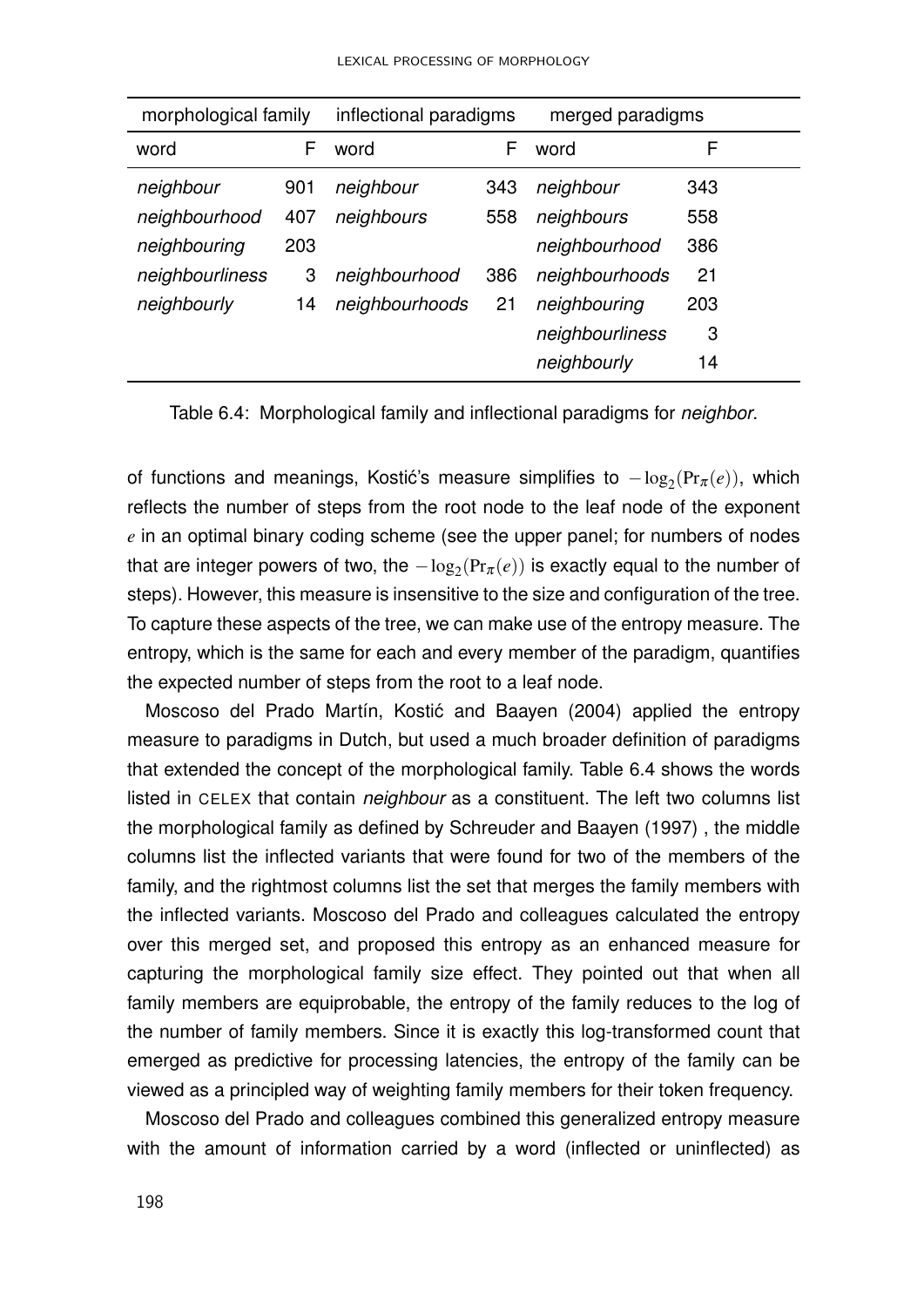estimated from its relative frequency to obtain what they called the information residual:

$$
I_R = I_w - H = \log N - \log_2 F_w - H.
$$
 (6.21)

This information residual performed well in a series of post-hoc analyses of processing of Dutch complex words.

By bringing several measures together in a single predictor, *IR*, stem frequency and entropy receive exactly the same regression weight:

$$
RT \propto \beta_0 + \beta_1 I_R
$$
  
=  $\beta_0 + \beta_1 (I_w - H)$   
 $\beta_0 - \beta_1 \log_2 F_w - \beta_1 H.$  (6.22)

However, subsequent work (Baayen, Feldman & Schreuder, 2006) suggests that frequency, the entropy calculated over the morphological family while excluding inflected variants, and the entropy of the paradigms of individual lexemes should be allowed to have different importance (i.e, different  $\beta$  weights). Their study examined a wide range of lexical predictors for simple English nouns and verbs, and observed independent effects of inflectional entropy (henceforth *Hi*) across both the visual lexical decision and word naming tasks. An effect of derivational entropy (henceforth *Hd*) was present only in the visual lexical decision task. Here, it emerged with a U-shaped curve, indicating the presence of some inhibition for words with very information-rich families. In their study of the lexical processing of 8486 complex words in English, Baayen, Wurm and Aycock (2008) also observed an independent facilitatory effect of inflectional entropy, side by side with a facilitatory effect of the family size of the lexeme.

These results suggest that, when considered in terms of optimal binary coding schemes, inflected words and lexemes should not be brought together in one encompassing binary tree. Instead, lexemes form one tree, and each lexeme then comes with its own separate disjoint tree for its inflected variants.

Inflectional paradigms in languages such as Dutch and English are trivially simple compared to the paradigms one finds in morphologically rich languages. This raises the question to what extent entropy measures inform us about the processing complexity of more substantive paradigmatic structure. We address this issue for nominal paradigms in Serbian.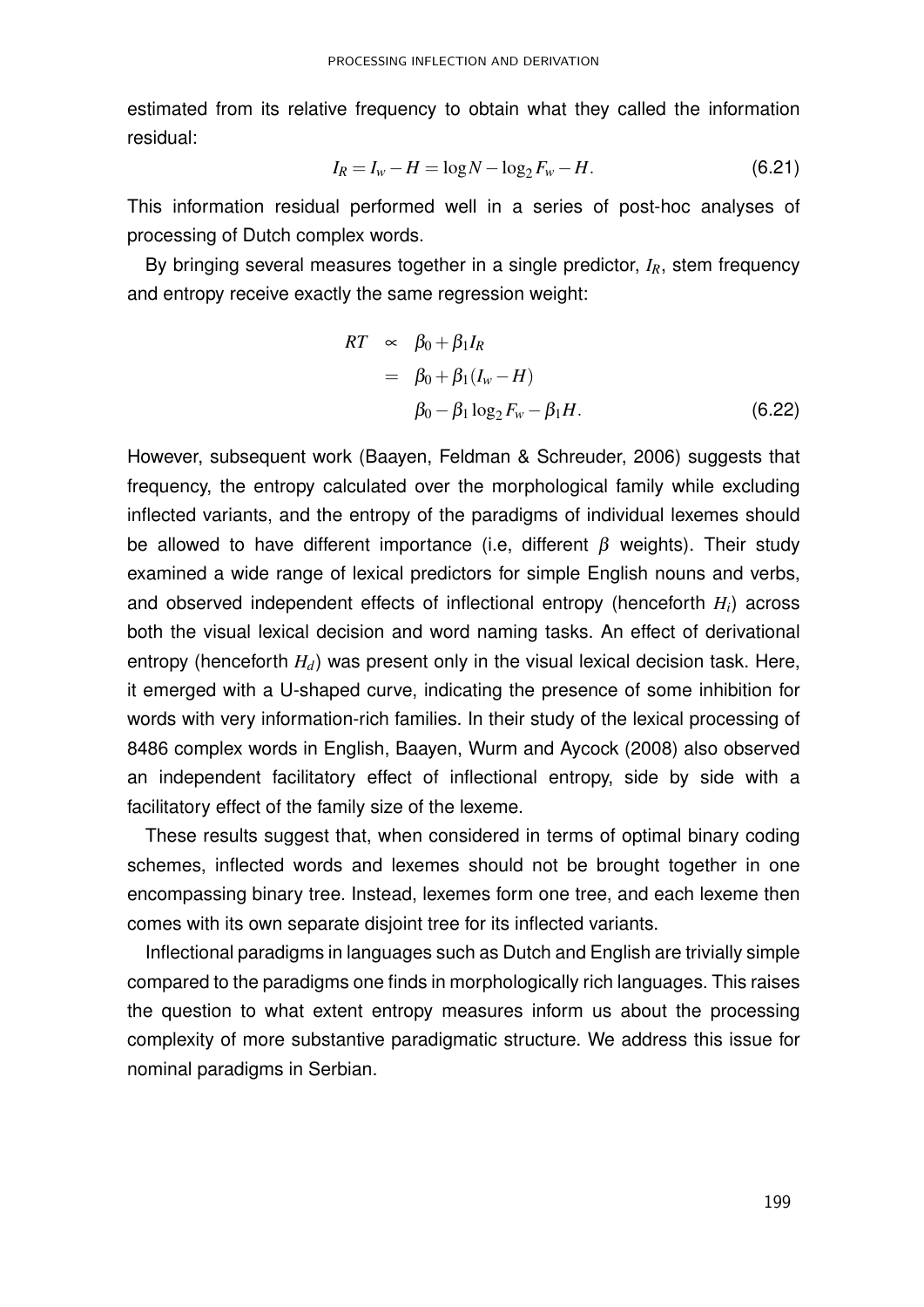#### **Relative entropy**

When the inflectional entropy is computed for a given lexeme, it provides an estimate for the complexity of this lexeme's inflectional paradigm. This measure, however, does not take into account the complexity of the inflectional class, and the extent to which the probability distribution of a lexeme's paradigm diverges from the probability distribution of its inflectional class. We could consider bringing the entropy of the inflectional class into our model, but this class entropy would be the same for all lexemes in the class. Hence, it would not be much more informative than a plain name for that class (for example, Latin declension I, or Serbian declension III). Therefore, Milin, Filipović Đurđević and Moscoso del Prado Martín (2008) considered the simultaneous influence of paradigms and classes on the processing of inflected nouns in Serbian by means of relative entropy, *RE*.

Milin, Filipović Đurđević and Moscoso del Prado Martín (2008) investigated whether relative entropy is predictive for lexical processing in visual lexical decision using masculine and feminine nouns with the case endings *-om, -u* and *-e*. A mixed-effects analysis with word frequency and stem frequency, bigram frequency, number of orthographic neighbors and entropy as covariates revealed an independent inhibitory effect of *RE*, as shown in the lower right panel of Figure 6.4. Comparison with the other significant partial effects in the model shows that the magnitude of the effect of *RE* is comparable to that of stem frequency and orthographic neighborhood size. However, the effect of the entropy did not reach significance  $(p > 0.15)$ .

What this experiment shows is that it is neither the probability distribution of the inflected variants in a word's paradigm, nor the probability distribution in its inflectional class considered separately that are at issue, but rather the divergence between the two distributions. The greater this divergence, the longer the response latencies. A similar pattern was observed for the accuracy measure as well: the greater the divergence of the probability distribution of the paradigm from the probability distribution of the class, the more errors were made.

From the perspective of cognitive psychology, these results are interesting in that they provide further evidence for the importance of structured lexical connectivity. From the perspective of linguistic morphology, they support the theoretical concepts of paradigms and inflectional classes. Combined with the presence of a strong effect of the word frequency, an effect that is much stronger than the effect of the word's stem (compare the upper panels in Figure 6.4), these results provide strong support for Word and Paradigm morphology (Blevins, 2003, 2006; Matthews, 1974)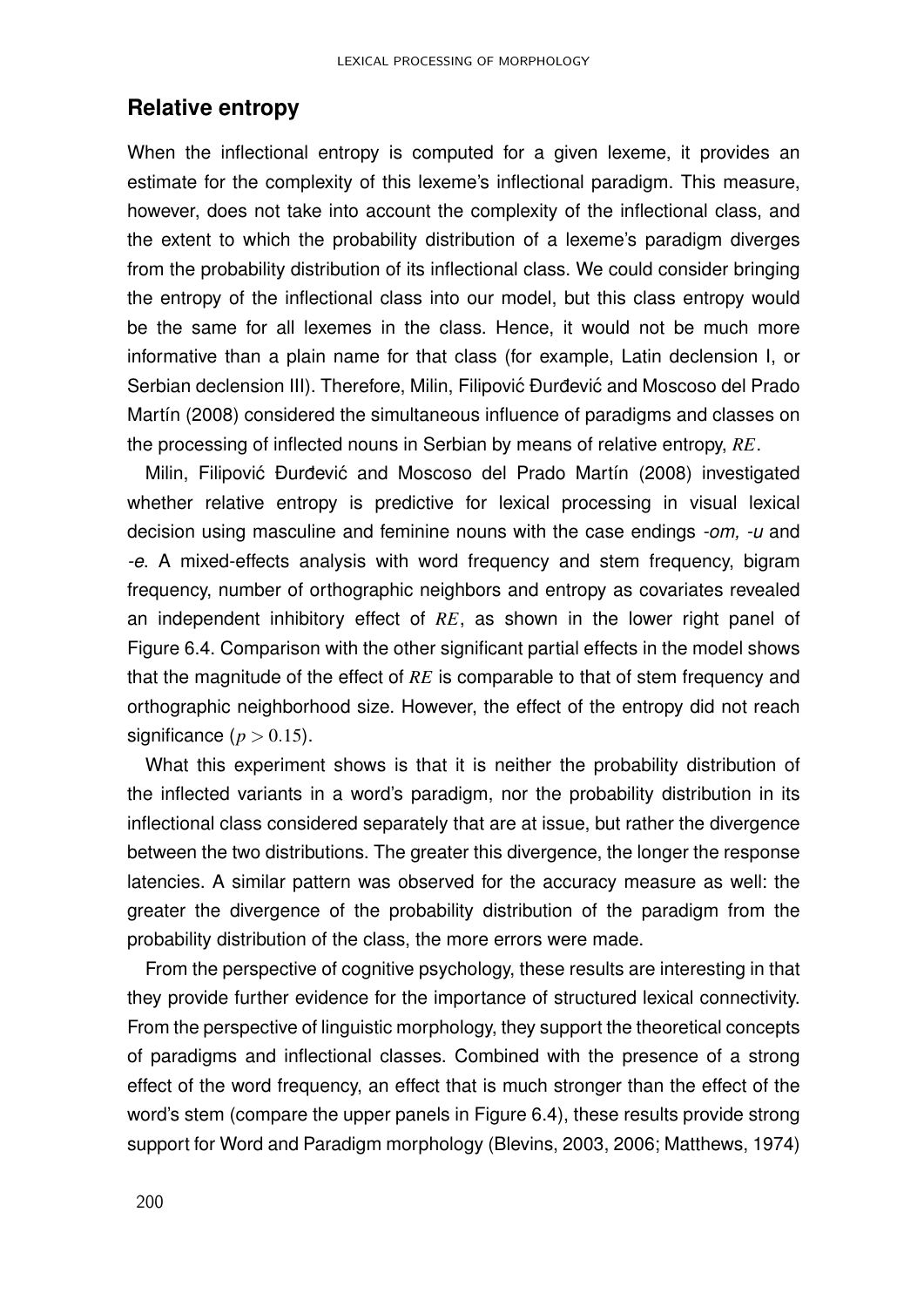

Figure 6.4: Partial effects of distributional predictors for the response latencies in visual lexical decision to Serbian nouns (Milin *et al.*, 2008).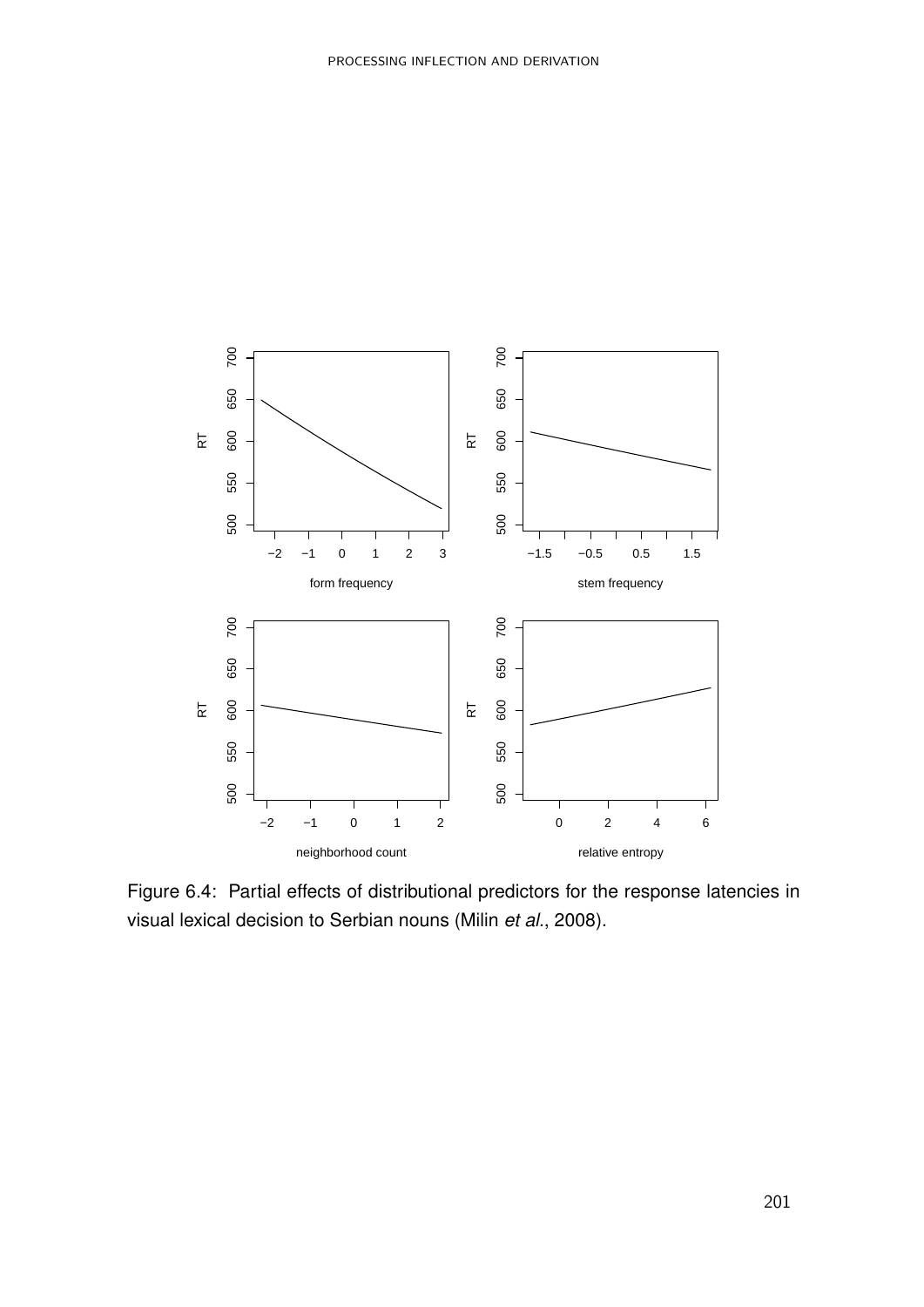and for exemplar-based approaches to lexical processing in general (see, e.g., Baayen, 2003).

# **Paradigmatic structure in derivation**

In languages such as Dutch or English, morphological families consist predominantly of compounds. As a consequence, the family size effect (cf., Schreuder & Baayen, 1997) is driven almost exclusively by lexical connectivity between compounds. Little is known about the role of derived words. The problem here is that a given base word combines with only a handful of derivational affixes at best. Counts of the number of different prefixes and suffixes that English monomorphemic base words combine with, based on the English section of the CELEX lexical database (Baayen, 1995), illustrate that 60% English monomorphemic base words combine with only one affix. Table 6.5 shows a steep decrease (a Zipfian distribution) in the number of derivational affixes that are attested for a given base word. The verbs *act* and *play* are exceptional in combining with 11 different affixes. The maximum family size in English, 187, observed for *man*, is an order of magnitude larger. With such small numbers of derived family members, it becomes very difficult to gauge the role of a strictly derivational family size count in lexical processing.

Derived words, however, enter into more systematic relations than most compounds, even when we take into account that the meaning of a compound is predictable from its constituents to a much greater extent than has traditionally been assumed (Gagne, 2001; Gagne & Shoben, 1997). For instance, derived adjectives with the prefix *un-* systematically express negation. Taking this fact into account, we asked ourselves whether such systematic relations between base words and their derivatives co-determine lexical processing. As a first step towards an answer, we introduce two simple concepts: the mini-paradigm and the mini-class. Here, the term mini-paradigm refers to pairs of base words and their derivatives. Thus, *kind* and *unkind* form a mini-paradigm, and so do *clear* and *clearly*. In the same line, the term mini-class refers to the set of mini-paradigms sharing the same derivational affix. All pairs of base words and the corresponding *un-* derivatives constitute the mini-class of: *kind - unkind, true - untrue, pleasant - unpleasant*, etc. Mini-paradigms and mini-classes approximate inflectional paradigms and inflectional classes in the sense that the semantic relations within the pairs tend to be more consistent and transparent than in general morphological families or in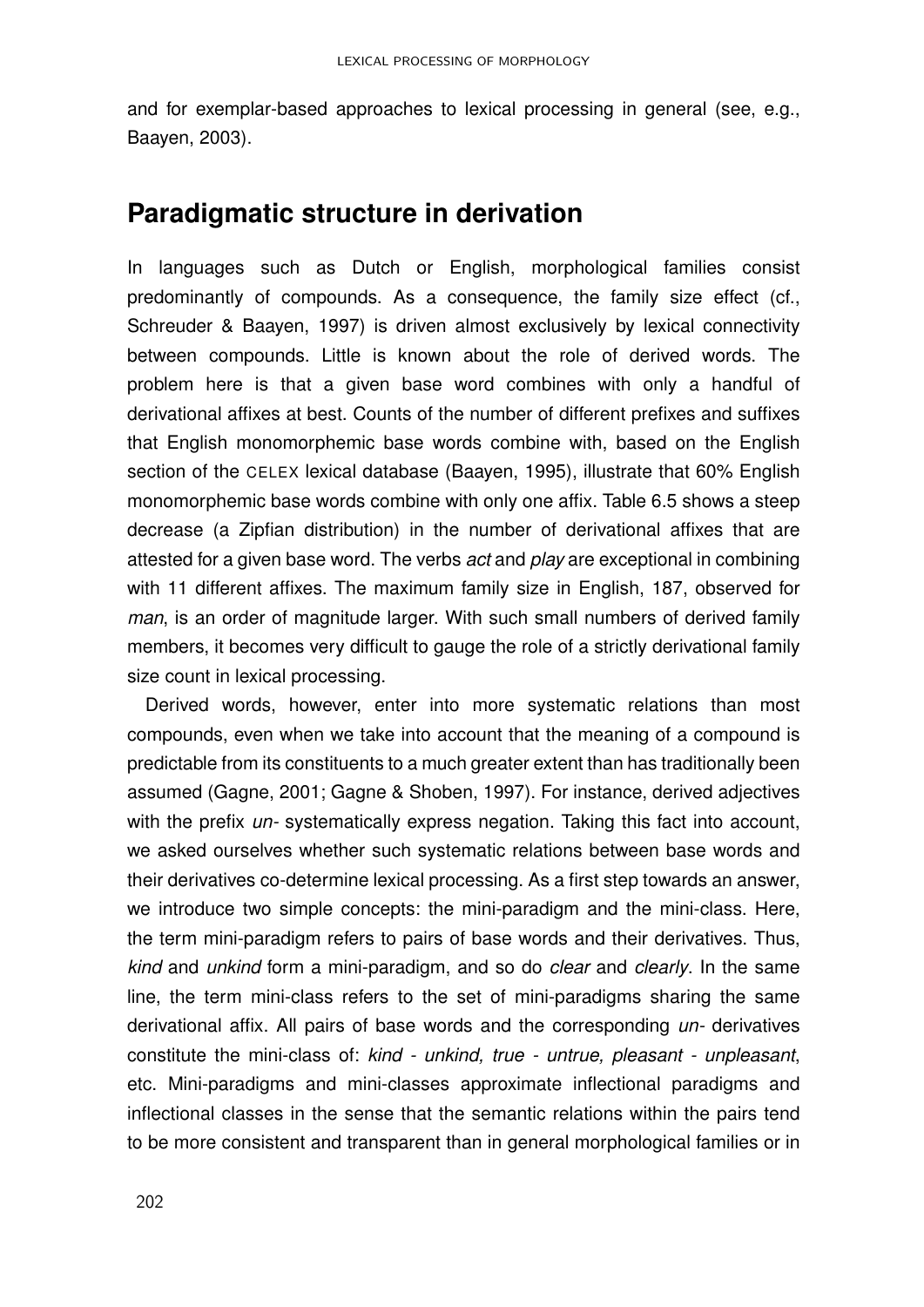#### PROCESSING INFLECTION AND DERIVATION

|                | Number of affixes Count of base words |
|----------------|---------------------------------------|
| 1              | 3449                                  |
| $\overline{2}$ | 1391                                  |
| 3              | 516                                   |
| 4              | 202                                   |
| 5              | 105                                   |
| 6              | 31                                    |
| $\overline{7}$ | 13                                    |
| 8              | 11                                    |
| 9              | $\overline{2}$                        |
| 10             | 3                                     |
| 11             | $\overline{2}$                        |

Table 6.5: The number of monomorphemic base words that can attach the given number of affixes (prefixes or suffixes) when forming bi-morphemic derived words.

families of derived words with different prefixes and suffixes.

In what follows, we therefore investigate whether the measures of entropy and relative entropy are significant predictors for lexical processing when applied to mini-paradigms and mini-classes.

### **Materials**

We selected six suffixes and one prefix, for which we extracted all formations listed in the CELEX lexical database and for which latencies were also available in the English Lexicon Project (Balota, Yap, Cortese *et al.*, 2007) for both the derived word and its base. The resulting counts of formations are available in Table 6.6, cross-classified by whether the base word is simple or complex. For all words, we extracted from CELEX their frequency of occurrence, their length in letters, the number of synsets for the base as listed in WordNet (Beckwith, Fellbaum, Gross & Miller, 1991; Miller, 1990), and studied by Baayen, Feldman and Schreuder (2006), the family size of the base (calculated from the morphological parses in CELEX), and their frequency in the demographic subcorpus of conversational English in the British National Corpus (Burnard, 1995). We included these variables in order to make sure that potential paradigmatic effects are not confounded with other lexical distributional properties. From the English Lexicon Project, we added the by-item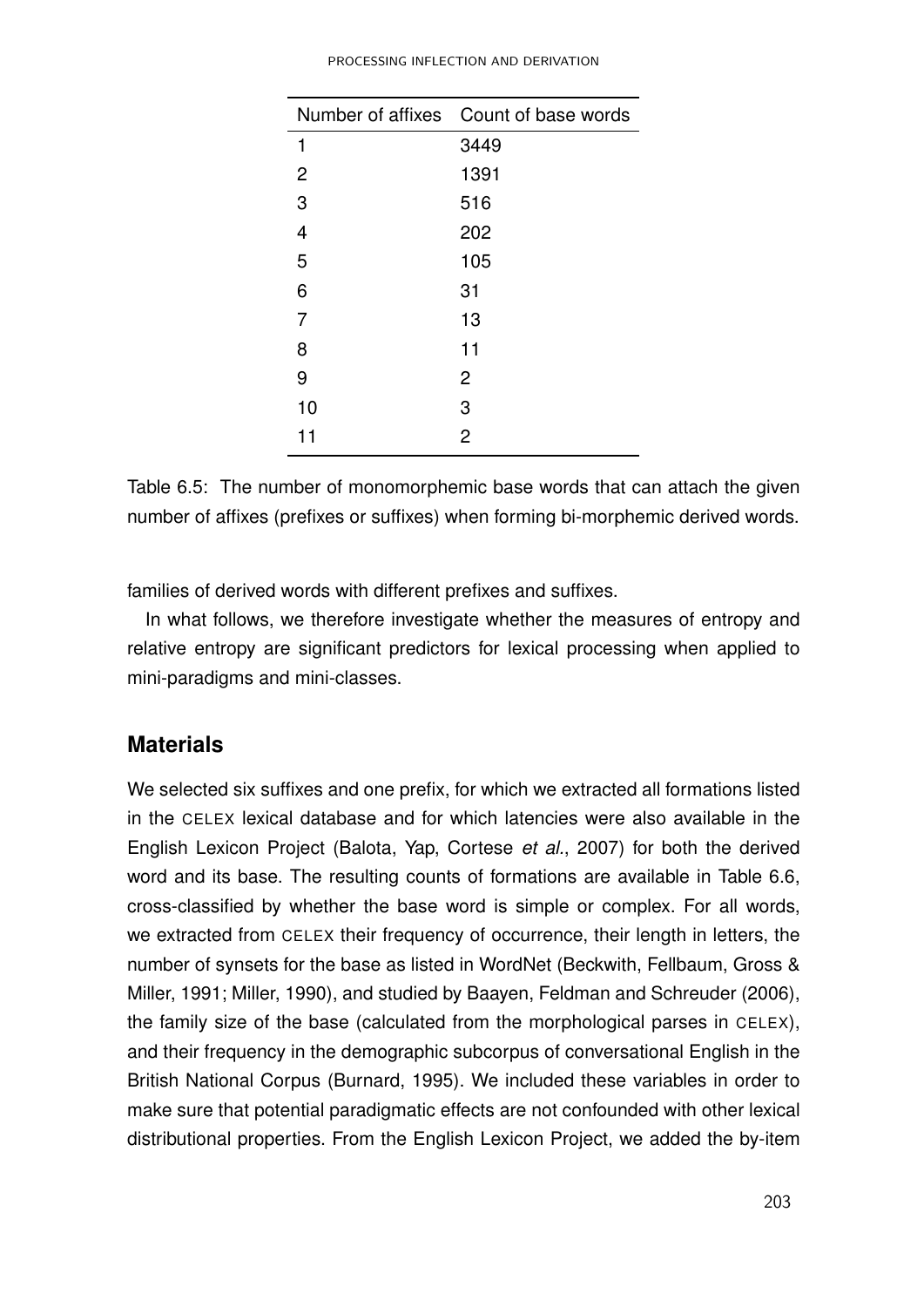|                      |     | simple base complex base |
|----------------------|-----|--------------------------|
| -able                | 70  |                          |
| -er (comparative)    | 98  | O                        |
| -er (deverbal)       | 240 | 24                       |
| -ly (adverbial)      | 21  | 355                      |
| -ness (complex base) | 0   | 65                       |
| -ness (simple base)  | 152 | O                        |
| -est (superlative)   | 95  |                          |
| ıın-                 | 18  |                          |

Table 6.6: Affixes in the study based on latencies extracted from the English Lexicon Project, cross-classified by the complexity of their base words.

mean naming latencies and the by-item mean lexical decision latencies.

For each pair of base and derivative, we calculated its entropy and its relative entropy. For the derived words, the entropy of the mini-paradigm was calculated on the basis of the relative frequencies of the derivative and its base word (e.g., for *kind* and *unkind*, the relative frequencies are  $72/(72+390)$  and  $390/(72+390)$ . For the base words, we distinguished between base words with only one derivative, and base words with two or more derivatives. For base words with a single derivative, the procedure for estimating the entropy was the same as for derived words. For base words with more than one derivative, the problem arises how to calculate entropies. Selection of a single derivative seems arbitrary. Taking all derivations linked with a given base word into account is possible, but then the mini-class distribution would contain the maximum number of 11 relative frequencies (see Table 6.5), most of which would be zero for almost all words. We therefore opted for taking only two relative frequencies into account when calculating the entropy: the frequency of the base itself, and the summed frequency of all its derivatives.

The probability distribution for a given mini-class was obtained by summing the frequencies of all base words in the class on the one hand, and all derivatives in the class on the other hand. The resulting frequencies were then transformed into relative frequencies. These relative frequencies then served as the *Q* distribution (also known as the reference distribution) for the calculation of the relative entropy.

In the following analyses, frequency measures, family size, number of synsets, and response latencies were log-transformed to eliminate the adverse effect of outliers on the model fit.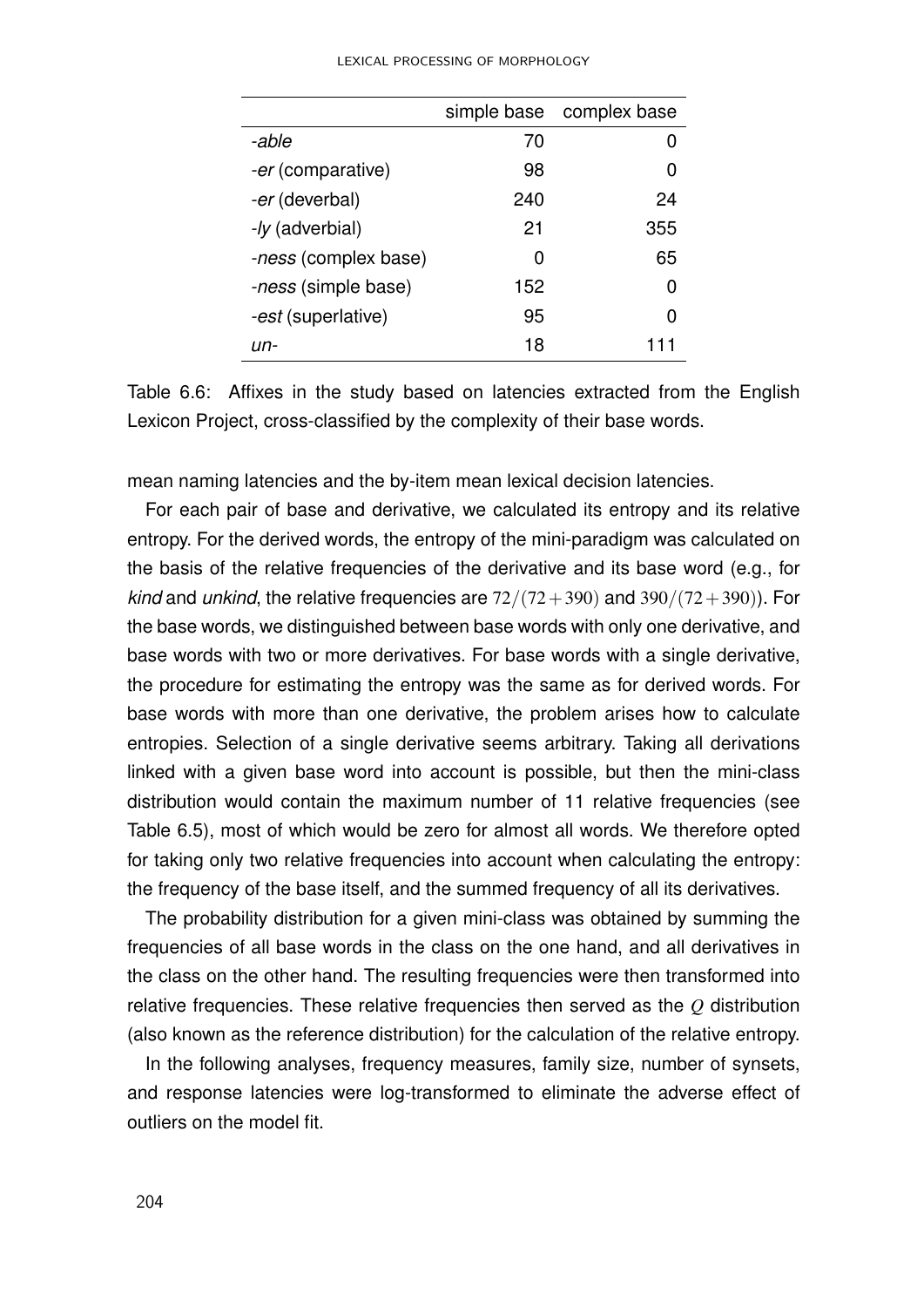#### **Derived words**

We investigated the predictivity of the entropy and relative entropy measures for word naming and lexical decision latencies to the derived words. For that, we applied linear mixed-effects modeling (Baayen, 2008; Baayen, Davidson & Bates, 2008; Bates, 2005, 2006), with Task (lexical decision versus naming) as a fixed-effect factor, and with the set of relevant covariates including length, (written) base frequency, (written) word frequency, spoken word frequency, number of synsets in WordNet, morphological family size, entropy and relative entropy. Word and affix were considered as random effects.

For the covariates, we investigated whether nonlinearity was present. This turned out to be the case only for word length. We also observed interactions of Task with word frequency and spoken word frequency, with length (only the quadratic term), and with entropy and relative entropy. Finally, we considered whether by-word or by-affix random slopes were required. It turned out that by-affix random slopes were necessary only for the two entropy measures.

Inspection of the coefficients for the entropy measures in the resulting model revealed that entropy and relative entropy had positive coefficients of similar magnitude (*H* : 0.034,  $\hat{\sigma} = 0.025$ ; *RE* : 0.058,  $\hat{\sigma} = 0.016$ ), with small differences across the two tasks. In word naming, the effect of entropy was slightly larger, while the effect of relative entropy was fractionally smaller (*H* in naming: 0.034+0.041; *RE* in naming:  $0.058 - 0.014$ ).

These observations invite a simplification of the regression model. Let  $\beta_0$  denote the coefficient for the intercept, and let  $\beta_1$  and  $\beta_2$  denote the coefficients for entropy and relative entropy respectively. Given that  $\beta_1$  and  $\beta_2$  are very similar, we can proceed as follows:

$$
\beta_0 + \beta_1 H + \beta_2 RE \approx \beta_0 + \beta_1 H + \beta_1 RE
$$
  
= 
$$
\beta_0 + \beta_1 (H + RE).
$$
 (6.23)

Interestingly, the sum of entropy and relative entropy is equal to another information theoretical measure, the *cross entropy* (*CE*) (Cover & Thomas, 1991; Manning & Schutze, 1999). Applied to the present data, we have

$$
CE = H + RE =
$$
  
= 
$$
-\sum_{L} \Pr_{\pi}(w_L) \log_2(\Pr_{\pi}(w_L)) + RE
$$
  
= 
$$
-\sum_{L} \Pr_{\pi}(w_L) \log_2(\Pr_{\pi}(w_L)) + \sum_{L} \Pr_{\pi}(w_L) \log_2 \frac{\Pr_{\pi}(w_L)}{\Pr_{\pi}(c_L)}
$$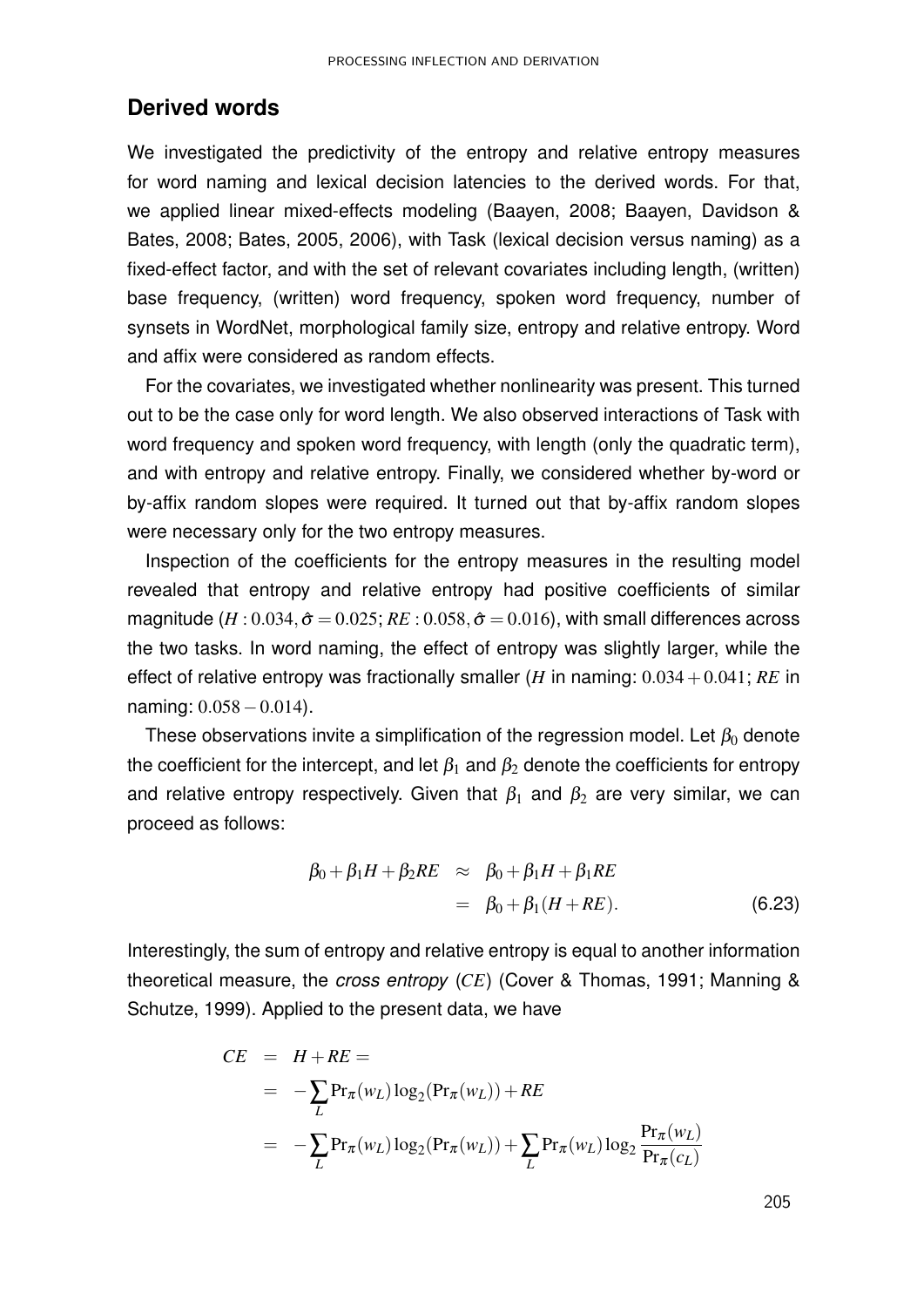$$
= -\sum_{L} \Pr_{\pi}(w_L) \log_2(\Pr_{\pi}(c_L)). \tag{6.24}
$$

In (6.24), *L* indexes the base and derived lexemes for mini-paradigms, and the sets of base words and derived words for the mini-class. Thus,  $Pr_{\pi}(w_L)$  denotes the probability of a base or derived lexeme in its mini-paradigm, and  $Pr_{\pi}(c_L)$  denotes the corresponding probability in the mini-class. Technically, the cross entropy between the probability distribution of the mini-paradigm and the probability distribution of the mini-class measures the average number of bits needed to identify a form from the set of possible forms in the mini-paradigm, if a coding scheme is used based on the reference probability distribution  $Pr_{\pi}c_{e}$  of the mini-class, rather than the "true" distribution  $Pr_{\pi}w_e$  of the mini-paradigm. More informally, we can interpret the cross entropy as gauging the average amount of information in the mini-paradigm, corrected for the departure from the prior reference distribution of the corresponding mini-class.

We therefore replaced entropy *H* and relative entropy *RE* as predictors in our regression model by a single predictor, the cross entropy *CE*, and refitted the model to the data. After removal of outliers and refitting, we obtained the model summarized in Table 6.7 and visualized in Figure 6.5. The standard deviation of the by-word random intercepts was 0.0637, the standard deviation for the by-affix random intercepts was 0.0399, the standard deviation for the by-affix random slopes for cross entropy was 0.0277, and the standard deviation for the residual error was 0.0663. All random slopes and random intercepts were supported by likelihood ratio tests (all p-values  $< 0.0001$ ).

With respect to the control variables, we note that word length was a strongly nonlinear (positively accelerated) predictor for especially lexical decision, with longer lengths eliciting elongated response latencies. The word frequency effect was similar for both tasks, albeit slightly stronger for lexical decision. Similarly, the spoken word frequency added facilitation specifically for lexical decision. The effect of number of synonyms, as gauged with the help of the synset count, was facilitatory and the same across the two tasks. The effect of cross entropy was inhibitory, and also did not differ across tasks. Its effect size (roughly 100 ms) exceeds that of the spoken frequency effect and that of the number of meanings. Interestingly, the model with cross entropy as predictor provides an equally tight fit to the data as the model with entropy and relative entropy as predictors, even though the latter model had two additional parameters (a beta coefficient for a second entropy measure, and a random-effects standard deviation for by-item slopes for the second entropy measure): the log likelihood of the simpler model with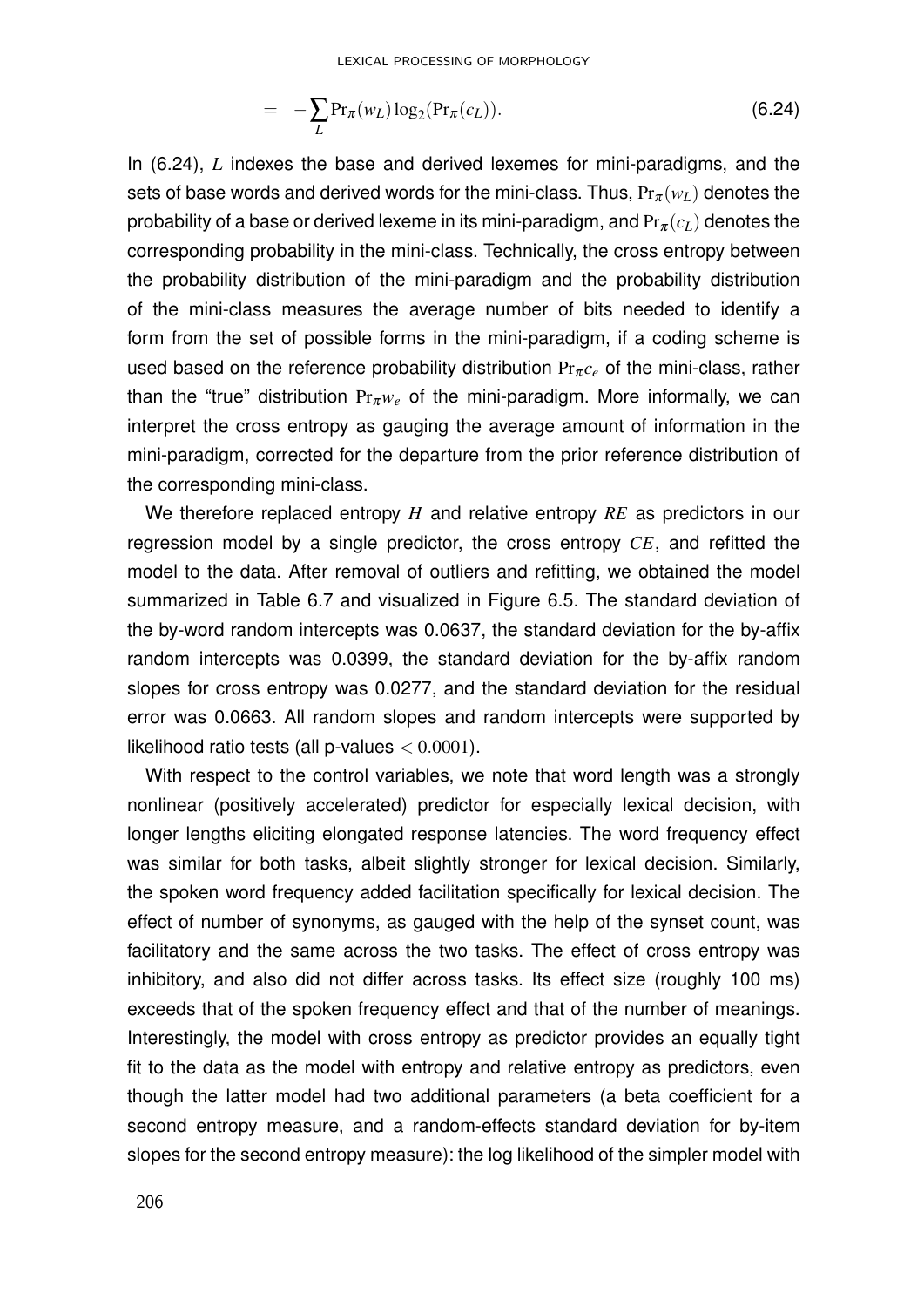|                                | Estimate  | Lower     | Upper     | P      |
|--------------------------------|-----------|-----------|-----------|--------|
| Intercept                      | 6.6679    | 6.5830    | 6.7607    | 0.0001 |
| Task=naming                    | $-0.1419$ | $-0.2158$ | $-0.0688$ | 0.0001 |
| length (linear)                | 0.0056    | $-0.0109$ | 0.0228    | 0.5162 |
| length (quadratic)             | 0.0012    | 0.0004    | 0.0020    | 0.0034 |
| written frequency              | $-0.0382$ | $-0.0428$ | $-0.0333$ | 0.0001 |
| spoken frequency               | $-0.0183$ | $-0.0245$ | $-0.0117$ | 0.0001 |
| synset count                   | $-0.0277$ | $-0.0339$ | $-0.0212$ | 0.0001 |
| cross entropy                  | 0.0565    | 0.0164    | 0.0937    | 0.0076 |
| Task=naming: written frequency | 0.0067    | 0.0022    | 0.0112    | 0.0036 |
| Task=naming:length (linear)    | 0.0132    | $-0.0025$ | 0.0283    | 0.0914 |
| Task=naming:length (quadratic) | $-0.0011$ | $-0.0019$ | $-0.0003$ | 0.0026 |
| Task=naming:spoken frequency   | 0.0124    | 0.0062    | 0.0186    | 0.0001 |

Table 6.7: Partial effects of the predictors for the visual lexical decision and naming latencies to derived words. The reference level for Task is lexical decision. Lower, Upper: 95% highest posterior density interval; P: Markov chain Monte Carlo p-value.

cross entropy was 2364, while for the more complex model with entropy and relative entropy it was 2362.<sup>3</sup> From this, we conclude that the relevant entropy measure for understanding the role of paradigmatic complexity during lexical processing of derived words is the cross entropy measure.

The synset measure in our data estimates the number of meanings that a base word has (e.g., *bank* as a part of the river and a financial institution). Generally, the meaning of a derivative builds on only one of the meanings of its base word (e.g., *embank*). The lower the number of synsets, the tighter we may expect the relationship between the base and its derivatives to be. The synset measure does not interact with cross entropy, nor does it substantially affect the estimate of its slope. To further rule out potential semantic confounds, we also considered a semantic measure that specifically gauges the semantic similarity between a given derived word and its base. The measure that we used is the LSA score for the distance between the derived word and its base in co-occurrence space (Landauer & Dumais, 1997), using the software available at http://lsa.colorado.edu. For the subset of our mini-paradigms, the LSA scores elicited a significant facilitatory effect on lexical decision latencies ( $\hat{\beta} = -0.1196$ ,  $p = 0.0001$ ). As for the synset

<sup>&</sup>lt;sup>3</sup>A greater log likelihood implies a better fit (for technical details consult Crawley, 2002).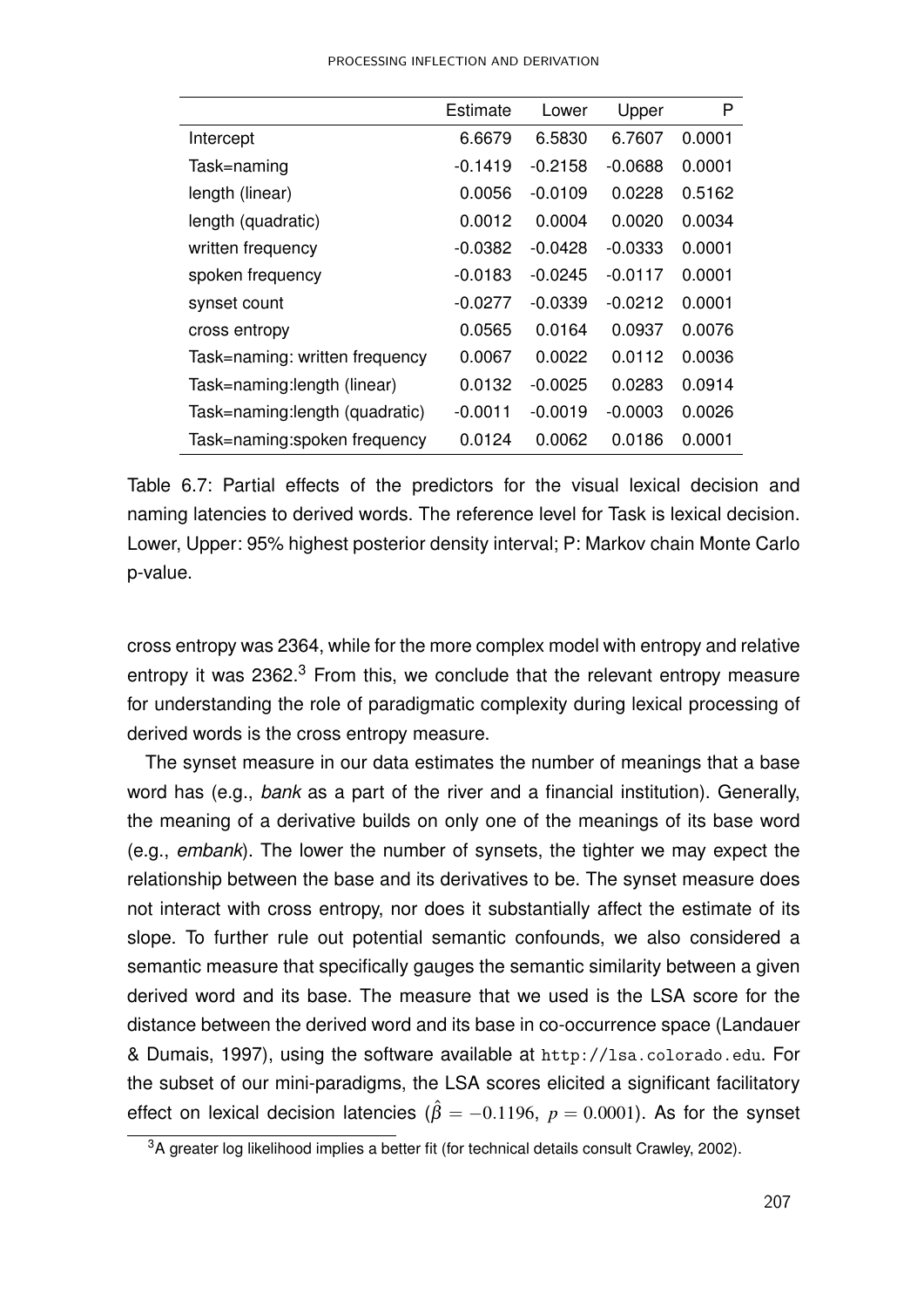

Figure 6.5: Partial effects of the predictors for word naming and visual lexical decision latencies for derived words. The lower panels are calibrated for visual lexical decision, and come with 95% highest posterior density confidence intervals.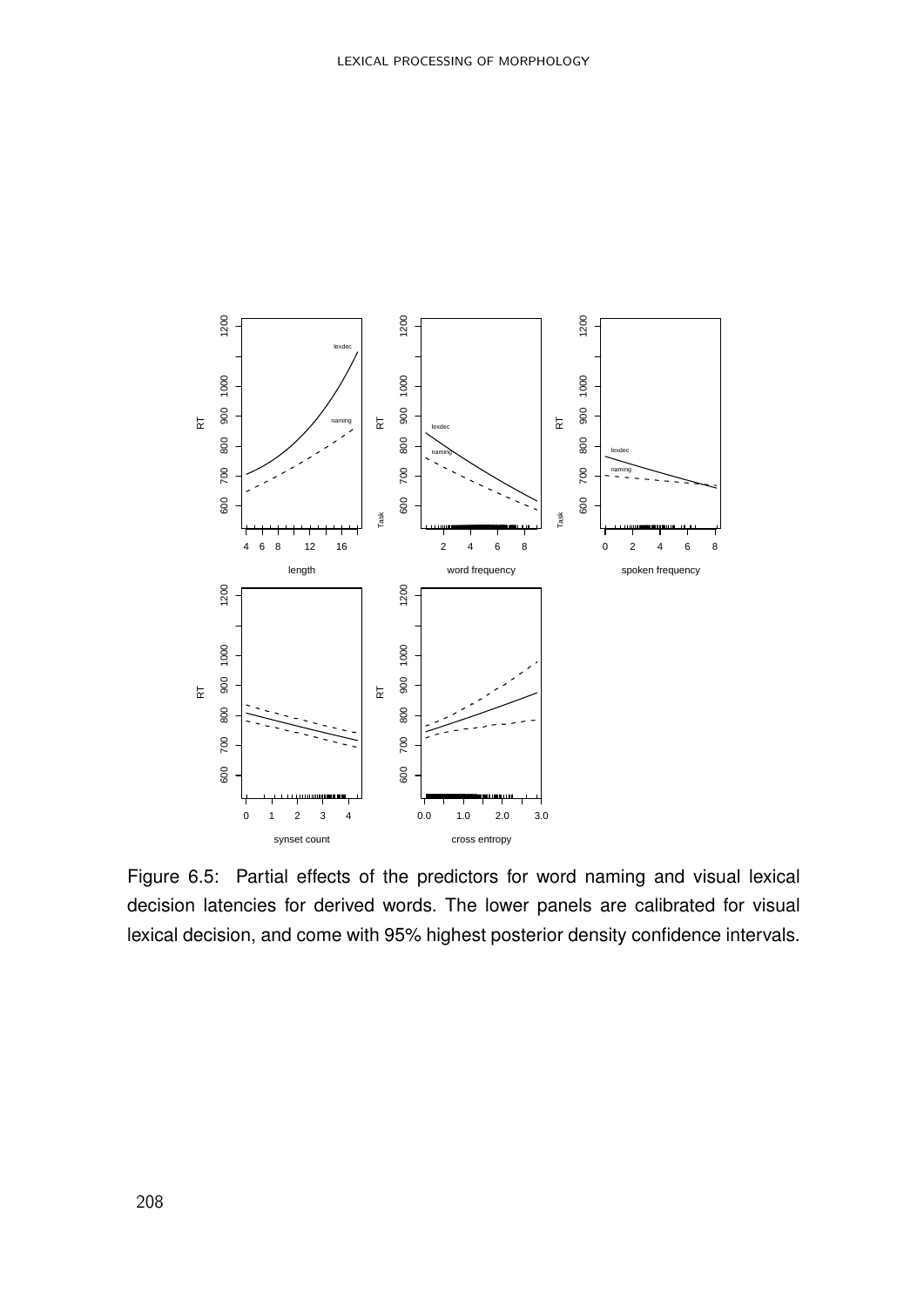PROCESSING INFLECTION AND DERIVATION

|                      | slope |
|----------------------|-------|
| -est (superlative)   | 0.097 |
| -ly (adverbial)      | 0.090 |
| -ness (complex base) | 0.086 |
| -ahle                | 0.068 |
| -er (comparative)    | 0.054 |
| -er (deverbal)       | 0.031 |
| ıın-                 | 0.021 |
| -ness (simple base)  | 0.004 |
|                      |       |

Table 6.8: Estimated slopes for derived words for the different mini-classes, positioned in decreasing order.

measure, there was no significant effect for word naming. Crucially, the measure of cross entropy retained significance also when the pairwise semantic similarity between base and derived word in mini-paradigms was taken into account.

The presence of random slopes for cross entropy in this model indicates that the effect of cross entropy varied with mini-class. Table 6.8 lists the individual slopes for the different mini-classes that we considered. Slopes range from 0.097 for superlative *-est* to 0.004 for *-ness* formations derived from simple base words.

### **Base words**

Because complex base words (e.g., *surprising*) come with predictors such as the frequency of the stem (*surprise*) that do not apply to the simple base words, we analyzed the simple and complex base words separately. We proceeded in the same way as for the derived words. We fitted a mixed-effects model to the data, observed that again the coefficients for entropy and relative entropy were very similar and statistically indistinguishable in magnitude and had the same sign, replaced the two measures by the cross entropy measure, refitted the model and removed overly influential outliers.

The coefficients of a mixed-effects model fitted to the lexical decision and naming latencies to the complex base words are listed in Table 6.9. The corresponding partial effects are graphed in Figure 6.6.

As for the preceding data sets, we find effects of word length (longer words elicit longer latencies, upper left panel) and word frequency (more frequent words elicit shorter latencies, upper center panel). Adding frequency of use in spoken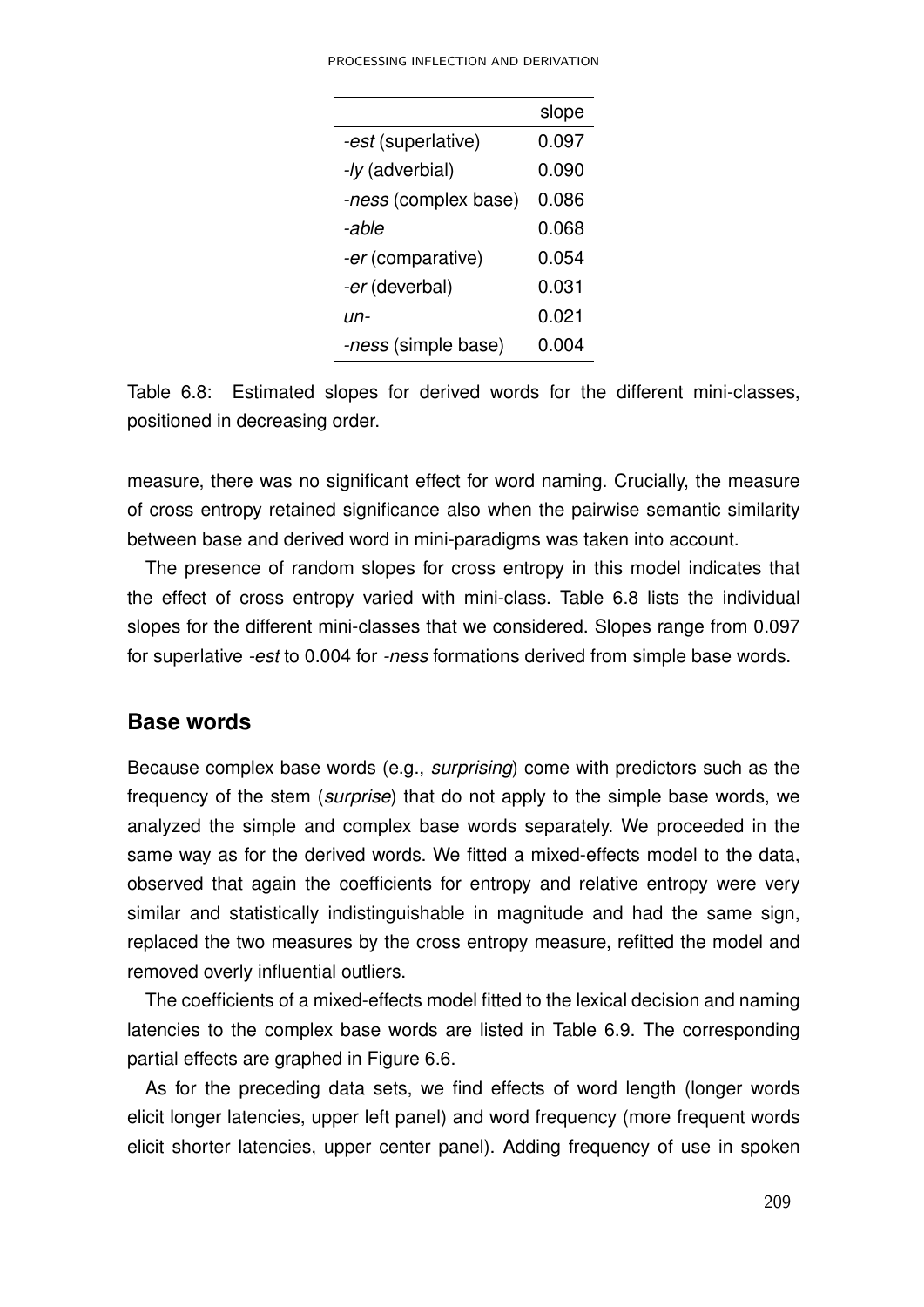

Figure 6.6: Partial effects of the predictors for word naming and visual lexical decision latencies for complex base words. Markov chain Monte Carlo based 95% confidence intervals are shown for those predictors that do not enter into interactions.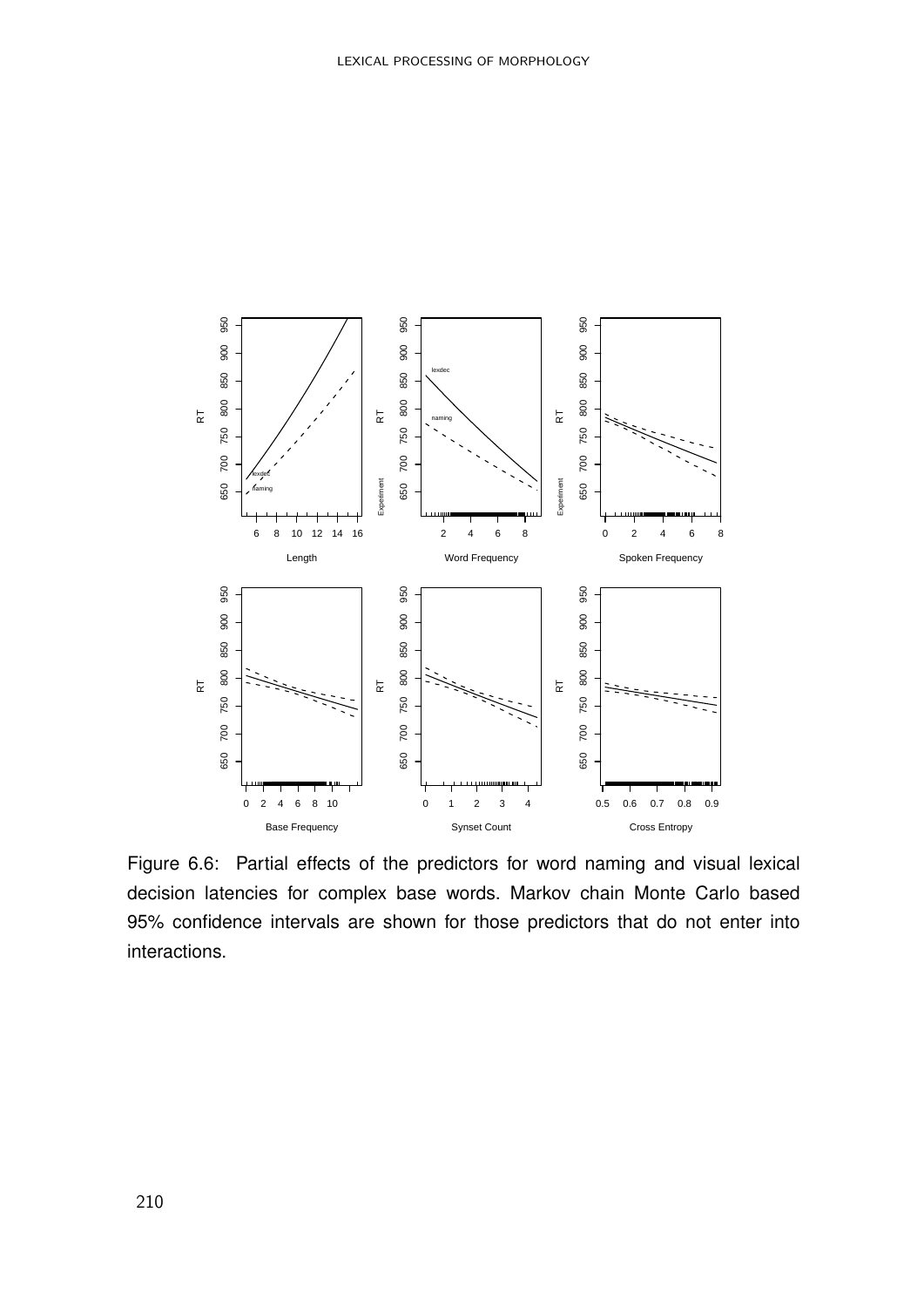|                                   | Estimate  | Lower     | Upper     | P      |
|-----------------------------------|-----------|-----------|-----------|--------|
| Intercept                         | 6.6006    | 6.5428    | 6.6596    | 0.0001 |
| Experiment=naming                 | $-0.0397$ | $-0.0750$ | $-0.0031$ | 0.0326 |
| Length                            | 0.0357    | 0.0325    | 0.0387    | 0.0001 |
| <b>Word Frequency</b>             | $-0.0305$ | $-0.0363$ | $-0.0250$ | 0.0001 |
| Spoken Frequency                  | $-0.0143$ | $-0.0195$ | $-0.0090$ | 0.0001 |
| <b>Base Frequency</b>             | $-0.0061$ | $-0.0086$ | $-0.0035$ | 0.0001 |
| <b>Synset Count</b>               | $-0.0230$ | $-0.0311$ | $-0.0147$ | 0.0001 |
| cross entropy                     | $-0.1038$ | $-0.1605$ | $-0.0483$ | 0.0002 |
| Experiment=naming:Length          | $-0.0082$ | $-0.0115$ | $-0.0052$ | 0.0001 |
| Experiment=naming: Word Frequency | 0.0100    | 0.0057    | 0.0141    | 0.0001 |

Table 6.9: Partial effects of the predictors for word naming and visual lexical decision latencies for complex base words. Lower, Upper: 95% highest posterior density interval; P: Markov chain Monte Carlo p-value.

English as a predictor again contributes significantly to the model over and above the written frequency measures (upper right panel). The frequency of the base word (lower left panel of Figure 6.6) also emerged as a significant predictor, but with a slope that is substantially shallower than that of the word frequency effect. The Synset Count of the embedded base word is predictive as well. It is facilitatory, just as observed for the derived words (lower center panel). Finally, the lower right panel shows that there is a small effect of cross entropy. But while for the derived words the effect of cross entropy was inhibitory, it is facilitatory for the base words.

Before discussing this unexpected change in sign, we first inquire whether facilitation for cross entropy also characterizes the set of simple base words. Table 6.10 lists the partial effects of the predictors that were retained after stepwise variable elimination. Figure 6.7 visualizes these partial effects. The upper left panel shows the effect of orthographic length, which shows a clear minimum near the median length (5 letters) for visual lexical decision but not for word naming. For the latter task, the shorter the word, the easier it is to articulate. For the former task, 5-letter words emerge as most easily read. The upper right panel shows that, as for the derived words, spoken frequency allows greater facilitation for visual lexical decision than for word naming.

The lower left panel presents the expected facilitatory effect of the Synset Count, and illustrates that words with more meanings elicit shorter latencies, for both word naming and lexical decision. Surprisingly, the lower central panel shows that the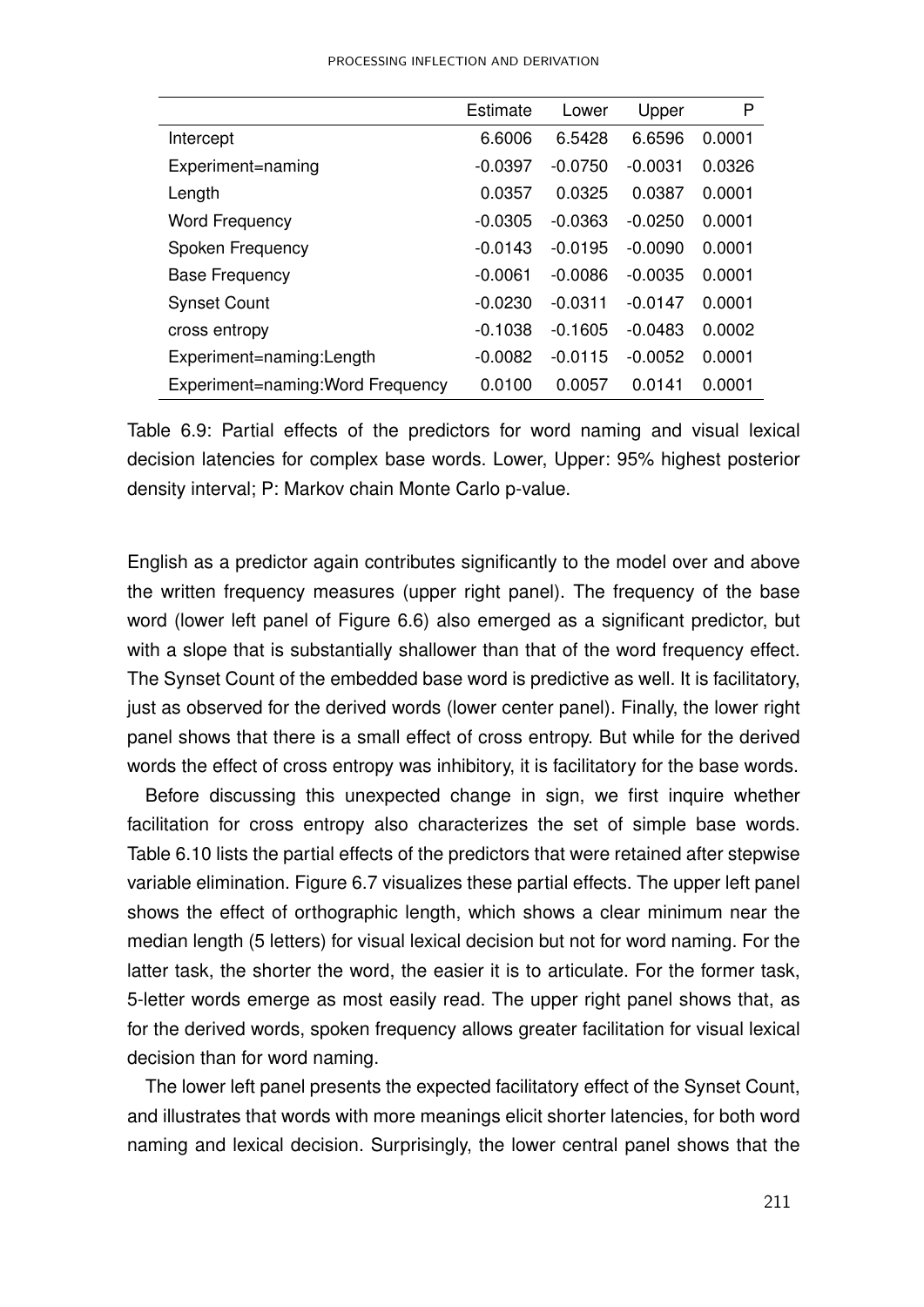|                                      | Estimate  | Lower     | Upper     | P      |
|--------------------------------------|-----------|-----------|-----------|--------|
| Intercept                            | 6.8433    | 6.7756    | 6.9097    | 0.0001 |
| Experiment=naming                    | $-0.2520$ | $-0.3213$ | $-0.1885$ | 0.0001 |
| Length (linear)                      | $-0.0613$ | $-0.0797$ | $-0.0430$ | 0.0001 |
| Length (quadratic)                   | 0.0067    | 0.0052    | 0.0080    | 0.0001 |
| Spoken Frequency                     | $-0.0251$ | $-0.0286$ | $-0.0216$ | 0.0001 |
| <b>Family Size</b>                   | 0.0107    | 0.0021    | 0.0193    | 0.0158 |
| <b>Word Frequency</b>                | $-0.0090$ | $-0.0125$ | $-0.0054$ | 0.0001 |
| cross entropy                        | $-0.1316$ | $-0.1823$ | $-0.0869$ | 0.0001 |
| <b>Synset Count</b>                  | $-0.0235$ | $-0.0321$ | $-0.0154$ | 0.0001 |
| Experiment=naming:Length (linear)    | 0.0507    | 0.0305    | 0.0722    | 0.0001 |
| Experiment=naming:Length (quadratic) | $-0.0034$ | $-0.0050$ | $-0.0018$ | 0.0002 |
| Experiment=naming:Spoken Frequency   | 0.0173    | 0.0141    | 0.0202    | 0.0001 |

Table 6.10: Partial effects of the predictors for word naming and visual lexical decision latencies for simple base words. Lower, Upper: 95% highest posterior density interval; P: Markov chain Monte Carlo p-value.

partial effect of Family Size is inhibitory, instead of facilitatory, as reported for previous experiments. We return to this finding below. The partial effect of cross entropy is presented in the lower right panel of Figure 6.7. As for the complex base words, the effect of cross entropy for simple base words is again facilitatory.

The analyses of the two sets of base words leave us with two questions. First, how should we understand the change in sign of the cross entropy effect between derived words and base words? Second, why do we have inhibition from the morphological family size for simple base words, and no effect of family size for complex base words?

With respect to the first question, we note that there is bottom-up support for only the base word, and no such support for their derivatives. By contrast, in the case of the derived words, there is bottom-up support for the derived word itself, its base word, and its affix. In sum, for derived words, three of the four elements in a proportional analogy such as

$$
\underbrace{\text{great}:\text{greatest}}_{\text{mini paradigm}} = \underbrace{A:-est}_{\text{mini class}} \tag{6.25}
$$

are actually present in the signal. For derived words, we can therefore understand the effect of cross entropy as reflecting the cost of resolving the proportional analogy between mini-paradigm and mini-class. More specifically, the cross entropy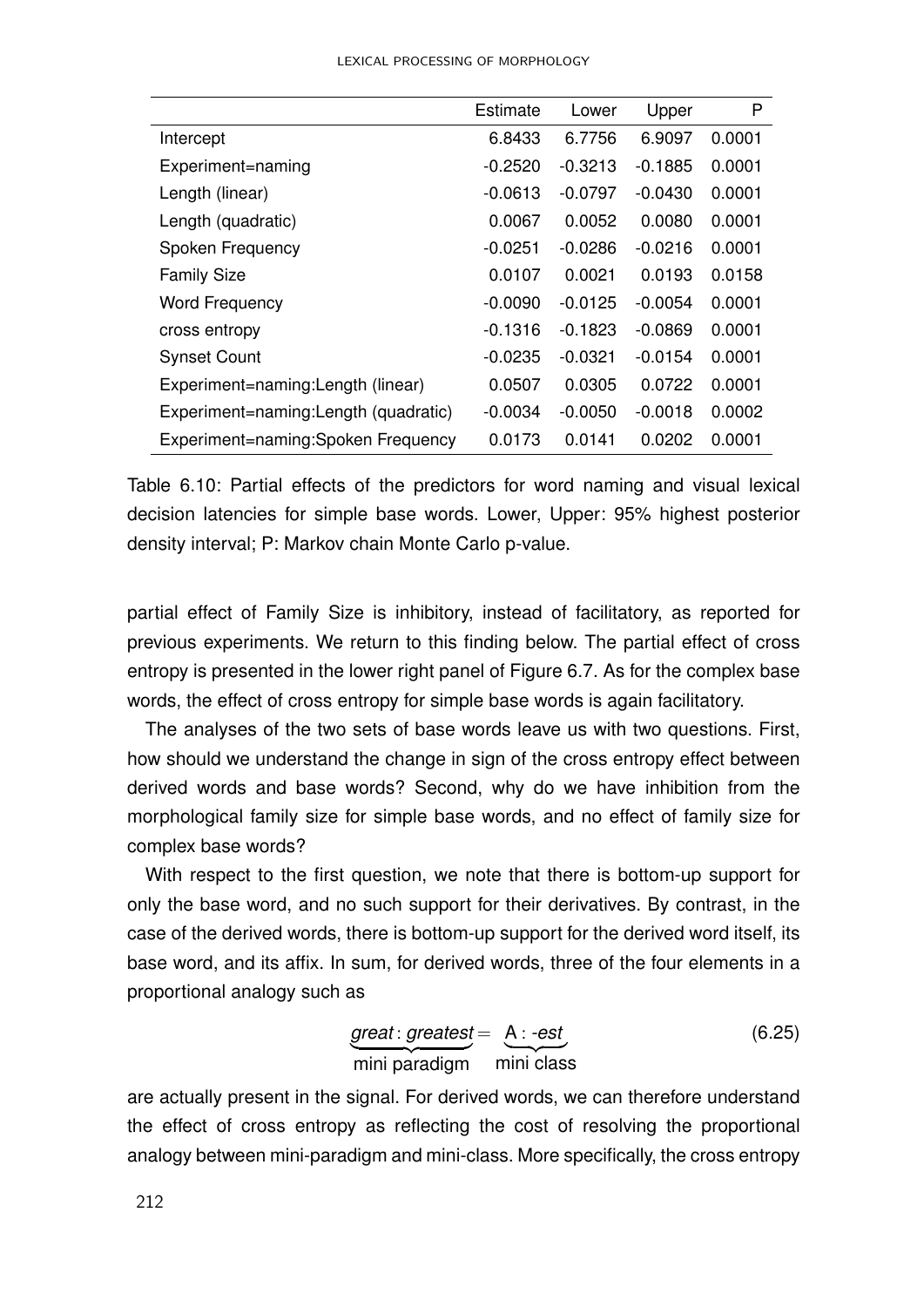

Figure 6.7: Partial effects of the predictors for word naming and visual lexical decision latencies for simple base words. Markov chain Monte Carlo based 95% confidence intervals are shown for those predictors that do not enter into interactions.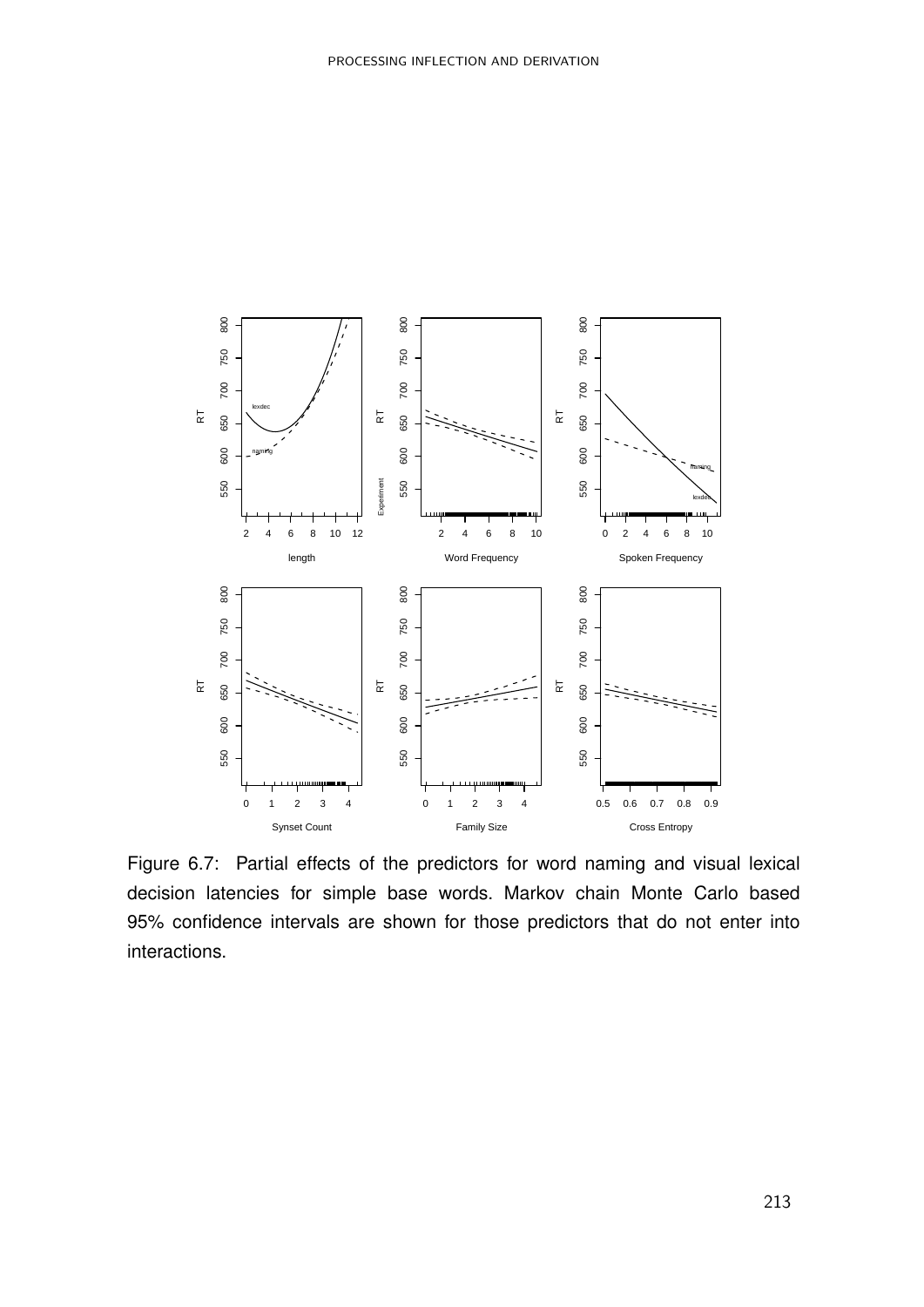reflects the average complexity of identifying the derived word in its mini-paradigm on the basis of the generalized probability distribution of the mini-class. Thus, the cross entropy can be understood as reflecting the cost of resolving the ambiguity in the visual input with the help of generalized knowledge in long-term memory about the corresponding mini-class. From this perspective, the inhibitory effect of cross entropy for derived words makes perfect sense: The higher the cross entropy, the more information has to be retrieved from memory to resolve the proportional analogy.

Let us now consider the facilitatory effect of cross entropy for simple base words. For simple base words, the visual input is unambiguous, with bottom-up support only for the word itself. There is no cost of a call on proportional analogy to resolve morphological ambiguity. In the absence of a morphological parsing problem, the cross entropy effect apparently reverses and emerges as a measure of the amount of support the base receives from related derived words co-activated by the base. Crucially, it is not simply the count of related derived words (we checked that this count is not predictive for the present data) but rather the analogical support for the base given its derivative (defined in the mini-paradigm) and the general likelihood of a base word having derivatives (defined in the mini-class).

The second question to be considered is why we observe inhibition from the morphological family size for simple base words, and no effect of family size for complex base words. The unexpected inhibitory effect of family size is probably due to what is known in the statistical literature as suppression (see, e.g., Friedman & Wall, 2005): When predictor variables are correlated, and both are correlated with the dependent variable, then, depending on the strength of the former correlation, the beta coefficient of one of the predictors can become non-significant or even change sign. Table 6.11 presents the correlation matrix for key predictors, and reveals a large positive coefficient for the correlation of Family Size and the Synset Count, and the expected negative correlations for Family Size and response latencies in lexical decision and naming. This by itself is a warning that suppression might be at issue here.

We therefore inspected whether Family Size was significant in a model for the simple base words, excluding the Synset Count as predictor. It was not  $(p > 0.8)$ . When cross entropy was also removed as predictor, the Family Size measure emerged as significant ( $p < 0.01$ ), now with a negative slope, as expected given previous studies. For the complex base words, excluding only the Synset measure was sufficient to allow a facilitatory effect of Family Size to emerge. What this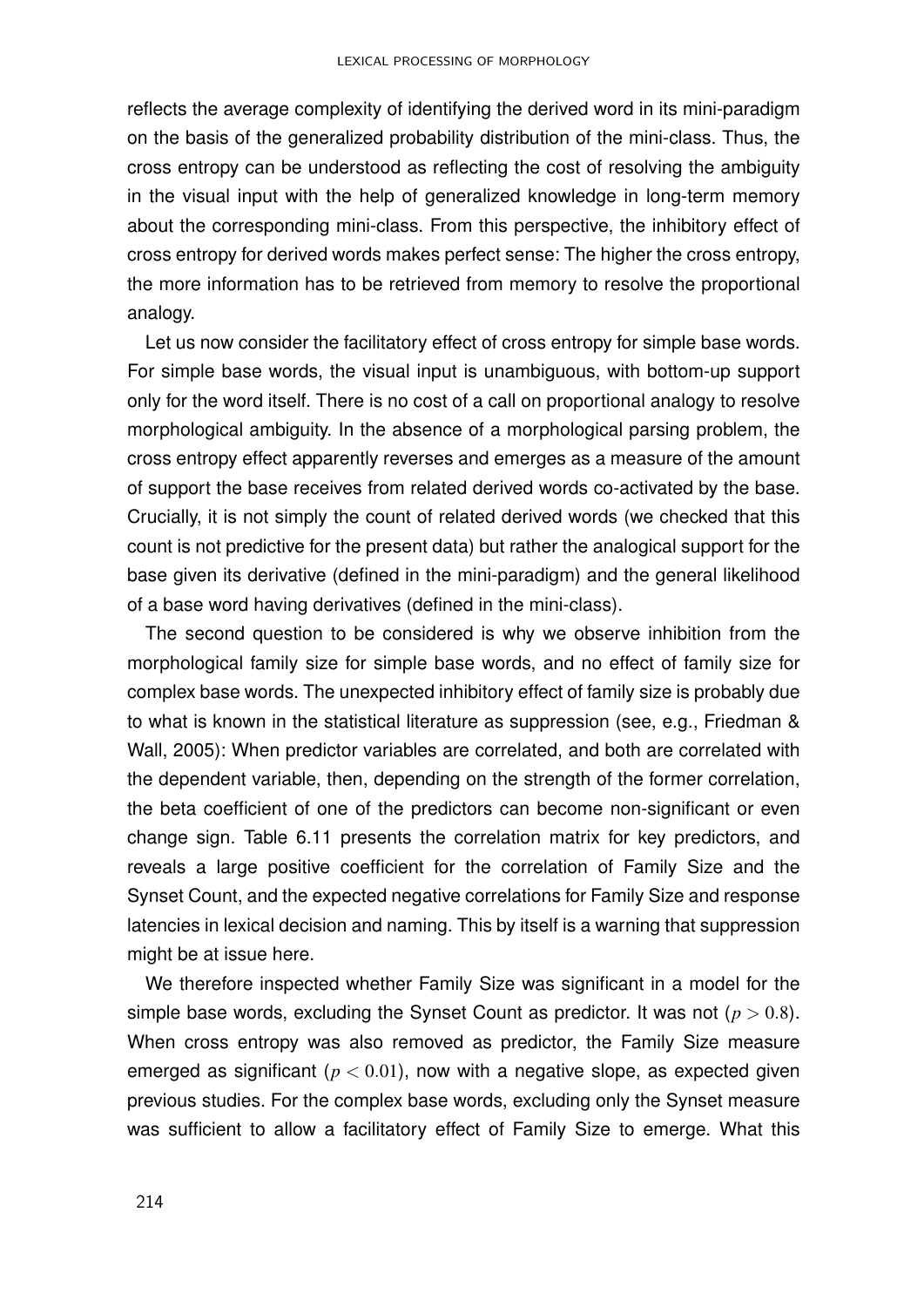|                            | Frequency | Family   | Synset   | cross    | RT       | RT       |
|----------------------------|-----------|----------|----------|----------|----------|----------|
|                            |           | Size     | Count    | entropy  | lexdec   | naming   |
| Frequency                  | 1.000     | 0.320    | 0.345    | $-0.527$ | $-0.379$ | $-0.266$ |
| <b>Family Size</b>         | 0.320     | 1.000    | 0.643    | 0.245    | $-0.473$ | $-0.392$ |
| <b>Synset Count</b>        | 0.345     | 0.643    | 1.000    | 0.092    | $-0.552$ | $-0.434$ |
| cross entropy              | $-0.527$  | 0.245    | 0.092    | 1.000    | -0.085   | $-0.101$ |
| <b>RT</b> lexical decision | $-0.379$  | $-0.473$ | $-0.552$ | $-0.085$ | 1.000    | 0.648    |
| RT naming                  | $-0.266$  | $-0.392$ | $-0.434$ | $-0.101$ | 0.648    | 1.000    |

Table 6.11: Pairwise correlations between key predictors and lexical decision (lexdec) and naming latencies for the set of simple base words.

suggests is that the Family Size effect, which has always been understood as a semantic effect (see, e.g., Moscoso del Prado Martín *et al.*, 2004; Schreuder & Baayen, 1997), is a composite effect that bundles effects of semantic similarity and effects of paradigmatic structure. Effects of similarity would then be better captured by means of the Synset Count, and effects of derivational paradigmatic structure would then be better captured by means of the cross entropy measure.

The question that arises at this point is whether the semantic aspect of the Family Size effect has any specific morphological component. To answer this question, we first partioned the Synset Count into two disjunct counts, a count for morphologically related synsets, and a count for morphologically unrelated synsets. A morphologically related synset is a synset in which at least one of the synset members is morphologically related to the target word (not counting the target word itself). A morphologically related synset, therefore, is a family size count that only includes semantically highly related family members.

In the model for the simple base words, we then replaced the Family Size measure and the Synset Count by the counts of morphologically related and unrelated synset counts. A mixed-effects analysis revealed that, for visual lexical decision, both counts were significant predictors with very similar coefficients (-0.018 and -0.015 respectively). For the naming latencies, however, only the synset count of morphologically unrelated synsets was significant. This interaction  $(p = 0.0049)$  shows that in a task such as word naming, which does not require deep semantic processing, semantic ambiguity that arises through morphological connectivity does not play a role. By contrast, the lexical decision task, which invites deeper semantic processing, allows the effect of morphologically related words that are also very similar in meaning to become visible. We therefore conclude that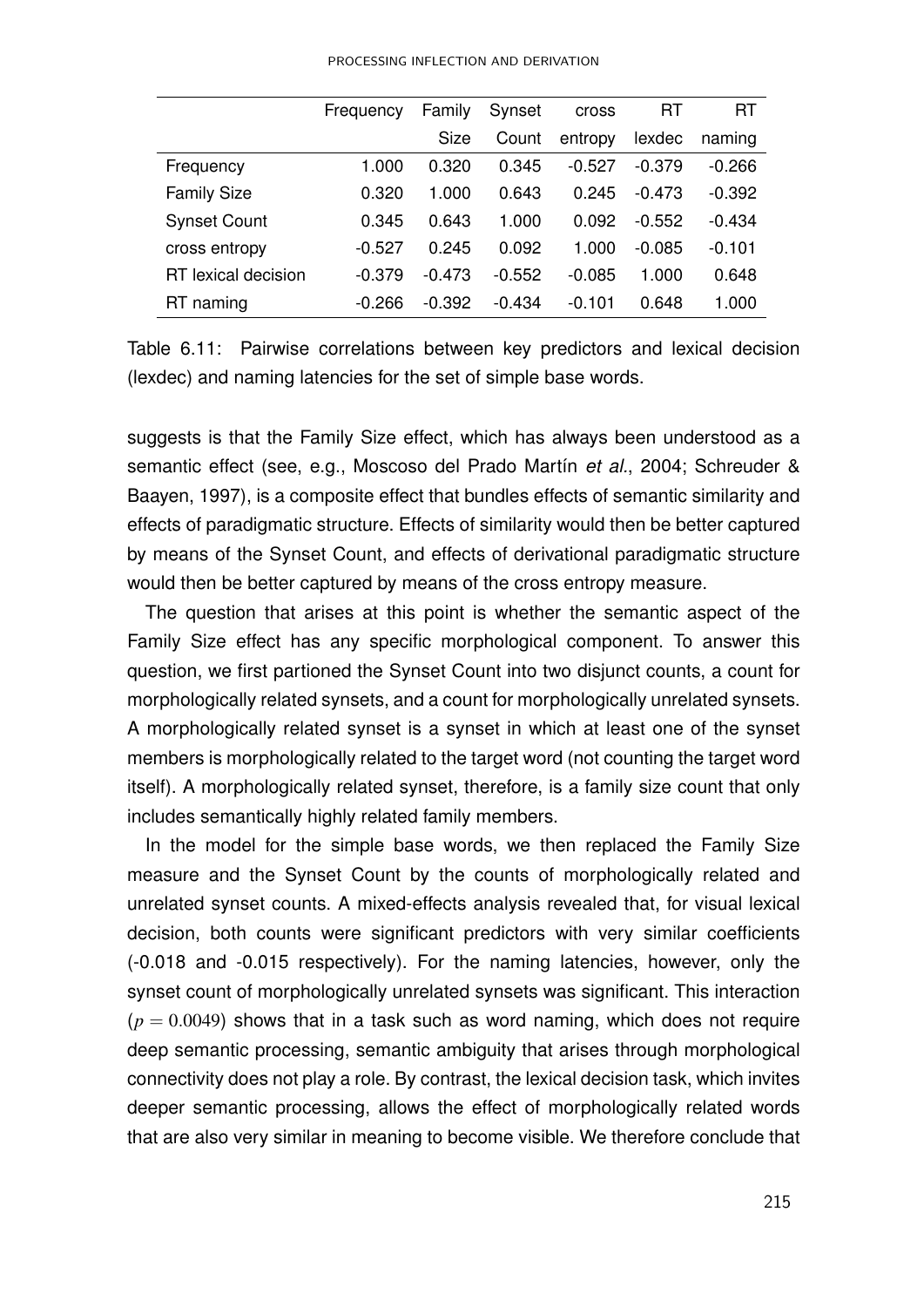morphologically related words that are also semantically very similar have a special status compared to semantically similar but morphologically unrelated words (see also Moscoso del Prado Martín *et al.*, 2004).

## **Concluding remarks**

In the preceding sections we reviewed and presented a range of studies addressing specific aspects of the complexities of paradigmatic structure in lexical processing. In order to obtain a model for the full complexity for an inflected variant *we*, we combine equations (6.10), (6.14), and (6.15) and add the effects of the entropy and relative entropy measures, leading to the following equation:

$$
I \propto \beta_0 + \beta_1 \log_2 \Pr_N(w_e) + \beta_2 \log_2 \Pr_N(w) +
$$
  
+ 
$$
\beta_3 \log_2 \left( \frac{\Pr_\pi(e)/R_e}{\sum_e \Pr_\pi(e)/R_e} \right) +
$$
  
+ 
$$
\beta_4 \log_2 \left( \frac{\Pr_\pi(w_e)/R_e}{\sum_e \Pr_\pi(w_e)/R_e} \right) +
$$
  
+ 
$$
\beta_5 H_d +
$$
  
+ 
$$
\beta_6 H_i + \beta_7 RE.
$$
 (6.26)

Large regression studies are called for to bring all these variables into play simultaneously. However, even though (6.26) is far from simple, it is only a first step towards quantifying the complexities of inflectional processing. We mention here only a few of the issues that should be considered for a more comprehensive model.

First, Kostić, Marković and Baucal (2003) calculated the number of functions and meanings *R<sup>e</sup>* of exponent *e* conditionally on a lexeme's inflectional class. For instance, the number of functions and meanings listed for the exponent *a* for masculine nouns in Table 6.2, 109, is the sum of the numbers of functions and meanings for masculine genitive and the masculine accusative singular. This provides a lower bound for the actual ambiguity of the exponent, as the same exponent is found for nominative singulars and genitive plurals for regular feminine nouns. The justification for conditioning on inflectional class is that the stem to which an exponent attaches arguably provides information about its inflectional class. This reduces the uncertainty about the functions and meanings of an exponent to the uncertainty in its own class. Nevertheless, it seems likely that an exponent that is unique to one inflectional class (e.g., Serbian *ama* for regular feminine nouns) is easier to process than an exponent that occurs across all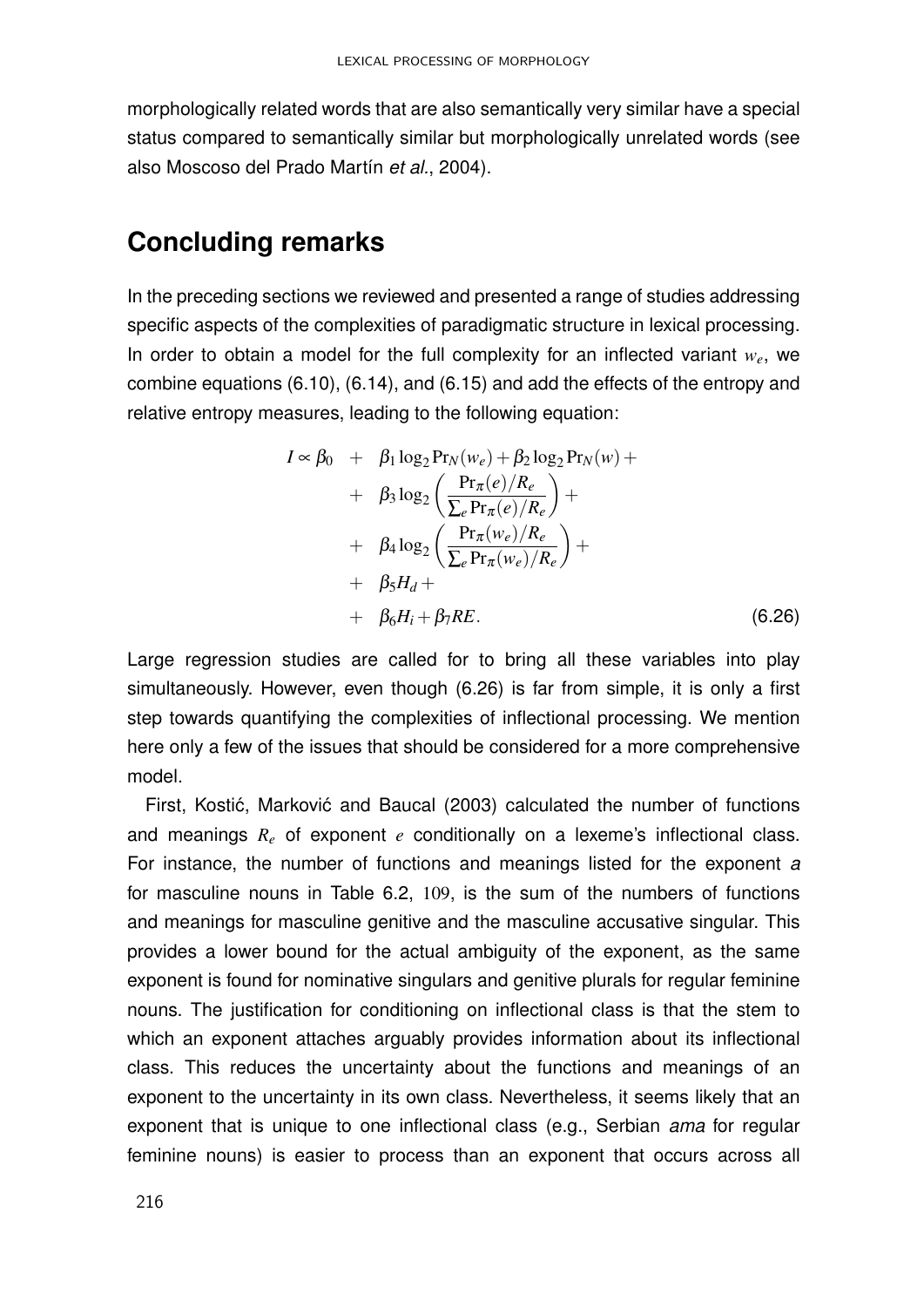inflectional classes (e.g., *a, u*), especially when experimental items are not blocked by inflectional class. (Further complications that should be considered are the consequences of, for instance, masculine nouns (e.g., "sudija" (*judge*), "sluga" (*servant*)) taking the same inflectional exponents as regular feminine nouns do, and of animate masculine nouns being associated with a pattern of exponents that differs from that associated with inanimate masculine nouns.)

Second, the standard organization of exponents by number and case has not played a role in the studies that we discussed. Thus far, preliminary analyses of the experimental data available to us have not revealed an independent predictive role for case, over and above the attested role of ambiguity with respect to numbers of functions and meanings. This is certainly an issue that requires further empirical investigation, as organization by case provides insight into the way that functions and meanings are bundled across inflectional classes.

Third, we have not considered generalizations across, for instance, irregular and regular feminine nouns in Serbian, along the lines of Clahsen, Hadler, Eisenbeiss and Sonnenstuhl-Henning (2001). The extent to which inflected forms inherit higher-order generalizations about their phonological form provides further constraints on lexical processing.

Fourth, the size of inflectional paradigms has not been investigated systematically. Although the nominal inflectional classes of Serbian are an enormous step forward compared to the nominal paradigms of English or Dutch, the complexities of verbal paradigms can be much larger. From an information-theoretic perspective, the entropy of the complex verbal paradigms of Serbian must be much larger than the entropy of nominal paradigms, and one would expect this difference to be reflected in elongated processing latencies for inflected verbs. The study by Traficante and Burani (2003) provides evidence supporting this prediction. They observed that inflected verbs in Italian elicited longer processing latencies than inflected adjectives.

Nevertheless, it should be noted that the question of what constitutes a verbal paradigm is still open. In one, traditional, sense each verb may have not one, but several paradigms defined over various tenses and aspects. In the other sense, verbs have one exhaustive paradigm that encompasses all verbal inflected variants. Baayen, Wurm and Aycock (2008) have addressed a similar question for the paradigms of English nouns and they concluded that lexemes and their inflected variants should not be considered together as a single paradigm. In a similar way, we can tackle the question of verbal paradigmatic organization in the mental lexicon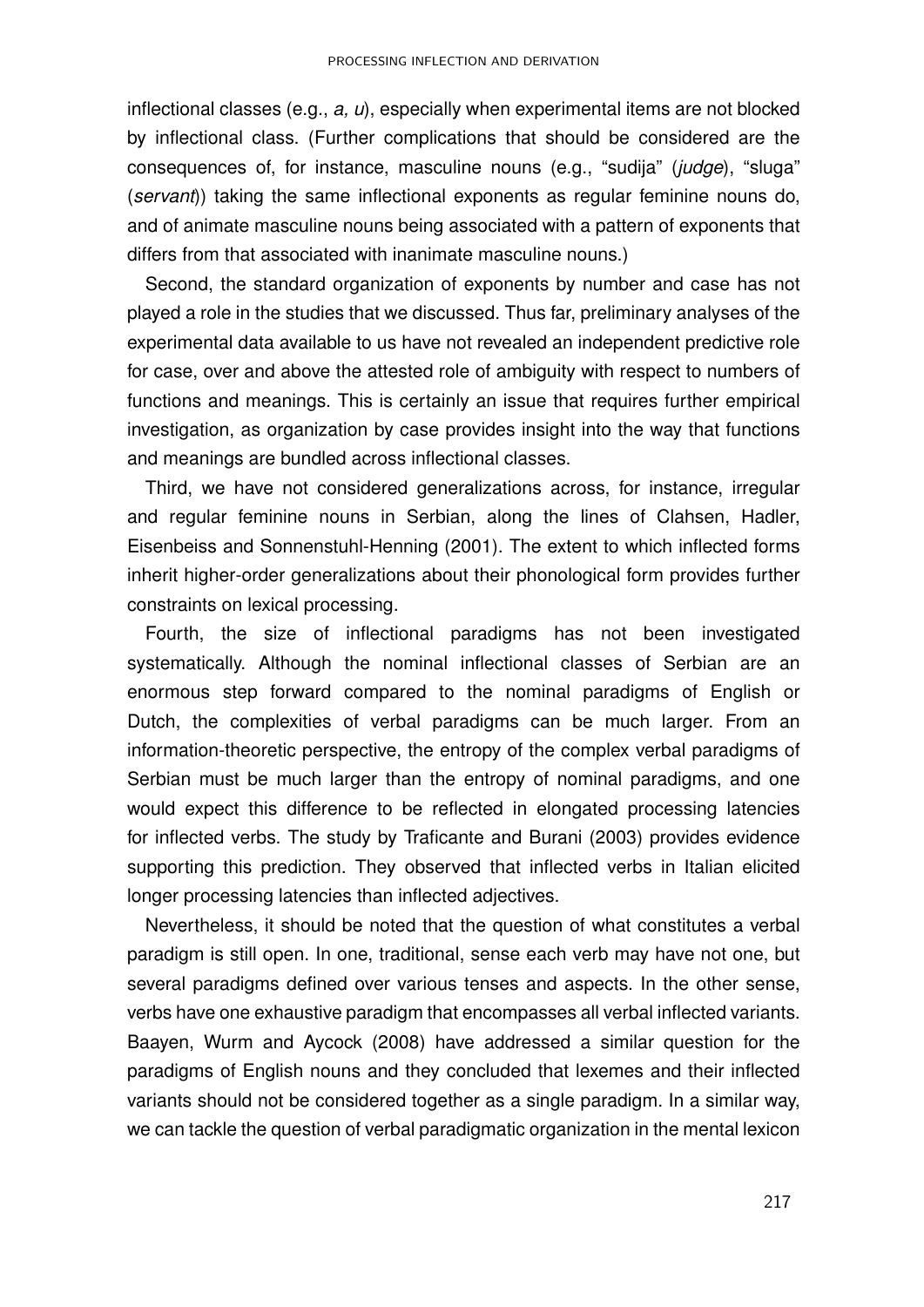– using information theory and large-scale regression modelling. Two alternatives can be tested empirically and the result should be straightforwardly in favor of either (a) a single entropy measure calculated over all verbal inflected variants or (b) entropies within each tense and aspect, and one computed over all tenses and aspects.

Fifth, all results reported here are based on visual comprehension tasks (lexical decision, word naming). Some of the present results are bound to change as this line of research is extended to other tasks and across modalities. For instance, the effect of inflectional entropy reported by Baayen, Feldman and Schreuder (2006) for visual lexical decision and word naming was facilitatory in nature. However, in a production study by Bien (2007), inflectional entropy was inhibitory (see also Baayen, Levelt, Schreuder & Ernestus, 2008). In lexical decision, a complex paradigm is an index of higher lexicality, and may therefore elicit shorter response latencies. In production, however, the paradigm has to be accessed, and a specific word form has to be extracted from the paradigm. This may explain why, in production, a greater paradigm complexity appears to go hand in hand with increasing processing costs. Generally, it will be important to establish paradigmatic effects for lexical processing in natural discourse using tasks that do not, or only minimally, impose their own constraints on processing.

Sixth, it will be equally important to obtain distributional lexical measures that are more sensitive to contextual variation than the abstract frequency counts and theoretical concepts of functions and meanings that have been used thus far. Interestingly, Moscoso del Prado Martín, Kostić and Filipović Đurđević (2008) and Filipović Đurđević (2007) report excellent predictivity for lexical processing of more complex information theoretic measures of morphological and semantic connectivity derived bottom-up from a corpus of Serbian.

It is clear that the information theoretic measures that we have proposed and illustrated in this chapter capture only part of the multidimensional complexity of lexical processing. Hence, each measure can be undersood as a plane cross-cutting this multidimensional space. In spite of these limitations, the extent to which the present information-theoretic approach converges with WPM is striking. Across our experimental data sets we find evidence for exemplars, irrespective of whether the language under investigation is Dutch, English, or Serbian. At the same time, we observe the predictivity of entropy measures, which generalize across probability distributions tied to subsets of these exemplars, and evaluate the complexity of paradigms and the divergence between different levels of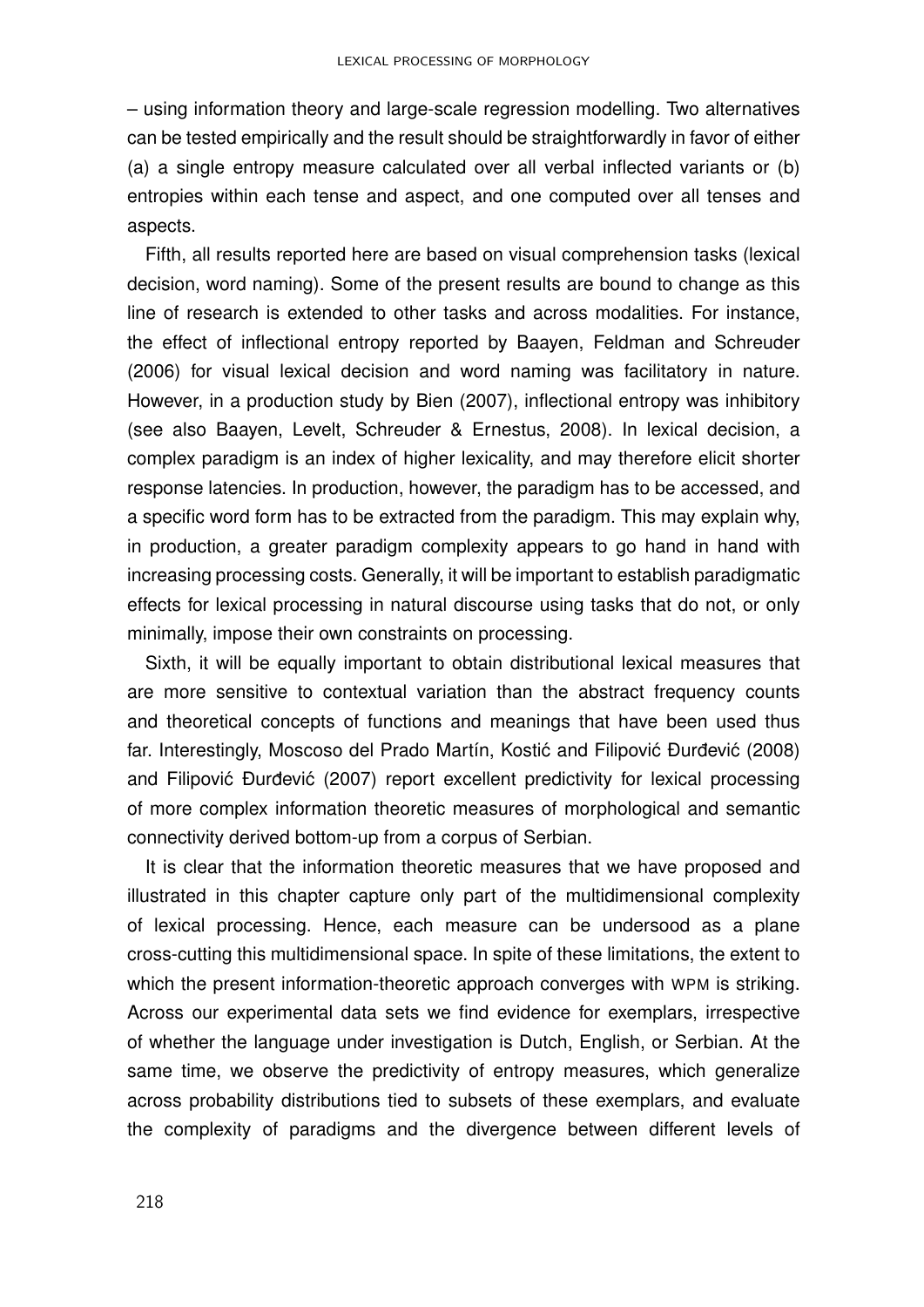morphological organization. However, all the results discussed here pertain to the processing of familiar words. In order to properly gauge the processing complexity of new inflected and derived words, it will be necessary to combine WPM and the present information theoretic approach with computational models of language processing.

Such an integration is especially challenging because across computational models of linguistic generalization, whether abstractionist and implementing greedy learning (Albright & Hayes, 2003), or memory-based and implementing lazy learning (Daelemans & Van den Bosch, 2005; Keuleers, 2008; Keuleers, Sandra, Daelemans *et al.*, 2007), a common finding is that it is type frequencies and not token frequencies on which generalization is based. In fact, type-based generalization has been found to be reflected in processing measures as well (see, e.g., Ernestus, Baayen & Ling, 2004; Krott, Hagoort & Baayen, 2004). Typically, current computational models (cf., Albright, 2008) make use of much more sophisticated analogies than the traditional four-part analogy that we have referred to as a possible explanation for the effect of cross-entropy.

To resolve this paradox, we note, first of all, that our hypothesis is not a hypothesis about the choice of a linguistic form, but rather a measure of the cost of selecting a given complex word from its mini-paradigm given its mini-class. Furthermore, note that for most of the derivational suffixes we have considered, there are no rival suffixes comparable to the rivalling options that characterize the past tense in English (Albright & Hayes, 2003), or plural selection in Dutch (Keuleers, Sandra, Daelemans *et al.*, 2007). There is only one way in English to express the comparative, the superlative, or adverbs through suffixation. Hence, the probability of the selection of *-er, -est* or *-ly* is equal to one. For this 'degenerate' case, four-part analogy provides a reasonable model. In fact, we think it is precisely this uniformity in the analogical support for a given suffix that allows us to see the effect of cross-entropy. Because there are no competing sets of exemplars supporting different outcomes, there are no overriding type frequency effects. As a consequence, the more subtle relevance of the token counts becomes visible only for the basic, type-uniform four-part analogy. The real challenge for future research, therefore, is to clarify whether subtle effects of token frequencies also codetermine the fine details of lexical processing when more complex, type-frequency driven analogies come into play.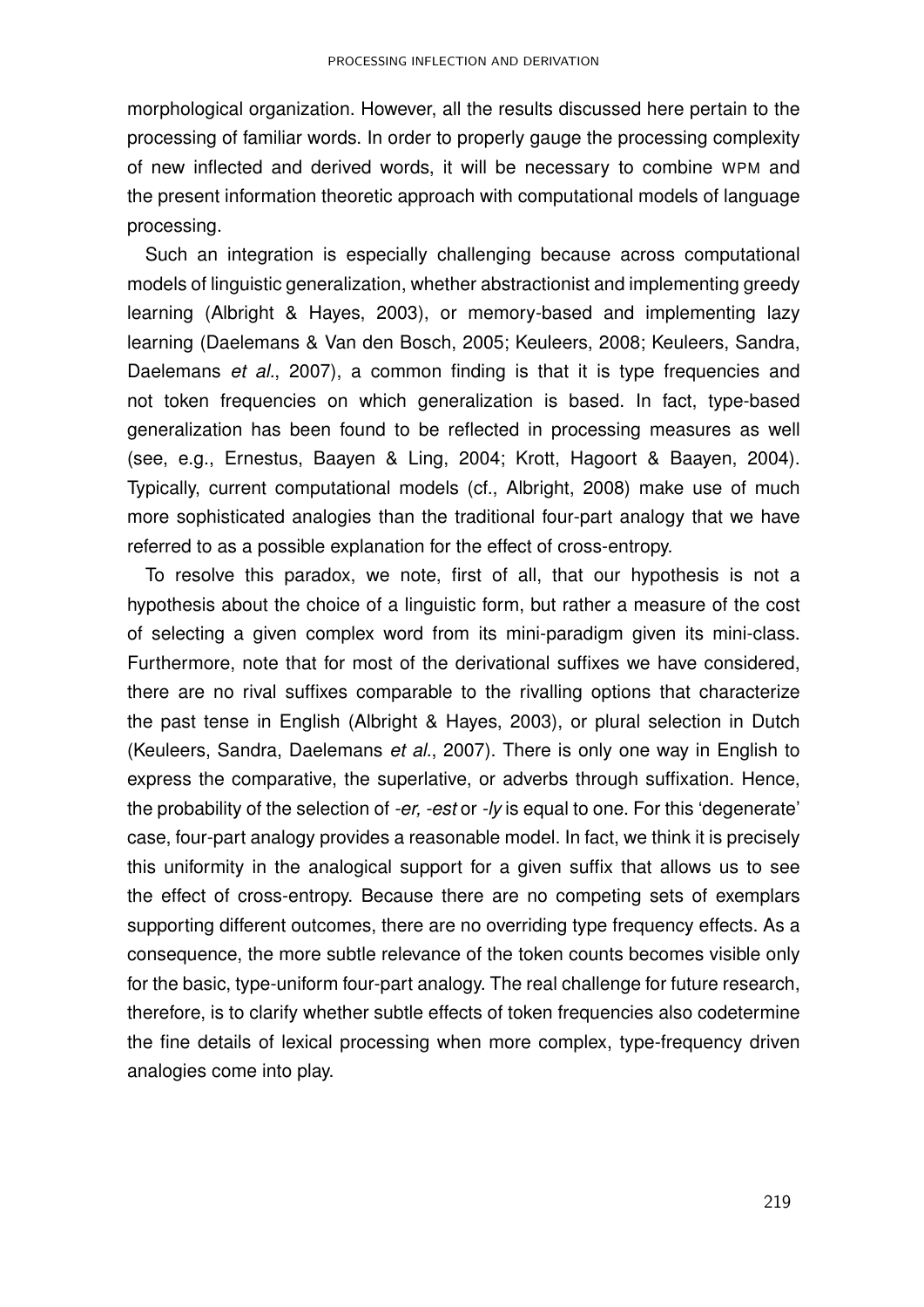## **References**

Albright, A. (2008). Modeling analogy as probabilistic grammar. In Blevins, J. and Blevins, J., editors, *Analogy in Grammar*, this volume. OUP, Oxford.

Albright, A. and Hayes, B. (2003). Rules vs. analogy in English past tenses: A computational/experimental study. *Cognition*, 90:119–161.

Anderson, S. R. (1992). *A-morphous morphology*. Cambridge University Press, Cambridge.

Aronoff, M. (1994). *Morphology by itself: stems and inflectional classes*. The MIT Press, Cambridge, Mass.

Baayen, R. (2003). Probabilistic approaches to morphology. In Bod, R., Hay, J., and Jannedy, S., editors, *Probability theory in linguistics*, pages 229–287. The MIT Press.

Baayen, R. H. (2008). *Analyzing Linguistic Data: A practical introduction to statistics using R*. Cambridge University Press, Cambridge.

Baayen, R. H., Davidson, D. J., and Bates, D. (2008a). Mixed-effects modeling with crossed random effects for subjects and items. *Journal of Memory and Language*, in press.

Baayen, R. H., Feldman, L., and Schreuder, R. (2006). Morphological influences on the recognition of monosyllabic monomorphemic words. *Journal of Memory and Language*, 53:496–512.

Baayen, R. H., Levelt, W., Schreuder, R., and Ernestus, M. (2008b). Paradigmatic structure in speech production. *Chicago Linguistics Society*, 43, in press.

Baayen, R. H., McQueen, J., Dijkstra, T., and Schreuder, R. (2003). Frequency effects in regular inflectional morphology: Revisiting Dutch plurals. In Baayen, R. H. and Schreuder, R., editors, *Morphological structure in language processing*, pages 355–390. Mouton de Gruyter, Berlin.

Baayen, R. H., Piepenbrock, R., and Gulikers, L. (1995). *The CELEX lexical database (CD-ROM)*. Linguistic Data Consortium, University of Pennsylvania, Philadelphia, PA.

Baayen, R. H., Wurm, L. H., and Aycock, J. (2008c). Lexical dynamics for low-frequency complex words. a regression study across tasks and modalities. *The Mental Lexicon*, 2:419–463.

Balota, D. A., Yap, M. J., Cortese, M. J., Hutchison, K. I., Kessler, B., Loftis, B.,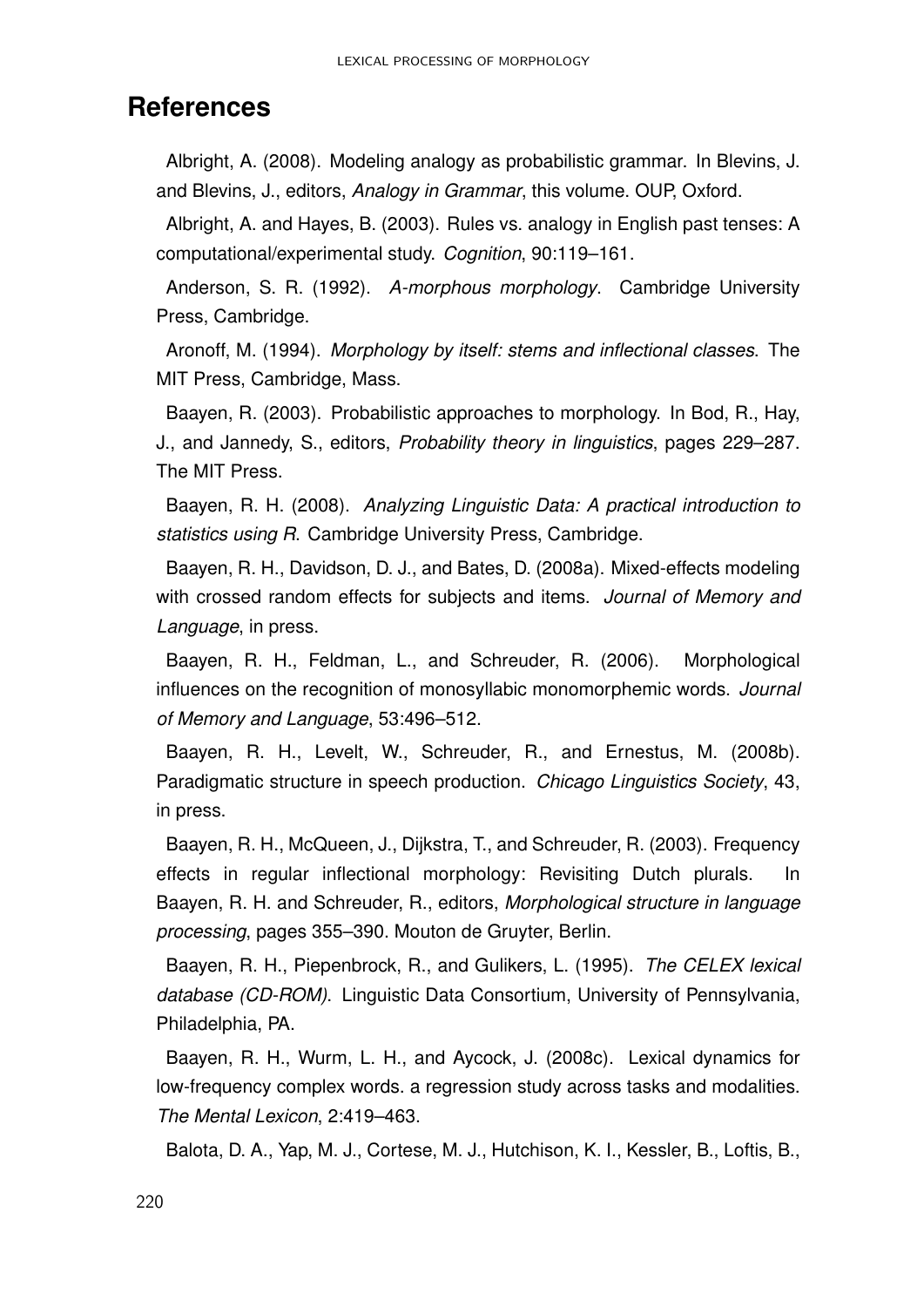Neely, J. H., Nelson, D. L., Simpson, G. B., and Treiman, R. (2007). The English Lexicon Project. *Behavior Research Methods*, 39(3):445–459.

Bates, D. (2006). Linear mixed model implementation in lme4. Department of Statistics, University of Wisconsin-Madison.

Bates, D. M. (2005). Fitting linear mixed models in R. *R News*, 5:27–30.

Beard, R. (1995). *Lexeme-morpheme base morphology: a general theory of inflection and word formation*. State University of New York Press, Albany, NY.

Beckwith, R., Fellbaum, C., Gross, D., and Miller, G. (1991). WordNet: A lexical database organized on psycholinguistic principles. In Zernik, U., editor, *Lexical Acquisition. Exploiting On-Line Resources to Build a Lexicon*, pages 211–232. Lawrence Erlbaum Associates, Hillsdale, NJ.

Bien, H. (2007). *On the production of morphologically complex words with special attention to effects of frequency*. Max Planck Institute for Psycholinguistics, Nijmegen.

Blevins, J. P. (2003). Stems and paradigms. *Language*, 79:737–767.

Blevins, J. P. (2006). English inflection and derivation. In Aarts, B. and McMahon, A. M., editors, *Handbook of English Linguistics*, pages 507–536. Blackwell, London.

Burnard, L. (1995). *Users guide for the British National Corpus*. British National Corpus consortium, Oxford university computing service.

Clahsen, H., Hadler, M., Eisenbeiss, S., and Sonnenstuhl-Henning, I. (2001). Morphological paradigms in language processing and language disorders. *Transactions of the Philological Society*, 99(2):247–277.

Cover, T. M. and Thomas, J. A. (1991). *Elements of Information Theory*. John Wiley & Sons, New York.

Crawley, M. J. (2002). *Statistical computing. An introduction to data analysis using S-plus*. Wiley, Chichester.

Daelemans, W. and Van den Bosch, A. (2005). *Memory-based language processing*. Cambridge University Press, Cambridge.

Ernestus, M. and Baayen, R. H. (2004). Analogical effects in regular past tense production in Dutch. *Linguistics*, 42:873–903.

Filipović Đurđević, D. (2007). *The polysemy effect in processing of Serbian nouns*. PhD thesis, University of Belgrade, Serbia.

Friedman, L. and Wall, M. (2005). Graphical views of suppression and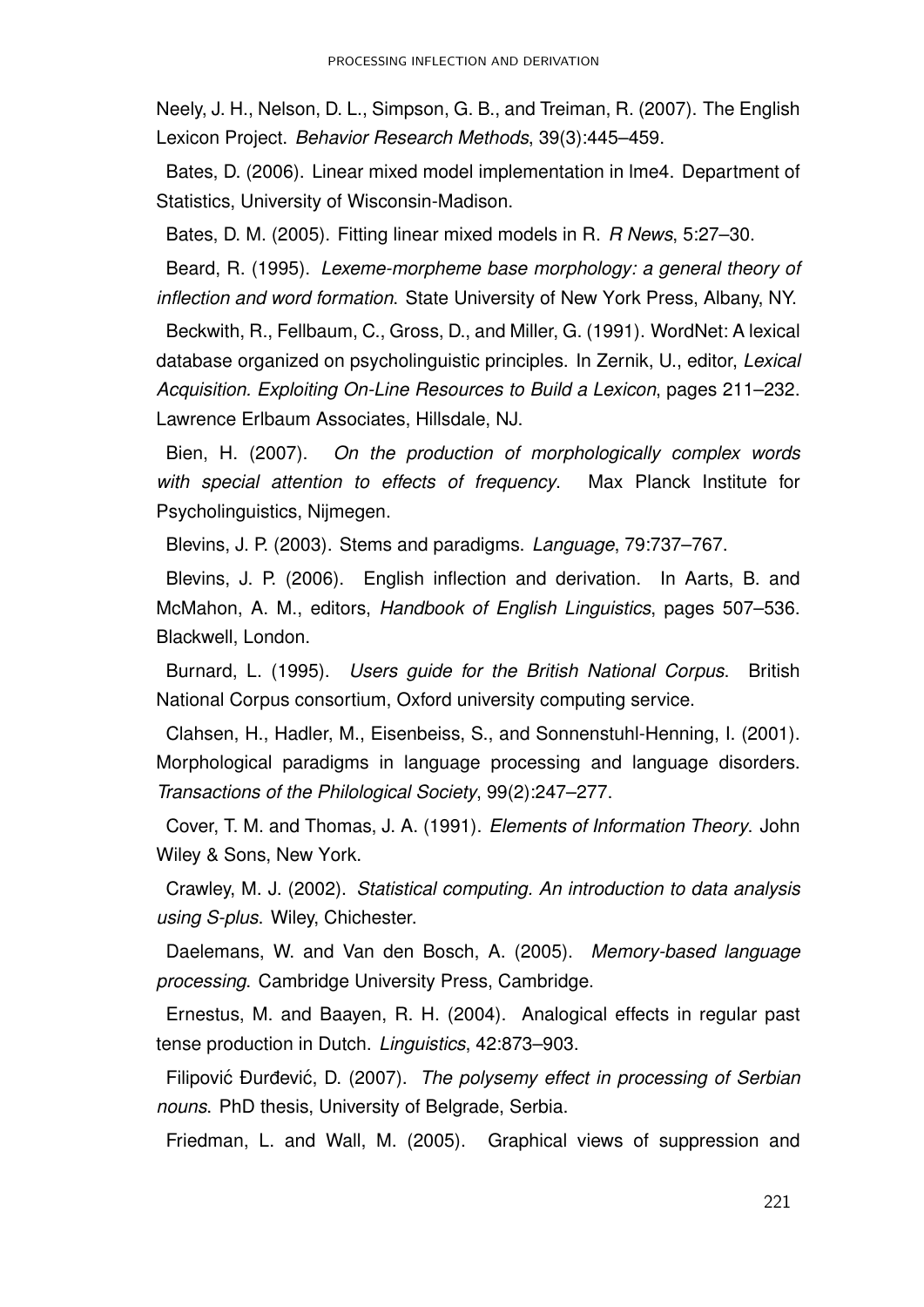multicollinearity in multiple regression. *The American Statistician*, 59:127–136.

Gagné, C. (2001). Relation and lexical priming during the interpretation of noun-noun combinations. *Journal of Experimental Psychology: Learning, Memory, and Cognition*, 27:236–254.

Gagné, C. and Shoben, E. J. (1997). The influence of thematic relations on the comprehension of modifier-noun combinations. *Journal of Experimental Psychology: Learning, Memory, and Cognition*, 23:71–87.

Halle, M. and Marantz, A. (1993). Distributed morphology and the pieces of inflection. In Hale, K. and Keyser, S. J., editors, *The View from Building 20: Essays in Linguistics in Honor of Sylvain Bromberger*, volume 24 of *Current Studies in Linguistics*, pages 111–176. MIT Press, Cambridge, Mass.

Hockett, C. (1954). Two models of grammatical description. *Word*, 10:210–231.

Keuleers, E. (2008). *Memory-based learning of inflectional morphology*. University of Antwerp, Antwerp.

Keuleers, E., Sandra, D., Daelemans, W., Gillis, S., Durieux, G., and Martens, E. (2007). Dutch plural inflection: The exception that proves the analogy. *Cognitive Psychology*, 54:283–318.

Kostić, A. (1991). Informational approach to processing inflected morphology: Standard data reconsidered. *Psychological Research*, 53(1):62–70.

Kostić, A. (1995). Informational load constraints on processing inflected morphology. In Feldman, L. B., editor, *Morphological Aspects of Language Processing*. Lawrence Erlbaum Inc. Publishers, New Jersey.

Kostić, A. (2008). The effect of the amount of information on language processing. *Manuscript submitted for publication*.

Kostić, A., Marković, T., and Baucal, A. (2003). Inflectional morphology and word meaning: Orthogonal or co-implicative domains? In Baayen, R. H. and Schreuder, R., editors, *Morphological Structure in Language Processing*, pages 1–44. Mouton de Gruyter, Berlin.

Krott, A., Hagoort, P., and Baayen, R. H. (2004). Sublexical units and supralexical combinatorics in the processing of interfixed Dutch compounds. *Language and Cognitive Processes*, 19:453–471.

Kuperman, V., Bertram, R., and Baayen, R. H. (2008). Morphological dynamics in compound processing. *Language and Cognitive Processes*, in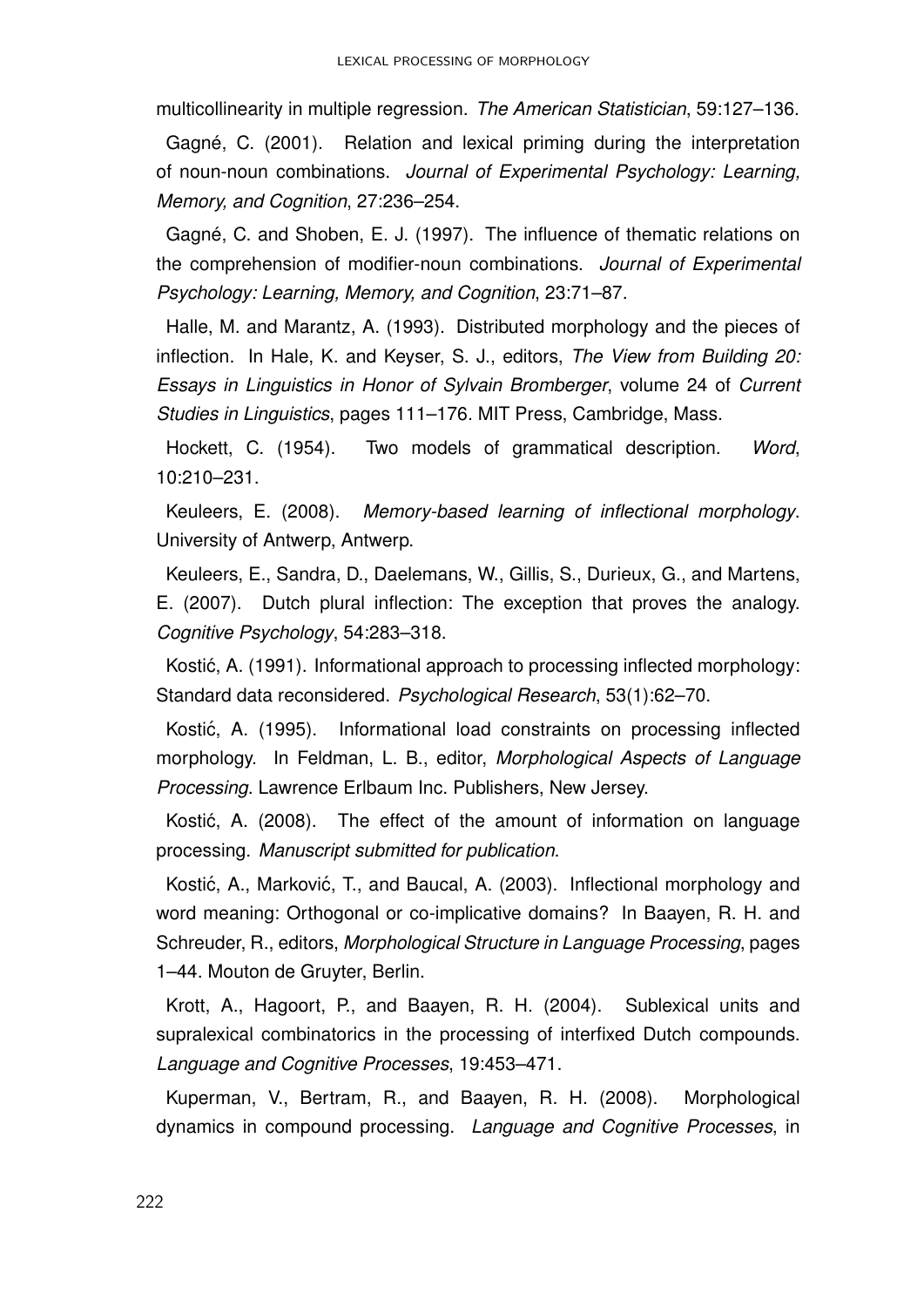press.

Landauer, T. and Dumais, S. (1997). A solution to Plato's problem: The latent semantic analysis theory of acquisition, induction and representation of knowledge. *Psychological Review*, 104(2):211–240.

Levelt, W. J. M., Roelofs, A., and Meyer, A. S. (1999). A theory of lexical access in speech production. *Behavioral and Brain Sciences*, 22:1–38.

Levy, R. (2008). Expectation-based syntactic comprehension. *Cognition*, 106:1126–1177.

Luce, R. D. (1959). *Individual choice behavior*. Wiley, New York.

Manning, C. and Schütze, H. (1999). *Foundations of Statistical Natural Language Processing*. MIT Press, Cambridge.

Matthews, P. H. (1974). *Morphology. An Introduction to the Theory of Word Structure*. Cambridge University Press, London.

Milin, P., Filipović Đurđević, D., and Moscoso del Prado Martín, F. (2008). The simultaneous effects of inflectional paradigms and classes on lexical recognition: Evidence from Serbian. *Manuscript submitted for publication*.

Miller, G. A. (1990). Wordnet: An on-line lexical database. *International Journal of Lexicography*, 3:235–312.

Moscoso del Prado Martín, F., Bertram, R., Häikiö, T., Schreuder, R., and Baayen, R. H. (2004a). Morphological family size in a morphologically rich language: The case of Finnish compared to Dutch and Hebrew. *Journal of Experimental Psychology: Learning, Memory and Cognition*, 30:1271–1278.

Moscoso del Prado Martín, F., Kostic, A., and Baayen, R. H. (2004b). Putting ´ the bits together: An information theoretical perspective on morphological processing. *Cognition*, 94:1–18.

Moscoso del Prado Martín, F., Kostić, A., and Filipović Đurđević, D. (2008). The missing link between morphemic assemblies and behavioral responses: a Bayesian Information-Theoretical model of lexical processing. *Manuscript submitted for publication*.

New, B., Brysbaert, M., Segui, F. L., and Rastle, K. (2004). The processing of singular and plural nouns in French and English. *Journal of Memory and Language*, 51:568–585.

Pinker, S. (1991). Rules of language. *Science*, 153:530–535.

Pinker, S. (1999). *Words and Rules: The Ingredients of Language*. Weidenfeld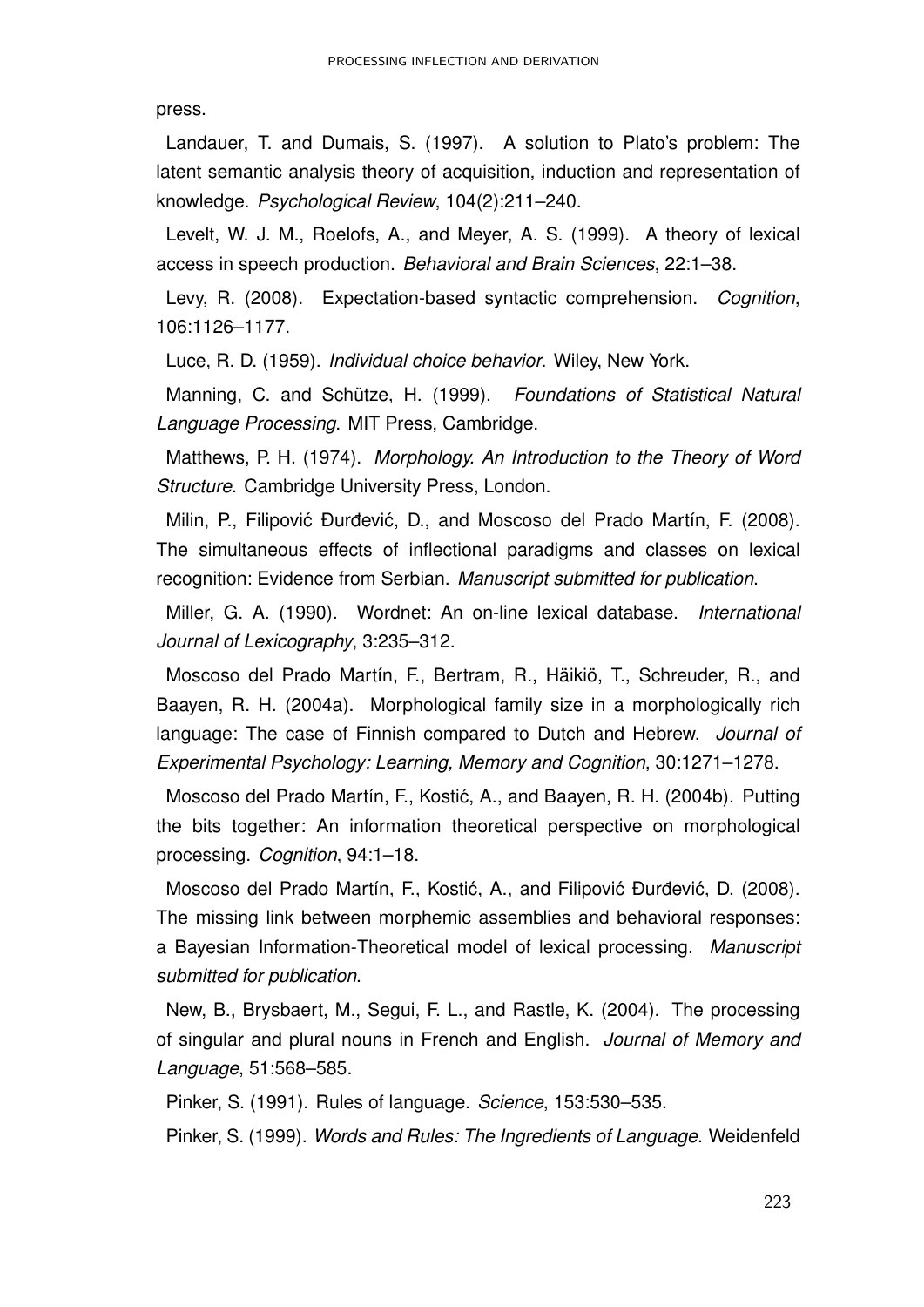and Nicolson, London.

Ross, S. M. (1988). *A First Course in Probability*. Macmillan Publishing Company, New York.

Schreuder, R. and Baayen, R. H. (1995). Modeling morphological processing. In Feldman, L. B., editor, *Morphological Aspects of Language Processing*, pages 131–154. Lawrence Erlbaum, Hillsdale, New Jersey.

Schreuder, R. and Baayen, R. H. (1997). How complex simplex words can be. *Journal of Memory and Language*, 37:118–139.

Stemberger, J. P. and MacWhinney, B. (1986). Frequency and the lexical storage of regularly inflected forms. *Memory and Cognition*, 14:17–26.

Traficante, D. and Burani, C. (2003). Visual processing of Italian verbs and adjectives: the role of the inflectional family size. In Baayen, R. H. and Schreuder, R., editors, *Morphological structure in language processing*, pages 45–64. Mouton de Gruyter, Berlin.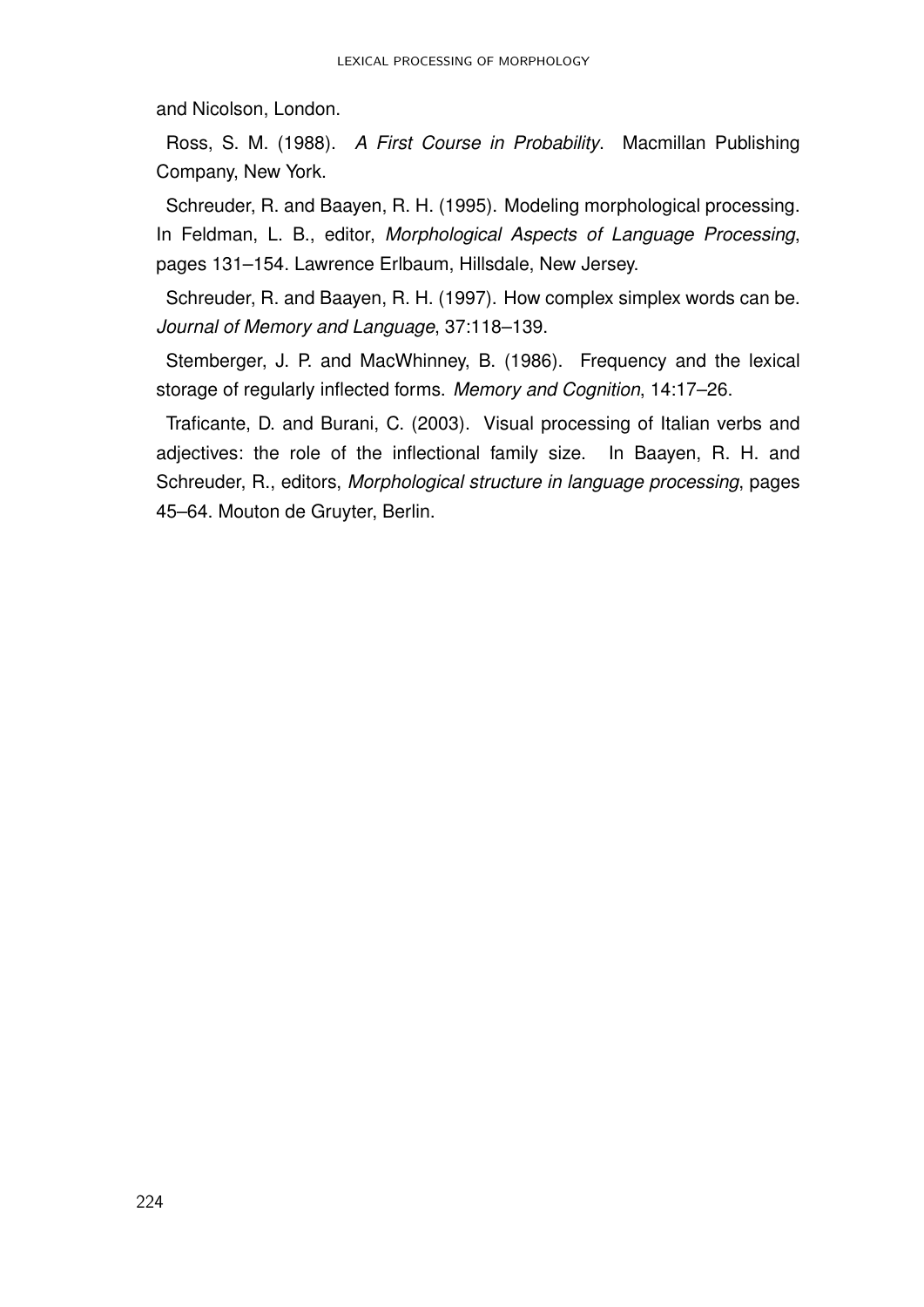# Summary and Conclusions

Chapter 7

This dissertation explored the role of morphological structure in the comprehension and production of polymorphemic words (i.e., words with two or more morphemes, e.g., *dish-wash-er*) in Dutch, English, Finnish and Serbian. The primary research question was how people use the probabilistic information carried by morphemes, morphological paradigms (i.e., sets of words that share a morpheme), and complex words as wholes. We tackled this question by investigating (i) the time-course of activation of morphemes and whole words in silent reading and speech production, (ii) the effect of morphemes hierarchically and orthographically embedded in larger structural blocks (e.g., *wash-* and *-er* in *washer*) on visual comprehension and acoustic production of polymorphemic words, (iii) the role of morphological paradigms (e.g., *washbasin*, *washroom*, *washcloth*) in the lexical processing of inflected, derived and compound words, and (iv) the interactions between morphological and other linguistic predictors as co-determinants of the costs of lexical processing for complex words.

In a series of experiments on silent reading of polymorphemic words, as well as in the acoustic analyses of such words, we found evidence that the lexical processing of complex words involves a larger pool of information sources than previously thought. Our experimental findings on reading of compounds and derived words enabled us to formulate a probabilistic model of visual morphological processing based on concepts and tools of information theory. In this chapter, we review the results of our experiments, as well as the main aspects of our probabilistic model, and we outline topics that call for further research.

#### **The time-course of morphological processing**

The eye-tracking experiments reported in Chapters 3 and 4 investigated the time-course of morphological effects on the speed of reading of Dutch compounds presented as isolated words (Chapter 3), and of Finnish compounds presented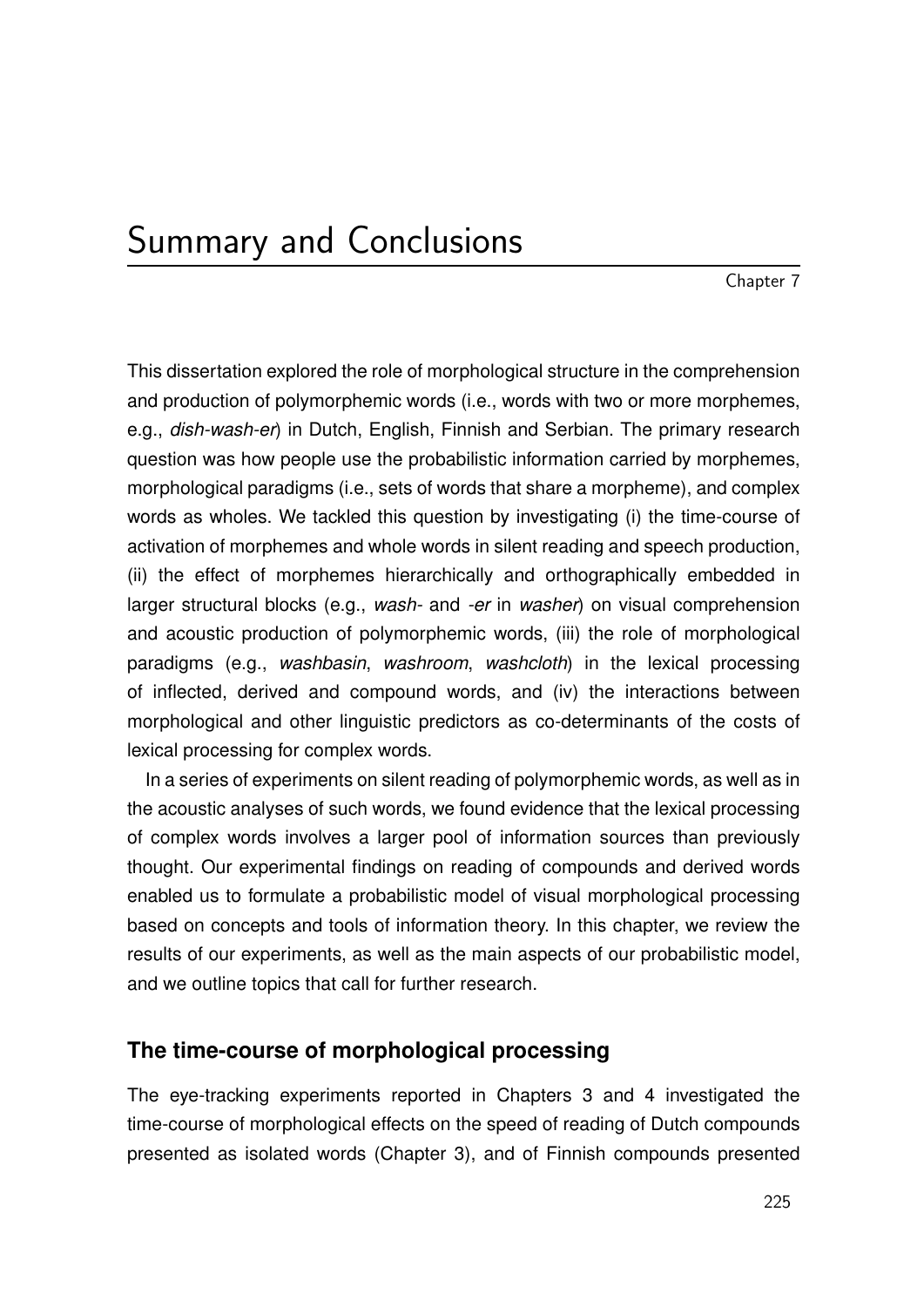in sentential contexts (Chapter 4). In both experiments we used relatively long compounds (in the range of 8-12 characters in Chapter 3 and 10-18 characters in Chapter 4). Due to visual acuity constraints, our eyes generally cannot process words of this length range without fixating two or more times on the target words. Typically, at the first fixation readers obtain a sharp, foveal view of the compound's left constituent (e.g., *dish*), while subsequent fixations allow for the foveal inspection of the right constituent (e.g., *washer*). This gradual visual uptake for long words makes it easier to determine the relative order of activation of morphemes versus whole words in the eye-movement record, as compared to the cases where morphological effects emerge jointly in a single fixation or in a lexical decision latency. The eye-tracking study in Chapter 5 further explored morphological processing in sentential reading of Dutch derived words (*succes-vol* "successful"): Unlike compounds, these derived words were mostly read in a single fixation, and yet they shed light on the temporal unfolding of activation of morphological structure.

The three experiments in Chapters 3-5 showed a robust, similar, temporal pattern of morphological effects, which is remarkable given the cross-experimental differences in languages (Dutch vs. Finnish), length ranges of target words, experimental tasks (lexical decision on isolated words in Chapter 3 vs. reading of sentences in Chapters 4 and 5), and the type of morphological word-formation (compounding vs. derivation). We found that:

• The order of activation of compounds' morphological constituents closely follows the typical progress of the visual uptake, from left to right (Chapters 3 and 4): Morphological properties (frequency and family size) of the compound's left constituents showed earlier, stronger and longer lasting effects on eye-movement measures than the properties of the right constituents. The head of the compound (i.e., its right constituent) is generally semantically closer to the compound as a whole (cf., *washer* in *dishwasher*), and it has been argued that it may therefore function as the key for lexical access to the compound (e.g., Juhasz *et al.*, 2003). However, the dominant role of the compound's left constituent that we observed does not support this suggested crucial role for the right constituent (cf., Juhasz, 2007). As a result of its later availability for the visual system, identification of a compound's right constituent may proceed against the backdrop of existing knowledge gleaned from the left constituent. These results make a strong case for explicitly taking into consideration the order of visual uptake in models of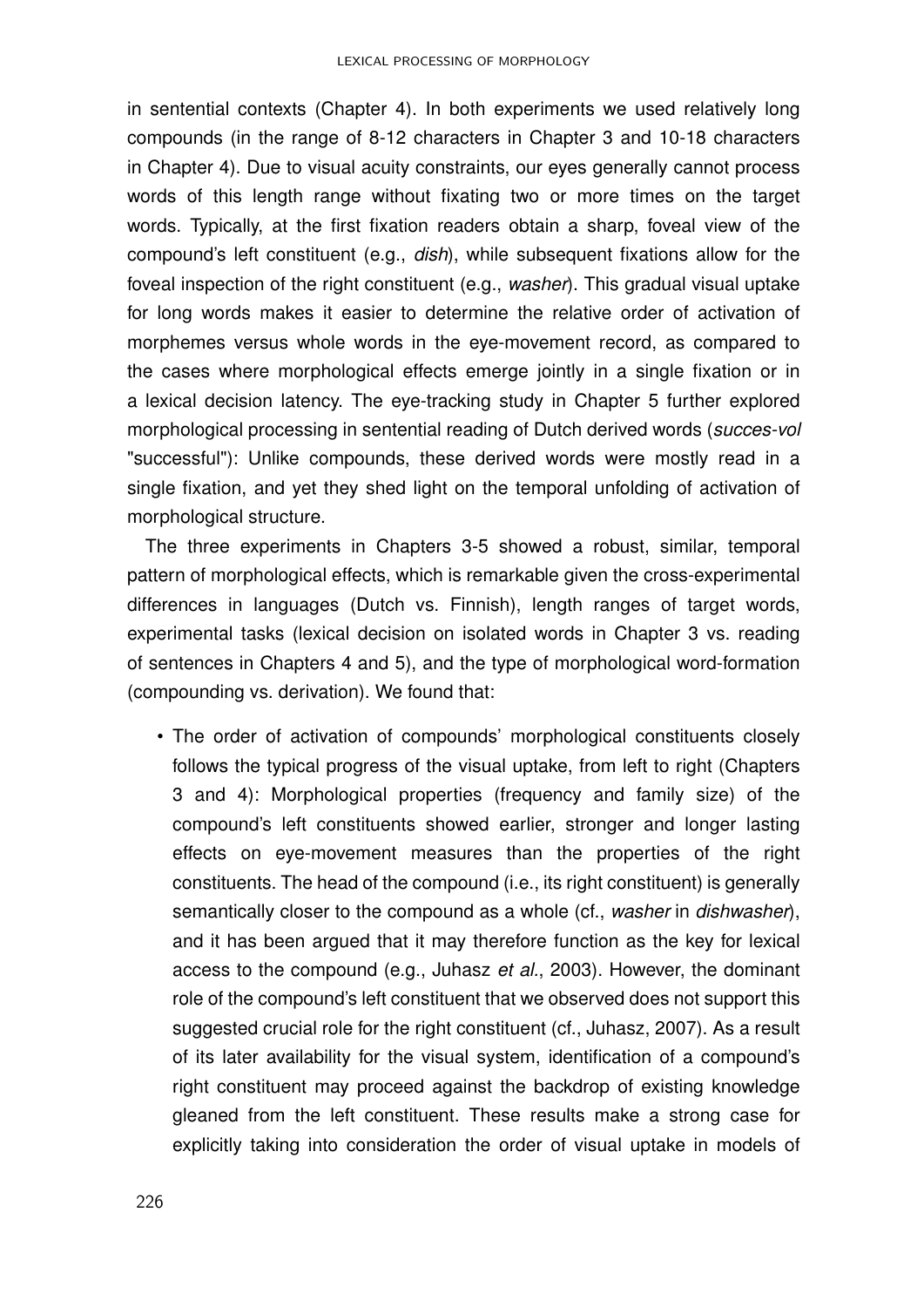morphological processing, which so far have treated complex words as if they are immediately and entirely available to the visual system (e.g., Baayen & Schreuder, 2000; Giraudo & Grainger, 2001; Taft & Forster, 1975, 1976; for an exception, see Pollatsek *et al.*, 2003).

We found further evidence for the left-to-right order of activation of morphemes in the silent reading of Dutch derived words (Chapter 5). The vast majority of those words (*succes-vol* "successful") are read in just one fixation, so that both the left morphological constituent (base word, *succes* "success") and the right constituent (suffix, *-vol* "-ful") are simultaneously available to the visual system. However, one of the morphological predictors of reading times, i.e., the relative entropy of the morphological families of the word's constituents, was sensitive to whether we assume the left-to-right order of morphemic activation or the right-to-left order. The assumption of the left-to-right order, even given the simultaneous visual availability of both the left and the right word's constituents, led to a statistical model that fit the observed data significantly better than a model with as a predictor the alternative measure of relative entropy based on the putative right-to-left activation order.

• The effect of whole word frequency is a hallmark of full-form lexical access. In the two experiments on long compounds (Chapters 3 and 4), we observed an effect of compound (whole word) frequency on reading times as early as during the first fixation, simultaneously with the effect of the left constituent frequency and family size. Given the lengths of our compounds, it is likely that the early effect of compound frequency precedes the complete identification of all characters and of the right constituents of our long compounds. This effect suggests that readers make inferences about the compound's identity as soon as they have available any (potentially incomplete) information about the word, such as the word's length, the identity of the left constituent or the preview of the right constituent. The early compound frequency effect is problematic for those sublexical models of word processing that require both the left and the right constituent to be activated prior to activation of the whole compound at the lemma level (e.g., Pinker, 1999; Taft & Ardasinski, 2006). The fact that the compound frequency effect is simultaneous with the effect of the left constituent frequency and family size challenges supralexical models, since they predict activation of morphological constituents to occur after, and not in parallel with, activation of the full-form. This finding strongly supports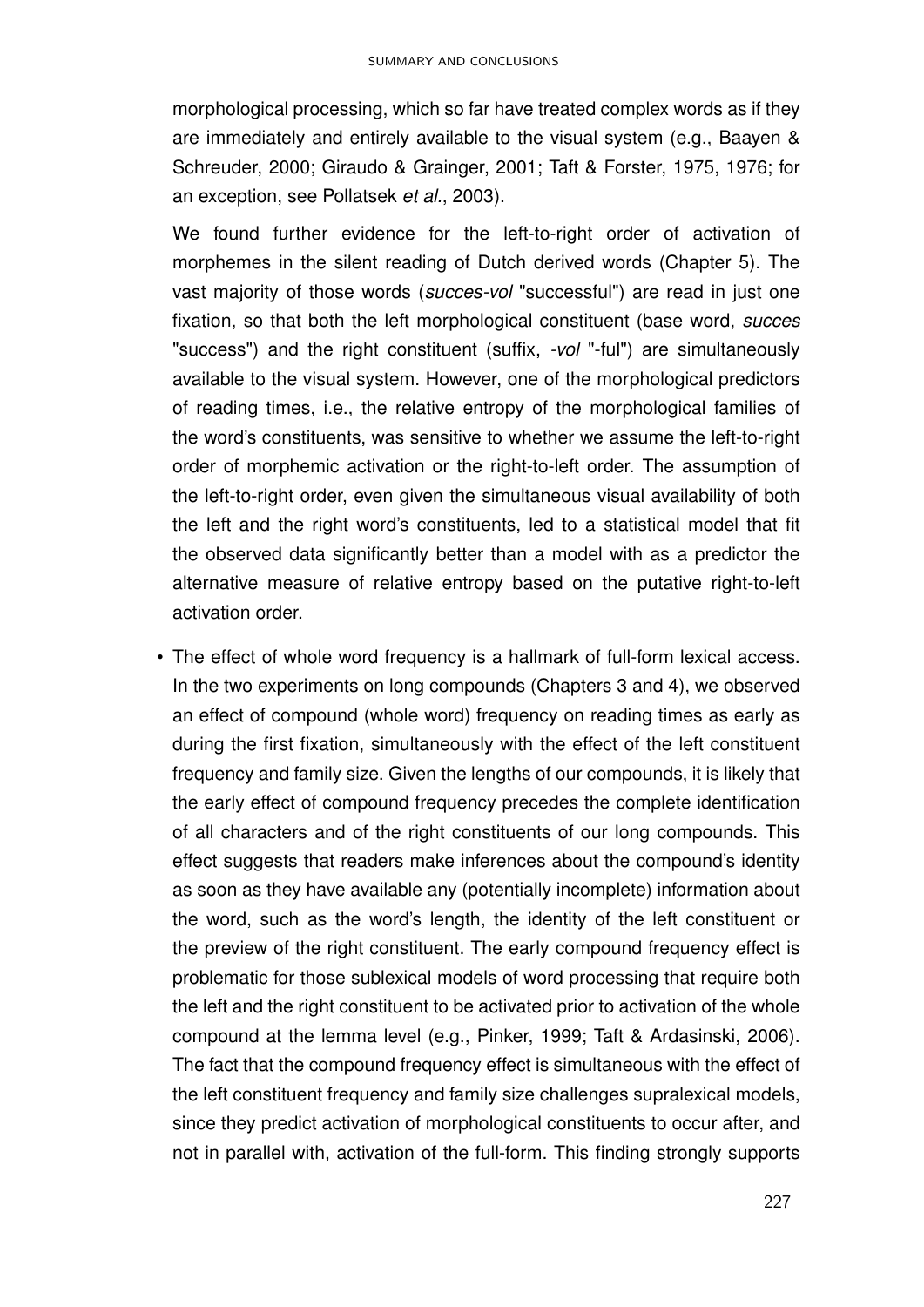the parallel processing of full-forms and morphemes, advocated by dual- and multiple-route models of morphological processing.

- The effect of compound frequency lingers on throughout the entire course of reading a compound, overlapping first with the effects associated with the compound's left constituent and then with those associated with its right constituent. This continuous involvement of the full-form is noticeable even for most compounds that are likely candidates for morphological decomposition (due to their high constituent frequencies or large constituent families). Since both the full-form and separate morphemes contribute to word recognition, our findings are not easily reconcileable with the "winner-takes-it-all" principle implemented in the dual-route model of Frauenfelder and Schreuder (1991), Schreuder and Baayen (1995).
- Morphological constituent families of compounds and derived words (defined as sets of words sharing a given constituent, *ice pick*, *ice cube*, *ice cream*) are activated as soon as those constituents become available to the visual system (Chapters 3-5). This finding contrasts with the received view that the effect of morphological families develops late in the identification process of the complex word and is due to activation spreading through morphological paradigms and to semantic resonance of family members, which are related in form and (often) meaning with the word being recognized (cf., De Jong, Schreuder & Baayen, 2000). In Chapters 3, 4 and 6 we refine the current knowledge on the role of families by making the case that, even though a semantic component is intrinsic in the effects of the family, it is substantially complemented by the morphological characteristics of the paradigm members.

While Chapters 3-5 addressed the temporal unfolding of the effects that morphological structure shows in eye-movements during reading, the study in Chapter 2 shed light on the time-course of morphological effects in speech production. We explored the acoustic duration of interfixes *-s-* and *-e(n)-* in Dutch polymorphemic compounds (e.g., *dier-en-arts* "veterinary") as a function of the probabilistic bias towards those interfixes stemming from the morphological families of compounds' constituents. One of our findings was that the amount of information in the morphological family of the right constituent, i.e., the right positional entropy, codetermines the duration of the interfix *before* the actual articulation of that right constituent takes place: The higher the entropy in the right constituent family,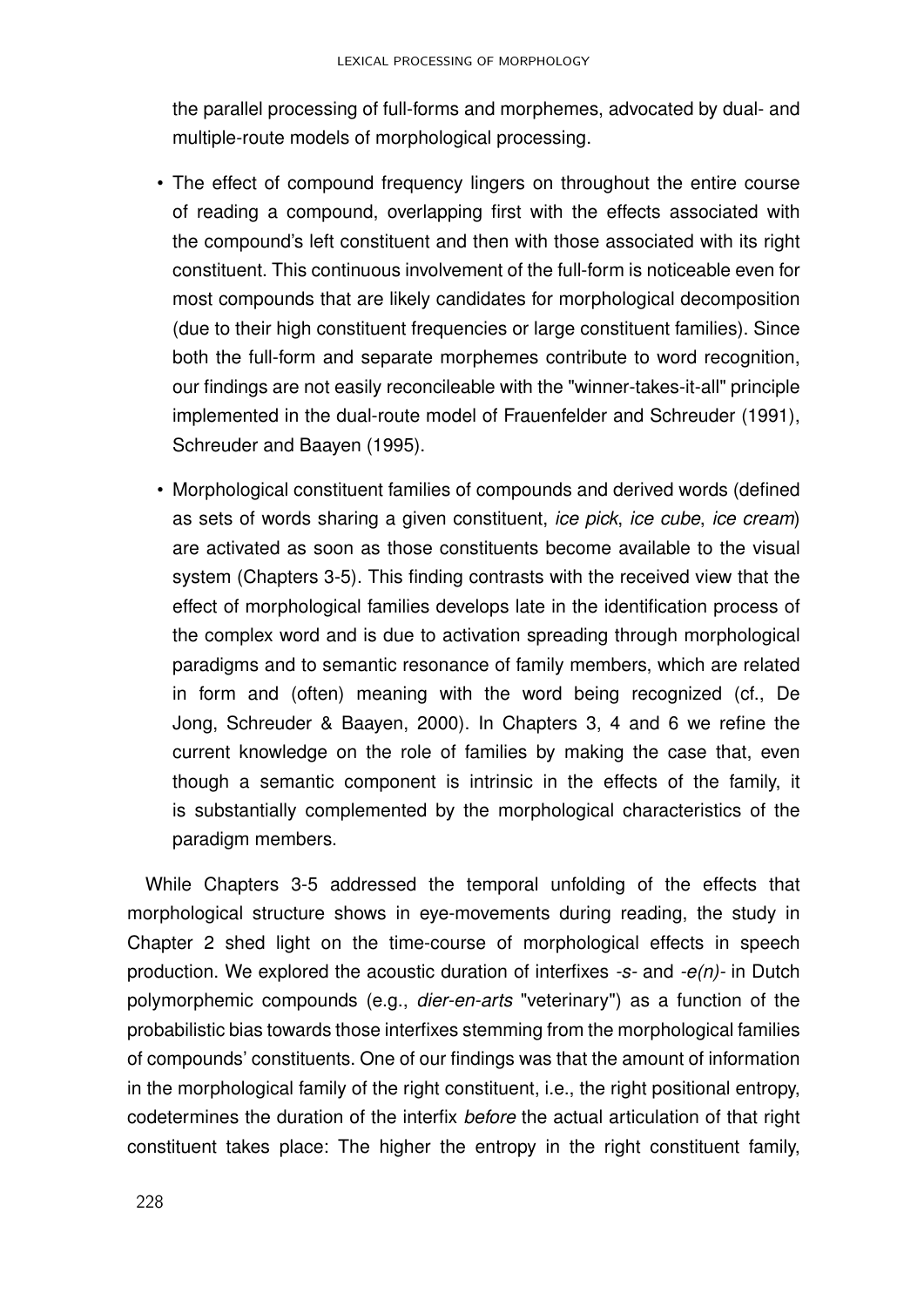the longer the acoustic realization of the interfix is. We interpret this effect as evidence that (i) morphological families of upcoming morphemes (e.g., compounds' right constituents) are activated in the process of planning the articulation of those morphemes, and (ii) the amount of information in the paradigm of the morpheme under planning interferes with the articulation of preceding morphemes (i.e., interfixes), see also Pluymaekers *et al.* (2005).

Taken together, the findings outlined in this section indicate that current models of morphological processing in speech production (e.g., Levelt, Roelofs & Meyer, 1999) and visual perception (e.g., Baayen & Schreuder, 1999; Giraudo & Grainger, 2001; Taft, 1991) are too restrictive in their architectures to account for the empirically established time-course of morphological effects.

### **Morphological paradigms**

The experiments described in this dissertation do not only contribute to our knowledge of the time-course of morphological processing, but also reveal previously unknown aspects of the paradigmatic organization of the mental lexicon and its relevance for the recognition and production of compound words (Chapters 2-4), derived words (Chapters 5 and 6), and inflected words (Chapter 6). The summary of our findings is as follows:

- In all visual recognition studies in this dissertation (Chapters 3-6), characteristics pertaining to families of morphological constituents (family size or family frequency) invariably showed stronger effects on the processing speed of complex words than the frequencies of occurrence for constituents as isolated words. This suggests that recognition of morphemes in complex words proceeds predominantly against their morphological context and does not hinge on retrieving the relevant morphemes as independent, context-free units from the lexical long-term memory (mental lexicon).
- Morphological families of constituents are generally considered as a source of paradigmatic support for the recognition of those constituents (cf., De Jong, Schreuder & Baayen, 2003). Hence morphological families that have more members, or more frequent members, or a larger amount of information (measured as the entropy of the family) are argued to facilitate decomposition of complex words into morphemes during comprehension (cf., e.g., De Jong, Schreuder & Baayen, 2000; Moscoso del Prado Martín, Bertram, Häikiö *et al.*, 2004; Moscoso del Prado Martín, Kostic & Baayen, 2004). In Chapter 5, ´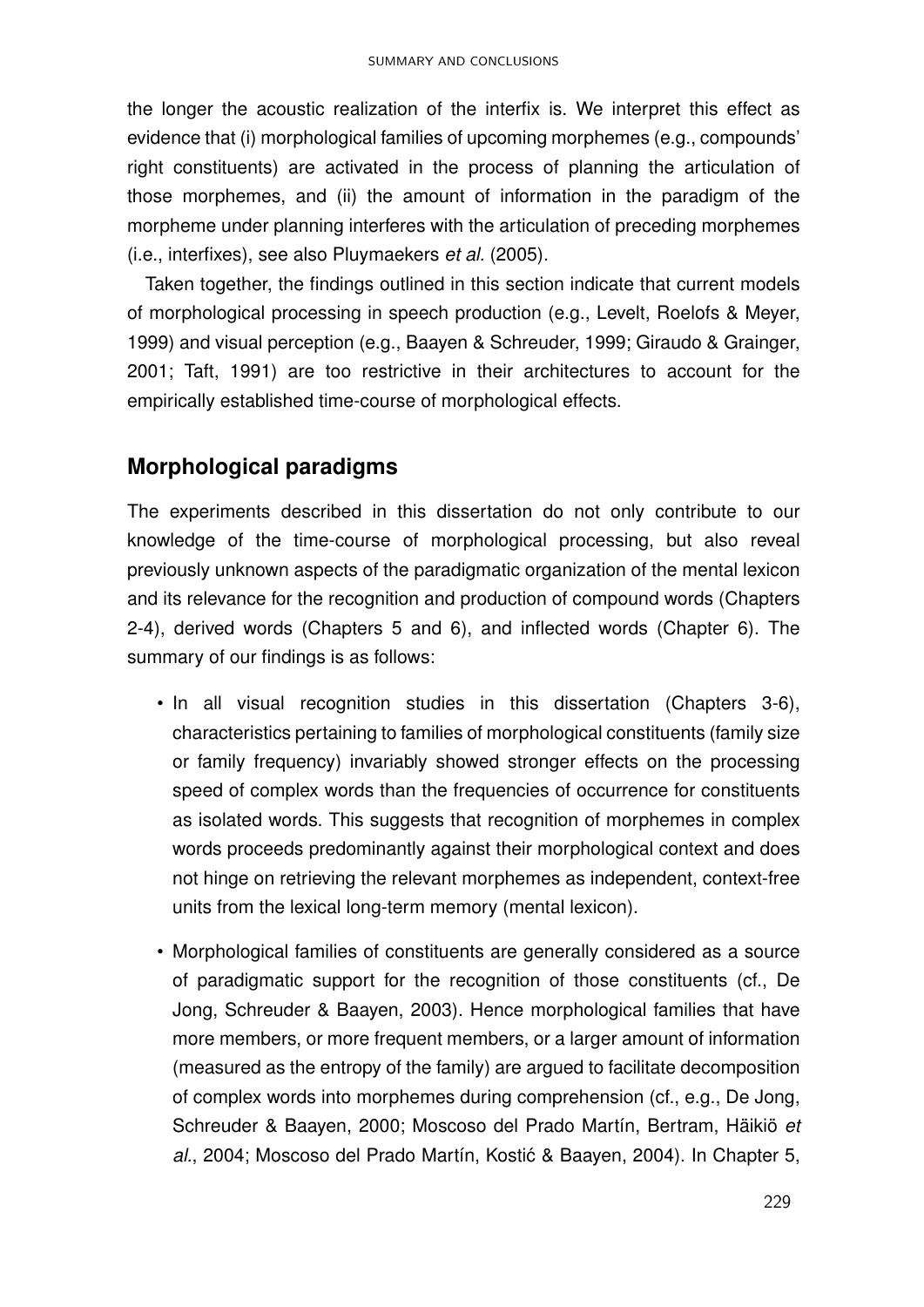however, we found that the impact of families on parsing was more intricate. Specifically, we observed that the processing of Dutch derived words (e.g., *succesvol*, "successful") was optimal when the morphological family of the base (e.g., *succes*, "success") and that of the suffix (e.g., *-vol* "-ful") were equally small or equally large. The more the two families diverged in size, the more inflated the processing costs were, as estimated by eye-movement measures of reading times. Apparently, this effect (which we modelled using the information-theoretical measure of relative entropy) bears witness to some form of competition between morphological families. Imbalance in the amount of lexical support for the morphemes may delay the integration of the two morphemes into a coherent representation of the derived word as a whole.

• Morphological families as sets of complex words with a shared constituent only reflect one possible type of paradigmatic organization in the mental lexicon. In our lexical decision study of English derived words (Chapter 6) we tested the relevance of a different type of organization based on earlier information-theoretical studies of inflected words (extensively reviewed in Chapter 6), namely, mini-paradigms (pairs of base words and their derivatives, e.g., *kind* and *unkind*) and mini-classes (the set of mini-paradigms sharing the same derivational affix: e.g., *kind* - *unkind*, *true - untrue*, *pleasant* - *unpleasant*, etc.). We found that the more the mini-paradigm diverges in its probability distribution from the probability distribution defined over the entire mini-class (as quantified by the information-theoretical measure of cross entropy), the longer the lexical decision and the naming latencies for the derived word in the mini-paradigm, and the shorter those latencies for the base word. This study offers new evidence that lexical processing of derived words is not only sensitive to the amount of information in its complete morphological paradigm. It is also reflects the probabilistic relationships between different levels of paradigmatic organization, from the micro-level of mini-paradigms to the macro-level of mini-classes.

While Chapters 3-6 showed abundant and novel evidence for the role of morphological paradigms in codetermining processing costs of visual word recognition, our production study (Chapter 2) examined whether distributional characteristics of those paradigms can affect the way morphemes are realized in speech. Recent studies showed that the amount of probabilistic bias towards an interfix in a Dutch compound is codetermined in a given compound by the choice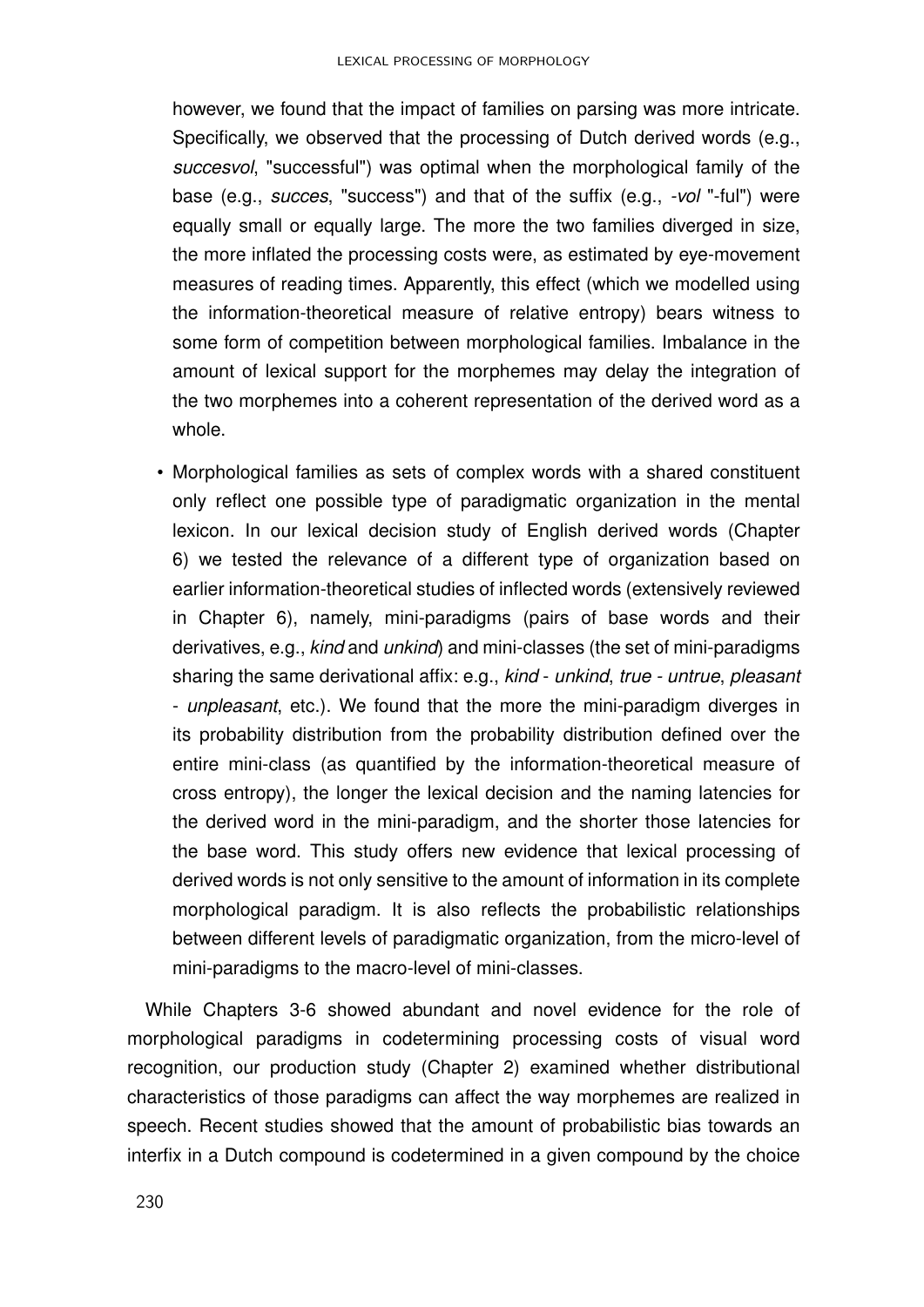of the interfix in the words that share the left constituent of that compound (e.g., *kandidaat-s-examen* "bachelor's examination", *kandidat-en-lijst* "list of candidates", and *kandidaat-stelling* "nomination", cf., Krott, Baayen & Schreuder, 2001). We observed that the probabilistic bias towards an interfix correlated with the acoustic duration of that interfix, such that the more biased (predictable) the interfix was, the longer its duration was. This finding presented an apparent paradox for an influential class of speech production theories that postulates a *negative* correlation between the probability of a speech unit and the amount of articulatory effort (e.g., the acoustic duration) realized in the production of that unit (cf., Jurafsky, Bell, Gregory & Raymond, 2001; Aylett & Turk, 2004; 2006; Van Son & Van Santen, 2005). We explain this intriguing result by distinguishing between predictability from a syntagmatic perspective, which is negatively correlated with acoustic salience, and the amount of paradigmatic support for one of a small number of alternatives, which appears to be positively correlated with acoustic salience. This account, which we labeled the Paradigmatic Signal Enhancement Hypothesis, makes testable predictions about the acoustic realizations of other lingusitic units that have paradigmatic alternatives.

Considered together, our results suggest that paradigmatic organization of the mental lexicon plays a stronger and a more complex role in the lexical processing of complex words that previously assumed.

#### **Morphemes at lower hierarchical levels**

The current psycholinguistic literature does not offer much data on the lexical processing of complex words with three or more morphemes (see for exceptions, e.g., De Almeida & Libben, 2005; Inhoff, Radach & Heller, 2000; Krott, Baayen & Schreuder, 2001; Krott, Hagoort & Baayen, 2004). Yet such words are interesting in that they show a multi-level morphological structure, from the whole word (e.g., *dishwasher*) to its immediate morphological constituents (e.g., *dish* and *washer*) to morphemes (deeply) embedded in those morphological constituents (e.g., *wash*and *-er*). In Chapters 2, 3 and 4 we explored polymorphemic compounds in Dutch and Finnish to establish the role of morphemes deeply embedded in morphological structure in visual word recognition and speech production. Results reported in Chapters 3 and 4 clearly show that also morphemes at low levels of the morphological hierarchy can be recognized and used in compound identification as independent units of meaning, rather than being treated as an unanalyzable part of the character string (e.g., *washer*). We found that: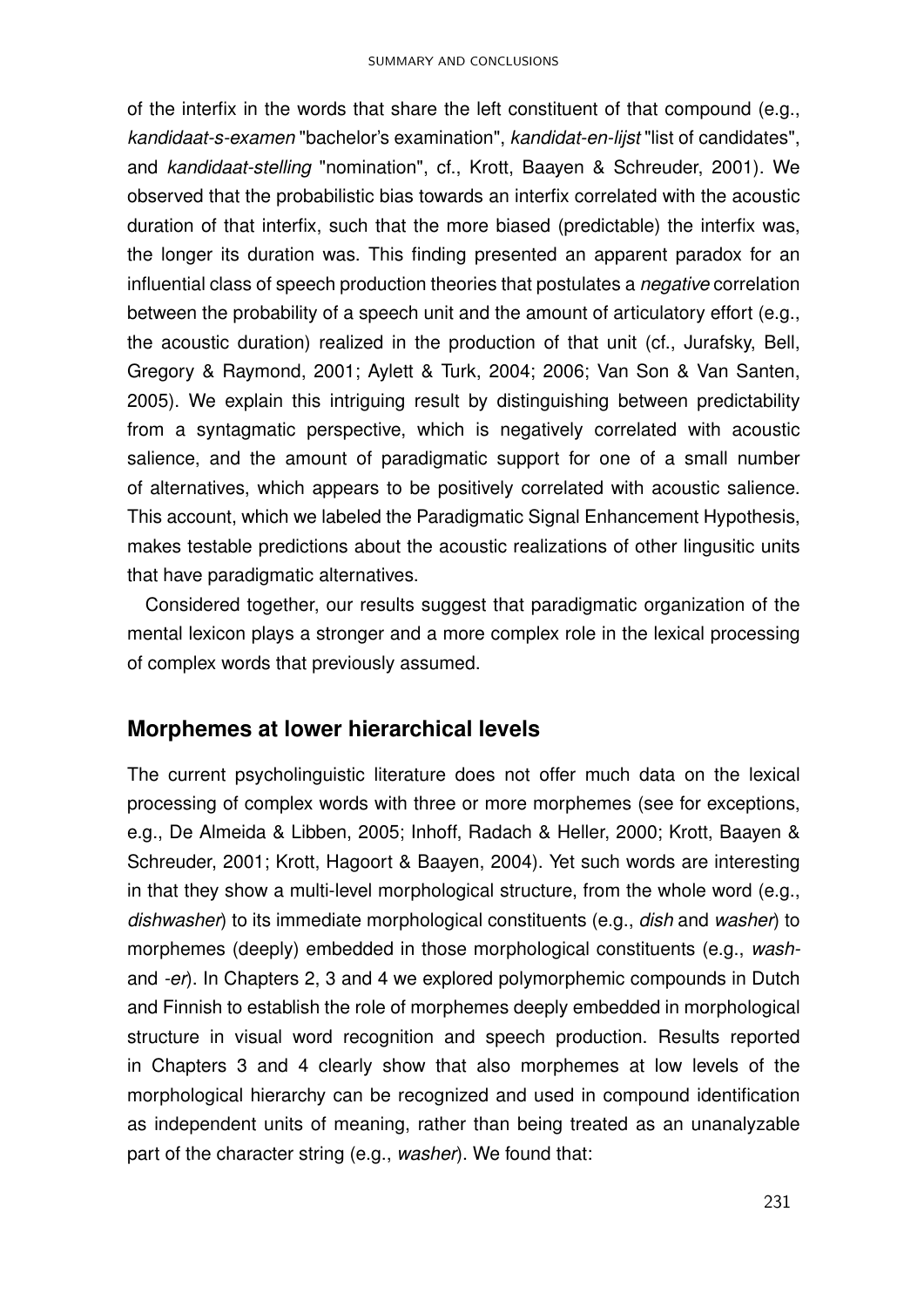- more productive affixes embedded in compounds' constituents (e.g., *-ing* in *plaatsingsbeleid* "placing policy") elicited shorter reading times, just like productive affixes in bimorphemic derivations;
- relatively salient (e.g., longer, more frequent and structurally invariant) derivational suffixes embedded in trimorphemic compounds (e.g., the suffix *-sto* in the Finnish compound *kirjastokortti* "library card") serve as better parsing cues for segmentation of the compounds into their immediate constituents (*kirjasto* "library" and *kortti* "card") and thus facilitate lexical processing.
- compounds embedded in trimorphemic compounds (e.g., *zaal+voet-bal* "indoor football") come with longer reading times than derivations embedded in compounds (e.g., *plaatsingsbeleid* "placing policy"), which we interpreted as an indication of increased costs of semantic integration for words with three, rather than two, free-standing lexemes;

Moreover, the results of our production study (Chapter 2) outlined above further demonstrate that the processing of morphemes deeply embedded in the morphological structure (*-s-* in *oorlog-s-verklaring* "declaration of war") is sensitive to the amount of information carried by that morpheme, and – crucially – also by the informativeness of the morphemes that are realized prior to (e.g., *oorlog*) or after (e.g., *verklaring*) the deeply embedded morpheme.

These findings add granularity to our knowledge of morphological processing. We interpret them as compelling and novel evidence that morphemes structurally and orthographically embedded in larger morphological structures participate in the process of complex word recognition, with the likelihood of their activation being codetermined by the lexical-distributional and orthographic salience of those morphemes. These findings challenge many current models of morphological processing with the task of accounting for embedded morphemes as information sources in their own right.

#### **Interdependent contributions of morphological structure**

In all studies reported in this dissertation we observed that the magnitude and sometimes even the presence of the effects of some morphological units depends on the magnitude of effects elicited by other morphological and orthographical predictors. This interactive use of morphological sources of information contrasts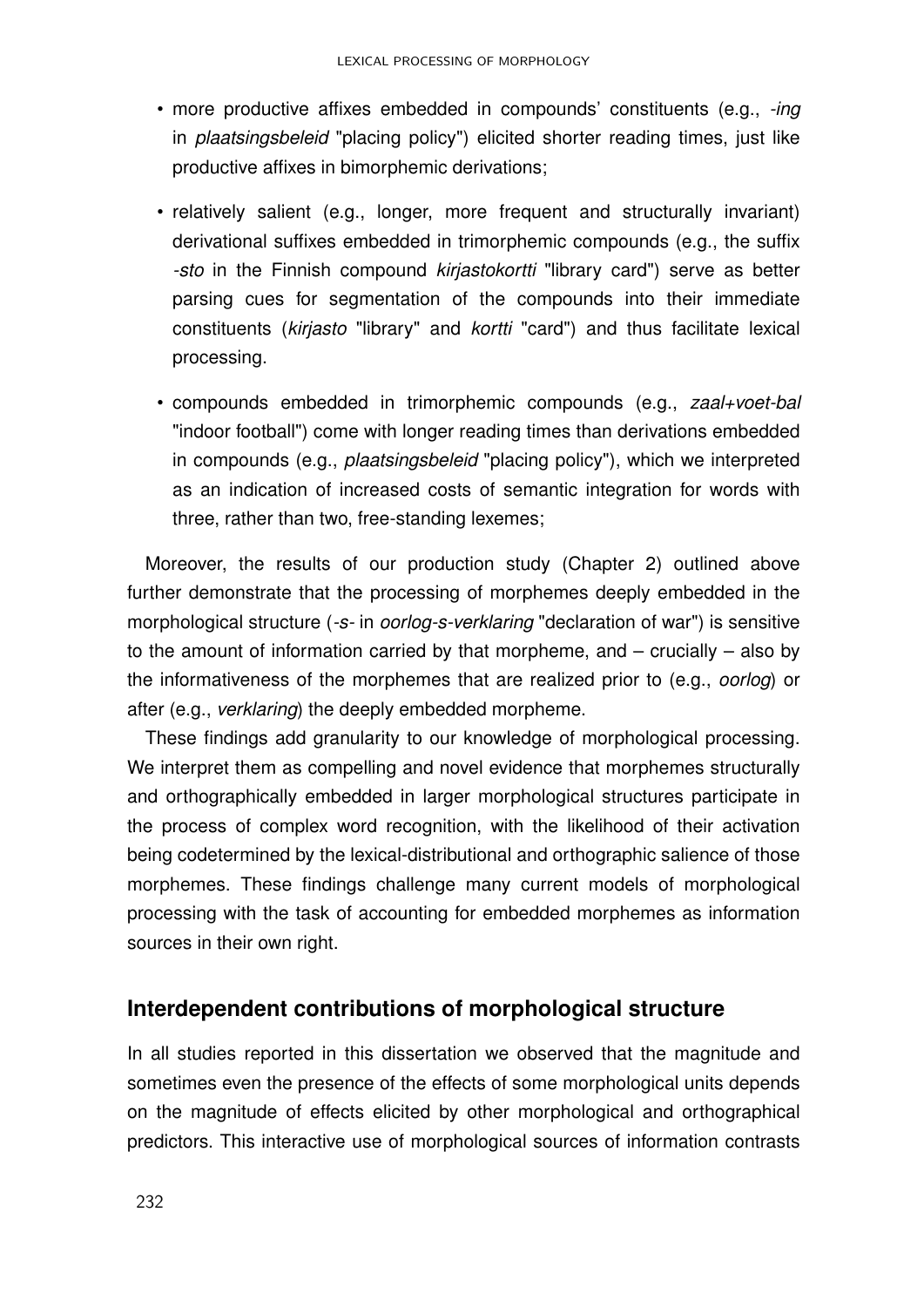with current single route and most parallel dual route models, which tend to simplify morphological processing to activation of autonomous lexical representations that are blind to each other's activation (cf., Laudanna & Burani, 1985; Frauenfelder & Schreuder, 1991, and Schreuder & Baayen, 1995).

The most common type of interactions we found showed that in words with salient (e.g., frequent or paradigmatically supported) morphemes, the properties of the full-form are used to a lesser extent than the properties of the embedded morphemes, while the situation is reverse in complex words where full-form processing is favored over decomposition by virtue of a frequent or short full-form, or the absence of clear segmentation cues for morphological parsing. In the production study of Chapter 2, we found an interaction between the measure of the probabilistic bias for the compound's interfix and the average amount of information in the left constituent family of that compound. In Chapter 3, we found that compound frequency interacts with left constituent frequency in codetermining reading times for Dutch (Figure 3.1), so that compound frequency has the weakest effect on the compounds with higher-frequency left constituents (i.e., those for which morphological decomposition is a preferred processing route). Similarly, in Chapter 4, compound frequency was found to elicit the weakest effect in the Finnish compounds with larger left or right constituent families (Figures 4.1 and 4.2), which again make the compounds likely candidates for decompositional processing. In our study of Dutch derived words (Chapter 5), suffix length emerged as a parameter that regulated the use readers made of available processing routes, and hence it modulated the magnitude of several morphological effects. Words with extremely short and hence non-salient suffixes favored full-form lexical access and showed the strongest facilitating effect of derived word frequency on reading times, with only weak effects associated with the word's morphemes. As affixal salience increased with suffix length, the effect of derived word frequency was attenuated and virtually vanished for words with longer suffixes, while the effects associated with parsing of derived word's morphemes increased in size.

While the possibility of interdependencies in morphological processing has been considered in earlier experimental and modeling studies (e.g., Bertram & Hyönä, 2003; Baayen & Schreuder, 2000), our data confirm that such interdependencies are so common that they virtually regulate the lexical processing of complex words. We believe that they reflect trade-offs between available routes of morphological processing, including storage in long-term memory and online computation. The empirical data allow us to conclude that any model of morphological processing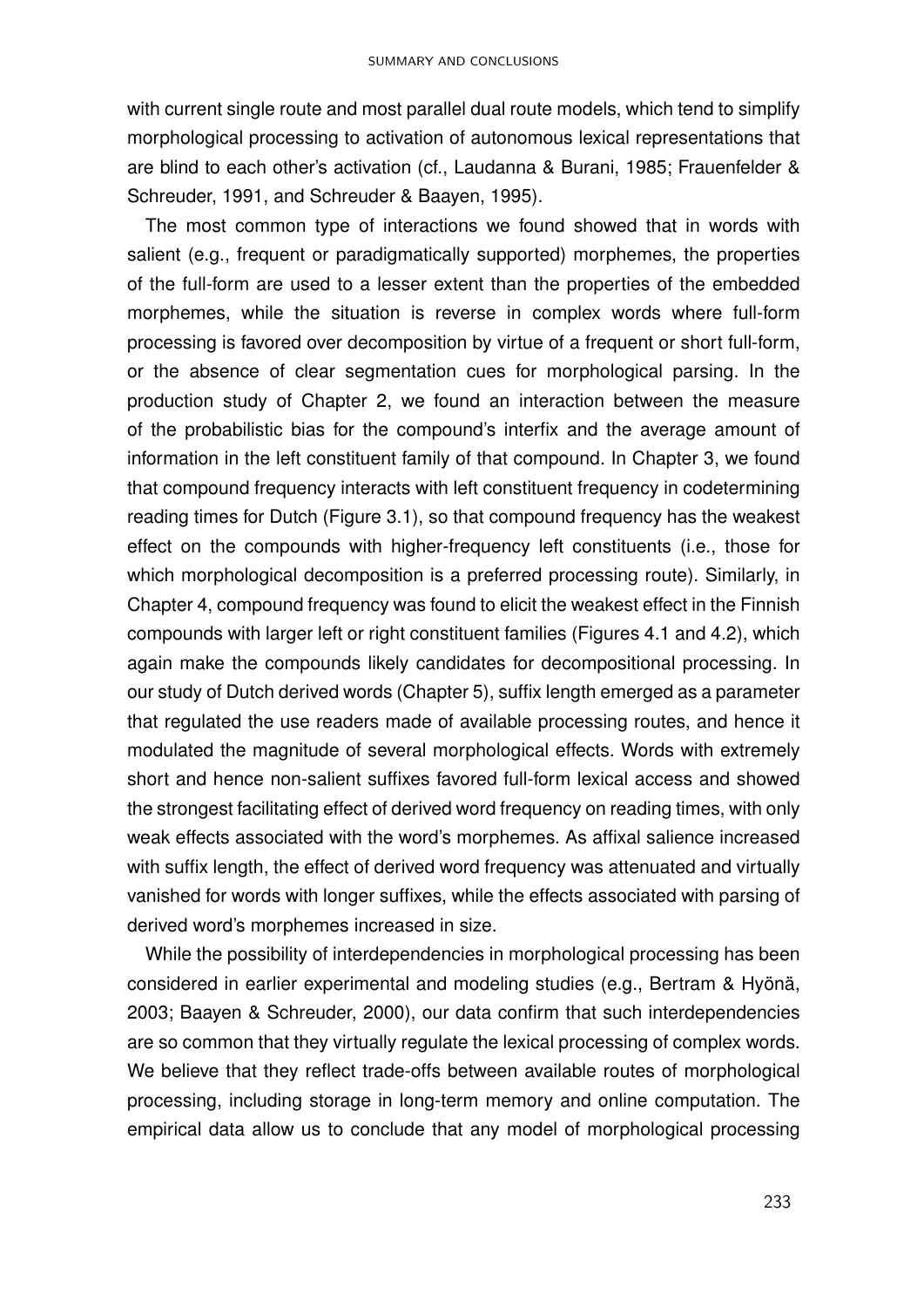should explicitly account for the fact that the contribution of one information source to lexical processing modulates the contributions of other available sources.

## **Modeling morphological processing in visual word recognition**

The empirical data of Chapters 3-6 laid the ground for the formulation of a new PRObabilistic Model of Information SourcEs (PROMISE). This model proposes a mathematical apparatus, based on the tools of information theory, to describe multiple-route parallel morphological processing in visual recognition of polymorphemic words. PROMISE builds on research by Kostic (1991; 1995) and ´ Moscoso del Prado Martín, Kostić & Baayen (2004), who were the first to apply information-theoretical insights to explain experimental evidence on morphological processing in inflected, derived and compound words. Our model also extends the modeling framework outlined in Baayen, Wurm and Aycock (2007) by including more sources of morphological information, and implementing the interactions between those sources.

In Chapter 3, we outlined specifications for any model aiming to capture the complex pattern of morphological effects in compound processing. The specifications include:

- explicit consideration of the temporal order of information uptake, including the left-to-right order of activation of morphemes in complex words read in multiple fixations;
- absence of strict sequentiality in the processing of information, i.e., simultaneous processing of available information at different levels in the representational hierarchies, such as the full-forms of complex words (e.g., *dishwasher*), their immediate morphological constituents (*dish* and *washer*), morphemes at deeply embedded structural levels (*wash* and *-er*), and morphological paradigms of these constituents (*dishcloth*, *dish soap*, *dish rack*, etc.);
- the possibility for one processing cue (e.g., perceptual salience of a morphological constituent) to modulate the contribution of other cues (e.g., full-form properties, such as whole word frequency).

The study in Chapter 4 implemented these specifications in the PROMISE model. The conceptual framework of the model considers the mental lexicon as a long-term memory store for lexical information. An incoming visual stimulus is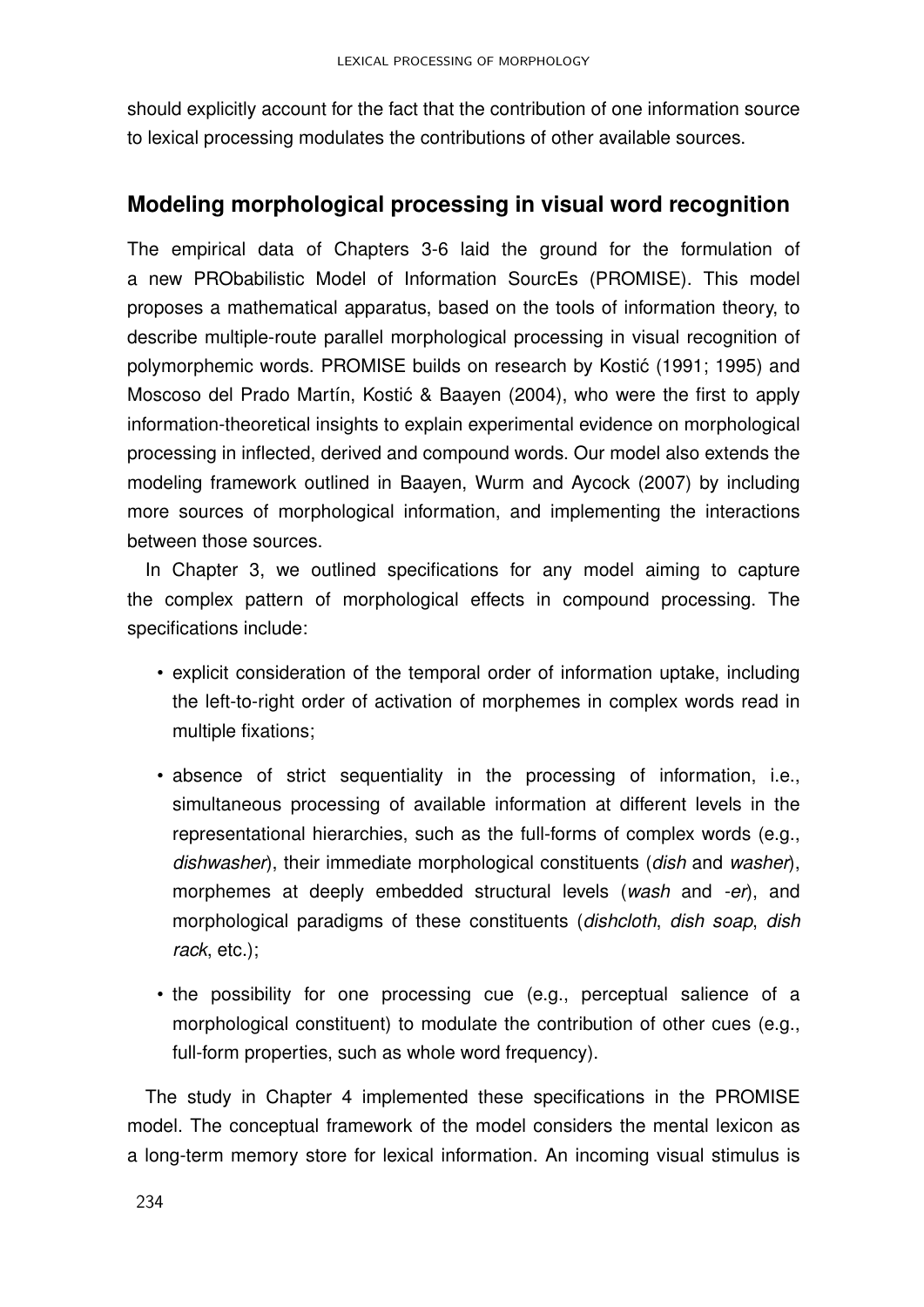a key for accessing this lexical information. The accumulated knowledge of words and their paradigmatic and syntagmatic properties defines a word's information load, and hence the speed with which information about that word can be retrieved from lexical memory. PROMISE formalizes the information load of morphological structure using the perhaps most basic statement of information theory, that information (*I*) of a (linguistic) unit can be quantified as minus log probability (*P*) of that unit. As *P* decreases, *I* increases: less probable events are more informative. A fundamental assumption of our model is that the time spent by the eye on a constituent or word is proportional to the total amount of lexical information available in long-term memory for identification of that constituent or word at that timepoint (cf., Moscoso del Prado Martín, Kostic & Baayen, 2004). Events with ´ small probability and hence a large information load require more processing resources and more processing time.

In Chapters 3-6 we identified a broad range of potential sources of morphological information, including unconditional probabilites for whole words and their constituent morphemes (i.e., likelihoods of guessing those words without further contextual information); conditional probabilities of morphemes given their position in the complex word or given that other morphemes are already available to the lexical processing system; probabilities of morphemes in their paradigms; and measures of distance between probability distributions associated with morphemes and their classes (Chapters 5, 6), operationalized by means of relative entropy and cross-entropy measures. The processing time is proportional to the sum of those amounts of information, each taken with its own weight (see General Discussion of Chapter 4 and especially equation (4.15) for the detailed elaboration of the mathematical framework of PROMISE).

The weights modulate the impact of individual information sources on the processing times, and they serve as the parameters of the model. Since PROMISE represents the information load carried by the variety of morphological sources in terms of distributional characteristics of morphological structure (e.g., word frequencies, family sizes and frequencies, etc.), parameters of PROMISE can be directly estimated from the data using multiple regression models.

PROMISE meets the requirements formulated in Chapter 3 (and itemized above) in the following way.

• The study in Chapter 4 specifies how the model can handle the temporal order of visual availability of morphological information (typically, progressing from left to right). Information sources that are available early in the time-course of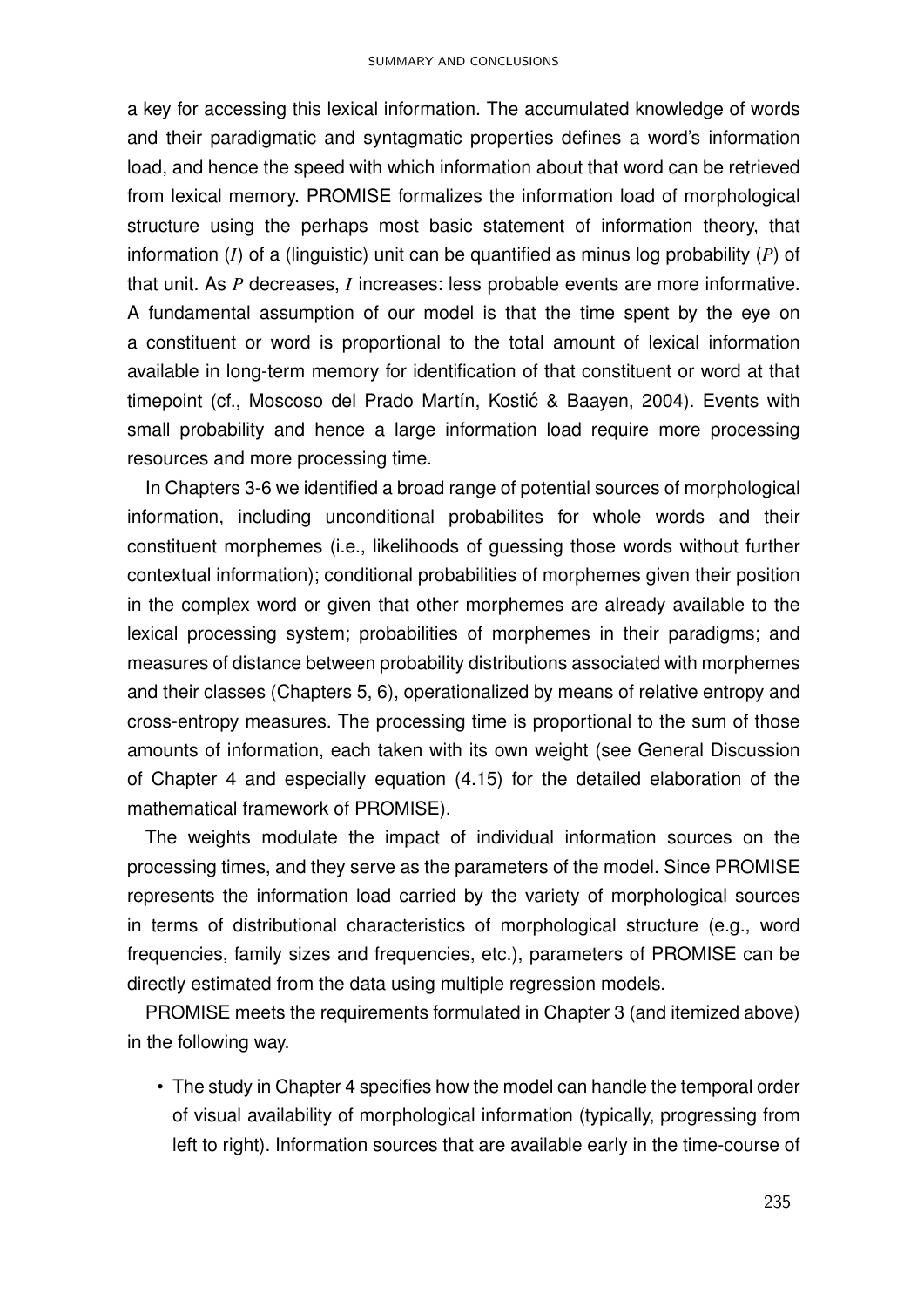the visual uptake are demonstrably more important in compound recognition (cf. the weaker role of right constituent measures as compared to properties of the left constituent). In the model equation, weights *w* for "early" information sources can be multiplied by a time-step coefficient  $\alpha_1$ , such that  $\alpha_1 > 1$ . For "late" information sources, the value of  $\alpha_2$  is equal to or smaller than 1. As with weights  $w$ , the value of  $\alpha$  can be directly estimated from comparing regression coefficients of a predictor in models for early measures of the visual uptake versus models for later measures.

- PROMISE takes as a basic point of departure the notion that many sources of information are evaluated jointly, e.g., whole word frequency alongside frequencies of morphemes, family-based estimates of morpheme's lexical connectivity, etc. Thus, PROMISE formalizes the abovementioned desideratum of simultaneous processing of available information at different levels.
- The statistical interactions between morphological predictors observed in Chapters 3-6 gave rise to the idea that sources of information are used interactively in complex word recognition, with the contributions of some such sources modulating the contributions of other sources to lexical processing. The PROMISE model formalizes this intuition in several ways. First, estimates of most probabilities bring in several sources with opposing weights. For instance, the probability of a word is defined as the frequency of that word divided by the corpus size. Since the informational load of a word is the minus (binary) log probability of that word, it follows that the stronger the facilitatory impact of word frequency on processing costs, the more inhibition comes from the corpus size (the greater the corpus, the greater the vocabulary richness and the greater the problem of identifying the target becomes), see General Discussion of Chapter 4 for details. This example reflects but one of many trade-offs involved in the processing of complex words. Second, in Chapter 4 we explicitly implemented the interactivity of information sources by making the coefficient associated with one information source (left constituent family frequency) propotional to the value of another cue (compound frequency), see equations (4.16) - (4.19). Finally, in Chapters 5 and 6 we used the information-theoretical tool of relative entropy to estimate how the contribution of one constituent's morphological family is modulated by the size of the other constituent's family, and we used cross-entropy to estimate how the divergence of probability distributions in a derivational mini-paradigm and in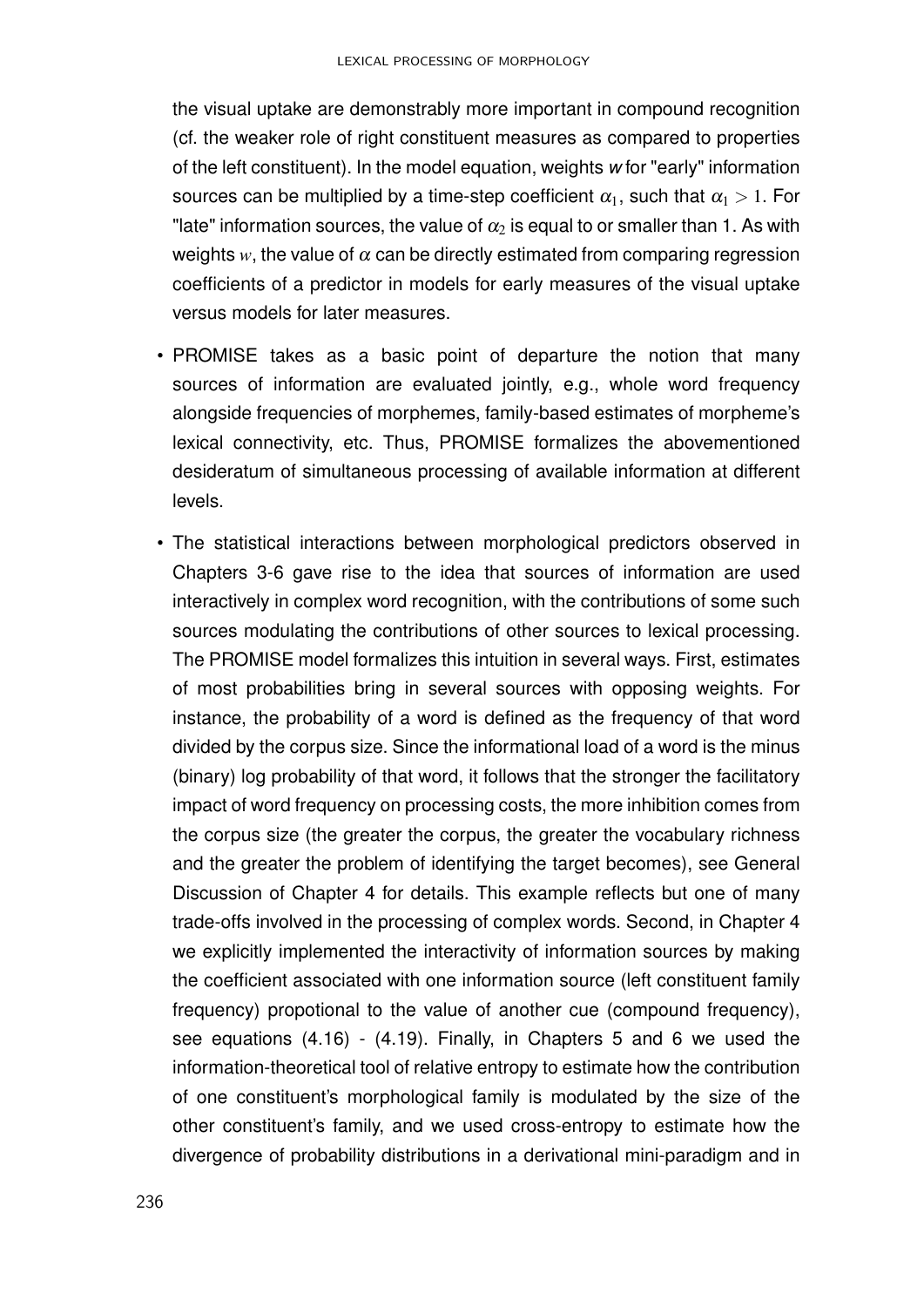its mini-class translates into higher processing costs.

To summarize, the PROMISE model is a formalization of the idea that readers and listeners use multiple sources of information for the recognition of complex words (see Libben, 2006). Parameters of PROMISE can be pitted against the regression coefficients of statistical models that emerge from fitting the empirical data. Estimated values of parameters do not only shed light on which sources of information are preferred over others, but also specify at what timesteps of the visual uptake and at what cost to the processing system. Importantly, PROMISE allows dealing with different word formation types (e.g., derived or compound words) in a unified way.

## **Topics for further research**

Research presented in this dissertation has shown that the study of morphological complexity yields new insights about the organization of the mental lexicon and cognitive processes involved in word production and recognition. In what follows we identify several areas of morphological inquiry that call for further research.

First, many models of morphological processing, including PROMISE, make no commitment as to how morphological activation is implemented in the brain. Yet it is crucial to know how the complex pattern of morphological effects obtained via behavioral studies (e.g,. lexical decision or eye-tracking experiments in this dissertation) reflects in the electrical, magnetic or biochemical activity of the brain. Such a link would provide a physiological basis for the hypotheses that we made with respect to the time-course of lexical processing and paradigmatic organization of the lexical long-term memory. One promising way of building such a link is in combining eye-tracking studies with experiments using event-related potentials. Further studies on acquisition of morphology in children may also shed light on how the constraints of lexical knowledge, memory and representation modulate the role of morphological structure in learning, comprehension and production of polymorphemic words.

Second, the PROMISE model can be extended and refined in several ways. For instance, PROMISE would benefit from multiple regression studies of different types of morphological complexity across languages and experimental tasks. This would allow specification of the boundary conditions and expected value ranges for the parameter space of the model. Once the parameter values have been validated against experimental replications, the model can serve as a predictive, and not only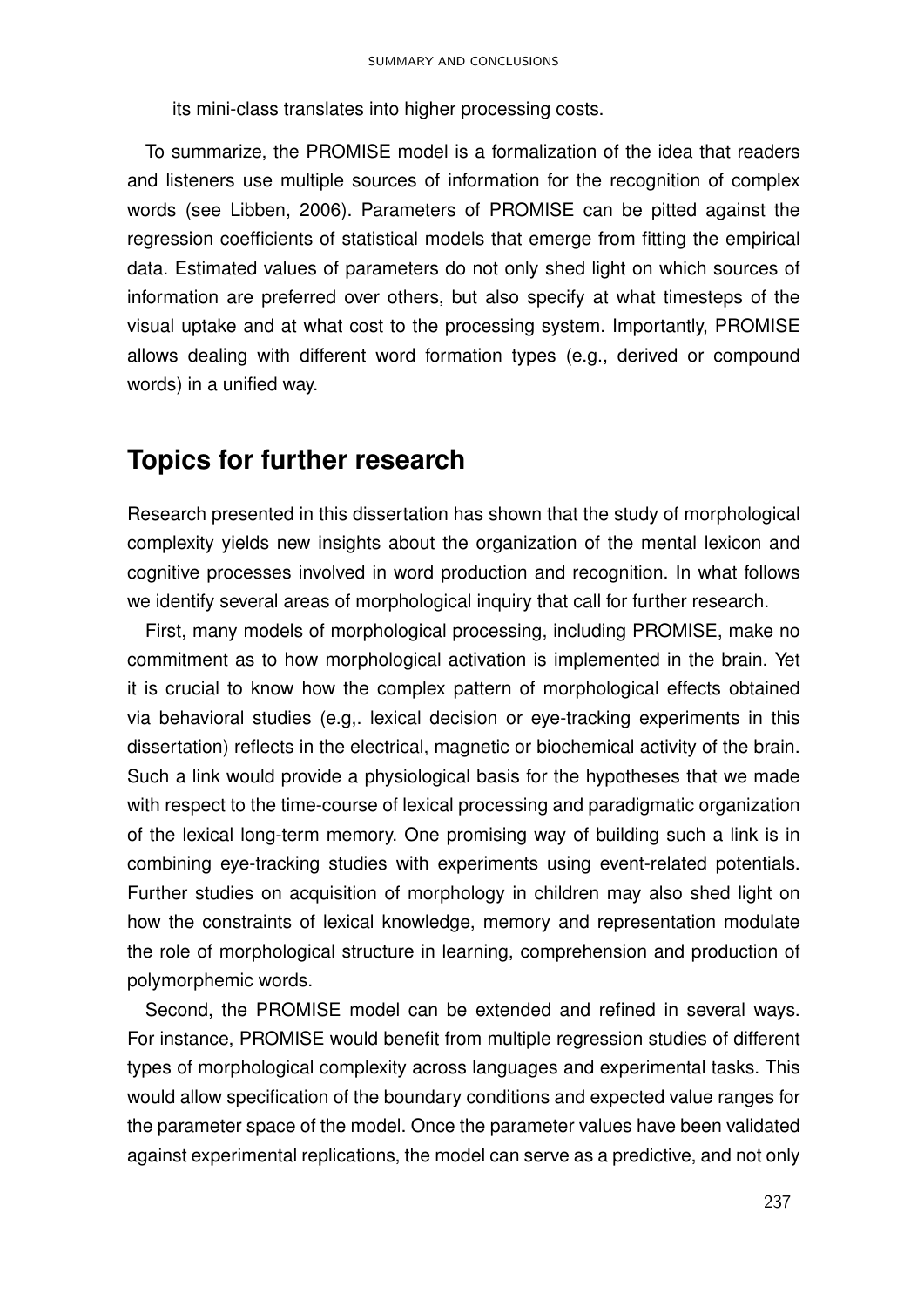descriptive, tool for probing psycholinguistic processes involved in complex word recognition.

Third, PROMISE can be easily incorporated into general models of eye-movement control in reading, such as E-Z Reader (e.g., Reichle, Rayner & Pollatsek, 2003) or SWIFT (e.g., Engbert, Nuthmann, Richter & Kliegl, 2005). Consideration of parameters of PROMISE along with other motor-visual, orthographic and lexical parameters may improve predictions of such models for the processing of morphologically complex words.

Also, while PROMISE provided insightful results for compounding and derivation as types of word-formation, its application to inflection (based on a large-scale regression study of inflected words) is a task for the future. Finally, the challenge for the PROMISE model, developed for visual comprehension, is whether it has predictive power for auditory comprehension and also for speech production of morphologically complex words.

# **Concluding remarks**

Most psycholinguistic research on morphological processing has been dominated by the symbolic theoretical perspective, which proposes deterministic rules for combining discrete morphemes into regular complex structures, and memory storage for irregular complex forms (cf., Pinker, 1999). An alternative, subsymbolical view holds that morphological structure is fundamentally probabilistic and emerges from the statistical regularities that characterize the mappings between forms and meanings of words (cf., Hay & Baayen, 2005). The latter view also inspires the Word and Paradigm morphology (e..g, Blevins, 2003), which assumes that words (both simple and complex) are the basic units in the lexicon and that words are organized into paradigms, which are further organized into higher-level classes. The ultimate aim of this dissertation was to improve current theories of morphological processing in visual recognition and speech production, and throughout the studies reported here I found evidence in favor of the probabilistic view of morphology. I hope that this dissertation will contribute to the empirical foundations and the theoretical advancement of this inspiring approach to research in the processing of morphologically complex words.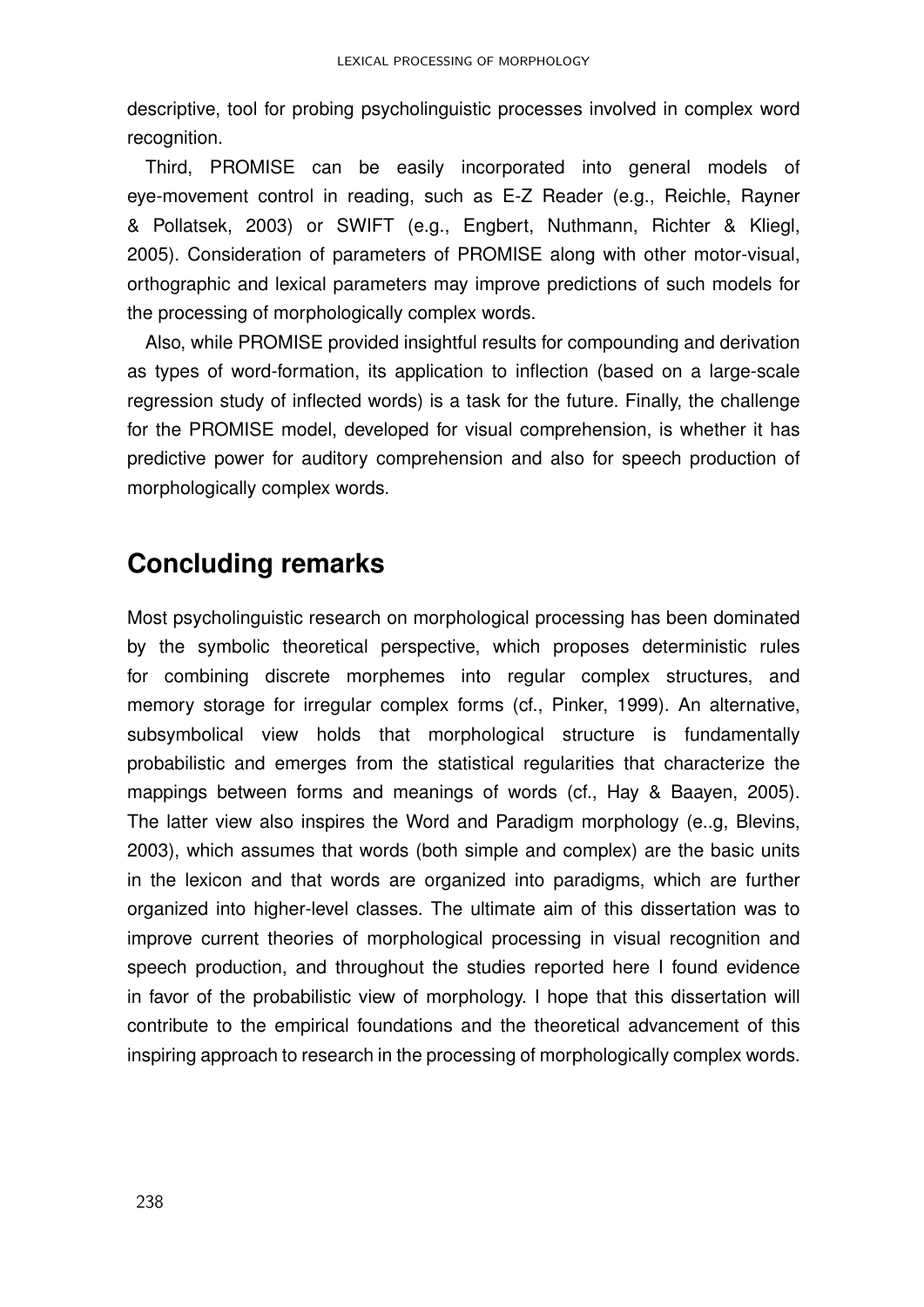# **References**

Aylett, M. and Turk, A. (2004). The smooth signal redundancy hypothesis: a functional explanation for relationships between redundancy, prosodic prominence, and duration in spontaneous speech. *Language and Speech*, 47:31–56.

Aylett, M. and Turk, A. (2006). Language redundancy predicts syllabic duration and the spectral characteristics of vocalic syllabic nuclei. *Journal of the Acoustic Society of America*, 119:3048–3058.

Baayen, R. H. and Schreuder, R. (1999). War and peace: morphemes and full forms in a non-interactive activation parallel dual route model. *Brain and Language*, 68:27–32.

Baayen, R. H. and Schreuder, R. (2000). Towards a psycholinguistic computational model for morphological parsing. *Philosophical Transactions of the Royal Society (Series A: Mathematical, Physical and Engineering Sciences)*, 358:1–13.

Baayen, R. H., Wurm, L. H., and Aycock, J. (2007). Lexical dynamics for low-frequency complex words: A regression study across tasks and modalities. *Mental Lexicon*, 2:419–463.

Bertram, R. and Hyönä, J. (2003). The length of a complex word modifies the role of morphological structure: Evidence from eye movements when reading short and long finnish compounds. *Journal of Memory and Language*, 48:615–634.

Blevins, J. P. (2003). Stems and paradigms. *Language*, 79:737–767.

de Almeida, R. and Libben, G. (2005). Changing morphological structures: The effect of sentence context on the interpretation of structurally ambiguous English trimorphemic words. *Language and Cognitive Processes*, 20:373–394.

De Jong, N. H., Schreuder, R., and Baayen, R. H. (2000). The morphological family size effect and morphology. *Language and Cognitive Processes*, 15:329–365.

De Jong, N. H., Schreuder, R., and Baayen, R. H. (2003). Morphological resonance in the mental lexicon. In Baayen, R. H. and Schreuder, R., editors, *Morphological structure in language processing*, pages 65–88. Mouton de Gruyter, Berlin.

Engbert, R., Nuthmann, A., Richter, E., and Kliegl, R. (2005). SWIFT: A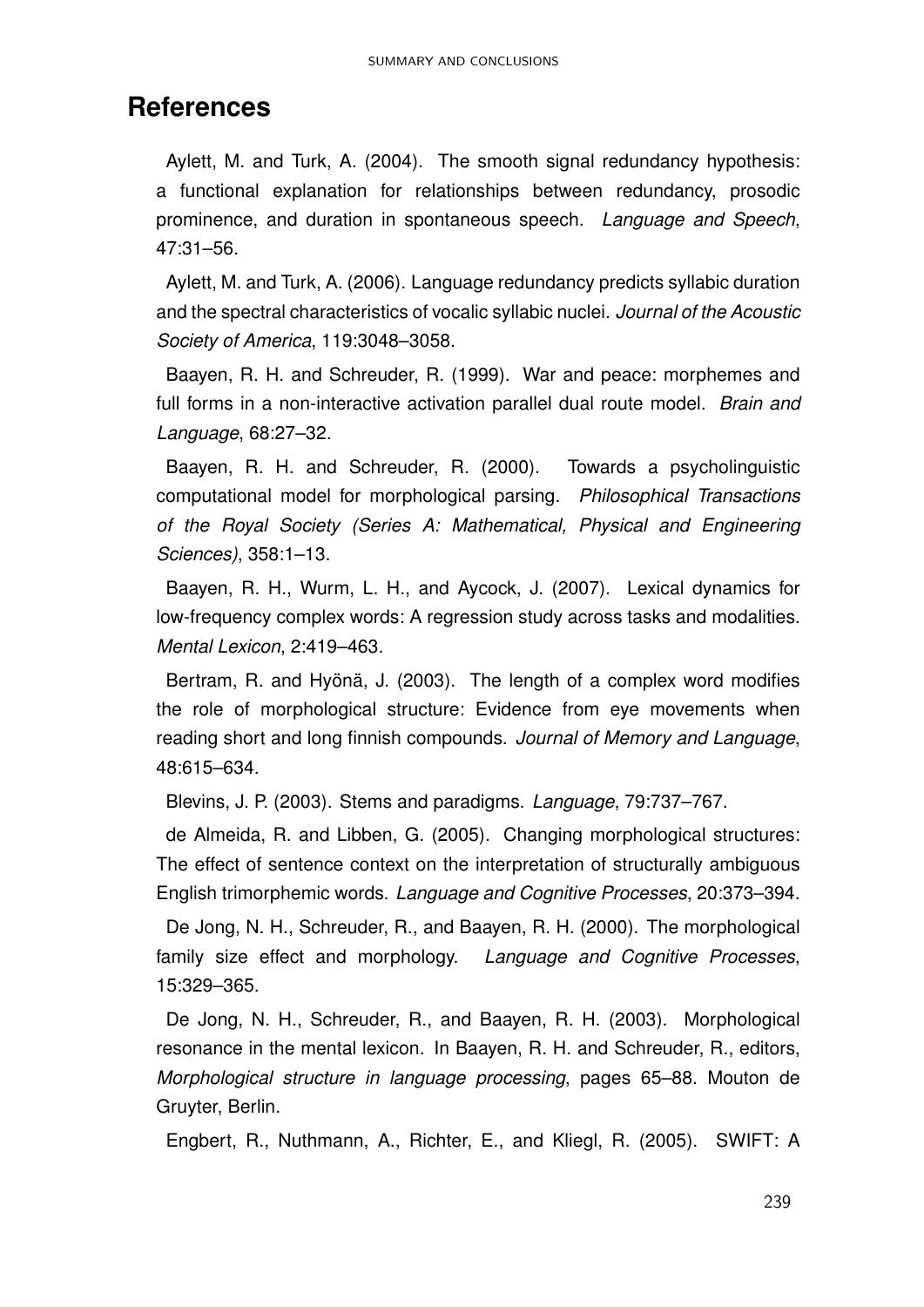dynamical model of saccade generation during reading. *Psychological Review*, 112:777–813.

Frauenfelder, U. H. and Schreuder, R. (1992). Constraining psycholinguistic models of morphological processing and representation: The role of productivity. In Booij, G. E. and Marle, J. v., editors, *Yearbook of Morphology 1991*, pages 165–183. Kluwer Academic Publishers, Dordrecht.

Giraudo, H. and Grainger, J. (2001). Priming complex words: Evidence for supralexical representation of morphology. *Psychonomic Bulletin and Review*, 8:127–131.

Inhoff, A. W., Radach, R., and Heller, D. (2000). Complex compounds in German: Interword spaces facilitate segmentation but hinder assignment of meaning. *Journal of Memory and Language*, 42:23–50.

Juhasz, B. (2007). The influence of semantic transparency on eye movements during english compound word recognition. In Van Gompel, R., Fischer, M., Murray, W., and Hill, R., editors, *Eye Movements: A Window on Mind and Brain*, pages 373–389. Elsevier, Amsterdam.

Juhasz, B. J., Starr, M. S., Inhoff, A. W., and Placke, L. (2003). The effects of morphology on the processing of compound words: Evidence from naming, lexical decisions and eye fixations. *British Journal of Psychology*, 94:223–244.

Jurafsky, D., Bell, A., Gregory, M., and Raymond, W. (2001). Probabilistic relations between words: Evidence from reduction in lexical production. In Bybee, J. and Hopper, P., editors, *Frequency and the emergence of linguistic structure*, pages 229–254. John Benjamins, Amsterdam.

Kostić, A. (1991). Informational approach to processing inflected morphology: Standard data reconsidered. *Psychological Research*, 53(1):62–70.

Kostić, A. (1995). Informational load constraints on processing inflected morphology. In Feldman, L. B., editor, *Morphological Aspects of Language Processing*. Lawrence Erlbaum Inc. Publishers, New Jersey.

Krott, A., Baayen, R. H., and Schreuder, R. (2001). Analogy in morphology: Modeling the choice of linking morphemes in Dutch. *Linguistics*, 39(1):51–93.

Krott, A., Hagoort, P., and Baayen, R. H. (2004). Sublexical units and supralexical combinatorics in the processing of interfixed Dutch compounds. *Language and Cognitive Processes*, 19:453–471.

Krott, A., Schreuder, R., and Baayen, H. (2002). Linking elements in Dutch noun-noun compounds: Constituent families as predictors for response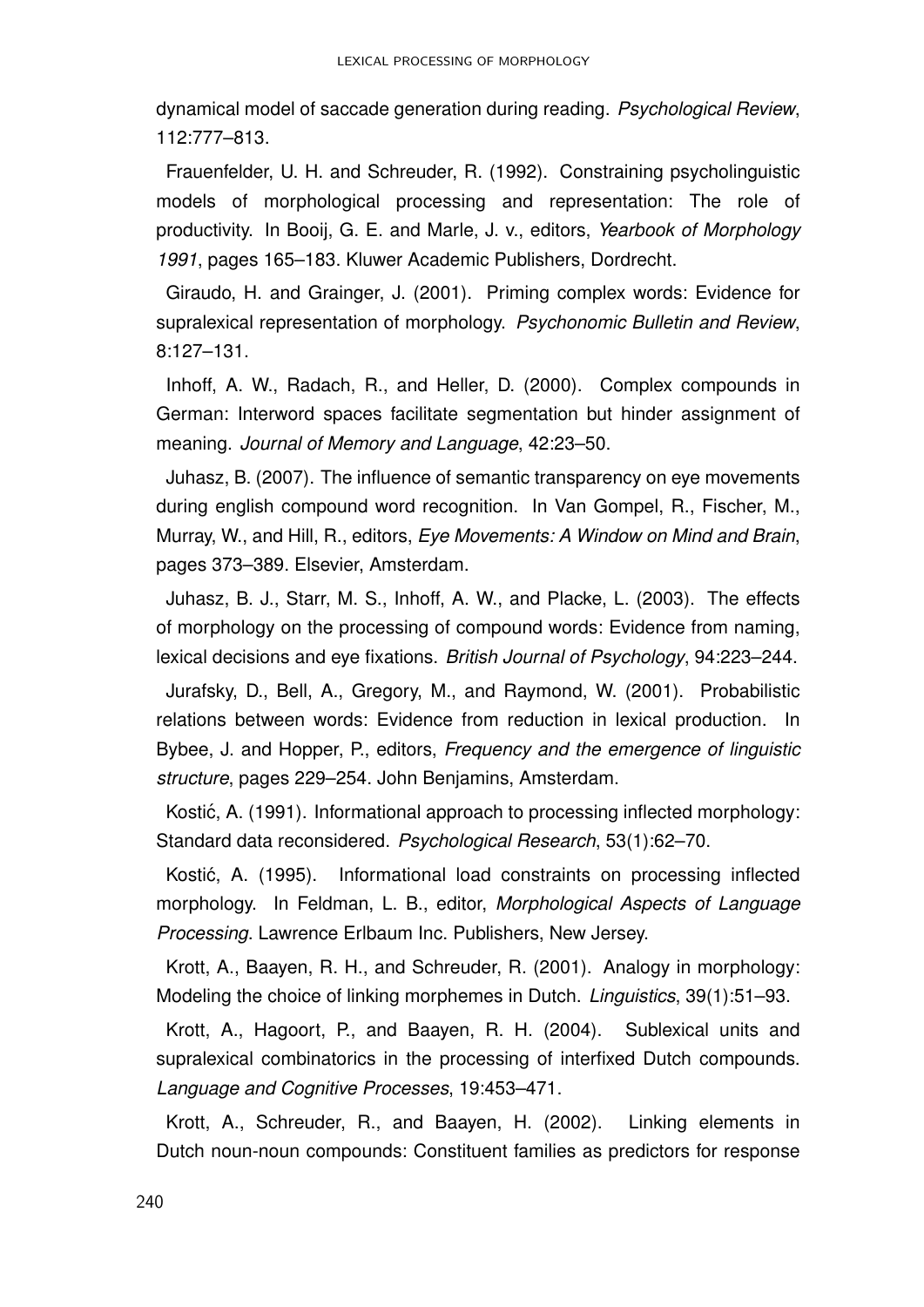latencies. *Brain and Language*, 81(1-3):708–722.

Laudanna, A. and Burani, C. (1995). Distributional properties of derivational affixes: Implications for processing. In Feldman, L. B., editor, *Morphological Aspects of Language Processing*, pages 345–364. Lawrence Erlbaum Associates, Hillsdale, N. J.

Levelt, W. J. M., Roelofs, A., and Meyer, A. S. (1999). A theory of lexical access in speech production. *Behavioral and Brain Sciences*, 22:1–38.

Libben, G. (2006). Why study compound processing? In Libben, G. and Jarema, G., editors, *The representation and processing of compound words*, pages 1–23. Oxford University Press, Oxford.

Moscoso del Prado Martín, F., Kostić, A., and Baayen, R. H. (2004). Putting the bits together: An information theoretical perspective on morphological processing. *Cognition*, 94:1–18.

Moscoso del Prado Martín, F., Bertram, R., Häikiö, T., Schreuder, R., and Baayen, R. H. (2004). Morphological family size in a morphologically rich language: The case of Finnish compared to Dutch and Hebrew. *Journal of Experimental Psychology: Learning, Memory and Cognition*, 30:1271–1278.

Pinker, S. (1999). *Words and Rules: The Ingredients of Language*. Weidenfeld and Nicolson, London.

Pluymaekers, M., Ernestus, M., and Baayen, R. (2005). Articulatory planning is continuous and sensitive to informational redundancy. *Phonetica*, 62:146–159.

Pollatsek, A., Reichle, E., and Rayner, K. (2003). Modeling eye movements in reading: Extensions of the E-Z Reader model. In Hyönä, Y., Radach, R., and Deubel, H., editors, *The mind's eye: Cognitive and applied aspects of eye movement research*, pages 361–390. Elsevier, Amsterdam.

Reichle, E., Reyner, K., and Pollatsek, A. (2003). The E-Z Reader model of eye-movement control in reading: Comparisons to other models. *Behavioral and Brain Sciences*, 26:445–526.

Schreuder, R. and Baayen, R. H. (1995). Modeling morphological processing. In Feldman, L. B., editor, *Morphological Aspects of Language Processing*, pages 131–154. Lawrence Erlbaum, Hillsdale, New Jersey.

Taft, M. (1991). *Reading and the mental lexicon*. Lawrence Erlbaum, Hove, U.K.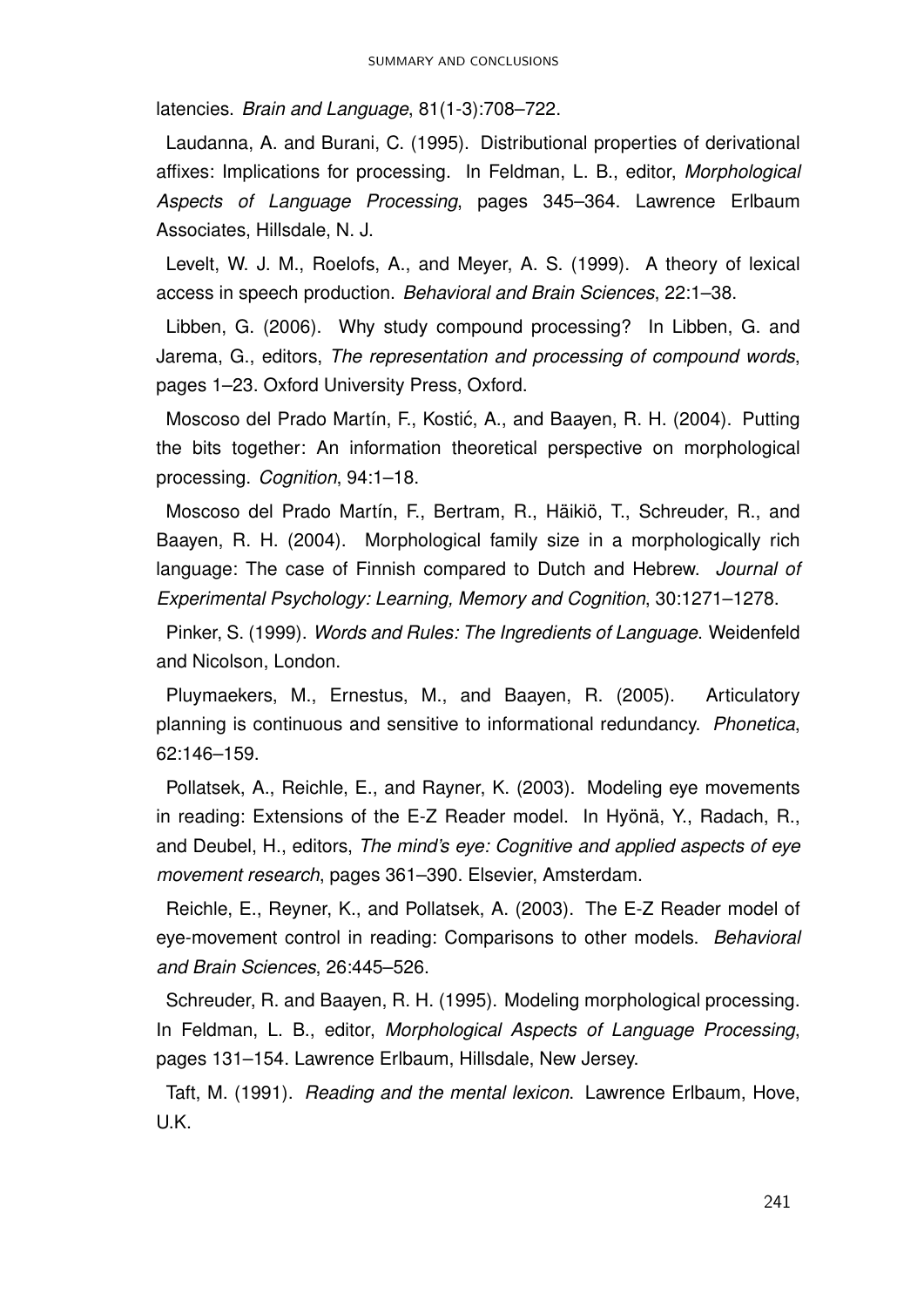Taft, M. and Ardasinski, S. (2006). Obligatory decomposition in reading prefixed words. *Mental Lexicon*, 1:183–189.

Van Son, R. and Van Santen, J. (2005). Duration and spectral balance of intervocalic consonants: A case for efficient communication. *Speech Communication*, 47:100–123.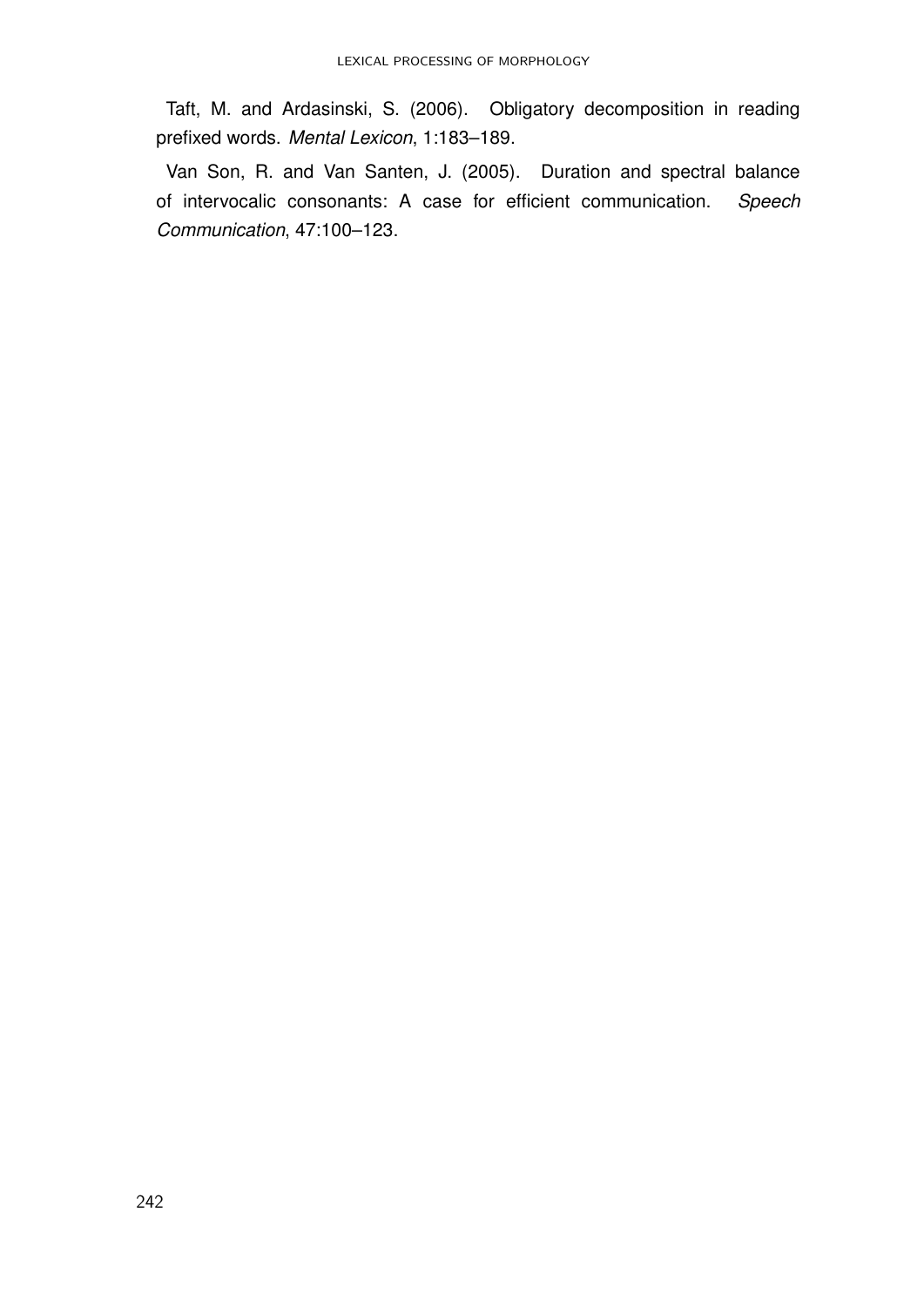# Samenvatting en conclusies

Chapter 8

Het onderwerp van dit proefschrift is de rol van morfologische structuur bij het begrijpen en produceren van polymorfemische woorden (d.w.z. woorden met twee of meer morfemen, bv. *vaat-was-er*) in het Nederlands, Engels, Fins en Servisch. De voornaamste onderzoeksvraag was hoe mensen gebruik maken van de probabilistische informatie die vervat is in morfemen, morfologische paradigma's (d.w.z. verzamelingen van woorden met een gemeenschappelijk morfeem) en volledige woorden. Deze vraag werd aangepakt door het onderzoeken van (i) het tijdsverloop van de activatie van morfemen en volledige woorden bij stillezen en spraakproductie, (ii) het effect van morfemen die hiërarchisch en orthografisch deel uitmaken van een grotere structuur (bv. *was-* en *-er* in *wasser*) op de visuele herkenning en akoestische productie van polymorfemische woorden, (iii) de rol van morfologische paradigma's (bv. *wasbak*, *waskamer*, *wasbeurt*) bij de lexicale verwerking van geflecteerde woorden, derivaties en samenstellingen en (iv) de interacties tussen morfologische en andere linguïstische prediktoren als codeterminanten van de kosten van lexicale verwerking van complexe woorden.

Een reeks experimenten over het stillezen van polymorfemische woorden en de akoestische analyse van deze woorden gaf ondersteuning voor het gebruik van een groter aantal informatiebronnen bij de lexicale verwerking van complexe woorden dan voorheen werd aangenomen. Op basis van onze experimentele bevindingen over het lezen van samenstellingen en derivaties, formuleerden we een probabilistisch model van visuele morfologische verwerking dat gebruik maakt van concepten en instrumenten uit de informatietheorie. In dit hoofdstuk bespreken we de experimentele resultaten, zetten we de belangrijkste aspecten van ons probabilistisch model uiteen en schetsen we een aantal onderwerpen die om verder onderzoek vragen.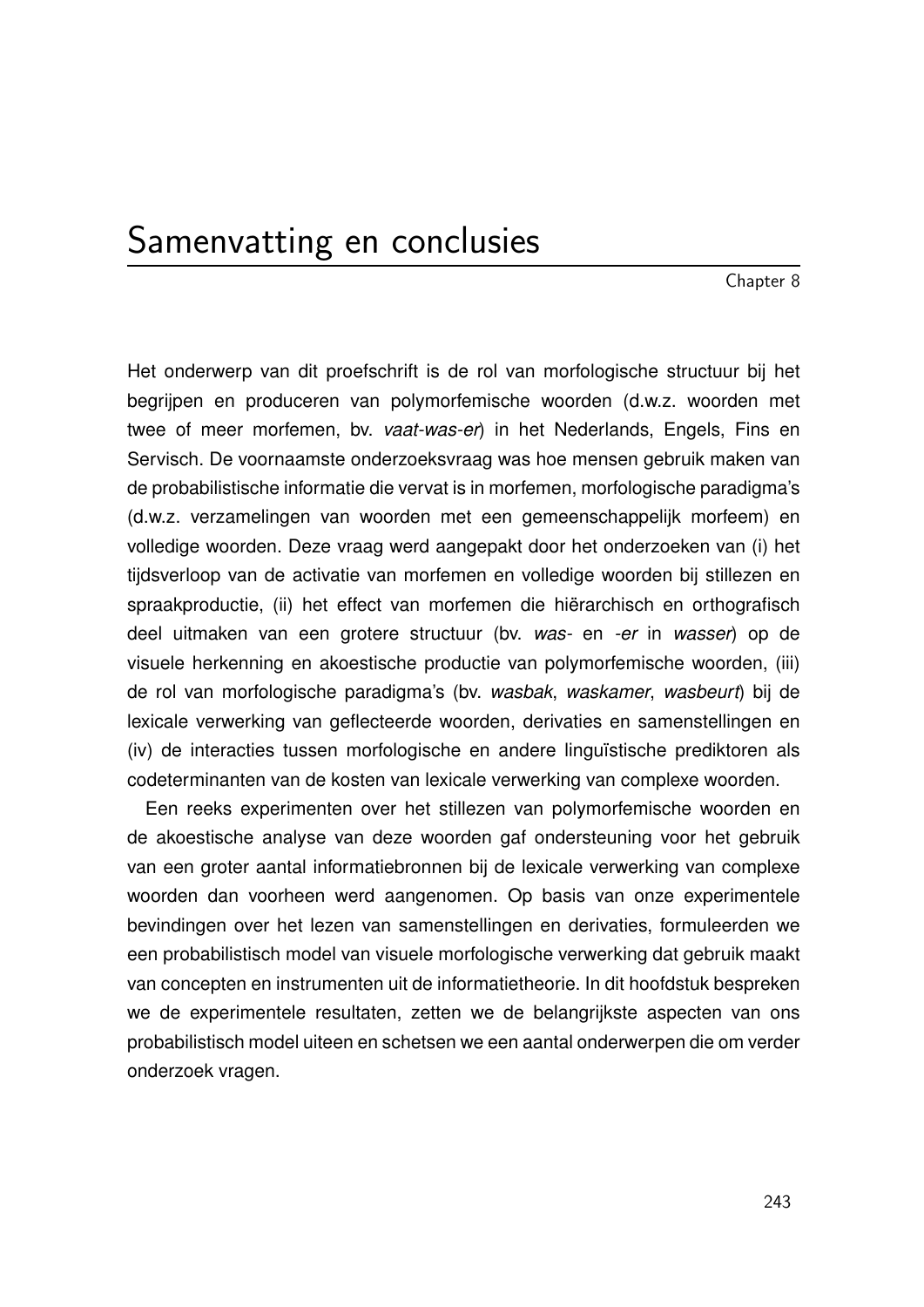## **Het tijdsverloop van morfologische verwerking**

Met de oogbewegingsexperimenten uit Hoofdstukken 3 en 4 onderzochten we het het tijdsverloop van morfologische effecten op het lezen van in isolatie aangeboden Nederlandse samenstellingen (Hoofdstuk 3), en in zinscontext aangeboden Finse samenstellingen (Hoofdstuk 4). In beide experimenten werd gebruik gemaakt van relatief lange samenstellingen (in de orde van 8-12 letters in Hoofdstuk 3 en van 10-18 letters in Hoofdstuk 4). Door beperkingen in visuele scherpte kunnen onze ogen in het algemeen geen woorden van deze lengte verwerken zonder twee of meer maal te fixeren. Gedurende de eerste fixatie verkrijgen lezers in het algemeen een scherp foveaal zicht van de linkerconstituent van de samenstelling (bv. *vaat*), terwijl daaropvolgende fixaties foveale inspectie van de rechterconstituent (bv. *wasser*) mogelijk maken. Door de graduele visuele opname van lange woorden kan het de weergave van het patroon van oogbewegingen gebruikt worden om op een eenvoudigere manier de relatieve orde vast te stellen waarin morfemen vs. volledige woorden worden geactiveerd, dan in die gevallen waar morfologische effecten samen optreden in één enkele fixatie of, bij lexicale beslissing, in één reactietijd. In de oogbewegingsstudie in Hoofdstuk 5 werd de morfologische verwerking van Nederlandse derivaties (*success-vol*) tijdens het lezen in een zinscontext verder onderzocht. In tegenstelling tot samenstellingen werden deze woorden meestal in een enkele fixatie gelezen, maar toch geven ze inzicht in de temporele activatie van morfologische structuur.

De drie experimenten in Hoofdstukken 3 tot en met 5 toonden een vergelijkbaar en robuust temporeel patroon van morfologische effecten. Gegeven de verschillen in taal (Nederlands vs. Fins), lengte van de doelwoorden, taak (lexicale beslissing op geïsoleerde woorden in Hoofdstuk 3 vs. lezen in een zinscontext in Hoofdstukken 4 en 5) en het soort woordvorming (samenstelling vs. derivatie), is dit opmerkelijk. Onze bevindingen kunnen als volgt samengevat worden.

• De volgorde waarin de morfologische constituenten van een samenstelling geactiveerd worden, is nauw verbonden met het typische verloop van visuele verwerking, van links naar rechts (Hoofdstukken 3 en 4). De morfologische eigenschappen (frequentie en familiegrootte) van de linkerconstituent van de samenstelling toonden eerdere, sterkere en langdurigere effecten op oogbewegingsmaten dan de eigenschappen van de rechterconstituent. Wat betekenis betreft, ligt het hoofd van een samenstelling (de rechterconstituent) in het algemeen dichter bij de betekenis van de samenstelling als geheel (cf. *wasser* in *vaatwasser*). Men heeft daarom wel voorgesteld dat het hoofd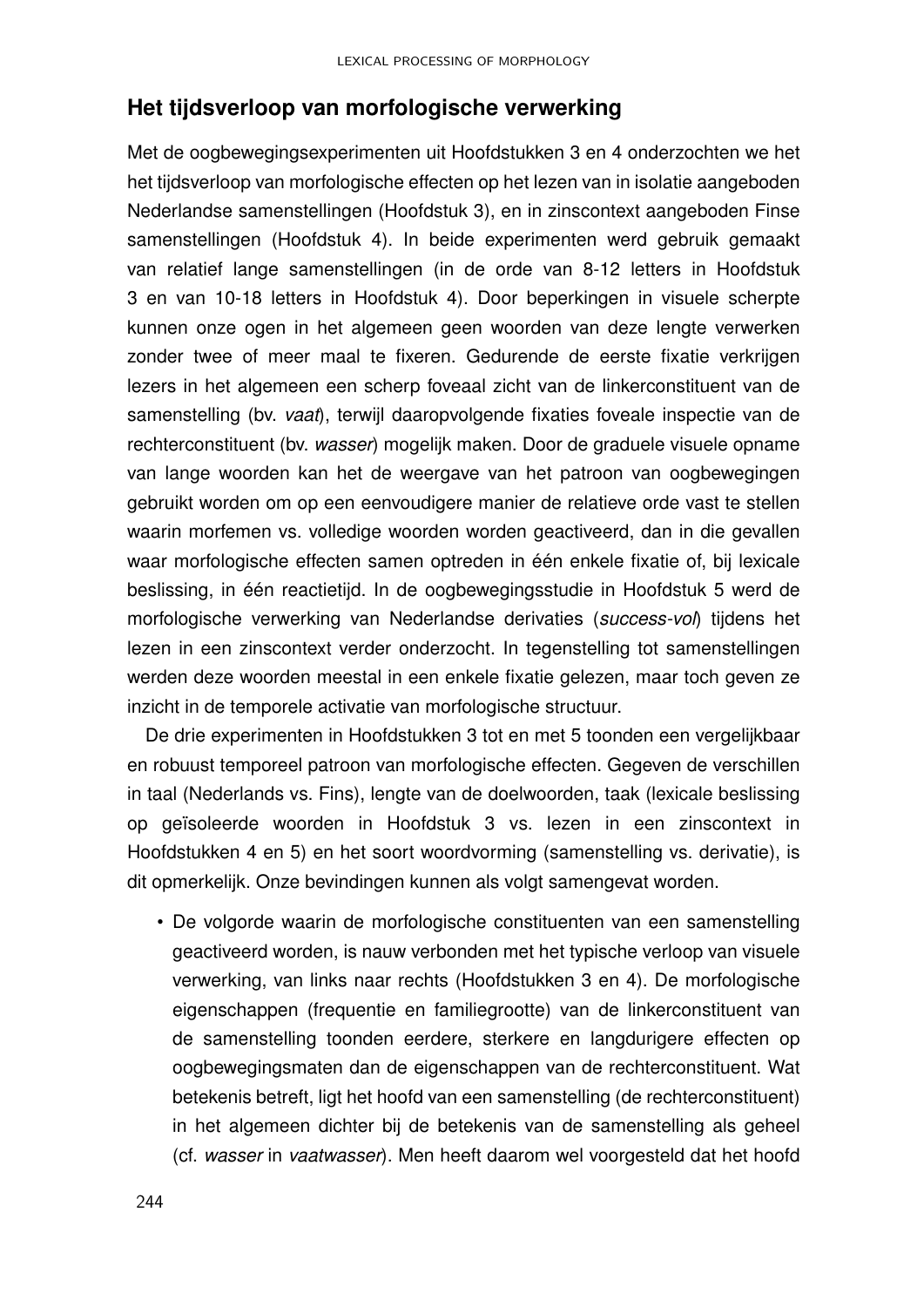van een samenstelling kan dienen als sleutel voor lexicale toegang tot de samenstelling als een geheel (bv. Juhasz et al., 2003). De door ons geobserveerde dominante rol van de linkerconstituent geeft echter geen ondersteuning voor een cruciale rol van de rechterconstituent (cf. Juhasz et al., 2007). Omdat de rechterconstituent later beschikbaar is voor het visuele systeem zou de identificatie ervan plaats kunnen vinden tegen de achtergrond van reeds bestaande kennis over de linkerconstituent. Deze resultaten pleiten er sterk voor dat modellen van morfologische verwerking de volgorde van visuele verwerking expliciet in beschouwing zouden moeten nemen. Tot dusver veronderstelden deze modellen dat complexe woorden onmiddellijk en volledig beschikbaar zijn voor het visuele systeem (bv. Baayen & Schreuder, 2000; Giraudo & Grainger, 2001; Taft & Forster, 1975, 1976; maar zie Pollatsek et al., 2003 voor een uitzondering).

Verder bewijs voor de links-rechts activatie van morfemen vonden we bij het stillezen van Nederlandse derivaties (Hoofdstuk 5). In de meeste gevallen worden deze woorden (*succes-vol*) in één enkele fixatie gelezen. Zowel de linkerconstituent (de basisvorm *succes*) en de rechterconstituent (het suffix *-vol*) zijn dan simultaan beschikbaar voor het visuele systeem. Desondanks vonden we dat het effect van één van de morfologische prediktoren van leestijd, namelijk de relatieve entropie van de morfologische families van de constituenten, verschilde naargelang er een links-rechts of rechts-links volgorde van morfologische activatie werd aangenomen. Hoewel de linker- en rechterconstituent visueel simultaan beschikbaar waren, leidde de aanname van een links-rechts volgorde tot een statistisch model met een significant betere fit op de geobserveerde gegevens dan wanneer een rechts-links volgorde werd aangenomen.

• Het frequentie-effect bij volledige woorden wordt karakteristiek gezien als ondersteuning voor lexicale toegang via de volledige vorm. In de twee experimenten met lange samenstellingen (Hoofdstukken 3 en 4) vonden we vanaf de eerste fixatie, en simultaan met het effect van de frequentie en familiegrootte van de linkerconstituent, een effect van samenstellingsfrequentie (d.w.z. van de volledige vorm) op leestijd. Gezien de lengte van de gebruikte samenstellingen kunnen we aannemen dat het vroege effect van samenstellingsfrequentie voorafgaat aan de volledige identificatie van alle letters en van de rechterconstituent van de lange samenstellingen. Dit effect suggereert dat lezers zich een idee beginnen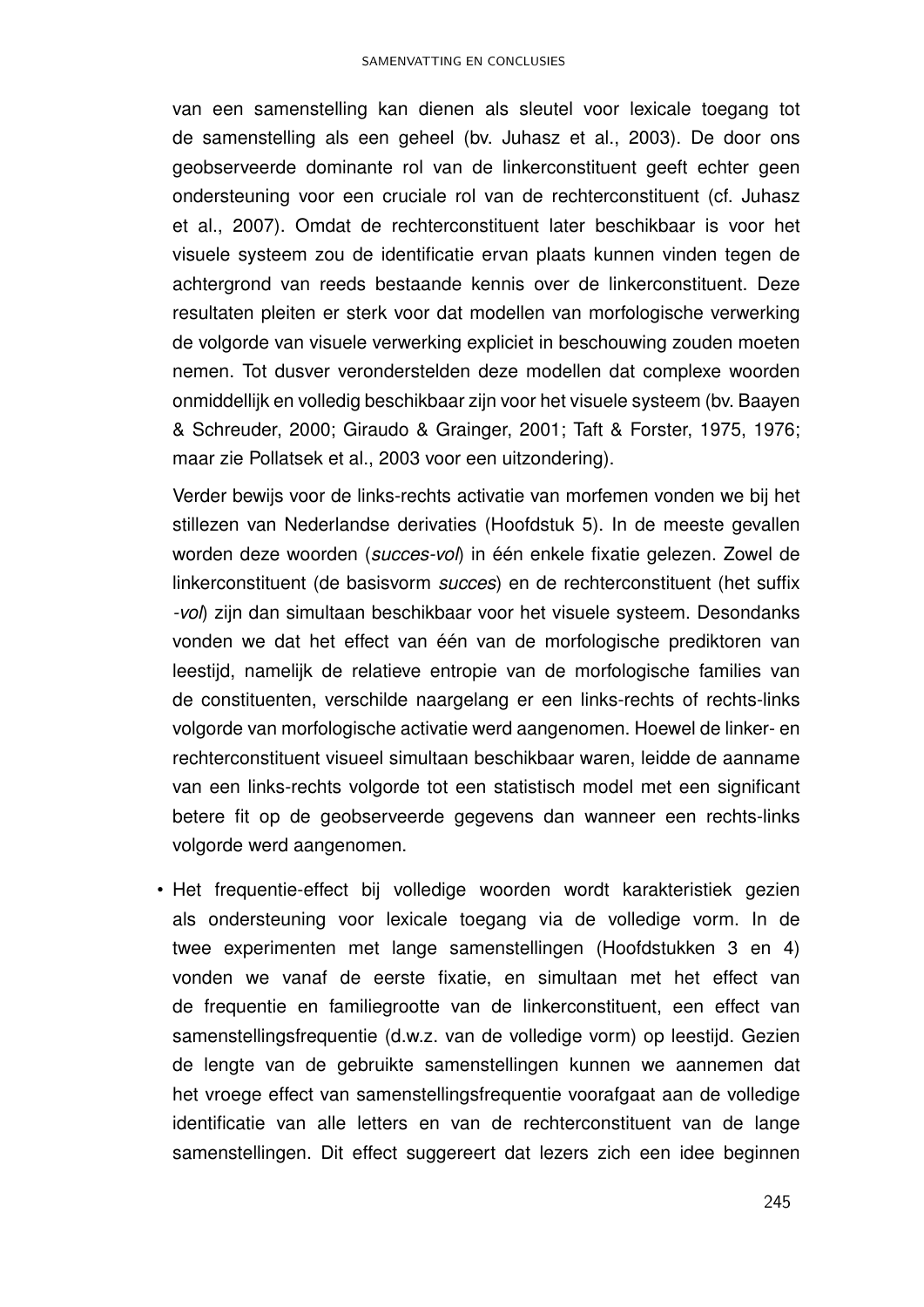te vormen over de identiteit van een samenstelling zodra er (misschien onvolledige) informatie beschikbaar is over woordlengte, identiteit van de linkerconstituent, of een vooruitblik op de rechterconstituent. Het vroege effect van samenstellingsfrequentie is problematisch voor sublexicale modellen van woordverwerking die vereisen dat zowel de linker- als rechterconstituent geactiveerd worden voordat het volledige woord op het lemmaniveau geactiveerd wordt (bv. Pinker, 1999; Taft & Ardasinski, 2006). Het simultane effect van samenstellingsfrequentie en de frequentie en familiegrootte van de linkerconstituent stelt vraagtekens bij supralexicale modellen, omdat zij voorspellen dat morfologische constituenten ná de volledige vorm geactiveerd worden en niet tegelijkertijd met de activatie van de volledige vormen. Anderzijds biedt dit effect sterke ondersteuning voor de parallelle verwerking van volledige vormen en morfemen, zoals twee- en meer-route modellen van morfologische verwerking verdedigen.

- Het effect van samenstellingsfrequentie blijft verder duren tijdens het lezen van een samenstelling. Eerst valt het samen met effecten die met de linkerconstituent geassocieerd zijn, later met de effecten die geassocieerd worden met de rechterconstituent. Deze continue betrokkenheid van de volledige vorm blijkt zelfs bij de meeste samenstellingen waarvoor morfologische decompositie aannemelijk is, bv. wanneer de constituenten een hoge frequentie of een grote familie hebben. Omdat zowel de volledige vorm als de afzonderlijke morfemen een bijdrage leveren aan de herkenning van een woord, zijn onze bevindingen niet eenvoudig te verzoenen met het "winner-takes-it-all" principe in het twee-route model van Frauenfelder en Schreuder (1991) en Schreuder en Baayen (1995).
- De families van de constituenten van samenstellingen en derivaties (gedefinieerd als verzamelingen van woorden die een bepaalde constituent delen: bv. *ijs-baan*, *ijs-klomp*, *ijs-schaats*) worden geactiveerd van zodra de constituenten beschikbaar worden voor het visuele systeem (Hoofdstukken 3-5). Deze bevinding staat in contrast met de algemeen aanvaarde mening dat het effect van morfologische families zich pas laat in het identificatieproces van een complex woord ontwikkelt en dat het toe te schrijven is aan de verspreiding van activatie binnen morfologische paradigma's en aan de semantische resonantie van familieleden die in vorm en ook vaak in betekenis gerelateerd zijn met het te herkennen woord (cf. De Jong, Schreuder & Baayen, 2000). In Hoofdstukken 3, 4 en 6 verfijnen we de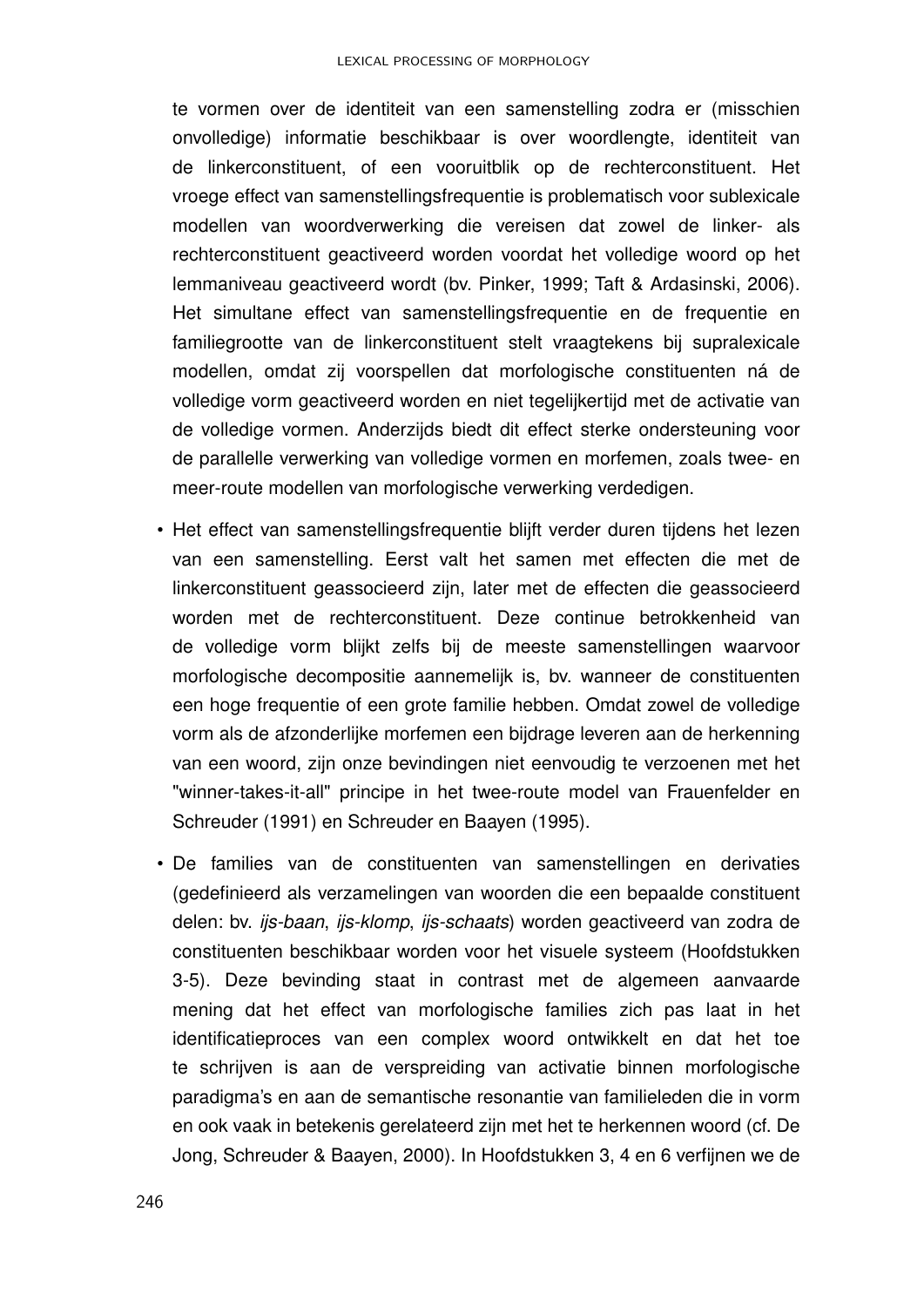bestaande kennis over de rol van families door aan te tonen dat de intrinsieke semantische component van het familieeffect aanzienlijk aangevuld wordt door de morfologische kenmerken van de leden van het paradigma.

Terwijl in Hoofdstukken 3-5 de temporele ontwikkeling van de effecten van morfologische structuur op oogbewegingen tijdens het lezen aan de orde werd gesteld, gaf de studie in Hoofdstuk 2 inzicht in het tijdsverloop van morfologische effecten bij spraakproductie. We onderzochten hoe de akoestische duur van de interfixen *-s-* en *-e(n)-* in Nederlandse polymorfemische samenstellingen (bv. *dier-en-arts*) varieert als functie van de probabilistische "bias" voor een interfix t.g.v. de morfologische families van elk van de constituenten. Eén van onze bevindingen was dat de hoeveelheid informatie in de morfologische familie van de rechterconstituent, d.w.z. de rechter-positionele entropie, een codeterminant is van de duur van het interfix *voordat* de rechterconstituent gearticuleerd wordt. Met andere woorden, hoe hoger de entropie van de familie van de rechterconstituent, hoe langer de akoestische realisatie van het interfix. Dit effect wordt geïnterpreteerd als ondersteuning voor: (i) activatie van morfologische families van volgende morfemen (bv. rechterconstituenten van samenstellingen) en (ii) de hoeveelheid informatie in het paradigma van het morfeem dat gepland wordt leidt tot interferentie met het articuleren van voorgaande morfemen (d.w.z. interfixen); zie hiervoor ook Pluymaekers et al. (2005).

De bevindingen in deze sectie wijzen er op dat huidige modellen van morfologische verwerking tijdens spraakproductie (bv. Levelt, Roelofs & Meyer, 1999) en visuele perceptie (bv. Baayen & Schreuder, 1999; Giraudo & Grainger, 2001; Taft, 1991) architecturaal te beperkt zijn om het empirisch vastgestelde tijdsverloop van morfologische effecten te verklaren.

#### **Morfologische paradigma's**

De in dit proefschrift beschreven experimenten dragen niet alleen bij tot onze kennis van het tijdsverloop van morfologische verwerking, maar tonen ook nog onbekende facetten van de paradigmatische organisatie van het mentale lexicon en de relevantie daarvan voor de herkenning en de productie van samenstellingen (Hoofdstukken 2-4), derivaties (Hoofdstukken 5 en 6) en geflecteerde woorden (Hoofdstuk 6). Onze bevindingen kunnen als volgt samengevat worden:

• In alle visuele herkenningsstudies in dit proefschrift (Hoofdstukken 3-6) hadden kenmerken van de families van morfologische constituenten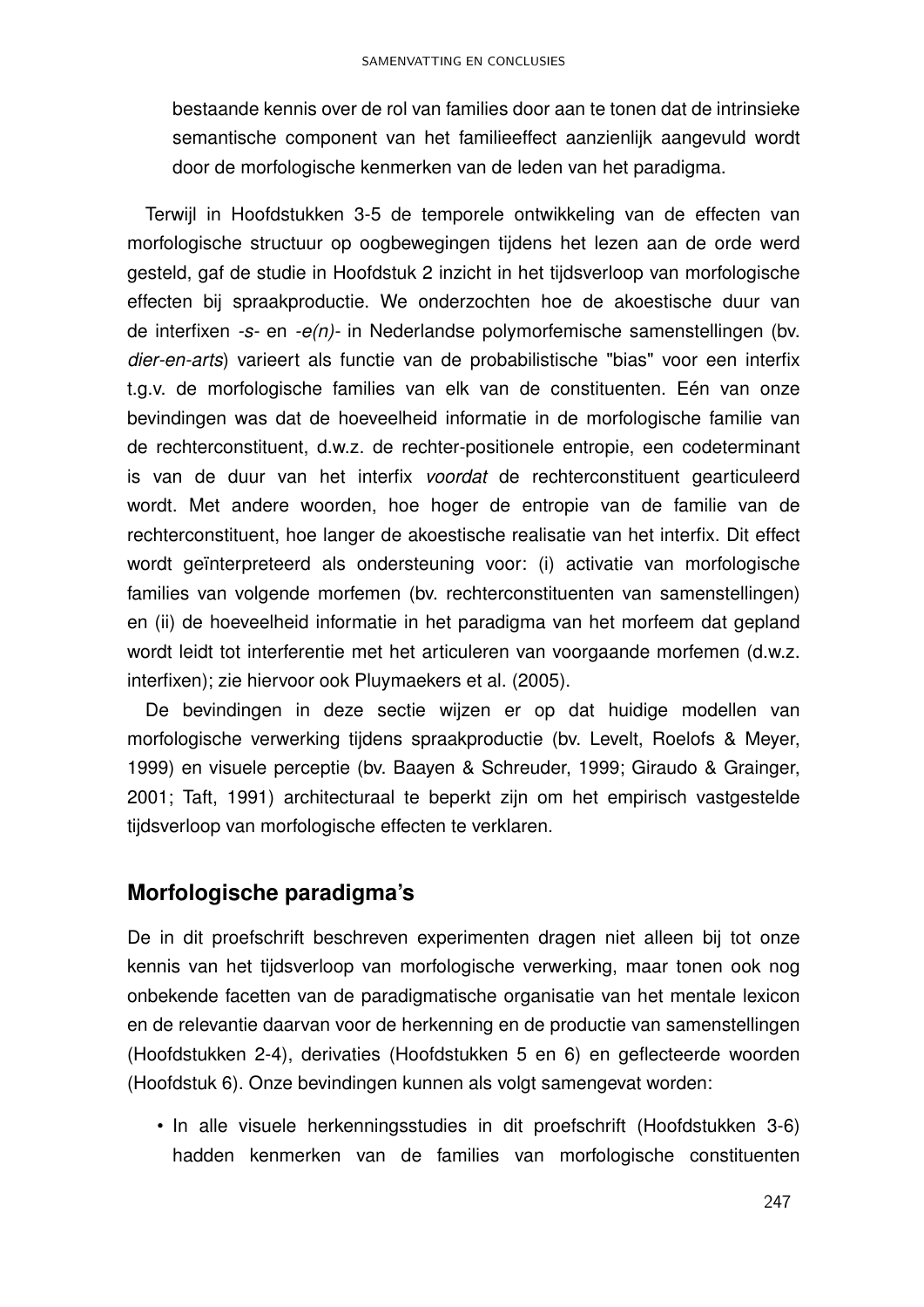(familiegroote of familiefrequentie) een groter effect op de snelheid waarmee complexe woorden verwerkt worden dan de frequentie van de constituenten zelf. Dit wijst erop dat deze herkenning van de morfemen van complexe woorden zich vooral afspeelt in hun morfologische context en dat deze herkenning niet afhangt van het oproepen van de relevante morfemen als onafhankelijke, contextvrije eenheden uit het lexicale langetermijngeheugen (het mentale lexicon).

- Morfologische families van constituenten worden in het algemeen beschouwd als een bron van paradigmatische ondersteuning voor de herkenning van die constituenten (cf. De Jong, Schreuder & Baayen, 2003). Daarom wordt aangevoerd dat morfologische families met meer leden, of meer frequente onderdelen, of meer informatie (gemeten door de entropie van de familie) de decompositie van complexe woorden in morfemen faciliteren (zie bv. De Jong, Schreuder & Baayen, 2000; Moscoso del Prado Martín, Bertram, Häikiö et al., 2004; Moscoso del Prado Martín, Kostic & Baayen, 2004). In Hoofdstuk ´ 5 ontdekten we echter dat de invloed van families op het parseren complexer is. We merkten dat de verwerking van Nederlandse derivaties (bv. *succesvol*) optimaal was wanneer de morfologische families van de stam (bv. succes) en van het suffix (*-vol*) even klein of even groot waren. Hoe meer de grootte van de twee families uiteenliep, hoe groter de verwerkingskosten (geschat door meting van leestijden met behulp van oogbewegingregistratie). Dit effect (dat gemodelleerd werd door middel van de informatietheoretische maat relatieve entropie) geeft ondersteuning voor een soort competitie tussen morfologische families. Onevenwichtigheid in de hoeveelheid lexicale ondersteuning voor de morfemen kan een vertraging teweegbrengen in hun integratie tot een coherente representatie van de volledige derivatie.
- Morfologische families als verzamelingen van complexe vormen met een gedeelde constituent zijn slechts één mogelijke weerspiegeling van paradigmatische organisatie in het mentale lexicon. In onze lexicale beslissingsstudie met Engelse derivaties (Hoofdstuk 6) onderzochten we de toepasbarheid van een ander soort organisatie, gebaseerd op eerdere (in Hoofdstuk 6 uitvoerig besproken) informatietheoretische studies van geflecteerde woorden: mini-paradigma's (paren van stammen en hun derivaties, bv. *kind-unkind* "vriendelijk-onvriendelijk") en mini-klassen (de verzameling mini-paradigma's met hetzelfde derivationele affix, bv. *kind-unkind*, *true-untrue* "waar-onwaar", *pleasant-unpleasant*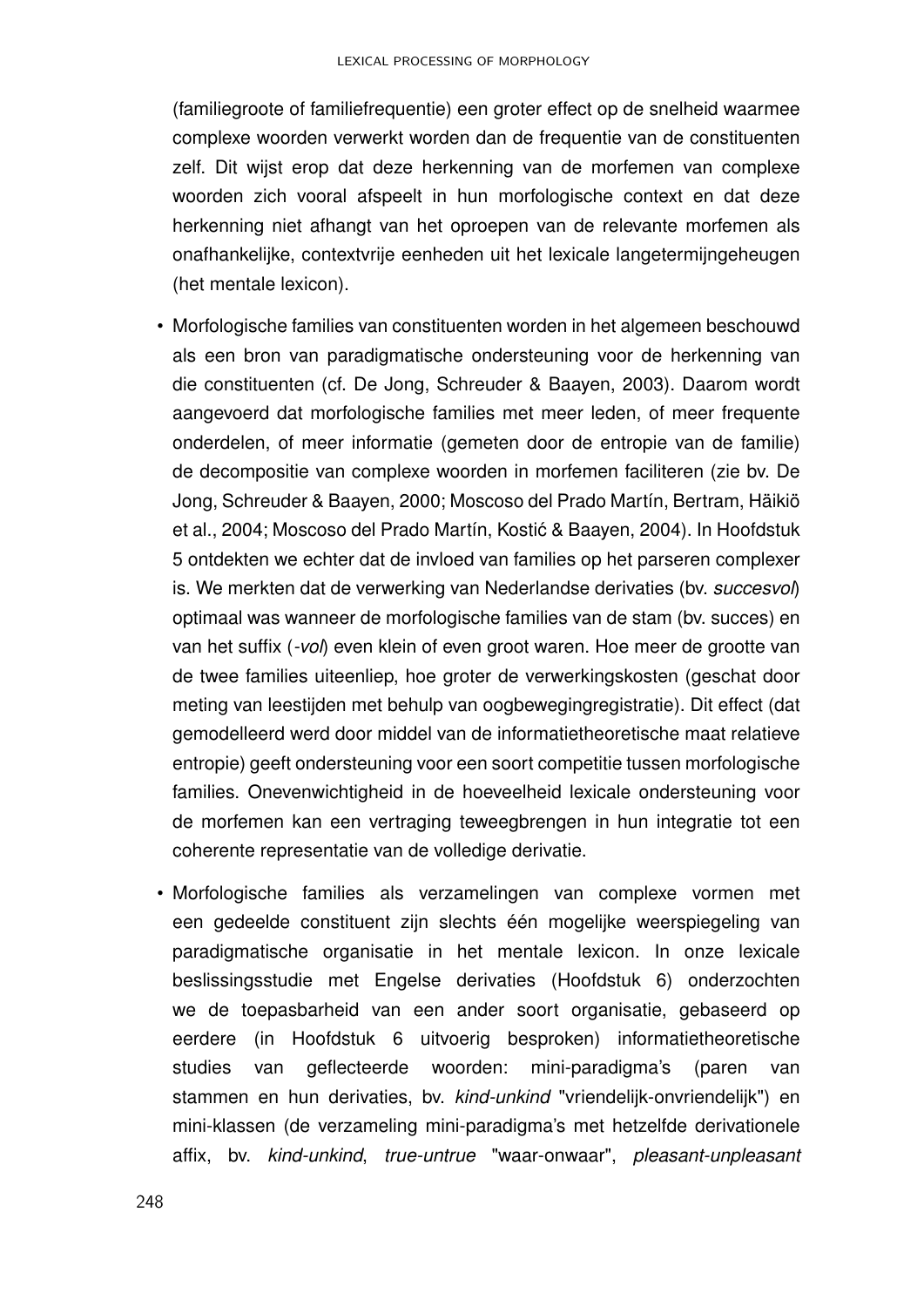"aangenaam-onaangenaam", etc.). We ontdekten dat hoe meer de kansverdeling van het mini-paradigma afwijkt van de kansdistributie van de volledige mini-klasse (gemeten door de informatietheoretische maat *cross-entropy*), hoe trager de derivatie in het mini-paradigma benoemd wordt en hoe trager ze herkend wordt bij lexicale beslissing. Voor de stam geldt het omgekeerde: snellere benoeming en snellere herkenning bij lexicale beslissing. Deze studie toont aan dat de lexicale verwerking van derivaties niet enkel gevoelig is voor de hoeveelheid informatie in hun volledige morfologische paradigma, maar dat ze ook een weerspiegeling is van de probabilistische relaties tussen de verschillende niveaus van paradigmatische organisatie, van het micro-niveau van mini-paradigma's tot het macro-niveau van mini-klassen.

Terwijl in Hoofdstukken 3-6 veel nieuwe gegevens werden aangevoerd ter ondersteuning van de rol van morfologische paradigma's in het codetermineren van verwerkingskosten in visuele woordherkenning, onderzocht onze productiestudie (Hoofdstuk 2) of de gesproken realisatie van morfemen beinvloed wordt door de distributionele kenmerken van deze paradigma's. Uit recente studies blijkt dat de hoeveelheid probabilistische bias voor een interfix in een Nederlandse samenstelling gecodetermineerd wordt door de keuze van het interfix in de woorden die de linkerconstituent van de samenstelling delen (bv. *kandidaat-s-examen*, *kandidaat-en-lijst* en *kandidaat-stelling*, cf. Krott, Baayen & Schreuder, 2001). We zagen dat de probabilistische bias voor een interfix gecorreleerd is met de akoestische duur van dat interfix: Hoe voorspelbaarder het interfix, hoe langer de duur ervan. Deze bevinding vormt een paradox voor een belangrijke klasse van spraakproductiemodellen die stellen dat er een *negatieve* correlatie is tussen de waarschijnlijkheid van een eenheid van spraakproductie en de hoeveelheid articulatorische inspanning (bv. de akoestische duur) die gepaard gaat met de productie van die eenheid (cf. Jurafsky, Bell, Gregory & Raymond, 2001; Aylett & Turk, 2004; 2006; Van Son & Van Santen, 2005). Dit intrigerende resultaat wordt door ons verklaard door een onderscheid te maken tussen voorspelbaarheid vanuit syntagmatisch perspectief, wat negatief gecorreleerd is met akoestische saillantheid, en de hoeveelheid paradigmatische ondersteuning voor één van een klein aantal alternatieven, wat een positieve correlatie met akoestische saillantheid lijkt te hebben. Deze interpretatie, die we de Paradigmatische Signaalversterkingshypothese genoemd hebben, maakt toetsbare voorspellingen over de akoestische realisatie van andere linguïstische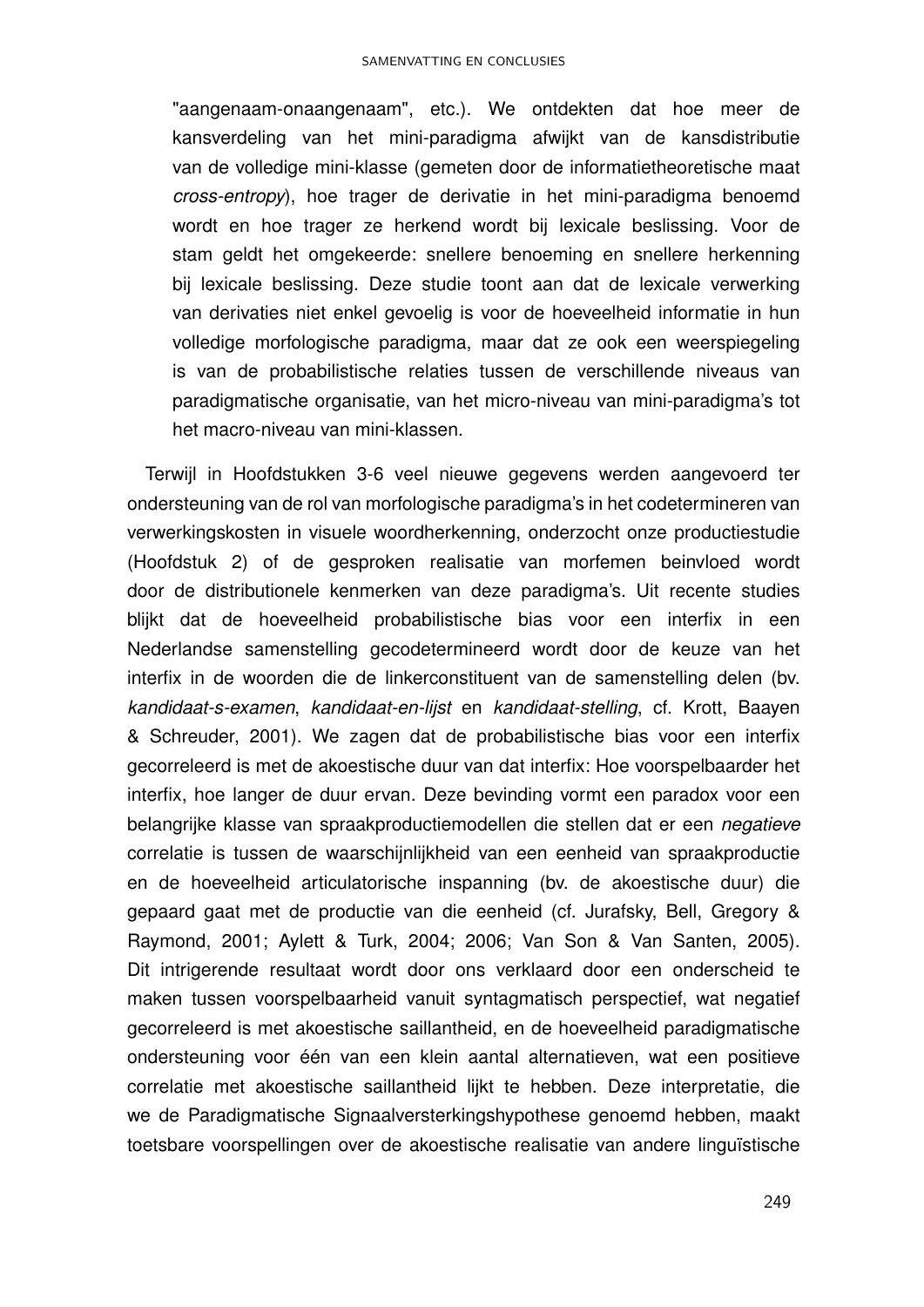eenheden met paradigmatische alternatieven.

Samengevat wijzen onze resultaten erop dat de paradigmatische organisatie van het mentale lexicon een meer belangrijke en complexe rol speelt bij de lexicale verwerking van complexe woorden dan voorheen werd aangenomen.

### **Morfemen op lagere hiërarchische niveaus**

De bestaande psycholinguïstische literatuur zegt weinig over de lexicale verwerking van complexe woorden met drie of meer morfemen (voor uitzonderingen, zie b.v. De Almeida & Libben, 2005; Inhoff, Radach & Heller, 2000; Krott, Baayen & Schreuder, 2001; Krott, Hagoort & Baayen, 2004). Desondanks zijn deze woorden interessant omdat ze verschillende niveaus van morfologische structuur hebben, van het hele woord (bv. *vaatwasser*), tot zijn onmiddellijke morfologische constituenten (bv. *vaat* en *wasser*) en de (diep) in deze constituenten ingebedde morfemen (bv. *vaat*, *was* en *-er*). In Hoofdstukken 2, 3 en 4 bestudeerden we polymorfemische samenstellingen in het Nederlands en het Fins om de rol van diep in de morfologische structuur ingebedde morfemen tijdens visuele woordherkenning en spraakproductie te onderzoeken. De resultaten in Hoofdstukken 3 en 4 laten duidelijk zien dat morfemen ook op diep niveau in de morfologische hiërarchie herkend en gebruikt kunnen worden als onafhankelijke betekeniseenheden bij het identificeren van samenstellingen. En de resultaten laten ook zien dat zij niet functioneren als alleen maar niet verder analyseerbare delen van letterstrings (zoals *-er* in *wasser*). Onze bevindingen hierover kunnen als volgt worden samengevat:

- Productievere affixen die ingebed zijn in de constituenten van samenstellingen (e.g,. *ing* in *plaatsingsbeleid*) lokken kortere leestijden uit, net zoals productieve affixen in bimorfemische derivaties.
- Relatief saillante (bv. langere, frequentere en structureel invariante) derivationele suffixen die ingebed zijn in trimorfemische samenstellingen (e.g, het suffix *-sto* in de Finse samenstelling *kirjastokortti* "bibliotheekkaart") geven betere parseringsaanwijzingen bij het segmenteren van samenstellingen in hun onmiddellijke constituenten (*kirjasto* "bibliotheek" en *kortti* "kaart") en faciliteren zo lexicale verwerking.
- Samenstellingen die ingebed zijn in trimorfemische samenstellingen (bv. *zaal+voet+bal*) leiden tot langere leestijden dan samenstellingen die ingebed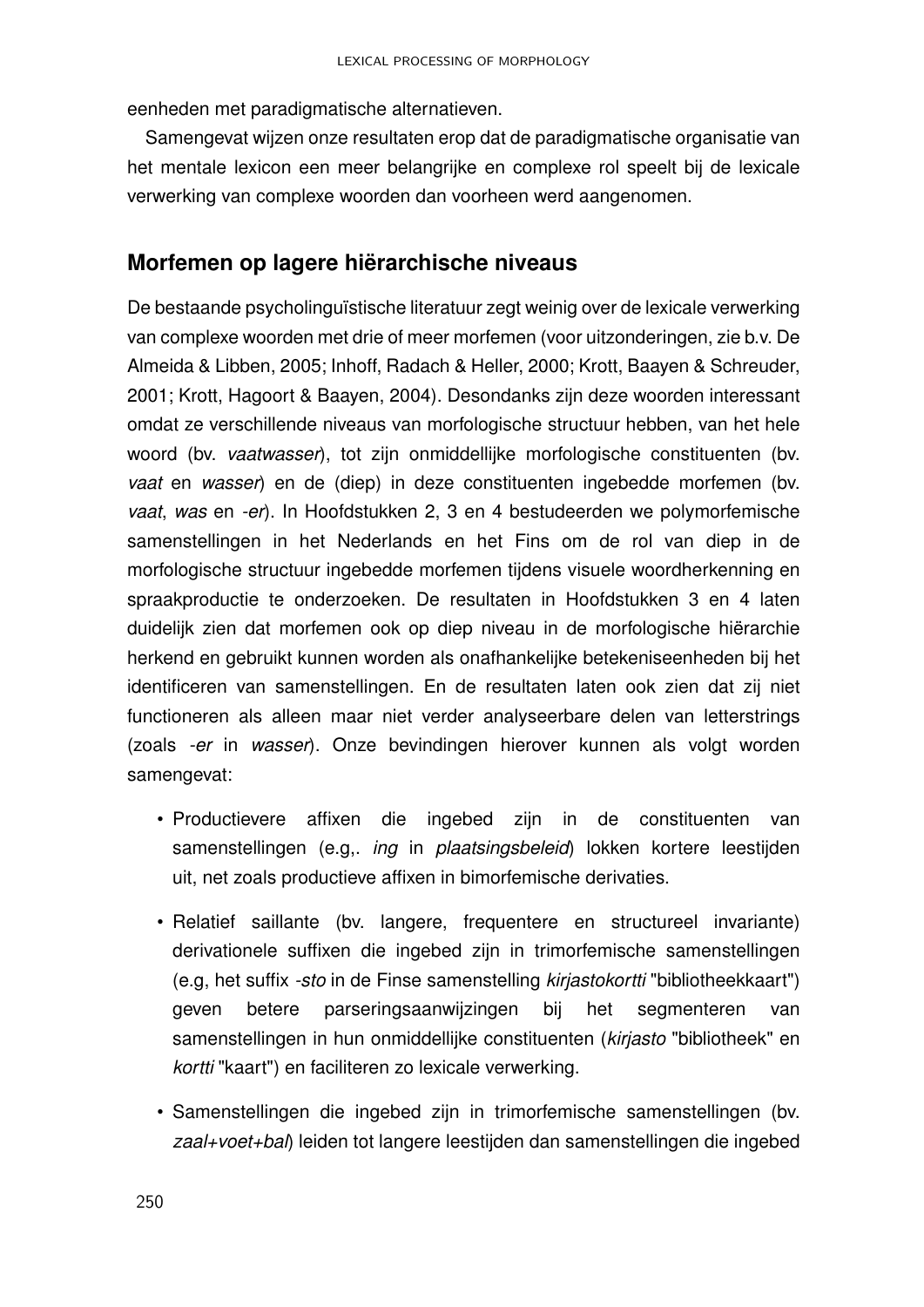zijn in derivaties (bv. *plaatsingsbeleid*). Dit wordt door ons geïnterpreteerd als een aanwijzing voor de hogere kosten van semantische integratie bij woorden met drie, vergelijken met twee, vrijstaande lexemen.

Verder tonen de resultaten van de eerder besproken productiestudie (Hoofdstuk 2) dat de verwerking van diep in de morfologische structuur ingebedde morfemen (*-s-* in *oorlog-s-verklaring*) gevoelig is voor de door het morfeem gedragen hoeveelheid informatie en -doorslaggevend- ook van de informativiteit van de morfemen die voor (bv. *oorlog*) of na (bv. *verklaring*) het diep ingebedde morfeem gerealiseerd worden.

Deze bevindingen voegen *granularity* toe aan onze kennis van morfologische verwerking. In onze interpretatie leveren deze nieuwe bevindingen het sterke evidentie dat morfemen die structureel en orthografisch ingebed zijn in grotere morfologische structuren een rol spelen bij het proces van complexe woordherkenning, waarbij de kans dat deze morfemen geactiveerd worden gecodetermineerd wordt door hun lexicaal-distributionele en orthografische saillantheid. Deze bevindingen stellen vele bestaande modellen van morfologische verwerking voor de uitdaging om een verklaring te vinden voor ingebedde morfemen als op zichzelf staande informatiebronnen.

#### **Onderling afhankelijke bijdragen van morfologische structuur**

In alle in dit proefschrift gerapporteerde studies zagen we dat de grootte en soms zelfs de aanwezigheid van de effecten van sommige morfologische eenheden afhankelijk waren van de grootte van de effecten die door andere morfologische en orthografische predictoren veroorzaakt werden. Dit interactief gebruik van morfologische informatiebronnen contrasteert met huidige één-route modellen en met de meeste parallelle twee-route modellen, die geneigd zijn om morfologische verwerking te vereenvoudigen tot de activatie van autonome lexicale representaties die blind zijn voor elkaars activatie (cf. Laudanna & Burani, 1985; Frauenfelder & Schreuder, 1991, en Schreuder & Baayen, 1995, een uitzondering is Baayen & Schreuder, 2000).

De meest voorkomende types interacties die we aantroffen toonden dat bij woorden met saillante (bv. frequente of paradigmatisch ondersteunde) morfemen, de kenmerken van de volledige vorm minder van invloed zijn dan de kenmerken van de ingebedde morfemen. Voor complexe woorden is het omgekeerde het geval: volledige vormverwerking wordt verkozen boven decompositie op grond van een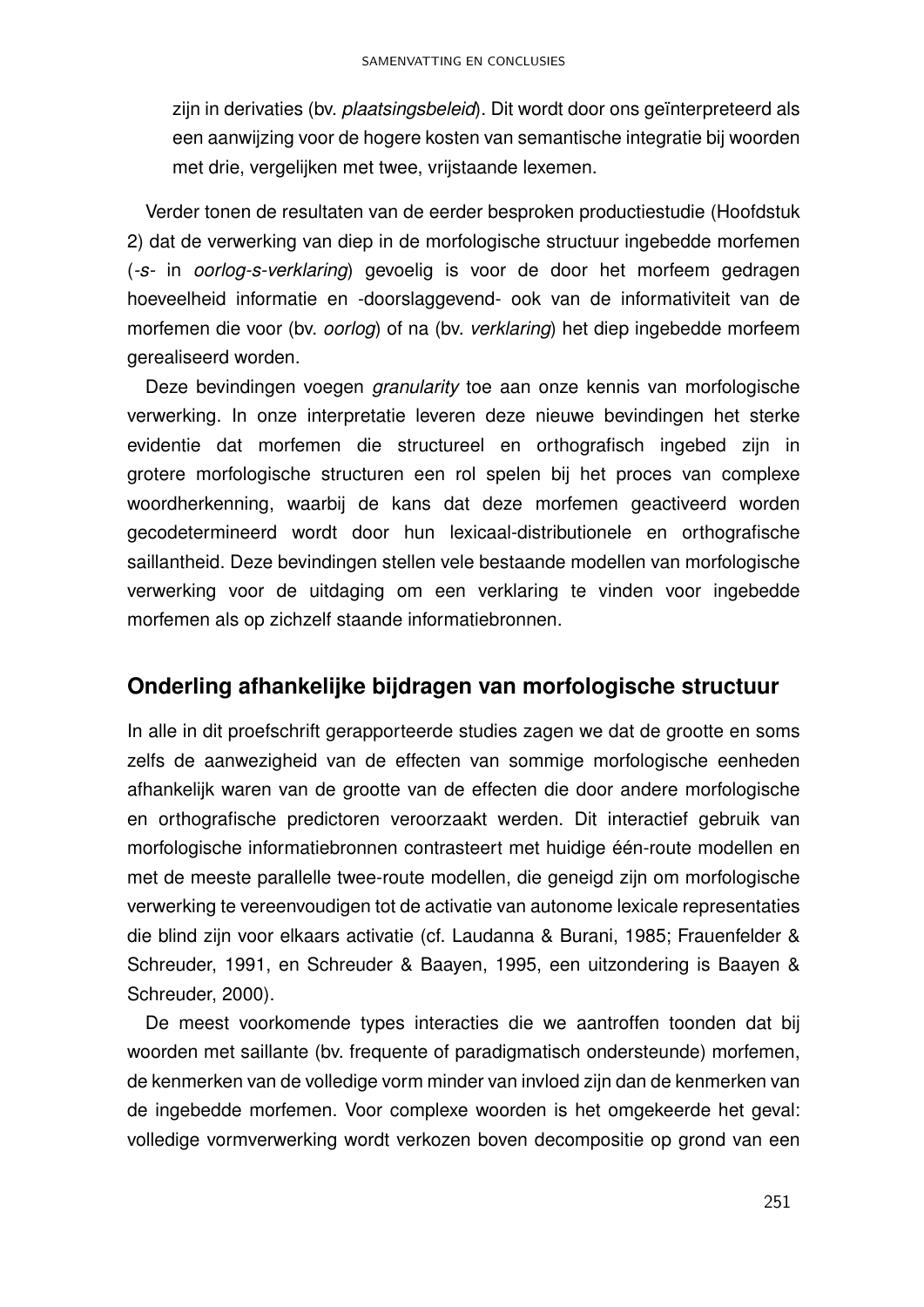frequente of korte volledige vorm, of op grond van de afwezigheid van duidelijke segmentatieaanwijzingen voor morfologische parsering. In de productiestudie in Hoofdstuk 2 vonden we een interactie tussen de maat voor de probabilistische bias voor het interfix van een samenstelling en de gemiddelde hoeveelheid informatie in de familie van de linkerconstituent van die samenstelling. In Hoofdstuk 3 vonden we dat de frequentie van een samenstelling interacteert met de frequentie van de linkerconstituent bij het codetermineren van leestijden in het Nederlands (Figuur 3.1), met als gevolg dat de frequentie van een samenstelling het kleinste effect heeft op samenstellingen waarvan de linkerconstituent een hogere frequentie heeft (d.w.z. die samenstellingen waarvoor morfologische decompositie de voorkeur draagt als verwerkingsroute). Vergelijkbaar hieraan vonden we in Hoofdstuk 4 dat de frequentie van een samenstelling het kleinste effect had op de Finse samenstellingen met een grotere famile voor de linker- of rechterconstituent (Figuren 4.1 en 4.2), wat verwerking door decompositie voor deze samenstellingen opnieuw aannemelijk maakt. In onze studie van Nederlandse derivaties (Hoofdstuk 5), bleek de lengte van het suffix een parameter in het reguleren van de beschikbare verwerkingsroutes, en op die manier in de modulatie van de grootte van verschillende morfologische effecten. Voor woorden met extreem korte, en daardoor niet-saillante, suffixen, werd de voorkeur gegeven aan lexicale toegang via de volledige vorm, en toonde de frequentie van de derivatie het grootste faciliterende effect op leestijden, terwijl de morfemen slechts een zwak effect vertoonden. Naarmate de saillantheid van het affix toenam met de lengte van het suffix, verminderde het effect van de frequentie van de derivatie en verdween dit effect bijna voor woorden met langere suffixen, terwijl de effecten die in verband staan met de parsering van de morfemen van een derivatie, toenamen.

Hoewel interdependenties in morfologische verwerking in overweging genomen werden in eerdere experimentele studies en modelleringsonderzoek (bv. Bertram & Hyönä, 2003; Baayen & Schreuder, 2000), bevestigen onze data dat deze interdependenties zo algemeen zijn dat ze de lexicale verwerking van complexe woorden als het ware reguleren. We denken dat dit een weerspiegeling is van de wisselwerking tussen de beschikbare routes voor morfologische verwerking, waaronder opslag in het langetermijngeheugen en berekening. Op basis van de empirische gegevens kunnen we besluiten dat elk model van morfologische verwerking een expliciete verklaring moet bieden voor het feit dat de bijdrage van één informatiebron de bijdrage van andere beschikbare bronnen bij morfologische verwerking moduleert.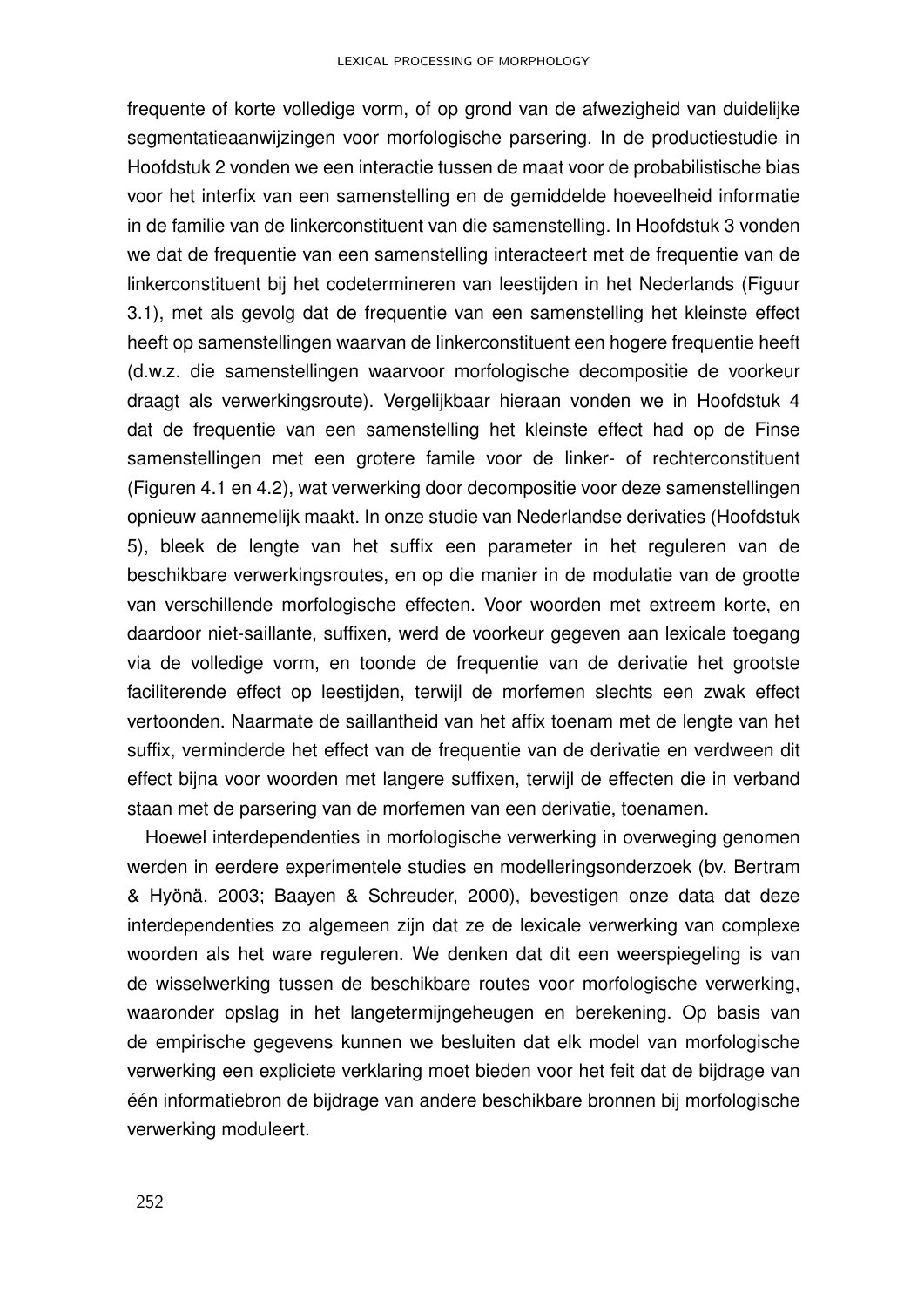### **Het modelleren van morfologische verwerking bij visuele woordherkenning**

De empirische gegevens uit Hoofdstukken 3-6 boden de basis voor de formulering van een nieuw probabilistisch model (PROMISE). Dit model geeft ons een wiskundig, op informatietheorie gebaseerd, instrumentarium waarmee parallelle multipele route modellen van morfologische verwerking bij de visuele herkenning van polymorfemische woorden beschreven kunnen worden. PROMISE bouwt verder op onderzoek van Kostic (1991; 1995) en Moscoso del Prado ´ Martín, Kostić & Baayen (2004), die als eersten informatietheoretische inzichten toepasten op experimentele gegevens over de morfologische verwerking van geflecteerde woorden, derivaties en samenstellingen. Ons model breidt ook het modelleringskader van Baayen, Wurm en Aycock (2007) uit. Het voegt er meer morfologische informatiebronnen aan toe en het implementeert de interacties tussen deze bronnen.

In Hoofdstuk 3 schetsten we de noodzakelijke kenmerken van modellen die het complexe patroon van morfologische effecten in de verwerking van samenstellingen willen verklaren. Deze kenmerken omvatten:

- expliciete aandacht voor de temporele orde van informatieopname, waaronder een links-rechts volgorde van activatie van de morfemen bij complexe woorden die in verschillende fixaties gelezen worden;
- afwezigheid van stricte opeenvolging in het verwerken van informatie, d.w.z. simultane verwerking van de beschikbare informatie op de verschillende niveaus van representationele hiërarchieën, zoals de volledige vorm van complexe woorden (bv. *vaatwasser*), hun onmiddellijke constituenten (*vaat* en *wasser*), morfemen op diep ingebedde niveaus van de morfologische structuur (*was* en *-er*), en morfologische paradigma's van deze constituenten (*vaatdoek*, *vaatkwast*, *vaatwater*, enz.);
- de mogelijkheid dat één verwerkingscue (bv. perceptuele saillantheid van een morfologische constituent) een modulerende invloed heeft op de bijdrage van andere verwerkingscues (bv. kenmerken van de volledige vorm, zoals frequentie).

In Hoofdstuk 4 werden deze kenmerken in het PROMISE model geïmplementeerd. Het conceptuele kader van dit model beschouwt het mentale lexicon als een langetermijngeheugen voor lexicale informatie. Een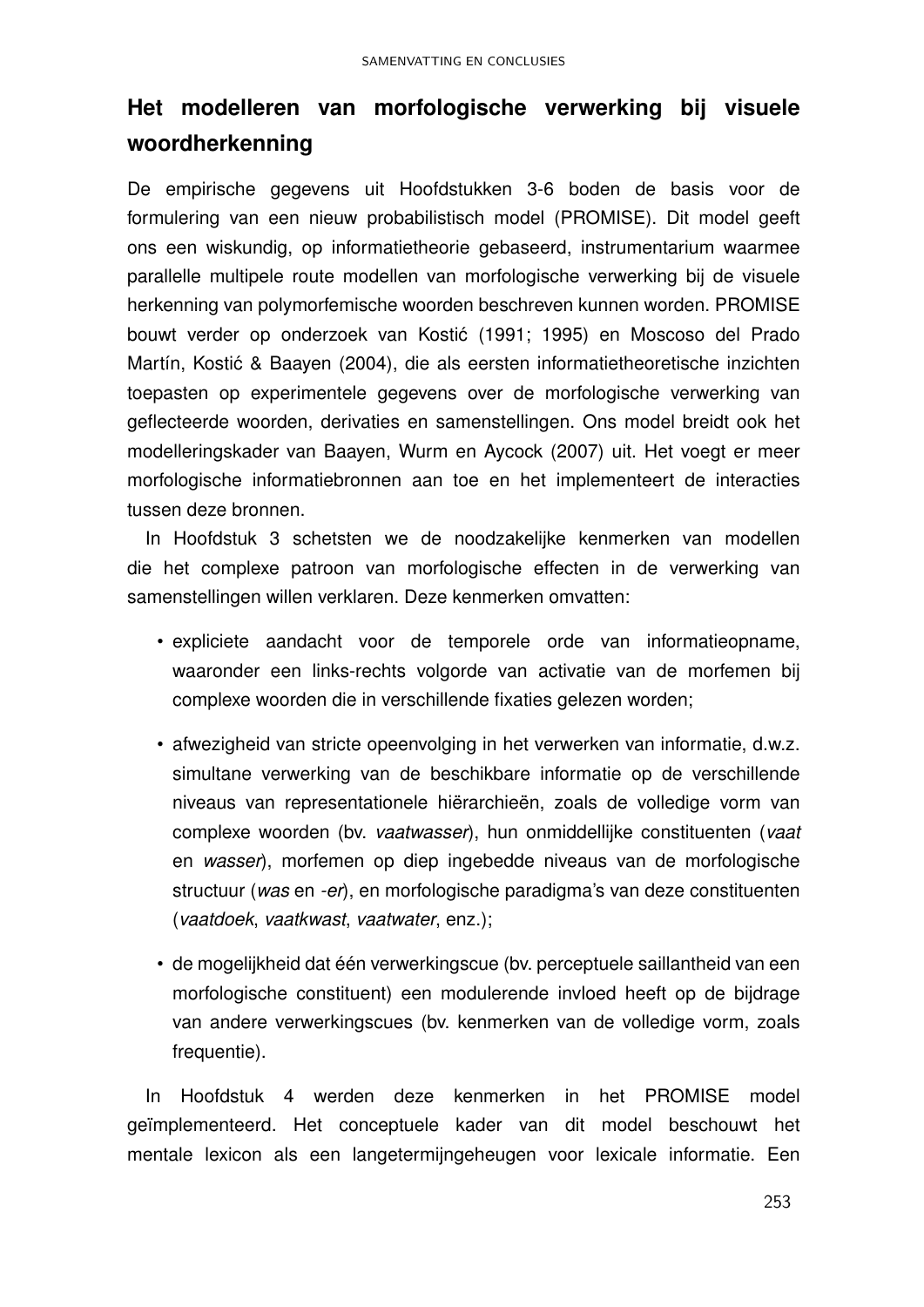binnenkomende visuele stimulus vormt een sleutel voor de toegang tot deze lexicale informatie. De geaccumuleerde kennis van woorden en hun paradigmatische en syntagmatische kenmerken bepalen de informatielading van een woord en daardoor ook de snelheid waarmee informatie over dat woord uit het lexicale geheugen opgehaald kan worden. PROMISE formaliseert de informatielading van een morfologische structuur door gebruik te maken van de wellicht meest fundamentele uitdrukking uit de informatietheorie: De informatie (*I*) van een (linguïstische) eenheid kan uitgedrukt worden als min de log-waarschijnlijkheid (*P*) van die eenheid. Naarmate *P* afneemt, neemt *I* toe: Minder waarschijnlijke gebeurtenissen dragen meer informatie. Een fundamentele veronderstelling van ons model is dat de tijd die het oog aan een constituent of aan een woord besteedt, evenredig is met de totale hoeveelheid lexicale informatie die op dat moment in het langetermijngeheugen aanwezig is voor de identificatie van die constituent of dat woord (cf. Moscoso del Prado Martín, Kostic & Baayen, ´ 2004). Gebeurtenissen met een lage waarschijnlijkheid, en daardoor een grote informatielading, vragen meer verwerkingstijd en -middelen.

In Hoofdstukken 3-6 identificeerden we een uitgebreide reeks bronnen van morfologische informatie, waaronder: de niet-conditionele waarschijnlijkheid van een volledige woordvorm en van zijn morfemen (d.w.z. de aannemelijkheid dat deze woorden geraden worden zonder verdere contextuele informatie); de conditionele waarschijnlijkheid van een morfeem gegeven zijn positie in een complexe woordvorm of gegeven de beschikbaarheid van andere morfemen in het lexicale verwerkingssysteem; de waarschijnlijkheid van een morfeem in zijn paradigma; en de afstand tussen de kansverdeling van een morfeem en die van zijn klasse (Hoofdstukken 5, 6), zoals gemeten door de begrippen entropie en cross-entropie. De verwerkingstijd is evenredig met de gewogen som van die hoeveelheden informatie (zie de algemene bespreking in Hoofdstuk 4 en vergelijking (4.15) voor de uitvoerige behandeling van het wiskundige kader van PROMISE).

De gewichten moduleren de impact van individuele informatiebronnen op verwerkingstijd en zijn tevens de de parameters van het model. Omdat PROMISE de informatielading van de uiteenlopende morfologische bronnen weergeeft in termen van de distributionele kenmerken van morfologische structuur (bv. woordfrequentie, familiegrootte, frequentie, enzovoort), kunnen de parameters van PROMISE onmiddellijk worden geschat op de gegevens met behulp van multipele regressiemodellen.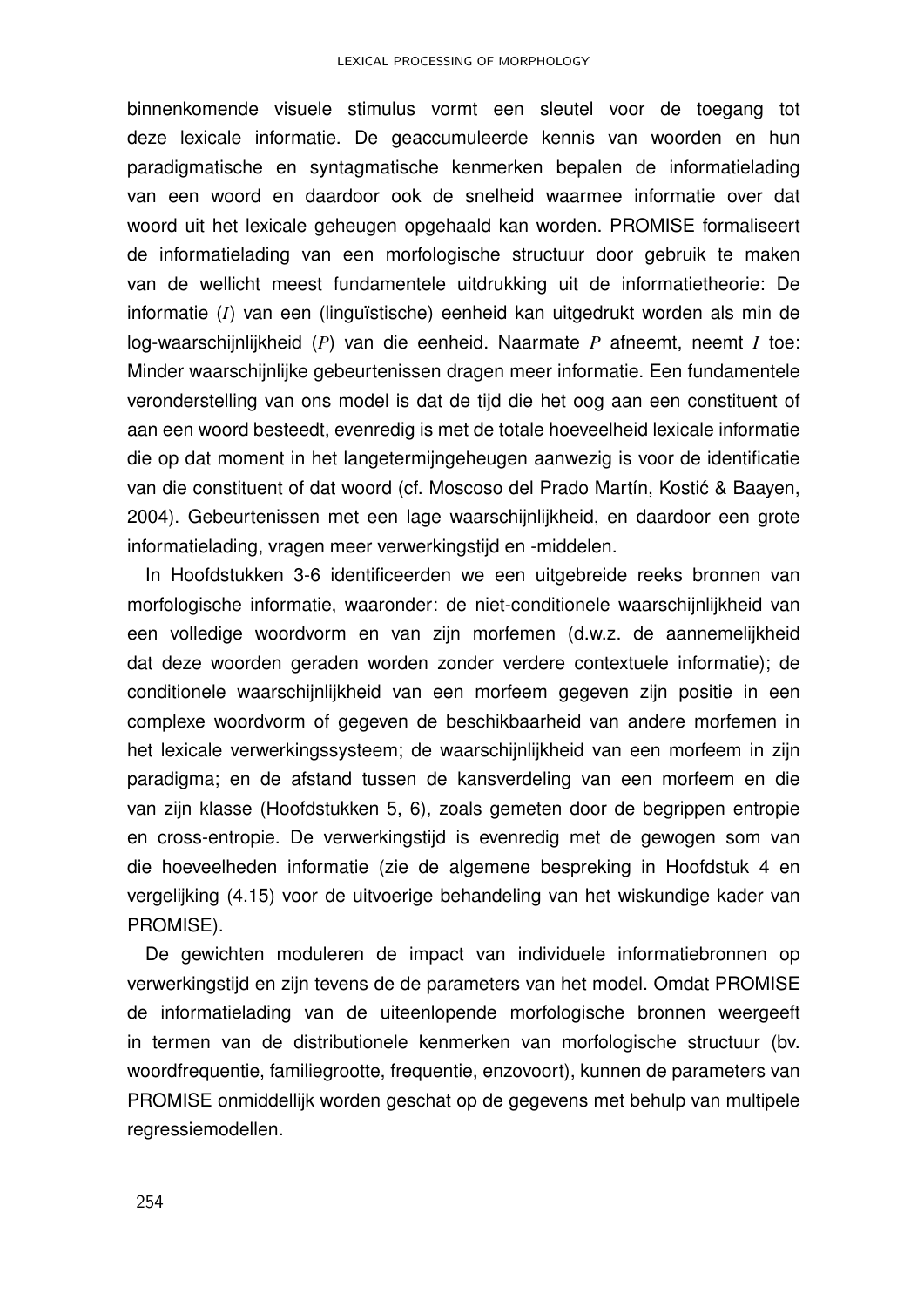PROMISE voldoet op de volgende manier aan de in Hoofdstuk 3 geformuleerde (en hierboven gespecificeerde) voorwaarden.

- De studie in Hoofdstuk 4 omschrijft hoe het model omgaat met de temporele visuele beschikbaarheid van morfologische informatie (die doorgaans van links naar rechts verloopt). Informatiebronnen die vroeg in de visuele opname beschikbaar zijn, hebben een aantoonbaar groter belang bij de herkenning van samenstellingen (cf. de kleinere rol van variabelen die in verband staan met de rechterconstituent in vergelijking met eigenschappen van de linkerconstituent). In de modelvergelijking kunnen de gewichten *w* voor "vroege" informatiebronnen vermenigvuldigd worden met een tijdscoëfficient  $\alpha_1$ , zodat  $\alpha_1 > 1$ . Voor "late" informatiebronnen is de waarde van  $\alpha_2$  kleiner of gelijk aan 1. Net zoals voor de gewichten  $w$  kan de waarde van  $\alpha$  meteen geschat worden door een vergelijking van de regressiecoëfficiënten van een predictor voor modellen met een vroege en latere meting voor visuele opname.
- Een fundamentele veronderstelling van PROMISE is dat een groot aantal informatiebronnen gemeenschappelijk beoordeeld worden, bv. frequentie van de volledige vorm, morfeemfrequentie, familiegebaseerde schattingen van de lexicale connectiviteit van een morfeem, enz.. De hierboven uiteengezette desiderata voor het simultaan verwerken van beschikbare informatie op verschillende niveaus, worden op deze manier door PROMISE geformaliseerd.
- De statistische interacties tussen morfologische predictoren, die we in Hoofdstukken 3-6 opmerkten, leidde tot het idee dat informatiebronnen bij woordherkenning interactief gebruikt worden, waarbij de bijdrage van sommige bronnen de bijdrage van andere bronnen op lexicale verwerking moduleert. Het PROMISE model formaliseert deze intuïtie op verschillende manieren. Om te beginnen brengen schattingen van de meeste kansen, bronnen met tegenovergestelde gewichten met zich mee. De waarschijnlijkheid van een woord wordt bijvoorbeeld gedefinieerd als de frequentie van dat woord gedeeld door de grootte van het corpus. Omdat de informatielading van een woord gelijk is aan min de (binaire) log-waarschijnlijkheid van dat woord, volgt dat hoe meer woordfrequentie verwerking faciliteert, hoe meer inhibitie er ontstaat vanuit de grootte van het corpus: hoe groter het corpus, hoe groter de rijkdom van de woordenschat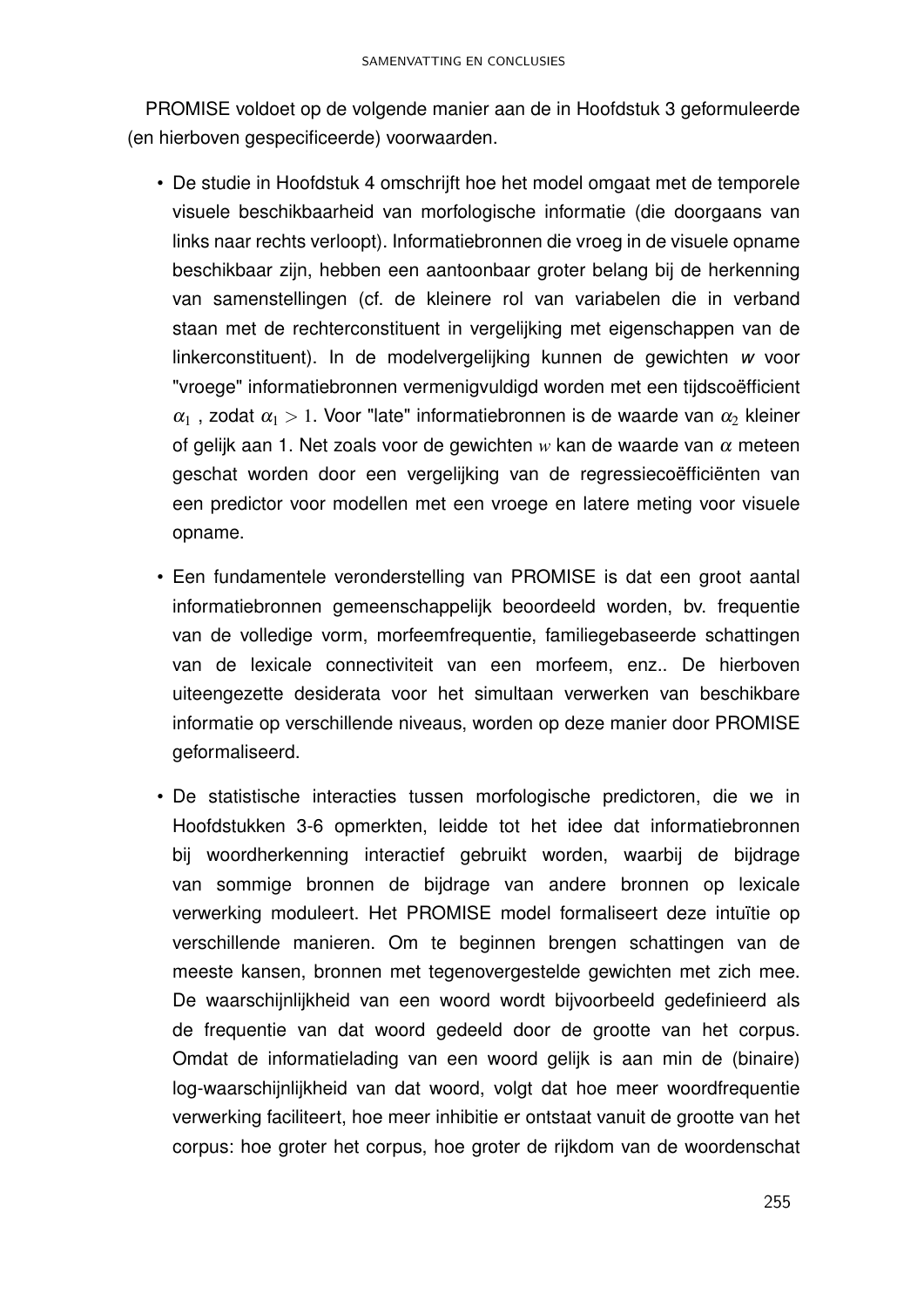en hoe moeilijker de identificatie van de doelvorm (zie Hoofdstuk 4, algemene bespreking, voor meer details). Dit voorbeeld weerspiegelt één van de vele wisselwerkingen in de verwerking van complexe woordvormen. Vervolgens implementeerden we in Hoofdstuk 4 expliciet de interactie tussen informatiebronnen door de coëfficiënt m.b.t. een bepaalde informatiebron (de familiefrequentie van de linkerconstituent) evenredig te maken met de waarde van een andere verwerkingsaanwijzing (de frequentie van de samenstelling); zie vergelijkingen (4.16)-(4.19). Tenslotte maakten we in Hoofdstukken 5 en 6 gebruik van relatieve entropie als informatietheoretische maat voor de manier waarop de bijdrage van de morfologische familie van één constituent gemoduleerd wordt door de familiegrootte van de andere constituent. Met behulp van cross-entropie maakten we een schatting van hoe de divergentie tussen de kansverdeling van het mini-paradigma van een derivatie en die van haar mini-klasse zich vertaalt in grotere verwerkingskosten.

Samengevat kan PROMISE beschouwd worden als een formalisering van de gedachte dat lezers en luisteraars uiteenlopende informatiebronnen gebruiken bij het herkennen van complexe woordvormen (zie Libben, 2006). De parameters van PROMISE kunnen afgezet worden tegen de regressiecoëfficiënten van statistische modellen die gefit werden op empirische gegevens. De geschatte waarde van de parameters vertelt ons niet enkel waarom sommige informatiebronnen boven andere verkozen worden, maar ook op welk moment in de tijd en met welke kosten voor het verwerkingssysteem. Belangrijk hierbij is dat PROMISE verschillende soorten woordvorming (bv. derivatie en samenstelling) op dezelfde manier behandelt.

### **Thema's voor verder onderzoek**

Het onderzoek dat in dit proefschrift werd voorgesteld, toont aan dat de studie van morfologische complexiteit nieuwe inzichten biedt in de organisatie van het mentale lexicon en in de cognitieve processen m.b.t. woordproductie en -herkenning. We belichten nu verschillende gebieden van morfologisch onderzoek die om verdere studie vragen.

Ten eerste spreken modellen van morfologische verwerking, waaronder ook PROMISE, zich niet uit over de implementatie van morfologische activatie in de hersenen. Toch is het noodzakelijk om te weten hoe het complexe patroon van morfologische effecten dat uit gedragsstudies blijkt (bv. de lexicale beslissings- en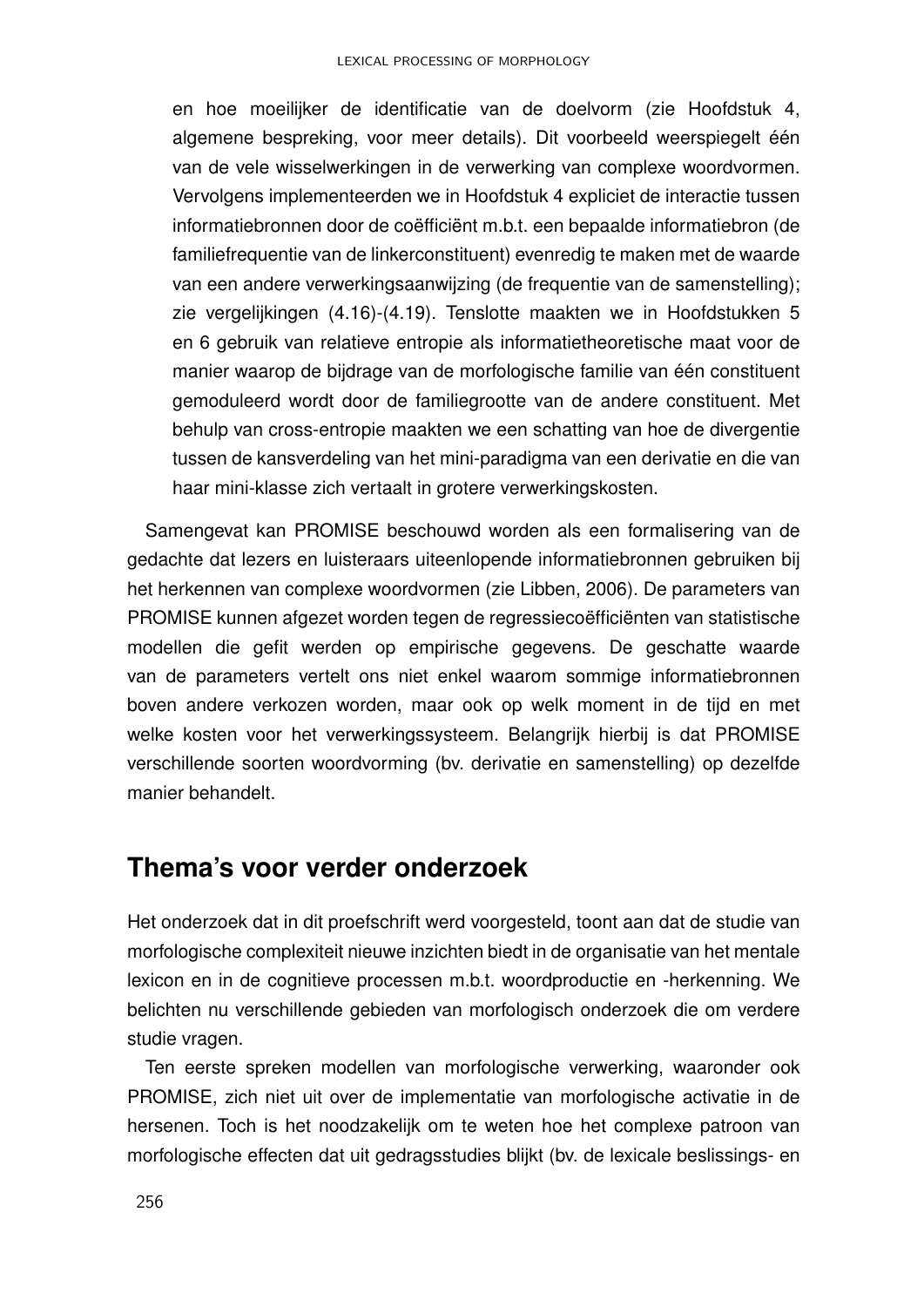oogbewegingsexperimenten in dit proefschrift) zich weerspiegelt in de elektrische, magnetische of biochemische werking van het brein. Een dergelijk verband zou een fysiologische basis bieden voor de hier ontwikkelde hypotheses over het tijdsverloop van lexicale verwerking en de paradigmatische organisatie van het lexicale langetermijngeheugen. Een veelbelovende manier om die verband te maken is de combinatie van oogbewegingsstudies met experimenten die gebruik maken van event-related potentials. Verder onderzoek naar de verwerving van morfologie door kinderen kan een inzicht bieden in hoe restricties op het gebied van lexicale kennis, geheugen en representatie, de rol van morfologische structuur moduleren in het leren, begrijpen en produceren van polymorfemische woorden.

Ten tweede kan het PROMISE model op verschillende vlakken uitgebreid en verfijnd worden. Multipele regressiestudies van verschillende types morfologische complexiteit bij verschillende talen en taken zouden bijvoorbeeld nuttig zijn om de grenscondities en de verwachte parameterwaarden van het model te specificeren. Wanneer de parameterwaarden gevalideerd zijn bij experimentele replicaties, kan het model ook dienst doen als predictief - en dus niet enkel descriptief - instrument voor het onderzoeken van de psycholinguïstische processen bij de herkenning van complexe woordvormen.

Ten derde kan PROMISE op een eenvoudige manier verenigd worden met algemene modellen van oogbewegingscontrole, zoals E-Z reader (bv. Reichle, Rayner & Pollatsek, 2003) of SWIFT (bv. Engbert, Nuthmann, Richter & Kliegl, 2005). Het samen in overweging nemen van de parameters van PROMISE en andere visueel motorische, orthografische en lexicale parameters, kan de voorspellingen van deze modellen i.v.m. verwerking van morfologisch complexe woorden verbeteren.

Hoewel PROMISE inzichtelijke resultaten bood voor samenstelling en derivatie, is de toepassing op flexie (gebaseerd op een grootschalige studie van geflecteerde woorden) nog een taak voor de toekomst. Tenslotte staat PROMISE, dat ontwikkeld werd voor visuele woordherkenning, voor de uitdaging om ook voorspellingen te maken voor auditieve woordherkenning en voor de productie van morfologische complexe woorden.

### **Slotopmerkingen**

In psycholinguïstisch onderzoek naar morfologische verwerking is het symbolisch theoretisch perspectief vaak dominant geweest. Dit perspectief stelt dat discrete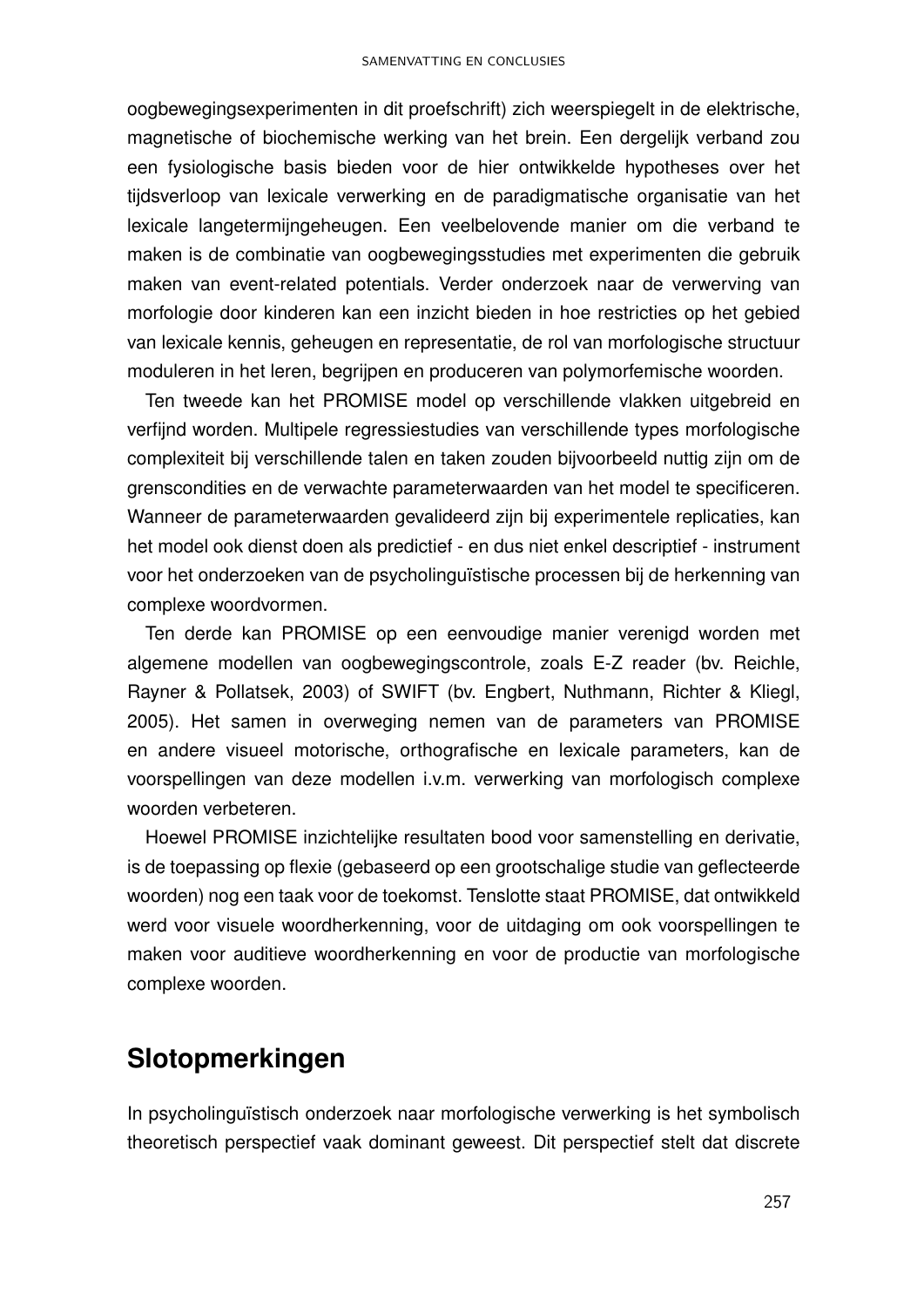morfemen tot regelmatige complexe structuren gecombineerd worden door deterministische regels en dat onregelmatige complexe vormen in het geheugen opgeslagen worden (cf. Pinker, 1999). Een alternatieve subsymbolische opvatting stelt dat morfologische structuur fundamenteel probabilistisch is en dat ze voortvloeit uit de statistische regelmatigheden waarmee woordvorm en -betekenis met elkaar verbonden zijn (cf. Hay & Baayen, 2005). Die opvatting is ook een inspiratie geweest voor Word and Paradigm morfologie (bv. Blevins, 2003), waarin gesteld wordt dat woorden (zowel eenvoudige als complexe) de basiseenheden zijn van het lexicon en dat deze woorden georganiseerd zijn in paradigma's die op een hoger niveau dan weer georganiseerd zijn in klassen. Dit proefschrift had als ultieme doel om bestaande theorieën van morfologische verwerking in visuele herkenning en spraakproductie te bevorderen. In de studies die hier gerapporteerd werden, vond ik aanwijzingen in het voordeel van de probabilistische benadering na morfologie. Ik hoop dat dit proefschrift een bijdrage levert aan de empirische grondslagen en aan de theoretische vooruitgang van deze inspirerende benadering.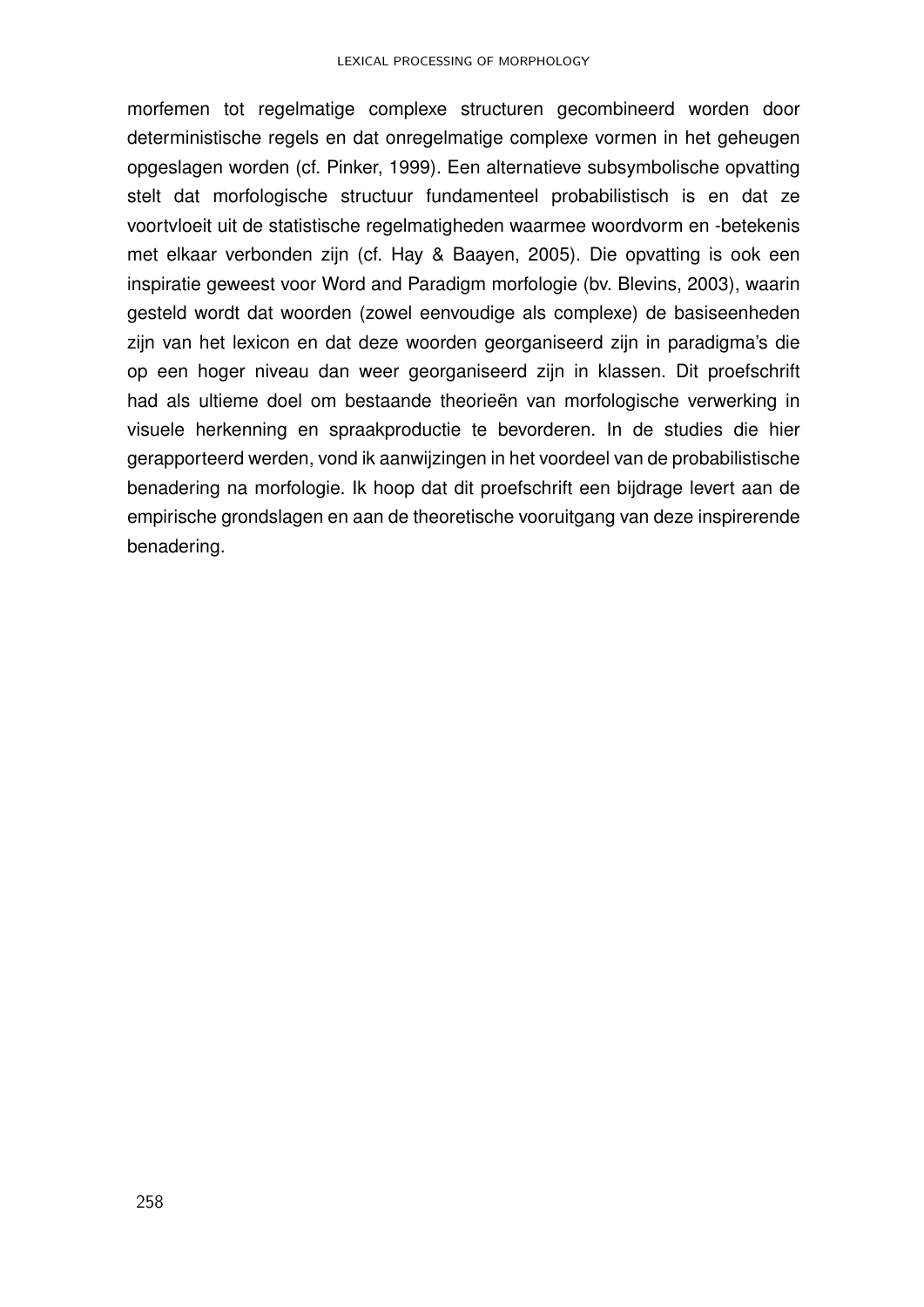### Acknowledgments

This part of the dissertation is perhaps the most gratifying one, as it gives me the chance to thank all those who filled the three years of my Ph.D. project with help, encouragement, excitement and joy. My *promotores*, Harald Baayen, Rob Schreuder and Mirjam Ernestus, duly receive the lion share of my appreciation. Harald took the risk of inviting me to become a Ph.D. student in his group without ever talking to me in person, and that changed my life in more ways than he could probably imagine. In the years to follow Harald was a true mentor to me. He spent countless hours teaching me the trade of psycholinguistics from scratch, delving into current theories of language production and perception, experimental design, statistics, data analysis, writing and many other topics. Also - whether that was his didactic goal or not - in my eyes he set an example of enthusiasm and unbending dedication to scientific pursuit. Our work was no less productive when Harald moved to Canada, thanks to his visits to Nijmegen, my trip to Edmonton and the blessings of skype, and I am grateful for that continuity as well. There is something that I cherish as much as my apprenticeship with Harald, and that is the fact that I always enjoy his company, his music, his sense of humor, and the bursts of laughter that we constantly exchange when we talk. Thank you, Harald, for leading me through this rite de passage with a smile. Tineke and Tera, thank you for being wonderful hostesses during my stay in Edmonton, and my apologies for always taking up so much of Harald's time.

In the course of these three years I set a rule for myself. Never embark on a project without discussing it with Rob Schreuder first. Rob's vast erudition in psycholinguistics and cognitive psychology helped me more than once to put my thoughts in the right perspective and to link my ideas to the literature in the field. Of equal importance was Rob's ability to remind me of mundane practicalities of academic life, such as deadlines, submissions, reports, research contacts, conferences, and many others. At the same time, I am grateful to you, Rob, for keeping me constantly aware of the fact that there's life beyond science and its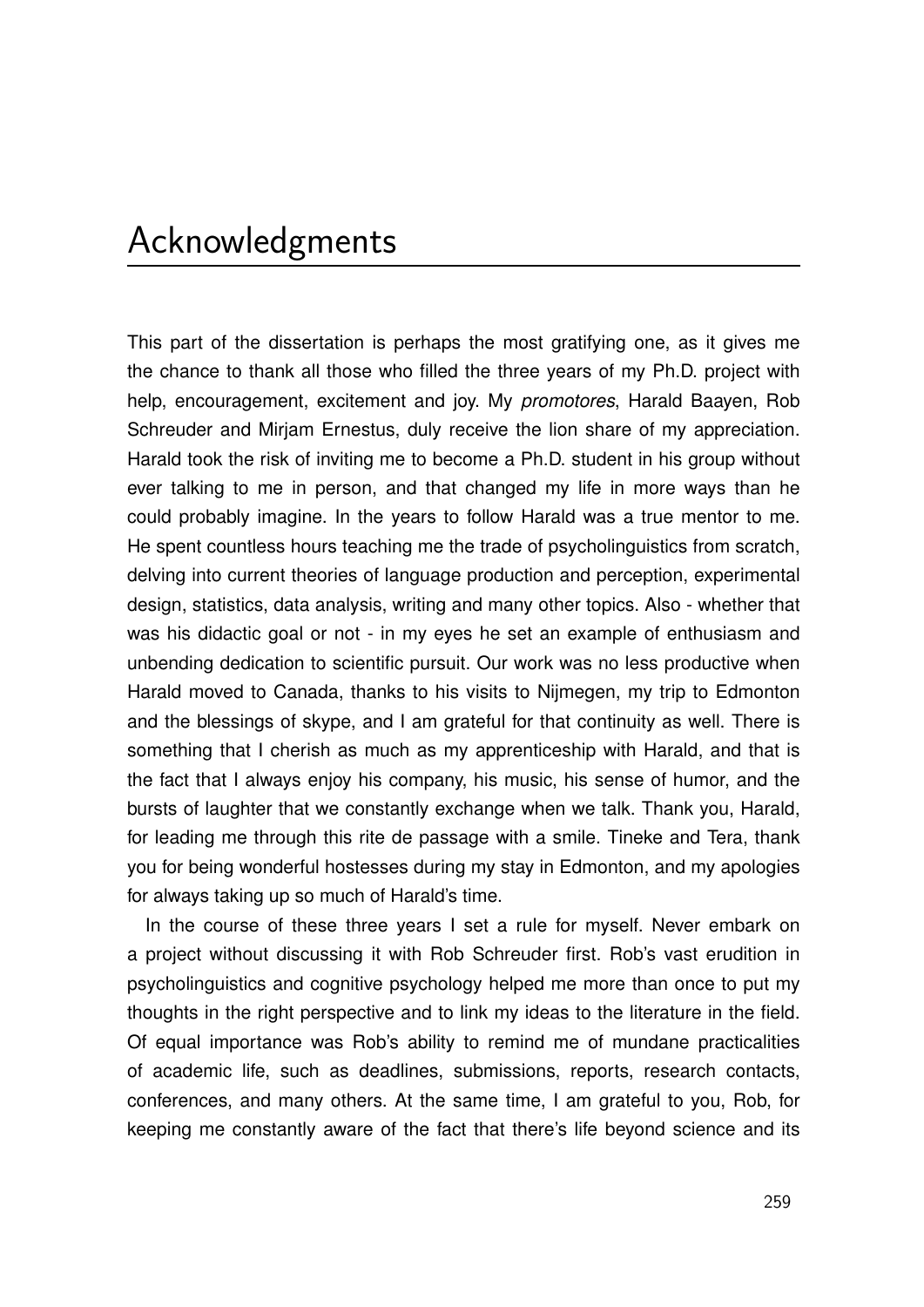demands are not to be ignored. Thank you for helping out with arranging my life in Nijmegen, for your unfailing political advise, and for hearing out my joys and frustrations throughout these years.

It is thanks to Mirjam and her line of research that my project was not confined to the "eyes" (visual processing) but also covered the "ears" (acoustic production and auditory comprehension). I gained much knowledge from Mirjam on phonology, phonetics, and speech corpora, as well as on the collection and analysis of acoustic data. Mirjam taught me persistance and meticulousness in getting answers to my questions regardless of the effort it takes. The labor she took to re-read and re-edit my manuscripts showed to me what precision and clarity are required of scientific prose. Besides, most importantly, Mirjam was not only generous with her time when I barged in her office with a question or a vague thought in the midst of her busy day. She also found time to cheer me up by chatting about non-academical matters or sharing a joke. Thank you, Mirjam, for all your support, commitment and for making me feel self-confident even in difficult times.

I also wish to thank the members of the manuscript committee, Lou Boves, Herbert Schriefers and Reinhold Kliegl, for their valuable feedback on the dissertation. I deeply appreciate Reinhold Kliegl's kind gesture of including me as an associate fellow in the ECRP project "Eye-movement control in reading" and for sharing his experimental data and discussing research issues of mutual interest. Thanks are due to the members of my corona for reading the dissertation and giving their feedback on my research: Doug Davidson, Teun Dijkstra, and Dominiek Sandra.

I feel privileged to have been working in what was formerly known as the IWTS group and what now is the CLSM research group. Mark Pluymaekers was an absolutely essential part of my first year here. He kept patiently answering the many of my newbie questions, he taught me many tricks in LATEX, statistical regression modeling, spoken corpora of Dutch, and scientific writing, and finally – fortunately for me – he shared the effort of preparing my first publication within this project. Thank you, Mark. I am happy to have enjoyed the help and the friendly company of Vitória Piai in the last year of my project. On several occasions her creative feedback made me sharpen my ideas and come up with new interpretations of the data. She took over most of the laborious technical issues involved in preparing and running eye-tracking and speech production experiments. And thank you, Vitória, for being my paranimf. Laura, thank you for being the perfect roommate, the patient listener of my attempts at conversations in Dutch, and the only Olympic person I've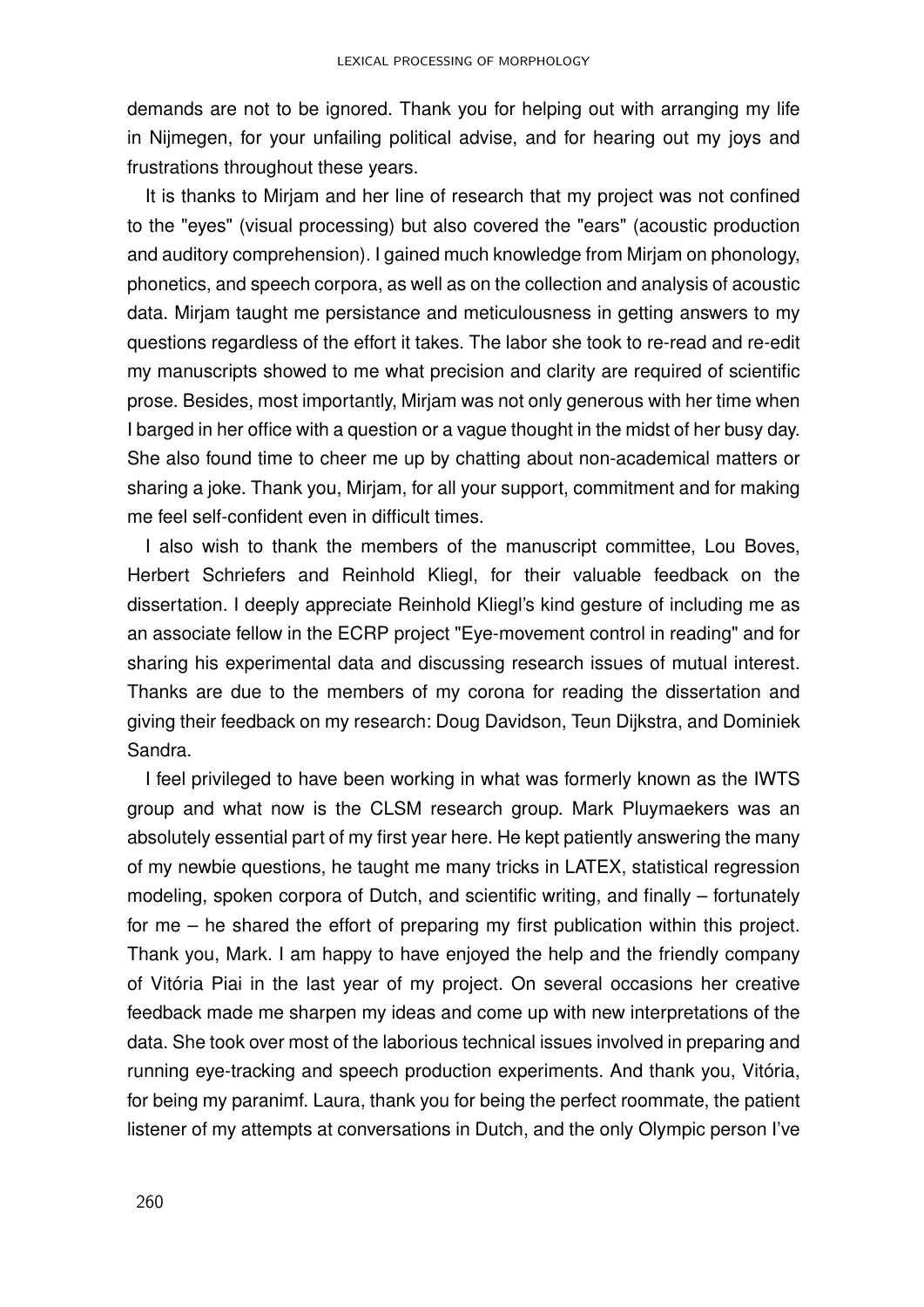ever come across so far. At CLSM, my fellow PhD students, post-docs, visitors, masters students and student assistants kept me company at lunches, courses and conferences. They made sure that my experiments are well-planned and run, my table tennis thirst is quenched, my bookshelves are assembled, and my official paperwork written in the Dutch officialese is filled in and submitted. And of course, we had lots of stimulating discussions on topics ranging from experimental stimuli to statistical modeling to baroque music to jenever tasting. Thank you: Annelie, Christophe, Edwin, Esther, Francisco, Hanke, Hilde, Karen, Kevin, Kors, Lee, Lucie, Marco, Marieke, Mybeth, Roel, and Wieke.

My list of thanks would have been incomplete without collaborators and colleagues world-wide who contributed to my research, and in many cases became my friends. Raymond Bertram taught me most of what I know about eye-tracking and led my way into the research field of eye-movement control in reading. He was my kind host during my three-week stay at University of Turku in 2007, and he also came to Nijmegen on two research visits in 2007 and 2008. This collaboration came with long hours in experimental booths, temperamental discussions, tedium of data analysis, captivating conversations about meaning of life, and also numerous happy get-togethers. Thanks, Raymond, for bearing with me over several joint projects, some of them ongoing, and even more so for the strong friendly ties between us and our families. I am also grateful to Jukka Hyönä for his consultations on complicated aspects of eye-movement research.

I am grateful to Tom Wasow who sponsored my three-month stay at Stanford University in 2008 and who I will be working with for the next two years while carrying out my NWO-funded Rubicon research programme at Stanford. Thank you, Tom, for helping me settle down at Stanford, for the experiment that we set together and for the theoretical expertise that you contribute to our collaboration. During my Stanford visit I enjoyed talking to Joan Bresnan, Dan Jurafsky, Arto Anttila, Neal Snider, Tyler Schnoebelen and many graduate students at the Department of Linguistics. Thank you all for feedback and inspiration. I am looking forward to spending more time in your collegial and enthusiastic circle.

Petar Milin and Dušica Filipović Đurđević introduced me to the advanced information-theoretical way of thinking about morphological paradigms and are responsible for keeping my Slavic past alive. Thank you for that, Petar and Dušica, and for the pleasure that I always take in talking to both of you. Thanks are due to Emmanuel Keuleers who made me revisit more than once the methodological foundations of my research and data analysis, and who embellishes my life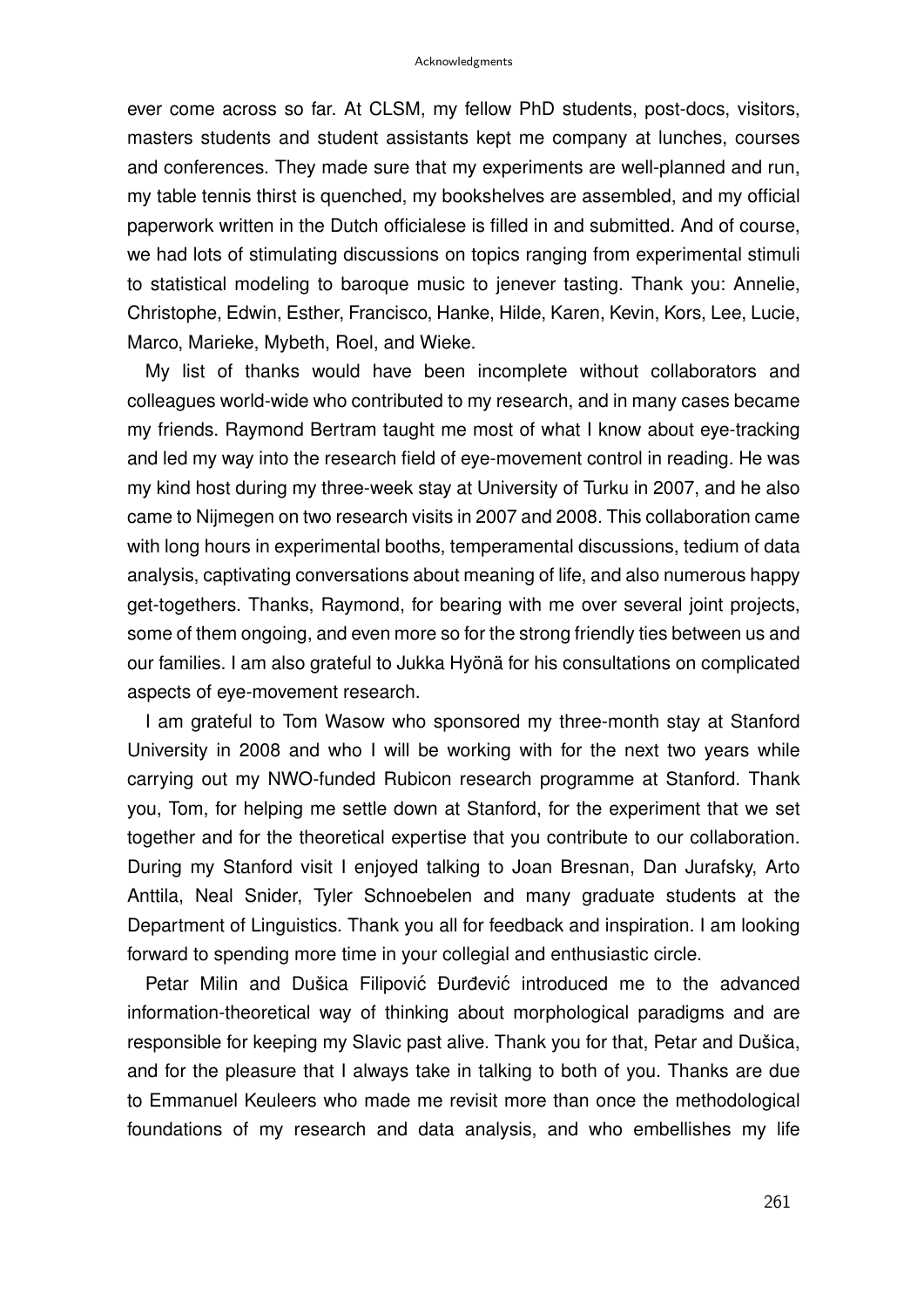with witty conversations, passion for guitar music and perfect cooking. Michael Dambacher is my ERP comrade-in-arms. Thank you, Michael, for subjecting my wild flights of phantasy to rigorous sanity checks. Gary Libben, Fermin Moscoso del Prado Martín and Ingo Plag provided me with friendly and valuable advice on several occassions – my appreciation for that.

Working as a Radboud University PhD student at the Max-Planck-Institute gives one access to vast intellectual and technical resources. In the course of my project I benefited from the meetings of the Language and Speech Technology group, the formal Max-Planck-Institute colloquium, the MPI lunch talks, the CLS colloquium, the Nijmegen lectures and the LOT schools. Even more so I benefitted from communication with researchers at the Max-Planck-Institute and the Center for Language and Speech. Thanks are also due to the Technical Group of the MPI, especially Tobias and Johan, for their support of the experimental and computational facilities I made extensive use of. Els den Os and Lisenka Fox (Bureau Onderzoek Letteren) and Kitty Rikken (Personeelszaken) helped me a lot in organizational and financial aspects of my stay in Nijmegen. It is also a privilege for me to publish this dissertation in the MPI Series for Psycholinguistics.

My PhD life would have been one-sided and dull if it were not for the friends to cheer it up. Thank you: Ria, Adriana (my paranimf!) and Doug, Kathrin and Andre, Golda and Shurik, for the precious hours of levity. Golda deserves extra thanks for providing her drawing for the cover page.

I am grateful to my brother Max and my mom Victoria for proudly supporting every step of my way into science, and for their love and encouragement. I would not be where I am now without having my late father Boris as a role model of a parent and a true scientist. I thank my children, Boris and Joseph, for gracefully accepting my frequent spells of absence and for being such an inexhaustible source of shared affection and comfort. They alone have (and exert!) the power to make me forget all about the lures of research life. And Katya, my love, this book is as much your achievement as it is mine. Thank you for believing in me and for making me able to carry on.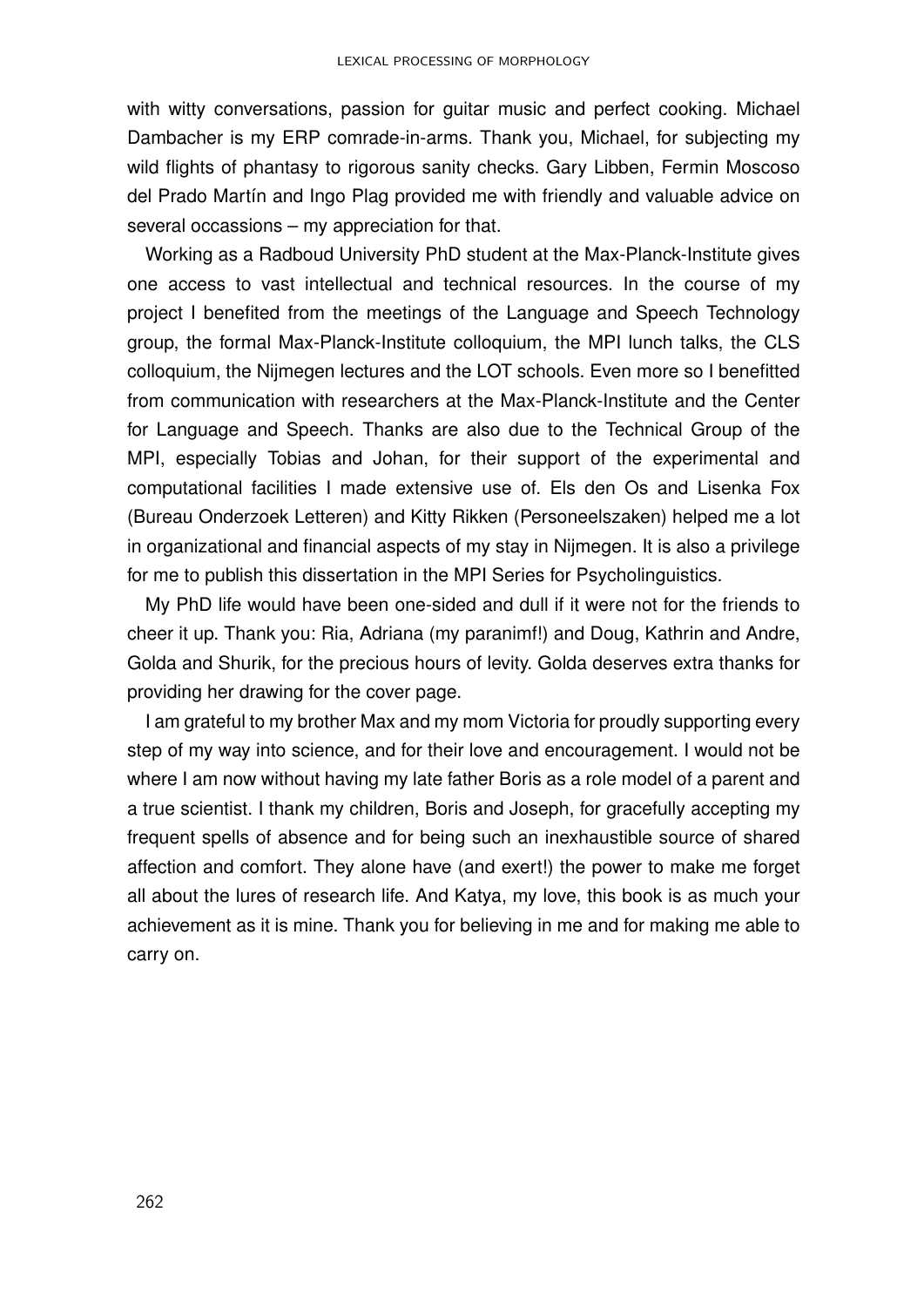# Curriculum Vitae

Victor Kuperman was born in St. Petersburg, Russia, on 29 July 1973. In 1990, he started his undergraduate studies in Computer Science at the Technical University, St. Petersburg. In 1994 he continued his education at the Hebrew University of Jerusalem and was awarded the BA degree in Linguistics and the English Language and Literature in 1997. In 2001, he graduated from the master's programme in information science at the School for Library, Archive and Information Studies, Hebrew University of Jerusalem. His MA thesis was on the application of Zipf's law to the patterns of authorship in the Internet mailing lists. In 2001-2005, he worked as a technical support analyst in the Fourth Dimension Software and Roundtrip Systems software companies based in the San Francisco Bay area. In 2005, he started a PhD project "With an eye and an ear to multiply complex structures" at the Interfaculty Unit for Language and Speech (IWTS, now CLSM) at Radboud University Nijmegen. He has been awarded the Rubicon grant by the Netherlands Organization for Scientific Research (NWO) to carry out a two-year post-doctoral research programme on sentence processing at the Department of Linguistics, Stanford University.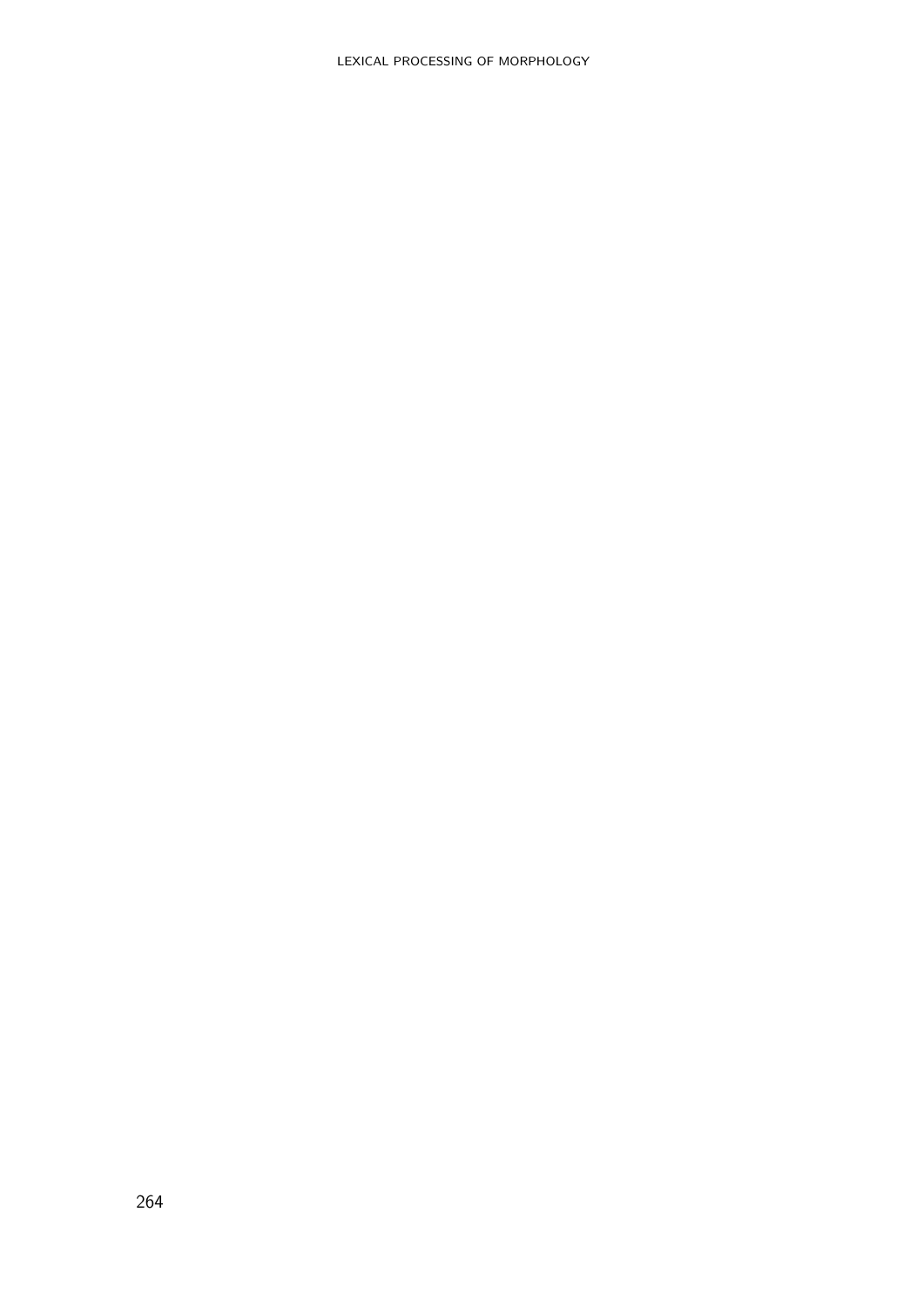## Publications

Kuperman, V., Bertram, R., Schreuder, R. & Baayen, R.H. (2008). Reading of Polymorphemic Dutch Compounds: Towards a Multiple Route Model of Lexical Processing. In press in *Journal of Experimental Psychology: Human Perception and Performance*.

Kuperman, V., Bertram, R. & Baayen, R.H. (2008). Morphological Dynamics in Compound Processing. In press in *Language and Cognitive Processes*.

Milin, P., Kuperman, V., Kostić, A. & Baayen, R.H. (2008). Paradigms bit by bit: an information-theoretic approach to the processing of inflection and derivation. In press in Blevins, James P. and Juliette Blevins (eds.), *Analogy in Grammar: Form and Acquisition*. Oxford: Oxford University Press.

Kuperman, V., Pluymaekers, M., Ernestus, M., & Baayen, R.H. (2007). Morphological redundancy and the acoustic salience of interfixes in Dutch compounds. *Journal of the Acoustical Society of America* 121(4), 2261-2271.

Kuperman, V. (2006). Productivity in the Internet Mailing Lists: A Bibliometric Analysis. *Journal of the American Society for Information Science and Technology* 57, 51-59.

Kuperman, V. (2006). Narratives of Psychiatric Malingering in Works of Fiction. *Medical Humanities* 32, 67-72.

Kuperman, V. & Zislin, J. (2005). Semiotic Perspective of Psychiatric Diagnosis. *Semiotica* 155(1-4), 1-13.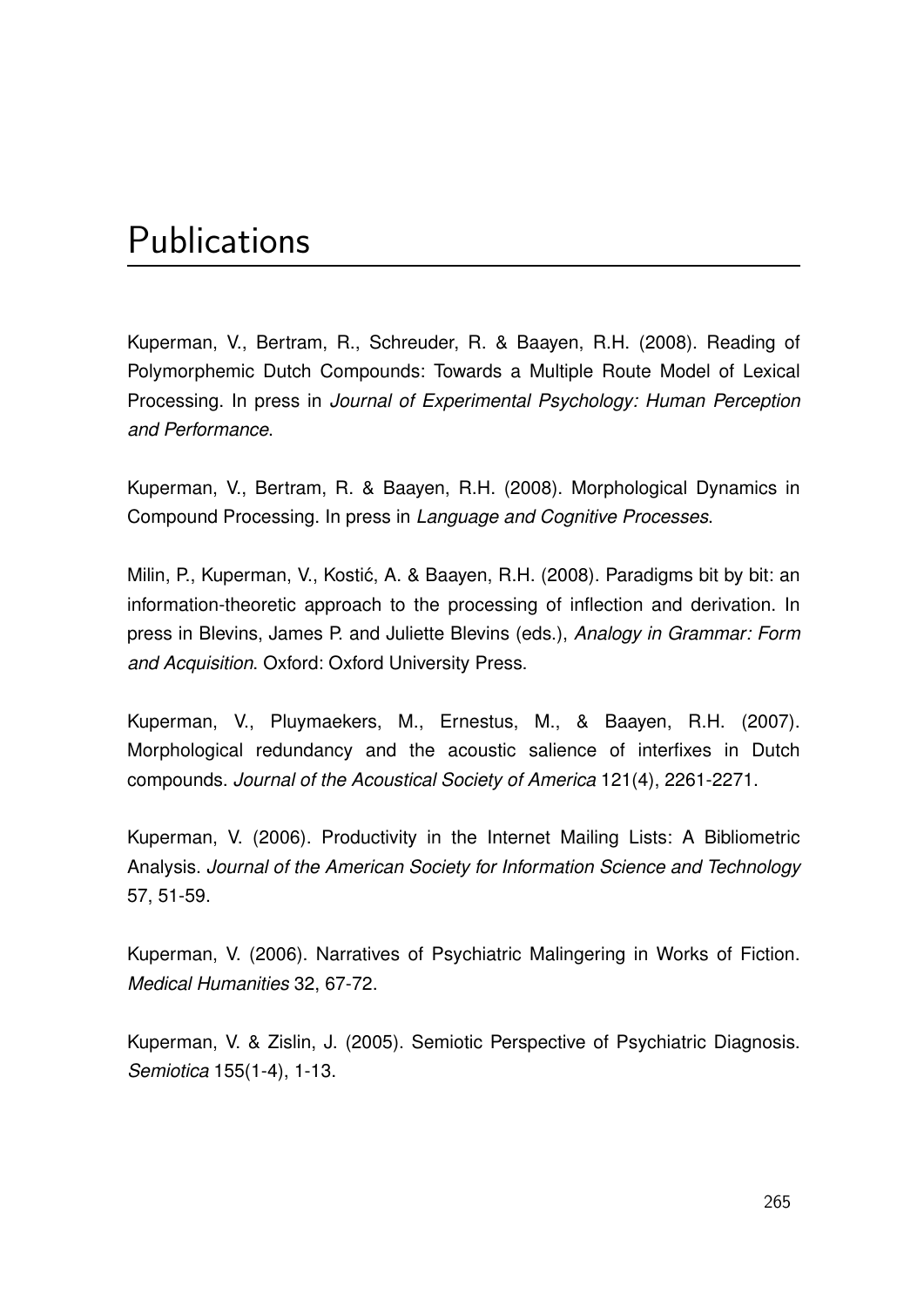Zislin, J., Kuperman, V. & Durst, R. (2002). The Generation of Psychosis: A Pragmatic Approach. *Medical Hypotheses* 58(1), 9-10.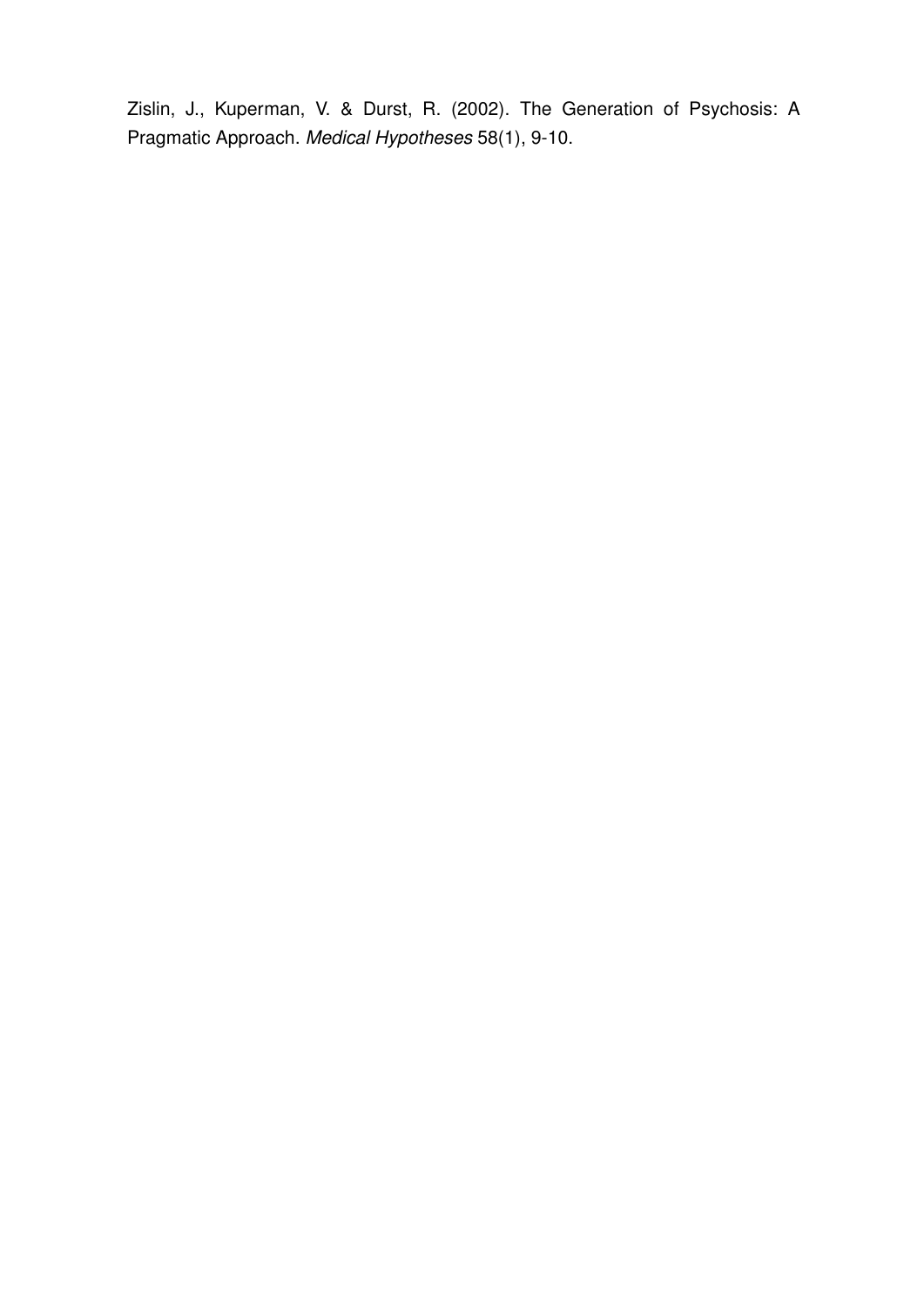### MPI Series in Psycholinguistics

- 1. The electrophysiology of speaking: Investigations on the time course of semantic, syntactic, and phonological processing. *Miranda van Turennout*
- 2. The role of the syllable in speech production: Evidence from lexical statistics, metalinguistics, masked priming, and electromagnetic midsaggital articulography. *Niels O. Schiller*
- 3. Lexical access in the production of ellipsis and pronouns. *Bernadette M. Schmitt*
- 4. The open-/closed-class distinction in spoken-word recognition. *Alette Haveman*
- 5. The acquisition of phonetic categories in young infants: A self-organising artificial neural network approach. *Kay Behnke*
- 6. Gesture and speech production. *Jan-Peter de Ruiter*
- 7. Comparative intonational phonology: English and German. *Esther Grabe*
- 8. Finiteness in adult and child German. *Ingeborg Lasser*
- 9. Language input for word discovery. *Joost van de Weijer*
- 10. Inherent complement verbs revisited: Towards an understanding of argument structure in Ewe. *James Essegbey*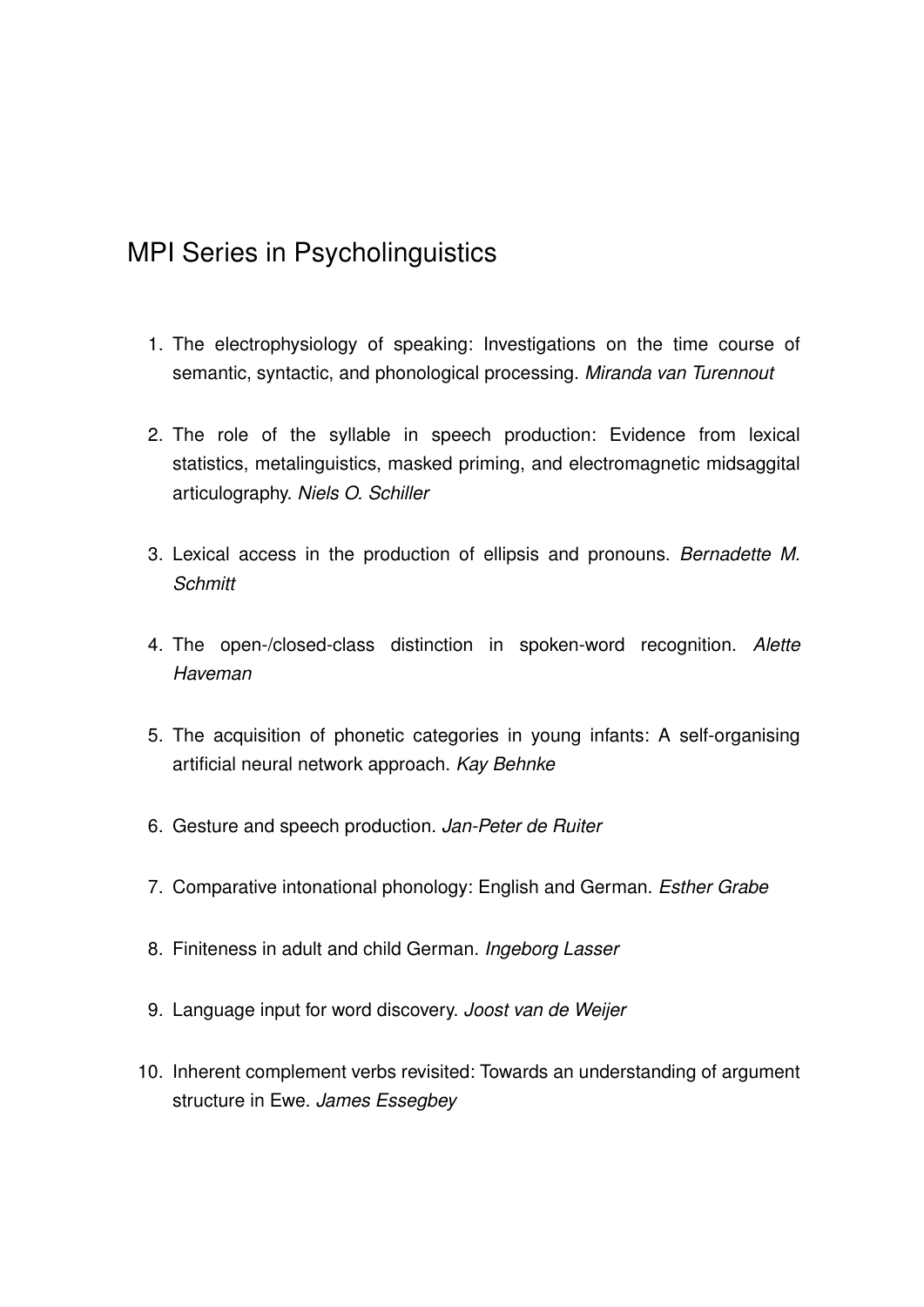- 11. Producing past and plural inflections. *Dirk Janssen*
- 12. Valence and transitivity in Saliba: An Oceanic language of Papua New Guinea. *Anna Margetts*
- 13. From speech to words. *Arie van der Lugt*
- 14. Simple and complex verbs in Jaminjung: A study of event categorisation in an Australian language. *Eva Schultze-Berndt*
- 15. Interpreting indefinites: An experimental study of childrenâA $\zeta$  anguage comprehension. *Irene Krämer*
- 16. Language-specific listening: The case of phonetic sequences. *Andrea Weber*
- 17. Moving eyes and naming objects. *Femke van der Meulen*
- 18. Analogy in morphology: The selection of linking elements in Dutch compounds. *Andrea Krott*
- 19. Morphology in speech comprehension. *Kerstin Mauth*
- 20. Morphological families in the mental lexicon. *Nivja H. de Jong*
- 21. Fixed expressions and the production of idioms. *Simone A. Sprenger*
- 22. The grammatical coding of postural semantics in Goemai (a West Chadic language of Nigeria). *Birgit Hellwig*
- 23. Paradigmatic structures in morphological processing: Computational and cross-linguistic experimental studies. *Fermín Moscoso del Prado Martín*
- 24. Contextual influences on spoken-word processing: An electrophysiological approach. *Daniëlle van den Brink*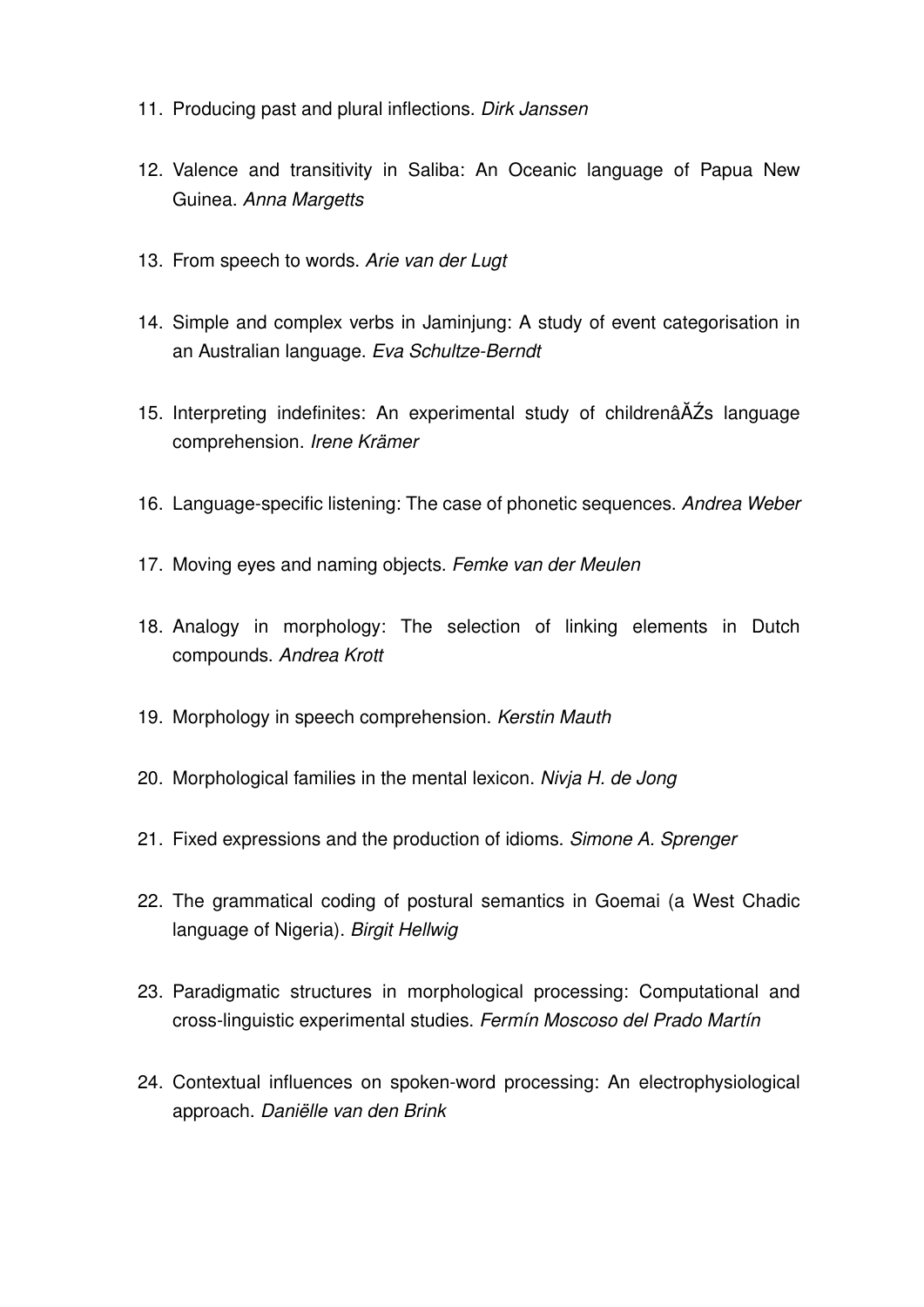- 25. Perceptual relevance of prevoicing in Dutch. *Petra M. van Alphen*
- 26. Syllables in speech production: Effects of syllable preparation and syllable frequency. *Joana Cholin*
- 27. Producing complex spoken numerals for time and space. *Marjolein Meeuwissen*
- 28. Morphology in auditory lexical processing: Sensitivity to fine phonetic detail and insensitivity to suffix reduction. *Rachèl J. J. K. Kemps*
- 29. At the same time...: The expression of simultaneity in learner varieties. *Barbara Schmiedtová*
- 30. A grammar of Jalonke argument structure. *Friederike Lüpke*
- 31. Agrammatic comprehension: An electrophysiological approach. *Marlies Wassenaar*
- 32. The structure and use of shape-based noun classes in Miraña (North West Amazon). *Frank Seifart*
- 33. Prosodically-conditioned detail in the recognition of spoken words. *Anne Pier Salverda*
- 34. Phonetic and lexical processing in a second language. *Mirjam Broersma*
- 35. Retrieving semantic and syntactic word properties. *Oliver Müller*
- 36. Lexically-guided perceptual learning in speech processing. *Frank Eisner*
- 37. Sensitivity to detailed acoustic information in word recognition. *Keren B. Shatzman*